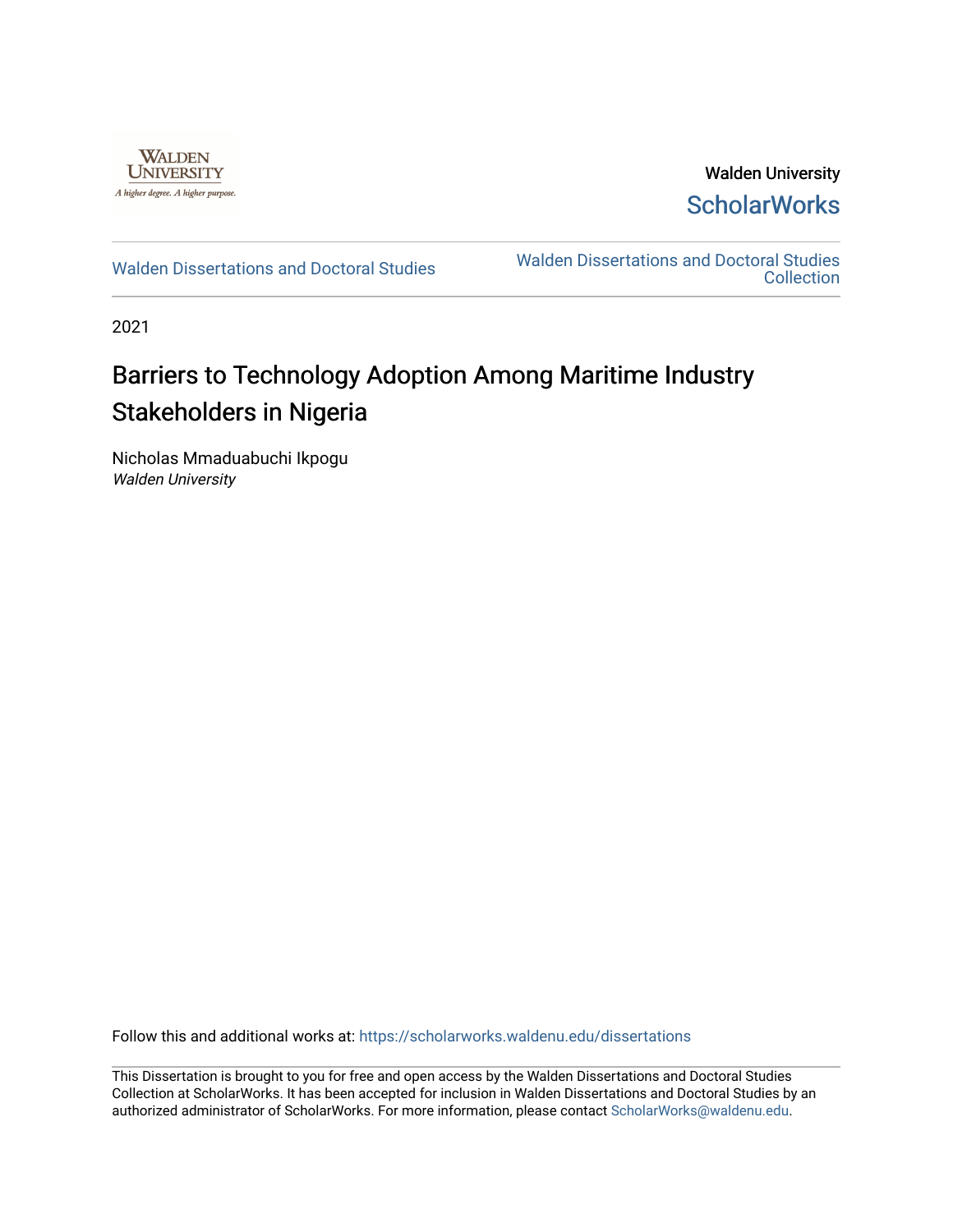# **Walden University**

College of Management and Technology

This is to certify that the doctoral dissertation by

Nicholas Mmaduabuchi Ikpogu

has been found to be complete and satisfactory in all respects, and that any and all revisions required by the review committee have been made.

Review Committee Dr. Daphne Halkias, Committee Chairperson, Management Faculty Dr. Steven Tippins, Committee Member, Management Faculty Dr. Michael Neubert, University Reviewer, Management Faculty

> Chief Academic Officer and Provost Sue Subocz, Ph.D.

> > Walden University 2021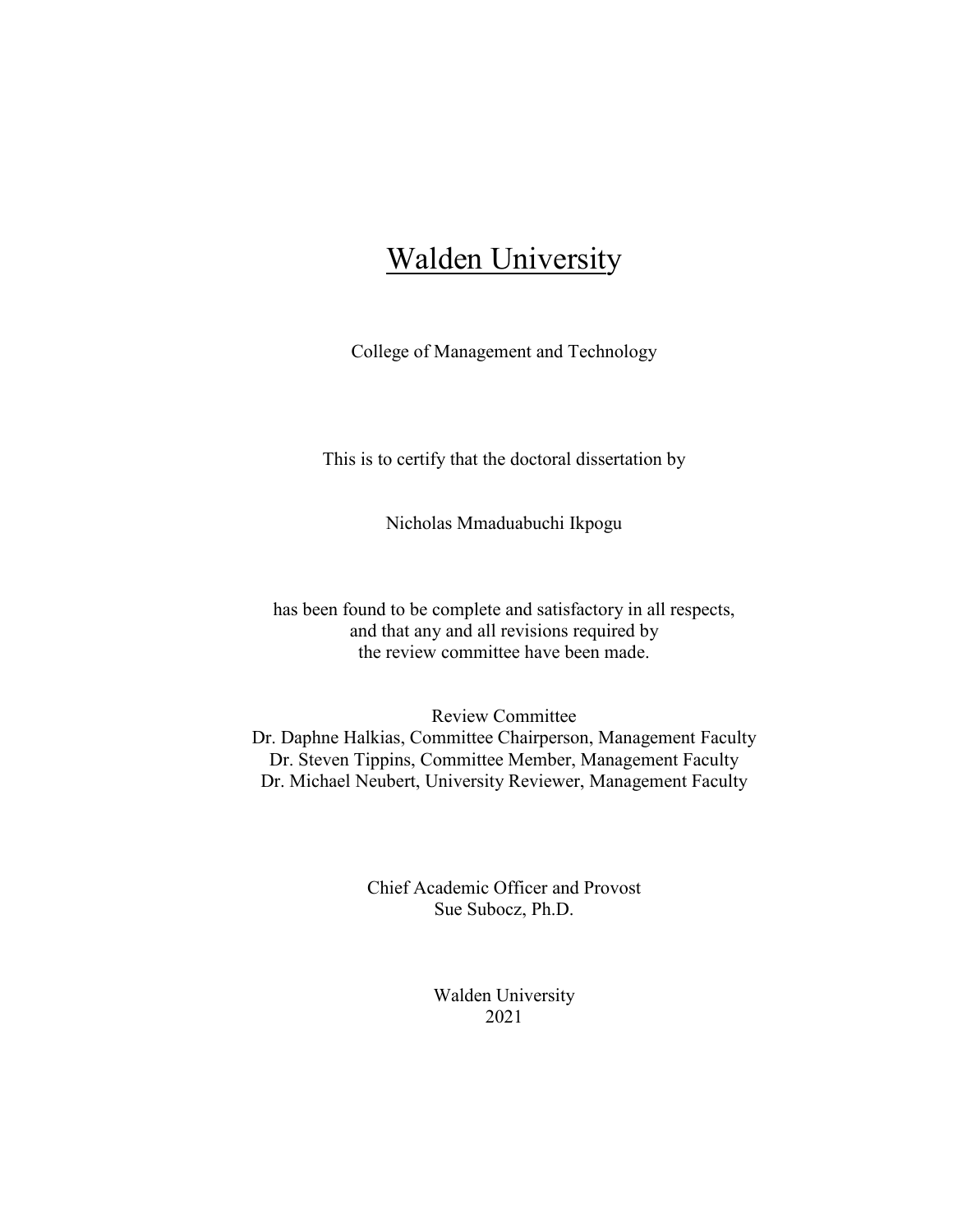Abstract

Barriers to Technology Adoption Among Maritime Industry Stakeholders in Nigeria

by

Nicholas Mmaduabuchi Ikpogu

MPhil, Walden University, 2020

MS, State University of New York, Maritime College, 2015

BS, Thomas Edison State University, 2013

Dissertation Submitted in Partial Fulfillment

of the Requirements for the Degree of

Doctor of Philosophy

Management

Walden University

August 2021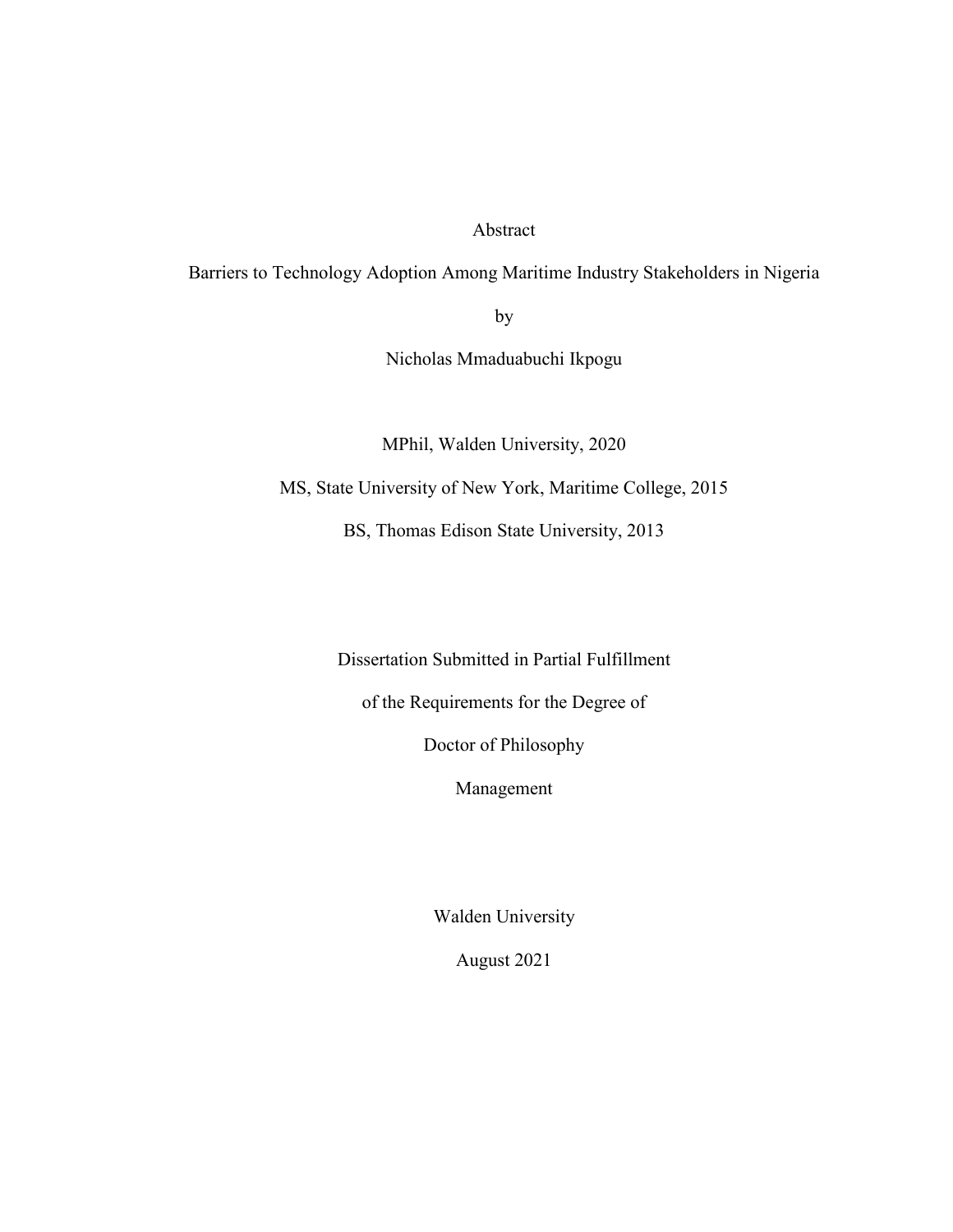Abstract

A literature gap exists regarding why Nigerian maritime industry stakeholders remain slow to accept new technologies to improve the maritime sector's capacity to drive national sustainable development. The purpose of this qualitative single case study was to explore the barriers to technology acceptance among Nigerian maritime industry stakeholders. A single case study with an embedded unit design was used to address the literature gap, and qualitative data from 12 semi-structured interviews, reflective field notes, and archival data were collected to provide answers to the central research question. This study was framed by Yang's concept of maritime shipping digitization and Wiafe et al.'s concept of technology acceptance in the maritime industry in developing countries*.* Thematic analysis of data from the interviews revealed 16 themes encased in the following five coding categories: (a) technology adoption standards as compared to global industry standards, (b) barriers to technology adoption and maritime digitization, (c) technology acceptance factors influencing maritime industry stakeholders, (d) resources needed for new technology adoption to meet global industry standards, and (e) how Nigeria's maritime sector can drive national sustainable development. The results of this study have the potential to promote positive social change by offering recommendations on how the Nigerian maritime sector may contribute to national sustainable development through reforms and strategic responses related to the adoption and use of updated technologies.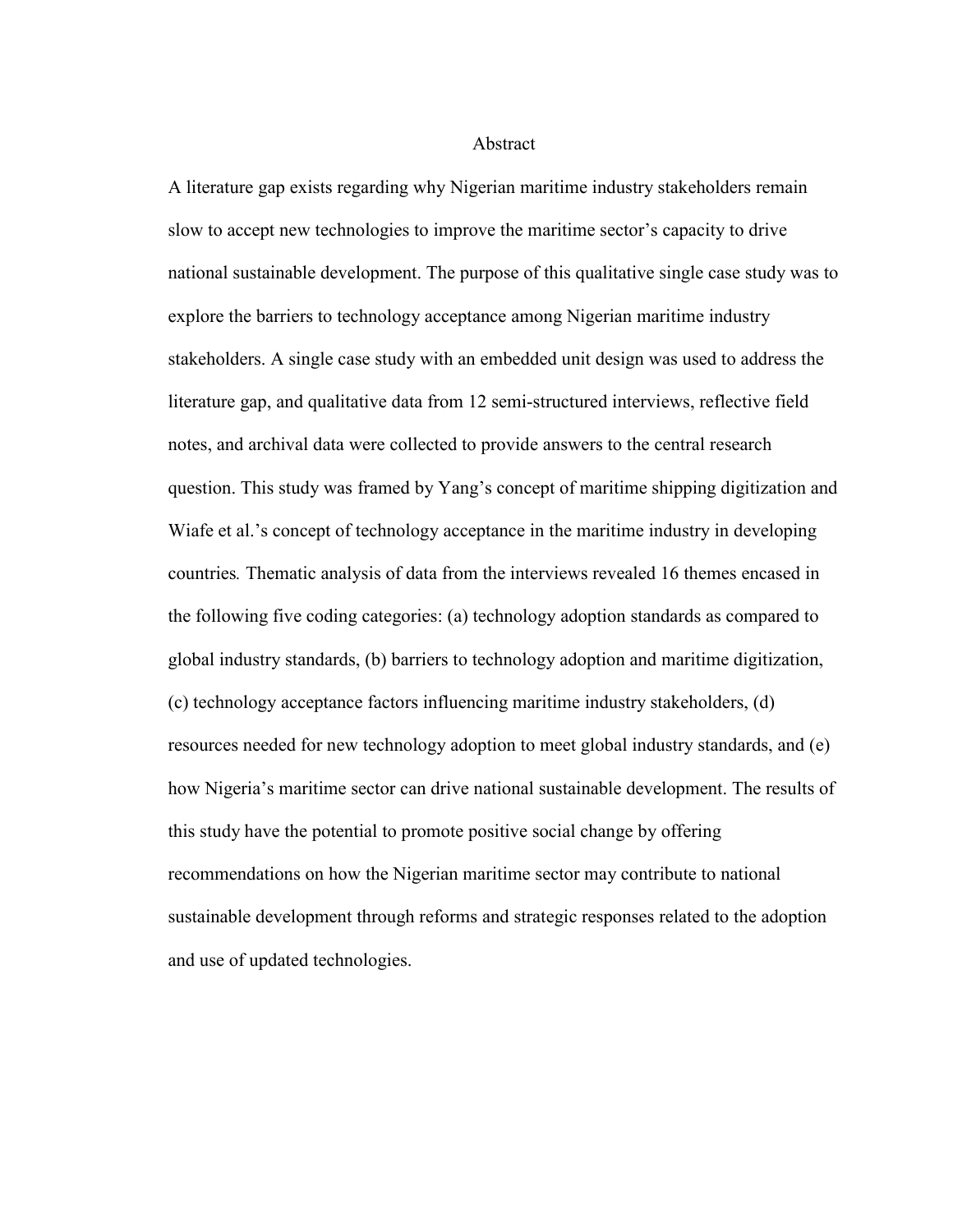Barriers to Technology Adoption Among Maritime Industry Stakeholders in Nigeria

by

Nicholas Mmaduabuchi Ikpogu

MPhil, Walden University, 2020

MS, State University of New York, Maritime College, 2015

BS, Thomas Edison State University, 2013

Dissertation Submitted in Partial Fulfillment

of the Requirements for the Degree of

Doctor of Philosophy

Management

Walden University

August 2021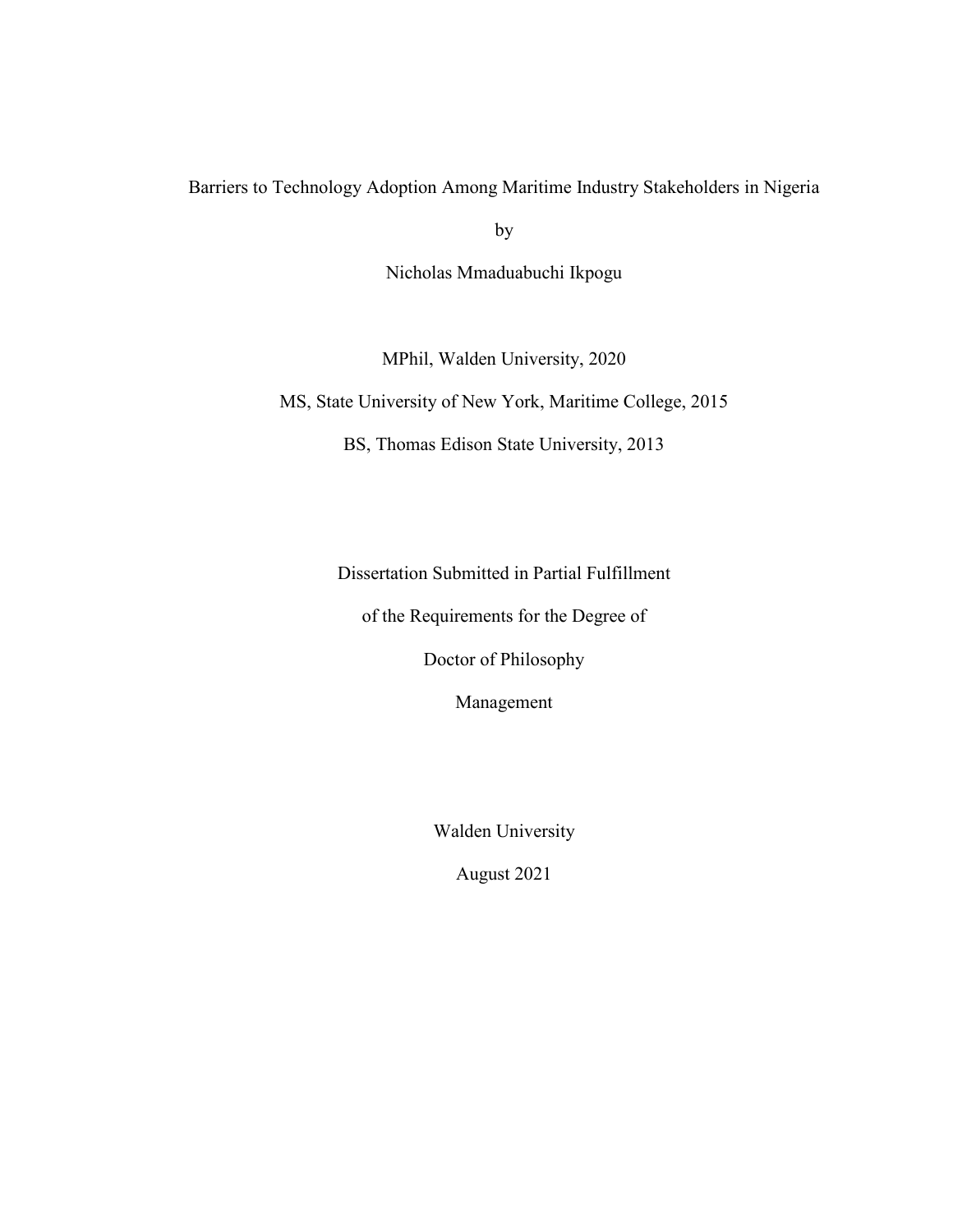### Dedication

This study is dedicated to God my Father in heaven for the inspiration, direction, and support in this journey. I also dedicate this study to my mother, Cecilia Ikpogu and my late father, Anthony Ikpogu who inspired me to pursue higher goal of academic excellence – I am grateful for instilling in me and my siblings the value of education, perseverance, and hard work. Finally, I would like to dedicate this dissertation to my family, siblings, professional associates, and friends who understood and supported me through this journey to achieve this personal and professional goal.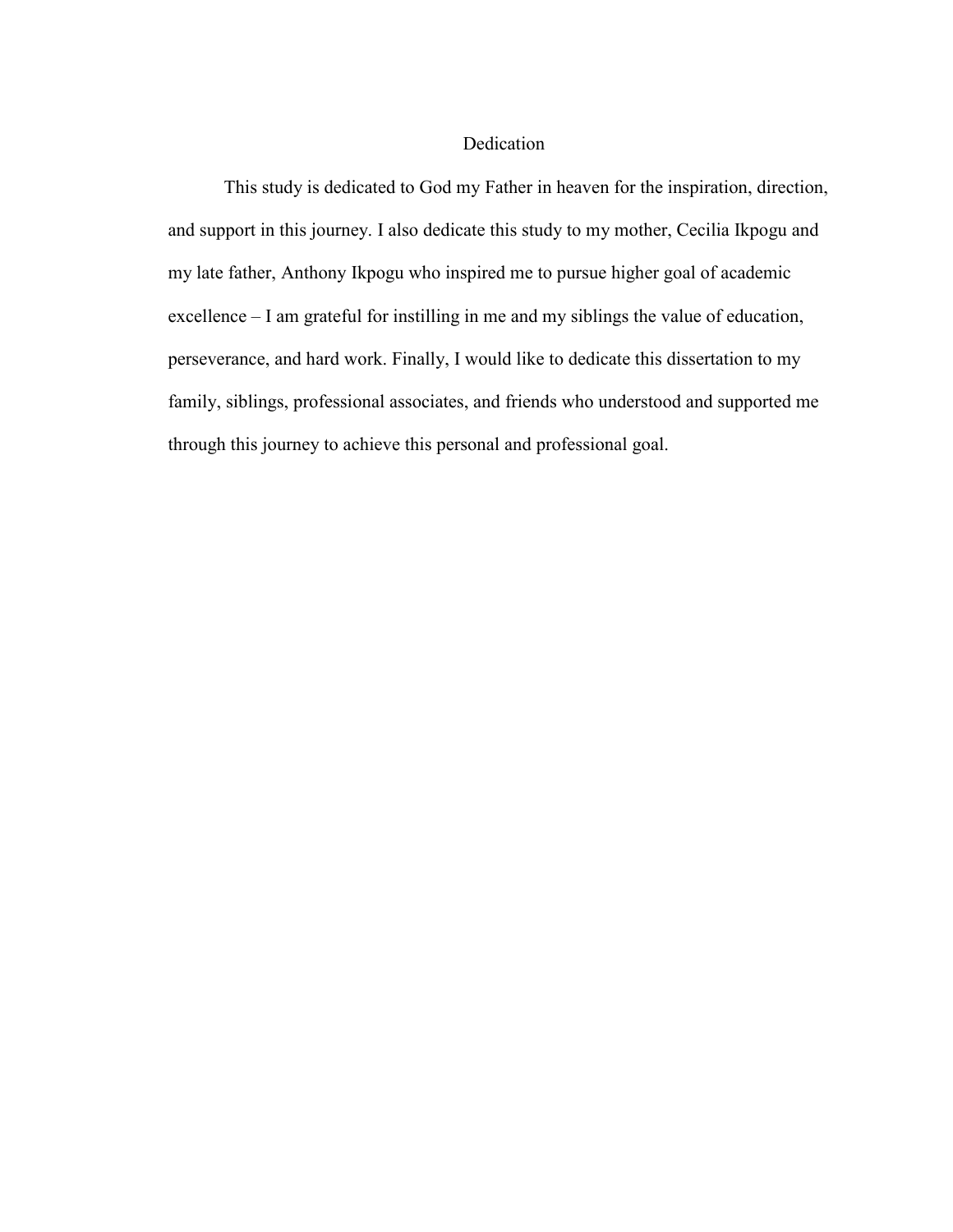#### Acknowledgement

I want to thank the entire Walden community for all the support you provided me during this doctoral study. My special gratitude goes to my Chair, Dr. Daphne Halkias, for her tireless support and guidance to ensure that this study met Walden University's laborious and rigorous academic requirements. I will forever be grateful for her mentorship, guidance, encouragement, and innumerable verbal and written feedback. My special thanks also go to my committee member, Dr. Steven Tippins, and my University Research Reviewer, Dr. Michael Neubert, for their great support and timely feedback on my work.

I want to thank my lovely wife, Chidinma Ikpogu, for her support, encouragement, and understanding. She made sure that I had a conducive atmosphere devoid of distraction to focus on my study. I also want to thank my beautiful kids Nicole, Destiny, Anna, and Joel for their understanding when Daddy was not available to play or take them out to the parks due to my study. Again, I want to thank my mother-in-law Mrs. Joy Nwaoku, who is always there to take care of the kids when both parents were not available. I am grateful for your sacrifices and support through the course of this long and tortuous academic journey.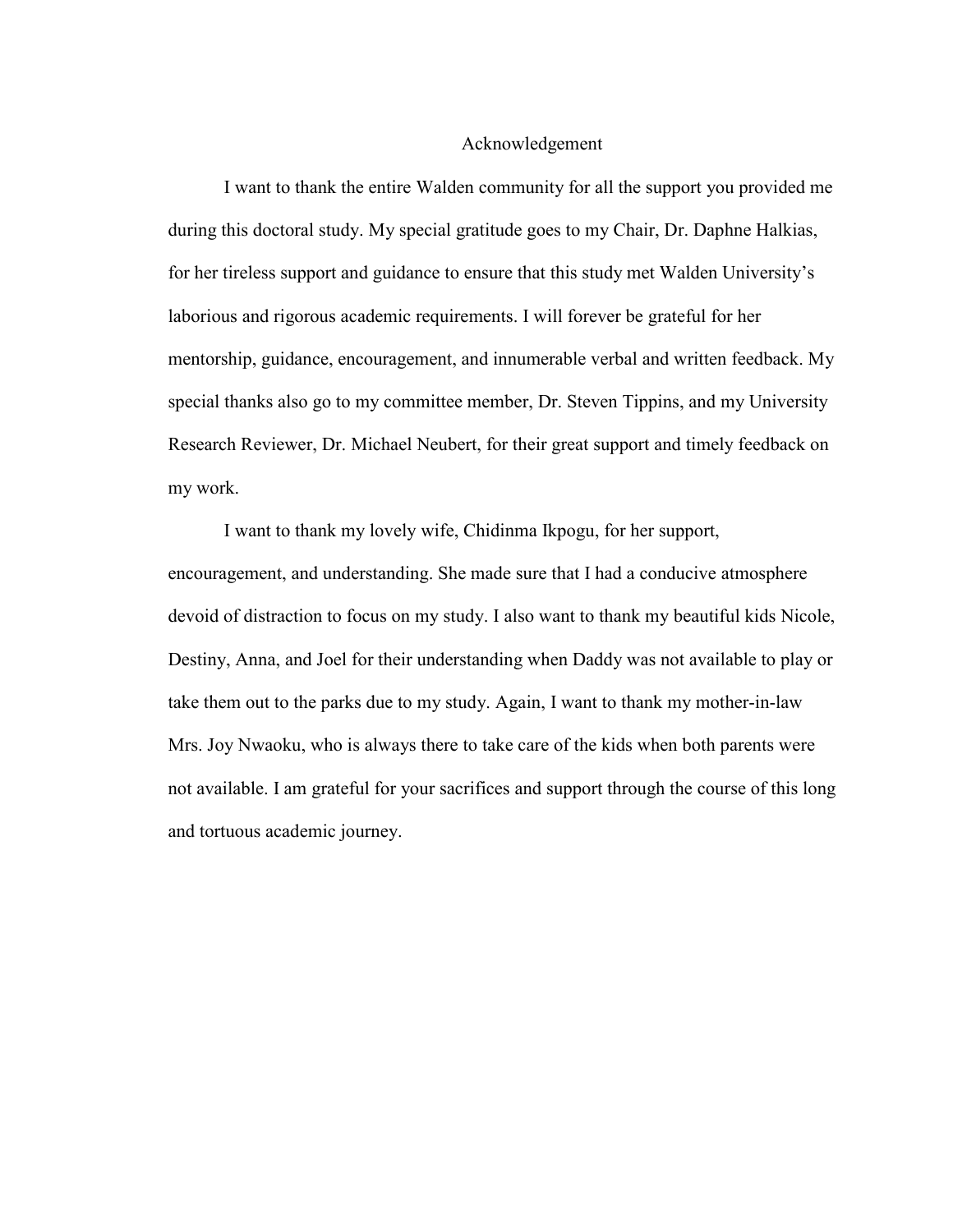## Table of Contents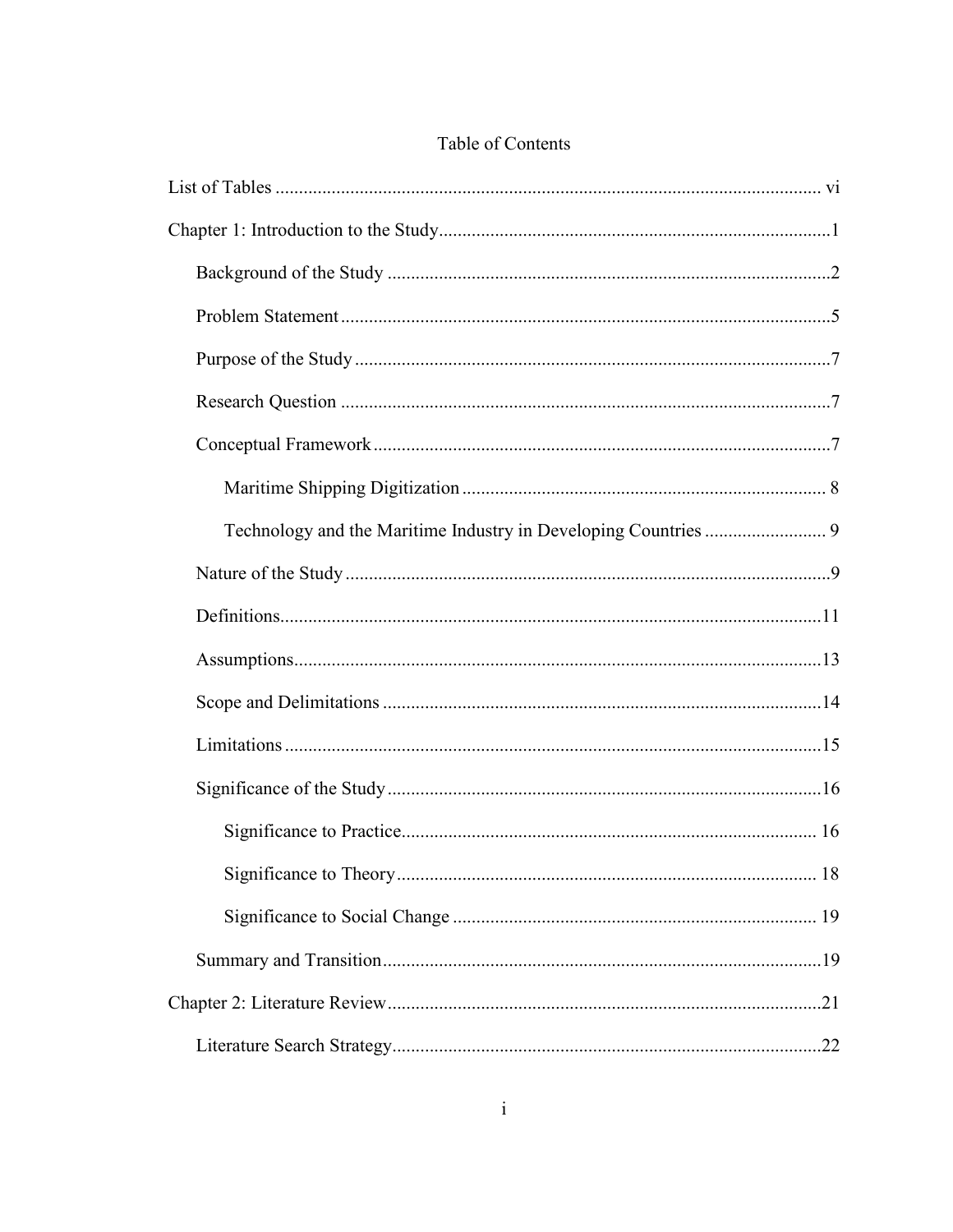| Barriers to Acceptance of Updated Maritime Technology in Nigeria  46 |  |
|----------------------------------------------------------------------|--|
| Nigerian Shipping Industry and Global Maritime Best Practices 48     |  |
| Nigerian Maritime Industry and National Sustainable Development 49   |  |
|                                                                      |  |
|                                                                      |  |
|                                                                      |  |
|                                                                      |  |
|                                                                      |  |
|                                                                      |  |
|                                                                      |  |
|                                                                      |  |
|                                                                      |  |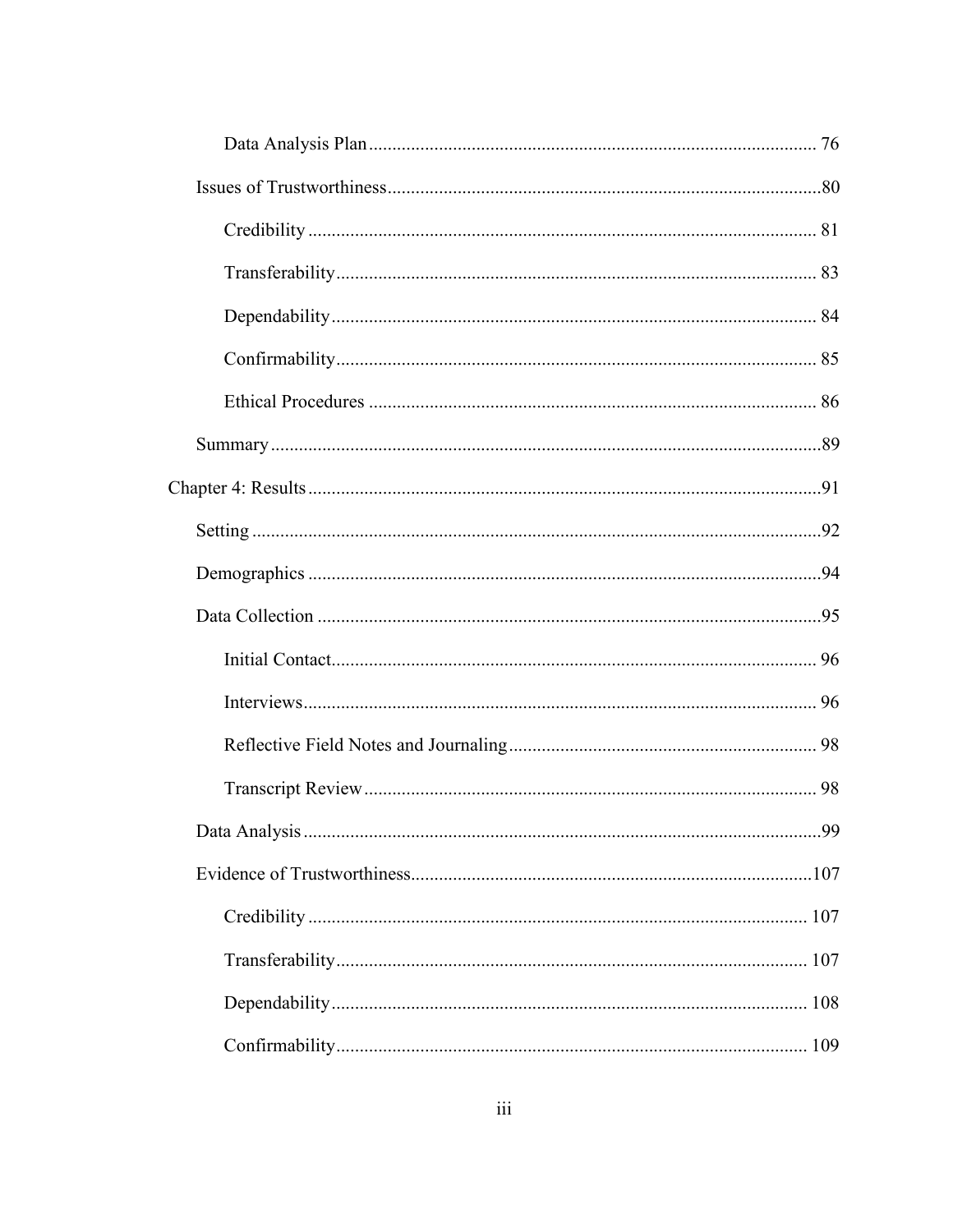| Technology Adoption Standards and Global Industry Standards 145            |     |
|----------------------------------------------------------------------------|-----|
| Barriers to Technology Adoption and Maritime Digitization 146              |     |
| Technology Acceptance and Maritime Industry Stakeholders  146              |     |
|                                                                            |     |
| Nigeria's Maritime Sector and National Sustainable Development 148         |     |
|                                                                            |     |
|                                                                            |     |
| Recommendations for Managerial Support for Nigerian Maritime Industry  151 |     |
|                                                                            |     |
|                                                                            |     |
|                                                                            |     |
|                                                                            |     |
|                                                                            |     |
|                                                                            |     |
|                                                                            |     |
|                                                                            |     |
|                                                                            | 189 |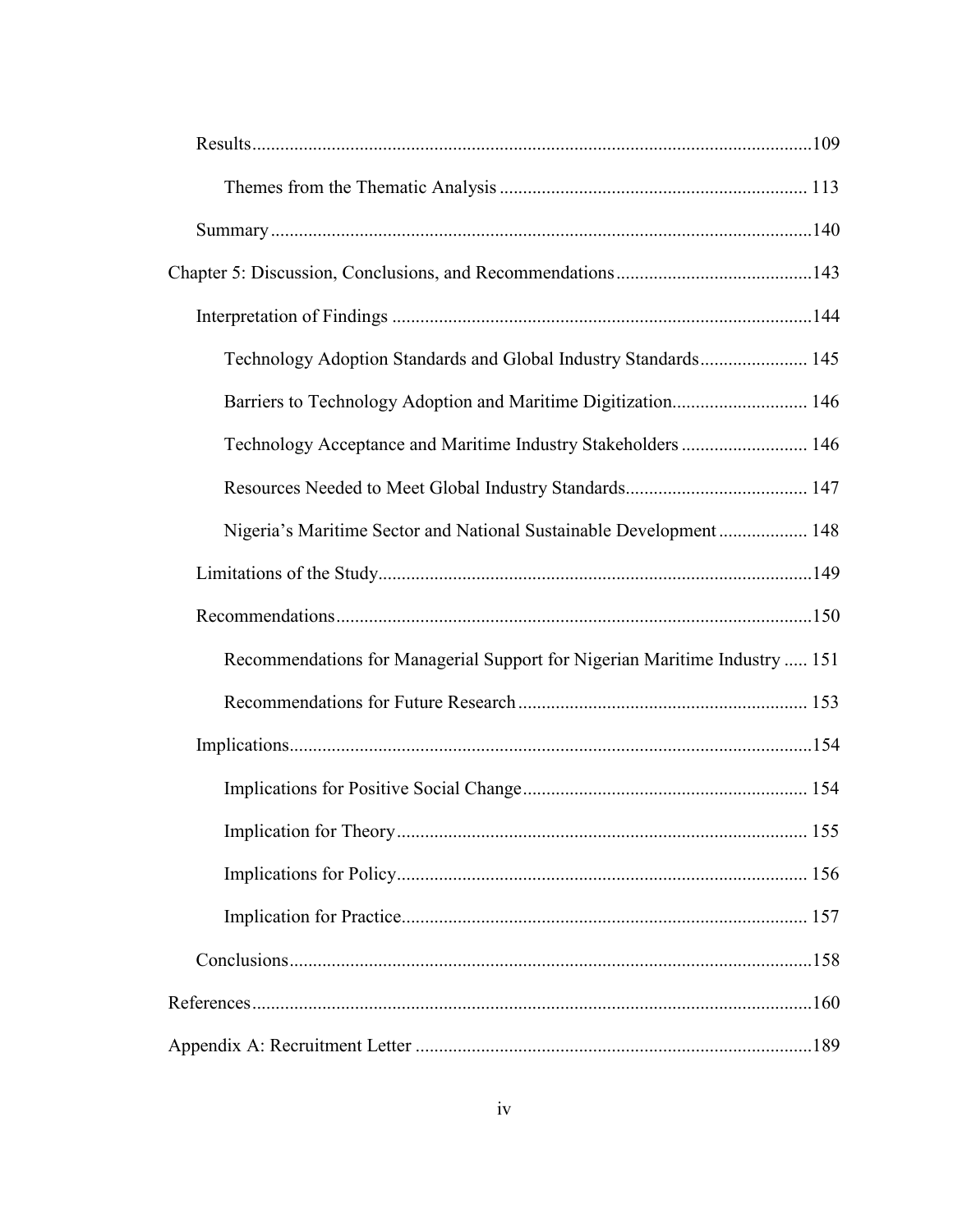|--|--|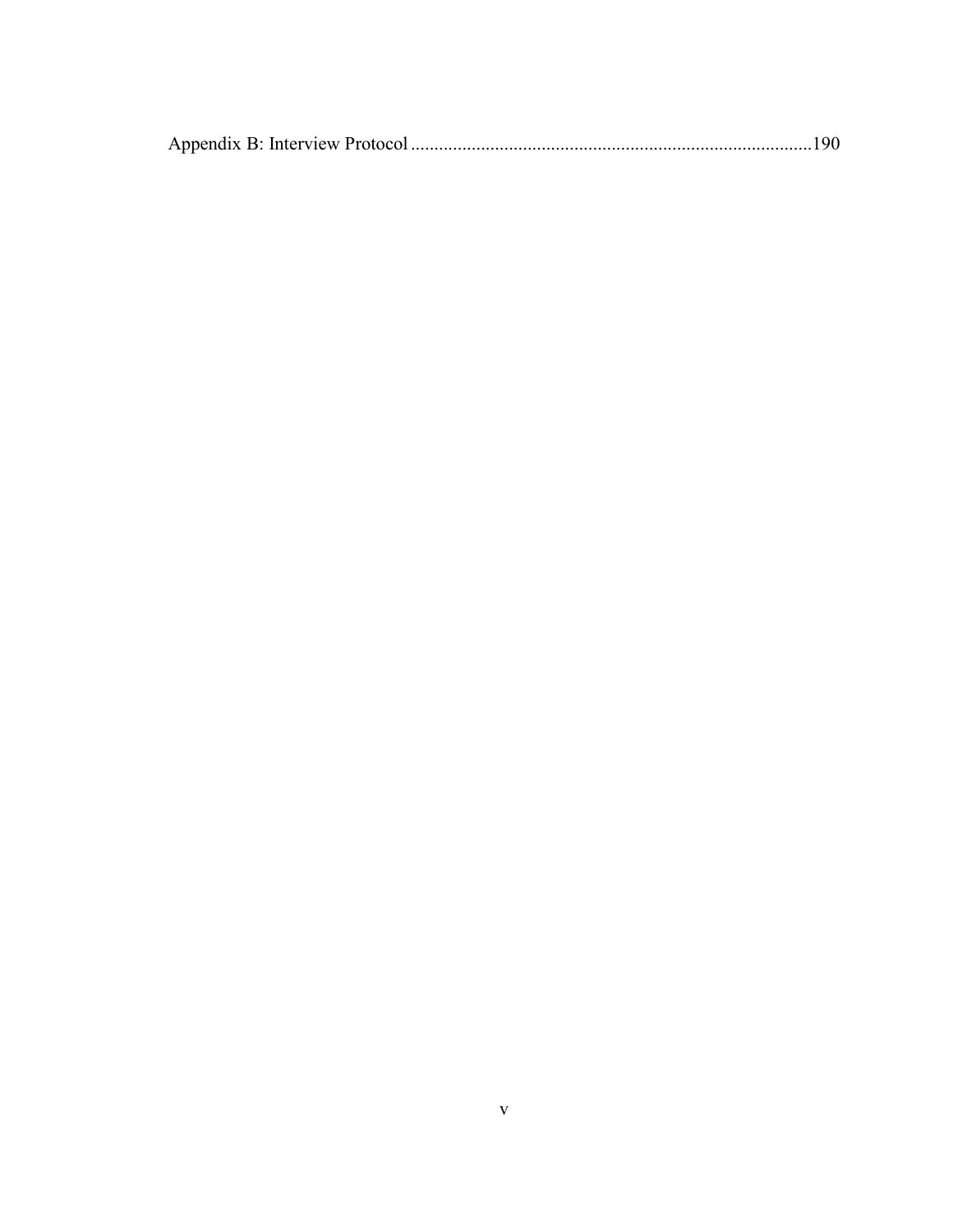## List of Tables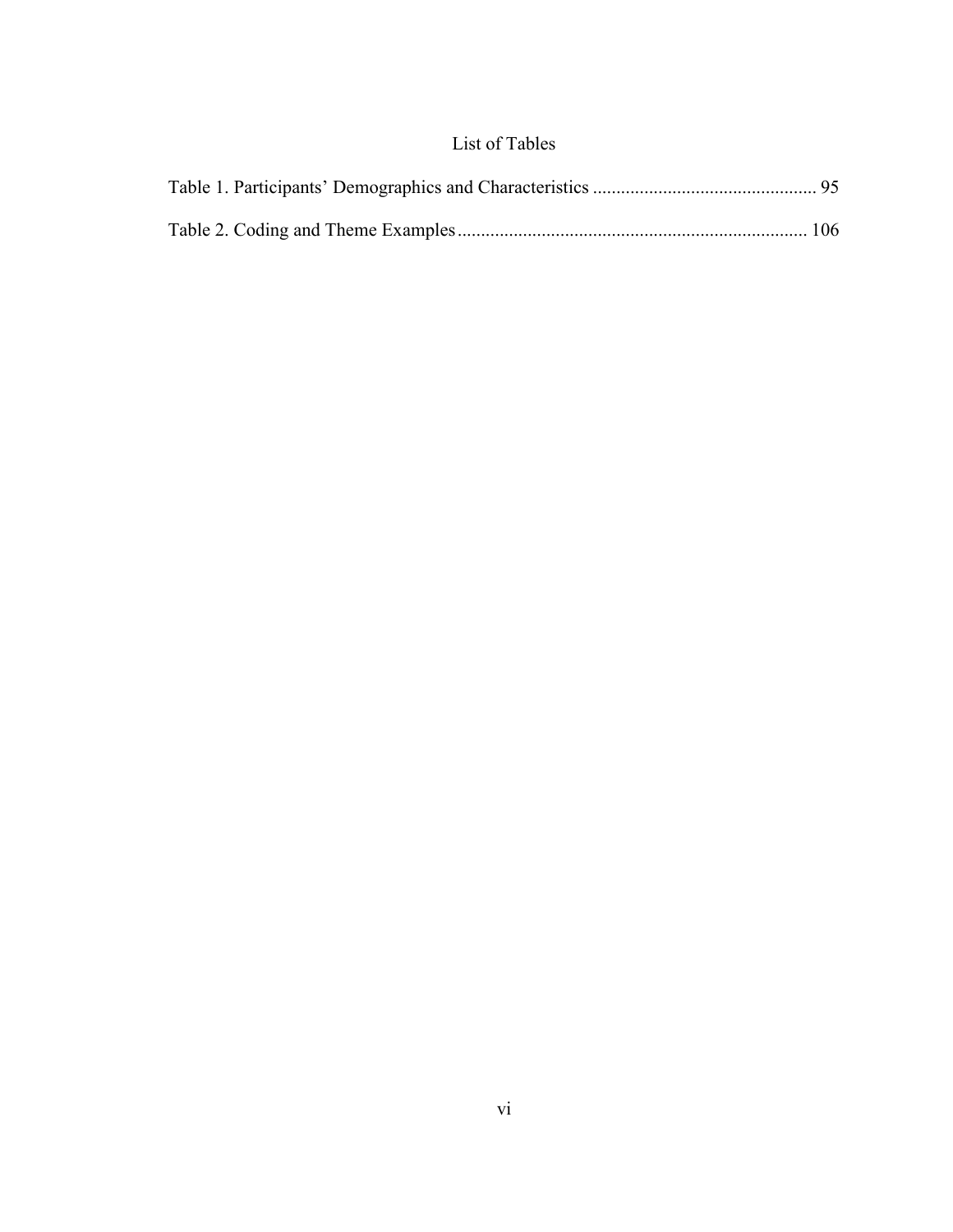#### Chapter 1: Introduction to the Study

A lack of updated technology is one of the most significant challenges for the maritime industry's digitization in Nigeria, which accounts for over 60% of total seaborne traffic in volume and values in West and Central African regions (Ajibo et al., 2019; Dahou & Chalfin, 2020). Nigerian maritime industry stakeholders' key business goal is to link maritime transportation and the government's national sustainable development strategies (Chidi et al., 2020; Raimi, 2019). The continued use of outdated technologies in the Nigerian maritime sector has led to weak national revenue mobilization and infrastructure problems in the nation's seaports (Ali & Odularu, 2020). Lack of updated technology acceptance among Nigerian maritime industry stakeholders may have driven the sector's weakened capacity to drive national sustainable development (Faith, 2019; Onugha & Onuoha, 2019). Full capacity use in the Nigerian maritime sector is necessary to achieve a higher rate of output, employment, income, investment, best use of capital resources, and a continuous supply of goods (Bueger et al., 2020; Chidi et al., 2020).

A literature gap exists in identifying the barriers to accepting updated technology in the Nigerian maritime industry (Onugha & Onuoha, 2019). The lack of research in the Nigerian maritime industry has left an information gap for policymakers on technology adoption and acceptance in this specific context (Aluko & Odularu, 2019). Given the low rate of effectiveness, efficiency, and productivity of the Nigerian shipping industry in comparison to accepted global maritime practices (Ekeada et al., 2018; Uche et al., 2018),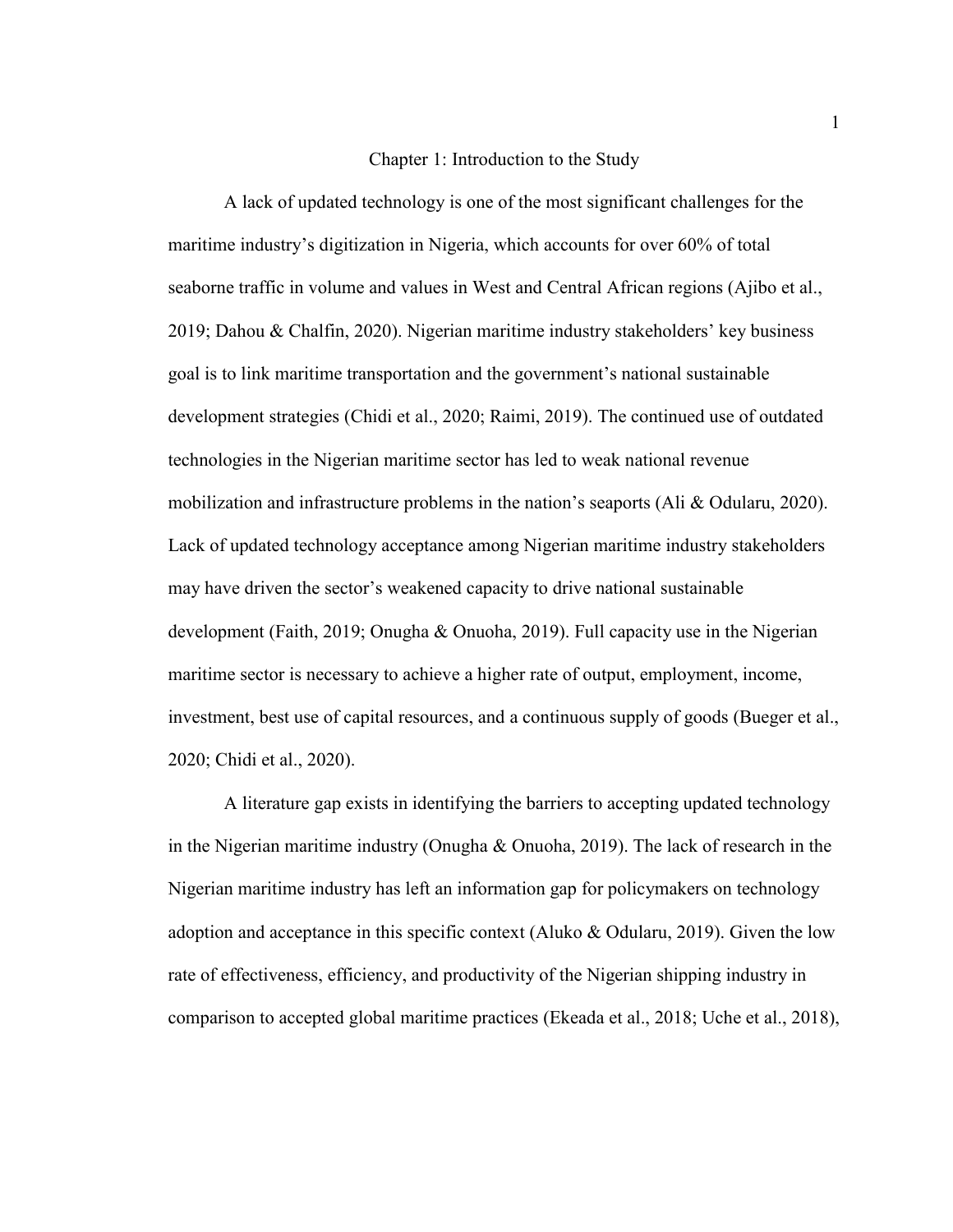a more in-depth understanding is needed of why Nigerian maritime industry stakeholders remain slow to accept new technologies (Aluko & Odularu, 2019; Onifade, 2020).

In this chapter, I present the background literature leading to the formation of the problem statement and description of the gap in the scholarly literature. I present a logical alignment between the problem statement, the purpose of the study, the research question, and the study's conceptual framework. Points of significance, assumptions, limitations, and definitions of key terms used throughout are also presented.

#### **Background of the Study**

Advances in technology in various industries have led to increased product and process flexibility, quality, and efficiency measures such as delivery, lead time, inventory, return on equity, set-up time, consistency, and reliability, all of which have improved competitiveness (Ellingsen & Aasland, 2019). The Nigerian maritime industry faces challenges of technology adoption for improved efficiency due to lack of technical capacity to produce high-tech equipment used in the industry, and this has undermined the coastal and inland shipping (cabotage) regulation that aims to transfer technology to Nigerians (Ajibo et al., 2019). Nigeria's location could benefit strategically from the maritime trade along the coast of West Africa and the Gulf of Guinea; however, these challenges impede the full realization of the maritime industry's capacity to boost the Nigerian economy. Tapping into the gains provided by technological advancement would translate to economic growth from the industry (Chidi et al., 2020).

The maritime industry's productivity in Nigeria is impacted by inadequate infrastructure that undermines port services' efficiency and effectiveness (Ekeada et al.,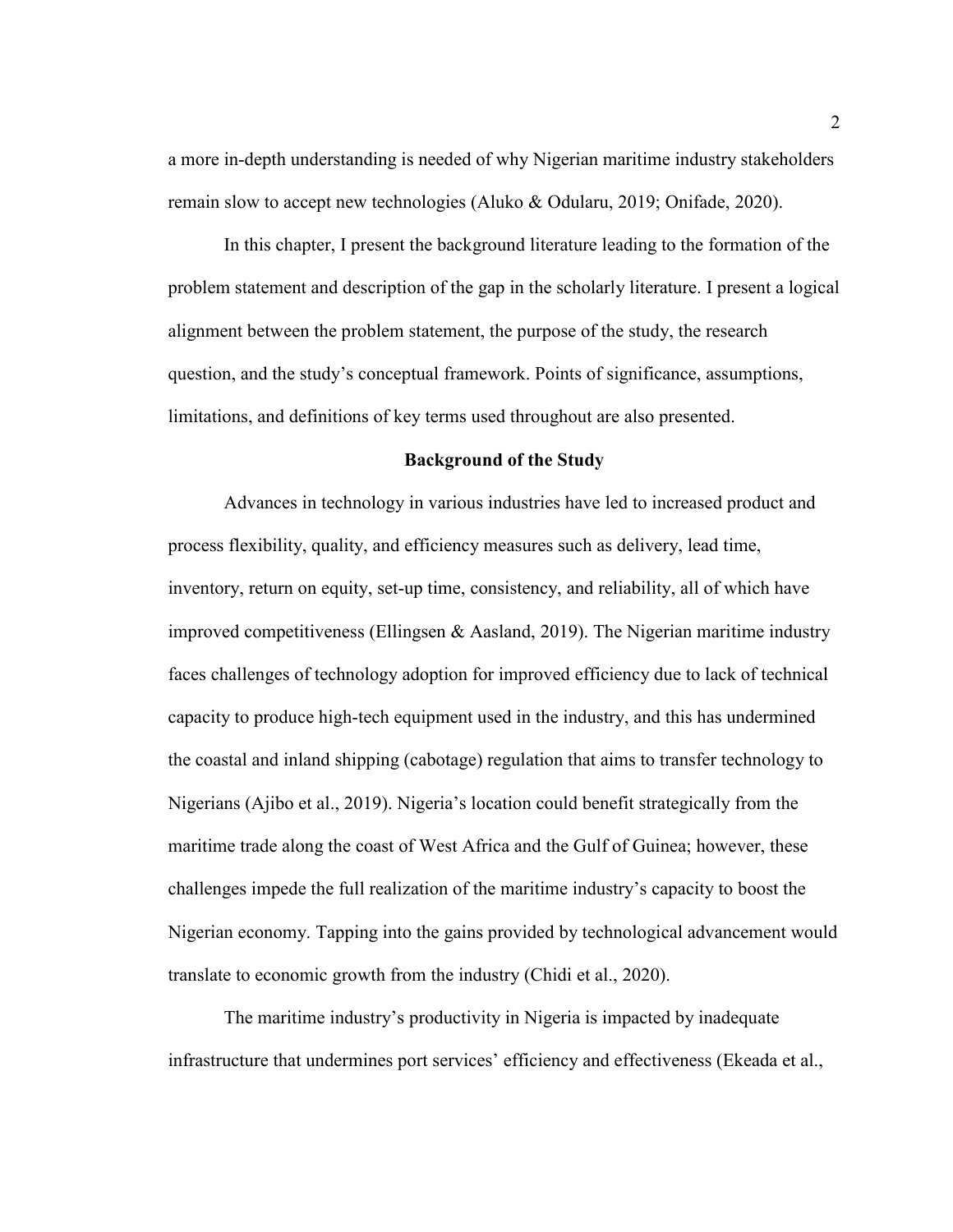2018). Technology adoption in the industry may enhance Nigeria's economic trajectory and digital trade facilitation in the era of Industrial Revolution 4.0, where labor-intensive manufacturing processes are giving way to artificial intelligence (AI) and robotics (Odularu, 2020). The Nigerian maritime players could adopt global maritime policies to increase productivity by focusing on four key areas of maritime governance: (a) ports, (b) offshore exploitation, (c) security, and (d) environment (Dahou & Chalfin, 2020). Transforming the industry will address some of Nigeria's challenges, such as the legal and regulatory framework, marine pollution, safety and security, workforce development, and funding (Faith, 2019).

The Nigerian maritime industry is vital to the country's socioeconomic development as it provides enormous employment opportunities and income to the nation. Effective change management needs technology acceptance to improve organizational effectiveness in the maritime industry in Nigeria (Onugha & Onuoha, 2019). Adopting information and communication technology (ICT) will facilitate communication between interrelated actors in the maritime industry and provide maritime monitoring authorities with an effective means of administering taxes and other financial activities (Wiafe et al., 2019). Technology acceptance could also address some problems and challenges in the industry, such as:

insecurity, inadequate infrastructure, bureaucracy, weak laws, corrupt practices, inadequate capital for investment and maintenance of ships, poor incentives for investors, lack of indigenous carrier vessels, sea unworthiness of such indigenous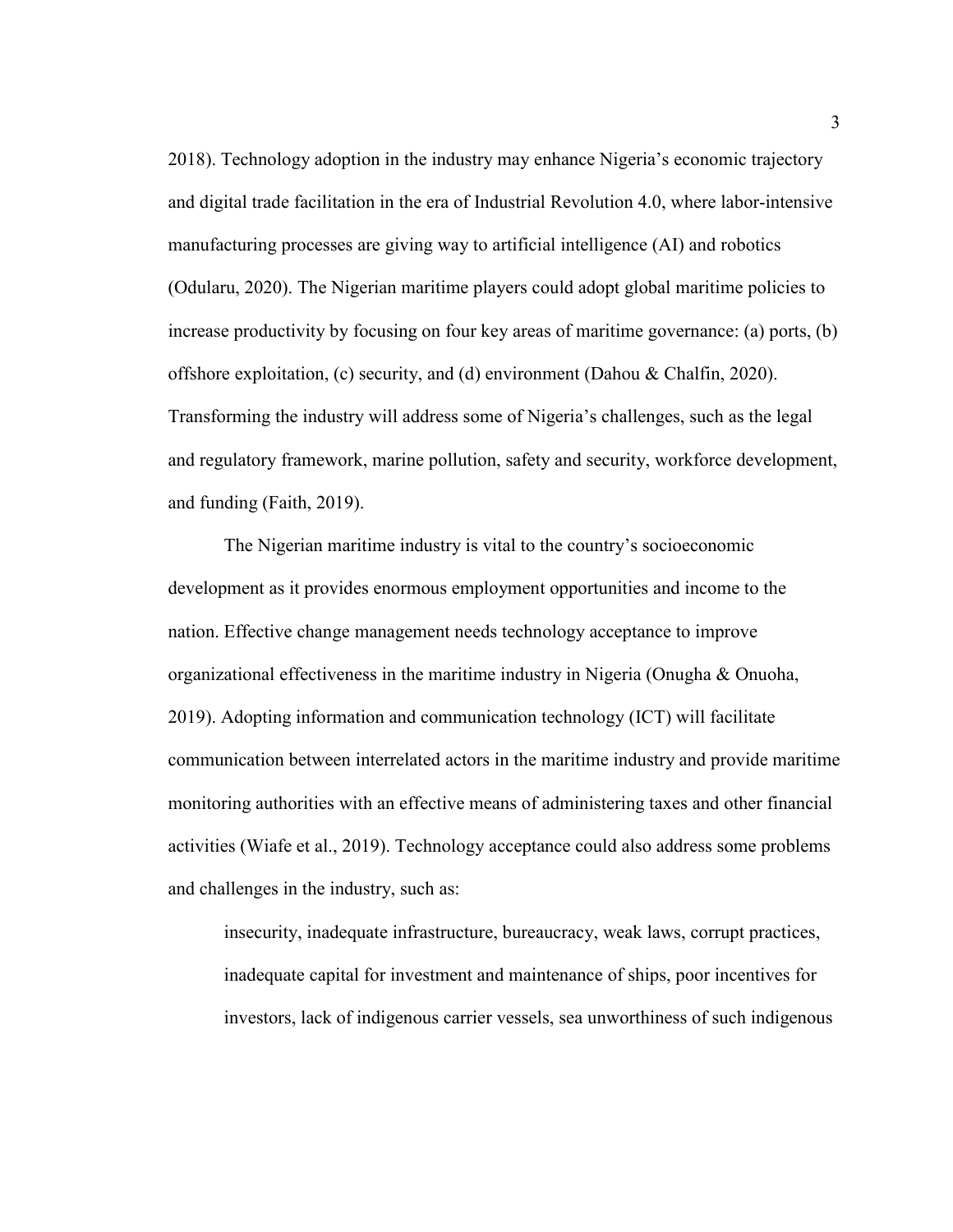vessels where they are available, and poorly integrated water transport systems (Chidi et al., 2020, p. 6).

The vast area of water along the coast of Nigeria provides opportunities for fisheries, natural and mineral resources exploitation, and water transport. The sector's enormous economic potential calls for developing new international policy instruments to secure the seas and promote blue economy growth across Africa's coastal areas (Dahou & Chalfin, 2020). Effective change management is needed to harness the enormous resources and reoccurring challenges facing 21st-century managers in building organizational effectiveness (Onugha & Onuoha, 2019). Tapping into the current global conversion to digital trade will immensely root out malpractices within the maritime industry and improve operation efficiency, raising the nation's gross domestic product (GDP) (Odularu, 2020).

In terms of operations management within the maritime industry, digital technologies offer potential to improve integration between stakeholders and support information sharing, communication, and managerial processes (Agrifoglio et al., 2017). Digital technology is a significant driver for organizational efficiency and effectiveness. An example of technology that has boosted efficiency in the industry is the Nigeria Integrated Customs Information System (NICIS). NICIS is used by Nigerian Customs to ensure compliance with international regulations, surveillance on all ships, and improved operational efficiency in the industry (Wiafe et al., 2019). Digital technology is a vital infrastructure and access unlocks the potential for growth, wealth, and jobs in delivering the benefits of global trade (Ali & Odularu, 2020).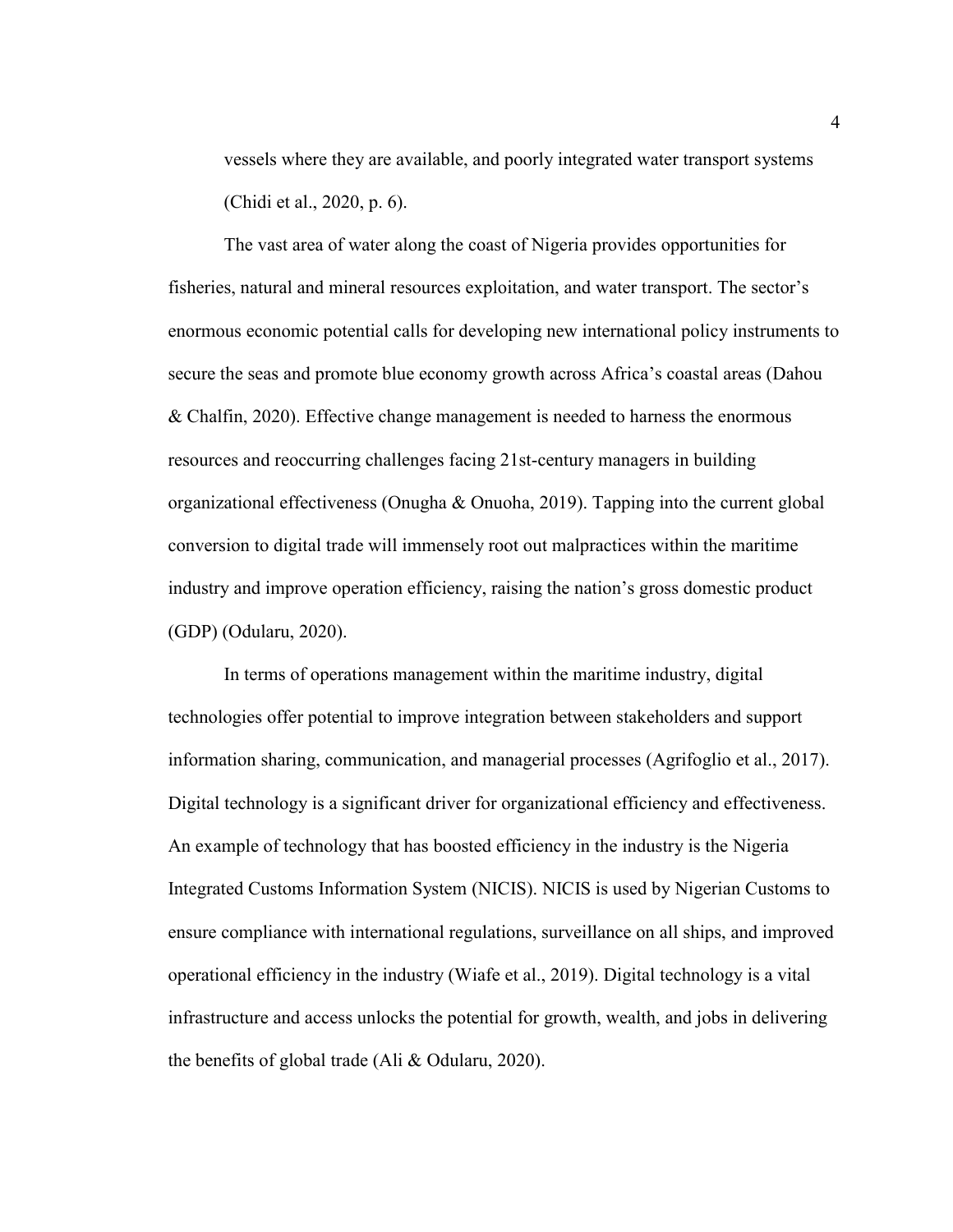The shipyard's technological infrastructure is a critical factor in the maritime industry's realization of its cabotage objective, which requires cabotage vessels to be 100% owned by Nigerians, 100% manned by Nigerians operating from a 100% built-in Nigerian shipyard, and registered in Nigeria (Ajibo et al., 2019). For an efficient maritime supply chain, blockchain technology—a decentralized, shared, encrypted repository database—facilitates maritime logistics by providing shipping companies, port operators, freight forwarders, shipping agencies, and other maritime shipping supply chain operators with real-time tracking of cargo status, improving visibility in the global supply chain and reducing customs clearance time, costs, and risks (Yang, 2019). Lack of research regarding the reasons for inadequate technological infrastructures is a challenge that weaken the capacity of the maritime transportation industry in Nigeria to play a critical role in the economy and growth of the nation (Faith, 2019).

#### **Problem Statement**

The use of updated technologies continues to be one of the most significant challenges of the maritime industry's digitization in developing countries of Africa (Dahou & Chalfin, 2020; Yang, 2019), including Nigeria, which accounts for over 60% of total seaborne traffic in volume and values in West and Central African regions (Ajibo et al., 2019). Nigerian maritime industry stakeholders' key business goal is to create a link between maritime transportation and the government's national sustainable development strategies (Chidi et al., 2020; Raimi, 2019). Even though the Nigerian government has initiated programs for the digitalization of the maritime industry (Odularu, 2020), the continued use of outdated technologies in the sector has led to poor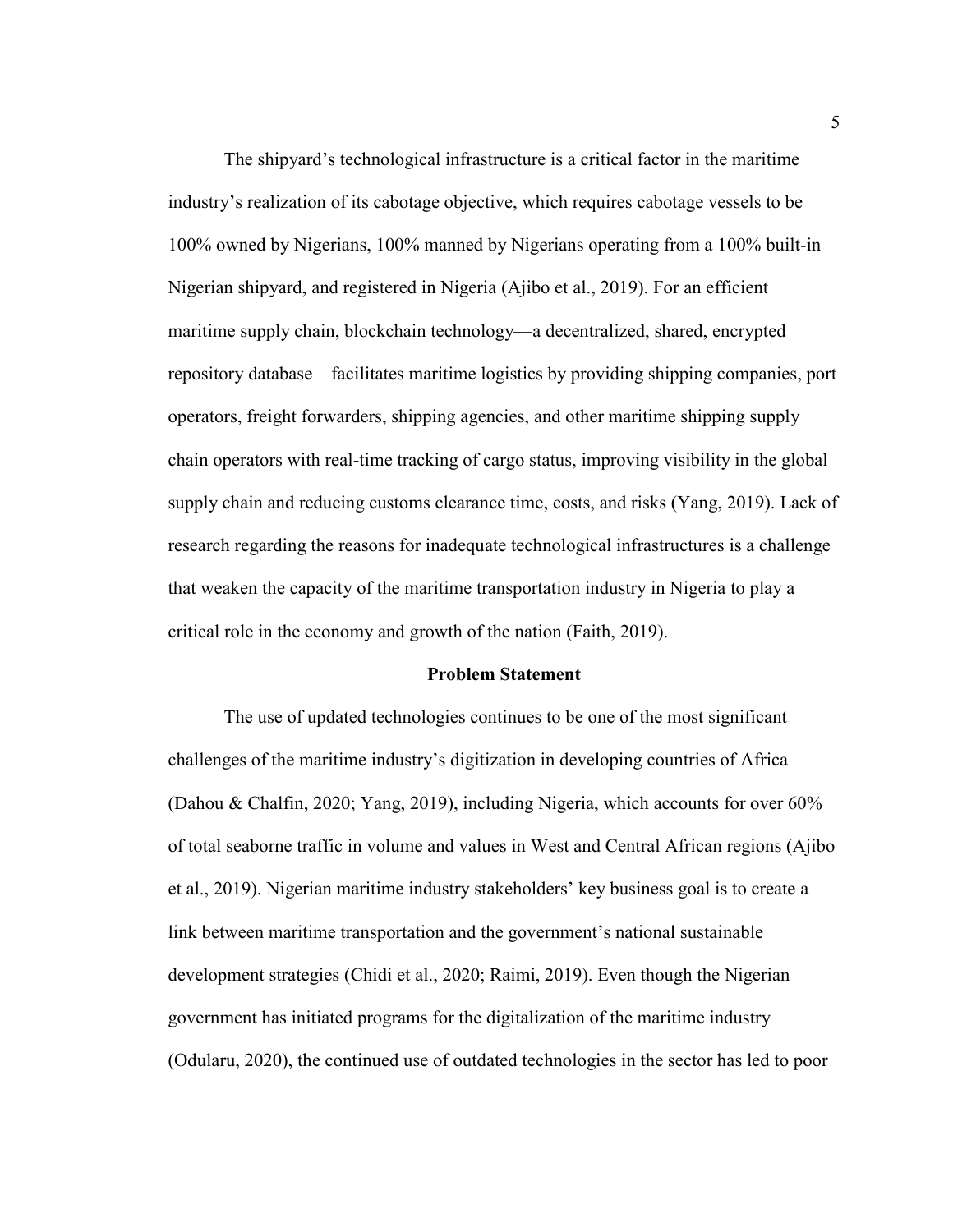national revenue mobilization and weakened Nigerian infrastructure seaports (Ali  $\&$ Odularu, 2020). Maritime industry challenges in Nigeria may be due to problematic attitudes and behaviors regarding the acceptance of updated technology among industry stakeholders in various African nations (Wiafe et al., 2019). The social problem is low technology acceptance and use among Nigerian maritime industry stakeholders has led to the maritime sector's weakened capacity to drive national sustainable development (Faith, 2019; Onugha & Onuoha, 2019).

Research into technology acceptance has been focused predominantly on ICT usage in Nigeria in the educational sector (Yakubu & Dasuki, 2019), the hotel industry (Olugbemi et al., 2020), and e-banking (Omokugbo  $\&$  Festus, 2020); there is inadequate empirical research on technology acceptance in the maritime industry (Wiafe et al., 2019). A literature gap exists in identifying the barriers to accepting updated technology in the Nigerian maritime industry (Onugha & Onuoha, 2019). Given the low rate of effectiveness, efficiency, and productivity of the Nigerian shipping industry in comparison to accepted global maritime practices (Ekeada et al., 2018; Uche et al., 2018), a more in-depth understanding is needed of why the Nigerian maritime industry stakeholders remain slow to accept new technologies (Aluko & Odularu, 2019). The specific management problem is that the barriers to technology acceptance among Nigerian maritime industry stakeholders continue to weaken the maritime sector's capacity to drive national sustainable development remain poorly understood (Chidi et al., 2020; Nsan-Awaji, 2019).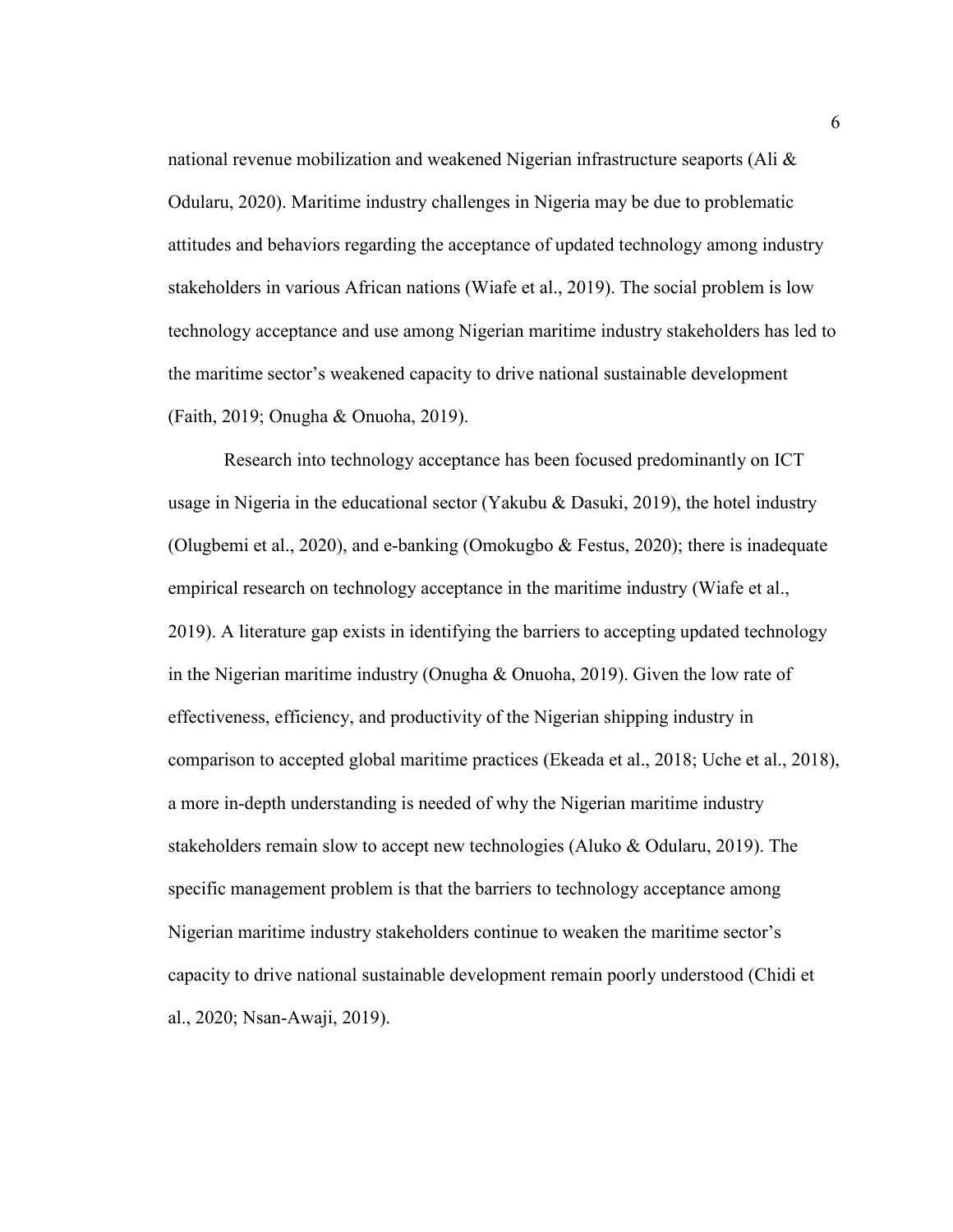#### **Purpose of the Study**

The purpose of this qualitative single case study was to explore the barriers to technology acceptance among Nigerian maritime industry stakeholders. The findings of this exploratory study may address the literature gap on why Nigerian maritime industry stakeholders remain slow to accept new technologies for improving the maritime sector's capacity to drive national sustainable development (Chidi et al., 2020; Nsan-Awaji, 2019). To address this gap, and aligning with the qualitative paradigm, I used a single case study with an embedded unit design (Yin, 2017). Information from 12 semistructured interviews, reflective field notes, and archival data were collected through multiple sources to answer the research question (Stake, 2010; Yin, 2017). I used triangulation of data sources to establish the trustworthiness of the researcher's analysis and findings on the phenomenon under study (Guion et al., 2011; Merriam & Tisdell, 2015).

#### **Research Question**

How do Nigerian maritime industry stakeholders describe their barriers to technology acceptance?

#### **Conceptual Framework**

This empirical investigation aimed to advance research and understanding of the challenges stakeholders face in maritime industry digitization in developing African nations. This study was framed by two key concepts that focus on aligning with the purpose of the study to gain a deeper understanding of the barriers to technology acceptance among Nigerian maritime industry stakeholders: (a) Yang's (2019) maritime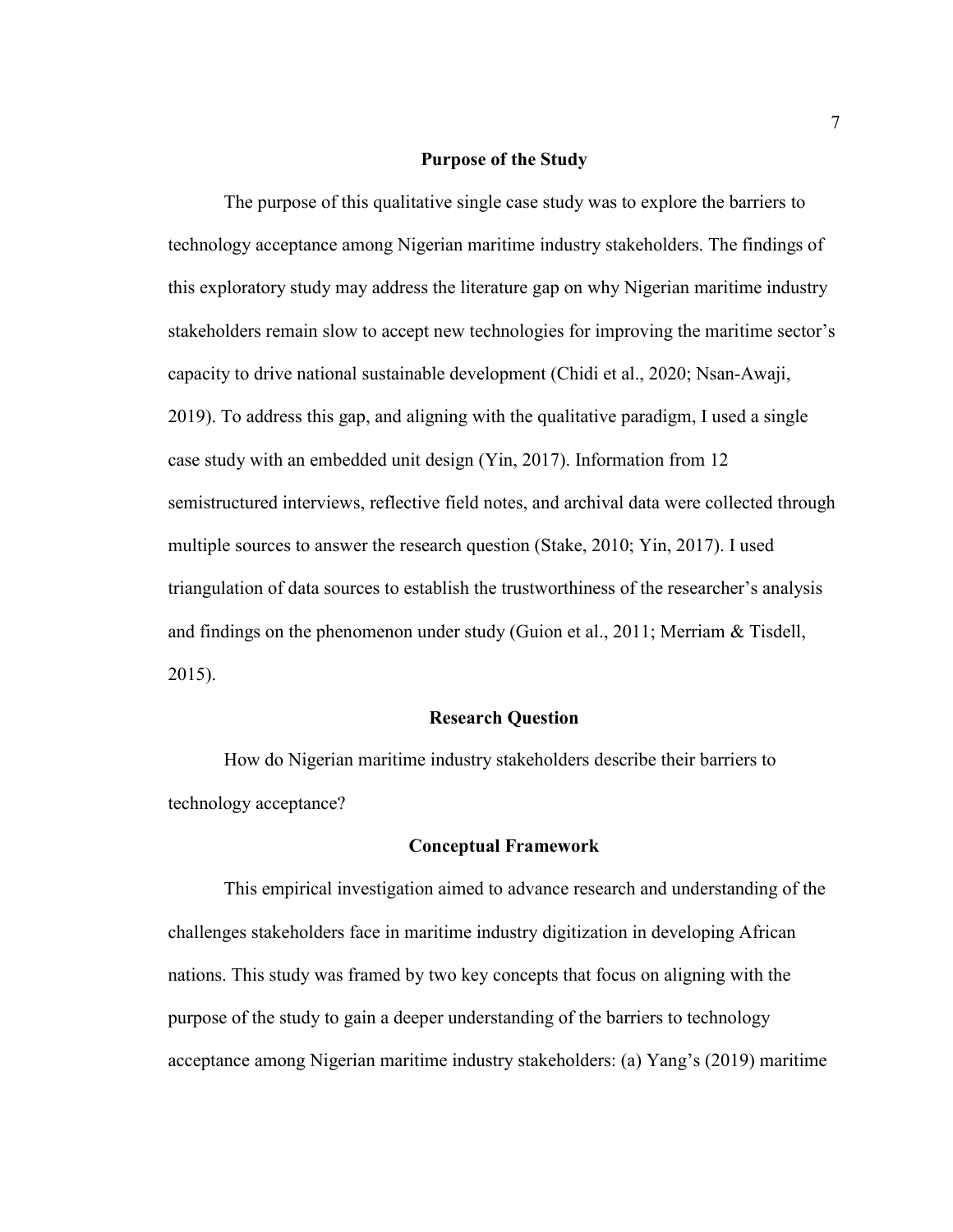shipping digitization and (b) Wiafe et al.'s (2019) concept of technology acceptance in the maritime industry in developing countries. Both concepts formed the study's framework in relation to the maritime industry (Wiafe et al., 2019; Yang, 2019), originating in theoretical studies extending Rogers's (1995) innovation diffusion theory, which provided a theoretical lens to evaluate the effect of the three factors of (a) culture, (b) policy, and (c) cost in any research related to ICT adoption. Roger's diffusion of innovations (DOI) theory as an extension of unified theory of acceptance and use of technology (UTAUT) and technology acceptance model (TAM) is discussed further in Chapter 2.

#### **Maritime Shipping Digitization**

With the progress of international trade and globalization and an increasingly turbulent environment (Chang  $\&$  Lai, 2017), shipping remains the principal global trade transportation model providing low-cost, efficient transportation services while concurrently operating with mostly outdated delivery processes (Lieber, 2017). Given this background research, Yang (2019) defined the concept of maritime shipping digitization as using disruptive technologies to reduce transportation costs and shape global trade prospects and provide companies with a higher degree of competitive advantage. Yang (2019) applied the TAM to explore potential applications and future improvements to maritime digitization. Maritime informatics is a new research stream, and scholars contribute to this research gap by analyzing the acceptance of updated digital technologies for logistical and security operations within the maritime sector (Olagunju et al., 2020).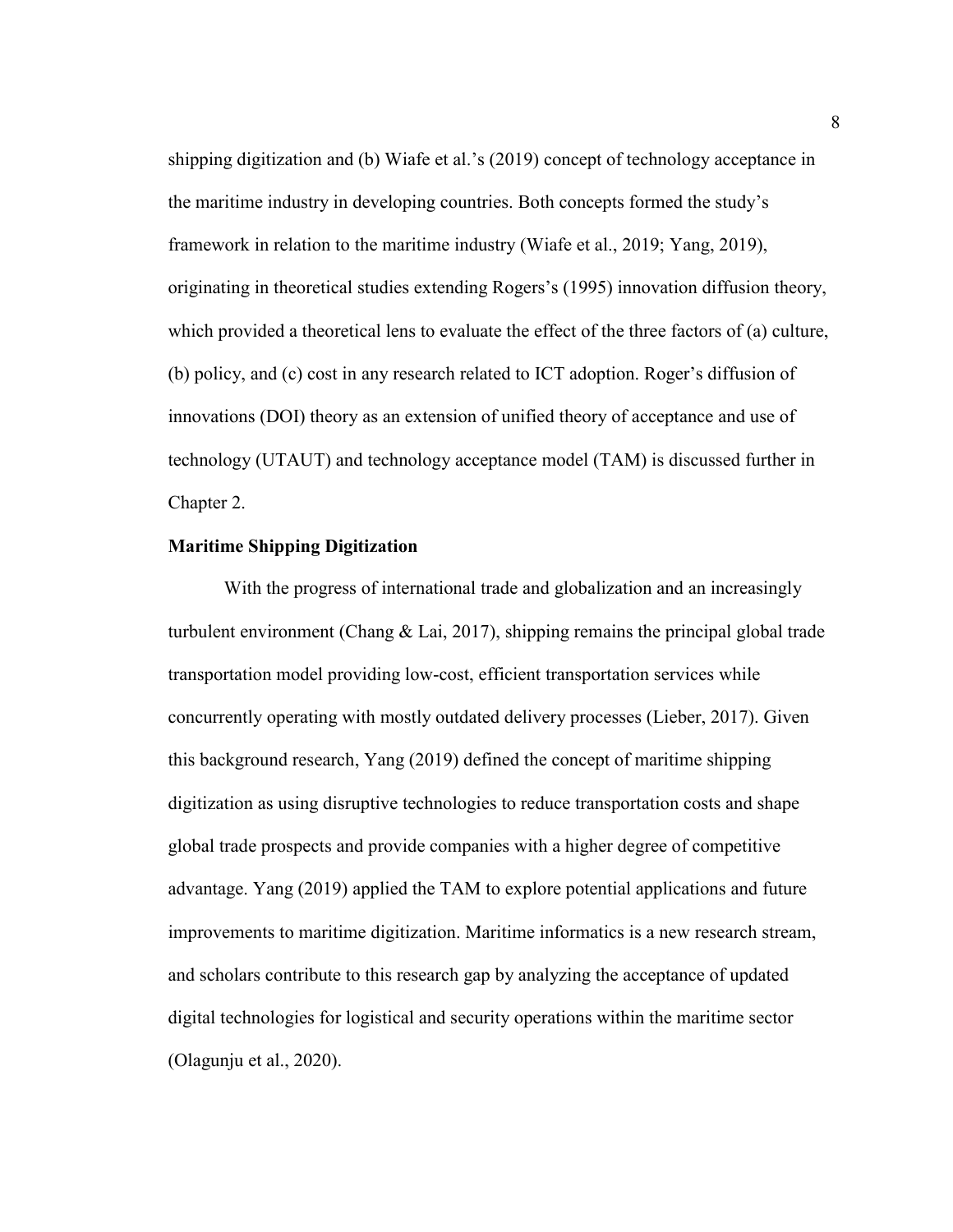#### **Technology and the Maritime Industry in Developing Countries**

Wiafe et al. (2019) wrote that the concept of technology acceptance in the maritime industry remains loosely defined, given that research in maritime informatics is still early (Bueger et al., 2020; Watson & Lind, 2016). Wiafe et al. (2019) explained the results of their research on technology acceptance in the maritime industry in Ghana, the first research of its kind within the context of a developing African nation, using UTAUT (Venkatesh et al., 2003). Digital technologies have the potential to improve integration between stakeholders and support information sharing, communication, and managerial processes, and researchers who have examined technology acceptance adopted several theoretical views to investigate these factors (Wiafe et al., 2019).

#### **Nature of the Study**

In this qualitative study, I sought to address the study's purpose and provide data for answering the central question. As a researcher, I chose to ground this study in the constructivist paradigm, assuming that people, such as the study participants, construct their social reality (Denzin & Lincoln, 2005). A quantitative method was inappropriate for the study because quantitative research designs are used to examine relationships, test theories, standardize reporting, and collect quantifiable data (Harkiolakis, 2017). A mixed-methods approach was not appropriate because quantitative data would not be needed to answer the study's research question (Bryman, 2017). The research problem and the study's nature required a qualitative methodology to explore a human dilemma embedded in a complex social process (Merriam & Tisdell, 2015). Given that the study's purpose called for a deeper understanding of the barriers to technology acceptance among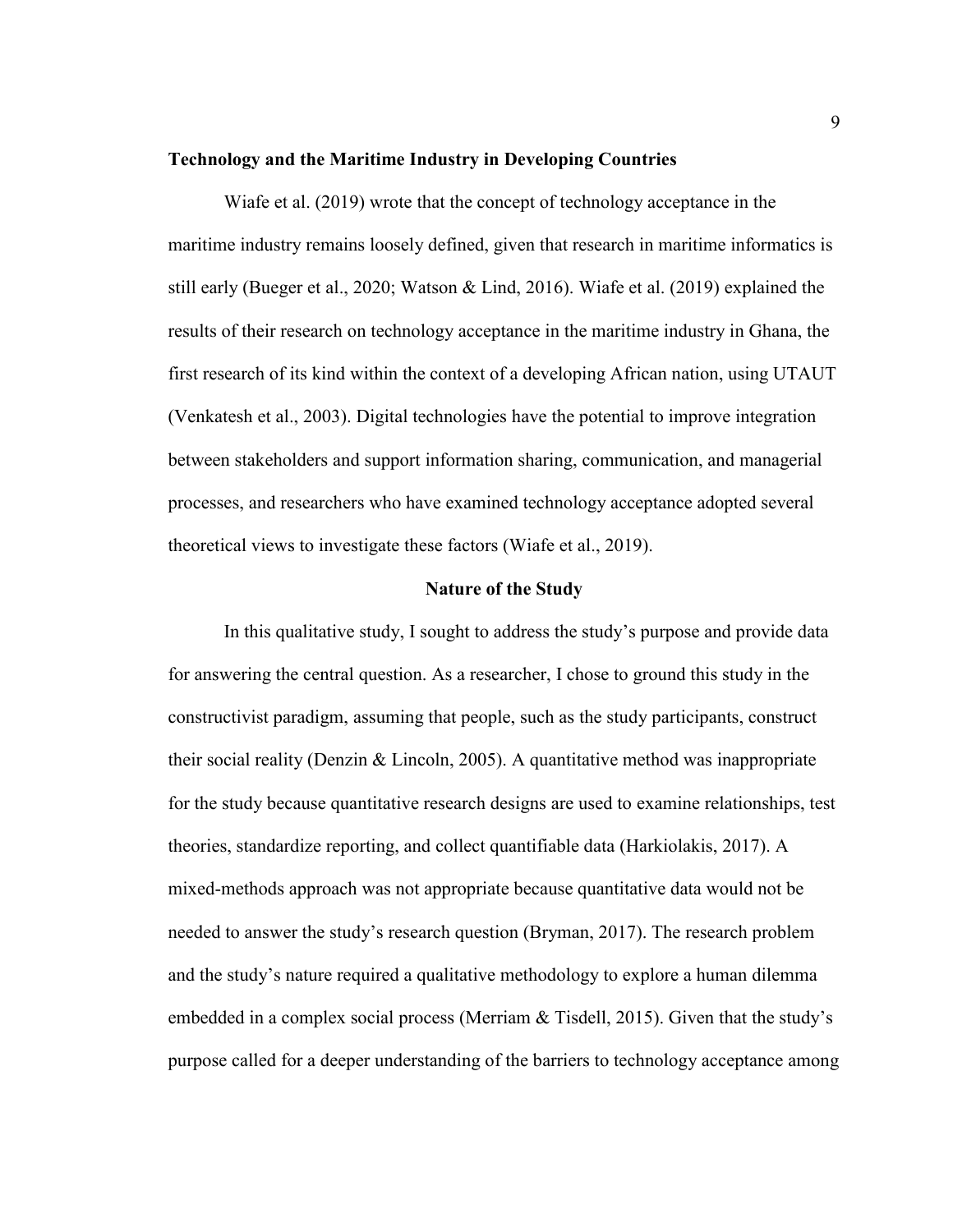Nigerian maritime industry stakeholders, an exploratory single case study with embedded units (Yin, 2017) was used to meet the study goals.

Qualitative researchers aim to explore people's lived experiences within a specific context and from a constructivist viewpoint while interpreting interactions between the individuals and the environment (Cooper  $\&$  White, 2012). Qualitative research also presents opportunities to analyze business decisions and explore the reasons behind various aspects of behavior within organizations, particularly Nigerian maritime industry stakeholders (see Klenke, 2016). Qualitative case studies play a central role in the business field, which is more closely aligned with postpositivist methods than other qualitative designs, with multiple sources of data to produce an in-depth contextual body of knowledge (Eriksson & Kovalainen, 2015; Yin, 2017).

Using a qualitative approach to review additional evidence and research findings enables researchers to assess specific cases from various perspectives while relying on available data (Baxter & Jack, 2008; Stake, 1995). A single case study can be used to study individuals living in a particular social context as embedded units of the study (Yin, 2017). The unit of analysis, which may be a case study, may be a person, event, entity, or other unit of analysis (Noor, 2008), was the Nigerian maritime industry.

To identify and select information-rich cases related to the phenomenon of interest in qualitative research, I used purposeful sampling (Stake, 2010; Tracy, 2019). Although there are various purposeful sampling strategies, it appears that horizontal network sampling can be used as one of the more common forms of recruiting participants in qualitative social research (Geddes et al., 2018). Participants for this case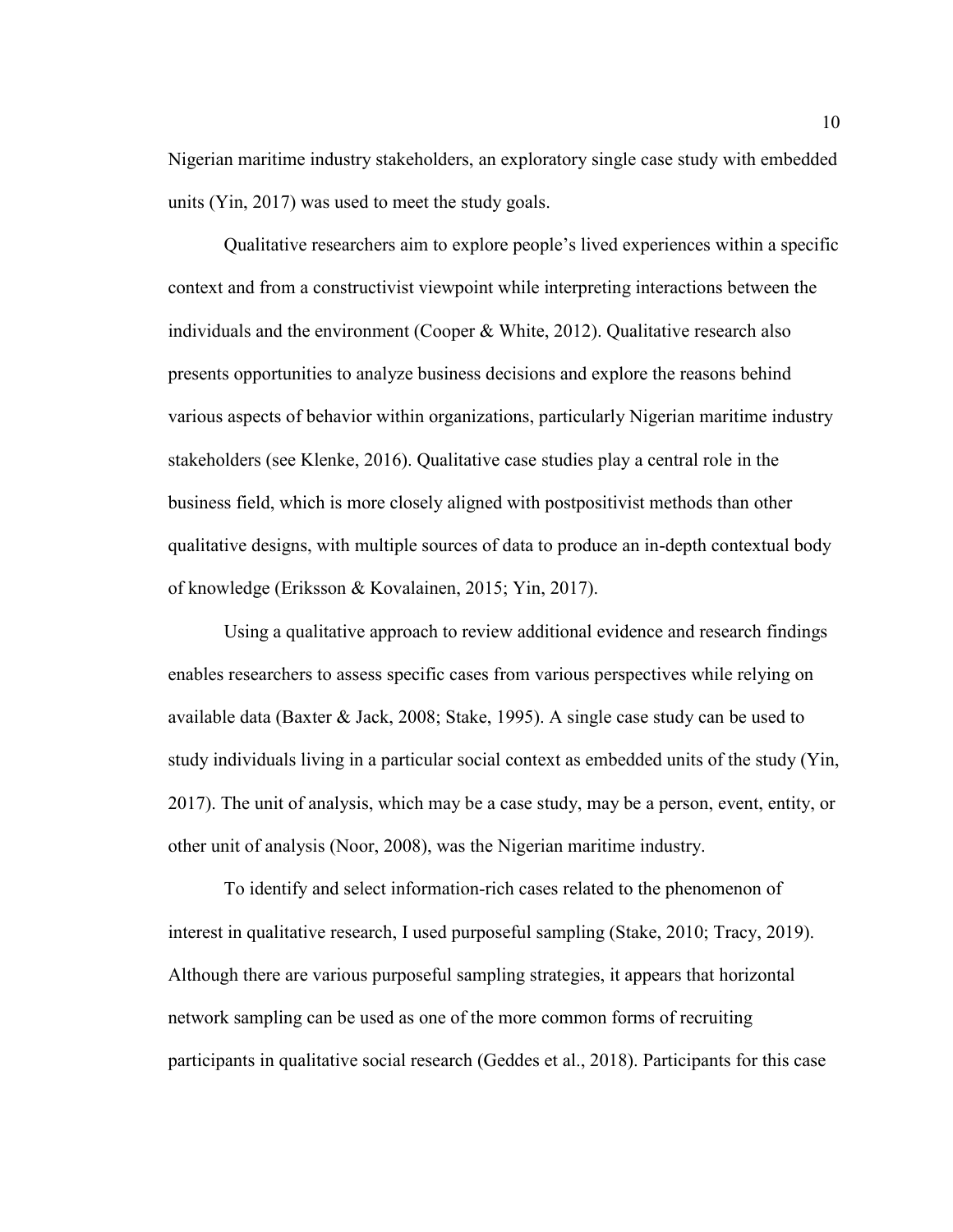study were recruited using purposeful criteria and network sampling strategies and were screened with the following inclusion criteria: (a) adults over the age of 18, (b) minimum of 3 years' experience as a stakeholder in the Nigerian maritime industry, and (c) possess knowledge regarding technology challenges of the maritime industry in Nigeria (see Robinson, 2014). I conducted 12 in-depth face-to-face individual interviews with Nigerian maritime industry stakeholders and continued the interviews until data saturation occurred. Schram (2006) recommended a range of five to 10 participants for a qualitative study, stating that a larger sample size may weaken an in-depth investigation of the phenomenon under study. Data from the interview transcripts were analyzed through thematic analysis to identify themes. I triangulated interview data themes with data from reflective field notes and archival data related to the Nigerian maritime industry to support the trustworthiness of findings and make recommendations for further research (Guion et al.., 2011).

#### **Definitions**

*Maritime digital technologies:* Technologies such as blockchain technology, which is a decentralized, shared, encrypted repository database. This database facilitates maritime logistics by providing shipping companies, port operators, freight forwarders, shipping agencies, and other maritime shipping supply chain operators with real-time tracking of cargo status, improving visibility in the global supply chain and reducing customs clearance time, costs, and risks (Yang, 2019).

*Maritime industry:* Companies and organizations whose activities supply innovative products and services related to the business of designing, constructing,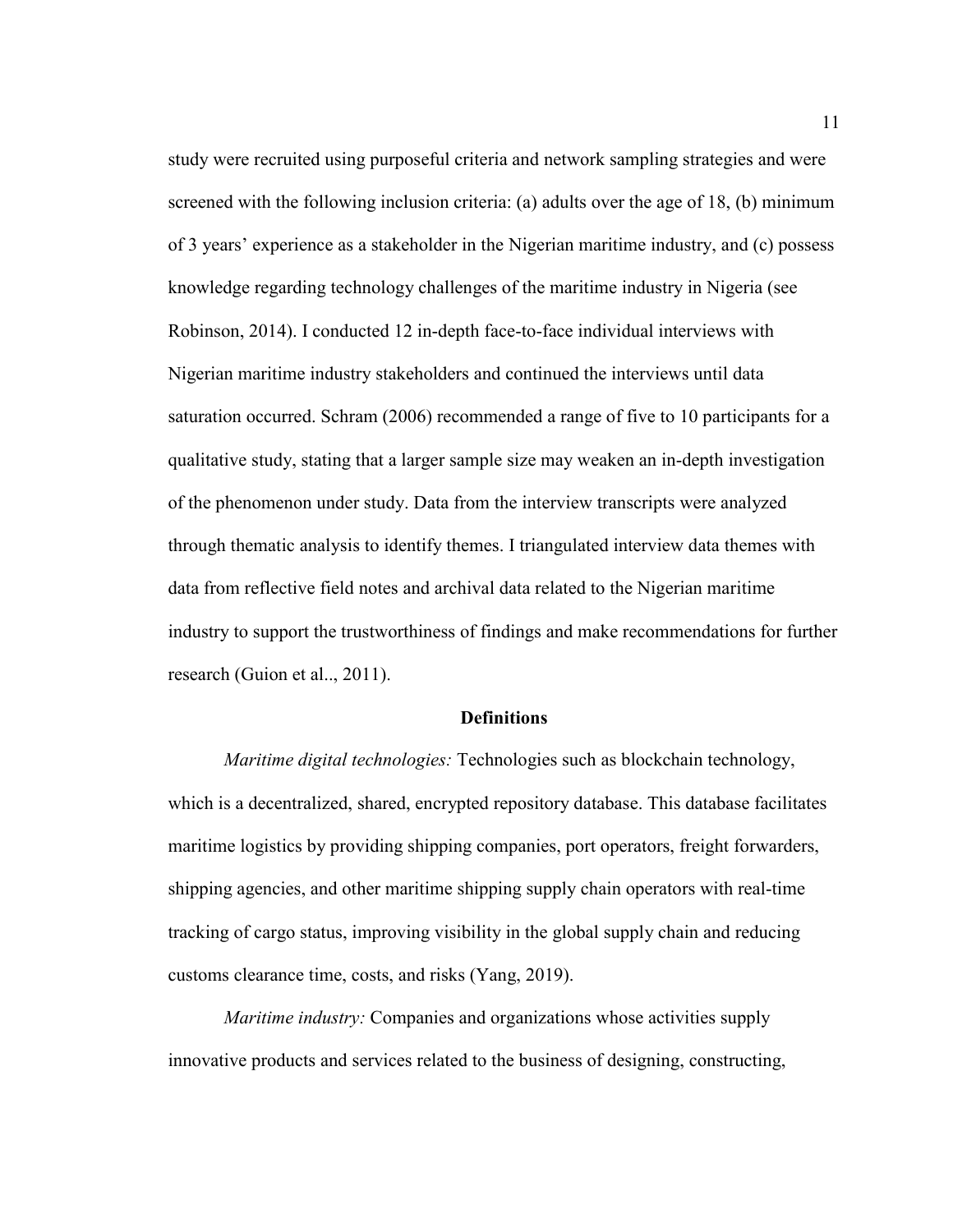manufacturing, acquiring, operating, supplying, repairing and/or maintaining vessels, or parts thereof; of managing and/or operating shipping lines and customs brokerage services, shipyards, dry docks, marine railways, marine repair shops, shipping, and freight forwarding services and similar enterprises (Benson & David, 2018).

*Maritime industry stakeholders:* Shippers, carriers, terminal operators, intermediaries, industry organizations, fishers, and maritime workers union members within the maritime sector. Also included as maritime stakeholders are government agencies responsible for maritime administration, policymakers, and local communities hosting a national or regional maritime industry (Future Industry Workers, 2020).

*Maritime shipping digitization:* Blockchain-based technology applications that facilitate maritime shipping records by keeping real-time track of the status of cargo, improving visibility in the global supply chain and reducing customs clearance time, costs, and risks (Yang, 2019).

*Seaport infrastructure:* Wharves, berths, jetties, warehouses, hard-stand facilities, roads, rail spurs, and other infrastructure support mechanisms to facilitate the movement and storage of customer cargo and commodities (Ali & Odularu, 2020).

*Sustainable development*: The ecological, social, and economic consequences of business activities (Singh et al., 2018).

*Technology acceptance:* Critical factors and contingencies that predict behavioral intention to accept and use a technology (Venkatesh et al., 2003).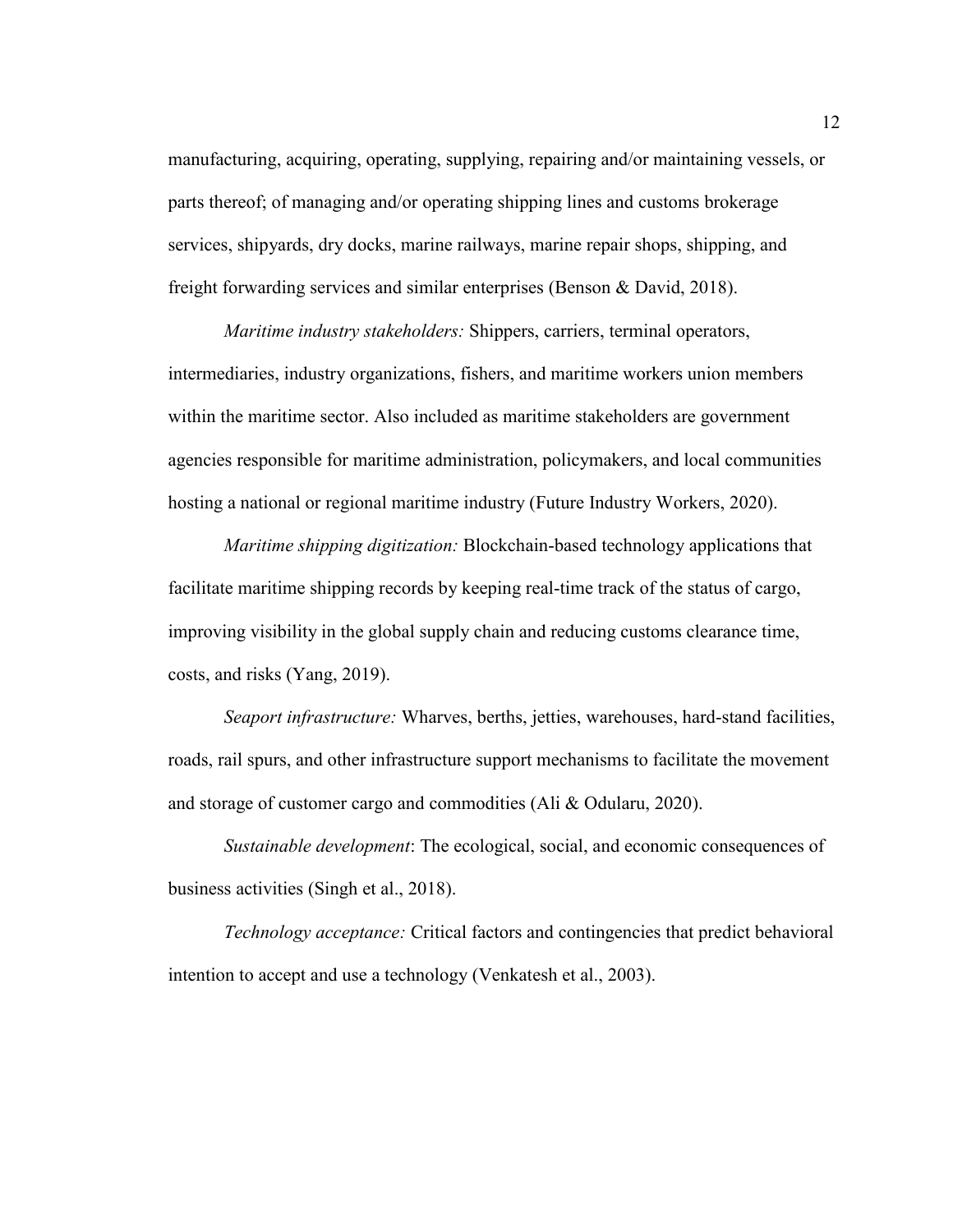*Unified theory of acceptance:* The technology acceptance model used to explain user intentions to use an information system and consequent usage behavior (Venkatesh et al., 2016).

#### **Assumptions**

The focus of this study was on revealing barriers to technology adoption in the maritime industry in Nigeria. Assumptions in research refer to a researcher's beliefs that can influence or shape the study; assumptions should be thoughtfully examined to ensure they do not lead to questionable results or findings with a low level of trustworthiness (Tracy, 2019). In this study, the first assumption was that the lack of adequate technological infrastructure undermines the maritime industry's efficiency and effectiveness to deliver to its potential. The second assumption was that maritime stakeholders are reluctant to adopt the necessary technology due to the transparency technology offers. The third assumption was that those study participants who participate in interviews would be unbiased and free from any subjectivity based on assurances of their responses' confidentiality.

The fourth assumption was that the research participants would provide open and in-depth accounts of their experiences about barriers to technology adoption in the industry. The fifth assumption was that the research participants would be knowledgeable of the subject under study and provide clear and candid answers to the interview questions related to the maritime industry. The sixth assumption was that the participants would give accurate and transparent information relevant to the study and provide accurate and helpful quality data. The seventh assumption was that interview data from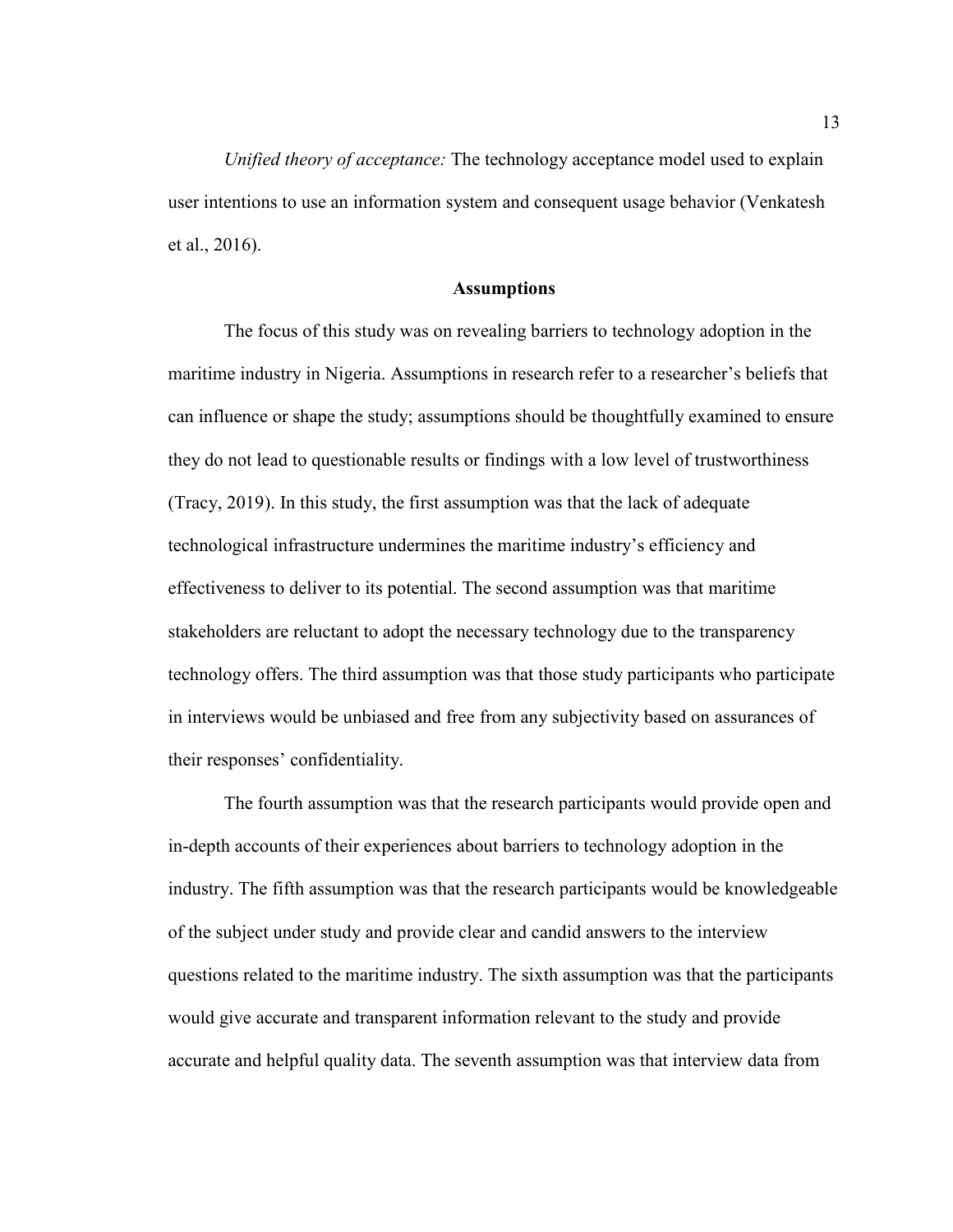the participants would be accurately recorded and transcribed. The eighth assumption was that the qualitative data analysis tools used to synthesize and analyze the qualitative data would be the most appropriate and effective tools for unraveling the purpose of the study and yielding accurate results.

#### **Scope and Delimitations**

This study's specific scope was maritime industry stakeholders' experience, about the barriers to technology acceptance among Nigerian maritime industry stakeholders. Purposeful sampling was appropriate for identifying and selecting information-rich cases related to the phenomenon of interest in qualitative research, and so it accomplished this task (Stake, 2010; Tracy, 2019). Although there are various purposeful sampling strategies, it appears that horizontal network sampling is appropriate for recruiting participants in qualitative social research (Geddes et al., 2018). Participants for this case study were recruited using purposeful criteria and network sampling strategies and screened with the following inclusion criteria: (a) adults over the age of 18, (b) a minimum of 3 years' experience as a stakeholder in the Nigerian maritime industry, and (c) possess knowledge regarding technology challenges of the maritime industry in Nigeria (see Robinson, 2014).

I conducted 12 in-depth face-to-face individual interviews with Nigerian maritime industry stakeholders and continued the interviews until data saturation occurred. The recommendation of five to 10 participants for a qualitative study to avoid the chances of weakening an in-depth investigation guided this study (Schram, 2006). To identify themes, the interview transcripts were analyzed through thematic analysis. The interview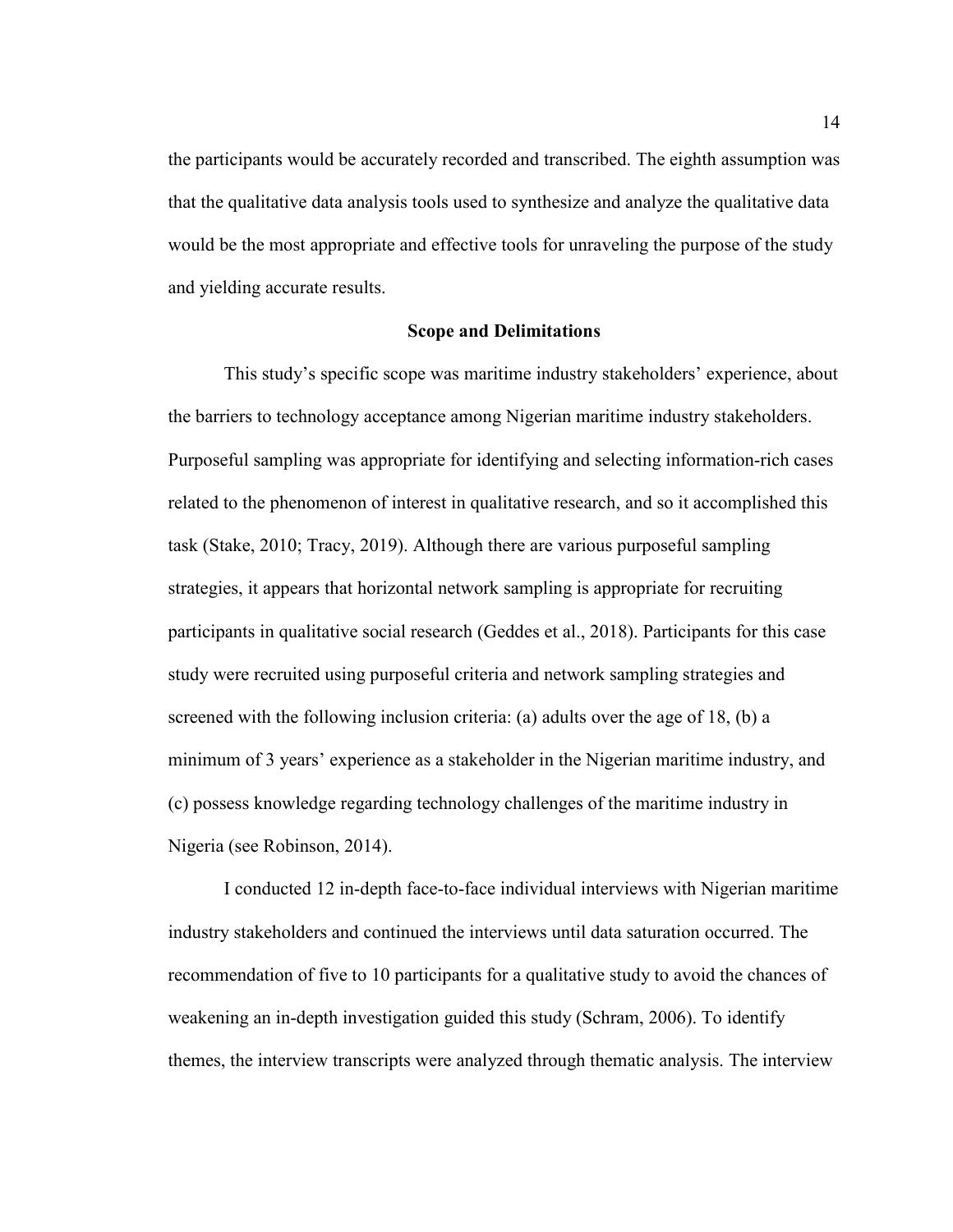data themes were triangulated with data from reflective field notes and archival data related to the Nigerian maritime industry to support the trustworthiness of findings and make recommendations for further research (Guion et al., 2011). The boundaries of the study include the maritime industry in developing countries of Africa. The study's findings are transferable to other transportation industries, such as air and rail transport, in Africa's developing countries.

#### **Limitations**

Limitations of a study include potential shortcomings or weaknesses beyond a researcher's control, which may be related to the chosen research design, statistical model constraints, funding constraints, or other factors that may affect the results and conclusions of the study (Theofanidis & Fountouki, 2018). The limitations of this study included accessibility to recruiting participants due to distance, Nigeria's poor internet or communication connectivity, and difficulty in participant selection due to specific inclusion criteria. Other limitations included possible biased opinions of maritime industry stakeholders, partner site agreement, possible difficulty recruiting participants for interviews, and costs associated with traveling to Nigeria from the United States to conduct the study.

A researcher's reflexivity is another factor that could affect the results of a study. Reflexivity is an attitude to systematically attend to the context of knowledge construction at every step of the research process (Lane & Roberts, 2018). Due awareness of the systematic process involved in the study prevents researcher bias that may arise from the researcher's background experience about the topic. To enhance the study's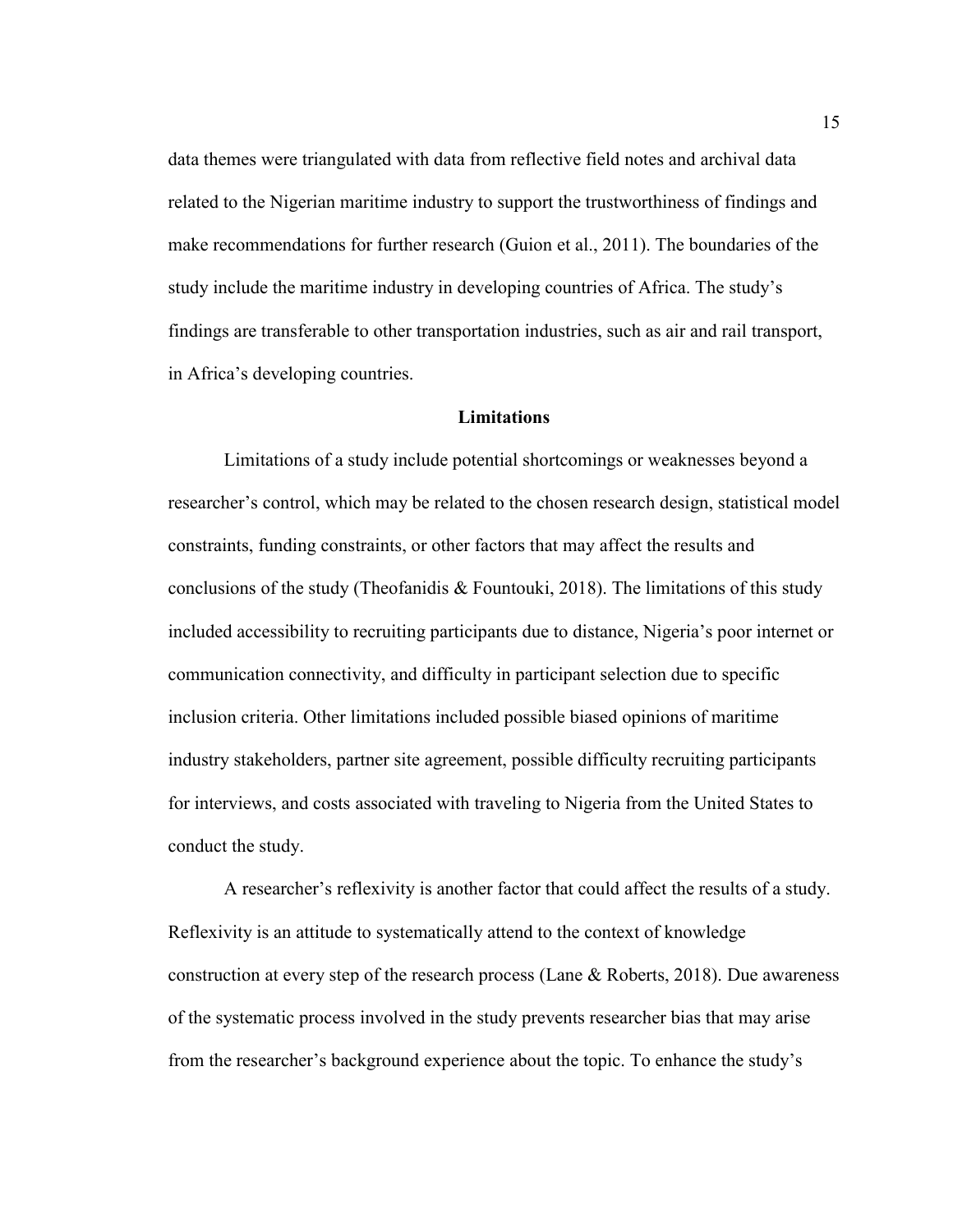validity, triangulation of data from various sources provided consistency in forming themes or categories (Guion et al., 2011).

#### **Significance of the Study**

Advances in ICT have provided more opportunities for digitizing the maritime industry to improve operational efficiency by applying the new technology to their operations. Evidence suggests that an information system provides a platform for communication between interconnected players in the maritime industry to be more effective (Awang et al., 2020; Reni et al., 2020; Yang, 2019) and offers opportunities for developing countries to boost economic benefits (Heeks, 2010; Kotelnikov & Kim, 2007). This study may help advance an understanding of the barriers to technology acceptance and use of updated technologies by Nigerian maritime industry stakeholders to create a link between maritime transportation and the government's national sustainable development strategies (Chidi et al., 2020; Raimi, 2019). Collected empirical data can help address the literature gap on why Nigerian maritime industry stakeholders remain slow to accept new technologies that may improve the maritime sector's capacity to drive national sustainable development (Chidi et al., 2020; Nsan-Awaji, 2019).

#### **Significance to Practice**

Strong potential exists for the Nigerian maritime industry to bring about enormous economic benefits. However, to reap these benefits, the industry must operate efficiently and resourcefully (Odularu, 2020). Many scholars have used samples from industrialized countries that show different cultures and sociopolitical challenges in analyzing the role of attitude and behavioral issues in technology acceptance within the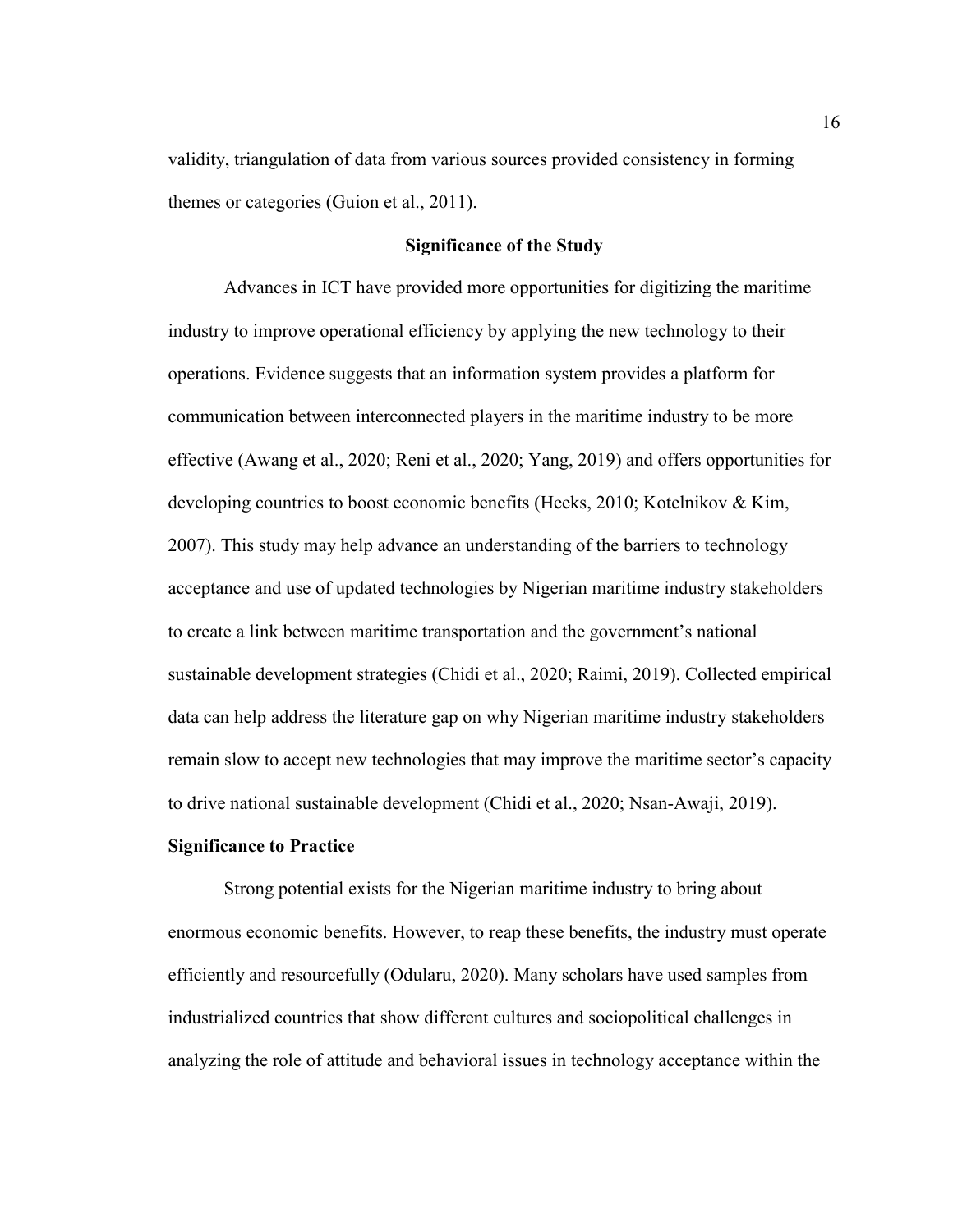maritime industry in Africa. Research is necessary that analyzes technology acceptance and creates frameworks that adapt to specific cultural settings or design limitations (Rahayu & Day, 2017). Most research work on technology acceptance and use in the maritime industry has taken place in industrialized countries, with only one applied study conducted in Ghana where researchers attempted to unravel these constructs' role in African countries (Wiafe et al., 2019).

In this decade, the connectivity between ships and shore will be dominated by digital technologies that will drive operational efficiency and automation and safety and security issues and reduce the environmental impact of shipping activities (Agrifoglio et al., 2017; Morrall et al., 2016). These issues are significant to practice for shipping companies and the public sector in offering new business opportunities to software-house and information system developers employed in the maritime industry (Pahl  $\&$  Cordova, 2020).

The lack of research in the Nigerian maritime industry has left an information gap for policymakers on technology adoption and acceptance in this specific context (Aluko & Odularu, 2019). Offering empirical data and professional practice recommendations by answering this study's research question may inform Nigerian business and technology leaders on the training needed to develop a technologically skilled workforce in the maritime industry (Chidi et al., 2020). Maritime employees trained on updated technologies can help support Nigeria's compliance with global maritime practices and the use of updated technology for enhanced maritime business practices (Faith, 2019).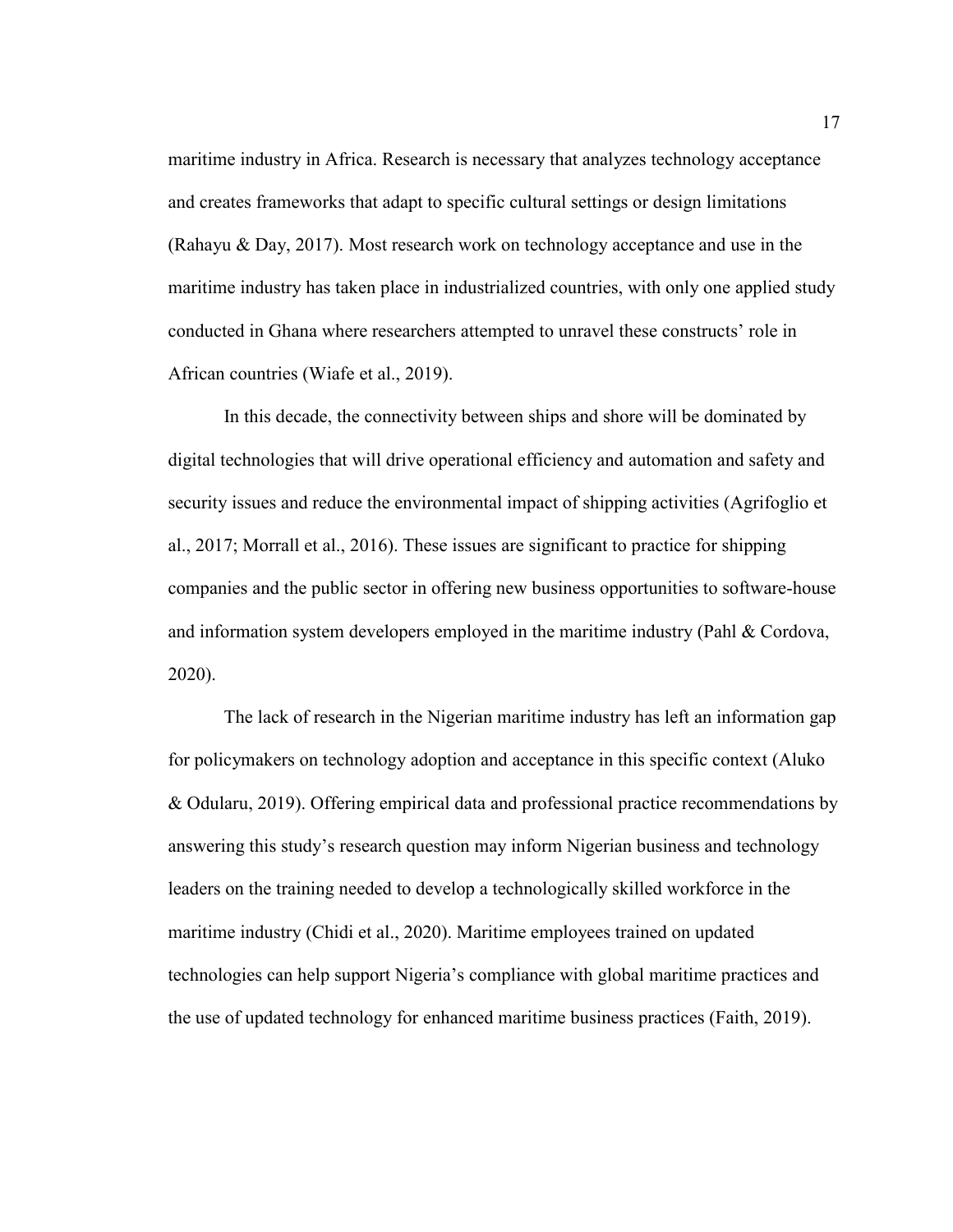#### **Significance to Theory**

This study may be significant in making an original contribution to the theoretical literature on barriers to technology acceptance among Nigerian maritime industry stakeholders that continue to weaken the maritime sector's capacity to drive national sustainable development (see Chidi et al., 2020; Nsan-Awaji, 2019). Updated technology adoption continues to be one of the most significant challenges of the maritime industry's digital transformation in developing countries of Africa (Dahou & Chalfin, 2020). The continued use of outdated technologies in the national maritime sector has led to low national revenue mobilization and has weakened the infrastructure of Nigerian seaports (Ali & Odularu, 2020).

The maritime industry in developing countries lags in technology adoption and is generally averse to change (Dahou & Chalfin, 2020). In Nigeria, risk aversion and the technology adoption gap across industries occur or many reasons, including the variability of a company's leadership expertise, the uniqueness and nature of specific industries, and corrupt business practices (Uche et al., 2018). In the past, scholars have attempted to measure factors of technology adoption decision using the theory of reasoned action (TRA) by Fishbein and Ajzen (1975) and quantitative methods, leading to contradictory conclusions on how the decision to deploy technology is a function of a variety of factors. Researchers have recommended the use of UTAUT as a theoretical lens to further explore the technology acceptance process in the African maritime industry in Nigeria (Hye et al., 2020; Nsan-Awaji, 2019; Venkatesh et al., 2012).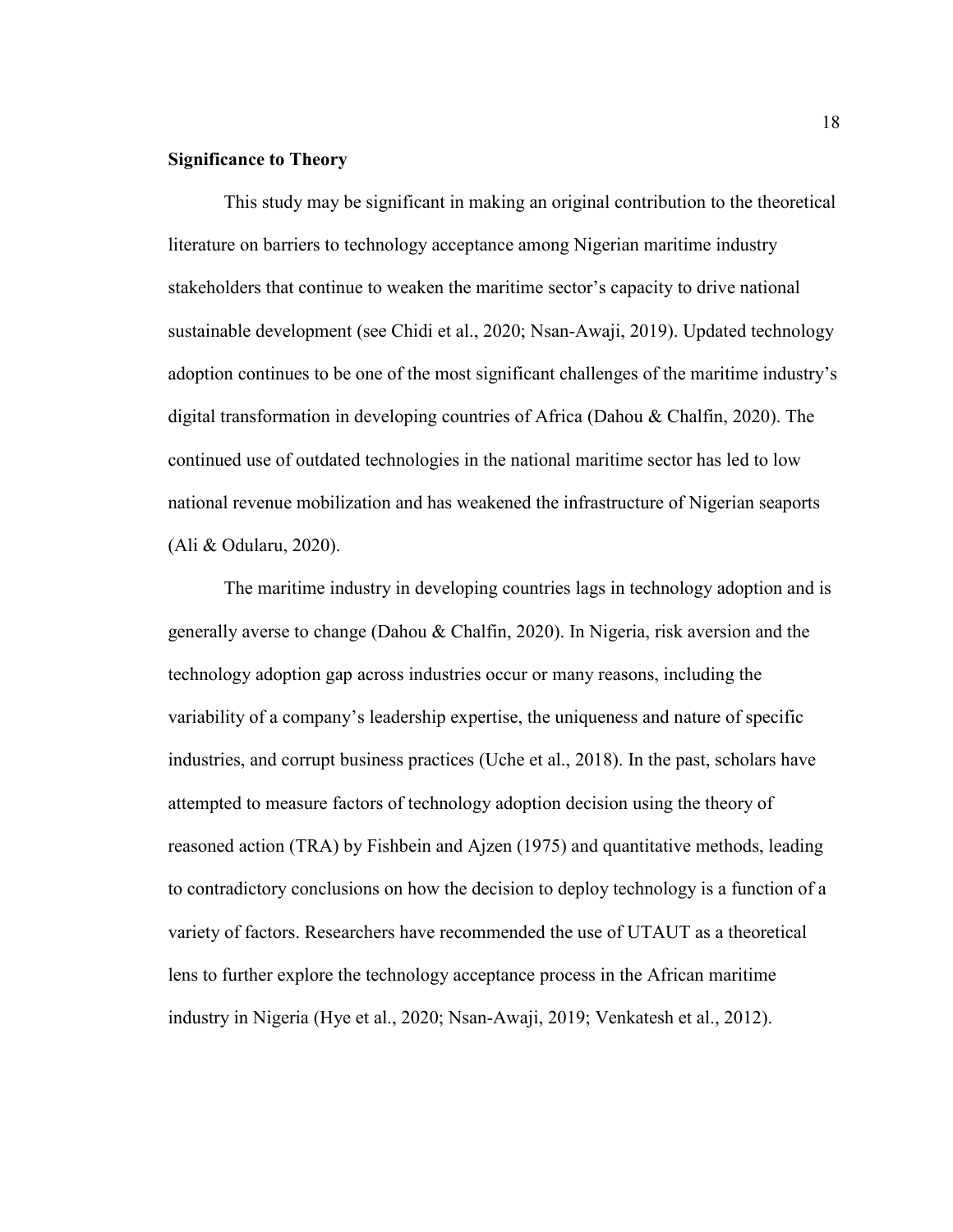#### **Significance to Social Change**

Technology can affect social change as it drives the transformation of business practices (Andres et al., 2013). Barriers to social change through African countries' technological progress have strengthened corrupt business practices, preventing progression in the business (Amavilah, 2016). Among various countries that have seen significant variations in the rise in oil revenue, Nigeria has risen faster but has fallen behind in promoting and supporting social change, such that inequality of both income and wealth remains widespread (Elwereflli & Benhin, 2018).

Further research is required to understand the deeper causes of slow economic growth and social change in Nigeria, and the research should include innovative technology adoption to improve overall business growth in all industrial sectors, as well as the vast Nigerian maritime industry that accounts for over 60% of total seaborne traffic in West and Central African regions (Ajibo et al., 2019). The present picture of the maritime sector's economic growth and performance remains incomplete, given the lack of research documenting the voices of Nigerian maritime industry stakeholders (Fadun & Saka, 2018). This study is significant to promoting positive social change as it offers recommendations on how the Nigerian maritime sector may contribute to national sustainable development through reforms and strategic responses related to the adoption and use of updated technologies (Chidi et al., 2020; Raimi, 2019).

#### **Summary and Transition**

In Chapter 1, I identified the specific problem as the barriers to technology acceptance among Nigerian maritime industry stakeholders that continue to weaken the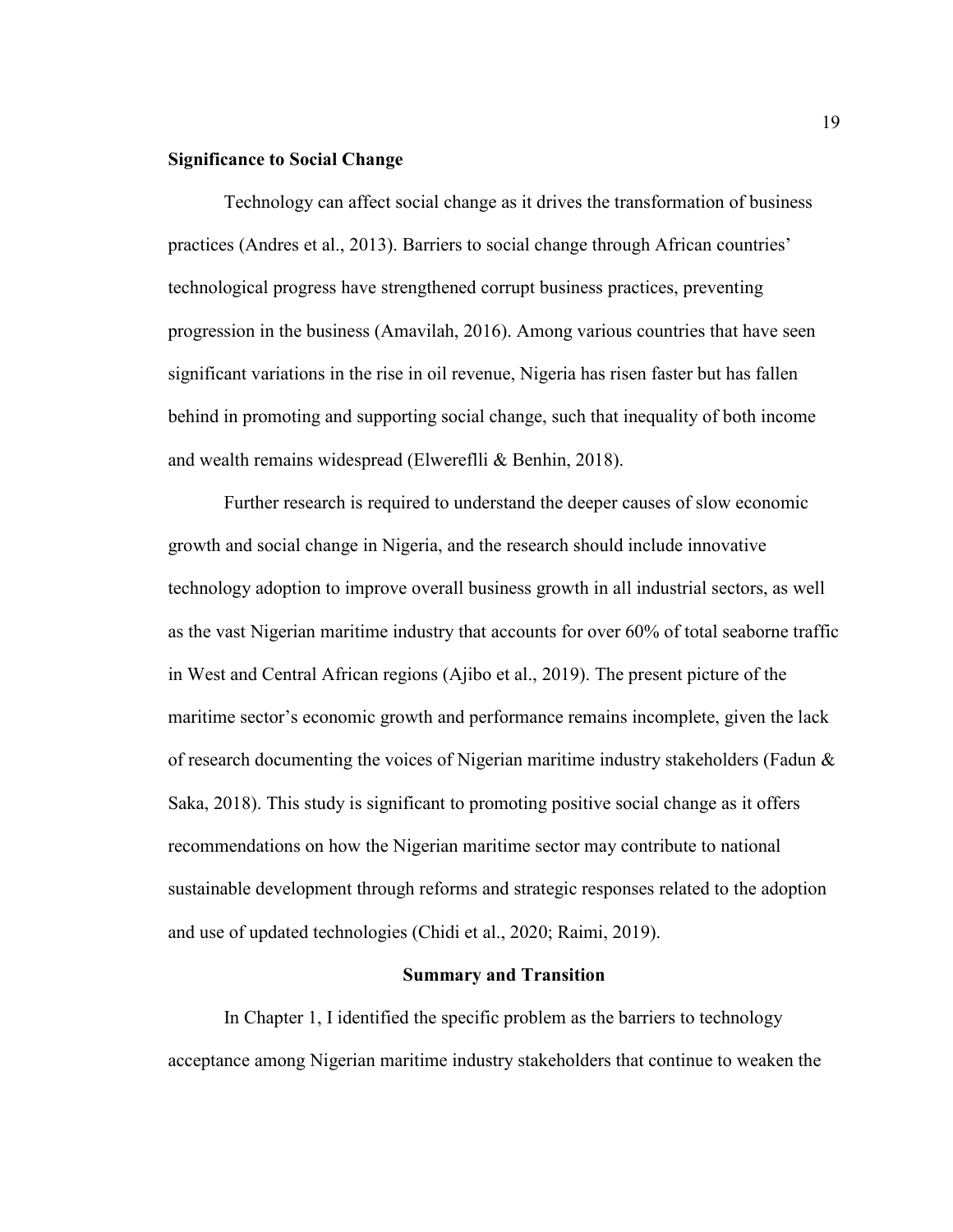maritime sector's capacity to drive national sustainable development remain poorly understood (Chidi et al., 2020; Nsan-Awaji, 2019). The purpose of this qualitative single case study was to explore the barriers to technology acceptance among Nigerian maritime industry stakeholders. The conceptual framework was based on two key concepts focused on aligning with the purpose of the study to gain a deeper understanding of the barriers to technology acceptance among Nigerian maritime industry stakeholders: (a) Yang's (2019) maritime shipping digitization and (b) Wiafe et al.'s (2019) concept of technology acceptance in the maritime industry in developing countries. A qualitative exploratory single case study with embedded units was appropriate to investigate the barriers to technology acceptance (Yin, 2017).

The study's data came from semistructured interviews, reflective field notes, and archival data and were triangulated to ensure trustworthiness in the findings. This study's findings may show that barriers to technology acceptance among Nigerian maritime industry stakeholders weaken the maritime sector's capacity to drive national sustainable development. Technology acceptance in the Nigerian maritime industry may bring about positive social change by transforming business practices and removing corrupt business practices that undermine economic growth.

In Chapter 2 of this study, I focus on the literature search strategy used to conduct a review of the current literature and the conceptual framework, synthesizing other scholars' findings on barriers to technology acceptance in the maritime industry and providing a summary of the chapter.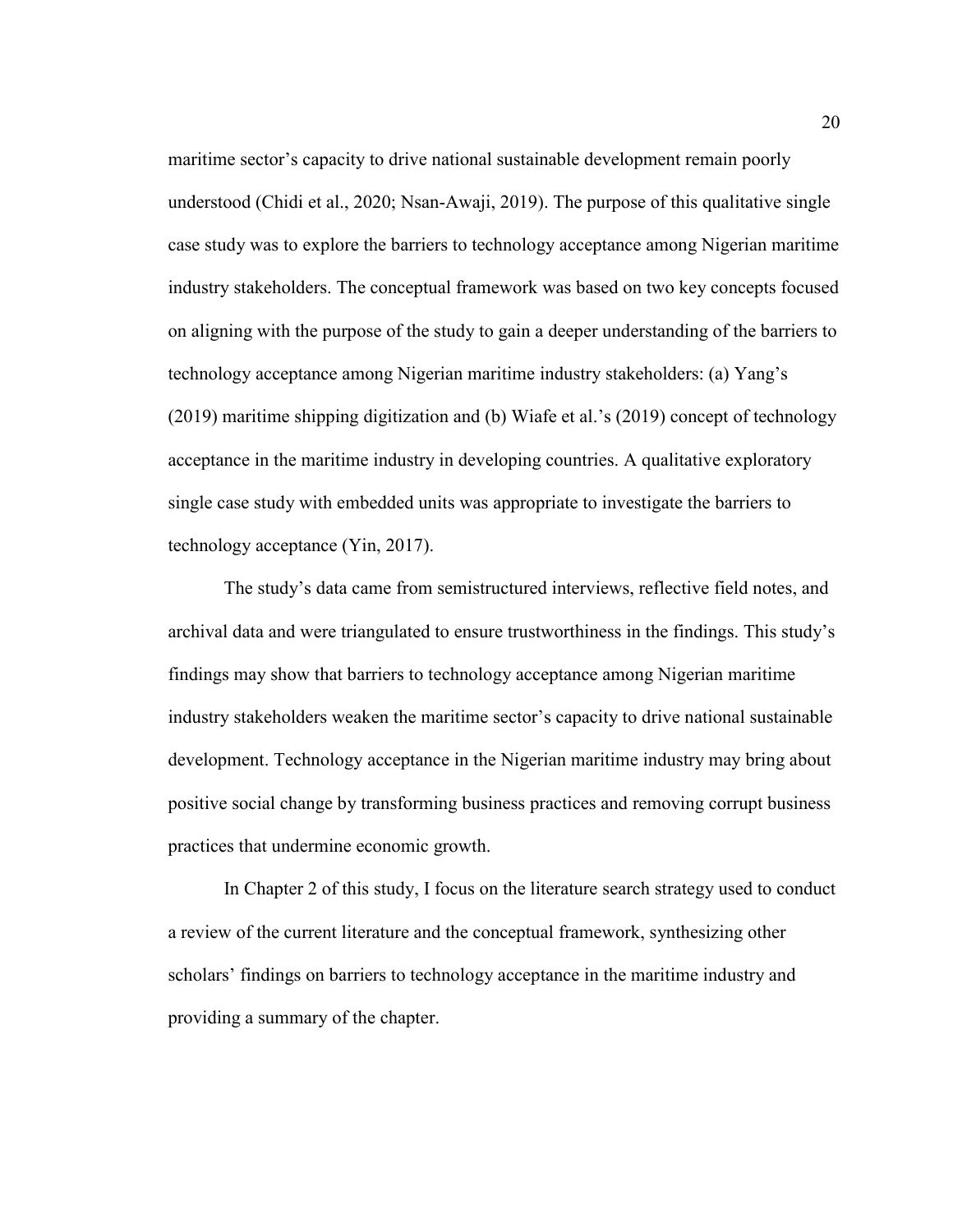#### Chapter 2: Literature Review

The specific management problem is that the barriers to technology acceptance among Nigerian maritime industry stakeholders that continue to weaken the maritime sector's capacity to drive national sustainable development remain poorly understood (Chidi et al., 2020; Nsan-Awaji, 2019). The use of updated technologies continues to be one of the most significant challenges in the digital transformation of the maritime industry in developing countries of Africa (Dahou & Chalfin, 2020; Yang, 2019). Nigerian maritime industry stakeholders' key business goal is to create a link between maritime transportation and the government's national sustainable development strategies (Chidi et al., 2020; Raimi, 2019). Maritime industry challenges in Nigeria may be due to problematic attitudes and behaviors on accepting updated technologies among industry stakeholders in developing African nations (Wiafe et al., 2019). Scholars have identified a literature gap regarding why Nigerian maritime industry stakeholders remain slow to accept new technologies (Aluko & Odularu, 2019; Onugha & Onuoha, 2019).

The purpose of this qualitative, single case study was to explore the barriers to technology acceptance among Nigerian maritime industry stakeholders. In Chapter 2, I explain the literature search strategy and the conceptual framework that framed the research. In the literature review, I present a synthesis of knowledge and critical analysis on barriers to technology acceptance among maritime industry stakeholders in the West and Central African regions, specifically in Nigeria's local context.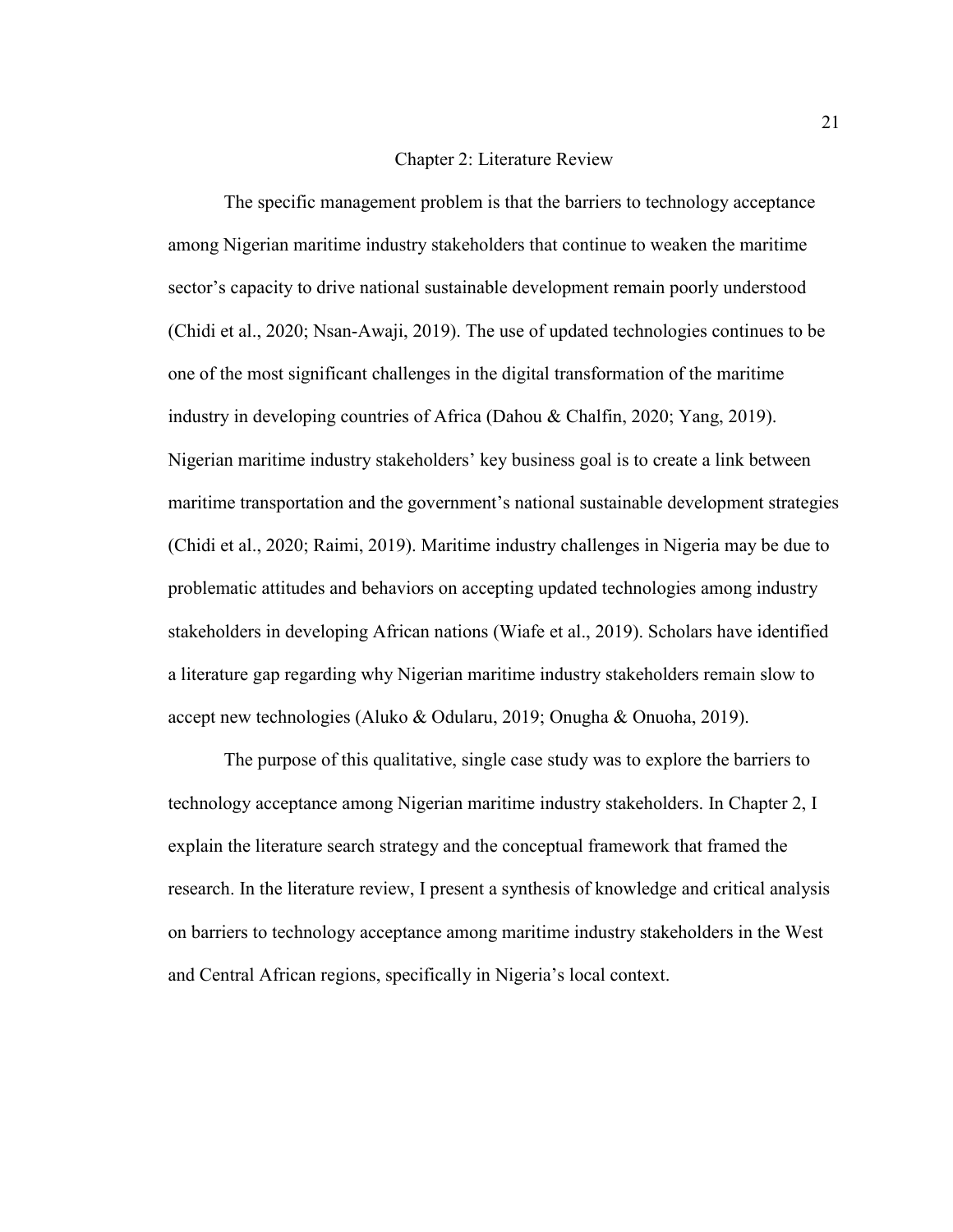#### **Literature Search Strategy**

This literature review's objective was to analyze and synthesize scholarly literature on barriers to technology acceptance among Nigerian maritime industry stakeholders. I searched databases that included the Walden University library, Google Scholar, ProQuest Central, EBSCOhost, ABI/INFORM Collection, ScienceDirect, SAGE Premier, Academic Search Complete, Business Source Complete, PsycNET, SpringerLink, and Emerald Insight. I used search engines—Google and Bing—to find peer-reviewed journal articles relevant to the study. My strategy for searching the literature included identifying essential concepts of the search, keywords, related terms, and the selection of appropriate databases.

The keywords I used in the searches included *barriers to technology adoption, fourth industrial revolution, ICT adoption, maritime digitization, maritime industry, maritime infrastructure, maritime technology, technology acceptance, technology adoption,* and *technology adoption theory*. Other key terms included *maritime industry*  leaders, maritime industry stakeholders, Nigeria seaports and port infrastructures, and *policymakers*. The terms used in the search related to the research method included *case study triangulation, qualitative study, sampling strategy, semi-structured interview*, and *single case study*.

My strategy was to search for peer-reviewed journals within the last 5 years on barriers to technology adoption in the Nigerian maritime industry, including seminal works of literature and published books. I checked all articles using Ulrich's Periodicals Directory to confirm whether the journals were peer-reviewed (Grimes & Morris, 2006).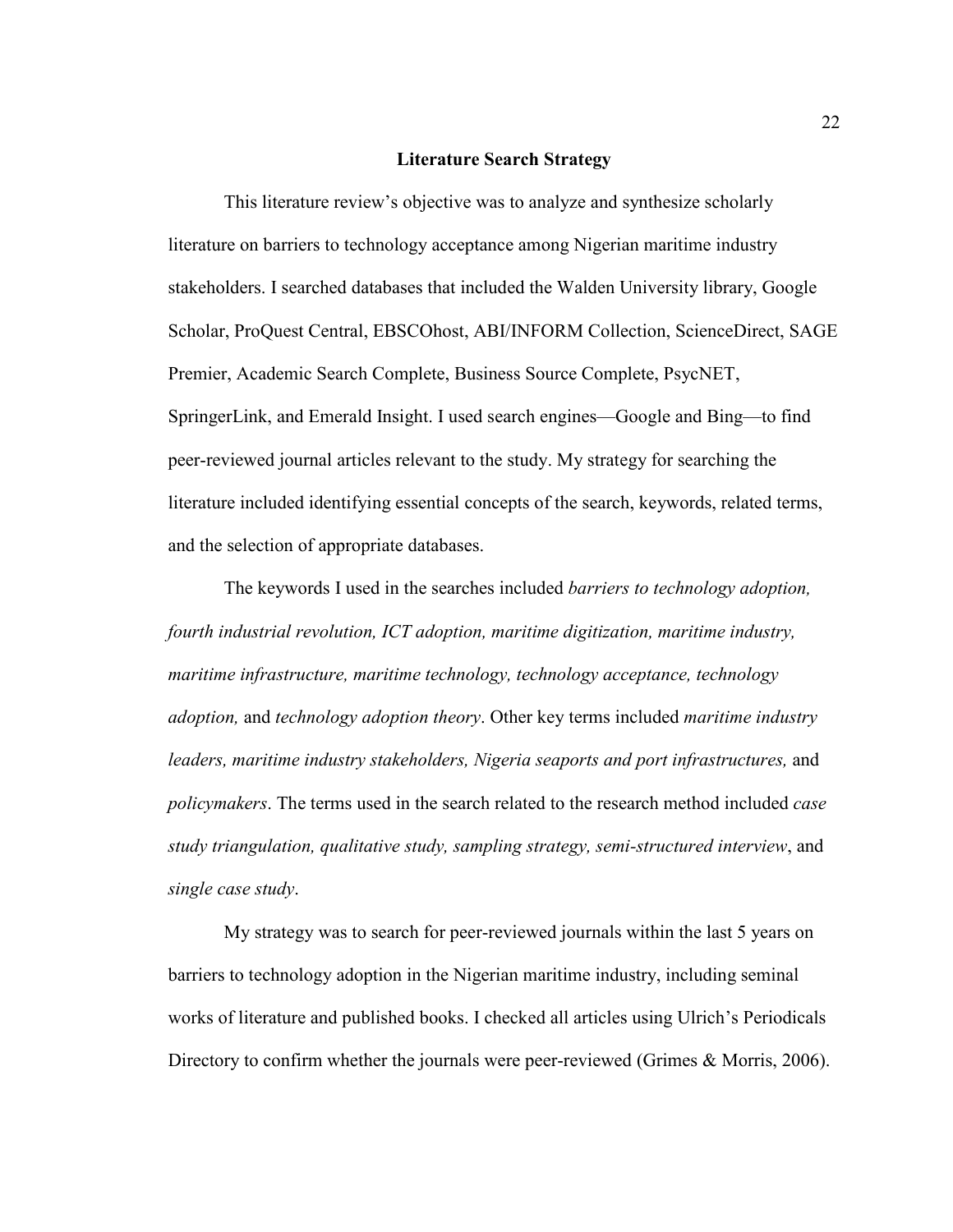I also searched the Nigerian Maritime Administration and Safety Agency (NIMASA) websites to obtain information on the maritime industry's challenges in adopting new technologies.

In this literature review, I present a synthesis of prior research related to technology adoption barriers in the Nigerian maritime industry. I identify and document the literature gap on barriers to accepting updated technology in the Nigerian maritime industry. I also synthesize scholarly literature on the Nigerian maritime sector's state, maritime digitization, ship registry, administration, shipyard and dry dock infrastructure, and safety and security in the maritime industry. In conclusion, I summarize what is known and what is not known in the management and technology adoption literature related to the study's specific topic.

#### **Conceptual Framework**

This study was framed by two key concepts that focus on aligning with the purpose of the study to gain a deeper understanding of the barriers to technology acceptance among Nigerian maritime industry stakeholders: (a) Yang's (2019) maritime shipping digitization and (b) Wiafe et al.'s (2019) concept of technology acceptance in the maritime industry in developing countries. This empirical investigation aimed to advance research and a deeper understanding of the challenges stakeholders face in maritime industry digitization in developing African nations.

### **Maritime Shipping Digitization**

With the progress of international trade and globalization and an increasingly turbulent environment (Chang & Lai, 2017), shipping remains the leading global trade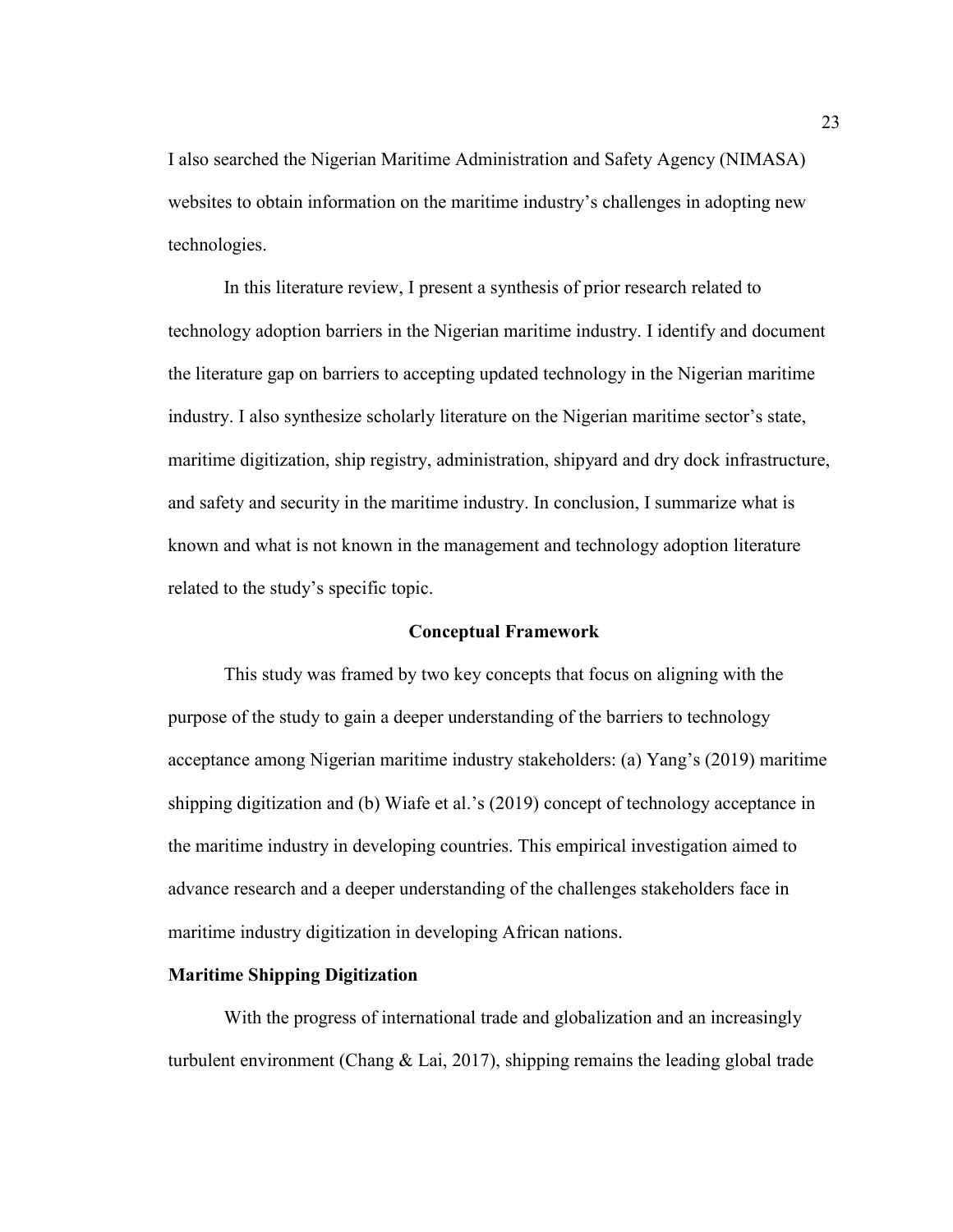transportation model providing low-cost, efficient transportation services while concurrently operating with mostly outdated processes of delivering goods (Lieber, 2017). Yang (2019) defined his concept of maritime shipping digitization as using disruptive technologies to reduce transportation costs and shape global trade prospects and provide companies with a higher degree of competitive advantage. Maritime informatics is a new research stream and Yang (2019) recommended that scholars contribute to this research gap by analyzing the acceptance of updated digital technologies for logistical and security operations in the maritime sector (Olagunju et al., 2020).

Yang (2019) applied TAM to explore potential applications and future improvements to maritime digitization. TAM was developed by Davis (1989), and two pragmatic constructs (perceived ease of use and perceived usefulness) have been widely verified in various fields (Dwivedi et al., 2019). Researchers using the TAM as a theoretical lens to investigate technology acceptance in the maritime industry have found that perceived usefulness affects practitioners' decisions on technology acceptance (Agrifoglio et al., 2017; Sohn & Kwon, 2020). Using the TAM model in empirical studies on technology acceptance is recommended because of its degree of applicability of new information technology in developing countries (Kamble et al., 2019; Zayyad & Toycan, 2018).

# **Technology Acceptance and Use**

The concept of technology acceptance in the maritime industry remains loosely defined (Wiafe et al., 2019), given that research in maritime informatics is still at an early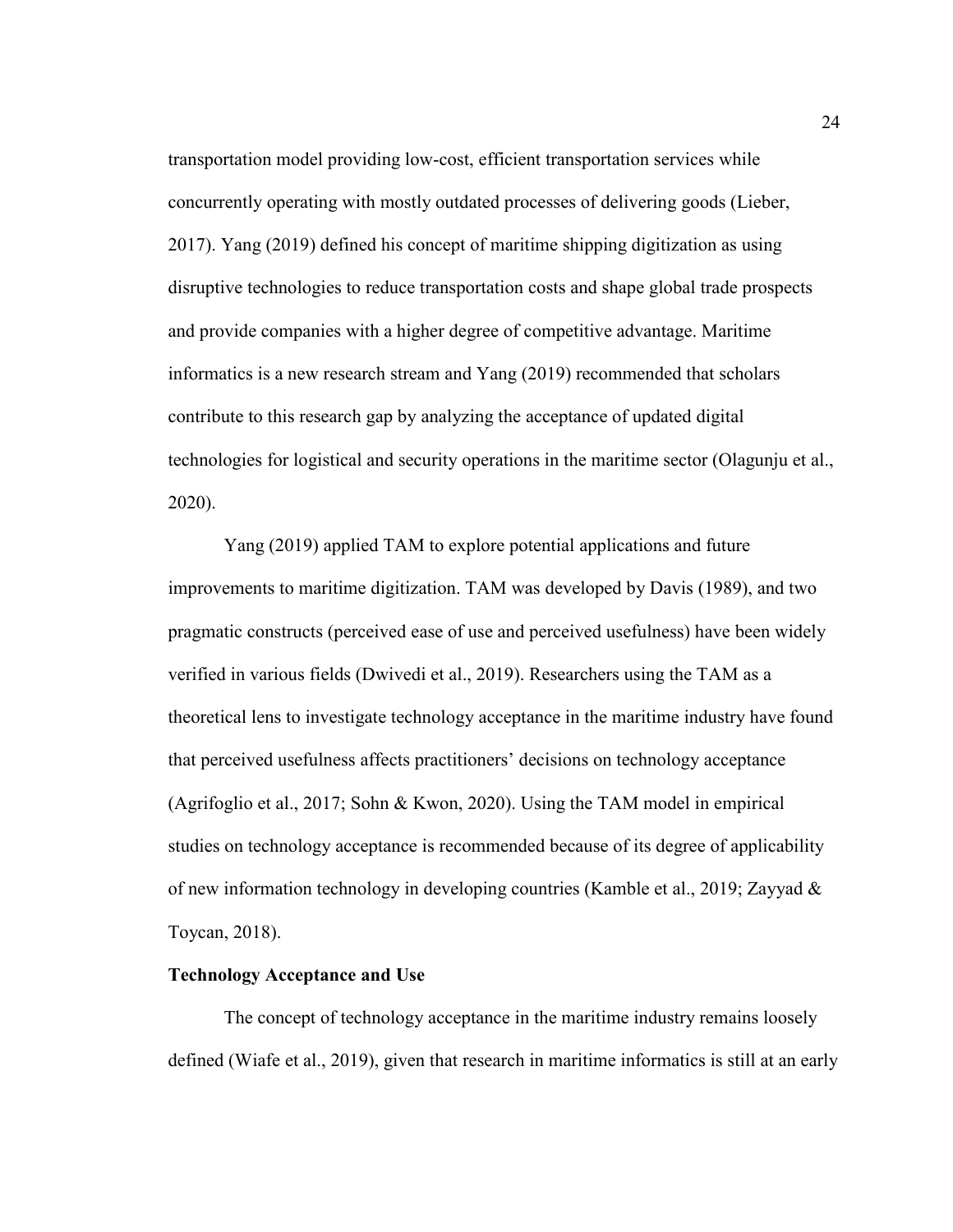stage (Bueger et al., 2020; Watson & Lind, 2016). Wiafe et al. (2019) attempted to provide theoretical propositions to answer how acceptance and use of digital systems in the maritime industry of developing economies may lead to higher profitability for the maritime industry through increased operations efficiency and greater safety activities. The maritime industry is an interesting field for investigating new digital technologies (Agrifoglio et al., 2017). Digital technologies can improve integration between stakeholders, supporting information sharing, communication, and managerial processes, and researchers who have examined technology acceptance have adopted several theoretical views to investigate these factors (Wiafe et al., 2019).

Wiafe et al.'s (2019) research on technology acceptance in the maritime industry in Ghana was the first of its kind in the context of a developing African nation using UTAUT (Venkatesh et al., 2003). UTAUT is used to describe the variance of technology acceptance behavior and considered organizational and social factors as drivers for technology use behavior (Venkatesh et al., 2016). Wiafe et al. (2019) recommended the UTAUT as a theoretical lens in investigating the maritime industry in developing countries because scholars have been relatively successful in extending the model to other domains to achieve desirable results (Dwivedi et al., 2019).

Authors initially grounded both UTAUT (Venkatesh et al., 2003) and the TAM (Davis, 1989) in Rogers's (1995) DOI theory, which helps an organization to decide whether to adopt or reject an innovative idea and is one of Rogers's significant contribution to innovation theory. While developing DOI theory, Rogers also considered the difference between people and innovation. Rogers (2003) defined diffusion as "the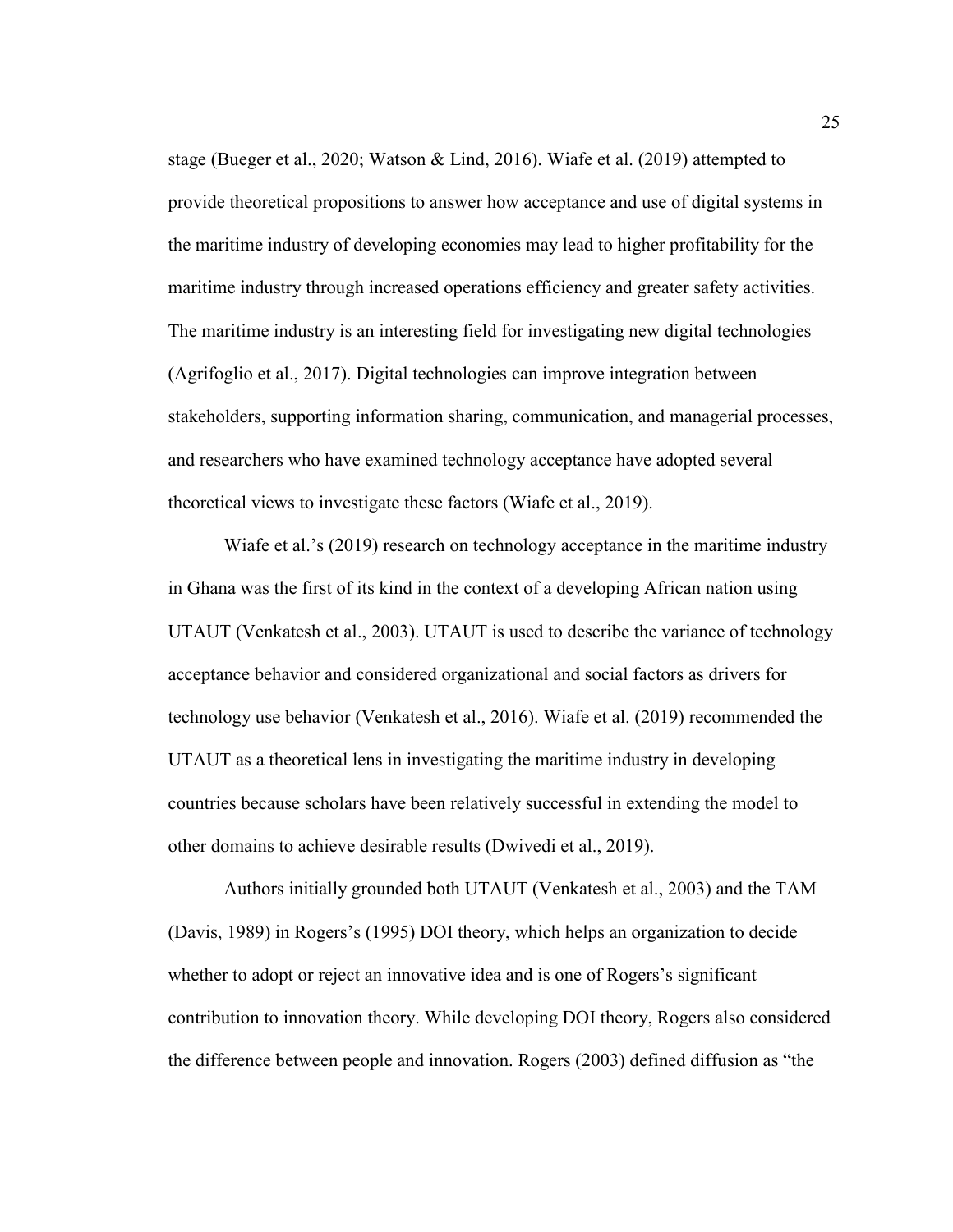process by which an innovation is communicated through certain channels over time among the members of a social system" (p. 206). Rogers concluded that the rate of adoption is affected by five factors: "(i) perceived attributes of innovation (ii) type of innovation-decision (iii) communication channels (iv) nature of the social system [and] (v) extent of change agent's promotion" (p. 206).

## **Literature Review**

## **Maritime Industry Technological Infrastructure in Nigeria**

During a visit to the minister of transport, the president of the Association of Marine Engineers and Surveyors, Charles Uwadia, expressed dismay over the state of the maritime industry in Nigeria and inferred that Nigeria's maritime sector was trailing those of developed nations by over 50 years (Uwadia, 2016). There is a lack of in-depth technical input in the maritime policies in Nigeria, and the industry is challenged in meeting international best practices and realities. The decline in standard, quality, and profitability of the Nigerian flagships is traceable to the low technical standards caused by reluctance to comply with national and international standards and regulations (Igbozurike, 2020; Uwadia, 2016).

The Nigerian shipping industry owned and operated 27 multipurpose ships in the 1980s but experienced a disastrous downturn in the early 1990s that led to the liquidation of the national carrier Nigeria National Shipping Line in 1996 (Damachi & Zhaosheng, 2005). The collapse of the Nigeria National Shipping Line, primarily due to poor management, undermined the industry's capacity to participate in international shipping and limited the industry's capacity to attain the gains expected from shipping (Buhari et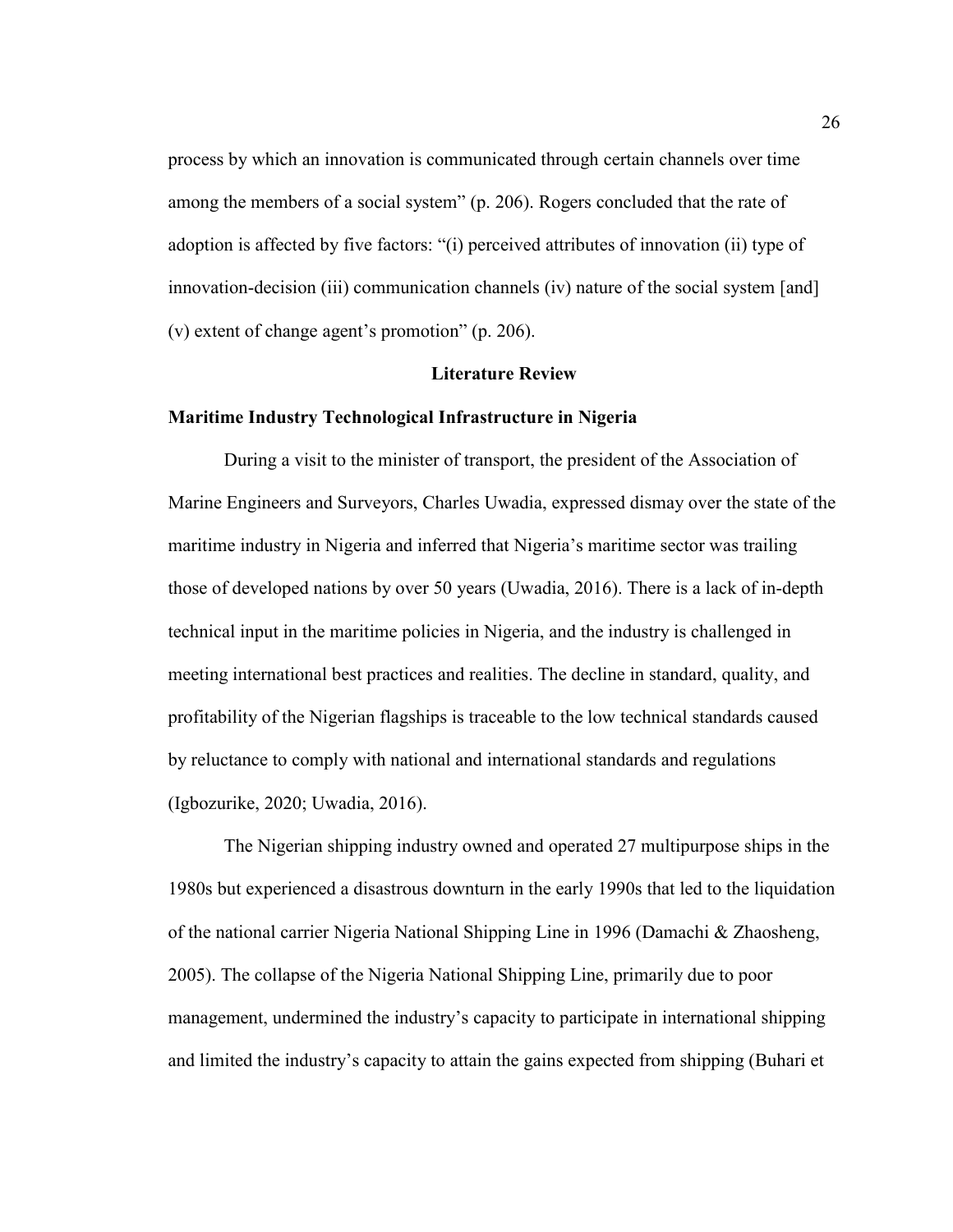al., 2017). This collapse created a vacuum filled by foreign carriers as the indigenous private shipping companies lacked the resources and standard ships to effectively compete with their foreign counterparts in international shipping (Damachi  $\&$  Zhaosheng, 2005). Maritime transportation in Nigeria could be a top revenue earner, but to achieve this, the sector must use available technology for improved maritime business to meet global maritime practices and compliance (Chidi et al., 2020).

The limitations of available shipbuilding companies are another mitigating factor in the industry (Nwokedi et al., 2019). The current Nigerian maritime industry capacity for shipbuilding, recycling, and repairs is inadequate due to several factors, such as lack of funding, lack of skill and technical know-how, excessive taxing, bureaucratic and regulatory challenges, low market patronage, lack of infrastructure and ship research centers, cost and pricing constraints among others (Nwokedi et al., 2019). These factors have affected the viability of indigenous shipping companies, shipyards, and ship repair facilities in Nigeria (Igbozurike, 2020; Nwekeaku & Atteh, 2016).

Nigeria's shipbuilding capacity cannot meet its shipping needs (Nwekeaku & Atteh, 2016). The Nigerian indigenous shipping companies' inability to build and own viable ships undermines the cabotage laws enacted to protect indigenous shipping companies from foreign domination and encourages indigenous participation. Additionally, Nigeria's shipbuilding capacity further erodes the protection of shipping infrastructure for national security, ensuring safety in the marine environment, and adding value and capacity to the local economy (Okon & Edem, 2019).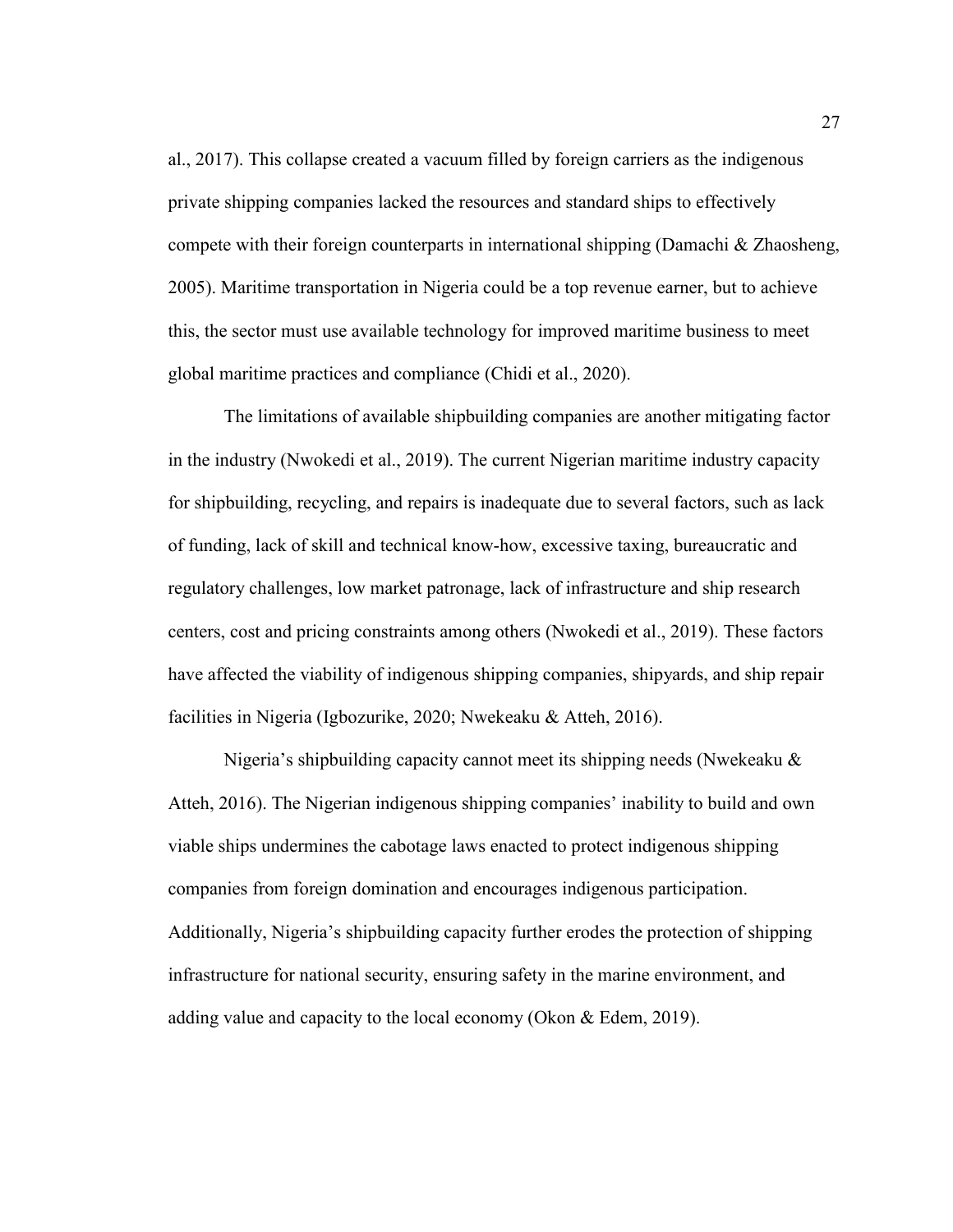The Nigerian maritime industry's inadequate technological infrastructure for efficient and fast services accounts for low productivity in the Nigerian seaports (Ekeada et al., 2018). The lack of adequate technology enables counterproductive work behavior among maritime workers in Nigeria (Uche et al., 2018). These unproductive work behaviors include theft, fraud, falsification of documents, under declaration of goods with insider connivance, espionage, pilferage, diversion of imported goods, imported vehicles' vandalism, illegal bunkering, unsafe acts, sabotage, and poor service quality (Uche et al., 2018). The lack of adequate repair and maintenance facilities for vessels in Nigerian seaports contributes to vessels being abandoned due to the high cost of transporting to a foreign shipyard in addition to the cost of repair (Onifade, 2020). The availability of the proper technological infrastructure will immensely transform the industry in Nigeria. Nevertheless, although shipping remains the leading global trade transportation model providing low-cost, efficient transportation services, developing nations continue operating their shipping industries with mostly outdated technological processes (Lieber, 2017).

For a seaport to operate at an optimal level, the seaport must have the capacity to handle the volume of cargo traffic needed by the country (Onifade, 2020). The capacity to handle cargo traffic entails having the right cargo processing facilities and having competent personnel handle all shipping transactions to ensure optimal ship turnaround, cargo loading, and offloading to generate income (Onifade, 2020). Nigeria accounts for about 60% of the shipping activities carried out in West Africa (Chidi et al., 2020). Unfortunately, this industry is dominated by foreign vessels due to a lack of indigenous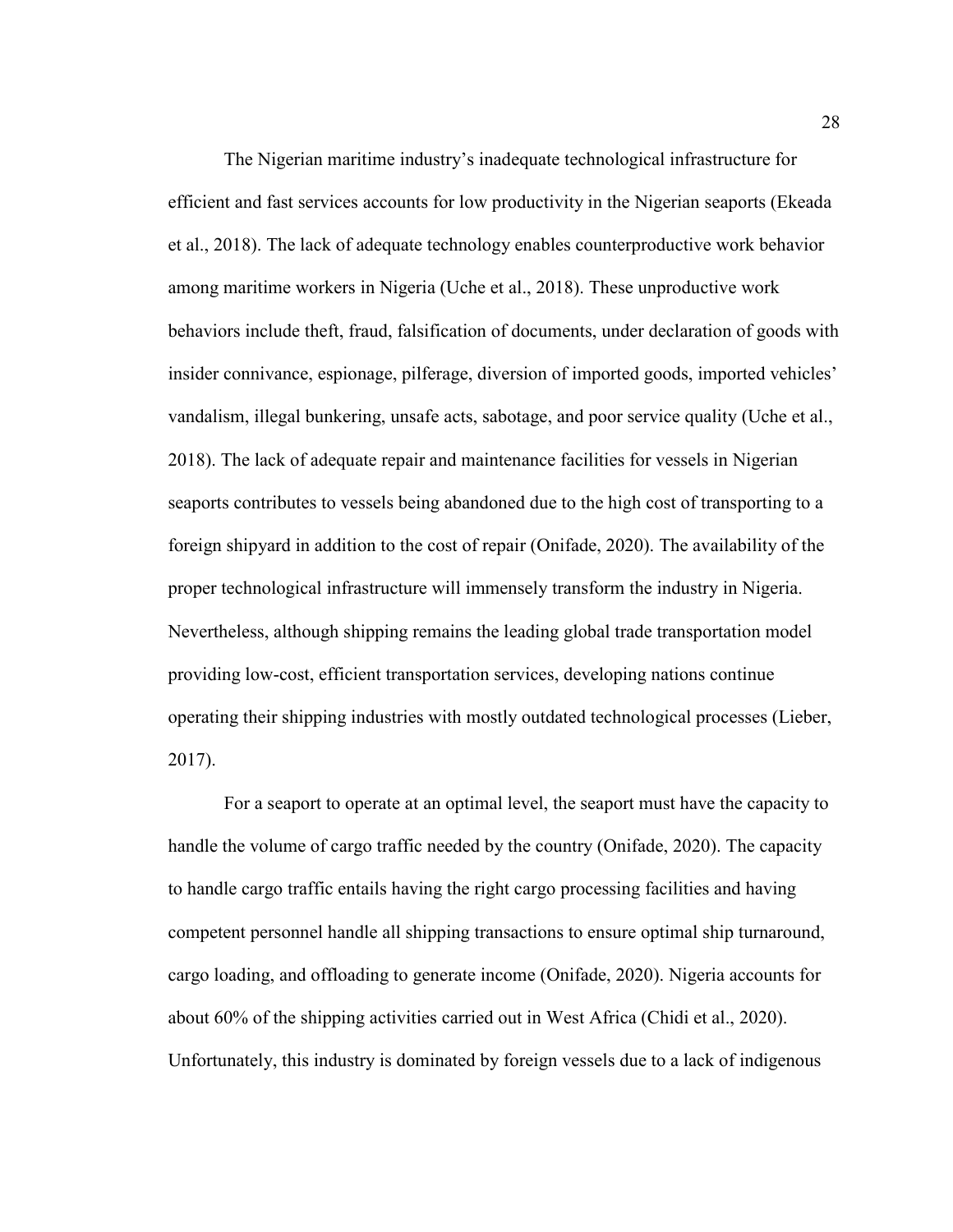vessels to transport goods (Ndikom et al., 2017). Between 2009 and 2012 an estimated loss of 4.1 billion to 7.5 billion dollars for ship calls to Nigeria and a loss of about 2.25 billion dollars from the export of the country's crude oil were reported (Chidi et al., 2020).

Emerging international maritime trends have posed significant challenges for shipping operations and administration in Nigeria (Ndikom et al., 2017). Moreover, maritime trade is impacted by the developments in the world politico-economic sphere, as in many other industries (Nsan-Awaji, 2019). International shipping is responsive to events in the world economic environment. A dislocation of the external environment's activities could trigger a demand for transport to be impaired or heightened (Nsan-Awaji, 2019). Generally, the world economic outlook, the trend in industrial production, and the global market determine the demand for tonnage transport in the shipping sector (Michail, 2020).

As a result of China's rising integration into the world economy, which has shaped developments in other regions, global trade growth is now linked to growth in the global gross national product, unlike before (Weinhardt, & ten Brink, 2020). Developments in China are now considered essential growth factors for the tanker, chemical, bulk, and container trade. The external environment of Nigeria's ports is increasingly more competitive. The forces of globalization and rapid advances in transport technologies and recent developments in the shipping industry have impacted ports' operations and their bargaining position relative to shipping lines (Nsan-Awaji, 2019).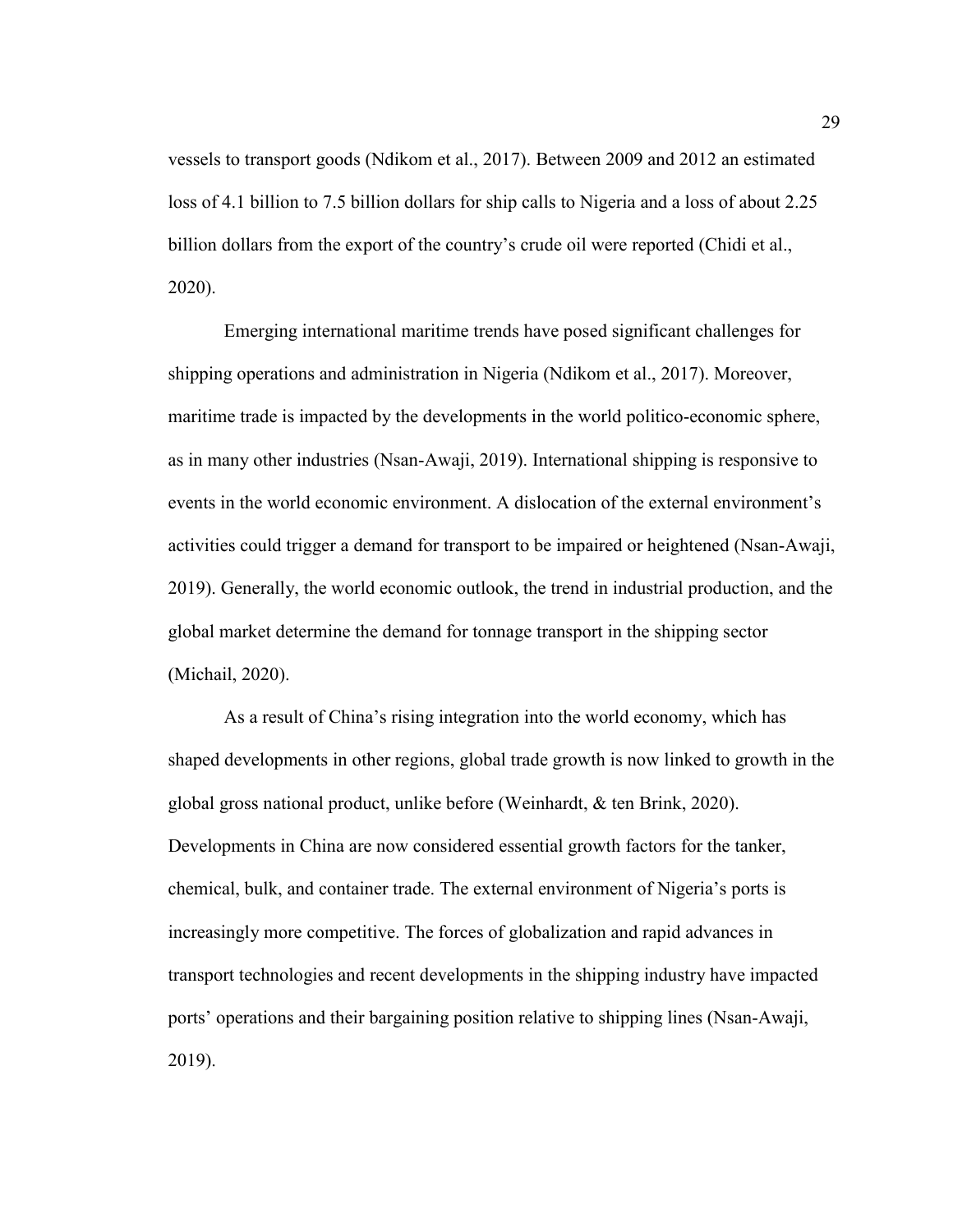Barriers to technology acceptance among Nigerian maritime industry stakeholders continue to weaken the maritime sector's capacity to drive national sustainable development (Chidi et al., 2020; Nsan-Awaji, 2019). Updated technology adoption continues to be one of the most significant challenges of the maritime industry's digital transformation in developing countries of Africa with weak technological infrastructure within their shipping industry (Dahou & Chalfin, 2020). The continued use of outdated technologies within the national maritime sector has led to low national revenue mobilization and weakened Nigerian seaports (Ali & Odularu, 2020).

Globalization ushered in market liberalization policies advanced by most countries and strategies and implemented by many transactional corporations to improve competition in the international trading environment (Nwokedi et al., 2019). These overarching trade policies and strategies have exerted pressure on ports a vital link in international trading logistics to improve operational performance. Advances in transport technologies and recent developments in the shipping industry have driven ports to reorganize and restructure their operations. Nigerian port authorities have also updated infrastructure through changes in cargo handling methods, port facilities, labor, management, and technology and intensified inter-port competition (Nsan-Awaji, 2019).

# **Maritime Industry and Economic Development in Nigeria**

The maritime industry presents a substantial potential for the Nigerian economy, classified as a mixed economy considering its status as a significant oil-producing and exporting country (Igbozurike, 2020). The industry has played a vital role in the country's economic development accounting for about 95% of the vehicular means of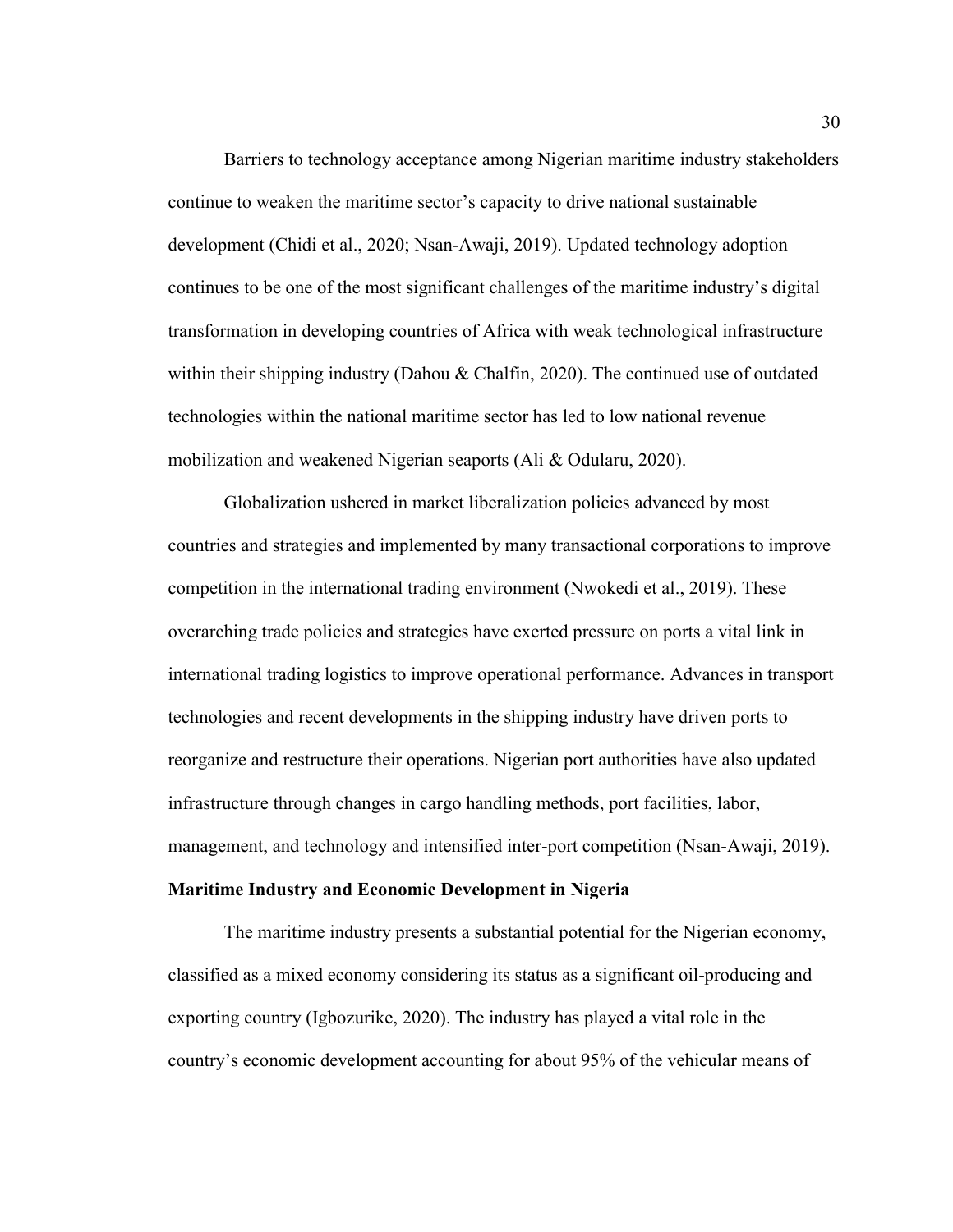Nigeria's international trade. The industry is vital to the national economy as a strong catalyst for socioeconomic development that contributes immensely to Nigeria's national GDP. This GDP to the Nigerian economy is manifested through freight transportation, promotion of trade and commerce, revenue generation, creation of job opportunities varying from skilled to unskilled, institutional development, international relations, and tourism (Benson & David, 2018).

The maritime industry impacts various aspects of the marine economy, such as shipping (marine transportation/shipbuilding/ship repairing), oil and gas (minerals), fisheries/ aquaculture (living resources), and defense (Military/ Government) (McIlgorm, 2009). The maritime industry also includes marine construction, manufacturing (equipment), marine tourism (leisure services), marine services (mapping, surveying, consulting), marine research and education (Future Industry Workers, 2020; McIlgorm, 2009). An efficient maritime transport system plays a critical role in the development of the country's international trade by transforming the local markets into national, regional, and international status, allowing for economies of scale in areas that promise comparative advantage as well as the potential for generation of employment opportunities (Benson & David, 2018).

The marine economy, aka the ocean economy, is strategic to global economic growth and development as it offers excellent opportunities for global trade and commerce, and is a freeway to strategic and military dominance, and serves as a source for fish protein, energy, and minerals (Potgieter, 2018). The maritime industry plays a significant role in the economy of many nations. For Nigeria, the maritime industry is the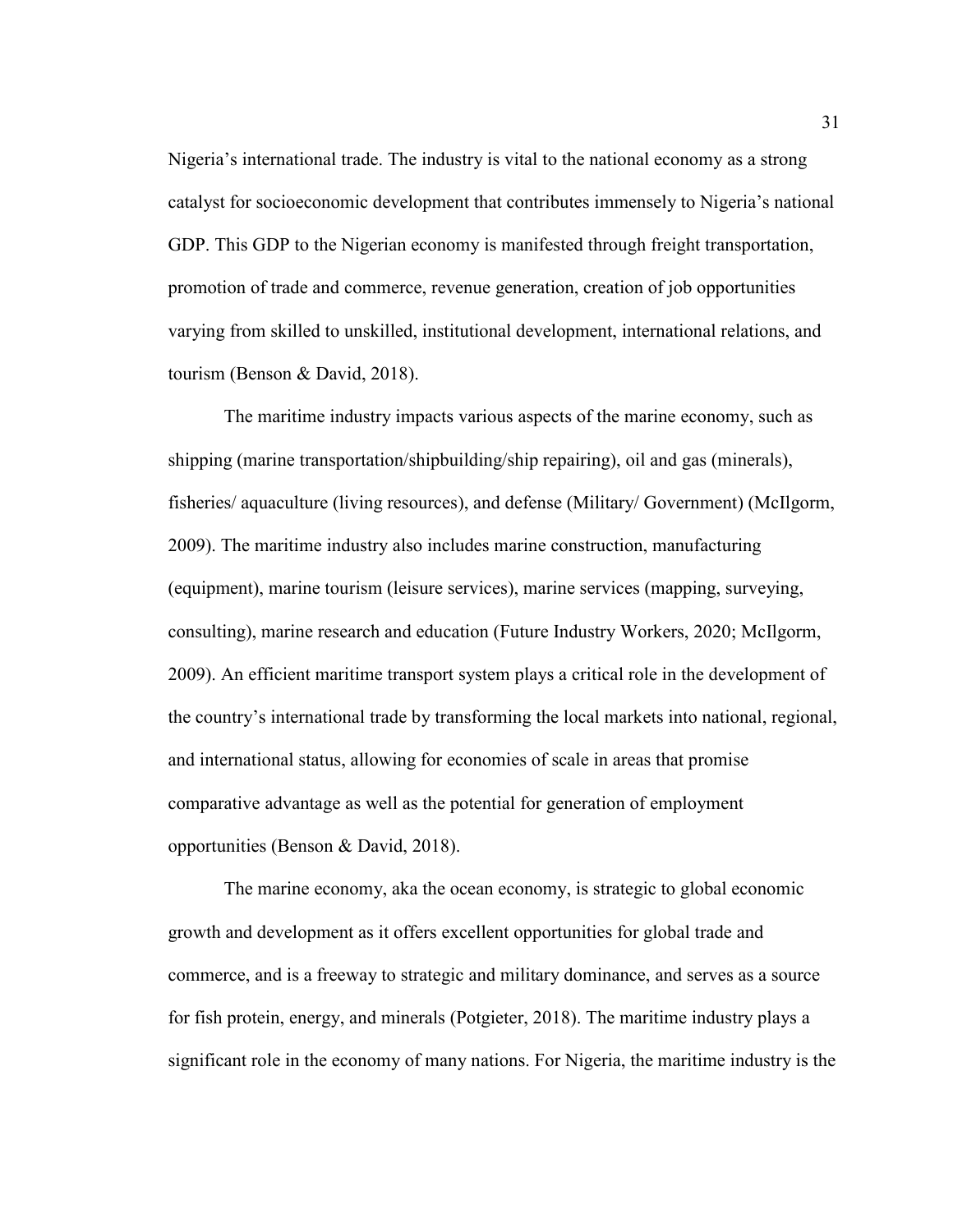backbone of its economy as it is well located to benefit enormously from the maritime trade along the coast of West Africa and the Gulf of Guinea (Chidi et al., 2020). Nigeria's maritime industry has increased its revenue earning over the years, with statistics showing a reported revenue of \$1.99 billion in 2009 alone on a 3% levy on freight only. An estimated 150,000 workers in the maritime sector in 2013 contributed about 40% to its GDP (Alkali & Imam, 2016).

The maritime industry accounts for 60% of total seaborne traffic in volume and values in the West and Central African regions (Ajibo et al., 2019; Dahou & Chalfin, 2020). Marine-based activities create jobs and wealth through the people and businesses directly or indirectly involved in these activities giving rise to a multiplier effect in economic activities as goods and services are interchanged from other sectors, and wages are spent (McIlgorm, 2009). The roles of maritime transportation to Nigeria's economic development are seen by its direct, indirect, and induced impact on its GDP. The direct impact includes value added to the GDP, industry revenue, and profits, the indirect include demands on goods and services needed in the industry, and the induced include the multiplier effects created by the increased purchasing power of the employees in the sector (Chidi et al., 2020).

The maritime industry is the world economy's lifeblood, as it is the power behind global trade and economic growth that handles 90% of world trade (Agabi et al., 2019). The global maritime industry ranks as the second largest industry after the oil and gas industry, and it plays a vital role in the growth, development, and transformation of the nation's economic well-being. Nigeria's location is strategic to benefit enormously from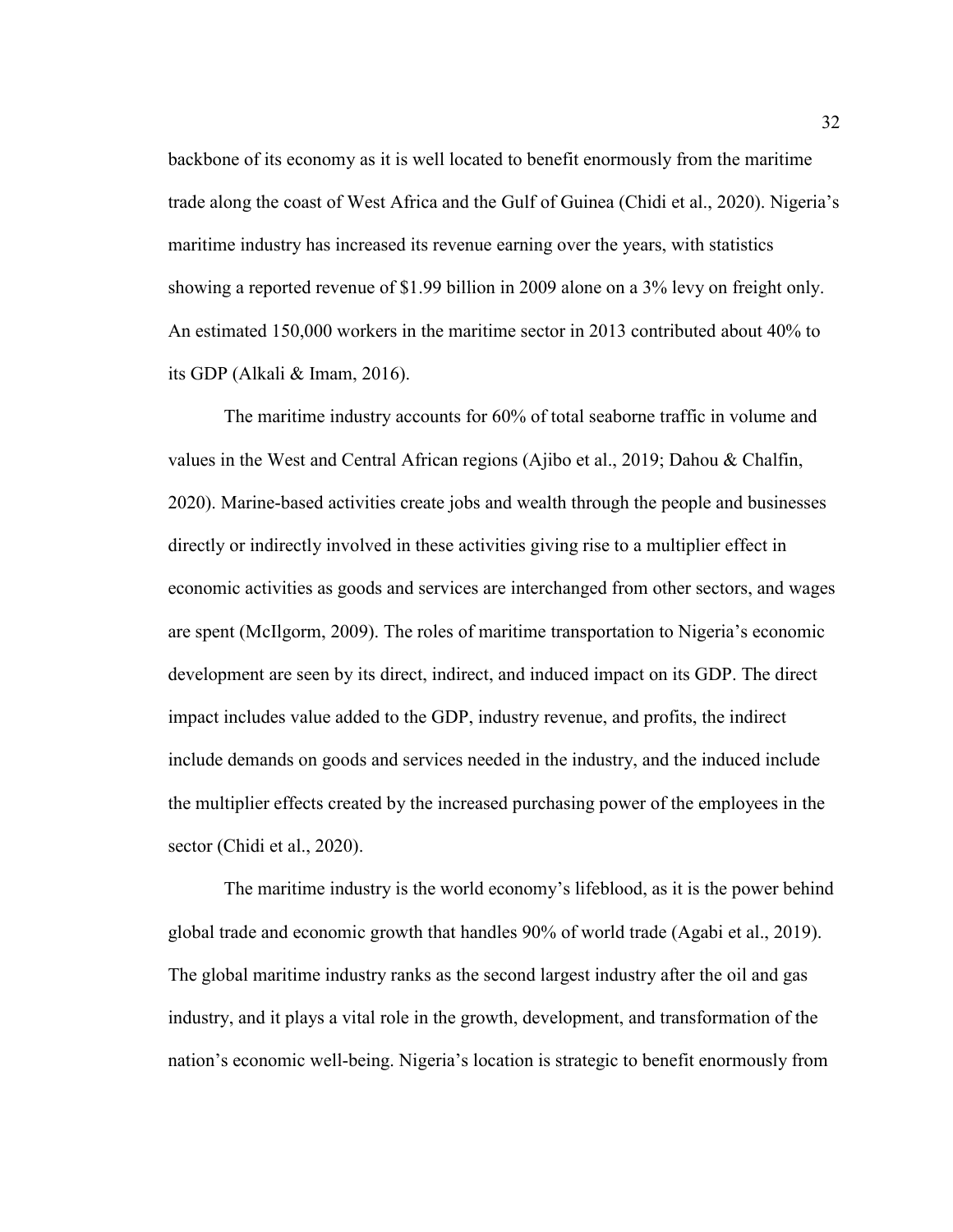the maritime trade within the West Africa and the Gulf of Guinea. Nigeria's strategic location offers excellent potential to translate to economic growth from the industry (Chidi et al., 2020).

The industry provides an economically and environmentally sustainable movement for cargo and passengers in remote underprivileged communities. These marginalized communities are accessible through inland waterways transportation, and the inland waterways include inland channels, rivers, lakes, waterborne traffic canals, and protected tidal waters (Emmanuel et al., 2018). Seaports at the hinterland accessible by the inland waterways provide support for economic activities in these areas and provide the vital link between sea and land transport. These ports play a crucial role in supporting local industries in safe and cheap means of exporting and importing their finished goods and raw materials and job creation, enhancing the people's social well-being (Dwarakish & Salim, 2015).

The economic impact of maritime transport is vast as it stimulates foreign trade through foreign exchange earnings via import and export of goods and provides the cheapest means of transporting many goods over a long distance. The sea is the gateway that connects the entire world: the sea provides a natural waterway that requires less investment in infrastructure, and the ships provide an opportunity to move enormous tons of freight at once (Naletina & Perkov, 2017). The maritime seaports are a significant factor in the country's economic development, expressed as GDP. Seaport is an essential sector for job creation for the people and an accelerator of the regional and national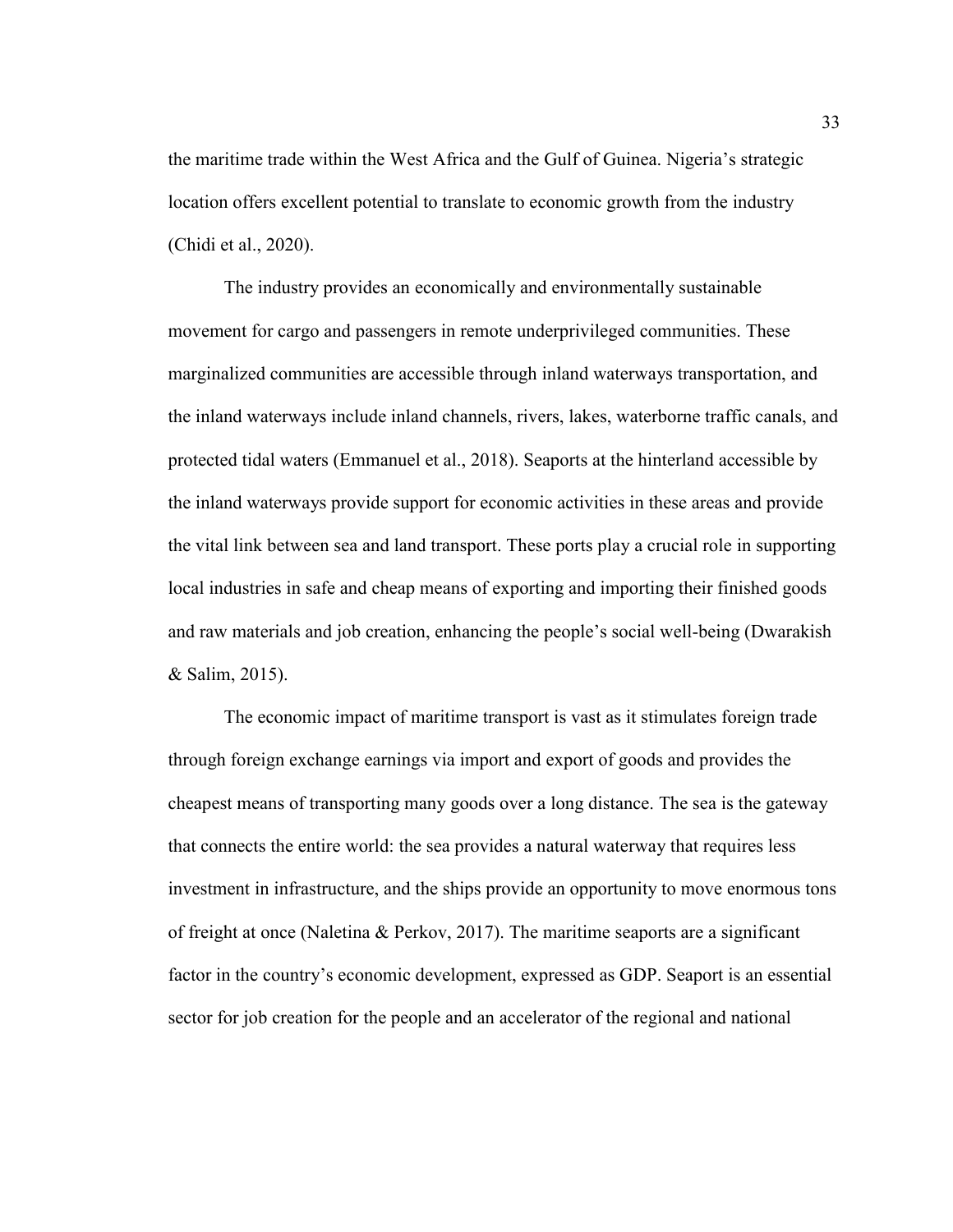economy by stimulating or influencing other businesses associated with the port (Zaucha & Matczak, 2018).

## **Technology Policy Compliance in Developing Countries**

Advances in technology have significantly transformed many industries by increasing performance and achieving substantial competitive advantage (Wiafe et al., 2020). Disruptive technologies have transformed the players, patterns, and possibilities of the global economy by empowering businesses through e-commerce, 3D printing, online payments, The Internet of Things (IoT), and other technologies (Suominen, 2017). New technologies offer many benefits to goods and services to which they are applied, such as cost reduction and creating new products irrespective of where the consumers live in the world (Rodrik, 2018). Measures shall be put in place to avoid damages when information systems fail due to intrusion agents—hackers and malware software that could harm the system—when harnessing the benefits of technology in businesses in developing countries like Nigeria (Wiafe et al., 2020).

Organizations need to embrace technologies that can control and manage the risks associated with these complexes to gain a competitive advantage in an ever-dynamic world brought about by globalization, deregulation, environmental changes, technological changes, complicated financial model, and corporate governance changes (Saeidi et al., 2019). Suominen (2017) argued that technology unlocks new efficiencies and gains for companies and consumers, sharpens specialization, boosts exports, and adapts to international markets. The productivity and growth derived from technology efficiencies enable small- and medium-sized enterprises to address unemployment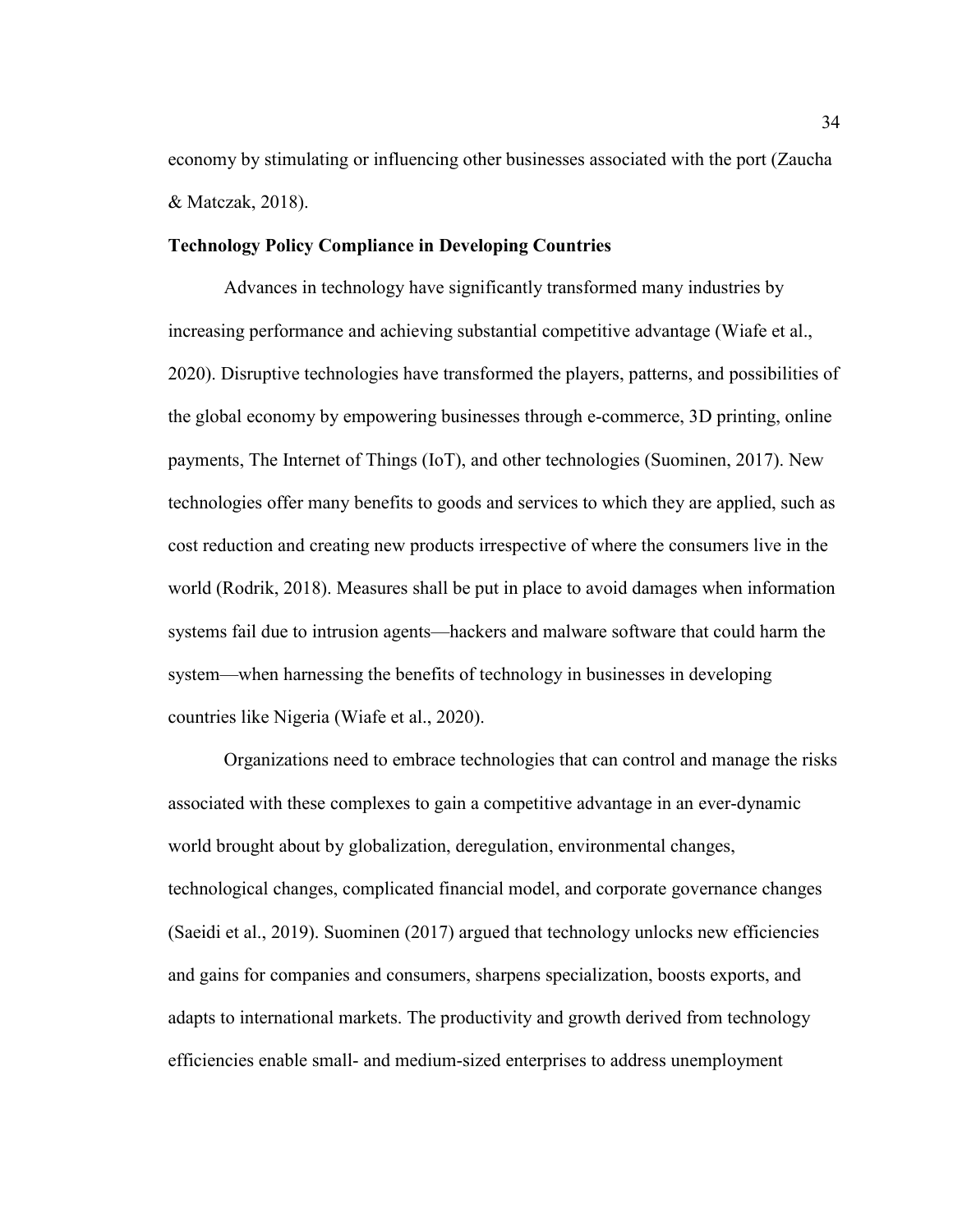challenges and poverty and limit cross-border trade in developing countries (Suominen, 2017).

The dysfunctional maritime security in the African continent has enabled illegal activities across Africa's coastal borders and has negatively impacted developmental progression in the continent (Olagunju et al., 2020). The coast of West and Central Africa is known for multinational syndicates involved in illegal bunkering; piracy; illegal, unreported, and unregulated fishing; human trafficking; narcotics; and firearms smuggling; and all sorts of insecurity, all aimed at destabilizing the region in recent times (Abiodun & Dahiru, 2020). The ICT drones can curtail the nefarious activities monitoring and policing ungoverned spaces by alerting the government when criminal activity occurs in such places (Ukwuoma et al., 2020). ICT can also serve as a tool for interagency collaboration and data gathering in ungoverned spaces in the Nigerian maritime industry.

IT has improved developments in various ways, such as living standards, a better life for all, welfare externalities, economic growth, sustainable growth, and financial access in developing countries (Asongu et al., 2019). New technologies such as Big data, GPS, drones, and high-speed communication have enabled improved extension services (Rodrik, 2018). IT is a strategic business tool that enables organizations to position for growth in the chosen marketplace, lower the cost of doing business, and enhance organizational survival (Bankole et al., 2017). A survey conducted by Bankole et al. (2017) shows that IT infrastructure is critical to the liquefied natural gas (LNG) shipping industry's sustenance by ensuring seafarers' retention who depend on IT services to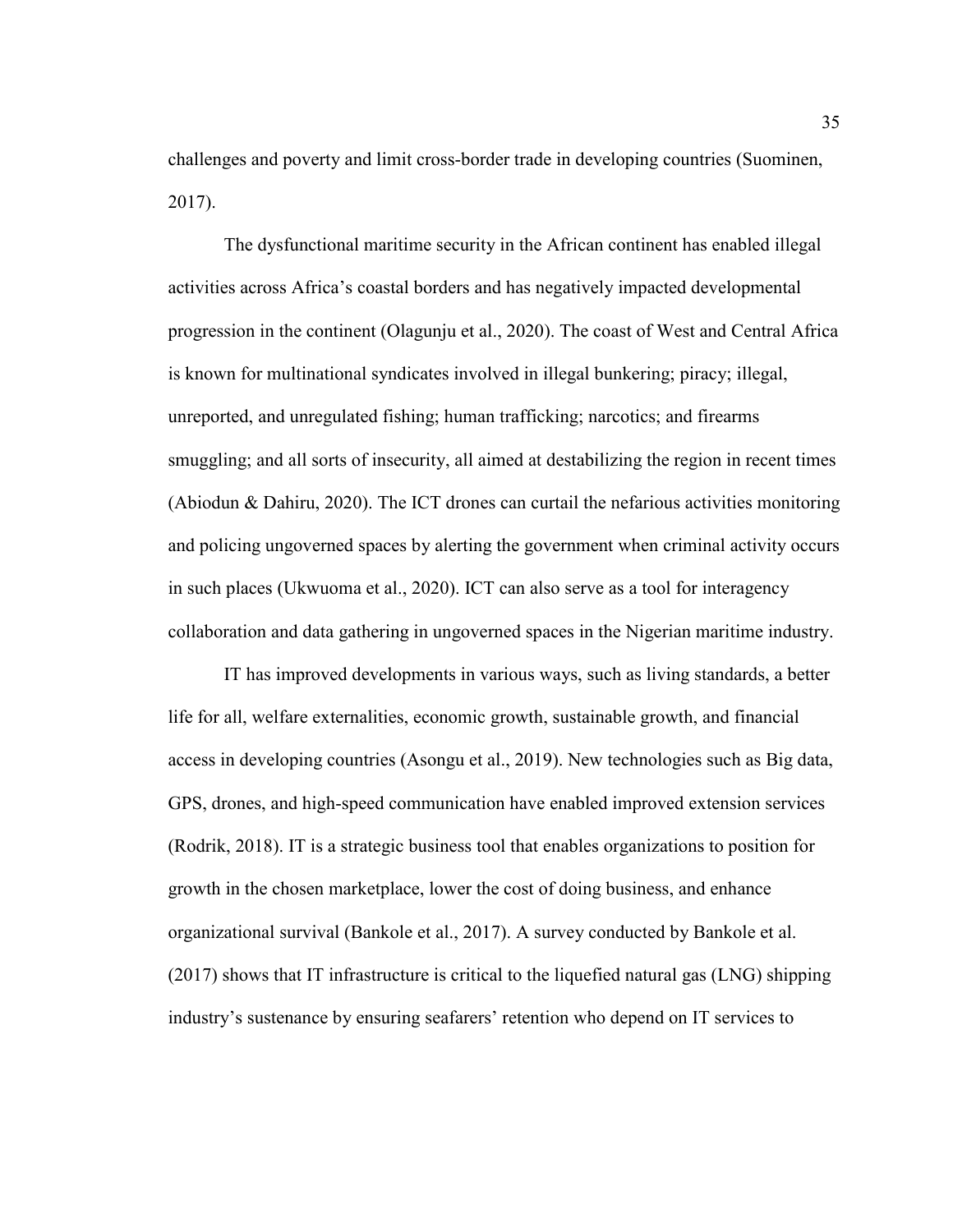maintain contact with the outside world while serving onboard the ship for 3–6 months voyage.

The maritime industry stakeholders benefit from ICT in increasing safety and sustainability using Sea Traffic Management (STM), an information exchange infrastructure that provides predictable collaboration and shares information to enhance safety and sustainability (Lind et al., 2016). The eMAR project is another ICT developed to support the European Commission's e-Maritime initiative and develop an e-Maritime Strategic Framework and streamline further maritime operations (Morrall et al., 2016). Big data, the Internet of Things (IoT), cloud computing, and autonomous vehicles/systems are potential disruptive ICTs impacting the maritime transport and supply chains, bringing about an increase in productivity, cost reduction, and quality improvement (Balan, 2018).

Lind et al. (2016) posited that STM enables all maritime transport actors to plan and utilize their resources efficiently to enhance competitiveness. STM improves efficiency by leveraging information on shorter routes, just-in-time arrivals, shorter port calls to improve performance, and improved situational awareness in ship operations to ensure navigation safety (Lind et al., 2016). The eMAR project consists of the eMAR Ecosystem, the Inlecom i-Ship Intelligent Ship Reporting Gateway, and two specific interoperable platforms: the DANAOS Collaboration Platform and the InleMar Ecosystem that enable transmission of information to all relevant stakeholders (authorities, agents, shipmasters, off/onshore shipping company facilities) in an automated and smart manner (Morrall et al., 2016).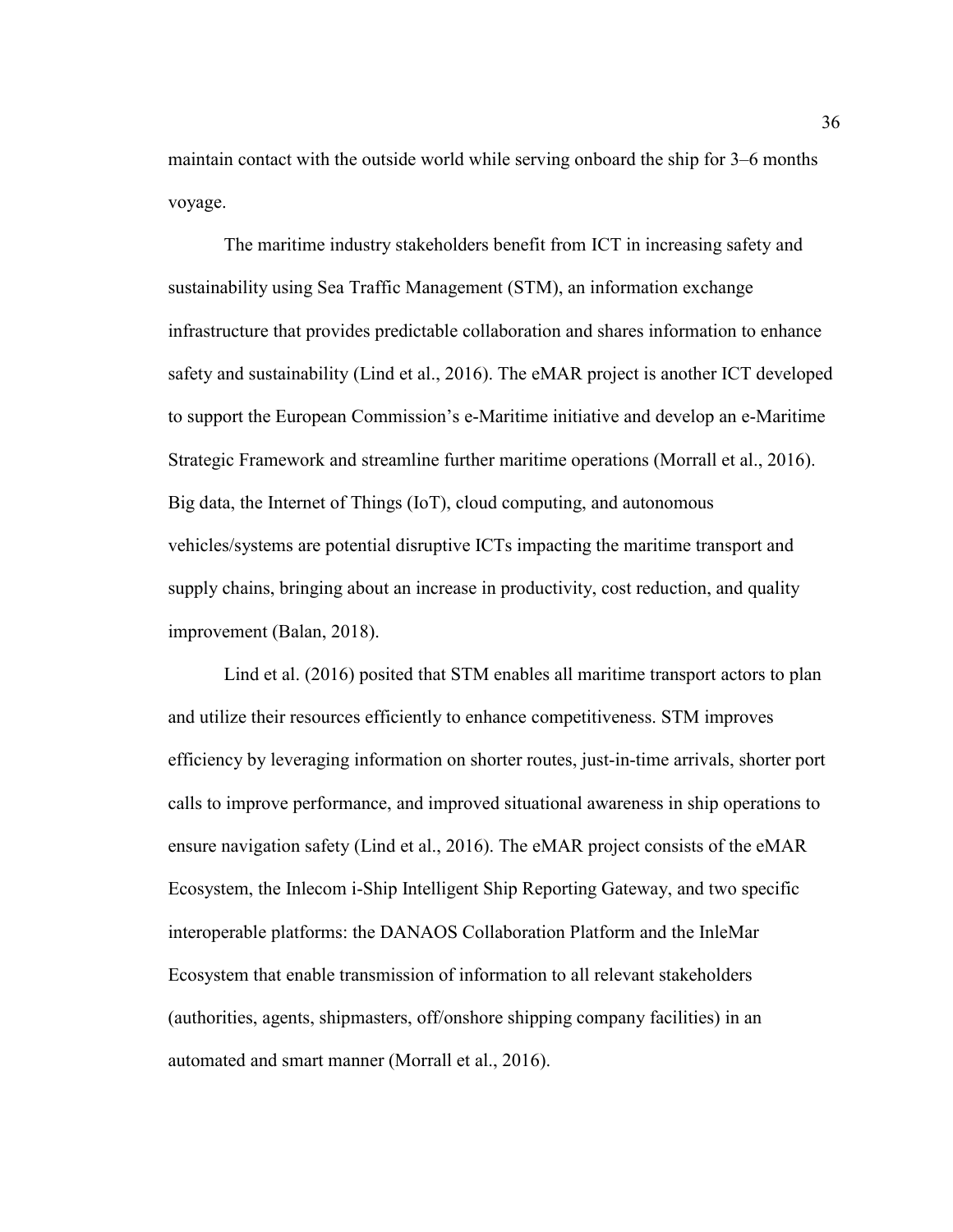## **Challenges to Technology Acceptance in the Industry**

The level of knowledge hampers technology acceptance in the maritime and related skills in technology needed to improve the industry performance (Wiafe et al., 2019). The widespread acceptance of blockchain technology, a significant driver of the digital economy, is restricted by the insufficient knowledge, awareness, and benefits that the technology provides (Upadhyay, 2020). The guiding factors to technology acceptance include the perceived usefulness, the extent to which the user believes that the technology would enhance his or her job performance, as well as the perceived ease of use, the extent to which the user believes that the technology will not require much effort to use (Liu et al., 2018). Yuan et al. (2017) argued that perceived ease-of-use of technology is directly affected by technology self-efficacy and playfulness, while perceiving ease-of-use directly affect perceived usefulness.

Wiafe et al. (2019) argued that the attitude towards use and behavioral intention to use technology include performance expectancy (PE), effort expectancy (EE), social influence (SI), and facilitating conditions (FC). Guzzo et al. (2016), in their study of ecommerce adoption, observed that social influence among users, technology usability, perceived usefulness, trust, perceived risk, and satisfaction encourage users' acceptance and frequency of using the technology. PE refers to outcome expectation, job-fit, relative advantage, and extrinsic motivation, EE refers to individuals' opinion in the ease of technology use, SI refers to other users' opinion that affects individuals' intention to use technology, and FC refers to the availability of resources for technology usage (Wiafe et al., 2019)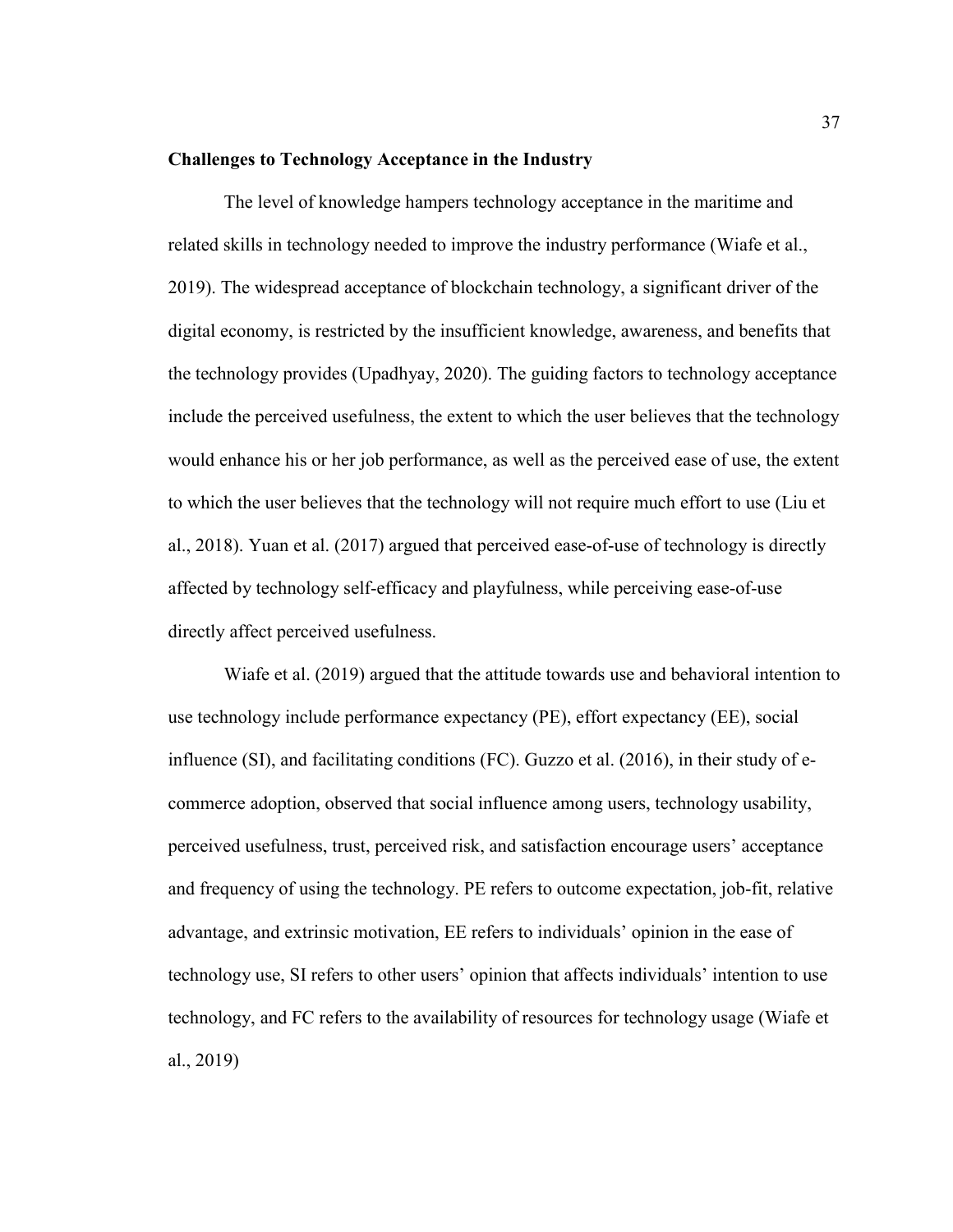Advances in technology create a sense of uncertainty and loss of control among the employees; thus, the resistances and lack of support represent a major behavioral challenge to technology acceptance (Hwang et al., 2016). Human capabilities to use technology are essential to adopting new processes as new technology's practical knowledge may enhance its acceptance (Brock  $&$  Khan, 2017). Ensuring that the workforce has the essential competency for technology use will require an effective workforce and information technology (Yuan et al., 2017). Learning capabilities are essential components for innovation and adoption of new technologies, so organizational learning capabilities (OLC) should consider organizational commitment, system perspective, openness, experimentation, transfer, and integration in their technology adoption strategies (Brock & Khan, 2017).

Trust and privacy concerns are also contributory factors in technology acceptance. Mobile commerce (m-commerce) technology, for example, provides services such as asset tracking, directory and city guides, emergency services, entertainment, navigation, location-sensitive billing, and location-based advertising services, risk- and safety-related services, and traffic updates (Jang  $&$  Lee, 2018). There are also security and privacy concerns when the computing power has enormous power to modify the data, and when the participating individual wishes to remove his data. When a cyber-attack or failure happens in the system, it leads to privacy leakages and other vulnerabilities (Upadhyay, 2020). Stakeholders' interests, an intricate logistics system, and institutional diversity contribute to the identified challenges to technology acceptance, which include high cost of licensing fees for software and consultancy services, ICT training, lack of trust,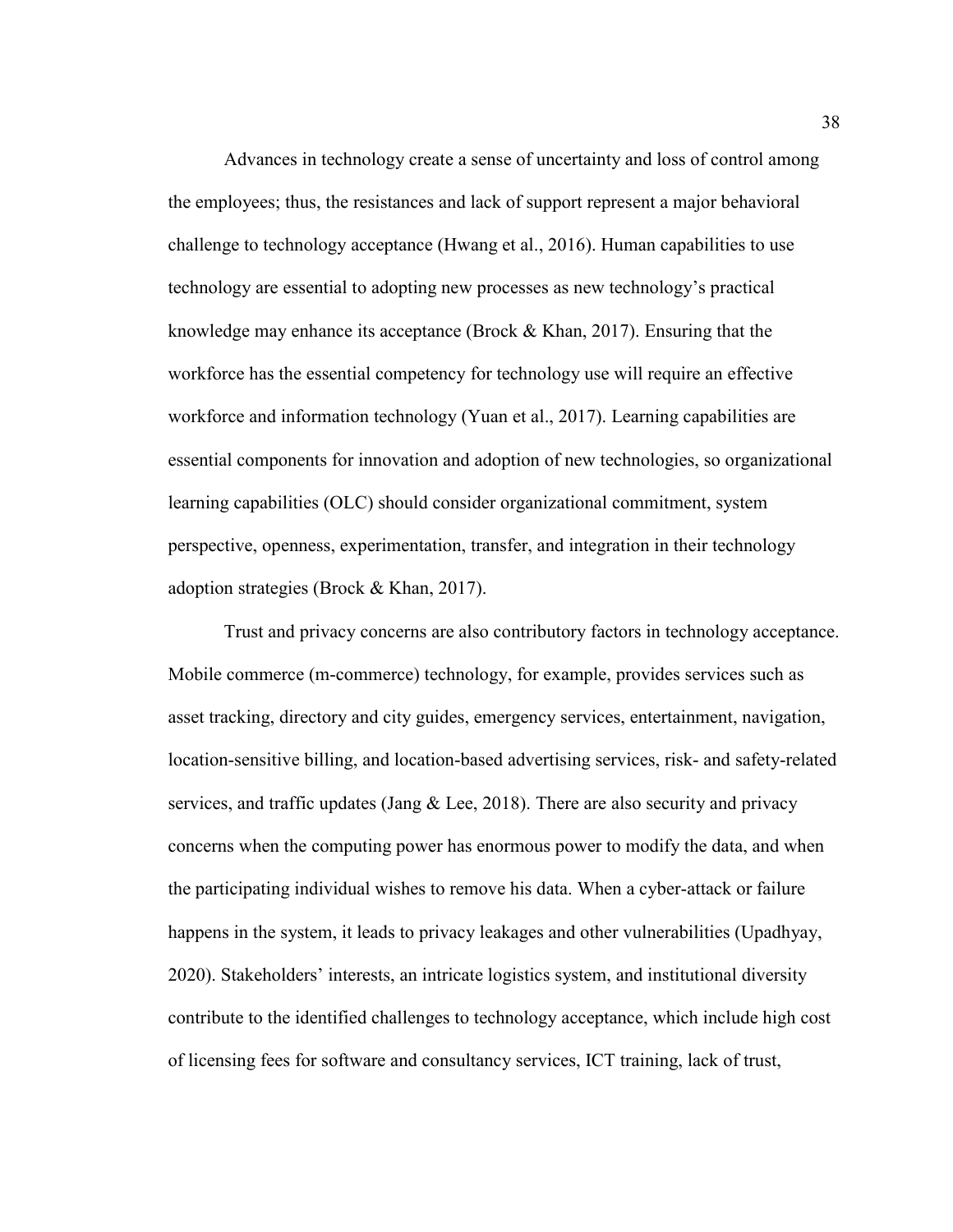government legislation, organizational size, and infrastructural deficits (Ezenwa et al., 2020).

The contemporary digital era of shipping, also known as Shipping 4.0, comprises the Internet of Things (IoT) technology, Big Data Analytics (BDA), and cloud computing (Aiello et al., 2020). This new technology requires four factors to ensure its success; the factors include technology availability and its robustness, organizations expected benefits and support, enabling environment and favorable policies, and security of technology infrastructure (Lambrou & Ota, 2017). Virtual reality technology, an interactive, immersive, and intuitive learning environment, is another contemporary technology making inroads in various industries such as logistics and transport, manufacturing, product design, construction, healthcare, art appreciation, and education. Wong et al. (2017) noted that learners' receptivity to IT experience is an essential factor in reaping these virtual reality technology benefits.

The high cost of developing, implementing, and maintaining digital systems contributes to blockchain technology challenges in the maritime industry (Gausdal et al., 2018). Gausdal et al. (2018) identified other challenges: the poor internet connectivity at offshore facilities, out-of-touch decision-makers, the organization's technology-oriented culture, the lack of investment initiatives, the low level of blockchain diffusion through the supply chain, and risk aversion. Brock and Khan (2017) noted that certain OLC factors must ensure successful technology acceptance, top management commitment, shared perspective of shared identity and clear objectives, knowledge transfer and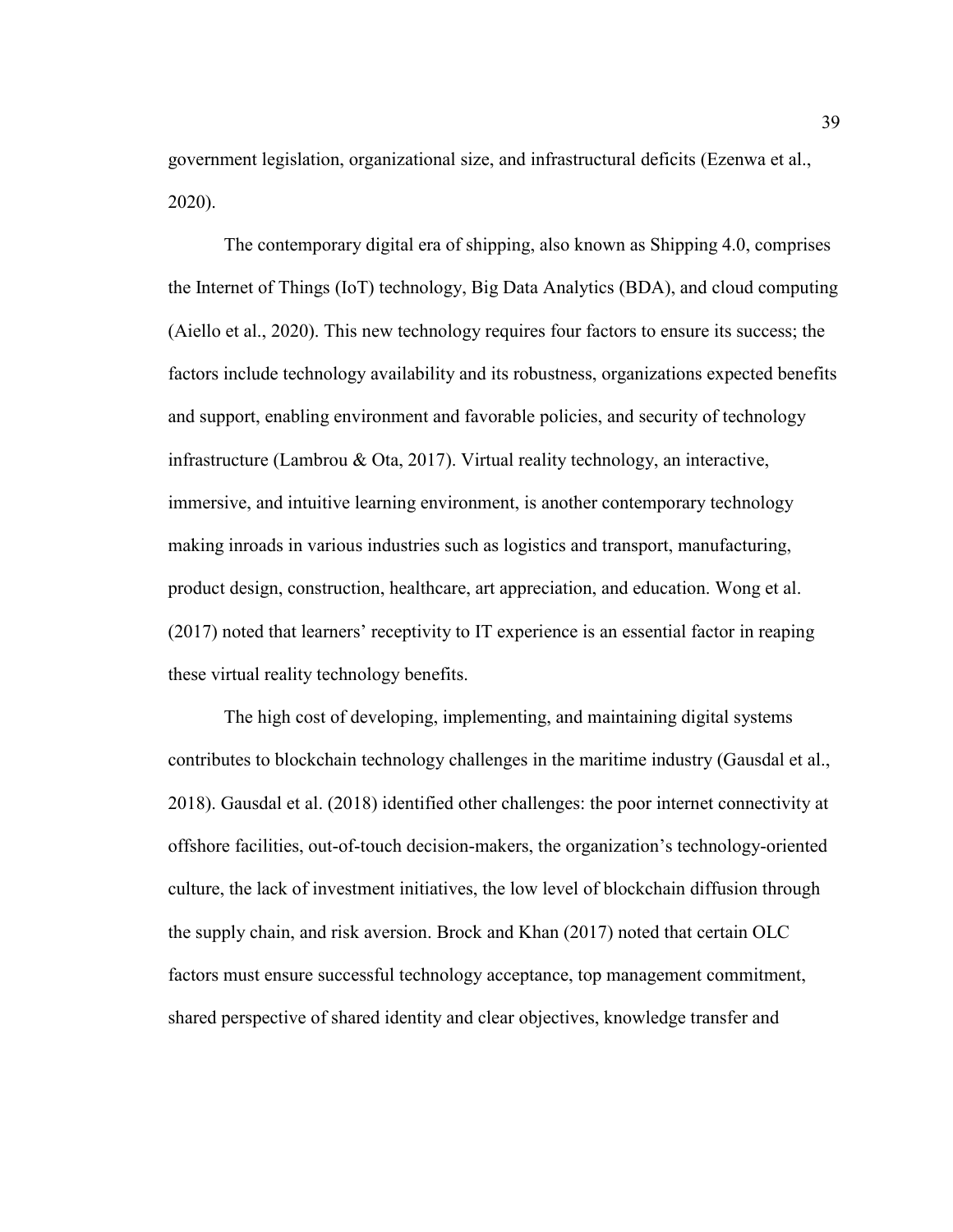collective learning from individuals and organizations, and an open mindset to test new ideas.

## **Outdated Technologies in Maritime Transportation**

Digital technologies provide opportunities to improve efficiency and gain a competitive advantage (Vial, 2019). The maritime industry needs to be innovative in technology and engineering to stay competitive (Gausdal et al., 2018). Digital transformation of industries is an effective means of unlocking every nation's full potential of economic activities by tapping into the strengths of data sciences, AI, and related financial instruments that will generate development through improved efficiency and equity (Castellano et al., 2019). Data and innovation are critical to digital trade for the maritime industry. As Nigeria is a signatory to the Africa Continental Free Trade Agreement (AfCFTA), blockchain technology is now available to facilitate maritime logistics (Odularu, 2020).

Such digital facilitation of maritime logistics can provide shipping companies, port operators, freight forwarders, shipping agencies, and other maritime shipping supply chain operators with real-time cargo status tracking (Odularu, 2020). A lack of updated technology, including blockchain, can undermine Nigeria's global supply chain visibility, thereby decreasing customs clearance time, costs, and risks (see Yang, 2019). Digital technology infrastructures may create low-cost solutions in the industry. Such cost savings can drive traditional jobs to be unbundled into tasks and assigned to qualified, low-cost bidders worldwide, invariably removing middlemen (Ali & Odularu, 2020). The growth of world merchandise in 2017 and 2018 was 4.7% and 4.4%, respectively (Pahl &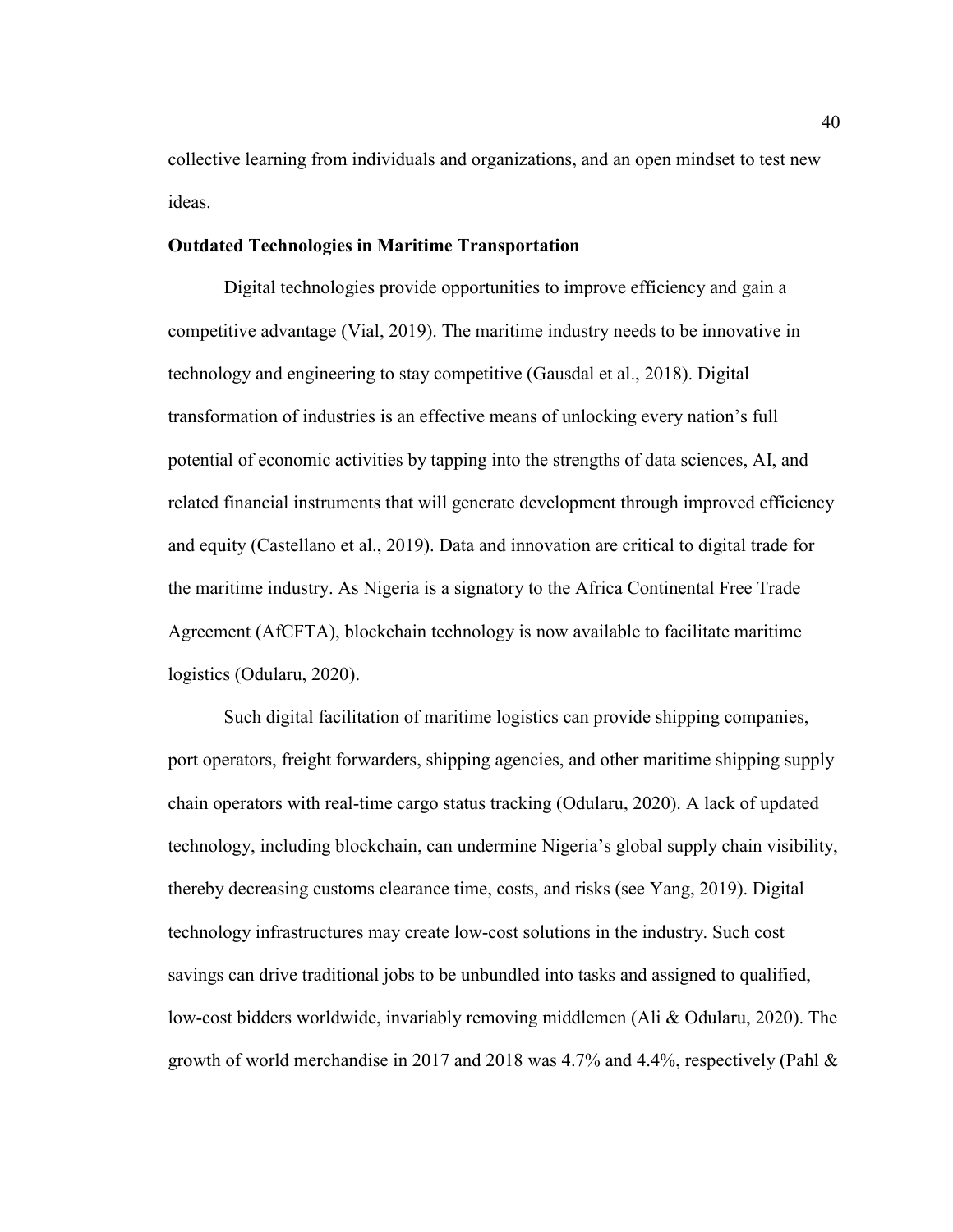Cordova, 2020); this growth could increase by adapting strategies and capabilities provided by ICT to boost logistical capabilities. The adoption of updated digital technologies is a critical success factor in the port industry. Empirical evidence demonstrates that advanced knowledge infrastructures support port efficiency and competitiveness, for example, through intelligent transport systems, such as sensors, actuators, and platforms (Castellano et al., 2019).

Digital technology drives growth and development and supports trade creation, efficiency, and access to the market by facilitating data movement across borders (Ali  $\&$ Odularu, 2020). Adopting updated technologies is a significant driver of change in the operations management strategies in many fields such as automation and industrial manufacturing, supply chain management, agile manufacturing, lean production, and total quality management (Agrifoglio et al.., 2017). Continued use of outdated technologies in the Nigerian maritime industry will deprive the industry of the opportunity to increase productivity and lower the marginal cost of producing and distributing goods and services (Ajagunna et al., 2020).

Blockchain technology provides unchangeable, decentralized, and time-stamped record-keeping attributes critical to enhancing efficiency and improving performance if adopted in the maritime industry (Gausdal et al., 2018). Blockchain technology in the industry can improve efficiency and effectiveness in the maritime supply chains by eliminating electronic and paper-based processes that undermine efficiency and create trust in the system (Ajagunna et al., 2020). The use of outdated technology in the industry lowers port performance from cargo handling operations, contributing to port congestion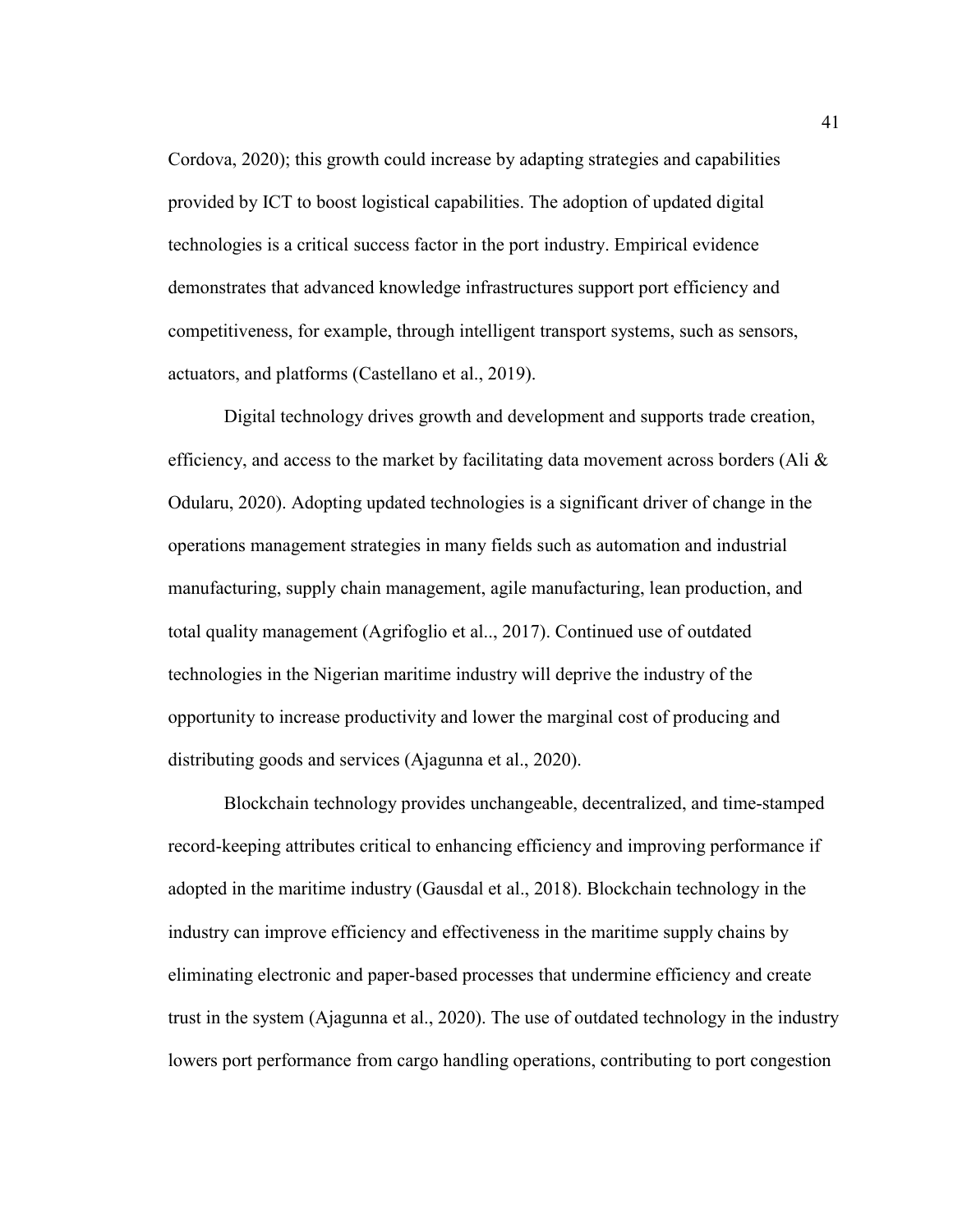and increasing ship operators' costs. The inadequacy of ship repair and maintenance facilities contributes to the high cost of ship repairs and ship abandonment due to the high cost of transporting to a foreign ship repair facility (Onifade, 2020). The use of updated technology will enhance the capacity-building efforts in the maritime environment comprising of a wide range of formal and informal activities, actors, institutions and policy sectors, and a potentially wide variety of issues, including government legitimacy, political stability, public participation, and community empowerment (Bueger et al., 2020).

Digital technology provides a wide range of maritime logistics and electronic data exchange applications from ship to ship and from land to ship. These applications can transform traffic, port logistics, and just-in-time shipping and improve navigation and communication efficiency, safety, and data security (Fruth  $\&$  Teuteberg, 2017). Odularu (2020) argued that digital technologies reduce business operations costs by creating a global digital infrastructure that eliminates the middlemen. Traditional jobs are broken down into tasks and assigned to qualified and low-cost bidders across the globe. Digital platforms provide significant potentials for improving, monitoring, controlling, and planning port operation processes to improve sea-land logistics and operational efficiency in the port's networks (Castellano et al., 2019). Blockchain technology application such as the blockchain documentation transaction system (BDTS) provides a smart bill of lading (B/L) that is extremely fast, safe, reliable, and cost-effective for processing shipping documents across the globe. BDTS creates trust and interaction among issuers, carriers, importers, exporters, and other stakeholders (Jović et al., 2019).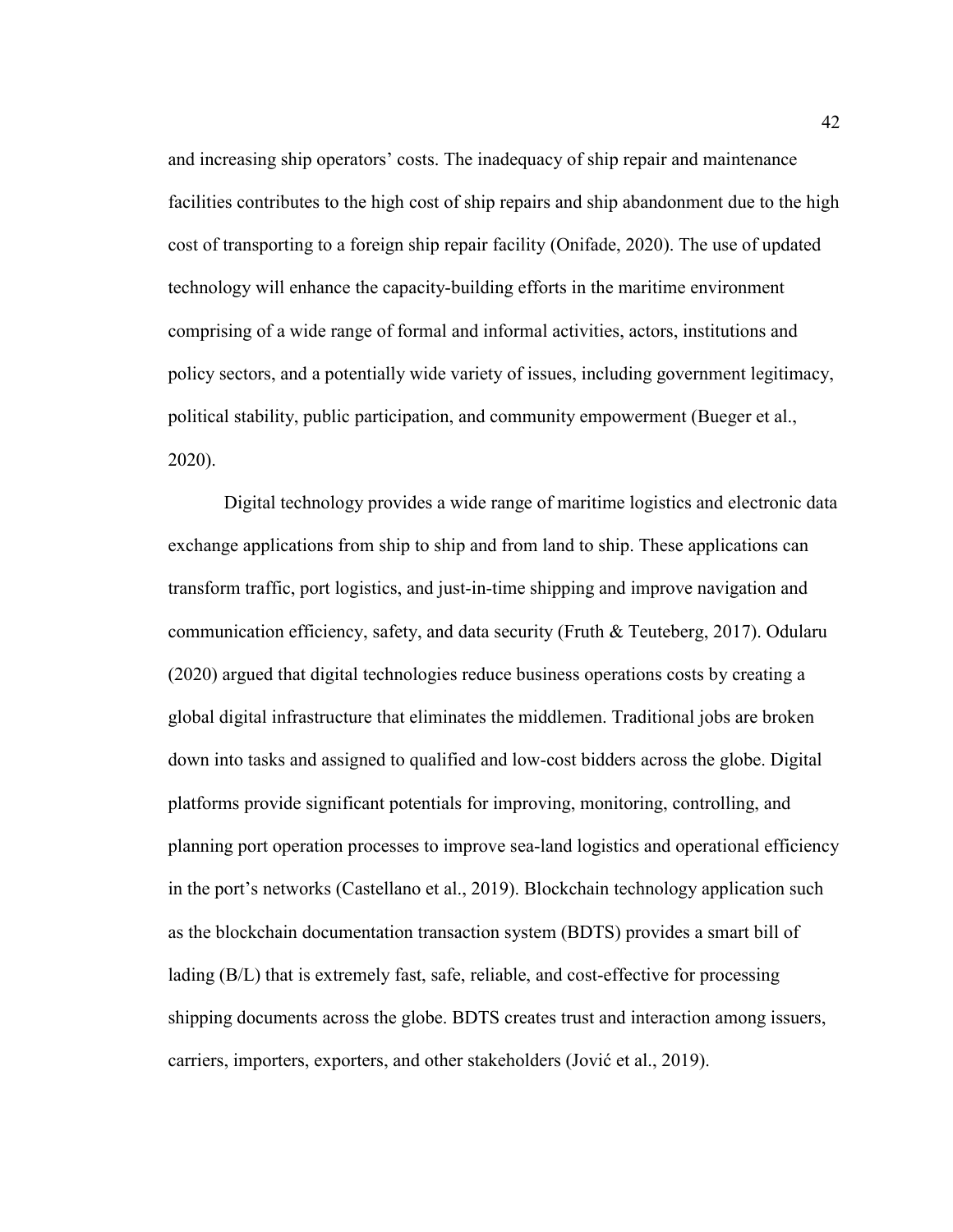## **Updated Maritime Industry Technology in Nigeria**

The tightening of the regulatory environment for digital trade regarding data movement, infrastructure, and connectivity is among the challenges facing digital technology in Nigeria's maritime industry, as it presents difficulties accessing and interpreting the data (Odularu, 2020). The Nigerian maritime industry's core national infrastructures are not on par with the international standard, resulting in state authorities transferring port assets and operational oversight to the corporate port concession. Such a move is evident in AP Moller-Maersk's operating partnership in Nigeria and other African countries, thereby encouraging foreign dominance in the sector (Dahou & Chalfin, 2020).

The Nigerian maritime industry has suffered from undue interferences from the government, resulting in an inconsistent segmented shipping policy document. The country lacks a comprehensive maritime policy that will reshape, redirect, and restructure the industry and check counter-productive measures (Ndikom & Olusegun, 2019). Implementing the cabotage laws in the Nigerian maritime industry is hampered by the government's inability to promote and grow the indigenous shipping fleet, thereby rendering the law ineffective and encouraging foreign domination of the nation's maritime trade (Okon  $& Edem, 2019$ ). The maritime industry is a capital-intensive business due to the high level of technology involved in ship construction and repairs. The government-administered cabotage vessels finance fund (CVFF) provides no specific amount allotted to this fund, thereby making the initiative to promote indigenous shipping ineffective (Nwekeaku  $&$  Atteh, 2016). Adding to the challenge is the limitation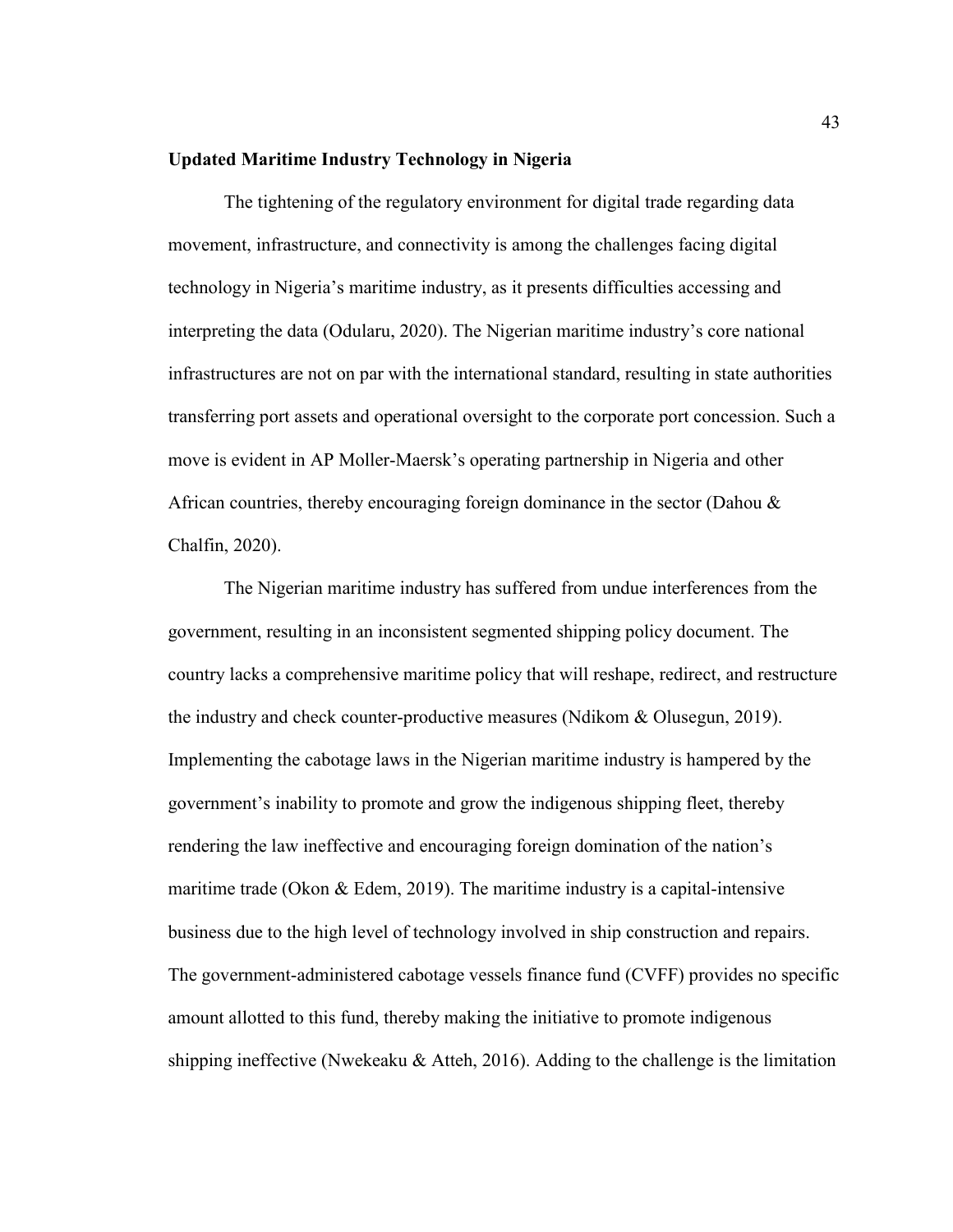posed by local investors' inability to access loans for financing investment in maritime transportation, which foreign investors exploit with the capital base to proceed in the business (Lloyd et al., 2020).

Risk and uncertainty to new technology contribute to the challenges of using updated technology in the industry, primarily when focusing on monetary value and inconsistent governance processes such as information, metrics, and decision support tools (Ellingsen & Aasland, 2019). The problem of insecurity arising from maritime piracy and its potential adverse effects impact the industry. Insecurity increases the industry's losses to high international insurance rates, thereby eroding the capital industry that could be expended in technology to increase efficiency (Lloyd et al., 2020). There are also technology-based challenges related to poor interoperability of logistics systems, security, data protection challenges, and policy-based challenges that deal with ICT innovation applications passing through regulations and institutional forces shaping the organizational activities (Ezenwa et al., 2020).

Advanced technology will bring about efficiency, productivity, and operational functioning of all the maritime industry sectors, eliminating fraudulent and unwholesome practices that have made the nation's ports highly unattractive, unfriendly, and less competitive (Ndikom & Olusegun, 2020). Nze et al. (2020) argued that administrative bottlenecks and corrupt practices contribute to the seaports' inefficiency, noting that the private operators are making investments in port cargo handling equipment to augment the port's outdated equipment. Technological infrastructures can increase the industry performance by dredging the seaports and channels to accommodate large vessels that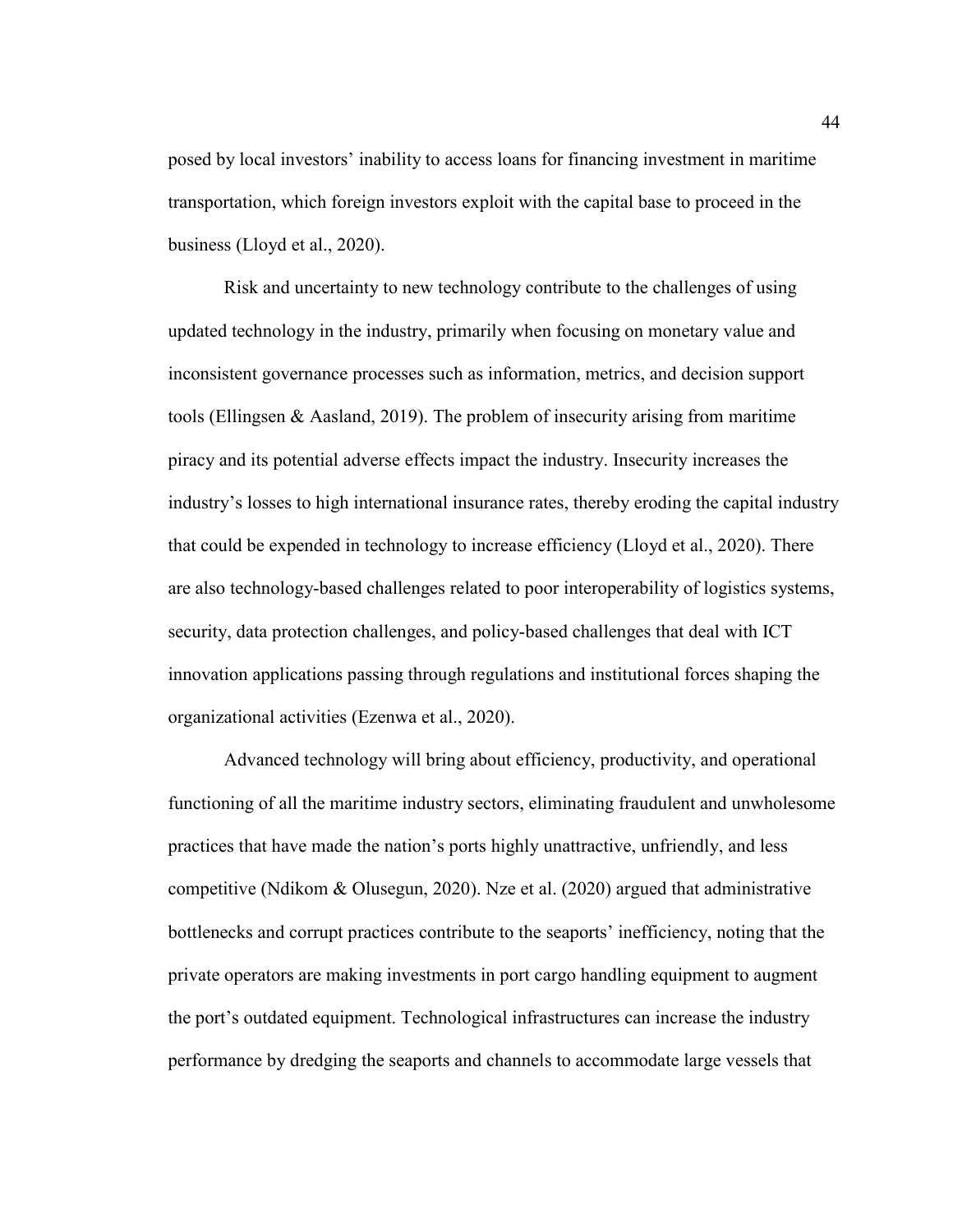will facilitate economies of scale and construction of port access roads or rail lines to eliminate traffic grids at the ports, thereby reducing congestion and reducing the current diversion of goods to neighboring countries to beat the traffic at Nigerian ports (Onifade, 2020).

Negligence from the government contributes to the industry's challenges in using advanced technologies to improve efficiency and generate revenue for the economy. This is evident from the lack of commitment to invest in infrastructure to improve performance (Abayomi, 2017). Infrastructural investments such as dredging the seaports and navigable water channels will improve the inland waterways with about 10,000 tons of barges and flat bottom ships (Nsan-Awaji, 2019). Dredging will deepen the water level to attract bigger ships like the Capesize, post-Panamax vessels, triple-E vessels, and supertankers (Abayomi, 2017).

Massive capital investment is also needed to construct substantial port facilities such as quays, jetty, and warehouses to enhance economic growth and innovation (Onifade, 2020). The inadequacy of significant technological infrastructure in cargo handling equipment and other port infrastructure in the Nigerian ports causes delays and increases its cost (Nze et al., 2020). Workforce development in the industry is also hindered by a lack of investment in advanced technology to meet international standards, and has resulted in using skilled foreign workforce to fill the gaps, causing a massive capital flight out of the country (Lloyd et al., 2020).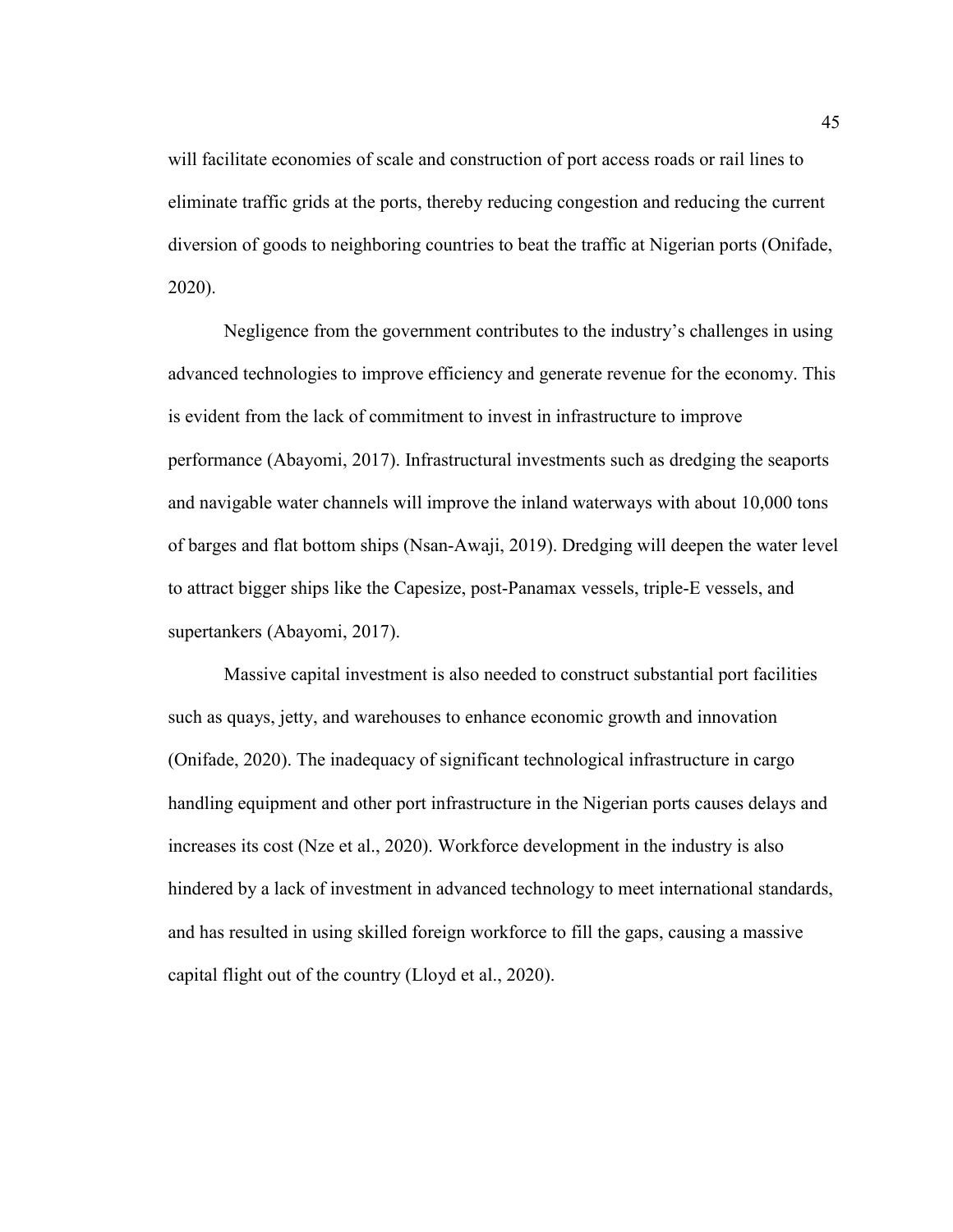## **Barriers to Acceptance of Updated Maritime Technology in Nigeria**

Resistance to change is one of the industry managers' barriers to using updated technology because of the impacts of implementing the desired technology (Love & Matthews, 2019). Onugha and Onuoha (2019) argued that 21st-century managers face the challenge of mastering change and taking advantage of the change to build organizational effectiveness. Organizational change has also hampered the lack of technical expertise and the inability to manage technology adoption (Smuts et al., 2017). Readiness for change and capacity for change contributes to the barriers because organizations need to have the capacity to continually change in response to internal and external shifts, as early adoption of technology may not yield expected results (Onugha & Onuoha, 2019).

The Nigerian maritime industry is also hampered by policy, institutional, regulatory, and legal framework that undermines its ability to align with the world economy and implement the port reforms needed to actualize its potential fully (Faith, 2019). For instance, the Nigerian Cabotage law aims to promote Nigerians' indigenous participation in the industry but adopt both protectionism and liberalism policies, making it contradictory (Nwekeaku & Atteh, 2016). The four pillars of the cabotage law require vessels built in Nigeria, vessels registered in Nigeria, vessels wholly manned vessels, and vessels wholly owned by Nigerians (Okafor et al., 2020). Unfortunately, the industry does not have sufficient capacity to build ships that meet the law's requirements, as the major shipyard, Niger Dock, has resorted mainly to ship repairs (Nwekeaku & Atteh, 2016).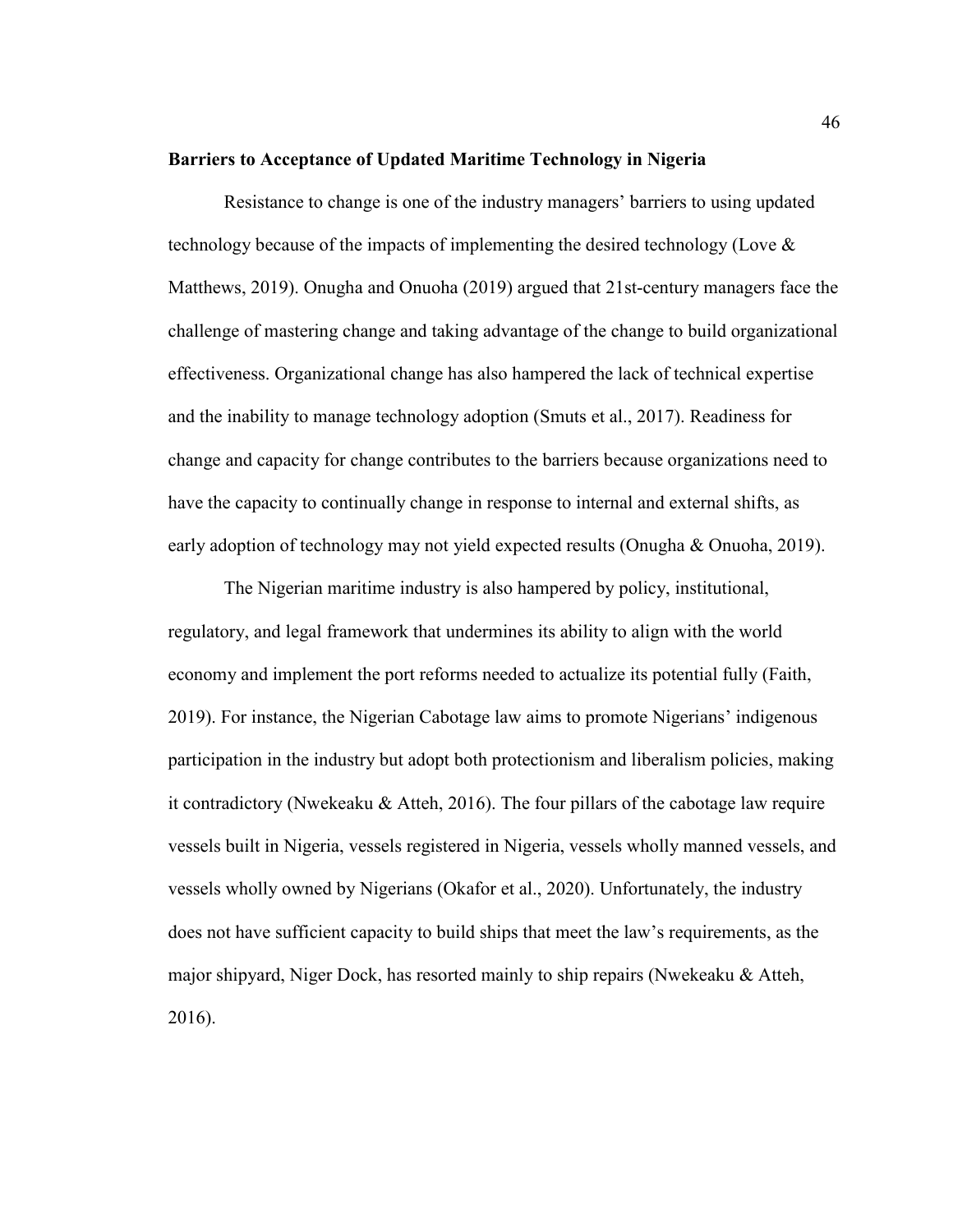Stakeholders in the industry, such as the port agencies' employees, exploit the weak enforcement of maritime corporate governance to exercise discretional powers to discourage technology use to improve the system (Zhang et al., 2018). The weak governance equally leads to a lack of government commitment, a lack of infrastructural development, and a lack of a competent workforce to empower technology-driven initiatives (Owusu Kwateng et al., 2017). The ineffective implementation of the maritime industry policy leads to an ill-defined standard operating procedure that encourages corrupt practices among the industry players (Nwekeaku  $\&$  Atteh, 2016). In the absence of a coherent policy, the industry stakeholders do not have adequate coordination or collaborative agenda to improve the industry performance, thereby resorting to selfaggrandizement efforts.

The industry is also impacted by the human and institutional capacity to adopt new technologies, lack of skilled human resources, viable institutions, technological infrastructure, financial and material resources, and reasonable work practices (Gerald et al., 2019). The industry is guided by international rules and regulations that respect the tenets of a holistic institutional framework. Unfortunately, the Nigerian maritime industry does not have the needed capital to develop and establish an enduring holistic institutional framework that maximizes the maritime port industry (Buhari et al., 2017). The industry's effectiveness can improve by focusing on short-term goals and sustainability, concern for the environment, corporate culture, talent management, leadership, innovation, strategy, engagement, and communication (Onugha & Onuoha, 2019).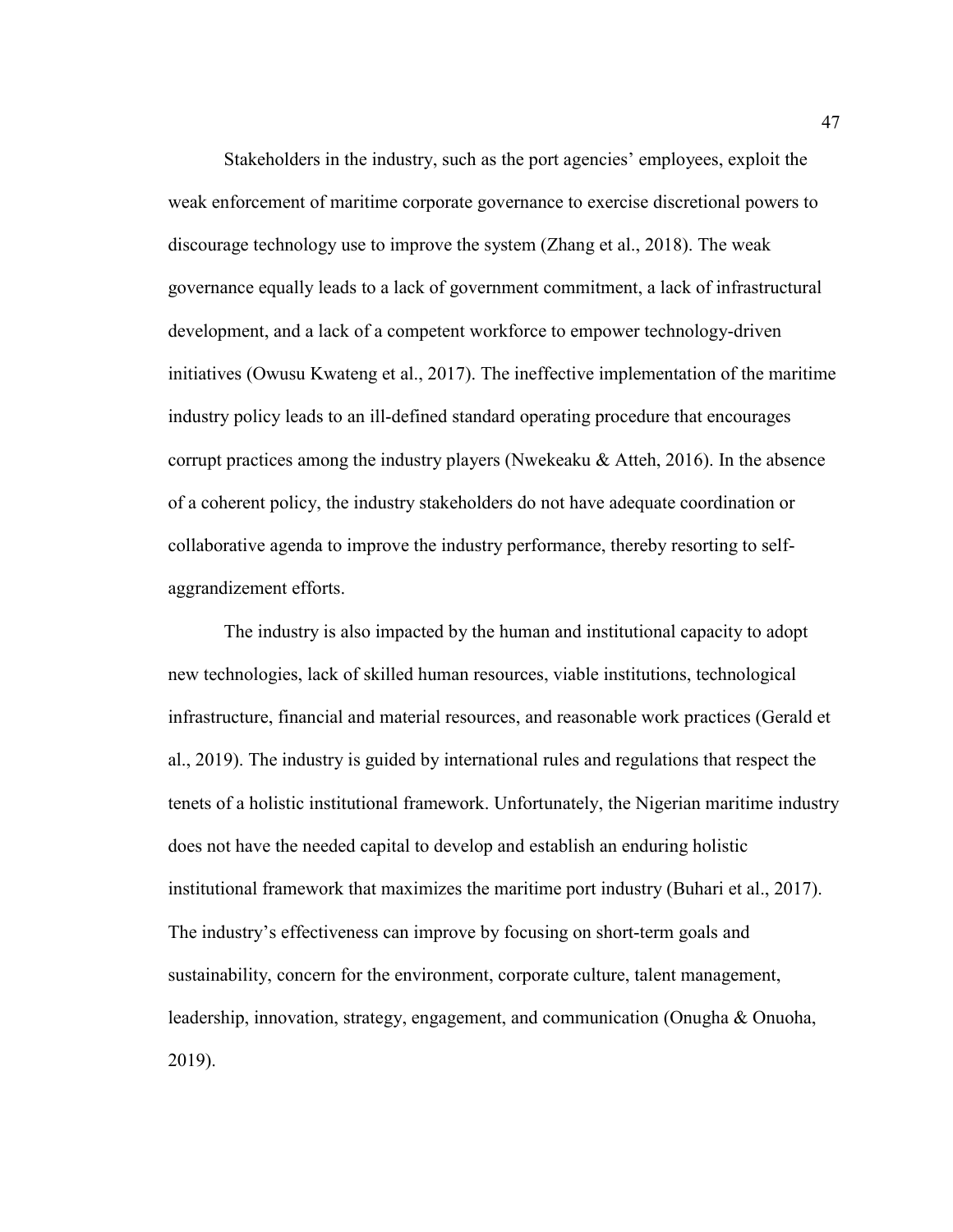### **Nigerian Shipping Industry and Global Maritime Best Practices**

## *Ship Building*

A shipbuilding company is a huge investment and requires much technological know-how. Niger-Dock is the most prominent Nigerian shipbuilding company, and currently, this company can only meet the demands for ship repairs; thus, Nigeria depends on foreign shipyards and technology for its shipping industry (Nwekeaku et al., 2016). Compared to other maritime nations, the United States has 124 shipyards classified as active shipbuilders and 200 shipyards classified as active ship repair yards or capable of shipbuilding, but not actively engaged in shipbuilding (The Maritime Executive, 2015). China's shipbuilding industry has about 78 shipyards, which are dominated by two Chinese conglomerates China State Shipbuilding Corporation (CSSC), which controls about 30 shipyards in the east and the south, and China Shipbuilding Industry Corporation (CSIC), which controls about 48 shipyards in the north and the west (Pike, 2019).

## *Ship Ownership*

As with many other nations, Nigeria encourages local participation in maritime transportation through the Cabotage Act to stimulate, empower, and reposition the indigenous shipping companies for active participation in coastal shipping transactions (Nwekeaku et al., 2016). Incidentally, the primary criteria for the local capacity to benefit from this law are the capacity to build ships locally; unfortunately, the industry cannot build ships locally due to the limited capacity of the shipyards' inadequacy. Ship ownership is a capital-intensive venture and so requires a partnership among stakeholders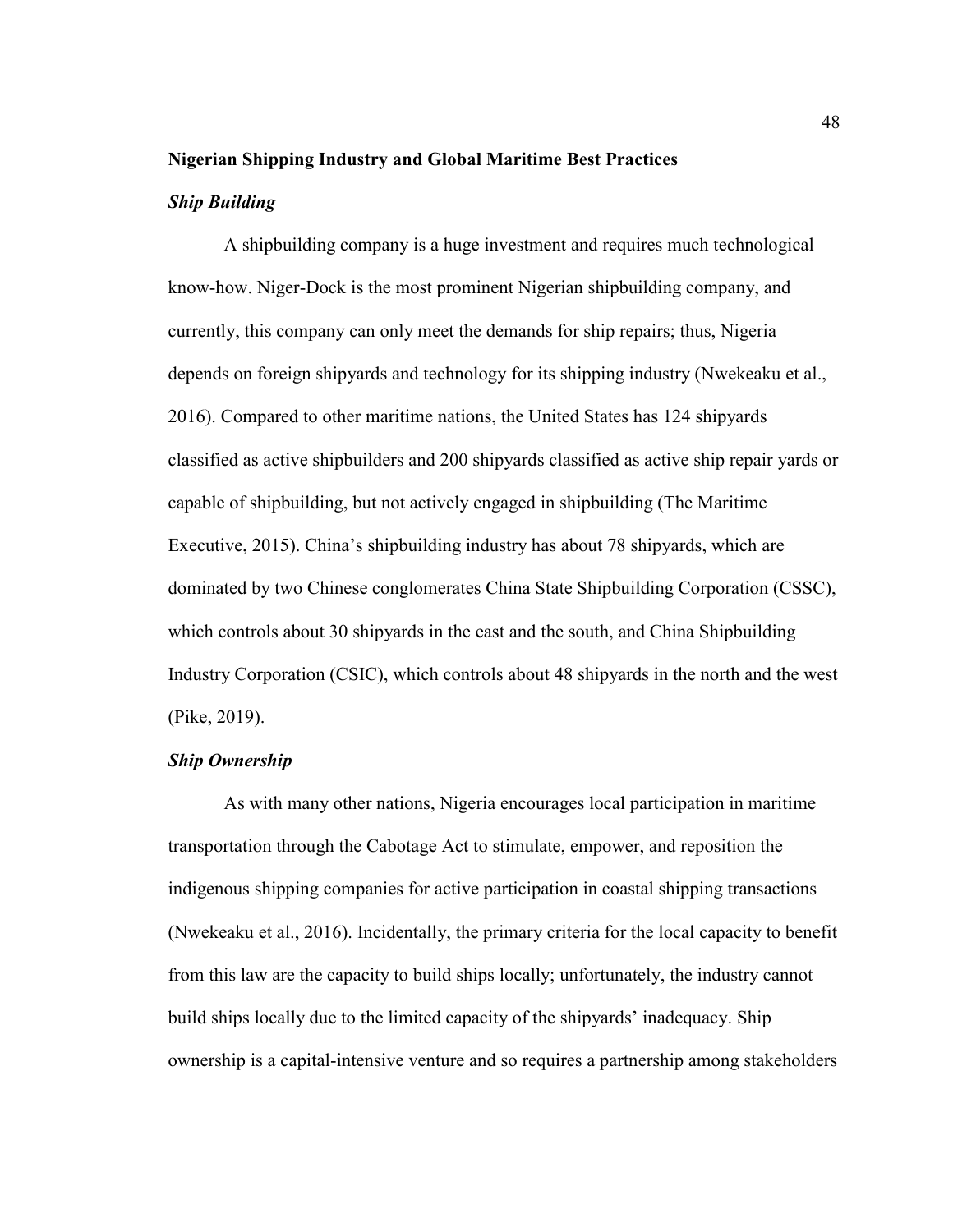to collaborate. The industry stakeholders in Nigeria cannot partner to form formidable shipping companies where every member will see themselves as part and parcel of the decision-making process to achieve a common goal towards a viable shipping industry (Uche et al., 2018). In addition to the lack of local capacity in shipyards, foreign ship acquisition is capital intensive. When acquired, foreign-built ships face another administrative challenge of being blacklisted because they were not locally built (Nwekeaku et al., 2016). In the U.S., institutional investors trade and hold larger blocks of equity ownership of shipping companies that generate a large amount of capital for the industry, enhancing firm stock prices and financial performance (Tsouknidis, 2019). Other countries employ many ship financing leasing models in the world, such as Germany's KG (Kommanditgesellschaft) fund, United Kingdom's tax leasing, and the Norwegian KS (Kommandittselskap) system (Zhang & Shen, 2017).

## **Nigerian Maritime Industry and National Sustainable Development**

The maritime industry is significant to the economic growth and development of Nigeria (Chidi et al., 2020). The industry can create wealth, reduce unemployment, promote skills acquisition, and encourage entrepreneurship (Afolabi, 2015). The Nigeria Ministry of Transport noted that the Nigerian maritime sector is of strategic importance to the growth and stability of the nation's economy as a result of its contribution to the upstream sector of the oil industry, which accounts for about \$8 billion freight cost yearly (Salau, 2018). The maritime industry is a strong catalyst for socioeconomic development due to its immense contribution to the national GDP through transportation of freight, promotion of trade and commerce, revenue generation, creation of job opportunities both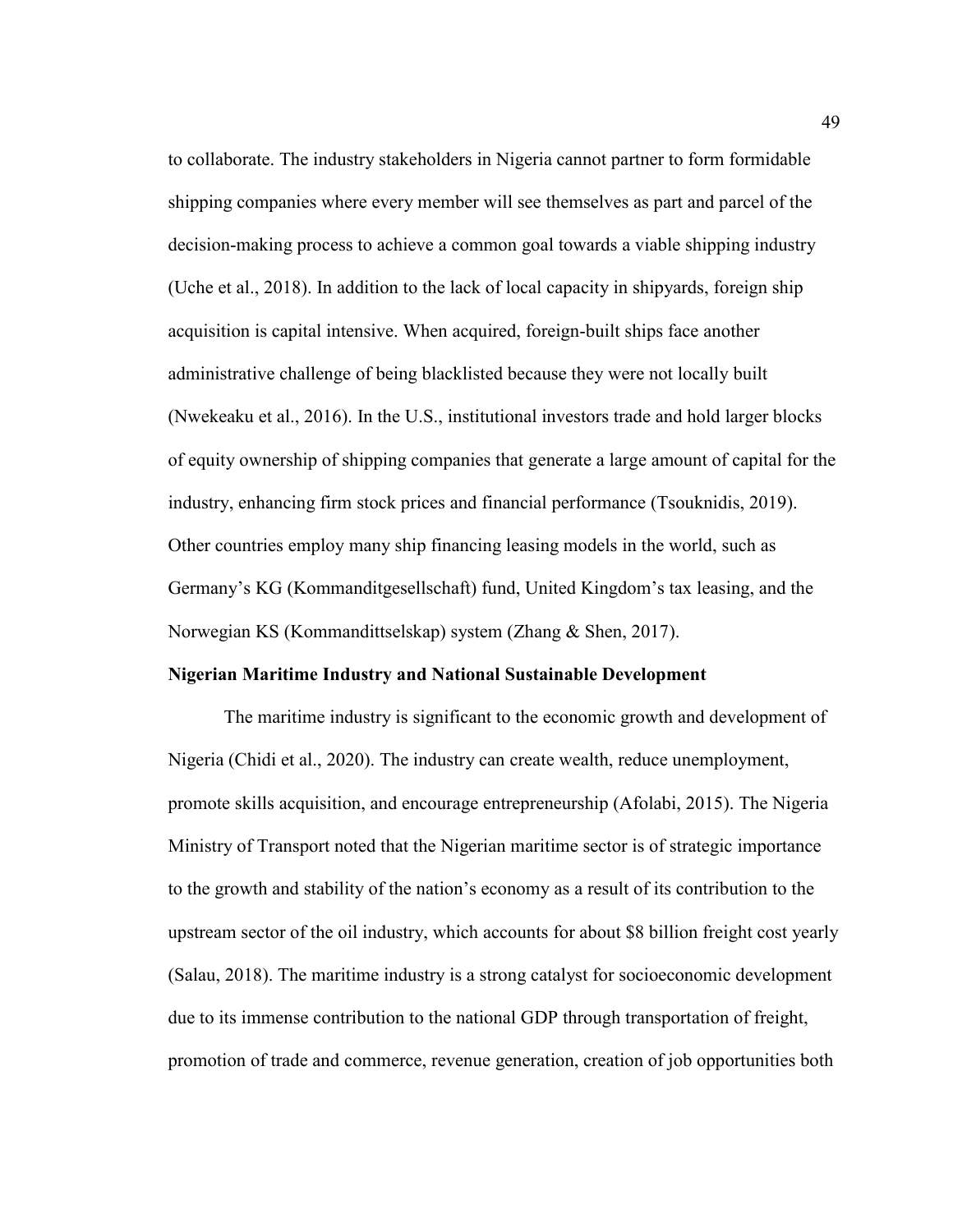skilled and unskilled, institutional development, international relations, and promotion of tourism (Benson & David, 2018).

Chidi et al. (2020) argued that Nigeria being a coastal nation, can generate huge revenues from local and international transportation of persons and goods on water, positively impacting its economic development. The industry has the potential to reduce the country's over-reliance on petroleum as a significant revenue earner if effectively harnessed and exploited. The maritime sector is characterized as a "colorful blue gold" that can effectively transform Nigeria's economy towards real growth and development (Afolabi, 2015). The maritime sector plays a crucial role in the mass movement of people, information, raw materials, and finished products from one place to another to build and maintain a society (Ndikom & Olusegun, 2019). Inland water transportation provides the most economical, energy-efficient, and environmentally friendly means of transporting cargoes from place to place within the Nigerian coastal areas (Nsan-Awaji, 2019).

Shipbuilding and repair facilities are vital sources of employment and economic activity in every nation (Babatunde, 2020). For instance, U.S. shipbuilders delivered 1,074 vessels in 2016, generated \$23.9 billion of labor income, and supported 402,000 jobs from private shipyards (Shipbuilders Council of America, n.d.-a). The Nigeria maritime industry can play a crucial role in the socioeconomic transformation of the country by establishing a standard shipyard that could create massive employment for the country's jobless youths. Again, shipyards and ship repair facilities help the country maintain its national and economic security (Bolaky, 2020).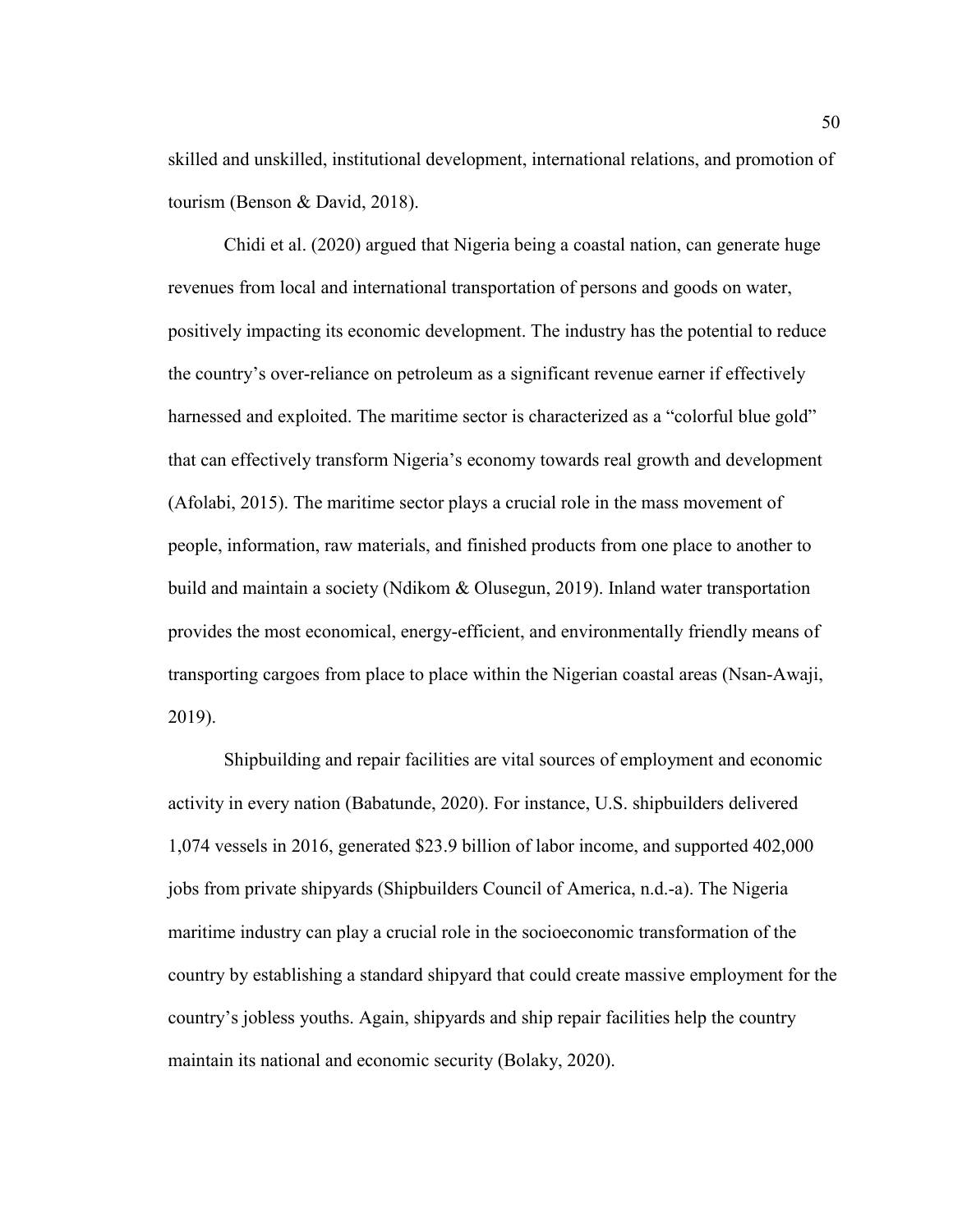On national security, the U.S. shipyards have enabled the United States to maintain a proud tradition of building the military vessels instrumental to the U.S. maritime presence worldwide (Shipbuilders Council of America, n.d.-b). On the economic security, the U.S. Maritime Administration noted that U.S. Shipyards supports over 100,000 direct shipyard jobs across the United States, produces \$7.9 billion in direct labor income, and contributes \$9.8 billion in direct GDP to the national economy. For each shipyard job created in the United States, there are 2.6 jobs created in the associated domestic supplier base across the country, which generates \$23.9 billion in income and \$36 billion worth of goods and services each year (Shipbuilders Council of America, n.d.-a).

A robust maritime seaport in Nigeria will greatly facilitate international trade as merchandise exports are vital factors that countries depend on for sustainable economic development (Jouili, 2019). For instance, in the United States, seaports play a vital role in local and regional economies as they generate business development and create employment for over 13 million Americans, including those that work at the port and those employed in global trade and import/export support services (U.S. Ports Archives, n.d.). Merchandise exports enable better use of resources, increase producers' efficiency, and earn foreign currency for the country. The maritime industry plays a crucial role in the country's merchandise export by improving seaport infrastructure, the quality of performance logistics, and shipping connectivity (Jouili, 2019). The American Association of Port Authorities estimates that U.S. business activities associated with waterborne commerce add more than \$3 trillion to the American economy, and seaport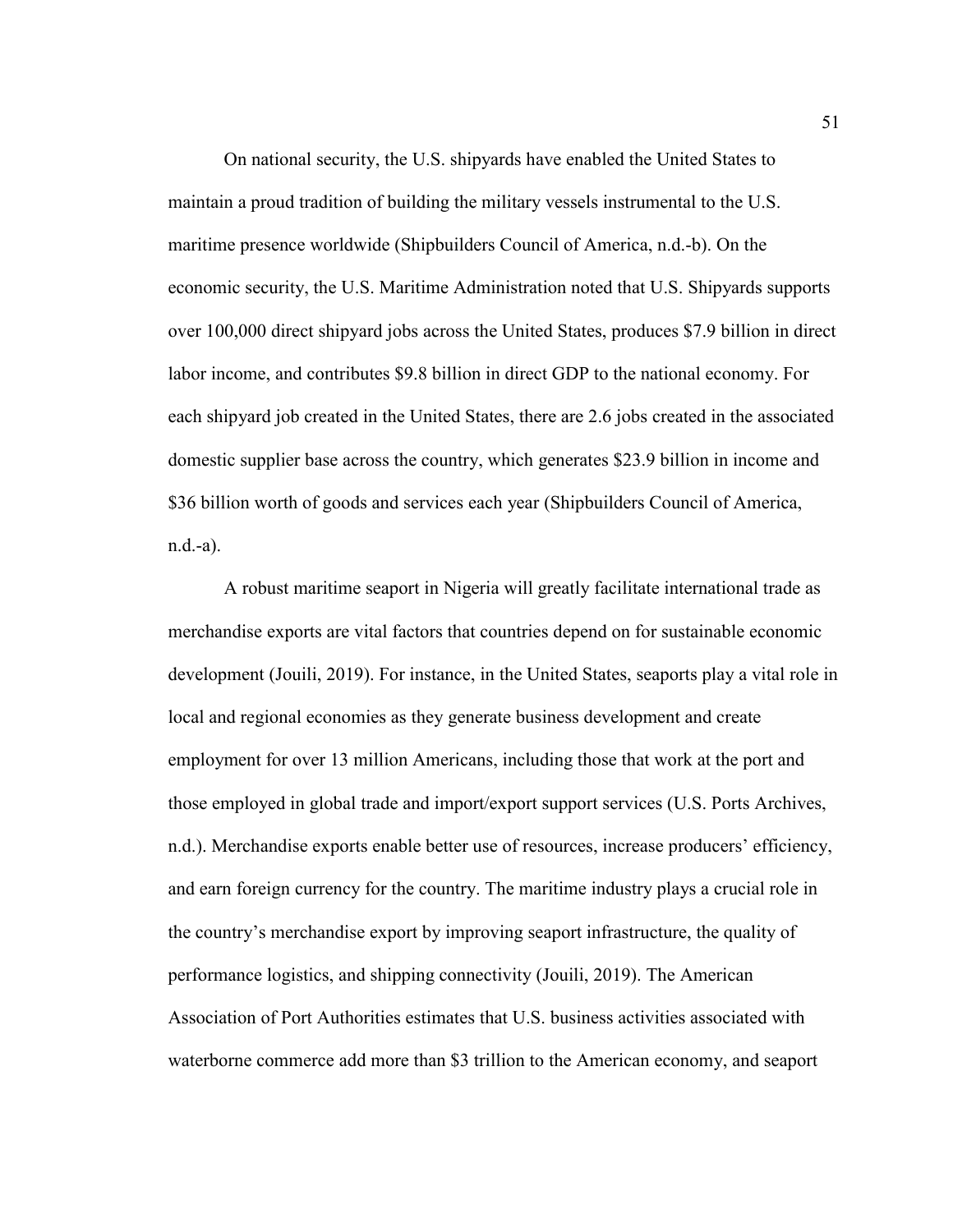activities alone add tens of millions of dollars in federal, state, and local tax revenues (U.S. Ports Archives, n.d.).

A well-developed maritime infrastructure will boost economic growth and development to checkmate the losses incurred by the Nigerian maritime industry (Babatunde, 2020). In their research, the Nigeria Port Authority reported in 2017/2018 that Nigeria loses about \$7 billion in revenue annually due to inefficiencies and the weak infrastructure of Nigerian seaports (Aluko, 2019). A comprehensive value chain analysis is needed to boost the seaports' performance. Seaport infrastructure shall include mode facilities such as the road, rail, pipelines, conveyor system, and associated ICT facilities on logistics and transport supply chain performance (Onwuegbuchunam, 2019). The value that efficient maritime infrastructure provides will enhance transportation to the seaports and export Nigeria's agricultural products to the foreign markets, thereby increasing the farmers' revenue earnings.

Maritime transportation provides a means for achieving a competitive advantage in international trade (Babatunde, 2020). Ocean transportation is the cheapest and most economical mode for transporting large quantities of raw materials and commercial goods (Naletina & Perkov, 2017). Nigerian southern borders are open to the Atlantic Ocean, providing a vast opportunity for low-cost transportation of the country's raw materials and finished products to the international markets in large shipments. Also, the Nigerian climate being warm all year round means that maritime trade can occur uninterrupted at any time of the year (Founder's Guide, 2019).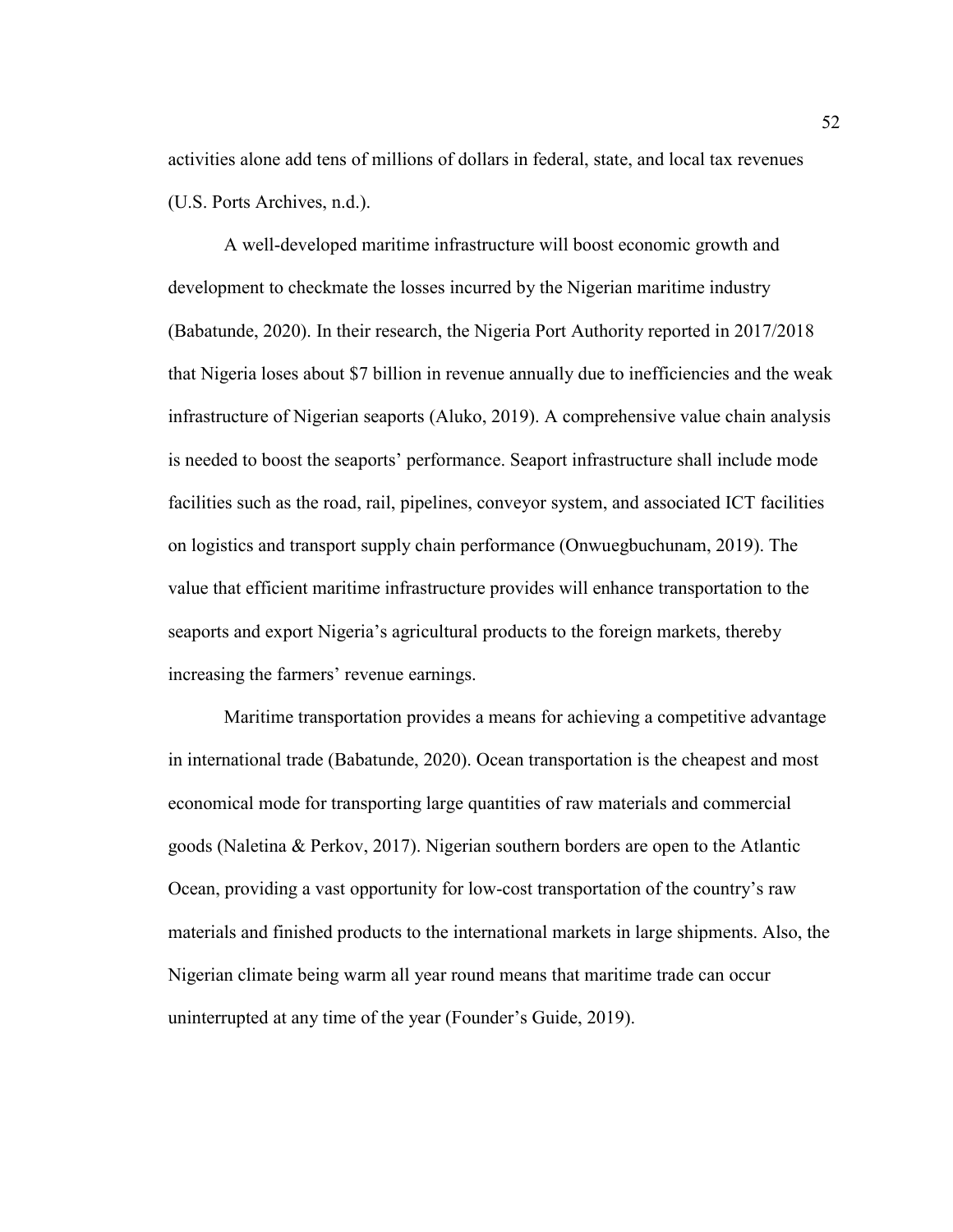Maritime transport has also become a medium for tourism through cruise ships that offer traveling worldwide on ships and having all the fun and entertainment that tourist resorts provide (Wondirad, 2019). The cruise ship industry is noted as the fastestgrowing segment of the tourism sector, accounting for over 30 million passengers transported across the world and over 1.11 million jobs created in 2019 (Nhamo et al., 2020). The Nigerian maritime industry can play critical roles in growing this industry sector, generating revenue for the economy, and serving as a sustainable income source (Bolaky, 2020). Maritime transport also benefits from building good international relations because of the many parties linked in maritime routes and trades. Almost all countries, including landlocked countries, have an economic and strategic interest in maritime transportation, so maritime transport can play a pivotal role in establishing ties with different countries (Founder's Guide, 2019).

## **COVID-19 Pandemic and Nigeria's Maritime Industry**

As with every aspect of human endeavor, the COVID-19 pandemic impacted the Nigerian maritime industry. The pandemic took a toll on human life and caused significant disruption to economic activity globally, which resulted in unprecedented global health and economic crisis (Humphreys et al., 2020). The outbreak imposed enormous economic and human costs on the cruise ship industry, causing the value of the shipping companies' stock to fall by up to 80% in March 2020 due to the suspension of cruises (Nhamo et al., 2020). The outbreak also created a massive humanitarian issue for about 1.2 million seafarers that work at the maritime fleet on the high sea on approximately 50,000 commercial vessels (Humphreys et al., 2020). The disruptions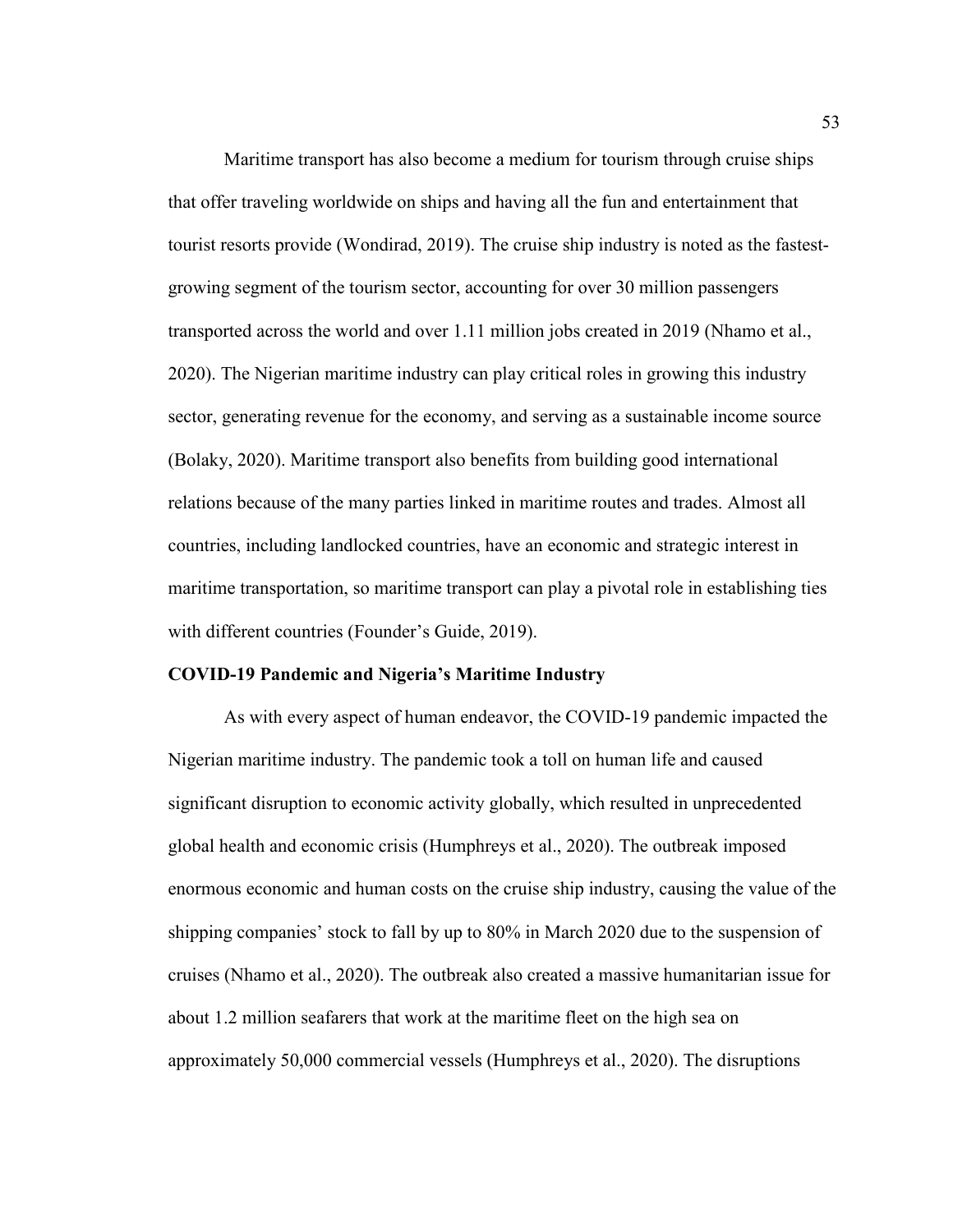created by this pandemic impacted the Nigerian maritime industry. Port authorities restricted several ships from coming to the ports due to the fear of spreading the virus.

The restriction on ships' movement in and out of the ports presented many challenges to the industry's operational performance. When Nigeria recorded positive test cases on six workers on an offshore support vessel, preventive measures were put in place to reduce the workforce on maritime, offshore facilities by changing the crew rotation from the 14-day rotation to 28-day crew rotation to check the spread of the virus (Owolabi et al., 2020). NIMASA issued a Healthcare Marine Notice that prohibited international marine vessels or any member of ships' crew and/or passenger with a travel history from visiting a COVID-19 affected country entering a Nigerian port (Ojuawo et al., 2020). The prohibition of vessels from coming into the ports resulted in a decline of ship calls to African ports of about 10-15% (Humphreys et al., 2020). COVID-19 pandemic impacted seafarers' health and welfare as several seafarers who were at the end of duty needed to disembark and return to their home countries, and those on leave needed to embark on the ship to make a living.

Ship crewing arrangements got impacted when foreign crews employed on vessels operating in Nigeria could not travel because of commercial flights' suspension. To make matters worse, even when seafarers are allowed to travel to Nigeria, they must undergo 2 weeks of mandatory quarantine after passing the initial COVID-19 test (Ojuawo et al., 2020). The measures to contain the virus's spread severely affect many sectors and communities that depend on global and cross-border value chains and trade (Humphreys et al.., 2020).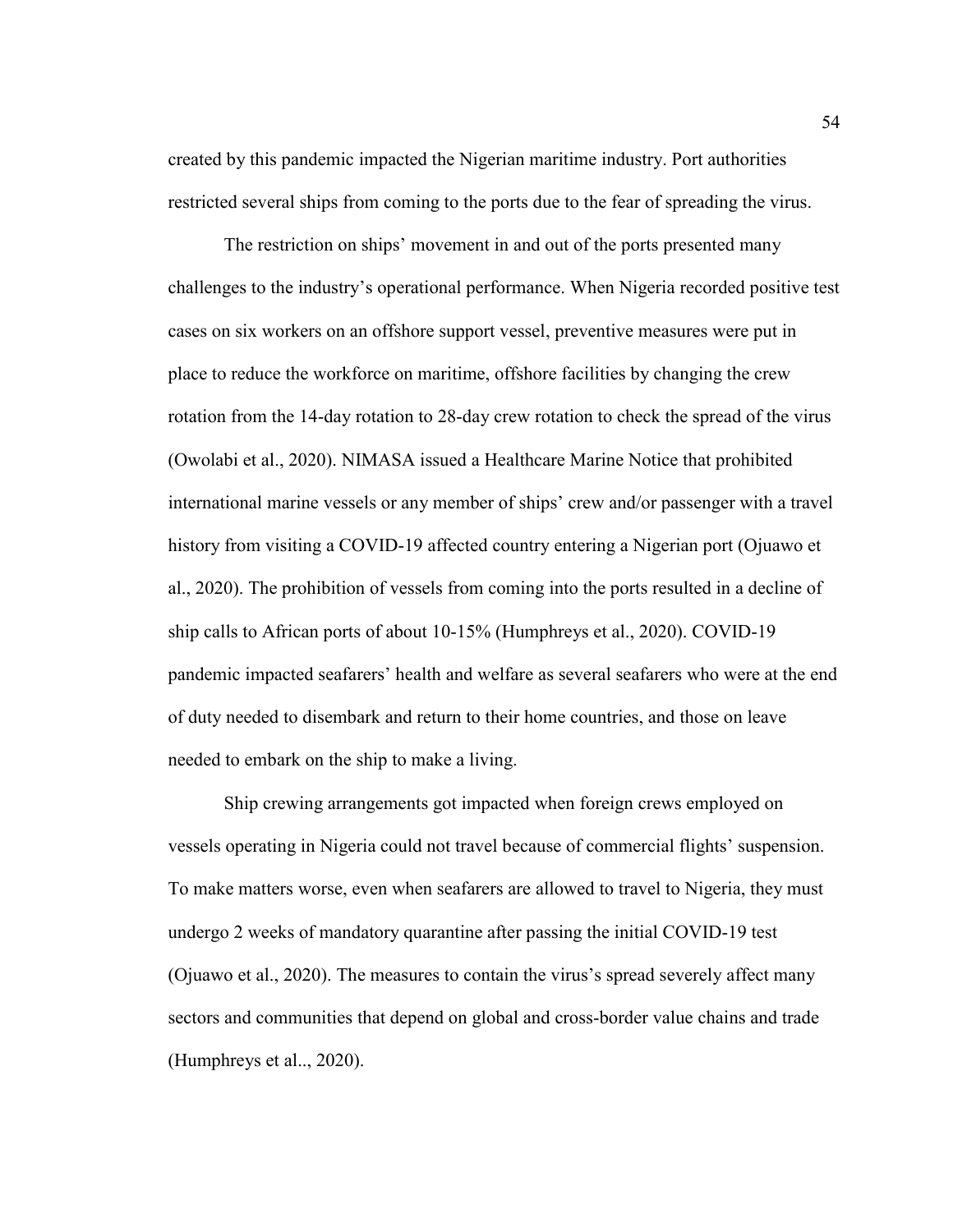These measures have an impact on maritime companies' charter party agreements. For instance, companies make important considerations concerning the effect of COVID-19 on obligations under the contracts, relying on force majeure as a protection or a defense to nonperformance of contract terms, and factors necessary to make a successful force majeure claim (Adetuyi & Williams, 2020). The COVID-19 outbreak adversely weakened the maritime industry's capacity to provide social and economic opportunities and benefits through access to markets, employment, and other investments (Nwaeze, 2020). All these measures added extra cost to every aspect of maritime business operation and affected its economy.

Seaworthiness of ships is a fundamental requirement of every sea-going vessel, and every shipowner and agent are obligated to ensure that their vessels meet this requirement. The COVID-19 outbreak presents a challenge to the vessel's seaworthiness when the cargo loaded on a vessel is damaged due to fumigation. Vessels shall maintain COVID-19 seaworthiness by ensuring that vessels that transited a COVID-19 contaminated port are fumigated before arrival at the destination port (Anand, 2020; Ojuawo et al., 2020). Off-hire clauses in the time charter agreements are another issue affecting the industry in a COVID-19 era. The clause relieves the vessel charterer from paying hire when the ship's use is compromised without the need to prove the breach of the charter to the owner (Ojuawo et al., 2020).

The pandemic also affected shipowners' insurance coverage by raising questions about whether insurance policies taken out by marine vessel operators and shipowners cover the losses incurred directly or indirectly from COVID-19 (Ojuawo et al., 2020).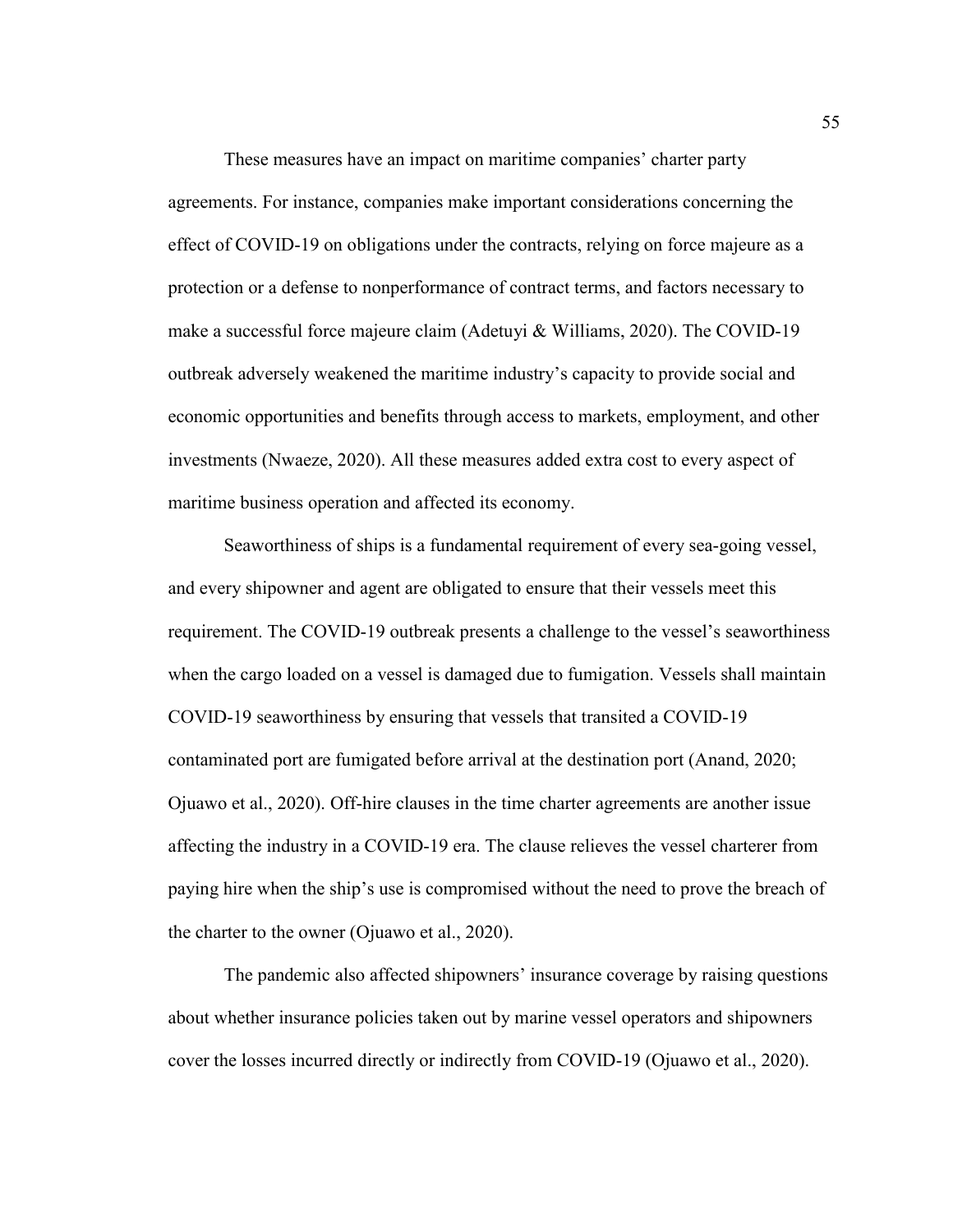The COVID-19 outbreak has substantially impacted ship delivery and re-delivery clauses in the time charter party agreement. Charter Party agreement determines when the obligation to pay hire will arise and end (Ogwu, 2020). As a result, parties to the time charter will need to clarify the impact COVID-19 will have on late delivery and redelivery of vessels, such as the charter's right to cancel the charter for late delivery and the shipowner or charter's recourse to force majeure in case of late delivery or re-delivery of vessels (Ojuawo et al., 2020).

## **Summary and Conclusions**

In Chapter 2 of this study, I presented a synthesis of knowledge and critical analyses of the extant literature within the topic area of the barriers to technology acceptance among Nigerian maritime industry stakeholders. The use of updated technologies is one of the most significant challenges of the maritime industry's digitization in developing countries of Africa, including Nigeria, which accounts for over 60% of total seaborne traffic volume and values in West-Central African regions. Nigerian maritime industry stakeholders are aware of how important their industry sector remains in supporting the government's national sustainable development strategies. The problem remains that low technology acceptance and use among Nigerian maritime industry stakeholders has led to the maritime sector's weakened capacity to drive national sustainable development. The lack of research within the Nigerian maritime industry has left an information gap for policymakers on technology adoption and acceptance within this specific context. Future studies, empirical data, and professional practice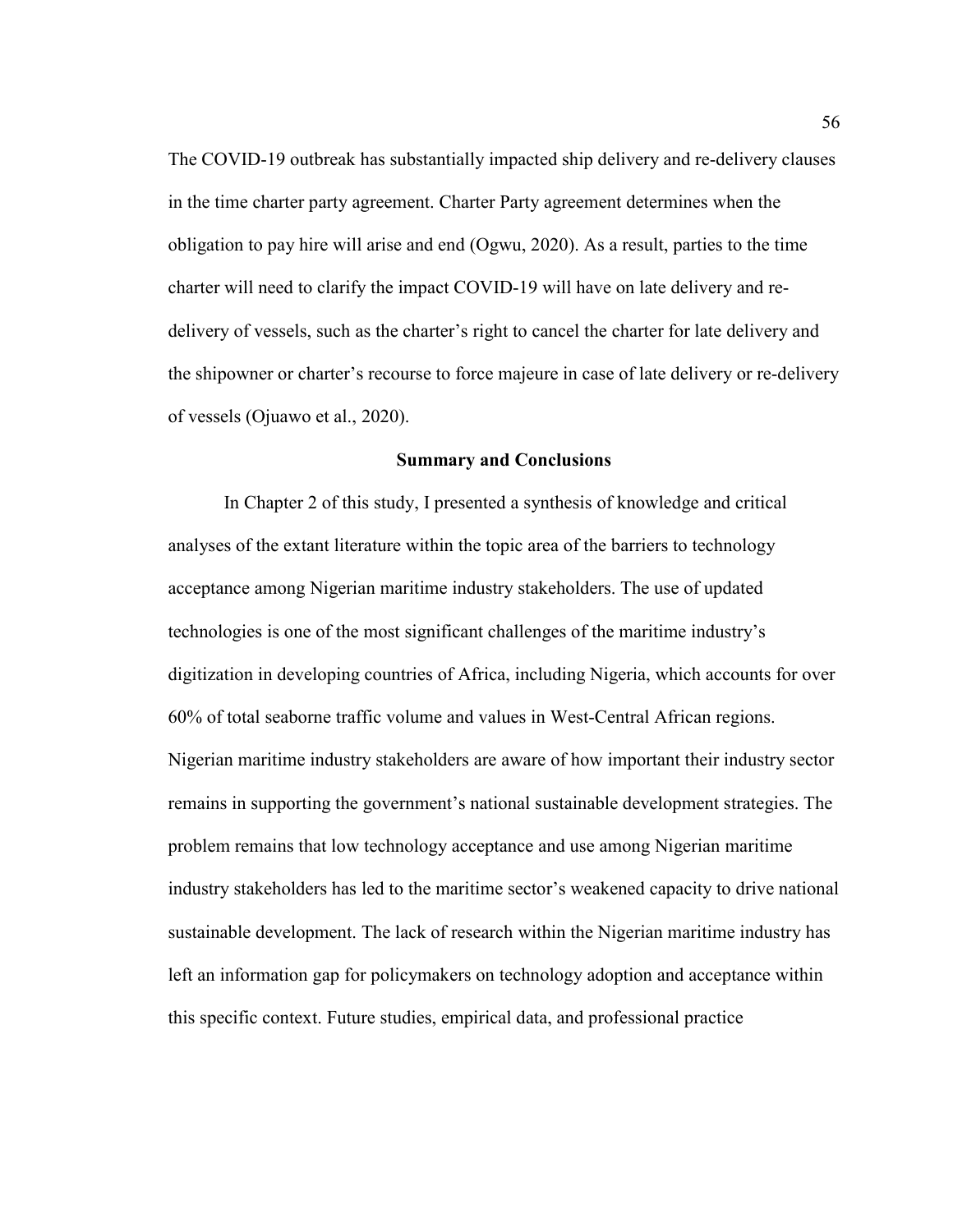recommendations are needed to inform Nigerian business and technology leaders on developing a technologically skilled workforce in the maritime industry.

A literature gap exists in identifying the barriers to accepting updated technology within the Nigerian maritime industry. Maritime employees trained to a high level of updated technologies can help support Nigeria's compliance with global maritime practices and the use of updated technology for enhanced maritime business practices. Given the low rate of effectiveness, efficiency, and productivity of the Nigerian shipping industry compared to accepted global maritime practices, a more in-depth understanding is needed of why Nigerian maritime industry stakeholders remain slow to accept new technologies.

Given that today's global maritime industry finds itself caught in a virulent coronavirus pandemic, it is more critical than ever to update maritime technologies across developing nations. Restriction on Nigerians' ships' movements due to the COVID-19 pandemic has presented many challenges to the industry's operational performance. In Chapter 3, the research method for qualitative, single case study research is discussed. Following that, recruitment, participation, and data collection procedures are presented and applied to the current research strategy. Finally, the data analysis plan is addressed, as well as the ethical procedures and the trustworthiness of data within the study.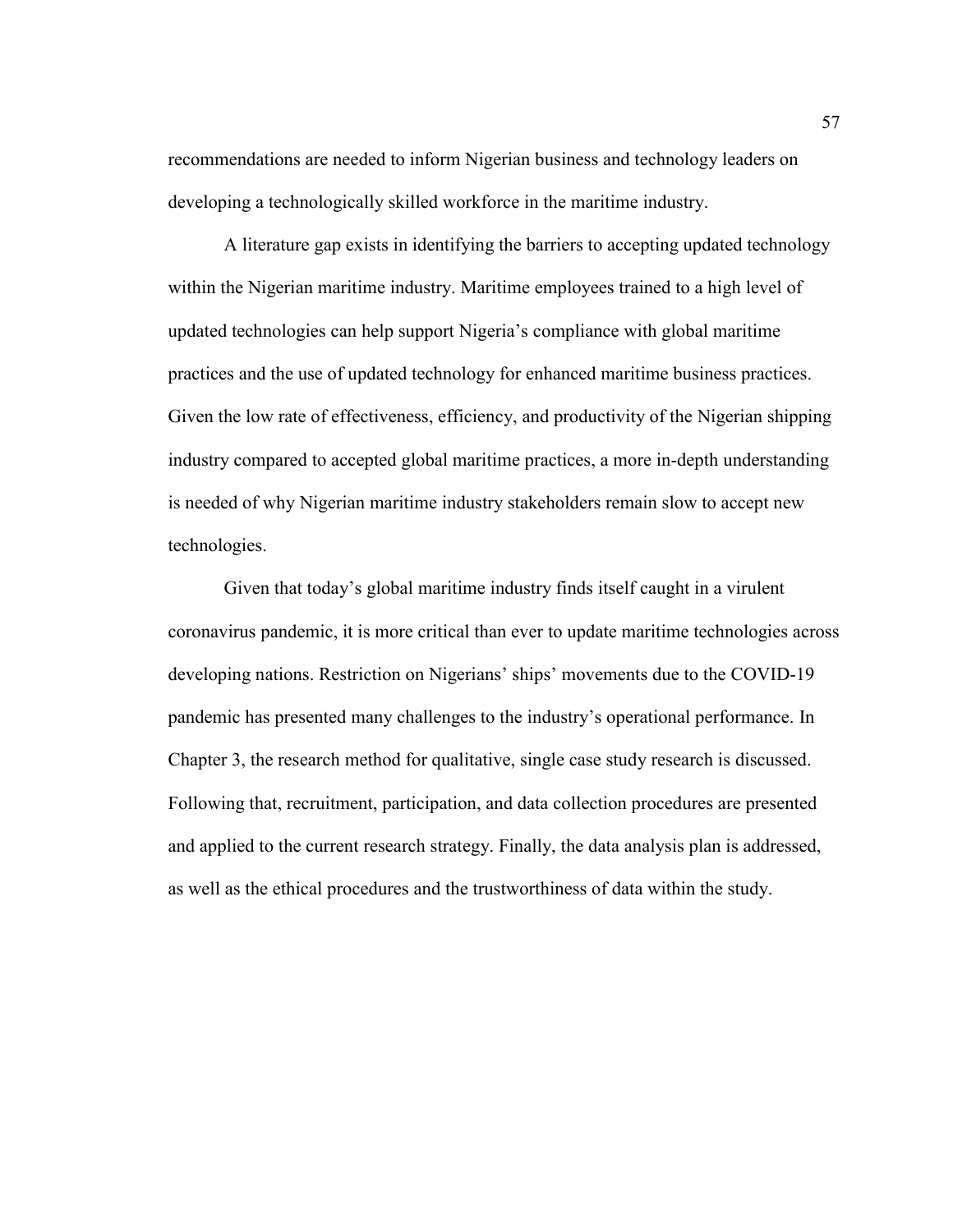#### Chapter 3: Research Method

The purpose of this qualitative, single case study was to explore the barriers to technology acceptance among Nigerian maritime industry stakeholders. To address the study's purpose, I used a single case study qualitative methodology, with the unit of analysis being the Nigerian maritime industry. I conducted 12 in-depth face-to-face individual interviews with Nigerian maritime industry stakeholders and continued the interviews until data saturation occurred. I used triangulation of data sources to establish the trustworthiness of my analysis and findings on the phenomena under study (Guion et al., 2011; Merriam & Tisdell, 2015).

The lack of research in the Nigerian maritime industry left an information gap for policymakers on technology adoption and acceptance in this specific context (Aluko & Odularu, 2019). Empirical data and professional practice recommendations may inform Nigerian business and technology leaders on the training needed to develop a technologically skilled workforce in the maritime industry (Chidi et al., 2020). This study is significant to promoting positive social change by offering recommendations on how the Nigerian maritime sector may contribute to national sustainable development through reforms and strategic responses related to adopting and using updated technologies (Chidi et al., 2020; Raimi, 2019).

This chapter provides a detailed presentation on the following: research methodology and design rationale, the participant selection strategy, the researcher's role in data collection and analysis processes and procedures, assumptions and limitations of the study, ethical considerations, and trustworthiness issues.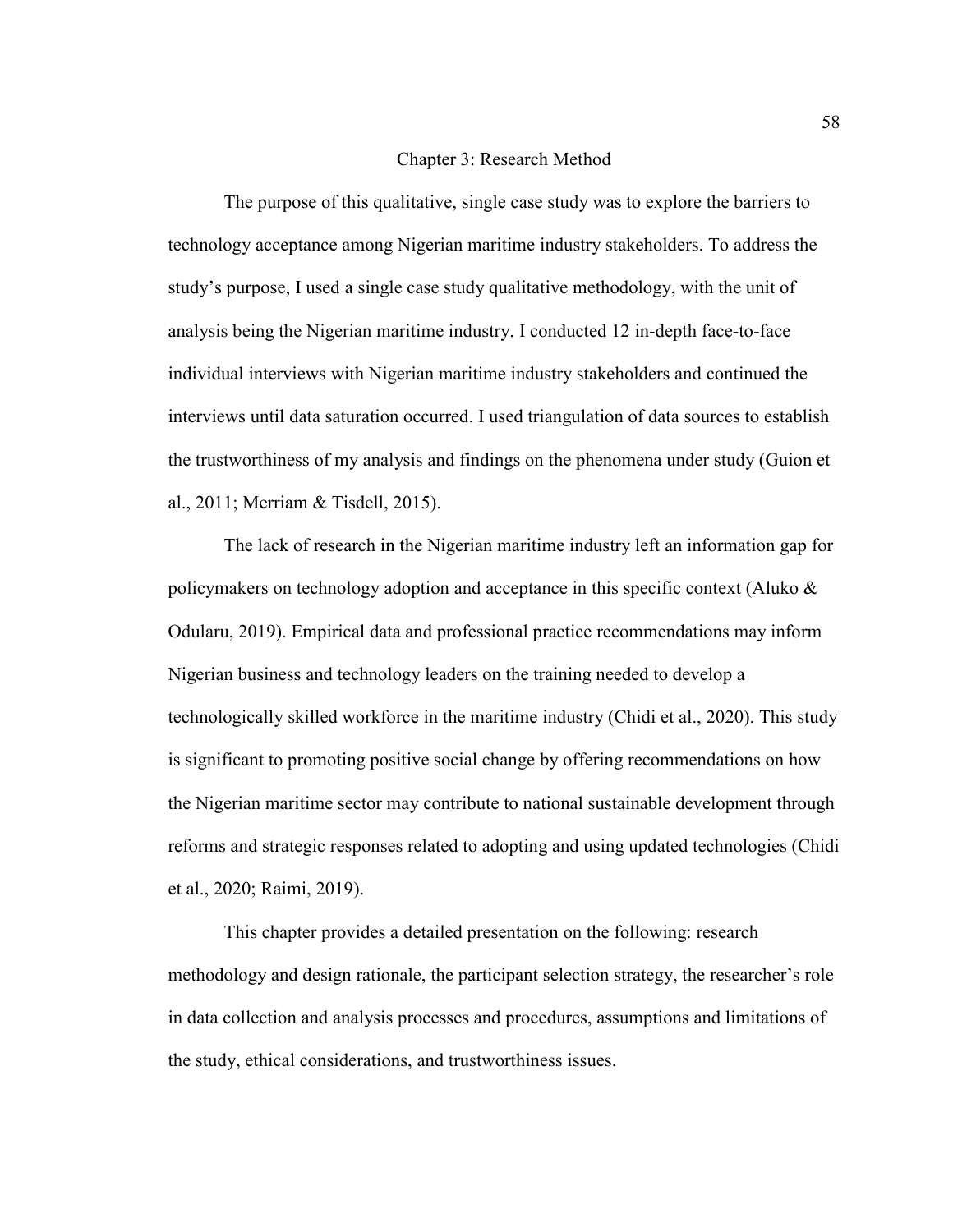## **Research Design and Rationale**

Asking the right questions is a prelude to obtaining appropriate answers (Browne & Keeley, 2014) and is essential to understanding the studied problem (Morgan et al., 2017). Therefore, a researcher must develop a suitable question to address the purpose of the study. In alignment with this study's purpose, the central research question is: How do Nigerian maritime industry stakeholders describe their barriers to technology acceptance?

The creation of a link between maritime transportation and the national sustainable development strategies is a business goal of Nigerian maritime industry stakeholders (Chidi et al., 2020; Raimi, 2019). The Nigerian maritime industry provides enormous potential for economic growth for the country; however, the continued use of outdated technologies has limited its ability to drive national sustainability goals and weakened Nigerian seaports' infrastructure (Ali & Odularu, 2020). Updated technology can increase the Nigerian shipping industry's effectiveness, efficiency, and productivity to an acceptable global maritime practice (Ekeada et al., 2018; Uche et al., 2018). However, a clear understanding of why Nigerian maritime industry stakeholders remains slow to accept new technologies needs to be explored (Aluko & Odularu, 2019).

Technology adoption will improve the industry's competitiveness through product and process flexibility, quality, and efficiency (Ellingsen  $\&$  Aasland, 2019) and will enhance safety and sustainability in sea traffic management (Lind et al., 2016) and improve effectiveness and trust in the maritime supply chains (Ajagunna et al., 2020). The industry stakeholders who benefit from the industry's technology status quo exploit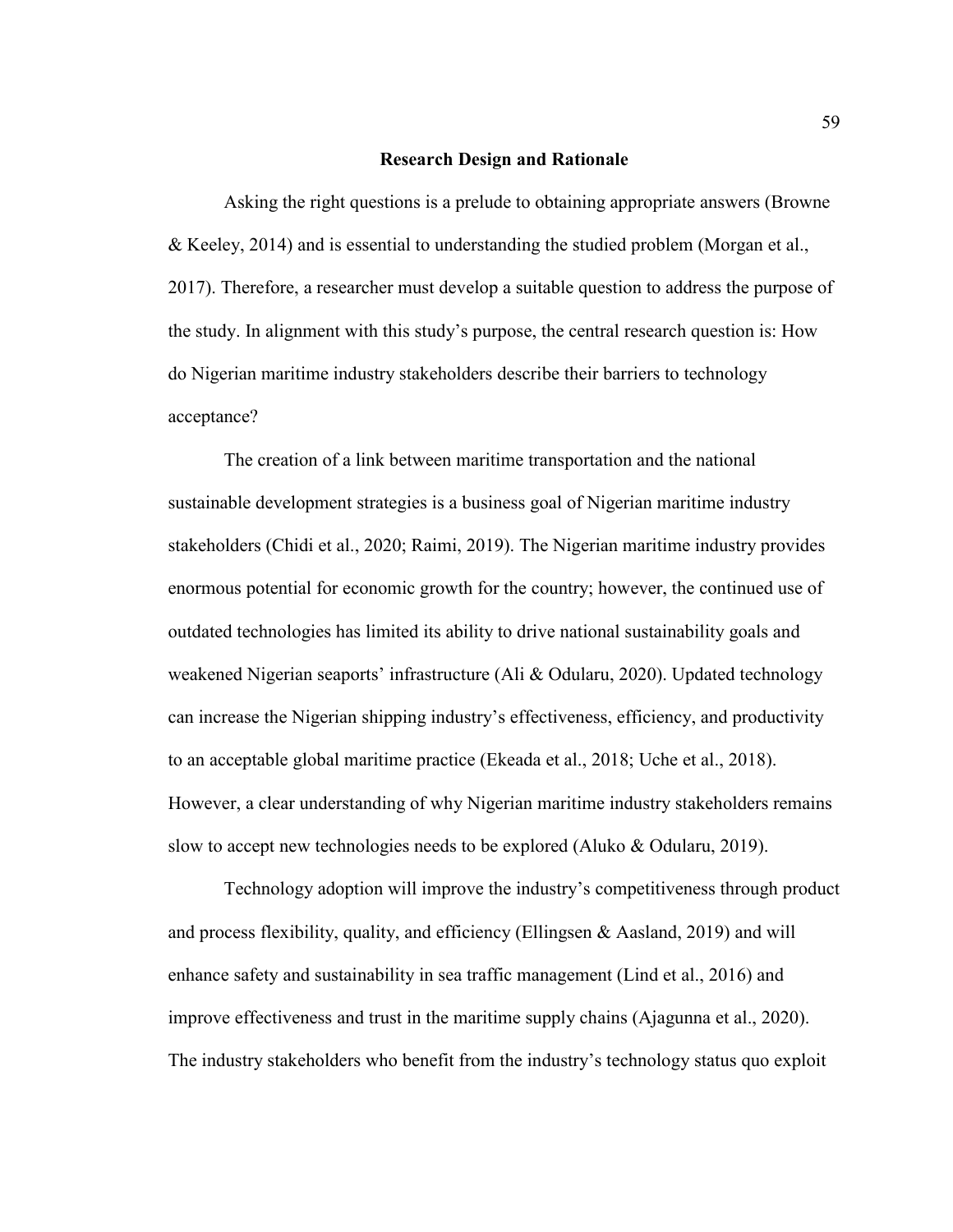the weak enforcement of maritime corporate governance to discourage technology use to improve the system (Zhang et al., 2018).

The literature review's insights revealed that Nigeria's maritime industry has been trailing developed nations for over 50 years (Uwadia, 2016). There is a decline in Nigerian flagships' standards, quality, and profitability due to the industry stakeholders' low technical standards in complying with national and international standards and regulations (Igbozurike, 2020; Uwadia, 2016). Digital technology is transforming every industry and providing effective means of unlocking every nation's full potential of economic activities by tapping into the strengths of data sciences, AI, and related financial instruments that generate development through improved efficiency and equity (Castellano et al., 2019).

Barriers to technology adoption among the industry stakeholders immensely weaken the sector's capacity to drive national sustainable development (Chidi et al., 2020; Nsan-Awaji, 2019). The industry struggles with a low rate of effectiveness, efficiency, and productivity of the Nigerian shipping industry compared to accepted global maritime practices (Ekeada et al., 2018; Uche et al., 2018). Therefore, there is a need for a deep understanding of why Nigerian maritime industry stakeholders are reluctant to adopt new technologies to improve performance (Aluko & Odularu, 2019).

I selected the qualitative method for this study because it aligned with the study's purpose of exploring the barriers to technology acceptance among Nigerian maritime industry stakeholders. A quantitative method was inappropriate for this study because quantitative research designs are used to examine relationships, test theories, standardize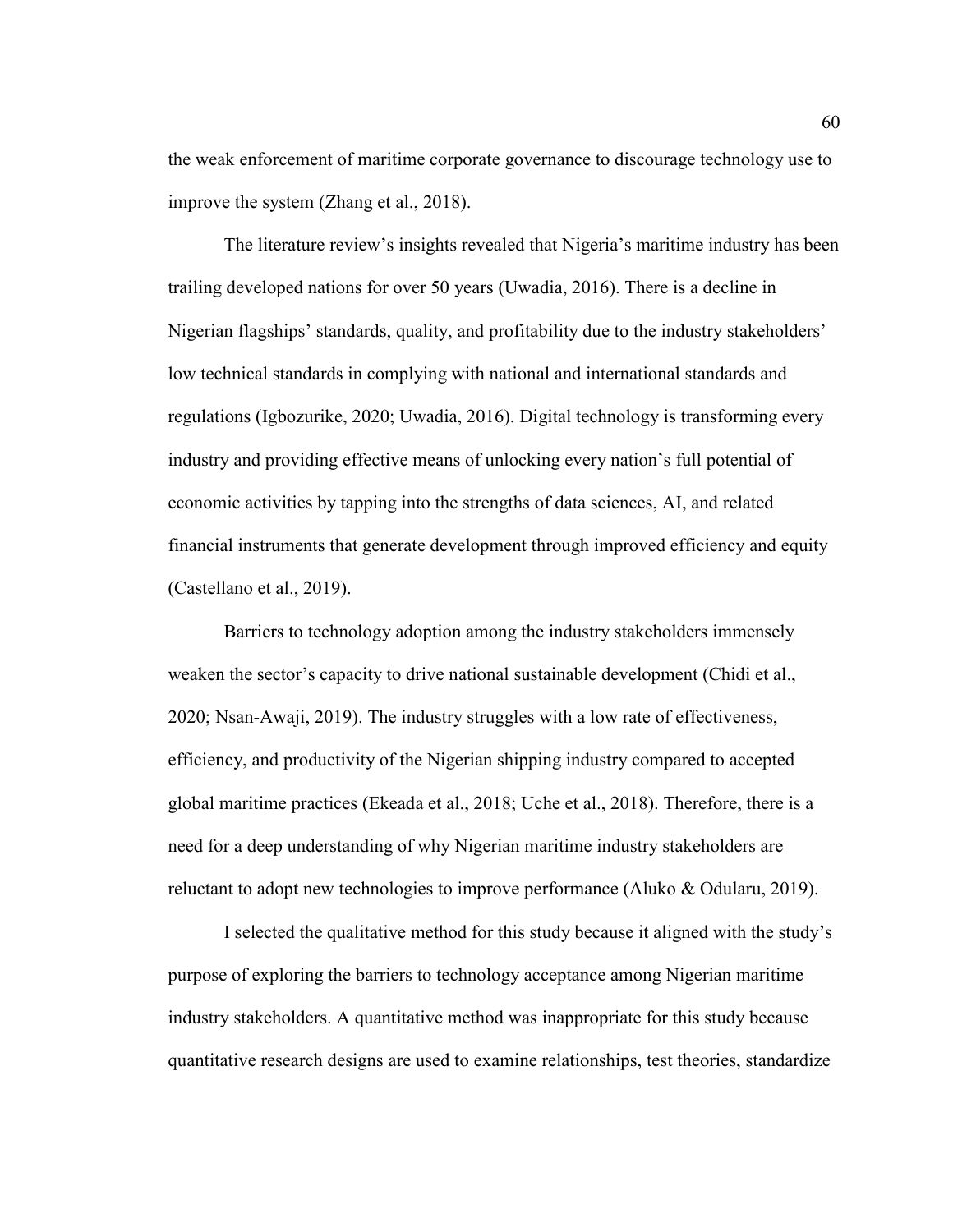reporting, and collect quantifiable data (Harkiolakis, 2017). A mixed-methods approach was not appropriate because quantitative data would not be needed to answer the study's research question (Bryman, 2017). The research problem and the study's nature required a qualitative methodology to design a study to explore a human dilemma embedded within a complex social process (Merriam & Tisdell, 2015).

The study's purpose called for a deeper understanding of the barriers to technology acceptance among Nigerian maritime industry stakeholders, and an exploratory single case study with embedded units (Yin, 2017) satisfied the study goals. The qualitative method enables researchers to explore people's lived experiences within a specific context and from a constructivist viewpoint while interpreting interactions between the individuals and the environment (Cooper & White, 2012). Qualitative case studies play a central role in the business field. These studies align with postpositivist methods more than other qualitative designs, with multiple data sources to produce an indepth contextual body of knowledge (Eriksson & Kovalainen, 2015; Yin, 2017). Using an explorative single case study provided a deep understanding of industry stakeholders who remain slow to accept new technologies to improve the maritime sector's capacity to drive national sustainable development (Chidi et al., 2020; Nsan-Awaji, 2019).

# **Role of the Researcher**

The researcher's role involves seeking to understand social constructivism's principles about the body of knowledge and individual self-discovery when gathering data from participants (Merriam & Tisdell, 2015). Skills that enhance a researcher's role include active listening, concentrating on the participants' behaviors, asking relevant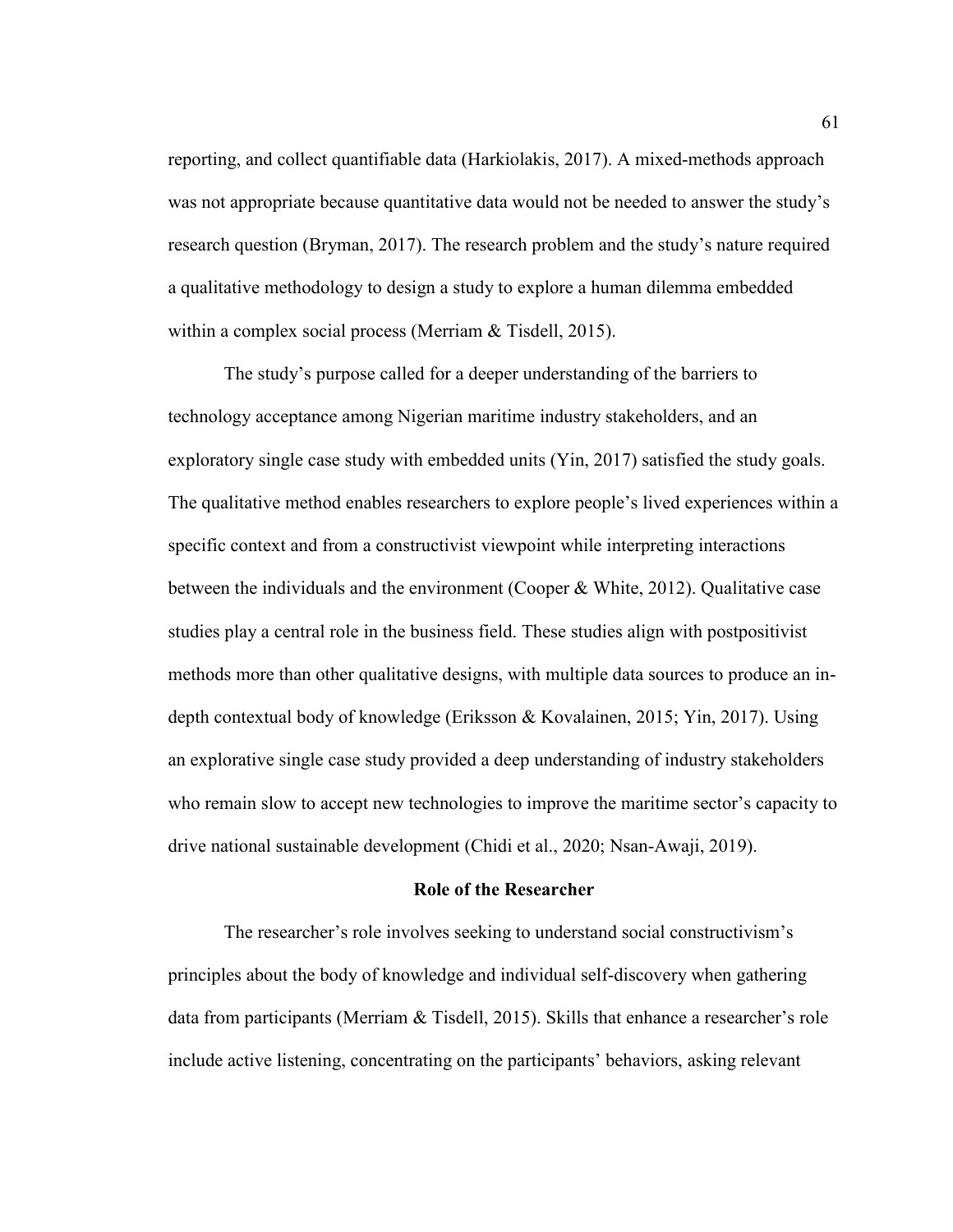questions, understanding the research topic, paying proper attention to the data, respecting participants, and using multitasking and ethical procedures (Yin, 2011). In this study, my role as a researcher was to interview Nigerian maritime industry stakeholders about their experience of the barriers in adopting new technologies to improve performance.

I am not a participant in this research and did not assume any other role except a researcher investigating the study's questions. I did not have any personal relationships with the participants and did not have power over or control of the participants who shared their stories. The only connection I had with some participants was that I worked with them as colleagues on ships about 13 years ago when I worked in the same company. These individuals have risen to the industry's managerial level, and they provided valuable insights into the research question. My role was that of an observer, recorder, and analyst of the qualitative data (Chesebro & Borisoff, 2007).

As a qualitative researcher, I represented the primary instrument through which data were collected and analyzed in the research (Denzin & Lincoln, 2011). Furthermore, I saw myself as an active player in the research and inquiry process (Ravitch & Carl, 2016), from the planning stage to collecting data, analyzing data, and reporting findings (Sanjari et al., 2014). I ensured the data collection method was reliable and verifiable and that the data-gathering instruments yielded accurate results. I created field notes and kept records of data collection activities during the study to ensure the results' validity (Kumar, 2019; Ledford & Gast, 2018).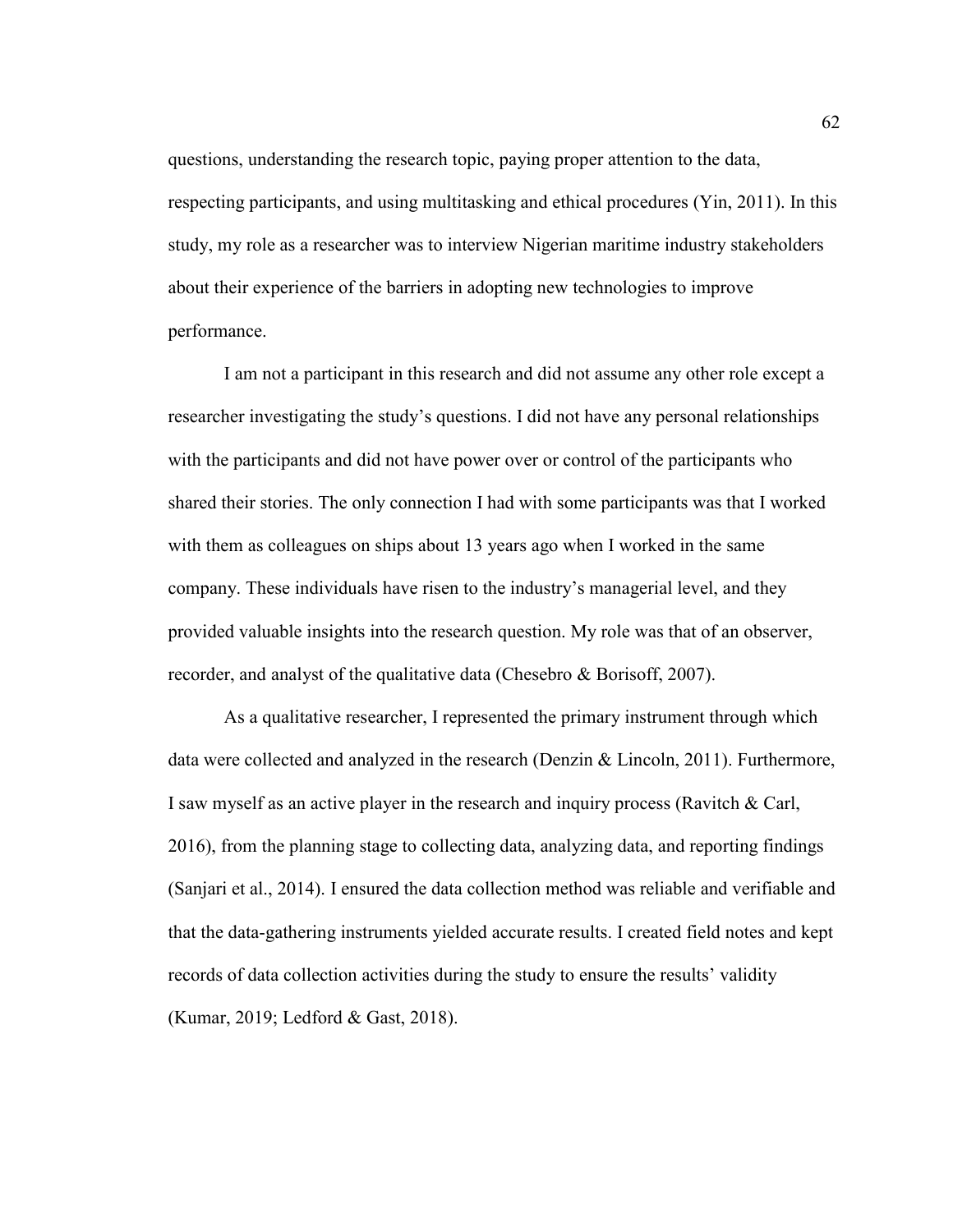To ensure objectivity, a researcher must fully disclose and reveal personal reactions and experiences if they are relevant (Wolcott, 1994). In this regard, a potential bias stemmed from the fact that I had a shared background with participants regarding having worked at the same company in Nigeria many years ago. However, as a researcher, I ensured that my shared background had no power or control over what the participants revealed. My role and influence in providing meaning and interpretation of the data were consciously applied not to interfere with that of the participants (Saldana, 2016). Again, to ensure trustworthiness and reduce the likelihood of research bias, interviews were audiotaped, and findings were validated through member checking (Carlson, 2010). Further, field notes were used during data collection, and only responses received to the study questions were analyzed.

#### **Methodology**

An exploratory qualitative single case study was well suited for this study as it includes a variety of data sources such as direct observation, interviews, documents, artifacts, and other sources (Eisenhardt, 1989; Yin, 2017). This study aimed to gain a deep understanding of Nigerian maritime industry stakeholders' barriers to technology adoption. This method helped me address the literature gap regarding why maritime industry stakeholders in Nigeria remain slow to accept new technologies (Aluko & Odularu, 2019; Onifade, 2020). An exploratory case study provides a rich and in-depth understanding of a problem that has not been adequately studied, thereby providing breakthrough insights (Patton, 2015). The qualitative research method provides a researcher with a deep understanding of a subject grounded in a conceptual framework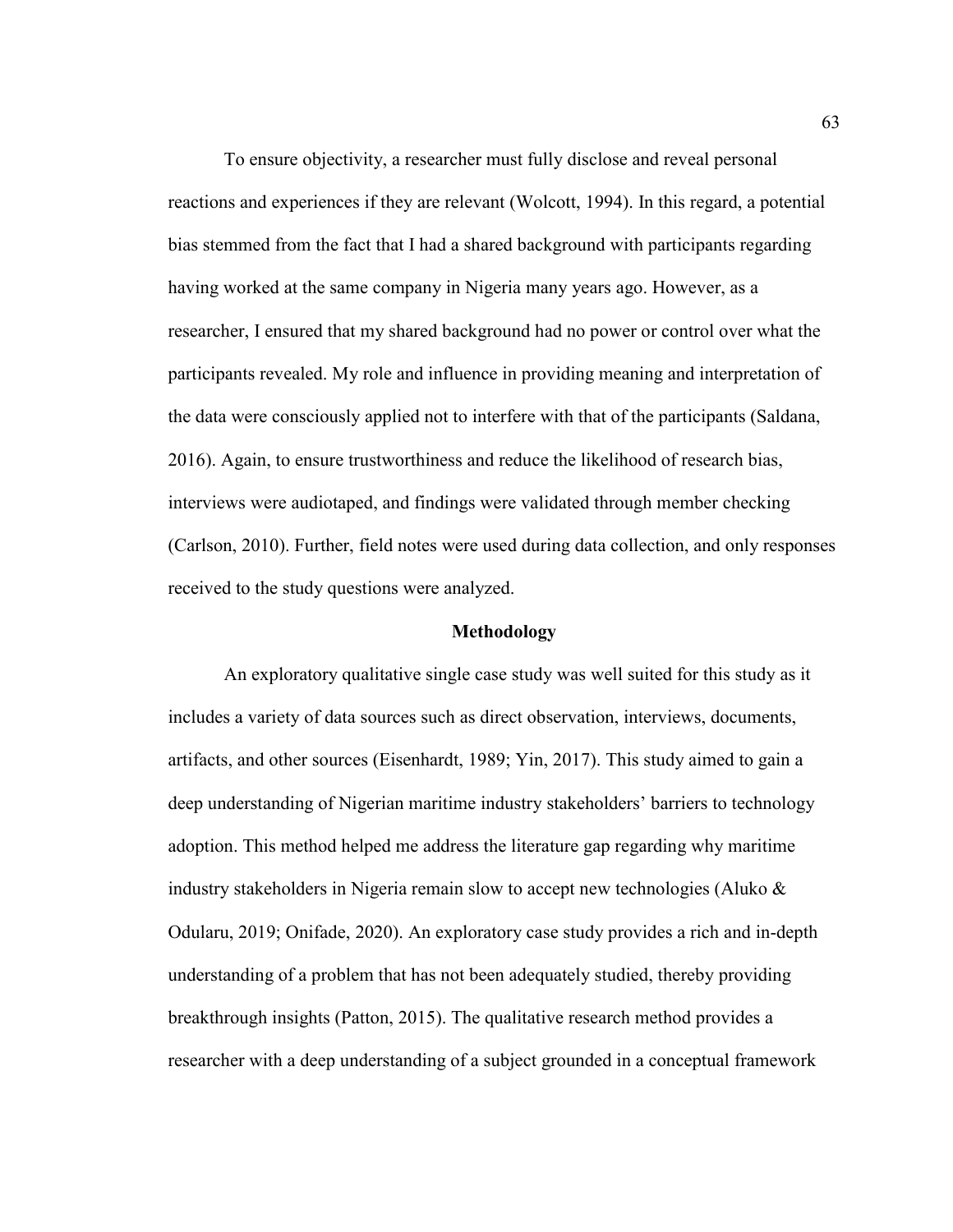(Cooper & White, 2012). A single case study involves exploring a case to gain a holistic, real-world view and emphasize intensive investigation and analysis of a unit root to realize a meaningful contribution to knowledge by confirming, challenging, or extending a theory (Yin, 2017).

The purpose of this study was to explore the barriers to technology acceptance among Nigerian maritime industry stakeholders. There was a need to understand why Nigerian maritime industry stakeholders remain slow to accept new technologies (Aluko & Odularu, 2019). The low rate of effectiveness, efficiency, and productivity of the Nigerian shipping industry compared to accepted global maritime practices were questions for further research (Ekeada et al., 2018; Uche et al., 2018). An exploratory case study is appropriate in probing a problem that lacks a detailed preliminary investigation (Maslach, 2017). A case study can generate a holistic view where data from multiple sources, such as participants' experiences, generate a comprehensive view of the phenomenon (Merriam, 1998; Yin, 2017). An exploratory case study may generate a holistic view of the Nigerian maritime stakeholders' perceptions regarding technology acceptance to increase performance and efficiency. The study results may provide industry stakeholders with information about how the barriers impede the adoption of technology to increase the capacity to drive national sustainable development.

Purposeful sampling is appropriate for identifying and selecting information-rich cases related to the phenomenon of interest in qualitative research (Stake, 2010; Tracy, 2019). Although there are various purposeful sampling strategies, horizontal network sampling is appropriate for recruiting participants in qualitative social research (Geddes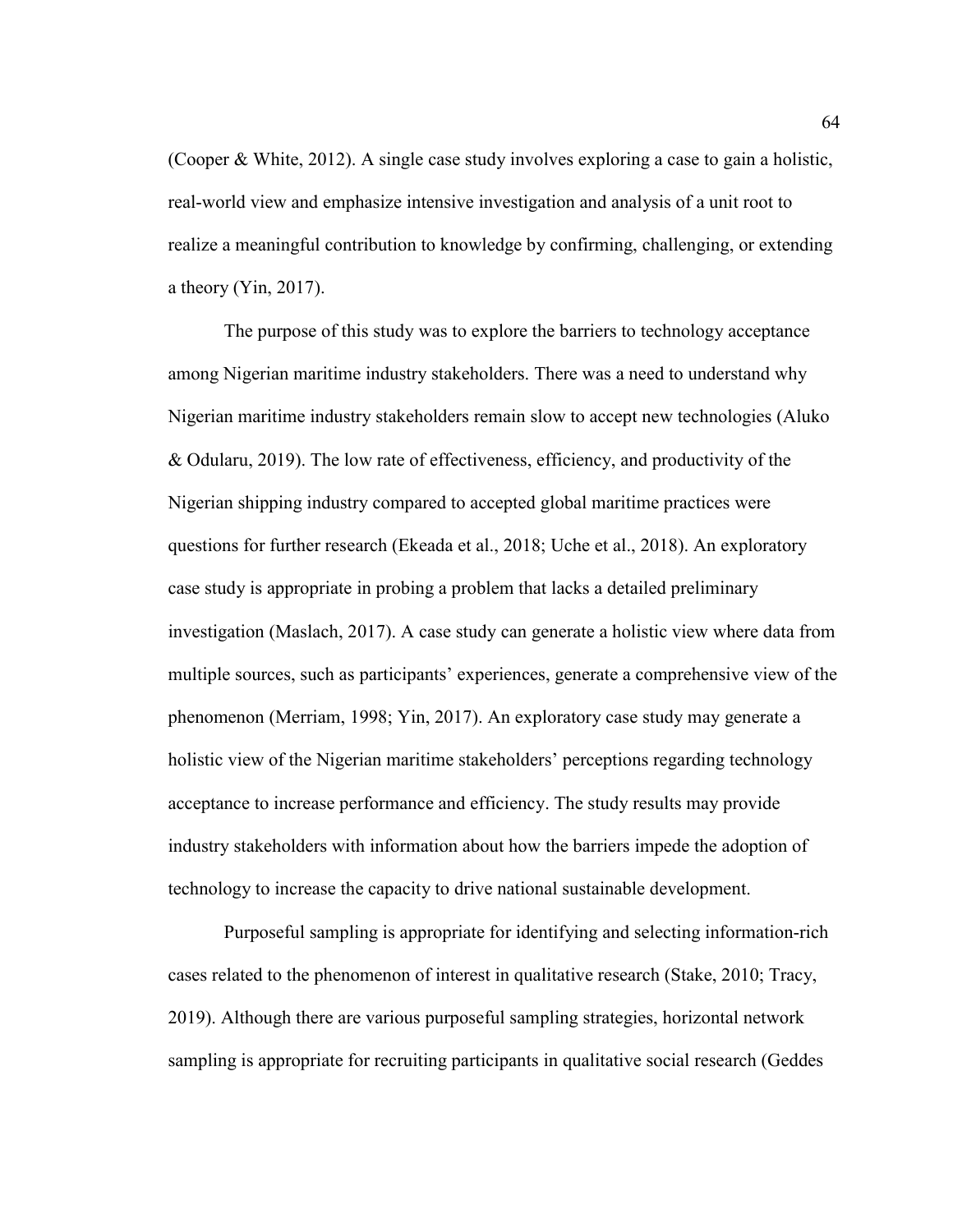et al., 2018). Participants for this case study were recruited using purposeful criteria and network sampling strategies and screened with the following inclusion criteria: (a) adults over the age of 18, (b) a minimum of 3 years' experience as a stakeholder in the Nigerian maritime industry, and (c) possess knowledge regarding technology challenges of the maritime industry in Nigeria (see Robinson, 2014).

I conducted 12 in-depth face-to-face individual interviews with Nigerian maritime industry stakeholders and continued the interviews until data saturation occurred. The recommendation of five to 10 participants for a qualitative study guided this study (Schram, 2006). To identify themes from the interviews, transcripts were analyzed through thematic analysis. The interview data themes were triangulated with data from reflective field notes and archival data related to the Nigerian maritime industry to support the trustworthiness of findings and make recommendations for further research (Guion et al., 2011). The boundaries of the study include the maritime industry in developing countries of Africa. The study's findings are transferable to other transportation industries, such as air and rail transport, in Africa's developing countries.

# **Participant Selection Logic**

The target population for this case study was Nigerian maritime industry stakeholders. I solicited potential participants who met the study's inclusion criteria through email invitation and a recruitment letter on LinkedIn to my professional network. Purposeful criteria and snowball techniques were the sampling strategies as these enabled me to choose participants who provided rich information relevant to the research question (Maxwell, 2013; Palinkas et al., 2015). Snowball sampling helps identify other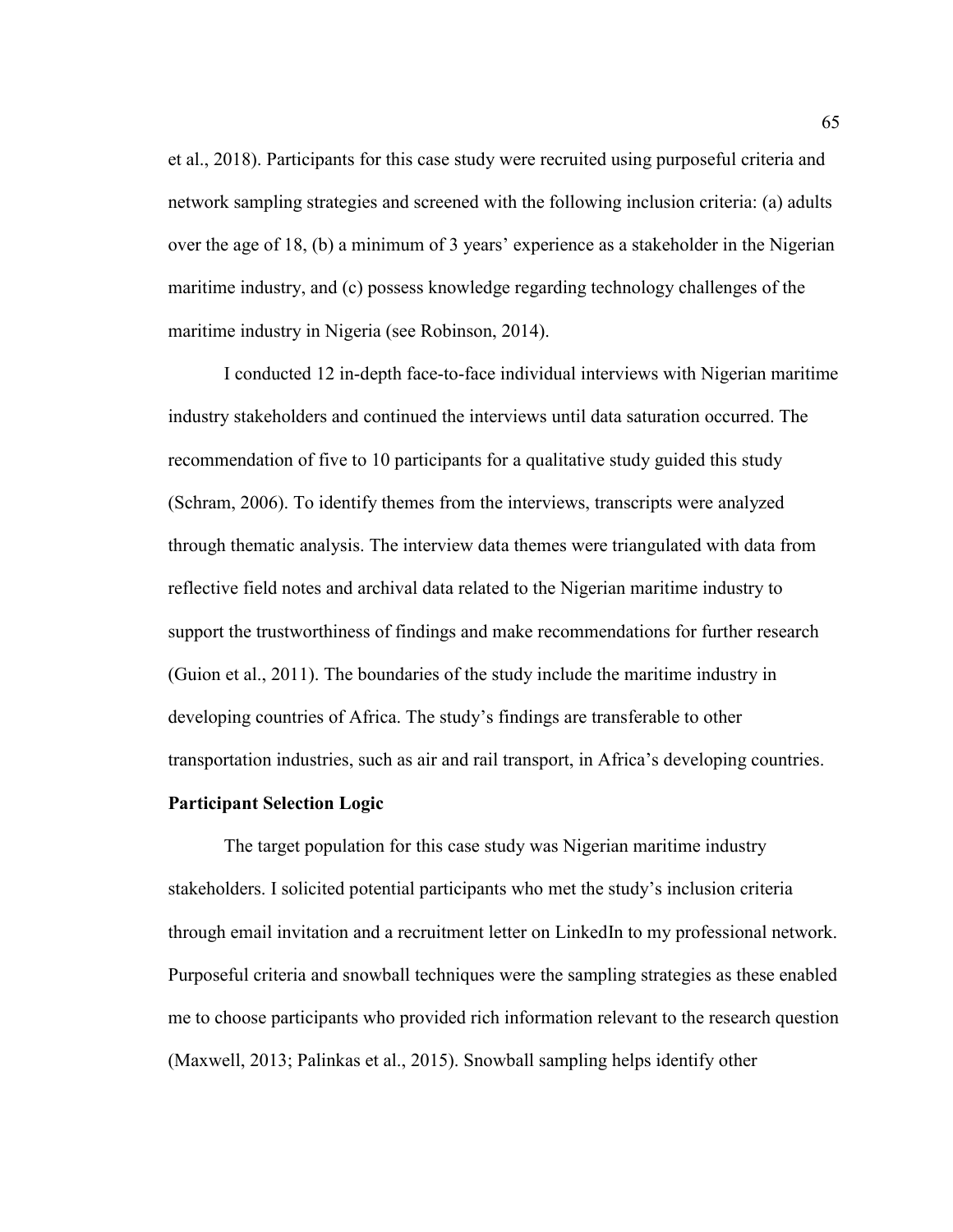participants who meet the selection criteria by asking identified key participants to refer to other potential participants for the study (Merriam & Tisdell, 2015). Ravitch and Carl (2016) argued that snowball sampling involves asking one or few relevant and information-rich participants for additional relevant contacts who can provide different perspectives. The snowball sampling strategy enabled me to recruit quality participants who were challenging to reach using other sampling strategies (Noor, 2008).

Participants for this study were recruited and screened based on the following inclusion criteria: (a) adults over the age of 18 years, (b) with a minimum of 3 years' experience in the maritime industry in Nigeria, and (c) who have knowledge related to technology in the maritime industry (Robinson, 2014). Potential participants who did not meet the inclusion criteria were excluded from the sample list. I conducted 12 in-depth face-to-face individual interviews with maritime industry stakeholders in Nigeria. A range of five to 10 participants is recommended in a qualitative study to avoid weakening an in-depth investigation of the phenomena under study due to the large sample size (Schram, 2006). The logic was based on related studies in business and management subject areas grounded in an interpretation of participant recruitment for case studies (Yin, 2017). Examples include Neubert (2016) on tech firm owners, Brown (2017) on airport managers, and Hamlett (2014) on manufacturing managers.

The purposeful selection of maritime industry stakeholders was the specific procedure to identify, contact, and recruit participants. I identified the initial set of participants from a pool of former colleagues I worked with within the maritime industry over 13 years ago who are still in the industry. I also identified participants referred by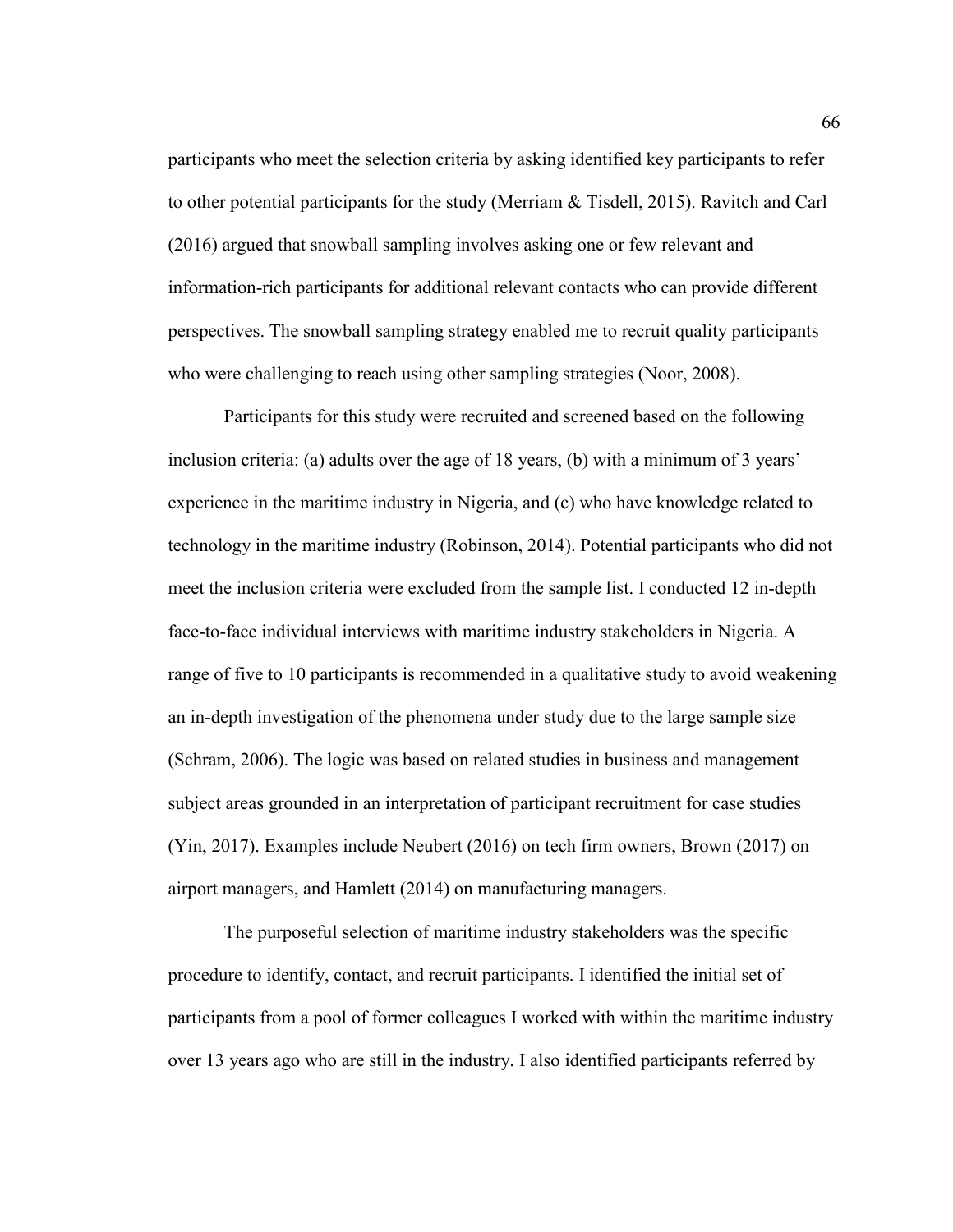the initial set of participants by searching and reviewing their LinkedIn website profiles. Again, I carried out a network sampling of my professional network active on LinkedIn and prescreened maritime industry professionals who meet the inclusion criteria. I sent an email to the prescreened participants and sought their interest in participating in the study. I established an initial chat with the participants, who responded positively to further their suitability and knowledge of maritime technology and its adoption. I sent a consent form via email to the participants who finally met the inclusion criteria to participate in the research voluntarily.

Despite the proposed range of sample size in this study, the number of actual participants was determined by the achievement of data saturation. Data saturation points to diminishing returns in qualitative samples (Mason, 2010) when additional data from study participants do not provide new themes (Houghton et al., 2013). As the fieldwork progresses, the number of participants is flexible until the full realization of the answers to the research questions (Stake, 2010). Achieving data saturation is essential to achieve data saturation; otherwise, it may affect the study result's trustworthiness (Fusch & Ness, 2015).

## **Instrumentation**

In a case study, the objective of using specific instrumentation is to collect data from multiple sources and provide sufficient data collection instruments to answer the research question (Yin, 2017). Considering the various forms of questions developed related to the research topic, it was essential to examine all the responses and participants' characteristics and selection in the data analysis process. Therefore, it was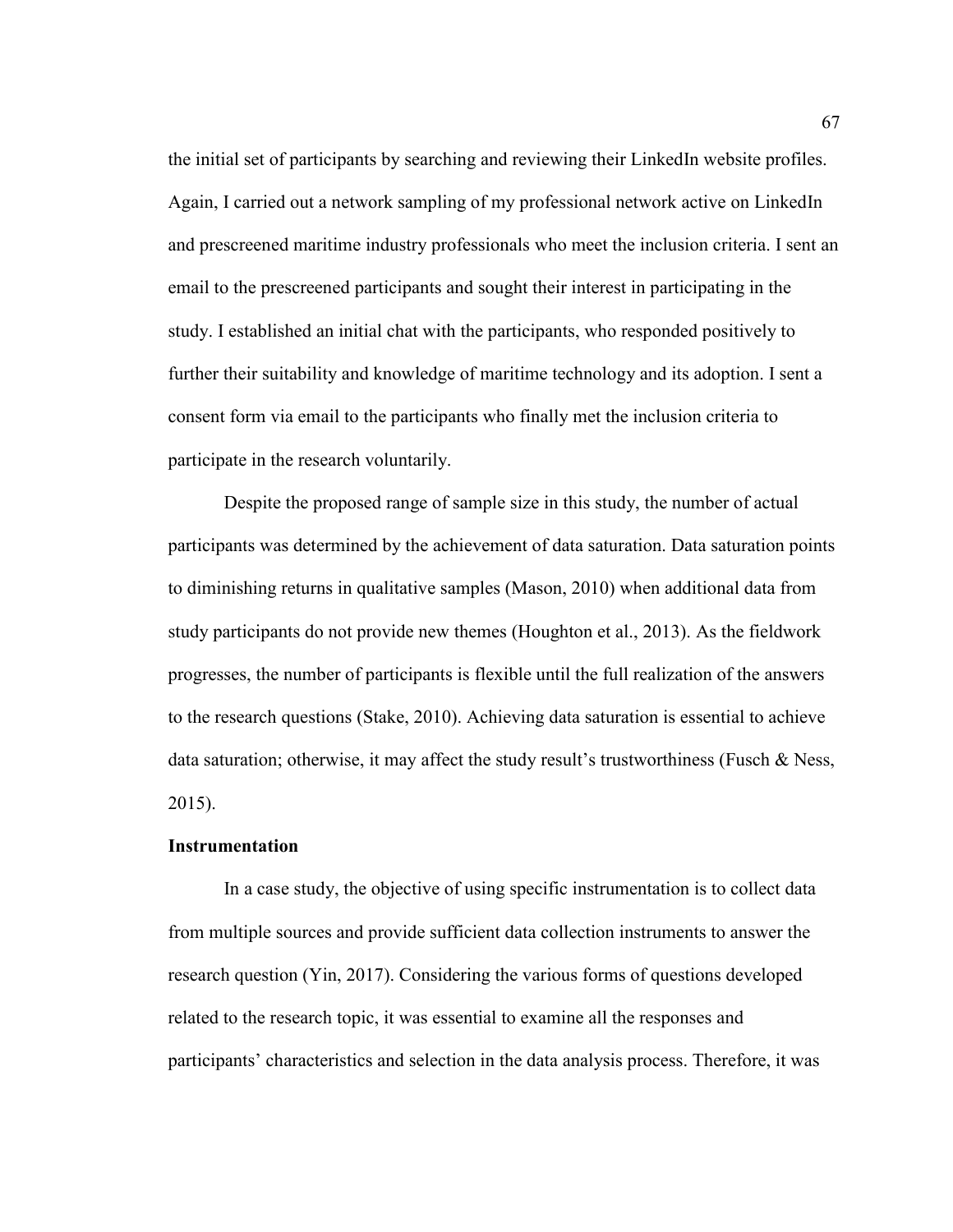vital to ensure that instrumentation protocols align with the study's purpose and contribute original data to the study's conceptual framework (Halkias & Neubert, 2020).

The appropriate instrumentation produced themes to support insights from studying the barriers to technology acceptance among Nigerian maritime industry stakeholders. Three sources of data were utilized throughout this study: (a) a semistructured interview protocol (see Appendix B) whose items were designed and standardized by previous researchers, (b) archival data in the form of government and industry reports (Yin, 2017), and (c) reflective field notes (Phillippi, & Lauderdale, 2018), which were kept by the researcher throughout the entire data collection process.

# *Interview Protocol*

This study's interview guide (see Appendix B) involved semistructured questions grounded by the two conceptual models framing this study: (a) Yang's (2019) maritime shipping digitization, and (b) Wiafe et al.'s (2019) concept of technology acceptance within the maritime industry in developing countries*.* The semistructured interview consisted of a guide of specific questions and protocol to delineate the process. The interview centered on eight well-chosen questions grounded in the conceptual framework and the reviewed literature presented in Chapter 2 (see Rowley, 2012). Potential participants were asked about their availability for an interview via a recruitment letter (Appendix A) informing interviewees of the research's fundamental nature and purpose. A consent form was provided to potential participants, and the researcher used a semistructured interview format (Appendix B). The participants' questions focused on semistructured questions completed in approximately 20–40 minutes (Yin, 2017).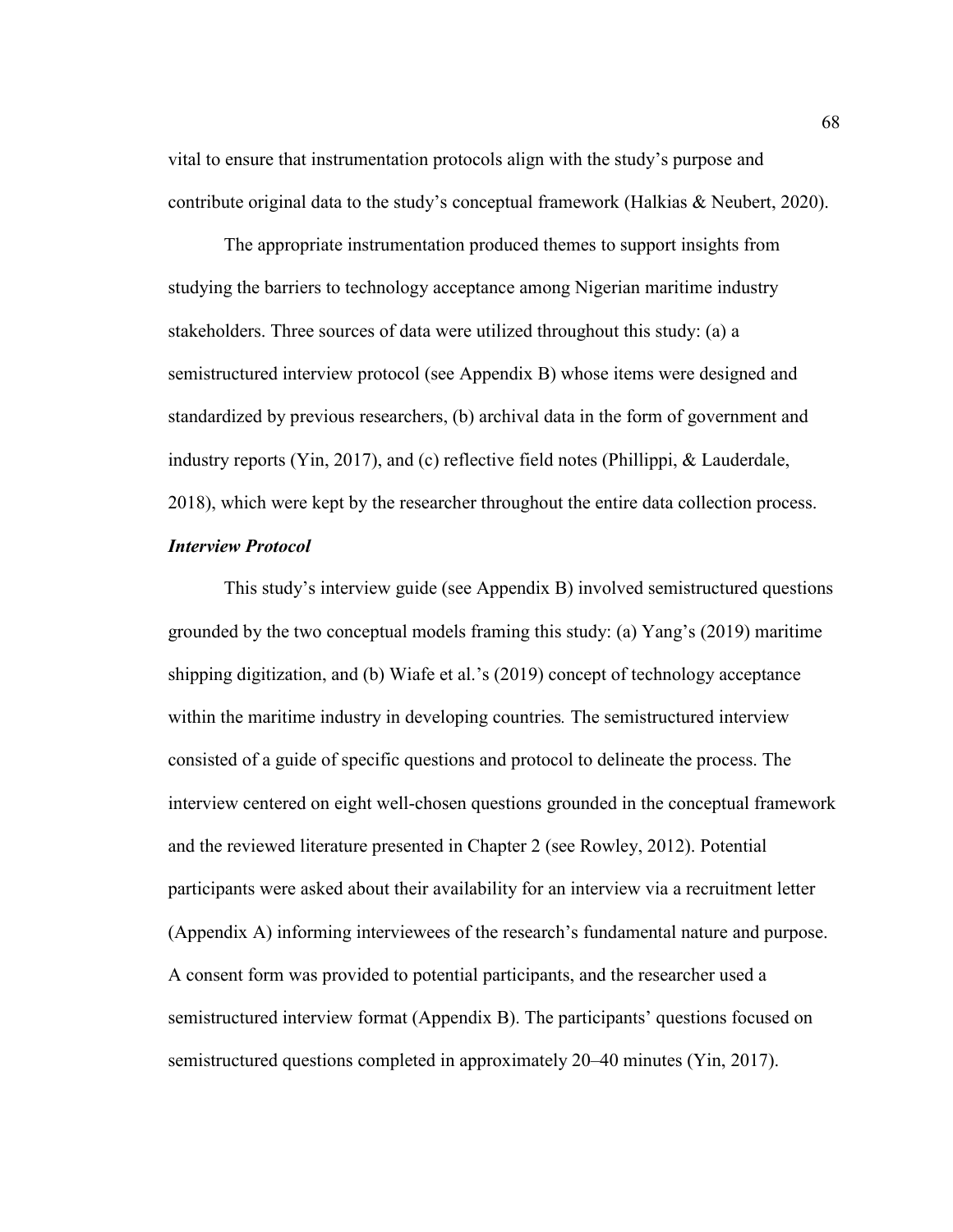Olaniyan (2020) developed the interview questions in an open-access study exploring a qualitative single case study to understand the perceptions of construction project managers in Nigeria and basing each item from the theoretical literature, the authors' knowledge of technology acceptance within industries in Nigeria, and previous conceptual frameworks explaining technology acceptance in the Nigerian context grounded in Rogers's diffusion of innovations theory (Usman & Said, 2014; Waziri et al.'s (2017). Both the UTAUT (Venkatesh et al., 2003) and the TAM (Davis, 1989) used to build my study's conceptual framework were initially grounded by the authors in Rogers's (1995) diffusion of innovation theory, which helps an organization to decide whether to adopt or reject an innovative idea.

While developing the diffusion of innovation theory, Rogers also considered the difference between people and innovation. Rogers (2003) defined diffusion within his seminal theory as "the process by which an innovation is communicated through certain channels over time among the members of a social system" (p. 206) and concluded that the rate of adoption is affected by five factors: "(i) perceived attributes of innovation (ii) type of innovation-decision (iii) communication channels (iv) nature of the social system [and] (v) extent of change agent's promotion" (p. 206).

Waziri et al. (2017) developed the model of factors influencing IT adoption in Nigerian construction organizations leading to Olaniyan's (2020) adoption of their interview protocol items. In adopting these interview items to collect data for his case study of Nigerian construction project managers, Olaniyan's initial assumption aligned with those of previous studies that innovative technology has been a driving force behind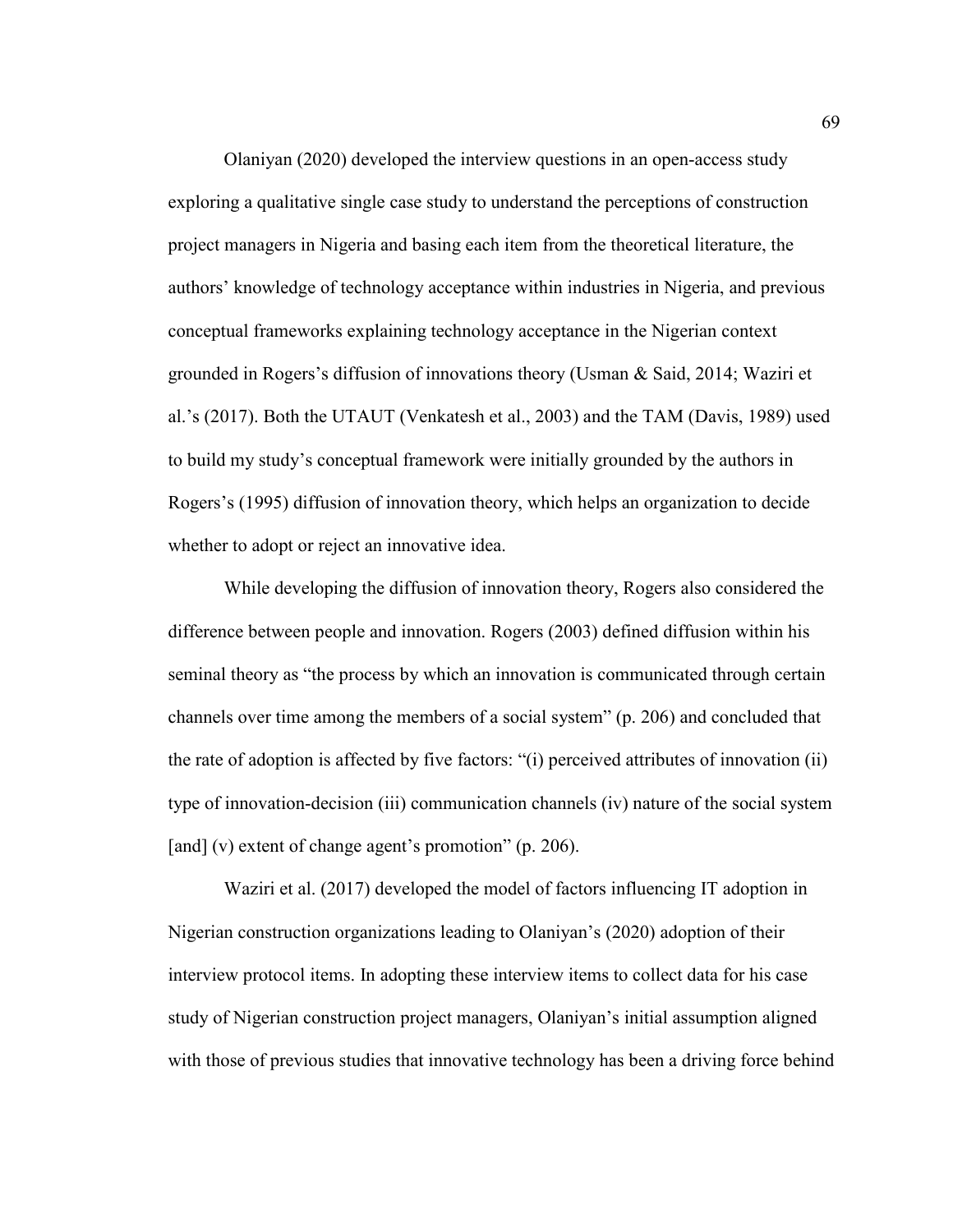organizational performance through stimulation of an effective communication system among the members of organizations as well as inter-organizational collaborations (Olaniyan et al., 2020). My study followed this line of conceptual thinking which aligned with my study's purpose and the central research question. Given that the interview protocol questions were validated via two previous studies, no pilot study was required to duplicate this process.

By allowing me to reach participants in distant locations, online interviews additionally aided the process of replication (see Gray et al., 2020). The validity of this study's instrumentation depends on the matter of transferability. Transferability is similar to external validity, as both methods are involved with how the outcomes of one study can be useful to other settings (Merriam & Tisdell, 2015). This poses a challenge for many qualitative studies, as findings are usually limited to specific settings and individuals (Shenton, 2004). As a result, it is plausible that this research's outcomes will apply to individuals beyond the participant group.

# *Archival Data*

During fieldwork, triangulation, an analytic technique and a central aspect of case-study research design, was used and later data analysis (Yin, 2017). Triangulation is a methodological technique for corroborating or conflicting ideas and data; and plays a vital role during the qualitative research process (Guion et al., 2011). I triangulated the results of the qualitative interviews with archival documents. The archival documents included government and industry reports concerning the maritime industry in Nigeria, media reports from the domestic and foreign press documenting issues identified in the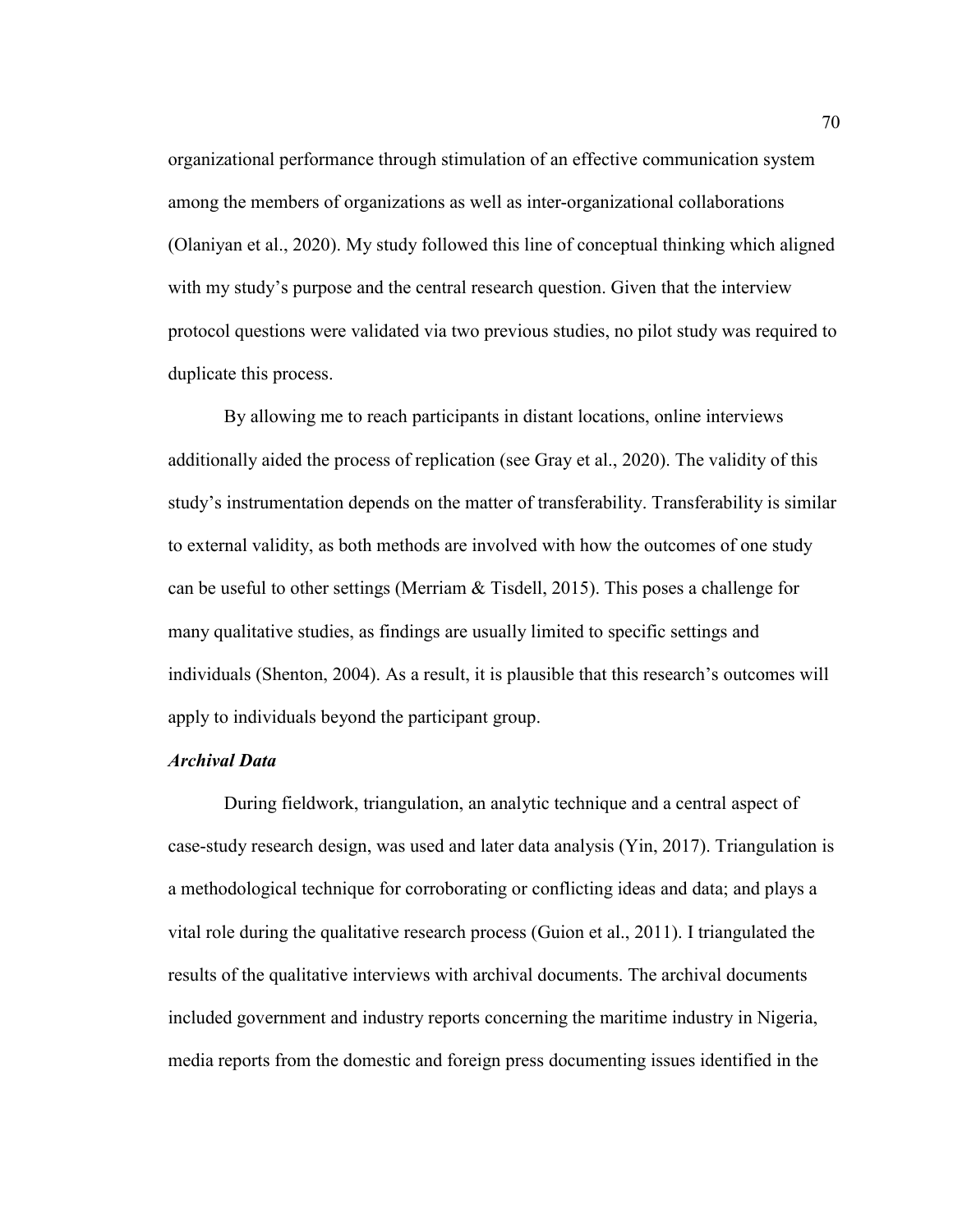raw data from the interviews. I also reviewed databases of updated issues about the technical capacity within Nigeria's maritime industry. I utilized these three archival data sources for methodological triangulation to answer the research question and add credibility and trustworthiness to the study results. This method was used in similar studies such as that of Neubert (2016) and Sanders Muhammad and Halkias (2019), in which a case study design used archival data to triangulate interview data to answer the study's research questions.

## *Reflective Field Notes*

How observation is used in research depends on the research question and the paradigm supporting a qualitative investigation. This study was grounded in the interpretivist paradigms and used unstructured observation in reflective field notes as an evidence source for triangulation purposes (Merriam  $\&$  Tisdell, 2015). Reflective field notes obtained from online data sources—the semistructured interviews carried out via Zoom—were the third instrument used for data collection from this study's participants (Merriam & Tisdell, 2015). Online platforms are now commonly used in research to collect data, uphold a highly unbiased atmosphere, and avert personal reflexivity by depriving the interview interaction of contextual information. Reflective field notes also have the advantage of offering a personal account of the researcher's reflections about observing the data collection experience (Flick, 2019).

Online data collection, also referred to as netnography, consists of interactions, interviews, and introspection (Kozinets, 2017; Merriam & Tisdell, 2015). When online data collection interactions are recorded and saved as they occur, reflective field notes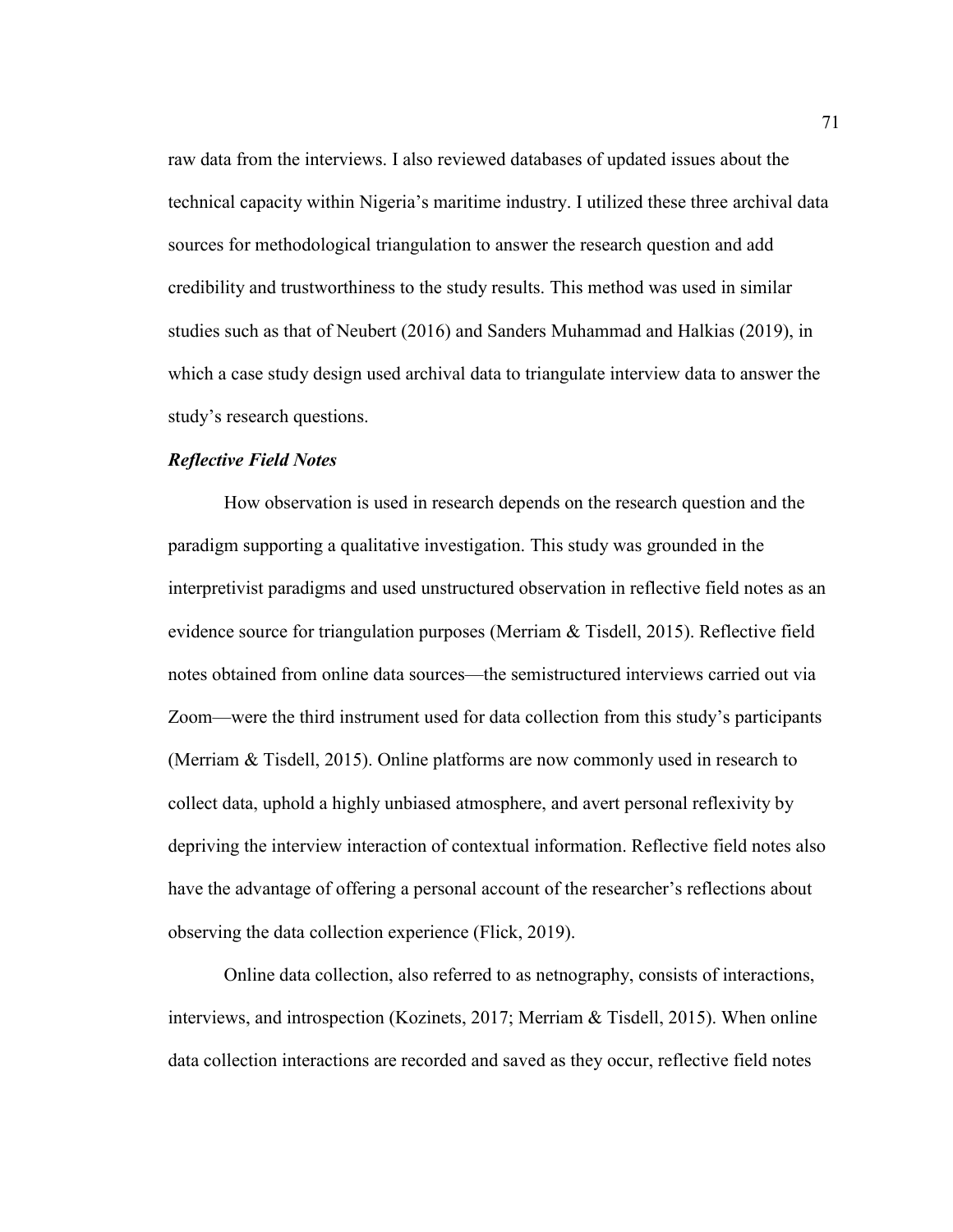become more significant than observational field notes in this case study's design. Reflective field notes often provide critical insights into how online social interactions may detect the reasons behind the participants' cultural values rather than offer a more typical recording or description of them (Kozinets, 2017). Field notes that include critical reflection can guide future data collection efforts in the current study, create a record of the study unfolding over time, and add value to the data analysis process. When digitized and well organized, they can be searched by keyword and reorganized by topic, time frame, or participant.

I developed netnographic field notes in the tradition of reflexivity to use as triangulation prompts during the data analysis process, a common practice in a study driven by a qualitative study purpose and research methods (Kozinets, 2017). This method was used in similar studies such as that of Neubert (2016), in which the researcher used case study observational research methods within real-world settings where the reflective field notes fall into a sequential order of data collection, data analysis, and synthesis (Yin, 2017).

Transferability determines this study's instrumentation; it relates to external validity as both concerns how research can be beneficial in a different context or setting (Stake, 2010). Transferability can be a factor that motivates future researchers to carry out further investigations and highlight the possibility that this research study's findings could be valuable to other individuals beyond the participants' population group (see Klenke, 2016; Shenton, 2004).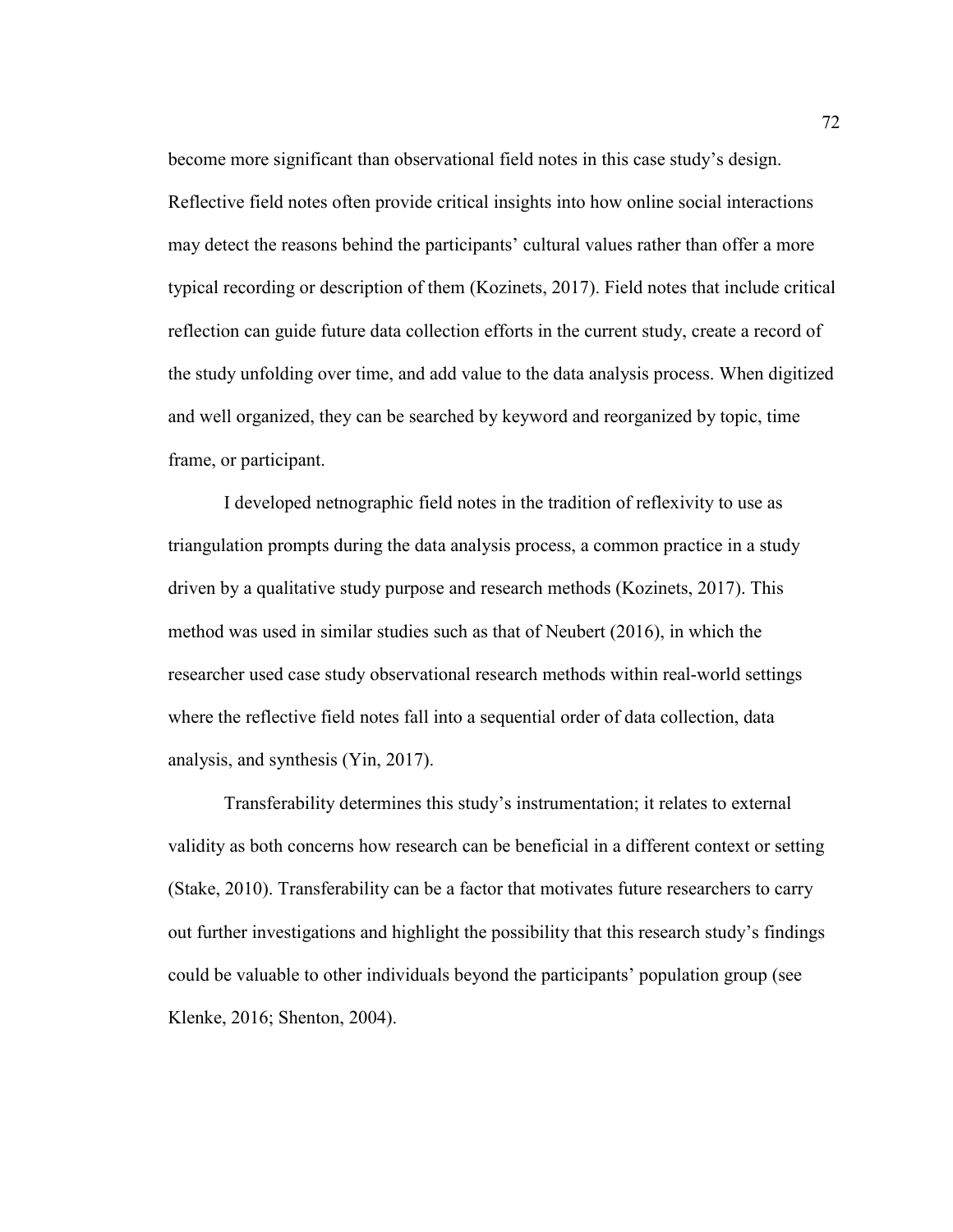#### **Procedures for Recruitment, Participation, and Data Collection**

These processes began after obtaining formal institutional review board (IRB) approval from the Walden University IRB to conduct the research. I began the recruitment process by sending email invitations to potential participants I identified and pre-screened on LinkedIn. The use of social media sites as a recruitment tool for human research is gaining popularity and becoming a norm (Gelinas et al., 2017), and when compared with other traditional methods such as newspapers, flyers, and word of mouth, it is quick, less expensive and enhances visibility in the process (Whitaker et al., 2017)

I emailed the recruitment letters with informed consent and demographic forms as an attachment to the email. The demographic forms provided the range for the participants' age rather than their exact age to protect their privacy. The informed consent explained the nature and purpose of the study, the risk and benefits of being a participant in the study, and the potential positive social change that the study will bring to society. The informed consent clearly stated that participation was voluntary and that participants could withdraw their participation from the study at any time. The informed consent also informed the participants about how their privacy will be protected by ensuring confidentiality and anonymity throughout the research process. After providing the information on the consent form, I asked participants to express their consent to participate in the study by signing the consent form or respond, "I consent," using my email designated for the study. Upon receiving the consent form, I prepared an interview timeline using Microsoft Project Software to schedule each participant's date and time accepted as the best available time for the interview.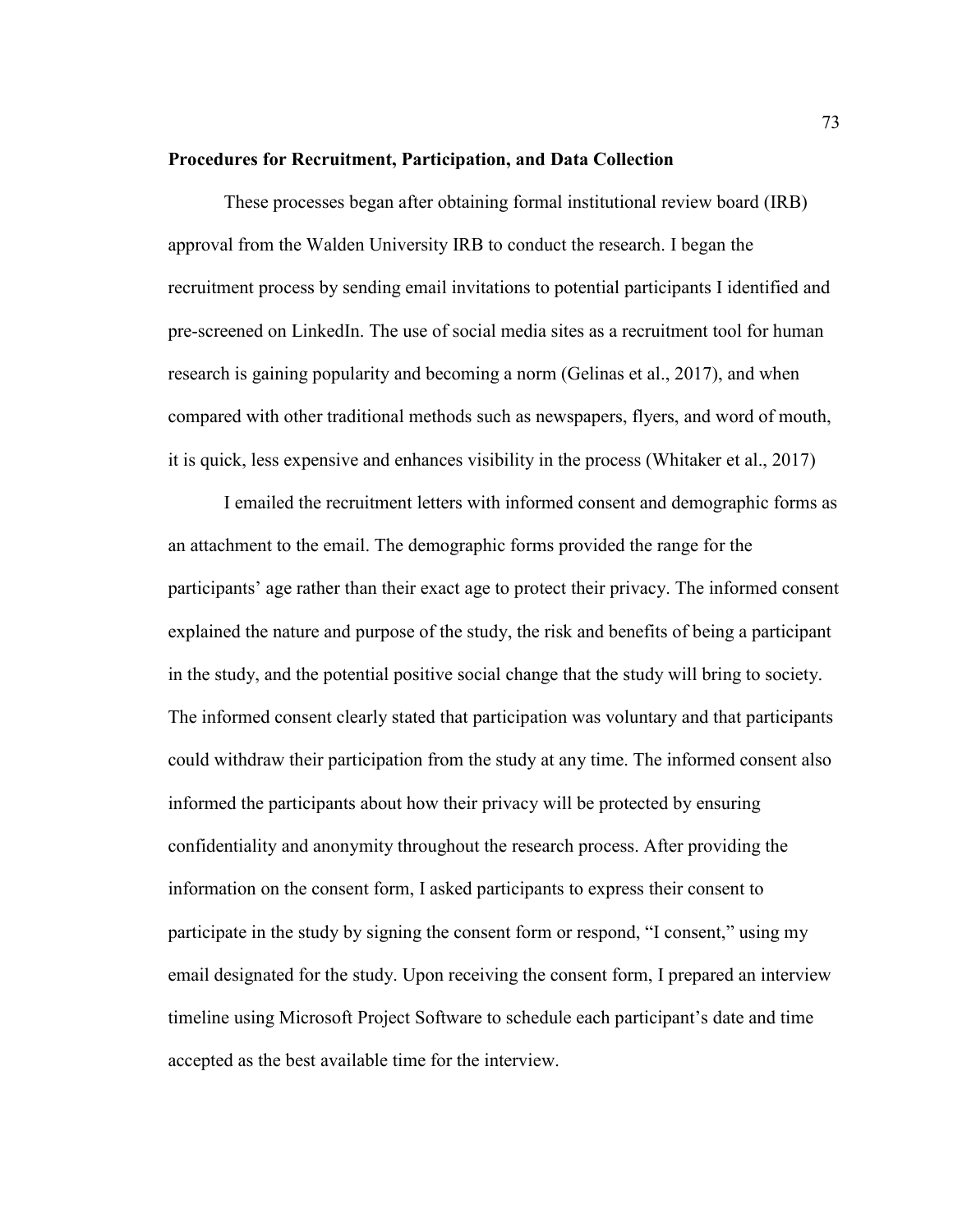Based on the conceptual framework of the study, I developed a set of semistructured interview questions. I made arrangements for a quiet place devoid of distractions and loud background noise that may interfere with audio recordings. To avoid weakening the phenomenon's investigation through a large sample size, I would select five to 10 participants for this study (Schram, 2006). Data organization and analysis started as the participants were being interviewed and continued until data saturation was achieved. Ravitch and Carl (2016) argued that data saturation is a point in data collection where no "new" themes are found and where you continue to see recurring patterns or concepts in the data.

Data collection for this study was through in-depth, semistructured face-to-face interviews with maritime industry stakeholders and experts in Nigeria. The interview was conducted via Zoom (Gray et al., 2020), recorded for transcription, and lasted between 20 and 40 minutes. I also took notes of participants' responses and observational cues during the interview to gain a more in-depth insight into the participant's views (Gray et al., 2020; Seitz, 2016). The researcher's notes enhance research validity when triangulated with other data collection methods (Lub, 2015). Interviews with industry players ensured that information collected aligns with respondents' experiences, observations, and opinions rather than structured, defined, and restructured questions formulated by a theoretical proposition (Yin, 2017).

During the interviews, I asked open-ended and probing questions specific to the participants' identified group explored in the study. This questioning style allowed the participants to provide depth and detail and clarify ambiguities (Rubin & Rubin, 2012).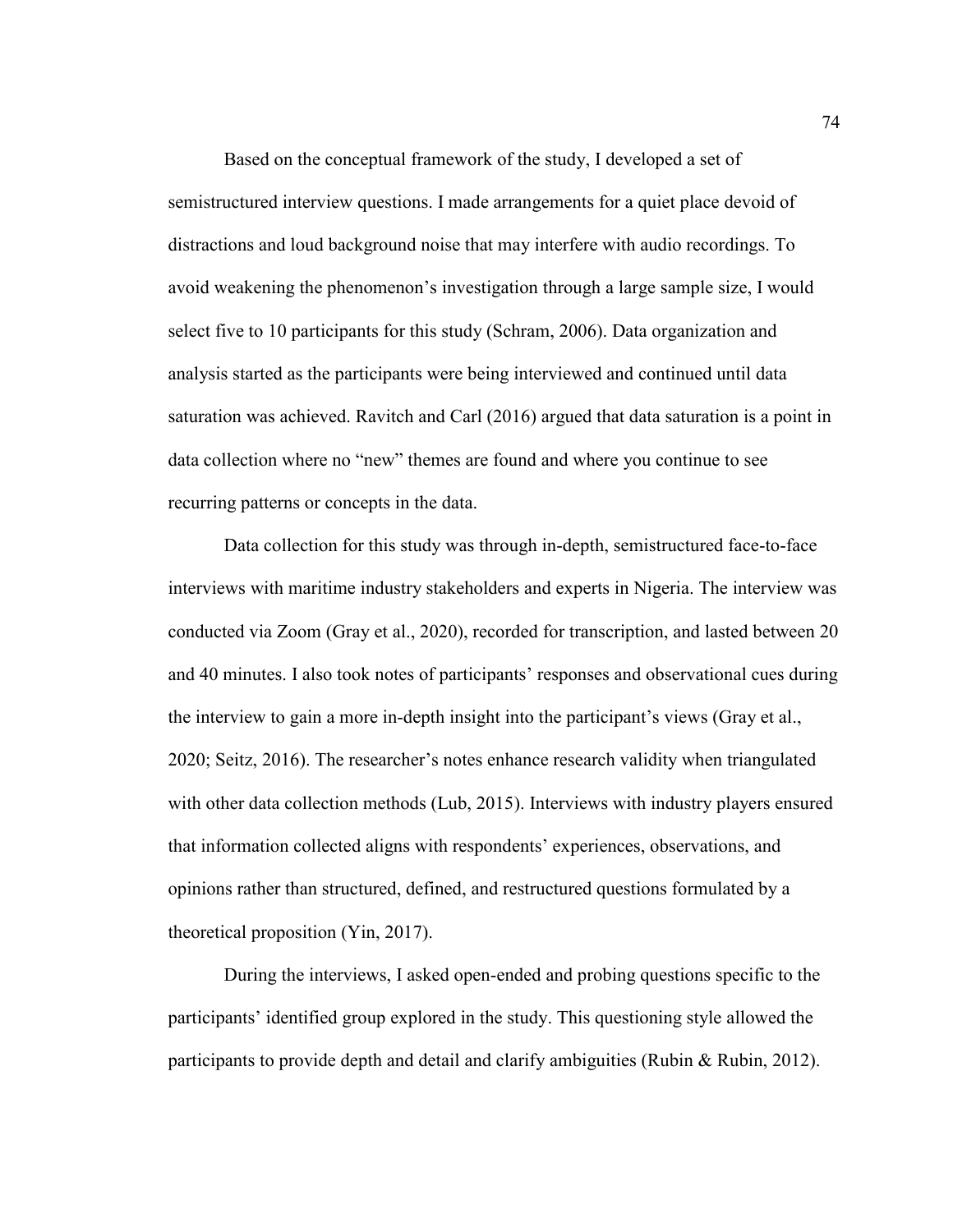This strategy of questioning and response recordings ensured the validity and reliability of data collection. To ensure the study result's trustworthiness, biases were monitored as the interviews progressed to minimize their influence (Tracy, 2019). I used Microsoft Excel spreadsheets to organize questions, collect data, store data, and code/categorize data thematically (Bree & Gallagher, 2016). To ensure privacy, collected data were stored in a secured location with a private password only known to the researcher.

At the end of the interviews with all the selected participants, the interviews were transcribed to ensure precise and explicit recording of the interviewee's responses to allow for thematic analysis (Yin, 2017). I sent a transcribed copy of each participant's responses to each participant and requested them to review, scrutinize, and authenticate their responses as being the participant's original contribution to the research during the interview. Following the best practice for qualitative research, the transcribed data will be kept confidential and destroyed after 5 years. To strengthen the trustworthiness, I compared multiple sources of evidence obtained from field notes and archival documents (Merriam & Tisdell, 2015; Yin, 2017) and triangulated the results of the qualitative interviews with reflective field notes archival documents. The archival documents included reports of technology acceptance for improved efficiency in the Nigerian maritime industry. The archival documents came from websites of public maritime sector institutions in Nigeria. During the interview, the observational notes were made by focusing on the participant's pretexts, subtexts, personal emotions, and contingencies (Yin, 2017). The observational notes provided insights into nonverbal cues during the interview (Kozinets, 2017).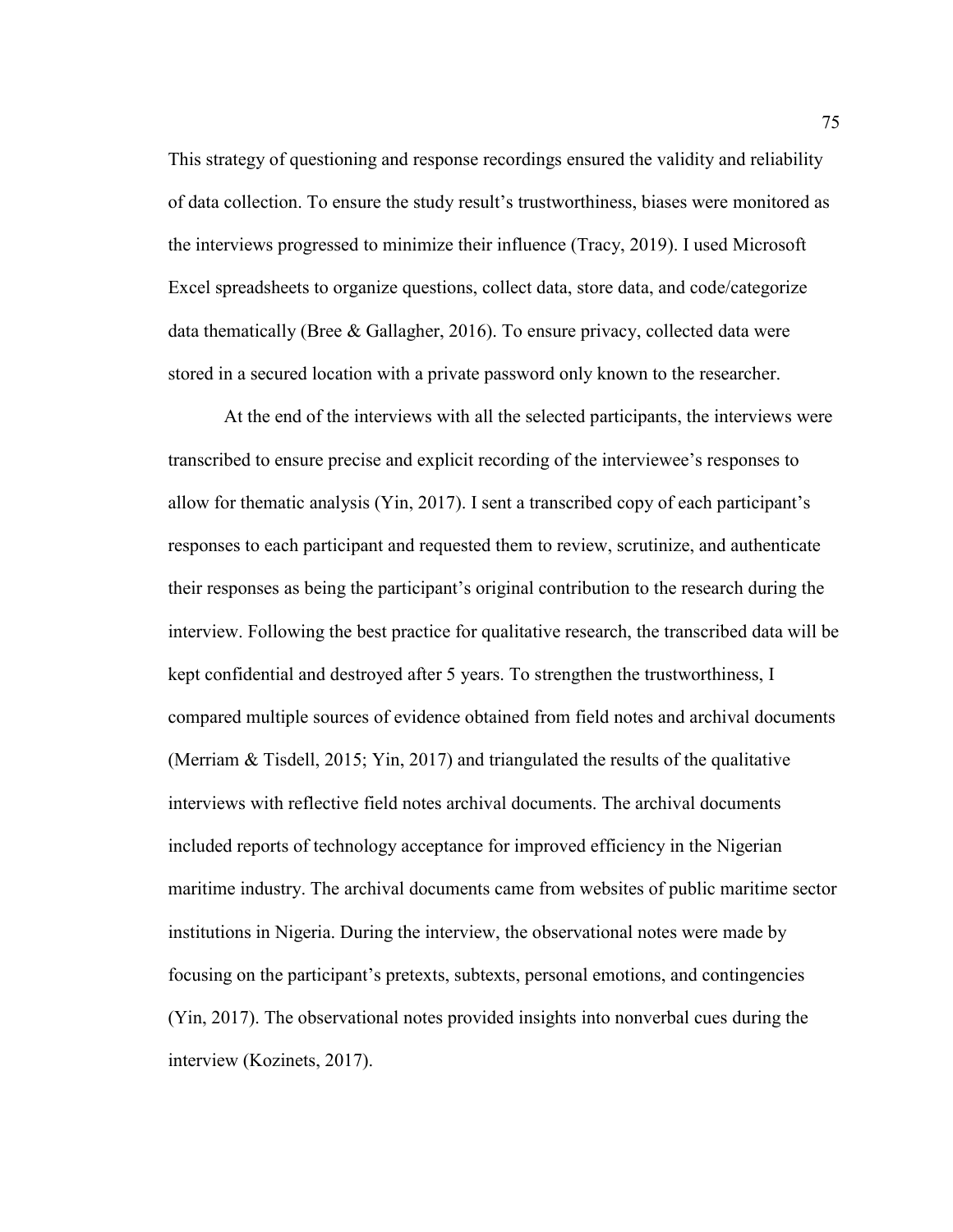#### **Data Analysis Plan**

Data analysis consists of data organization and management, immersive engagement, writing, and representation (Ravitch & Carl, 2016). Qualitative data analysis transforms written data such as interviews, field notes, and archival documents into findings and conclusions. Case study data analysis is a combination of procedures for examining, categorizing, tabulating, testing, and converging case study evidence to produce empirically based findings (Yin, 2017). In qualitative studies, piles of unanalyzed data during data collection are common challenges confronting researchers (Maxwell, 2013). The research rigor of case studies is increased by the interweaving of data collection and data analysis. In this study, I conducted both data collection and data analysis simultaneously to prevent this scenario. Before data analysis commenced, I prepared a detailed description of the research setting (Yin, 2017).

I began the process of data analysis by reviewing and examining the data to determine what was worth investigating by reading through the interview transcribed data and other documents that are to be analyzed (Maxwell, 2013), determined and followed a specific analytical technique appropriate for the data, coded the interview data, and interpreted the findings. The data analysis allowed me to identify emerging themes and patterns that helped explain the central research question of how Nigerian maritime industry stakeholders describe their barriers to technology acceptance. When the emerging themes were categorized, findings emerged that helped me achieve a deeper understanding of Nigerian maritime industry stakeholders' barriers to technology acceptance to increase the industry performance (see Yin, 2017).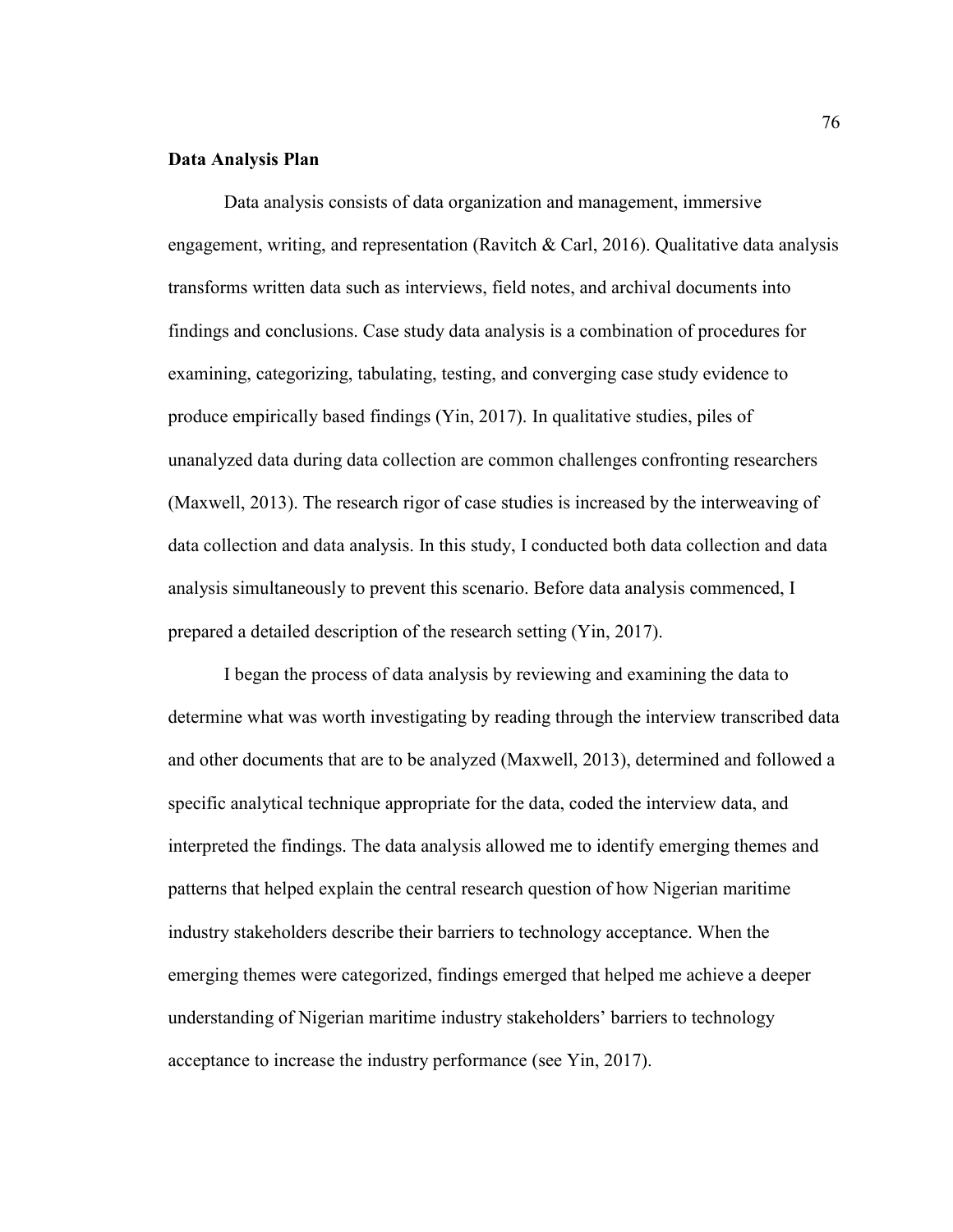The research setting is a physical, social, and cultural site where a researcher conducts a study and studies the participants' natural settings (Halkias & Neubert, 2020). I prepared a detailed description of the research setting before data analysis began, and this assisted me in making sense of meaning during the interpretation of the findings (Merriam & Tisdell, 2016). To ensure the study's repeatability or reproducibility if another researcher conducts it under similar settings, I documented and presented all the conditions under which the study occurred. I developed the codes grounded in the conceptual framework. I connected the result of the data analysis with the central research question and concluded in such a way that anyone could check with clarity the entire research process that leads to the conclusion (Stake, 2010).

Data analysis requires a rigorous approach when applying any of the five analytical techniques—pattern matching, explanation building, time-series analysis, logic models, and cross-case synthesis for case study research (Yin, 2017). This study employed a rigorous approach and adopted pattern matching logic that answered my case study's "how." Pattern matching happens when the predicted pattern is compared with the empirical pattern. I predicted the study's findings by critical propositions that emerged from the literature review and my knowledge of technology adoption through my professional maritime industry experience. The empirically based pattern is the pattern of the conclusions revealed from data analysis (Yin, 2017).

The objective of pattern matching is to examine whether the empirically based pattern matches or differs from the predicted pattern. If the empirically based pattern and the predicted pattern differ, then there are rivals, and the researcher must explain to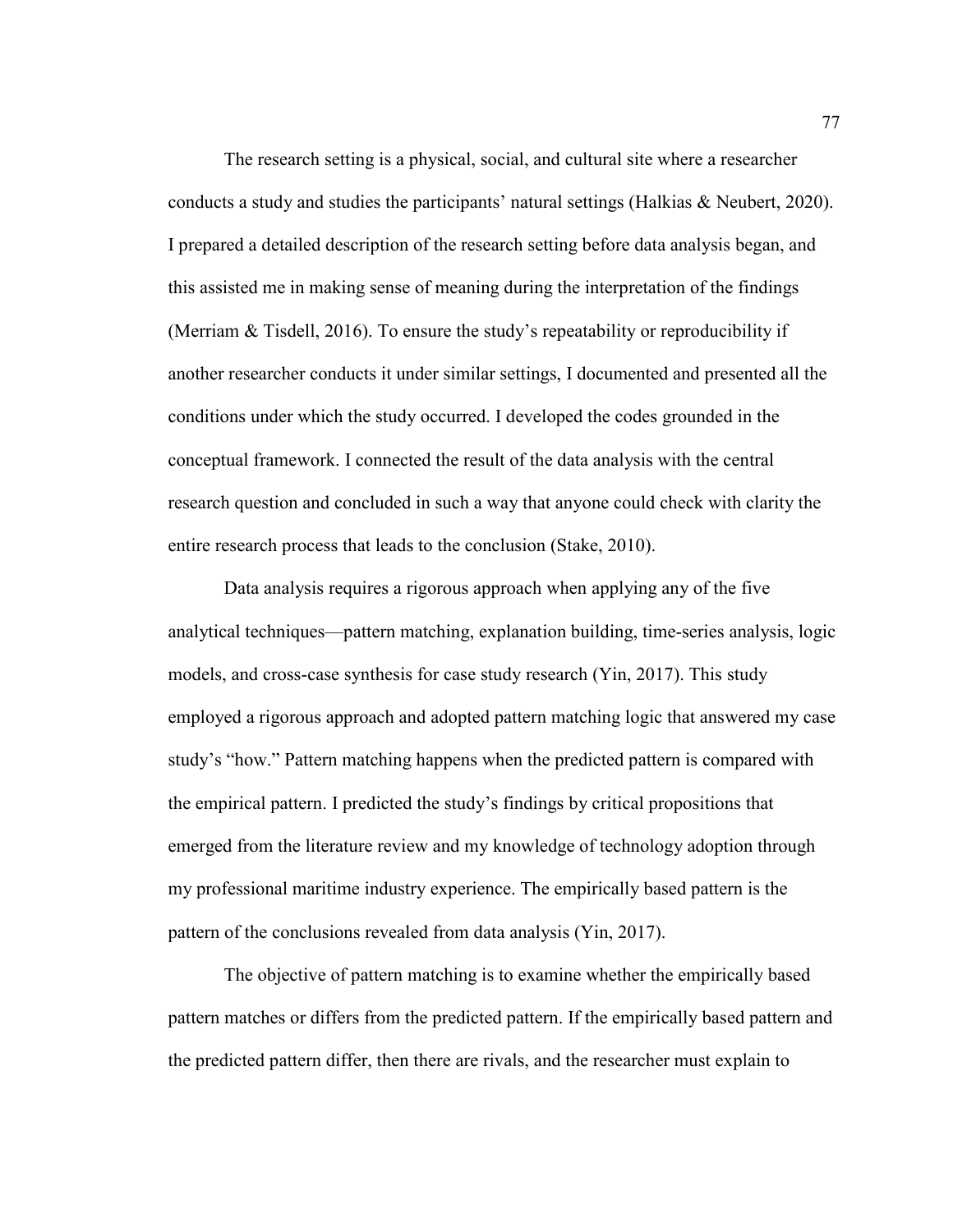justify the rival. Yin (2017) argued that if the empirical and the predicted pattern show some resemblances, it indicates the original explanation's acceptability, strengthening the case study's internal validity. In this study, to align with Yin's procedure for pattern matching, I compared the empirically based pattern with the predicted pattern, examined the extent of the matching, offered rival explanations where necessary, interpreted the result, and concluded. Thematic analysis is the core process of pattern matching in identifying, examining, and pinpointing similarities, relationships, and differences in the data (Ravitch & Carl, 2016) and offers an effective and reliable data approach in a qualitative study (Tracy, 2019).

In qualitative inquiry, a code is a symbolic construct generated by the researcher to capture the summative or the essence of every statement in the transcript of data (Saldaña, 2016). A word or summative short phrase could represent a code assigned to individual data in data to initiate qualitative research analytic (Tracy, 2019; Saldaña, 2016). Upon serving all the participants with a copy of their transcript for validation, I commenced the initial review of the data and began the coding. I conducted two cycles of coding, the pre-codes and the actual code. The pre-coding provides the basis for coding and allows for comparison of the pre-code with the code, and once the codes were determined, I transitioned the codes into categories for thematic analysis. Saldaña (2016) argued that coding is a cyclical act, where correctly attempted coding is rarely achieved during the first cycle. I carried out the coding activities using a Microsoft Excel template.

I used content analysis techniques for primary data. From the information emanating from in-depth interviews, I first identified codes in the main content and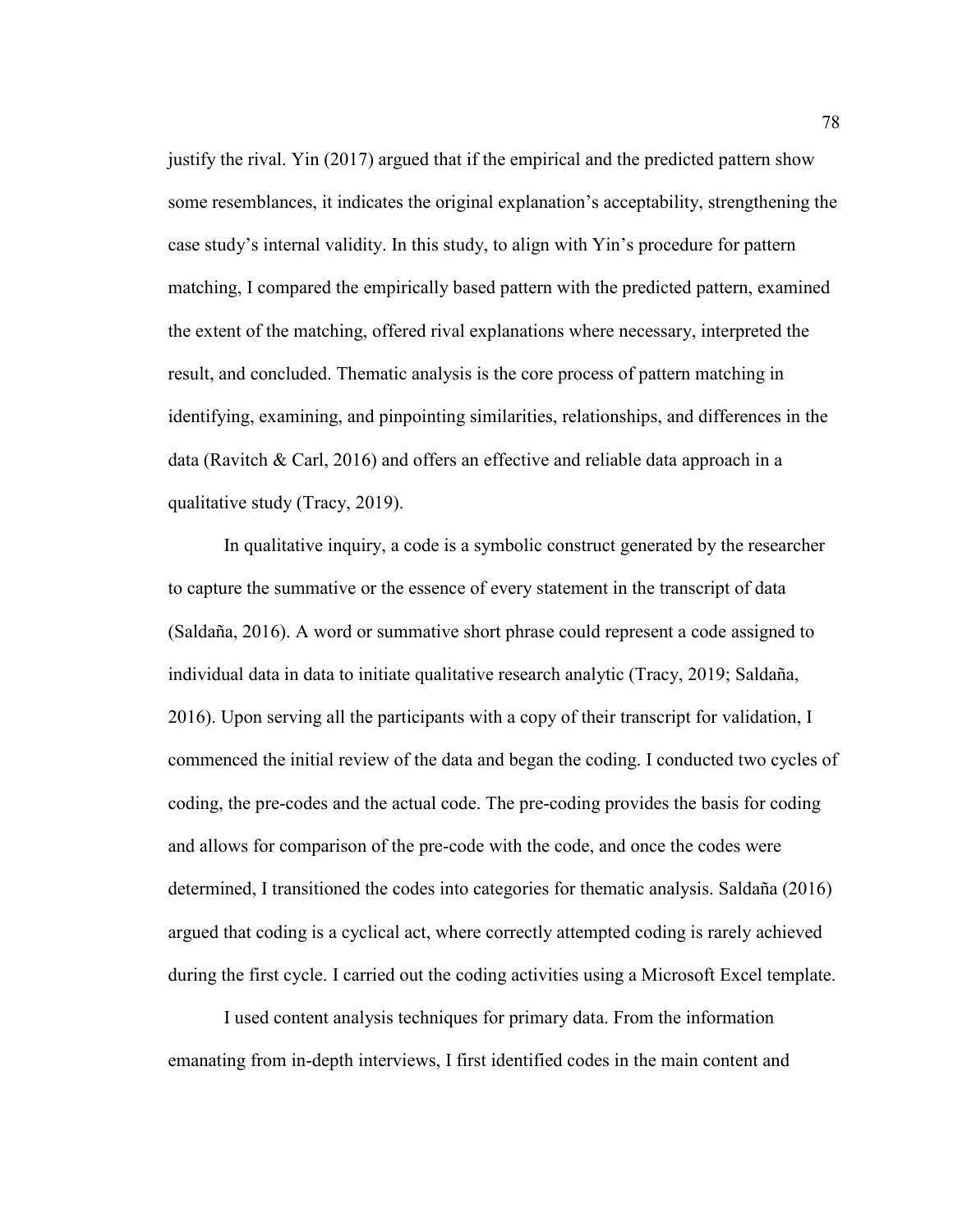created categories from the identified codes. Using manual coding, I developed the splitting up or categorizing of common codes, phrases, and words within the participants' responses. Using a pattern-matching technique, I continued with the content analysis from primary and secondary data and proceeded with triangulation by exploring patterns of similarity or difference among themes generated by the analysis (Yin, 2017).

The identified themes symbolize recognized patterns, reasonable and practicable agendas of the researcher, commonalities, and the research question (Yin, 2017). Using the coding analysis that recognizes similar relationships within several cases, I classified several themes with codes connecting data collections and combining themes across a few methodologies such as journals, interviews, and discussions (Saldana, 2016). The triangulation of data collection sources guarantees rigor in evaluating data collected and improves the study's overall quality (Yin, 2017).

Attitude is usually passed across using signs conveyed verbally, with body language, and so on (Stake, 2010). To enhance the development of context-based reports of unspoken character, I recorded these signs in several ways to allow for a more comprehensive memory. I provided records of electronically transcribed research participants' responses to the respective participants to examine and verify the accuracy of interpretation and assess the researcher's reflexivity and perspective (Merriam & Tisdell, 2015).

The next step was interpreting the data analysis results, which involved comparing various themes from the data analysis generated through multiple sources (interviews, field notes, and archival data) and comparing the findings with the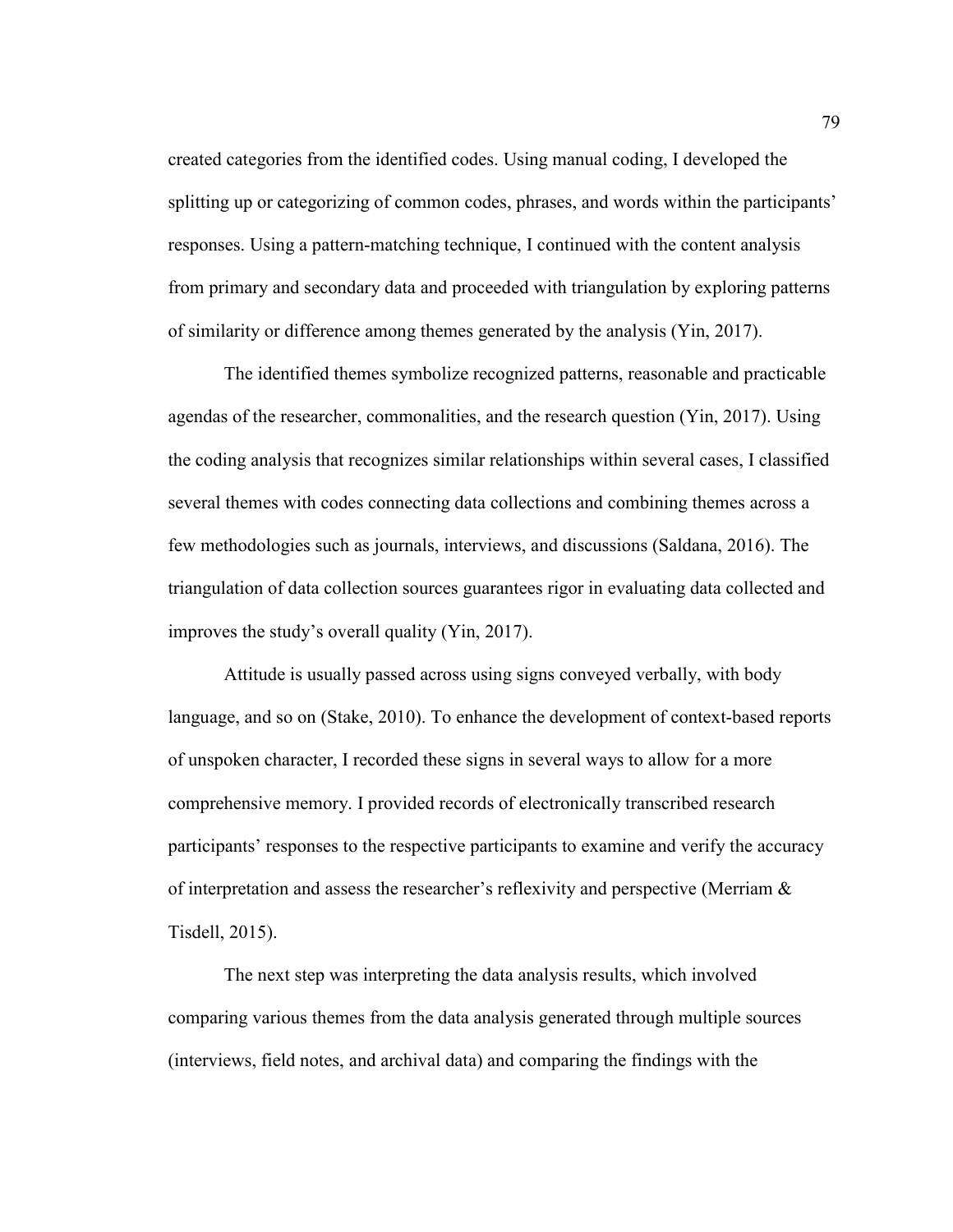theoretical proposition generated from the literature review. Yin (2017) argued that the study findings generalization to the theoretical propositions established from the literature is the strength of case studies. As a result, this study was framed by two key concepts, Yang's (2019) maritime shipping digitization and Wiafe et al.'s (2019) concept of technology acceptance within the maritime industry in developing countries, and both focused on aligning with the purpose of the study to gain a deeper understanding of the barriers to technology acceptance among Nigerian maritime industry stakeholders.

To validate the study's findings, I compared the findings with similar studies (Stake, 2010). Discrepant cases are data that are out of congruence with the pattern or explanation emerging from the data analysis (Stake, 2010); discrepant cases are also referred to as disconfirming evidence, negative cases, or outliers (Ravitch & Carl, 2016). Analyzing, interpreting, and reporting discrepant cases is essential as it may help the researcher broaden, revise, or confirm the patterns emerging from the data analysis and further improve the study's credibility (Maxwell, 2013). Reporting the case study is the final step of a case study research (Yin, 2017). I reported the outcome of the case study by using thick descriptive narratives and presented to my research audience a holistic picture of the barriers to technology acceptance among Nigerian maritime industry stakeholders that weaken the maritime sector's capacity to drive national sustainable development.

# **Issues of Trustworthiness**

In qualitative research, trustworthiness is the level of confidence the researcher demonstrates in their findings. Merriam and Grenier (2019) described a research study's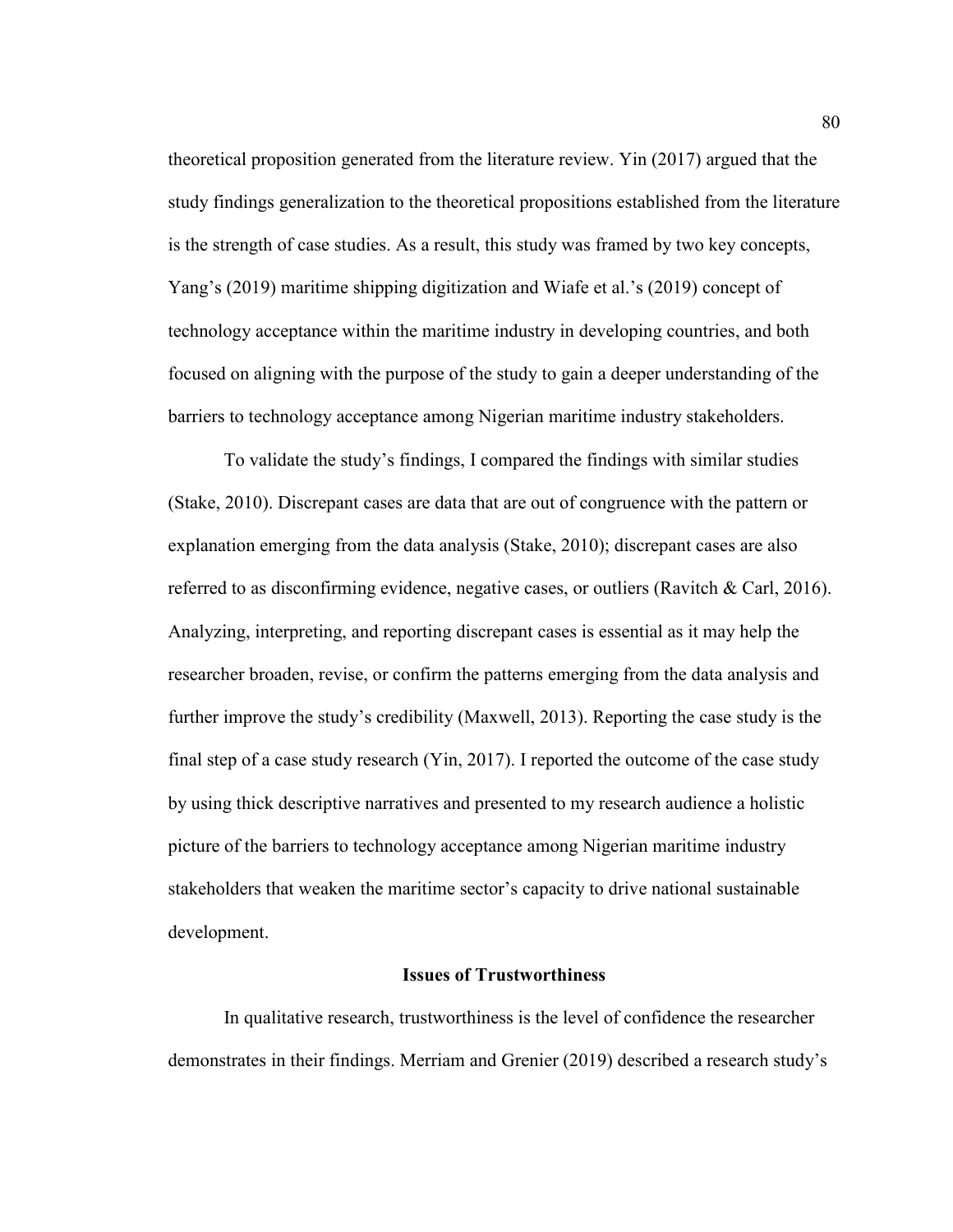trustworthiness as balanced and fair while considering multiple perspectives and interests. The researcher's sources and methods to produce the findings must be trustworthy using four criteria: credibility, transferability, dependability, and confirmability (Lincoln & Guba, 1985). A later addition to these criteria—authenticity by Guba and Lincoln (1994)—has yet to yield wider acceptability among qualitative researchers.

#### **Credibility**

Credibility in a study is considered the most crucial criterion (Polit & Beck, 2014) and can be found in confidence in the study's truth and the findings (Lincoln  $& Guba$ , 1985). Credibility is achieved through persistent observation of the researcher to avoid bias, prolonged engagement in understanding participants' perspectives, and member checking (Billups, 2014; Morse, 2015). The researcher needs to demonstrate that the presented findings represent the phenomenon's accurate picture (Shenton, 2004). The concept of credibility is analogous to internal validity in quantitative research (Connelly, 2016). The techniques for establishing a study's credibility include triangulation, prolonged engagement, peer debriefing, and member checking (Lincoln & Guba, 1985). This study used triangulation, prolonged engagement, and member checking to achieve a credible study.

# *Triangulation of Data*

Data triangulation is the process of achieving consistency in findings through corroboration by converging data from multiple sources (Yin, 2017). There are four common types of triangulation: methodological triangulation, data triangulation,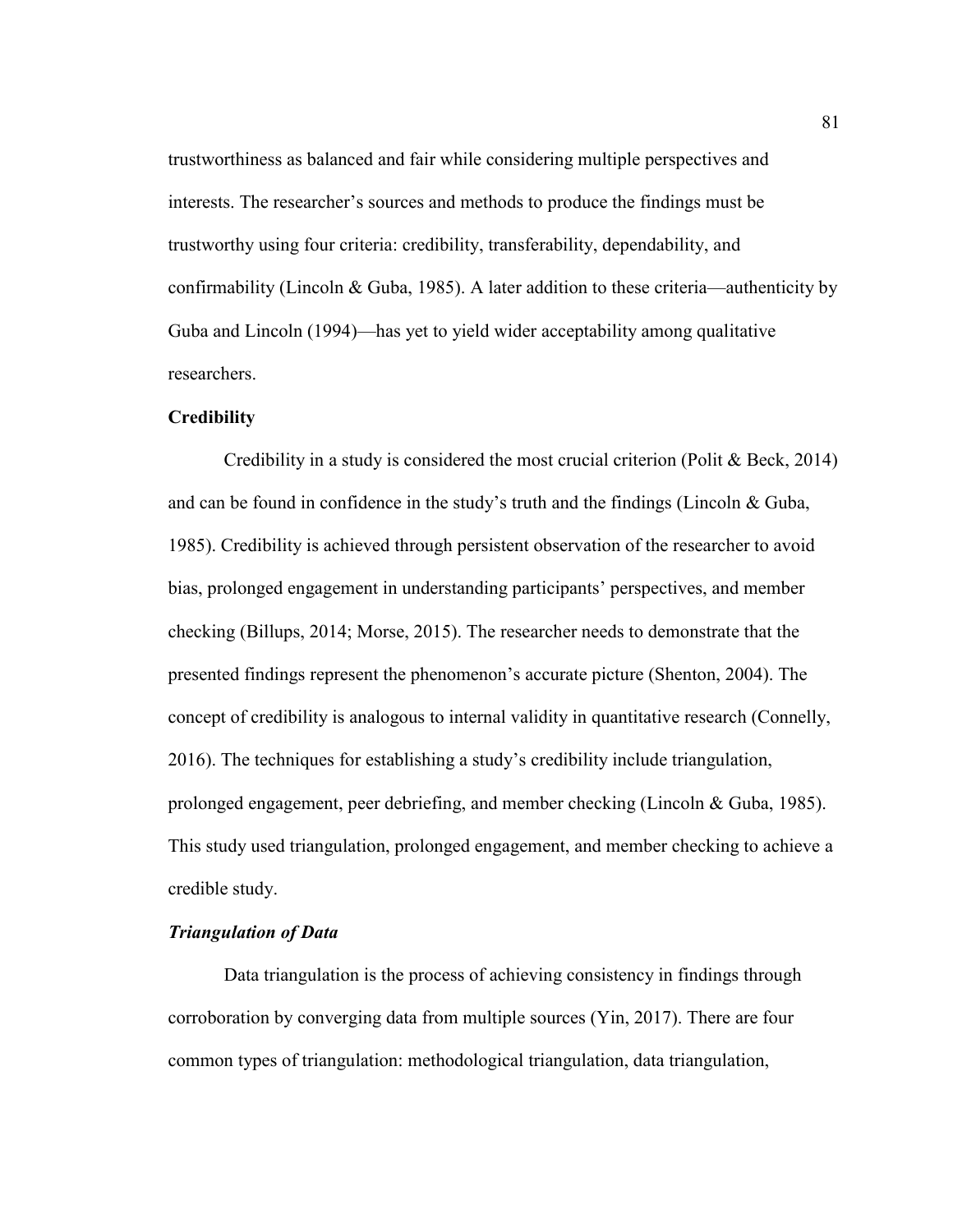investigator triangulation, and theoretical triangulation (Guion et al., 2011).

Methodological triangulation is used to ensure consistency of findings by using different data collection methods, and data triangulation is used to ensured consistency in findings using different data sources within the same method (Lincoln & Guba, 1985). Investigator triangulation is used to ensure consistency in findings involving multiple researchers or analysts in a single study. Theoretical triangulation is used to ensure consistency in findings involving the inclusion of a range of different theories to frame a study (Guion et al., 2011).

The quality of case study results is strengthened by using multiple sources of evidence. Any inherent weakness from a single source is avoided by converging data from multiple sources. Using the triangulation of data, I achieved a case study report that is well developed, rich, and comprehensive (see Lincoln & Guba, 1985). The conceptual models with which I grounded this study were Yang's (2019) maritime shipping digitization and Wiafe et al.'s (2019) concept of technology acceptance within the maritime industry in developing countries. In this study, I used methodological triangulation to triangulate data obtained through the Zoom interview method with reflective data obtained from the field observation method and data obtained from the archives to support the trustworthiness of findings and make suggestions for further research (Gray et al., 2020; Guion et al., 2011).

# *Prolonged Engagement*

Prolonged engagement involves spending sufficient time in the field to arrive at a comprehensive understanding of the social and cultural setting in which a phenomenon is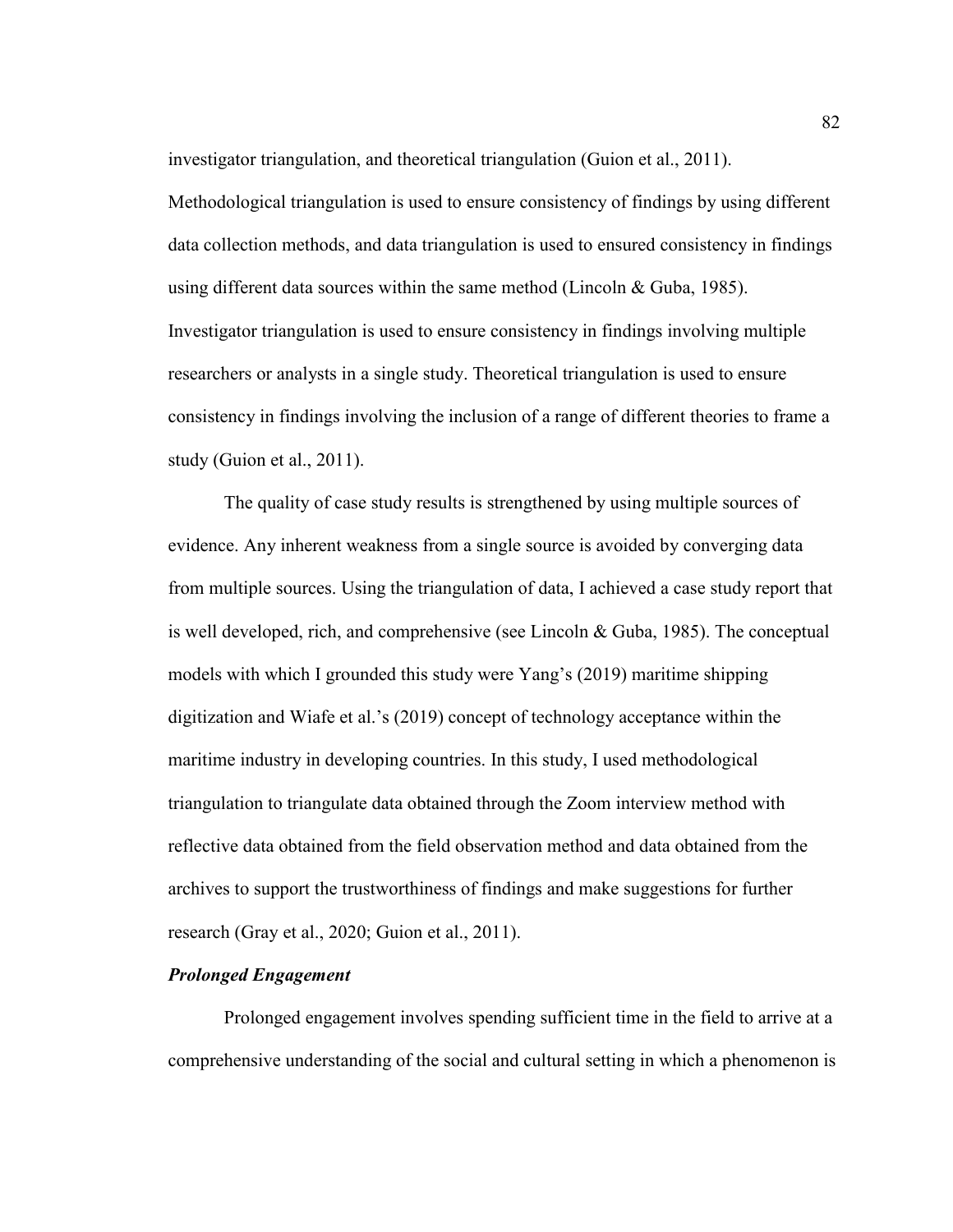being studied, including the participants involved in the study (Lincoln & Guba, 1985). Through prolonged engagement, I developed an in-depth understanding of the barriers to technology acceptance among Nigerian maritime industry stakeholders that weaken the maritime sector's capacity to drive national sustainable development. Prolonged contact enhances creditability and trust in a study, as the researcher becomes so immersed in the study so that the context and settings generate findings that become clearer and more appreciated (see Lincoln & Guba, 1985).

## *Member Checking*

Also known as participant validation as a means to establish validity, member checking is the process of asking the participants to check, review, verify, and confirm the accuracy of their statements as shown in the interview transcript (Lincoln  $\&$  Guba, 1985; Tong et al., 2013). Through member checking, the researcher can genuinely understand the participant's actual perception and truth during the interview. The downside of member checking is that some participants may not recapture verbatim what they said and how they responded during the interview (Merriam & Tisdell, 2015).

# **Transferability**

Transferability is the extent a study's findings are transferable to other contexts, settings, and participants (Stake, 2010). The researcher needs to provide enough details of the context and the setting encountered during the fieldwork so that another researcher can assess whether the current environment is similar to other settings (Yin, 2017). The assurance of transferability was critical to my study. The findings from my study on technology adoption barriers among Nigerian maritime industry stakeholders may be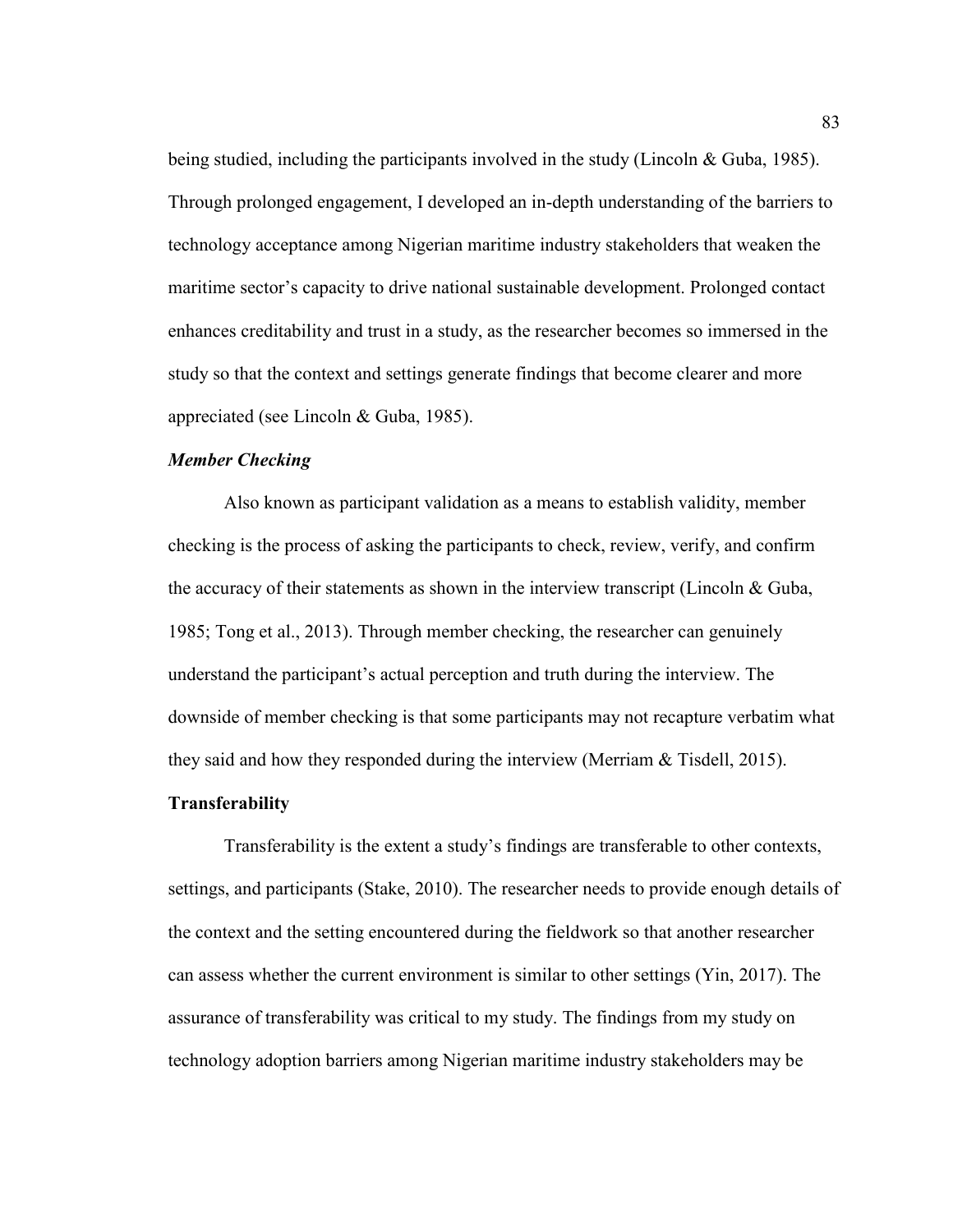used to discuss technology adoption barriers with stakeholders in other sectors of the Nigerian economy or with stakeholders in the maritime industry of other developing African countries. I used a thick description to establish the transferability of this study.

# *Thick Description*

The philosopher Gilbert Ryle first introduced the idea of thick description (Ryle, 1949). Thick description became established in the 1970s as a qualitative method for investigating implicit social practices in their specific contexts by anthropologist Clifford Geertz (Geertz, 1973). Since the 1970s, thick description has become a well-established concept and practice as a qualitative empirical approach (Stokes et al., 2016). Thick description enables the researcher to give a detailed account of fieldwork and constructs social and cultural experience patterns, providing a reference point for users of the transferable report to other times, settings, and people (Sergi & Hallin, 2011). I achieved transferability in this study through a thick description of the entire research process, method, participants, contexts, settings, data samples, and the sampling method (Houghton et al., 2013).

### **Dependability**

Dependability in qualitative research ensures that the study's findings are consistent and can be repeated and measured by the standard with which the study is administered, scrutinized, and presented (Yin, 2017). Dependability in the research process occurs when the findings' consistency over time can be reproduced by other researchers (Billups, 2014; Korstjens & Moser, 2018). Dependability of results is essential to the study's trustworthiness, as the research audience must be guaranteed that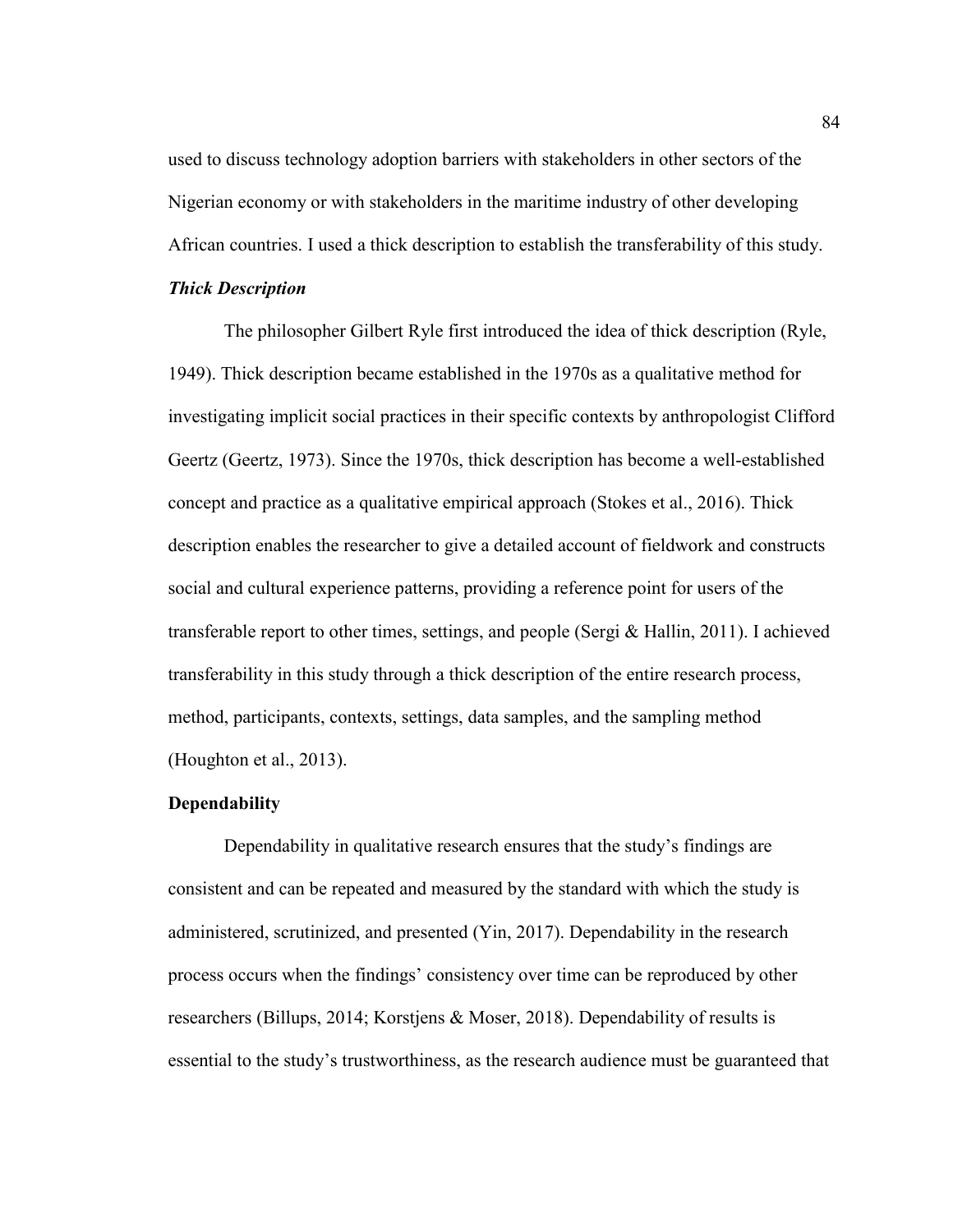if other researchers review the data, they will arrive at the same conclusion. In qualitative studies, the data collection procedures, analysis, and interpretation leading to the findings are reliable and dependable. In this study, I used the audit inquiry technique to establish dependability.

# *Audit Inquiry*

The audit inquiry technique involves the researcher's process detailed account, from data collection to the research findings. Before I began coding, I first ensured that the interview transcript produced from the digital recorder represented the participants' responses during the interview. I accomplished this by listening to the participants' interview responses several times, comparing them with the transcript, and sending a copy of the participant's transcript for validation. I made a detailed account of how the data are collected, categorized, themed, and interpreted, including the decisions that I made to arrive at the findings, and reviewed the report several times to ensure there was no omission from the study. Dependability can also be achieved by obtaining a researcher who is not involved in the study to examine the data process and the findings independently to evaluate accuracy. The audit inquiry could gather additional data that might offer more robust findings (Lincoln & Guba, 1985).

# **Confirmability**

The last criterion to establish a research study's trustworthiness is confirmability and often judged by external researchers. The confirmability criterion aims to prove that the research findings are derived from the participants' narratives and other data sources for the study, rather than the researcher's biases, motivation, or interest (Lincoln & Guba,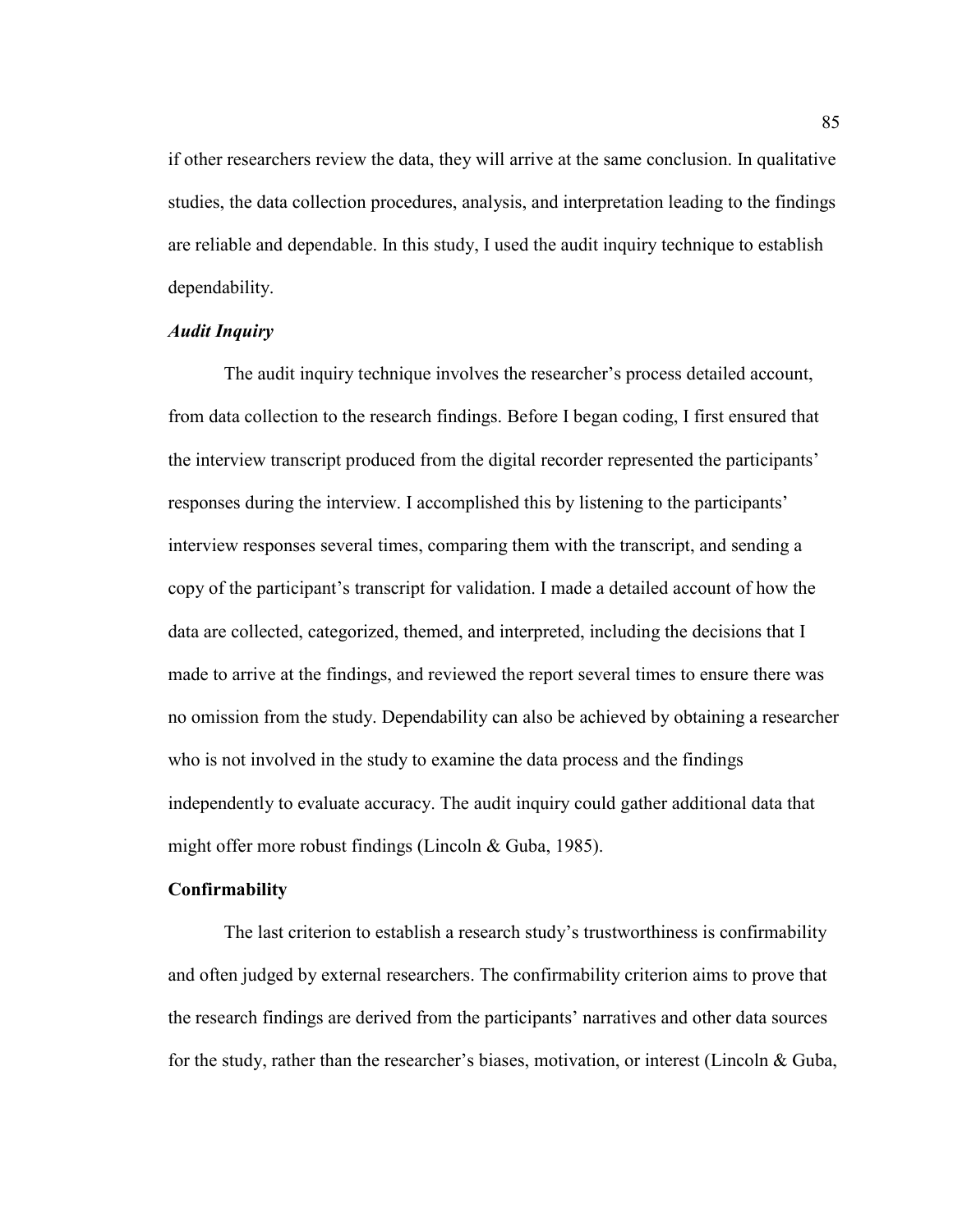1985). Establishing confirmability proves that study results are not the figments of the researcher's imagination or bias but derived from data (Connelly, 2016). The confirmability criterion advances neutrality, impartiality, and the data's precision, interconnecting dependability because both confirmability and dependability can be established simultaneously (Houghton et al., 2013; Walker, 2012). I used an audit trail and reflexivity to achieve confirmability (Lincoln & Guba, 1985).

# *Reflexivity*

Reflexivity includes self-awareness and analytic attention to the researcher's role while conducting a qualitative research study (Lambert et al., 2010; Palaganas et al., 2017). Throughout this study, I exercised reflexivity by being aware of my contribution to constructing meanings from the participants' experiences through the research process (Ackerly & True, 2019; Denzin & Lincoln, 2011). In this study, I kept a reflexive journal notebook on my bias and values and how they may affect my research decisions in all the study phases (Korstjens & Moser, 2018).

### **Ethical Procedures**

Walden University requires all doctoral students to obtain approval from Walden University's IRB before data collection can commence, as a requirement to achieve and maintain ethical practices in research works. I adhered to all IRB requirements necessary to access the participants and the data for this study. The IRB requires that participants involved in studying human subjects are protected from harm or injury in any way during a study (Jacob & Ferguson, 2012). I applied to IRB and kept a record of my application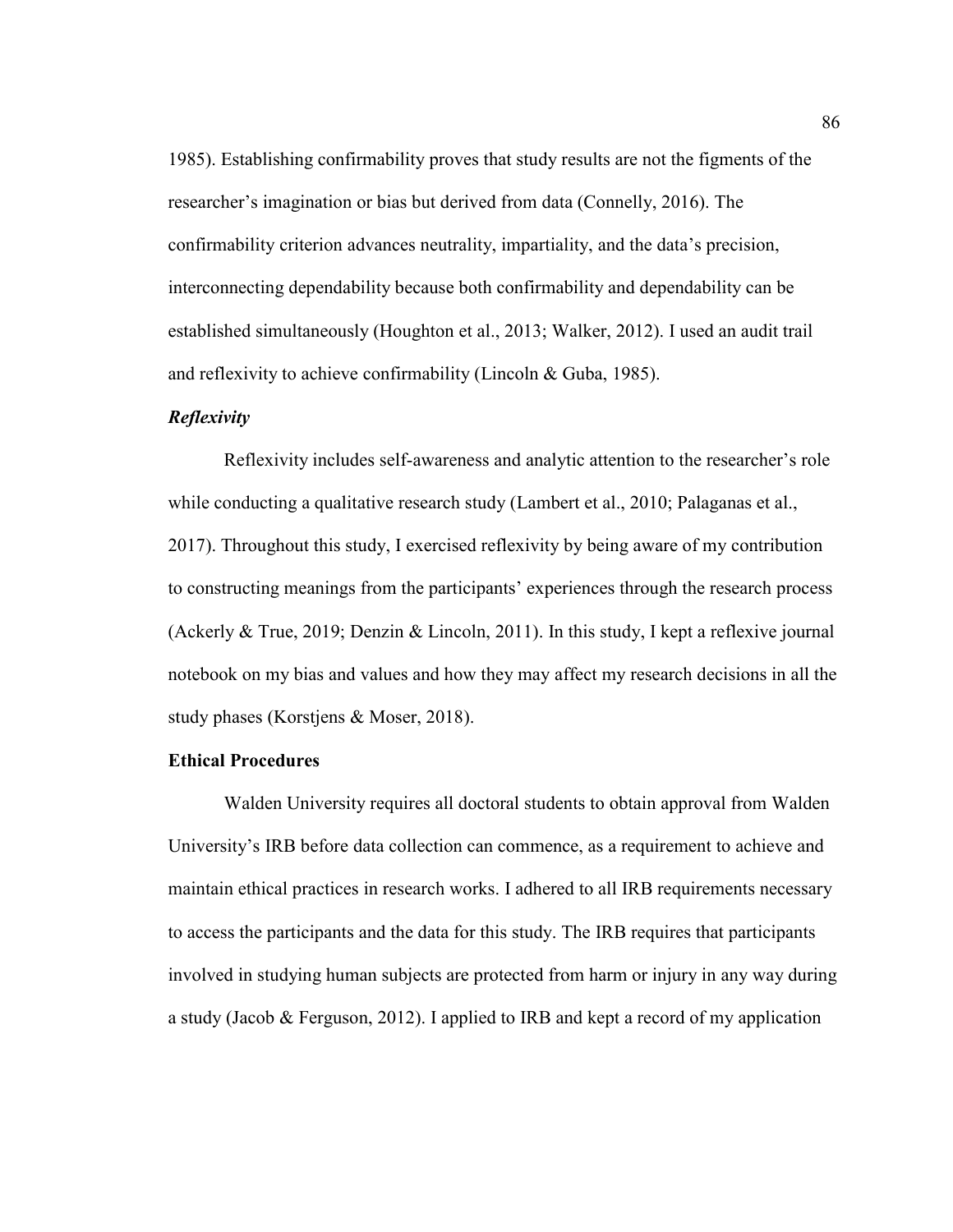approval number issued by the IRB. With IRB approval, I accessed the research site, reached out to participants, and collected data.

Participation in any research involving human subjects is voluntary, and as a researcher, I was under the obligation to achieve this through informed consent. Informed consent is a procedure that requires that the participant in a study understand the research information, process, risk and voluntarily indicate a willingness to participate in the study. I developed an informed consent form and forwarded it to each participant to sign and return the form to me electronically via an email address designated for the study. The consent form served as an opportunity for the participants to ask me questions and clarify any issues about the study and its process.

The conduct of a study must adhere to the highest ethical standard, and the researcher must take full responsibility for the scholarship, professionalism, and appropriateness of the methodology adopted for the research (Yin, 2017). The study's research ethics comprised all aspects of research design, ranging from research goals, research questions, validity, and methods (Maxwell, 2013). Additionally, originality and referencing others' scholarly works appropriately to avoid plagiarism is part of the researcher's ethical obligation to observe and comply. I aimed to establish a trusting relationship with the participants and address the participants' privacy and confidentiality of the views and perceptions that they expressed in the study (Palys & Lowman, 2012).

The following is a list of the highlighted ethical actions I took to comply with the ethics of conducting human subject research: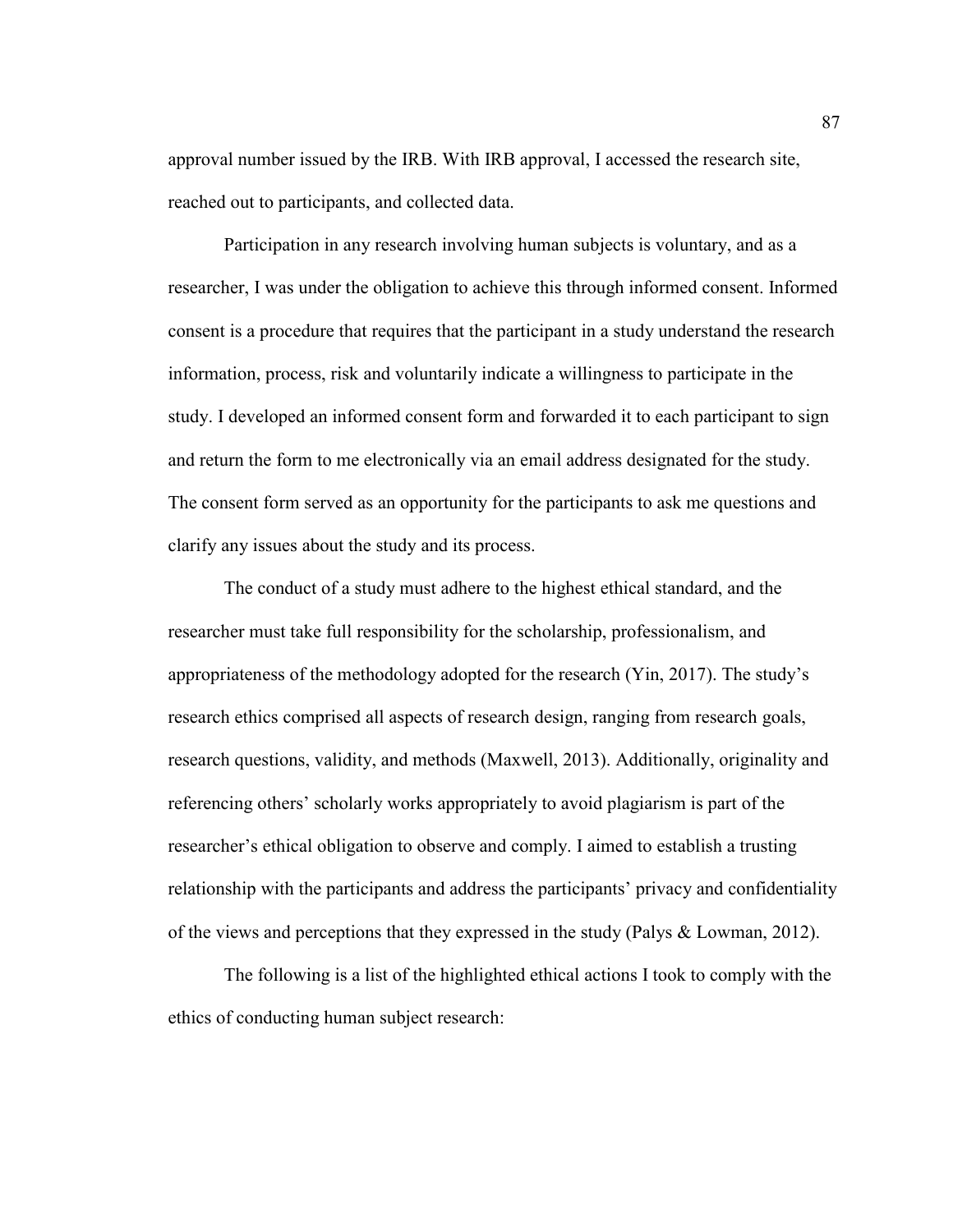- 1. I did not engage in pressure or undue influence, or undue motivation, such as offering value to get the research participants' involvement.
- 2. Participation was voluntary, and the participants were informed of their rights to withdraw unconditionally and at any time from the study.
- 3. I addressed anonymity by randomly allocating pseudo names in place of participants' actual names during data collection and analysis.
- 4. In case of an audit inquiry, I provided a pseudonymous copy of the report to the external researcher to secure the participants' identities.
- 5. I addressed confidentiality by signing off on consent letters with a promissory guarantee to individual participants that their personal information and identities will be protected from the public. The demographic form did not ask for participants' exact age but a range of age to ensure the participants' critical demographic information privacy.
- 6. I addressed the ethics of respect to participants by involving the participants while scheduling the interview. The participants had the right to dictate the interview date and times most convenient for them.
- 7. I addressed the ethics of no psychological harm to the participants by being psychologically meticulous while asking probing questions. I did not probe participants' personal life experiences but probed participants' professional life experiences to bring depth to the study.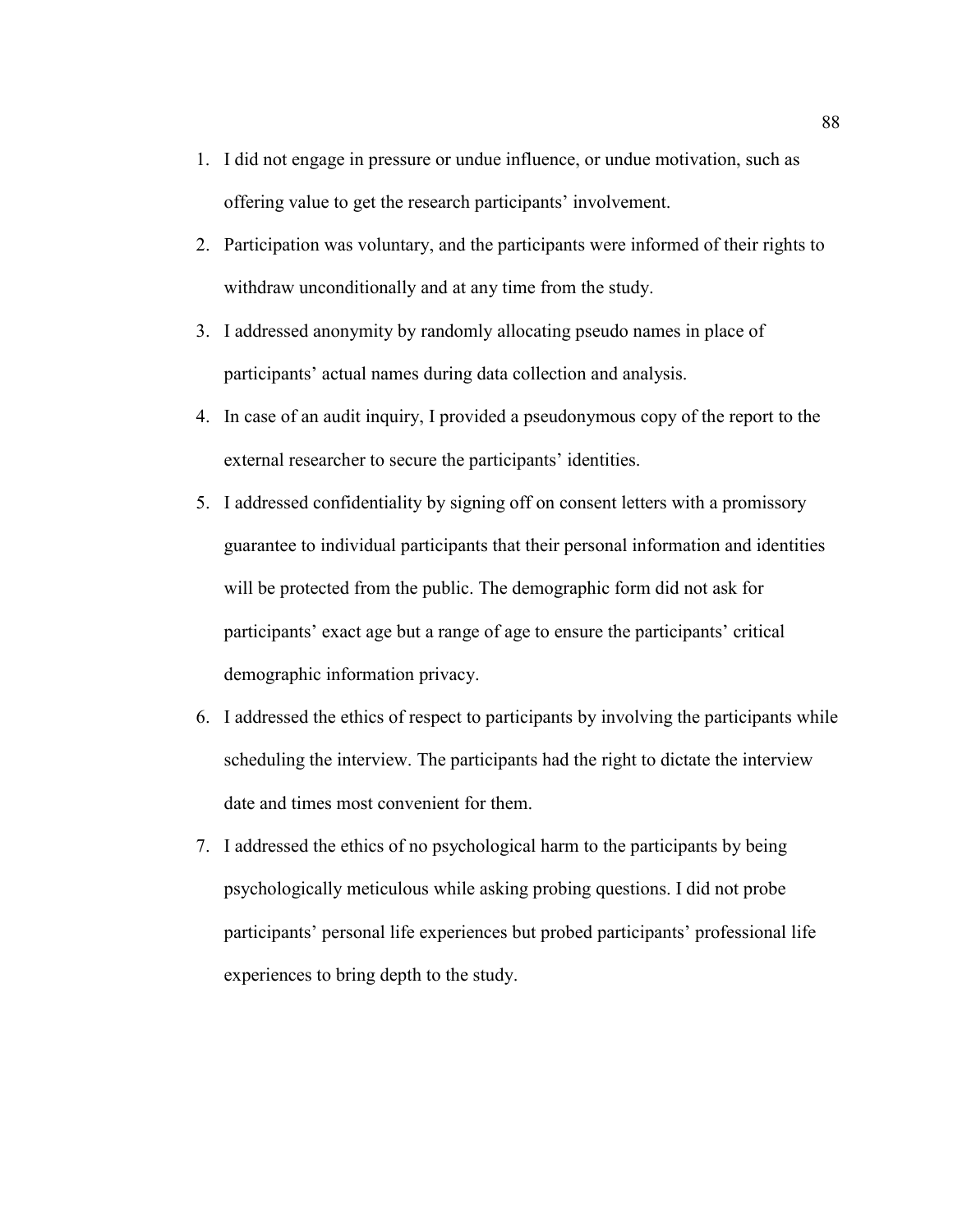- 8. I informed the participants of the interview protocol and the data collection devices such as Zoom and voice recorder before they were used and asked them to express their concerns.
- 9. I obtained approval from the IRB before data collection could begin.
- 10. I asked the participants to validate their responses as recorded in the transcript before data processing.
- 11. I allowed the participants to access a copy of the research paper before publication to confirm that their privacy was genuinely covered in the report.
- 12. I dealt less with hard files of data and more with electronic files. Where hard files are involved, such as interview notes, print photographs, audio, or video files, I securely locked them away in a cabinet that I can only access. All electronic files are password protected and encrypted.
- 13. I will erase, incinerate, and destroy all data, both hard and soft, collected after 5 years and inform the participants accordingly.

#### **Summary**

In Chapter 3 of this study, I elected to use a qualitative single case design over other qualitative designs such as ethnography, grounded theory, phenomenology, and narratives and substantiated the rationale for adopting the research design. As a qualitative researcher, I discussed my function as a research instrument, an observer, a recorder, and an analyst of qualitative data rather than as a participant in the study. I identified the potential for research biases that may arise from the study and discussed how such biases would be moderated through reflexivity.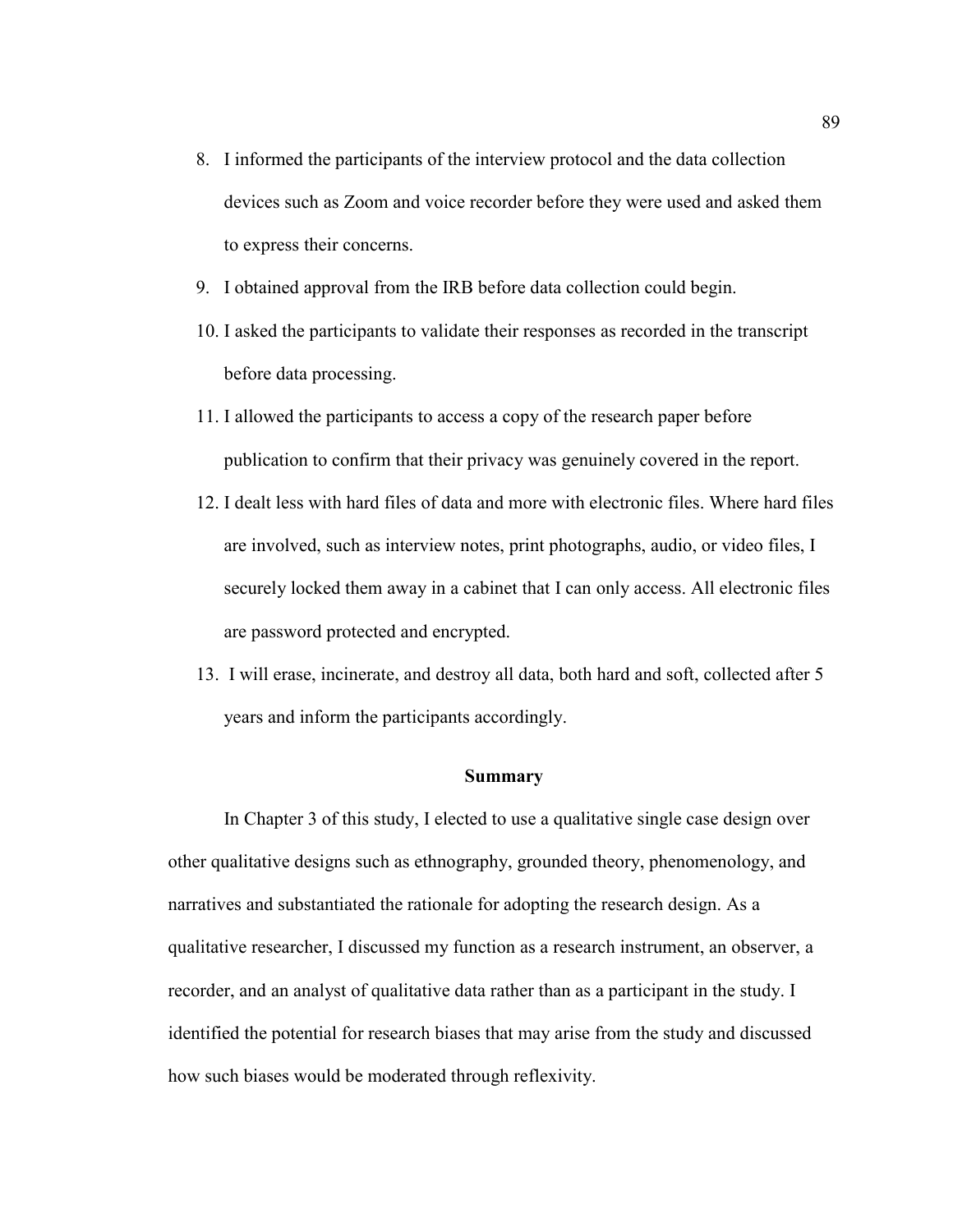The single-case design was grounded into an appropriate methodology for selecting and recruiting the participants using the criterion-based snowball strategy and collecting research data from multiple sources (interview, archival data, and reflective field notes). The interview protocol was grounded in the conceptual model framing the study by Yang's (2019) maritime shipping digitization and Wiafe et al.'s (2019) concept of technology acceptance within the maritime industry in developing countries, adequately aligned with the purpose of the study.

The thematic analysis of the field data to produce empirically based findings and how they will be interpreted using pattern matching was presented. The credibility, transferability, dependability, and confirmability of data results were addressed to support the study's overall trustworthiness. I also highlighted the ethical actions necessary to achieve the ethics of conducting research that involves human subjects, mandated by the IRB. Chapter 4 provides a detailed description of the research setting, demographics, data collection, data analysis, evidence of trustworthiness, and the study results.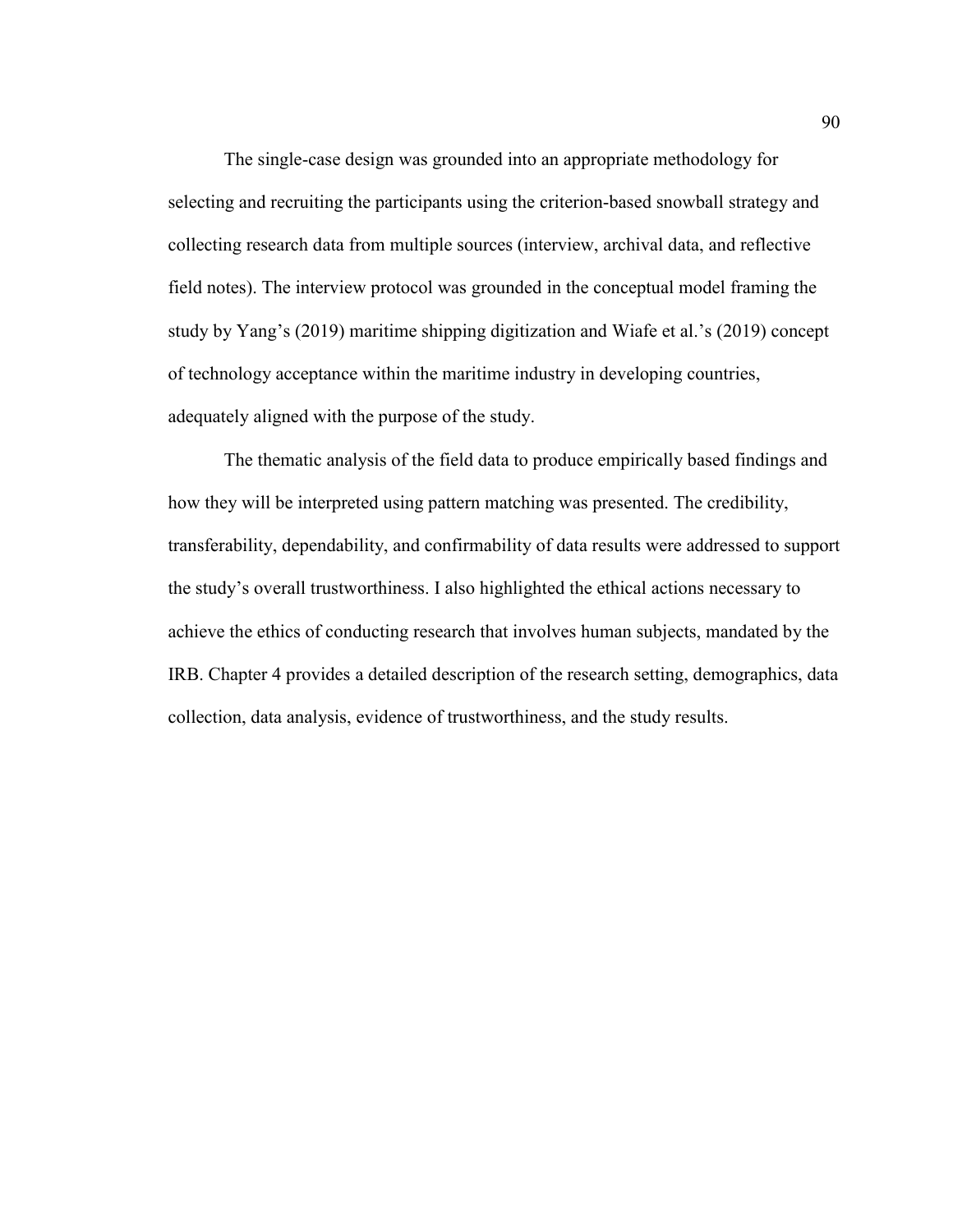#### Chapter 4: Results

The purpose of this qualitative single case study with embedded units was to explore the barriers to technology acceptance among Nigerian maritime industry stakeholders. Meeting the purpose of this exploratory study may address the literature gap on why Nigerian maritime industry stakeholders remain slow to accept new technologies for improving the maritime sector's capacity to drive national sustainable development (Chidi et al., 2020; Nsan-Awaji, 2019). The specific management problem was that the barriers to technology acceptance among Nigerian maritime industry stakeholders that continue to weaken the maritime sector's capacity to drive national sustainable development remain poorly understood (Chidi et al., 2020; Nsan-Awaji, 2019). I used 12 semistructured interview questions to answer the central research question of how Nigerian maritime industry stakeholders describe their barriers to technology acceptance.

When triangulated with archival data and reflective field notes, the findings generated from the interview data provide deep insight into technology acceptance barriers among Nigerian maritime industry stakeholders. Scholars have written that when barriers to technology acceptance of updated technologies by Nigerian maritime industry stakeholders are better understood, recommendations can be made for renewed professional practice and technology policy to better support the interface between Nigeria's maritime transportation and the government's national sustainable development strategies (Chidi et al., 2020; Raimi, 2019). To answer the research question, I followed recommendations in the extant literature that updated empirical data is needed to address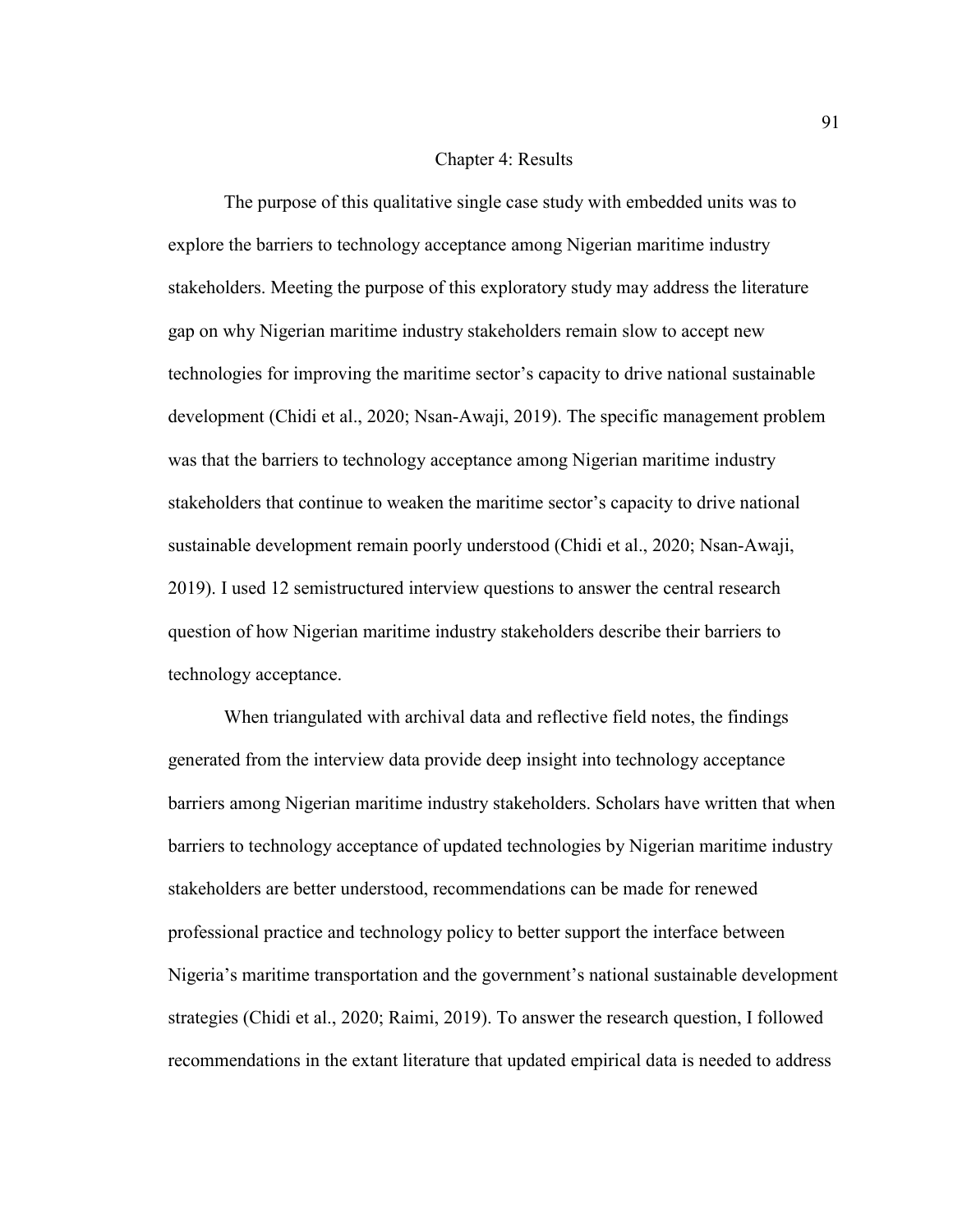the literature gap on why Nigerian maritime industry stakeholders remain slow to accept new technologies that may improve the maritime sector's capacity to drive national sustainable development (Chidi et al., 2020; Nsan-Awaji, 2019).

In this chapter, I describe the research setting, participant demographics, data collection procedures, data analysis procedures, and evidence of trustworthiness, and I present the study results. I conclude the chapter with a summary and transition to Chapter 5.

# **Setting**

Potential participants for this study were identified via my LinkedIn professional networking platform and through snowball sampling (Merriam & Tisdell, 2015). I searched for and reviewed potential participants' profiles to determine if they met the following inclusion criteria: adults over the age of 18, a minimum of 3 years' experience as a stakeholder in the Nigerian maritime industry and possess knowledge regarding technology challenges maritime industry in Nigeria. After screening the participants for the inclusion criteria, I reached out to them via email to solicit their voluntary interest in participating in the study. In the email, I explained the procedure for the interview, the interview method, and the interview duration. Once a participant showed interest, they were sent the recruitment letter (see Appendix A) and the informed consent form). The recruitment letter contained a section to validate the potential participant's eligibility to participate based on the inclusion criteria for the study. After receiving a reply saying, "I consent," I set up the interview date and time that best worked with the participant's schedule.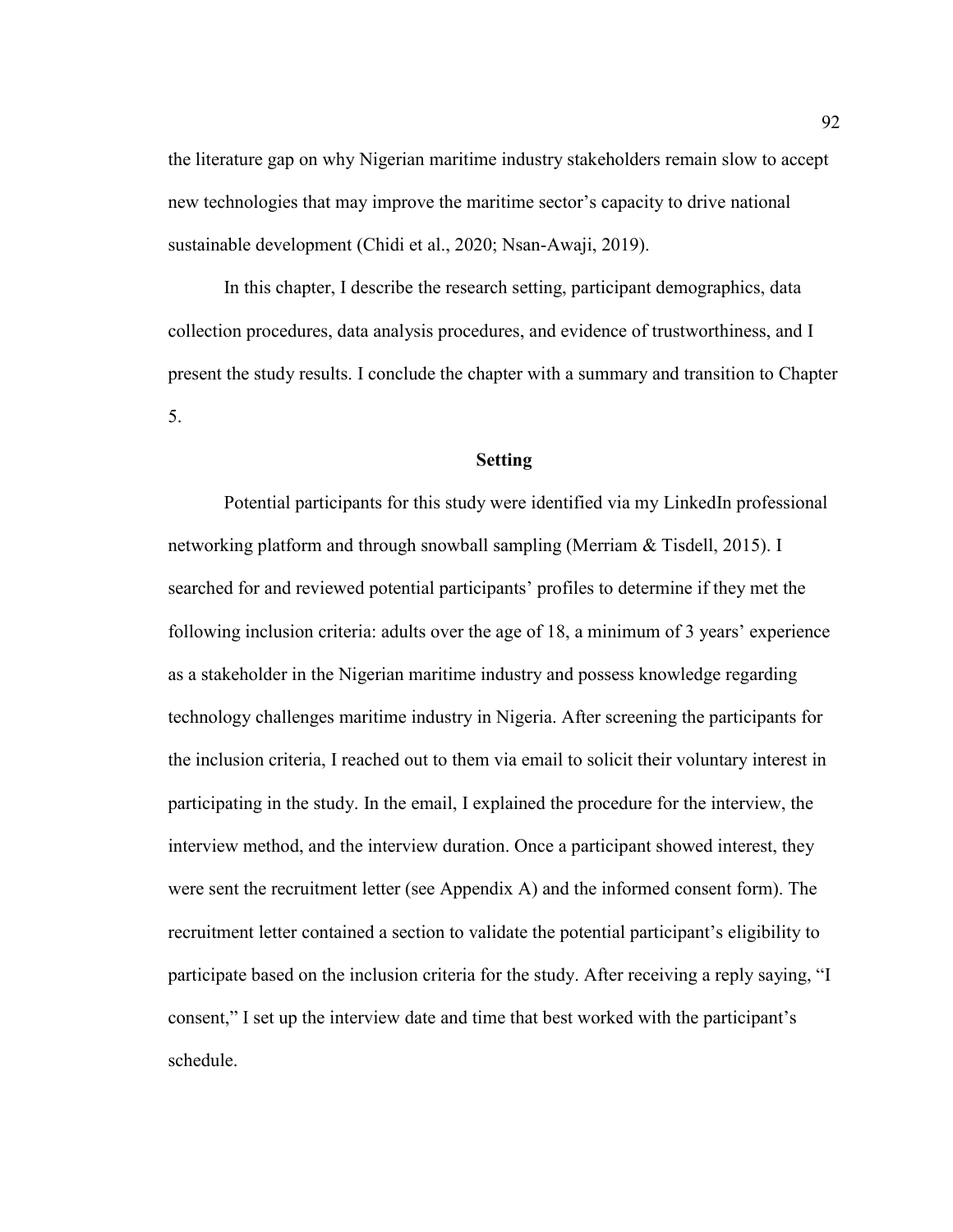I began with eight potential participants initially sourced from the LinkedIn professional networking platform. Seven agreed to participate, and one declined due to a busy schedule and work overload. Four participants who agreed to be interviewed became the source for the other five recruited through snowballing. All the participants interviewed work in the maritime sector in Nigeria; one resides in Europe, and the rest reside in Nigeria.

I began data collection by conducting interviews with the selected participants and collected audio-recorded interview data using the Zoom audio-only platform with the participants' consent. Each of the interviews was planned to last for 20-45 minutes, in which I sought to gather information-rich conversational evidence on the eight semistructured interview questions used for the study. The semistructured interview protocol was structured such that participants were fully engaged during the interview process and openly expressed their views on the phenomenon of discussion. The shortest duration for an interview was 21 minutes, and the longest was 44 minutes. During the interviews, some of the participants wanted clarity on whether the scope of the study covered foreign-flagged ships that visit the Nigerian ports for a short period, and I explained to them that it included any maritime-related activity in Nigeria that required the use of updated technology. There was no evidence of fatigue from any of the participants throughout the interviews.

All the interviews were conducted in privately chosen settings of the participants, and there was no evidence of prolonged interruptions or disruptions from their family members. Most of the interviews were conducted at nighttime, but some participants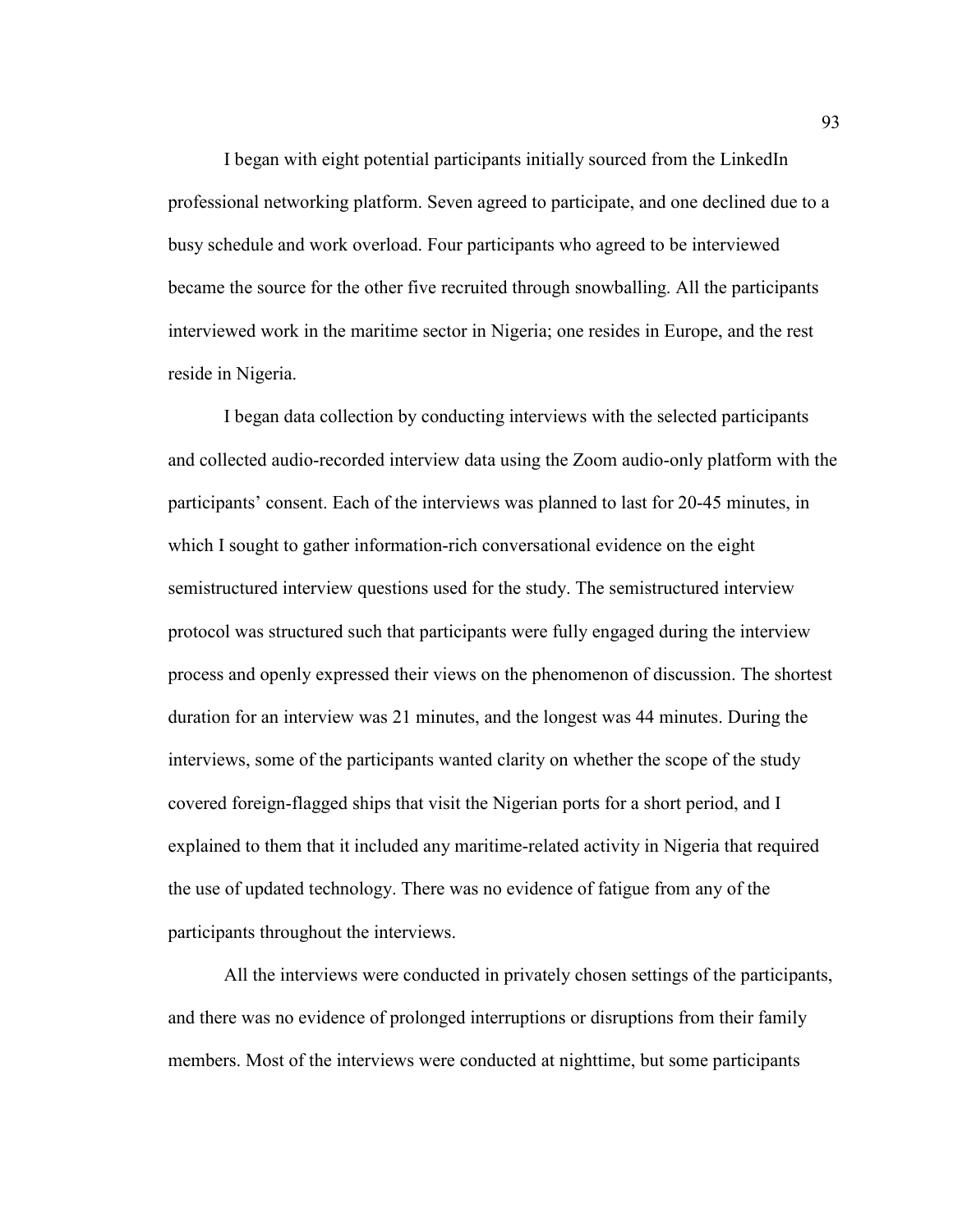were available during the day. During the interviews, poor internet connectivity in Nigeria was experienced, which impacted the interview and the audio recordings. However, each time it happened, I paused the recordings and waited until connectivity improved before continuing with the interview and the recordings. During the interviews, I took reflective field notes, although they were not rich because the interviews were audio only, and the participants' responses were most representative of my observations.

#### **Demographics**

The demographic composition of the 12 participants is presented in Table 1. I assigned the unique participants pseudonyms from P1 to P12 to conceal their identities and maintain confidentiality in line with human subject researcher ethics. Of the participants who were interviewed, 67% were males, and 33% were female. Eighty-five percent of the participants occupied senior management positions within the maritime industry, and 15% occupied operational and other related positions. Eighty-three percent of the sample had practical experience on ships as seafarers and sailed as master mariners and chief engineers on ships, 8% had experience in naval architecture and ship construction, and 8% in maritime journalism. In terms of educational achievement, 8% had a national diploma, 33% had a higher national diploma, 8% had a bachelor's degree, 42% had a master's degree, and 8% had a doctorate.

Following the Pew Research Center (2019) generational age classification, the data from Table 1 show that 50% of the research population sample were members of the millennial generation, and 50% were part of the Generation X age group. None of the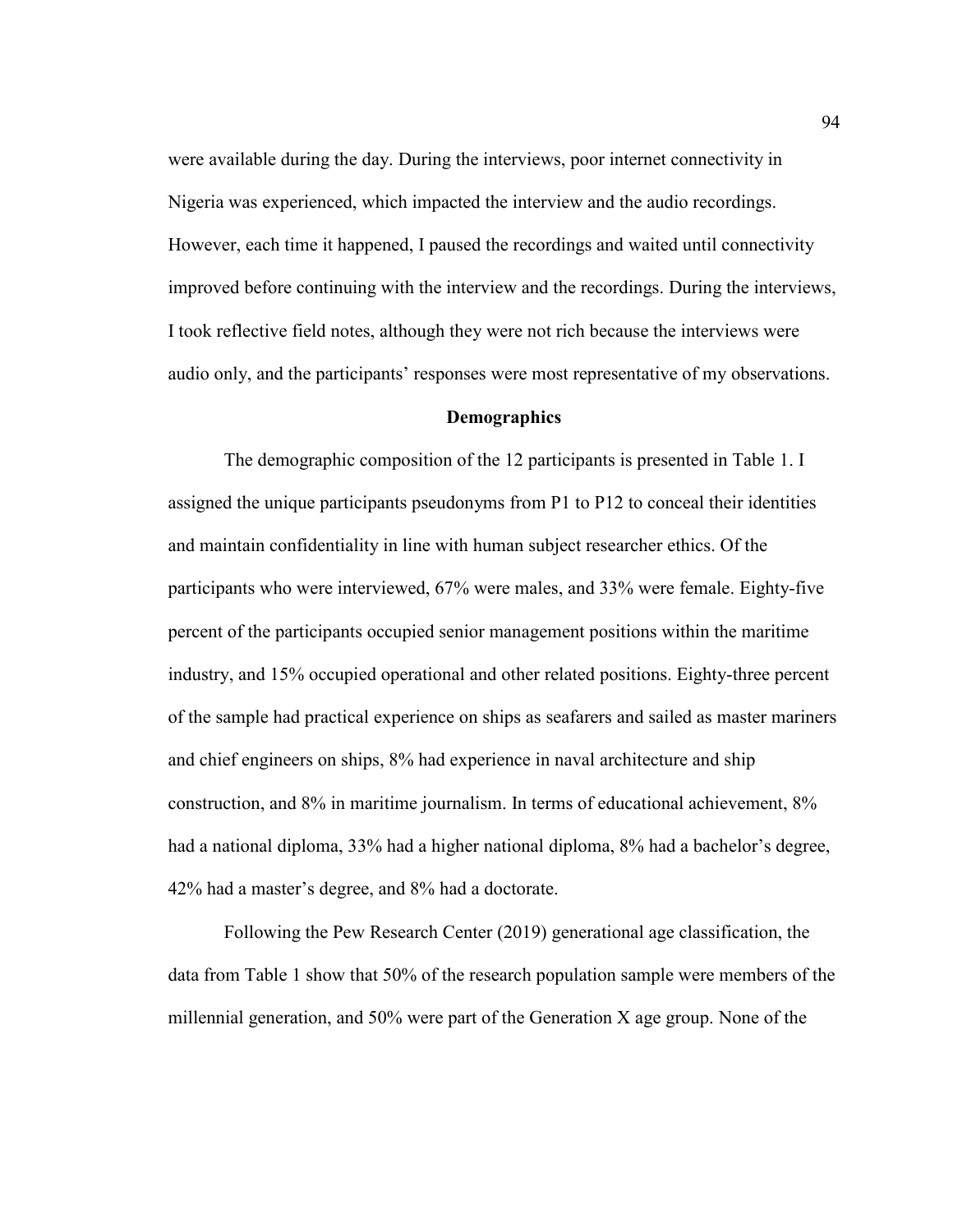participants were within the infant or elderly age categories. There were no vulnerable participants, as required by Walden's IRB.

# **Table 1**

|                 | Professional                        | Level of                   | Current title                                          | Gender | Years of       | Age       |
|-----------------|-------------------------------------|----------------------------|--------------------------------------------------------|--------|----------------|-----------|
|                 | background                          | education                  |                                                        |        | experience     | (years)   |
| P <sub>1</sub>  | Master mariner                      | Higher national<br>diploma | Ship<br>captain/mooring<br>master                      | Male   | 21             | $41 - 45$ |
| P <sub>2</sub>  | Master mariner                      | Master's degree            | Offshore installation<br>manager                       | Male   | 23             | $36 - 40$ |
| P <sub>3</sub>  | Marine engineer                     | Master's<br>Degree         | Marine surveyor                                        | Male   | 31             | $51 - 55$ |
| <b>P4</b>       | Marine engineer                     | Higher national<br>diploma | Head terminal &<br>vessel quality<br>assurance         | Male   | 22             | $46 - 50$ |
| P <sub>5</sub>  | Marine engineer                     | Master's degree            | General manager<br>technical $\&$<br>operations        | Male   | 19             | $36 - 40$ |
| P <sub>6</sub>  | Marine engineer                     | National<br>diploma        | Deputy technical<br>manager                            | Male   | 18             | $41 - 45$ |
| P7              | Chief<br>mate/navigation<br>officer | Master's degree            | Shipping legal $&$<br>regulatory<br>compliance advisor | Female | 15             | $36 - 40$ |
| P <sub>8</sub>  | Naval architect                     | Doctorate                  | Consultant on<br>maritime<br>sustainability            | Male   | 14             | $36 - 40$ |
| P <sub>9</sub>  | Marine engineer                     | Higher national<br>diploma | Marine engineer                                        | Female | $\overline{3}$ | $21 - 25$ |
| P10             | Marine engineer                     | Bachelor of<br>science     | Marine engineer                                        | Female | $\overline{4}$ | $31 - 35$ |
| P11             | Marine engineer                     | Higher national<br>diploma | Head refit engineer                                    | Male   | 21             | $41 - 45$ |
| P <sub>12</sub> | Maritime industry<br>iournalist     | Master's degree            | CEO/executive<br>producer                              | Female | 20             | $41 - 45$ |

*Participants' Demographics and Characteristics* 

# **Data Collection**

The Walden University IRB granted me the approval to start collecting data on March 9, 2021 (IRB Approval No. 03-09-21-0676300) and expires on March 8, 2022. I began data collection with the first interview on March 25, 2021, and continued until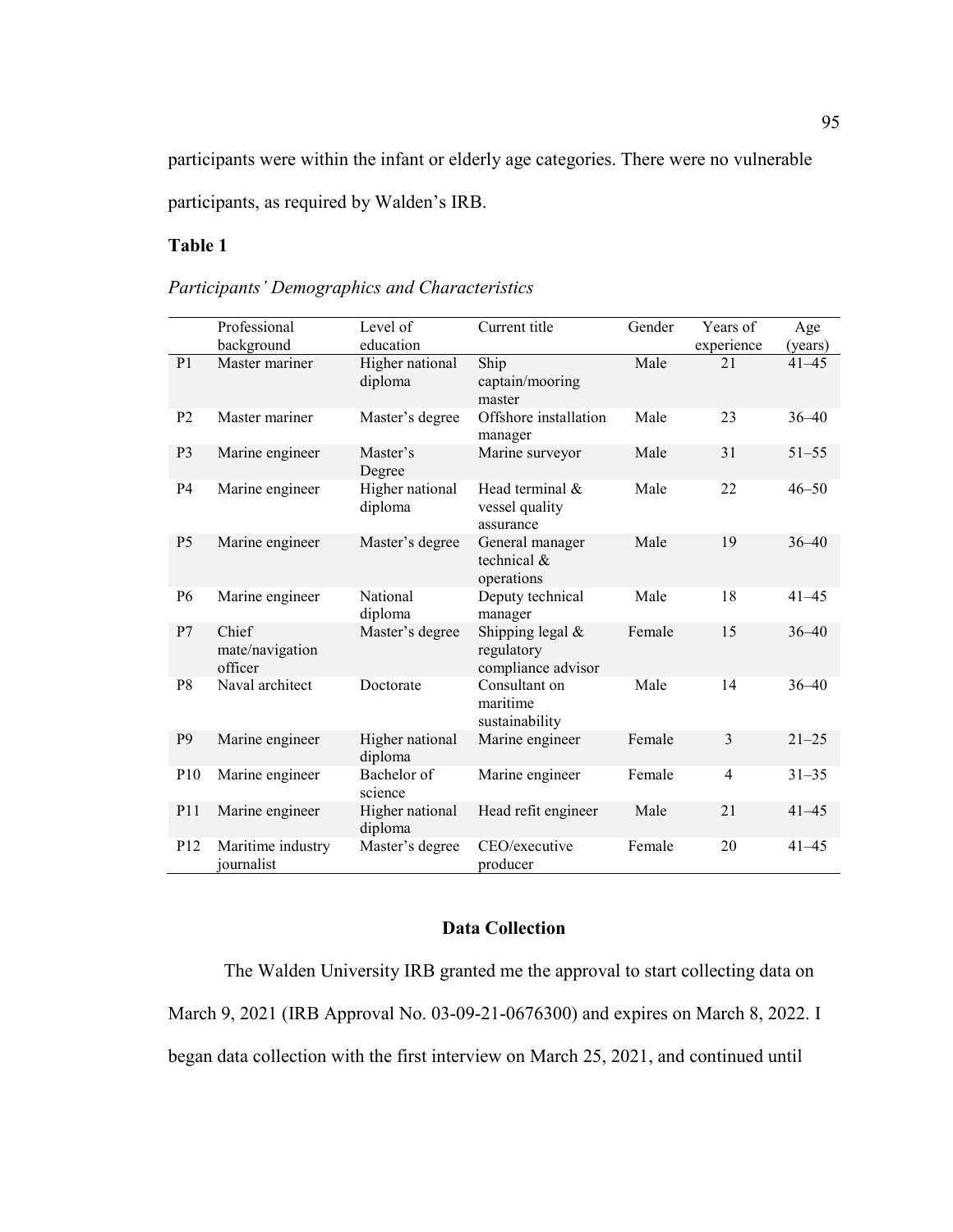April 11, 2021, when the 12th participant was interviewed. The data collection technique used for the study included semistructured interviews, reflective field notes, and archival data.

### **Initial Contact**

I searched for and reviewed potential participants' profiles on the LinkedIn professional networking platform to determine if they met the inclusion criteria. I began with eight potential participants initially sourced from LinkedIn. Seven agreed to participate; one declined. Four participants became the source for five additional participants through snowballing technique.

Once a participant showed interest, I sent them the recruitment letter (see Appendix A) and the informed consent form. The recruitment letter contained a section to validate the potential participant's eligibility to participate based on the inclusion criteria for the study. After receiving a reply saying, "I consent," I set up the interview date and time that best worked with the participant's schedule.

### **Interviews**

The interviews were conducted via the Zoom videoconferencing software using the audio-only feature to record each interview. Zoom provides a cost-effective and convenient alternative to in-person interviews, as it was developed to facilitate longdistance or international communication, enhance collaborations, and reduce travel costs for business (Gray et al., 2020). Also, an additional recording device was available to ensure an alternative means of accessing the interview recordings in a software glitch.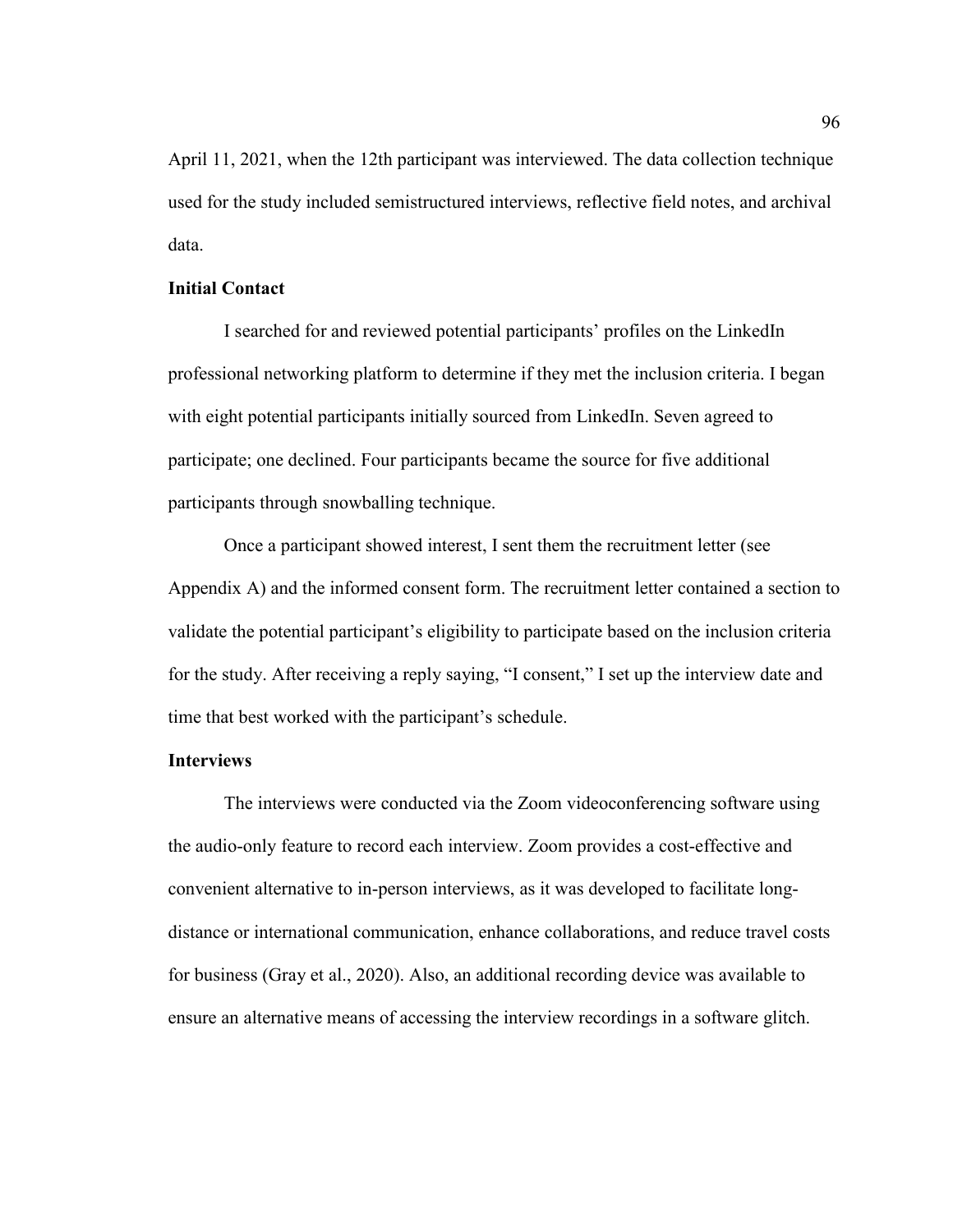The additional recording device was useful because I could not download two of the recordings from Zoom.

Each interview began with appreciation for the participant's participation followed by a brief overview of the study. All the interviews were conducted in privately chosen settings at the participants' chosen time and when there were no prolonged interruptions or disruptions. Two interviews were conducted at the participants' workplace on the ship, and the rest were conducted in the participants' homes. I used the interview protocol (see Appendix B) to guide the interview, ensuring consistency in the interview process for the 12 participants. In some cases, and when prompted, I used probes and follow-up questions to elicit an information-rich explanation.

The primary data collection tool used in the study was a semistructured interview with focused open-ended questions. The interview questions explicitly addressed the dissertation topic to evoke answers based on the participants' experiences. The interviews centered on eight well-chosen questions grounded in the conceptual framework and the literature presented in Chapter 2. For a qualitative single case study with embedded units, the minimum number of interviews is five participants. However, I conducted more than five interviews and reached data saturation at 10 participants, with repetitive information in the 11th and 12th interviews (Halkias & Neubert, 2020; Schram, 2006).

The interview process took 17 days to complete all 12 interviews, with a variation in response time from participants consenting and scheduling interviews due to their workload and time zone differences. The process consisted of identifying the participants, obtaining consent, conducting the interviews, and following up with the transcripts. The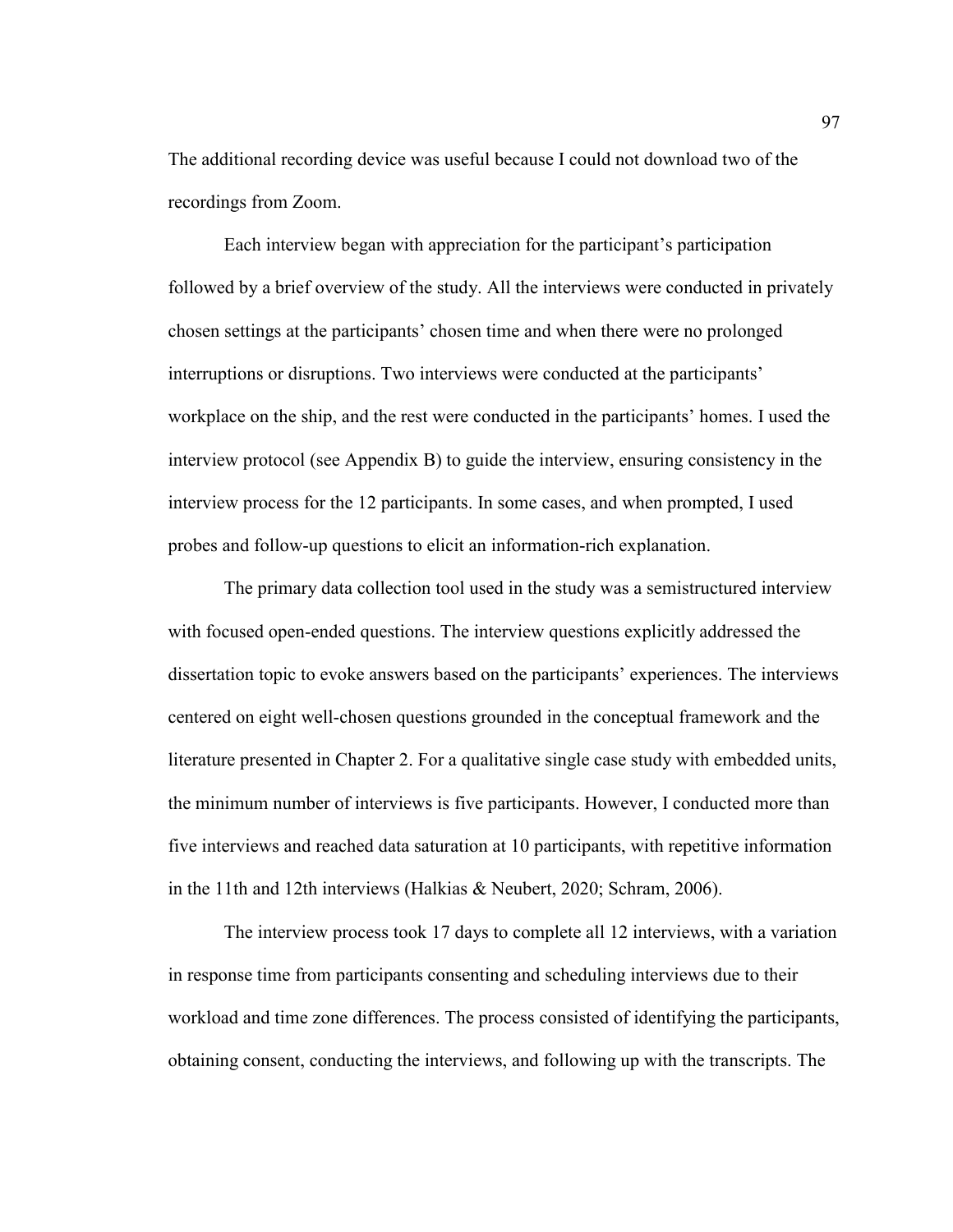interviews were planned for 20–30 minutes each, but the average time for the interviews was 31 minutes. After the interviews, I used Rev.com for transcription. When the transcription was complete, I often listened to the audio recordings, made corrections, and added reflective notes. I sent the transcribed data to the participants to confirm that the transcription of their interview responses represented their views during the interview. All 12 participants validated their interview responses; two responded to validate the transcripts. One participant made minor changes that did not significantly change the transcription contents, and the rest of the participants did not respond.

#### **Reflective Field Notes and Journaling**

I maintained reflective field notes from the date I received my IRB approval on March 9, 2021, where I created a plan for recruiting participants, processed feedback, and recorded any contextual information relevant to the phenomenon under study. I used reflective field notes to capture striking or notable responses during the interview process and provided points for probing questions. Because the interview was on Zoom and only audio, I noted verbally expressed mannerisms, tones, or attitudes during the interviews that stood out or drew my attention. I further reflected on the interviews for inference by repeatedly listening to the interview audio recordings (Merriam & Grenier, 2019).

# **Transcript Review**

To strengthen the trustworthiness of qualitative data, a transcript review is an essential element of the member-checking process (Birt et al., 2016; Mero-Jaffe, 2011; Merriam & Grenier, 2019). The transcribed data were sent to participants, and they were allowed to review the transcription to ensure it represented their views during the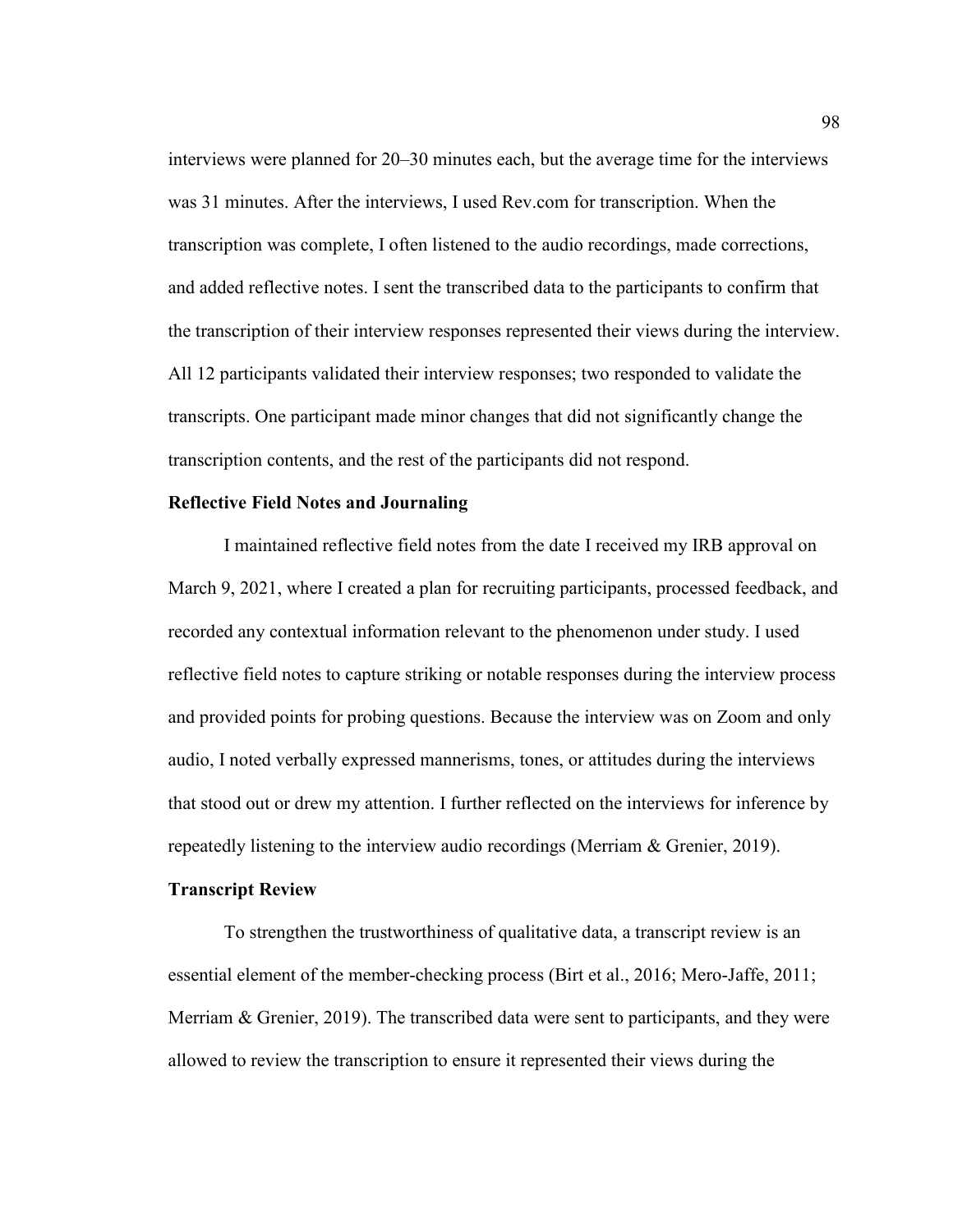interview (Billups, 2014). Out of 12 total participants, three replied to validate their data, while the remainder of participants' transcripts were considered validated due to their lack of response as instructed by the procedures listed in the informed consent section for member checking.

During the transcript review process, the research's accuracy and credibility were improved because member checking ensured that participants' thoughts were clearly expressed and corrected as appropriate (Yin, 2017). I removed participants' names and replaced them with pseudonyms (P1–P12) after receiving the validated transcribed data to maintain confidentiality. The transcribed data were further organized into a single Microsoft Word document and saved in a secure file under the data security plan established for the study. The verified transcribed data were used for manual hand coding and data analysis.

## **Data Analysis**

Upon completion of the member-checking process for transcribed data with all the participants, I started data analysis. Following Saldana's (2016) recommendation, I adopted a descriptive coding strategy to assign meaning to segments of raw data collected for this study and used the emerging words from the descriptive coding for categorization and thematic analysis. The raw data transcribed and confirmed through the memberchecking process presented a detailed account of the perceptions of the maritime industry stakeholders regarding the barriers to technology adoption.

In a case study, design coding drives data analysis (Saldana, 2016). The case study involves in-depth, futuristic, and holistic investigation into all aspects of the case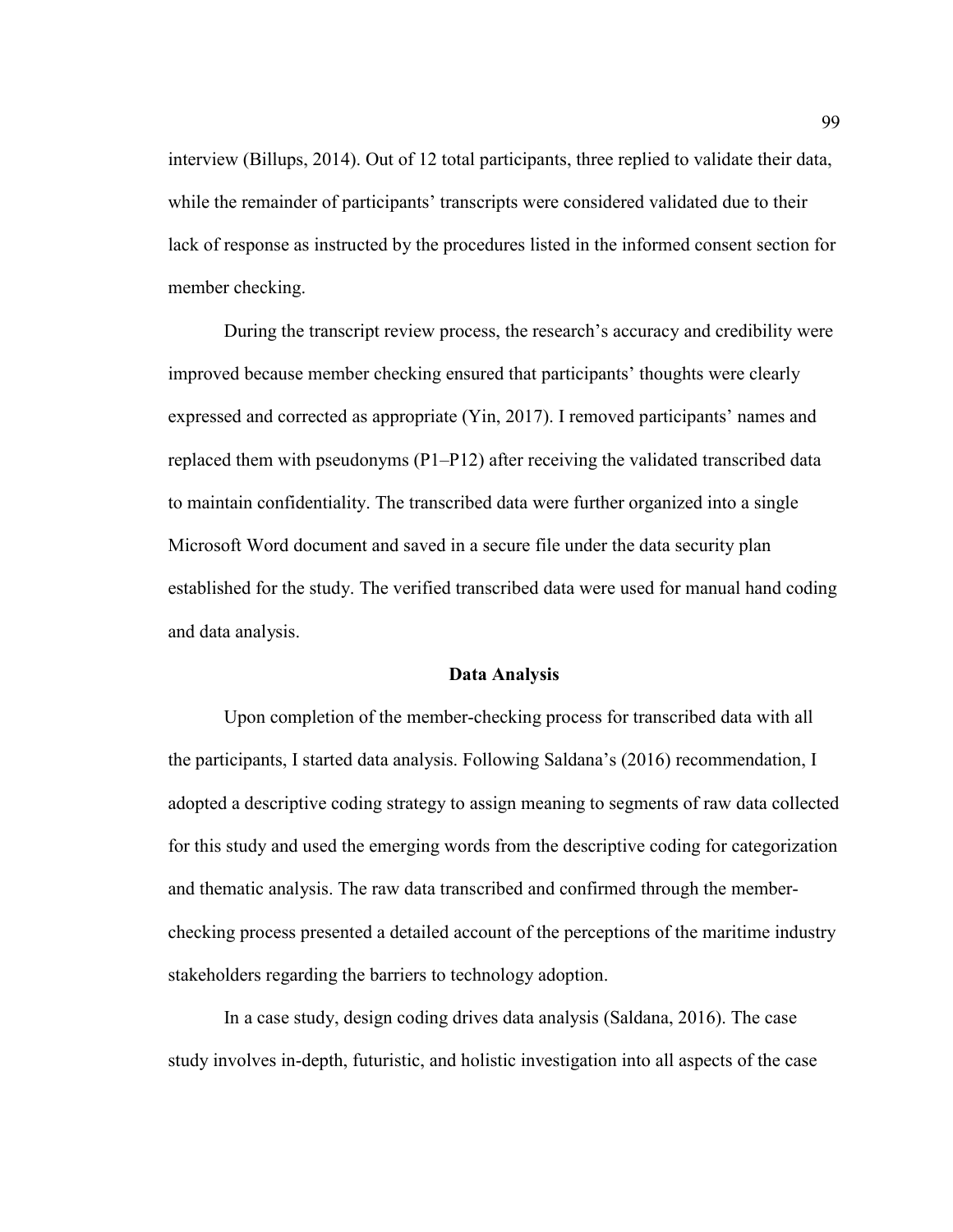and provides industry-related data not anticipated by literature (Yin, 2017). This study provided detailed information on the unexplored area of barriers to technology adoption in Nigeria's maritime industry. The findings provided a comprehensive understanding of the phenomenon under study in this single case study design, with the participants being the embedded units within the case. I applied the inductive approach to the analysis strategy for this study for themes to emerge. The inductive approach is used in qualitative research to generate or broaden theory and allow themes to emerge from data (Saunders et al., 2018).

I used the thematic analysis for this study to examine meanings and describe the social reality of maritime industry stakeholders in Nigeria regarding the barriers to technology adoption. The thematic analysis emphasizes identifying, examining, and recording meaningful patterns within data and is propelled by the systemized raw data coding process (Yin, 2017). The thematic analysis process I deployed while analyzing textual data supported the emergence of themes to answer the study's central research question (Saldana, 2016).

For the thematic analysis of the study, I used manual coding through a systematic process framed in the descriptive coding method. The descriptive coding method enabled me to assign meanings to raw data segments, which led to the emergence of lists of words, phrases, or both for indexing and data categorization (Saldana, 2016). I used Microsoft Excel software to facilitate the manual hand-coding of the participants' transcribed interview responses. In addition to data triangulation, the coding of words and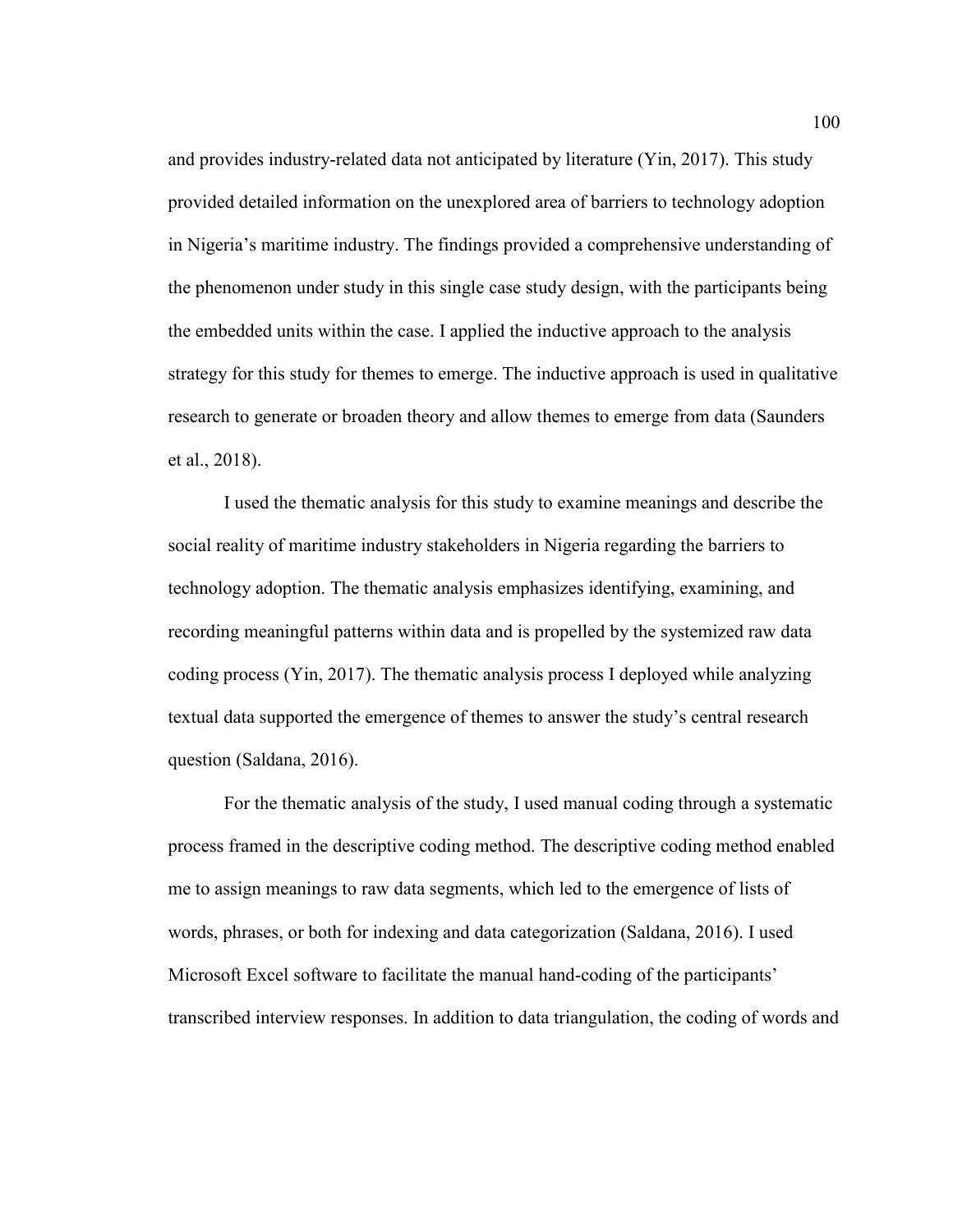phrases resulted in substantial recognition of patterns, while detailed attention to similarities and differences improved the study's dependability (Yin, 2017).

I used the ground-up data analysis strategy (Yin, 2017) to generate codes from the transcribed data using the inductive analysis approach (Boyatzis, 1998). The inductive analysis entails coding the data without manipulating the data to fit into a preexisting coding frame or the researcher's analytic preconceptions. In this study, a thematic analysis is considered data-driven when the codes are generated inductively (Braun et al., 2019). Using thematic analysis, I thoughtfully searched for themes important to depicting the phenomenon, which involved a meticulous process of identifying themes through readings and a sound understanding of the data (Yin, 2017).

I used Yin's procedure for pattern matching for the study (Yin, 2017). In a qualitative study, thematic analysis is the core process of pattern matching and offered an effective and reliable data approach. I compared the empirically based patterns with the predicted pattern, examined the matching range, offered rival explanations where necessary, and interpreted the result. I categorized common codes, phrases, and words within the participants' responses (Yin, 2017) and applied content analysis techniques for primary data. I first identified codes in the main content through in-depth interviews and created categories from the identified codes. I continued with the content analysis from primary and secondary data using a pattern-matching technique followed by triangulation by exploring patterns of similarity or difference among themes generated by the analysis (Yin, 2017).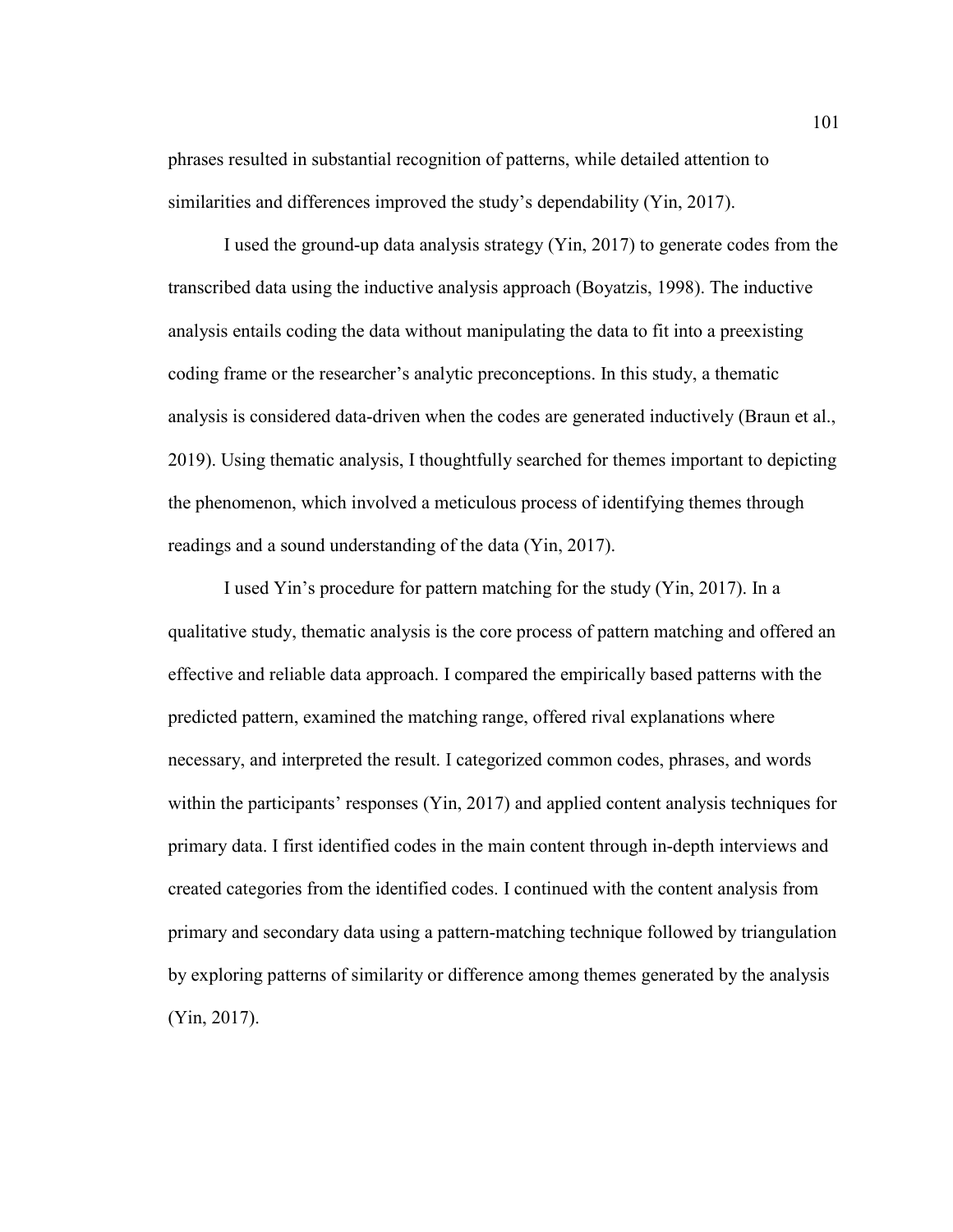The identified themes represented recognized patterns, reasonable and practicable agendas of the researcher, commonalities, and the research question (Yin, 2017). Using the coding analysis that recognized similar relationships, I classified several themes within several cases with codes connecting data collections and linking themes across a few methodologies such as journals, interviews, and discussions (Saldana, 2016). The triangulation of data collection sources rigorously evaluated data collected to improve the study's overall quality (Yin, 2017).

The next step involved interpreting data by comparing various themes from the data analysis generated through multiple sources (interviews, field notes, and archival data) and comparing the findings with the literature review's theoretical proposition. The ability to be generalized to the theoretical propositions established from the literature lies in the strength of case study findings (Yin, 2017). This study was framed by the concept of Yang's (2019) maritime shipping digitization and Wiafe et al.'s (2019) concept of technology acceptance within the maritime industry in developing countries. The alignment of this conceptual framework to the overall findings from the case study research was essential in interpreting the result to arrive at a deeper understanding of how Nigerian maritime industry stakeholders describe their barriers to technology acceptance.

Using manual descriptive coding, I was able to dig deeper into the data (Cronin, 2014) in a manner that enabled me to gain a more contextual understanding of the data (Finfgeld-Connett, 2014). Being a novice researcher, I needed a simple and effective means to analyze my data. The descriptive manual coding method answered my need as it was more effective and suitable for my data analysis than computer-assisted qualitative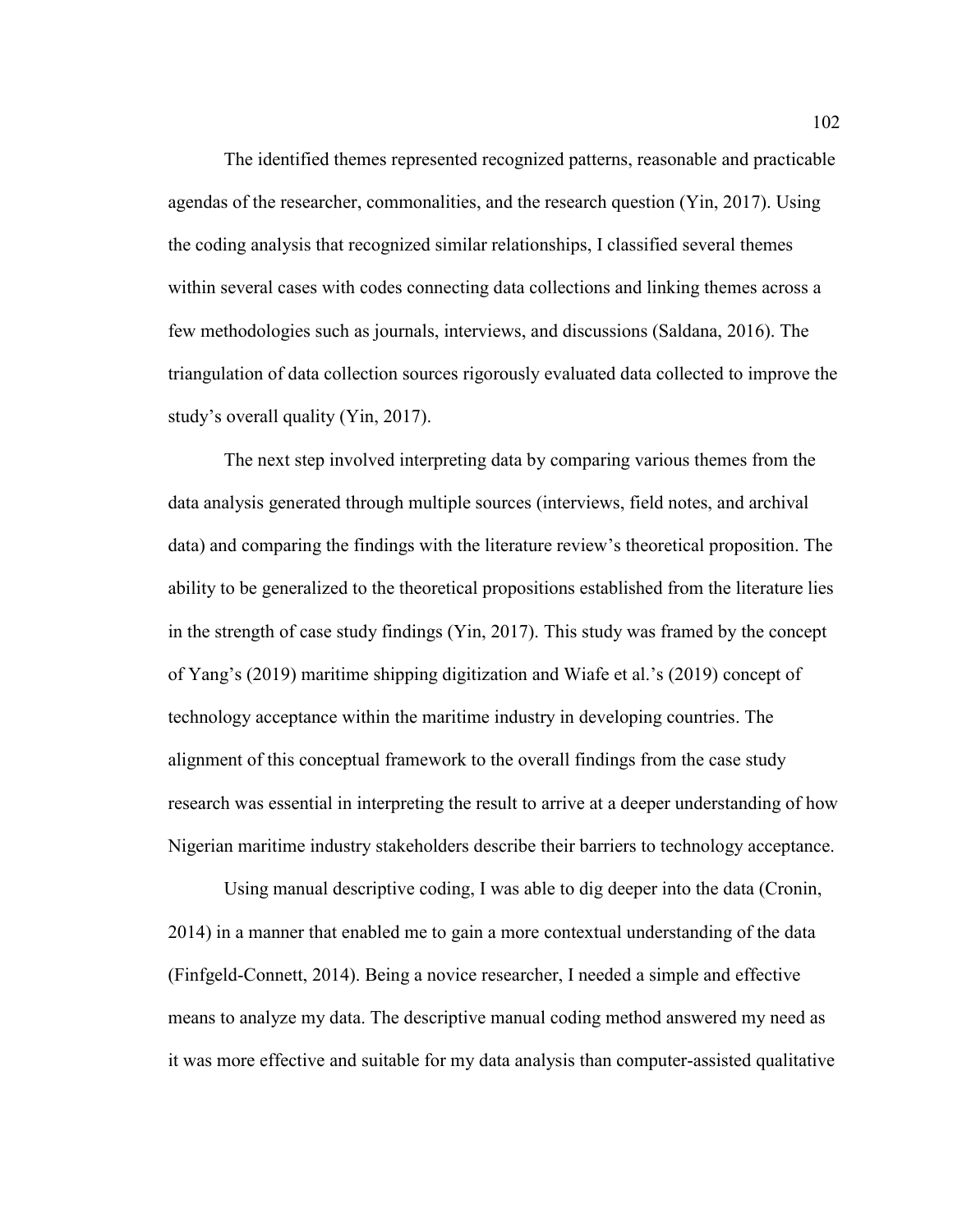data analysis software (CAQDAS). In line with Yin (2017), my data analysis comprises analysis-assemble, collect, interpret, disassemble, and conclude the data. Interviews and reflective field notes were my data sources, and the methodological triangulation improved the dependability of the results.

The five coding categories are based on the conceptual framework, and the 16 themes gleaned from the thematic analysis using Yin's pattern-matching logic and areas are listed below:

- Coding: Technology adoption standards as compared to global industry standards
	- o Themes: (a) technology adoption below global industry standards; (b) noncompliance of international maritime legislation; (c) corrupt practices blocking investment in upgrading technology
- Coding: Barriers to technology adoption and maritime digitization
	- o Themes: (a) lack of industry readiness for change; (b) reluctance to purchase and maintain technology among stakeholders; (c) lack of qualified professionals to operate updated technology
- Coding: Technology acceptance factors influencing maritime industry stakeholders
	- o Themes: (a) corporate culture and ageism; (b) ethnic culture; (c) lack of the willingness to change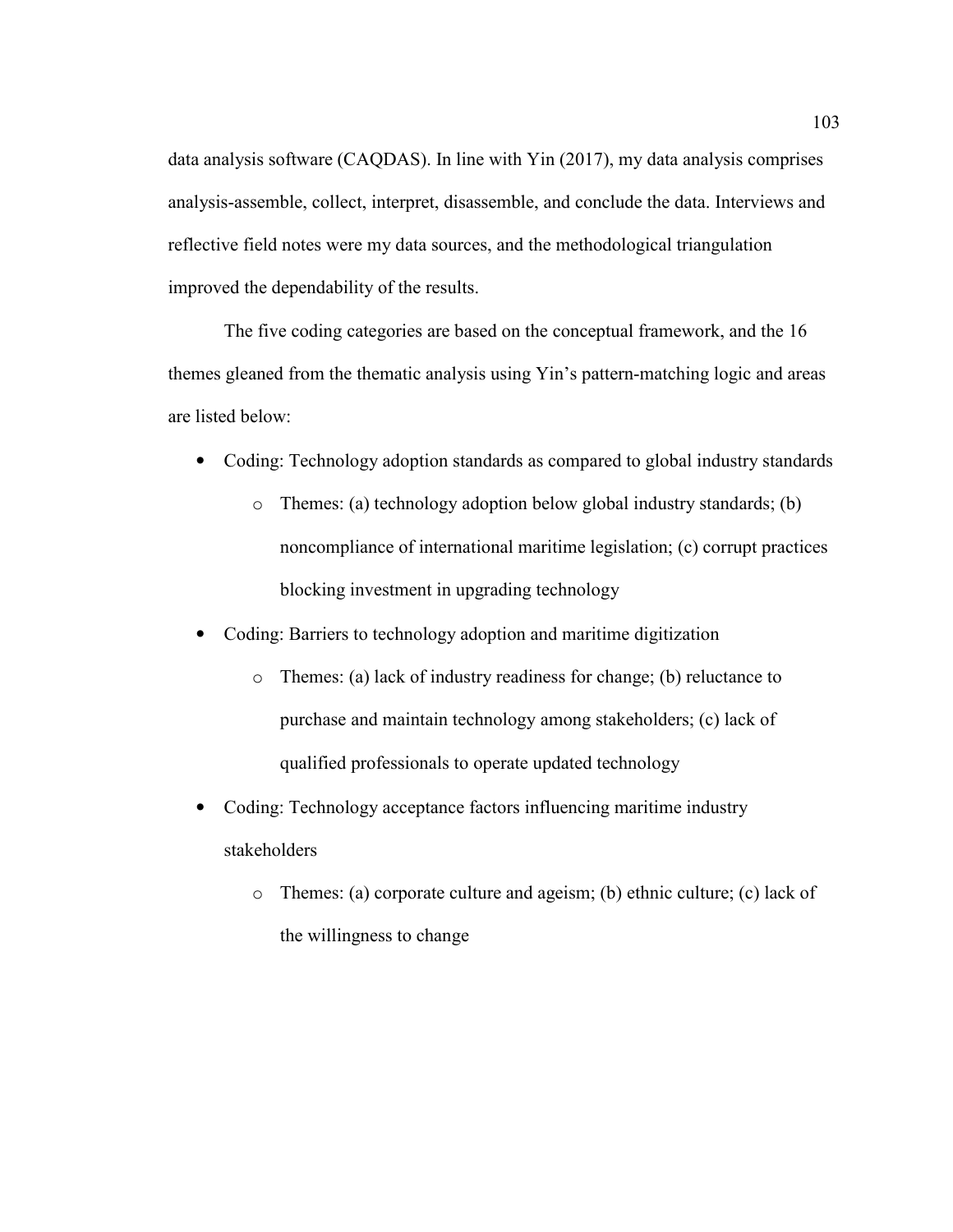- Coding: Resources needed for new technology adoption to meet global industry standards
	- o Themes: (a) updated and enforced government policy; (b) available funds to acquire new technology; (c) development and enforcement of anticorruption business policies
- Coding: How Nigeria's maritime sector can drive national sustainable development
	- o Themes: (a) align with international best practices; (b) public–private investment in maritime digitization education and training; (c) support a government–shipowner partnership to develop a professional IT workforce; (d) becoming an active player in developing Nigeria's knowledge-based economy

The five conceptual coding categories are grounded in the study's conceptual framework that includes two conceptual models: Yang's (2019) maritime shipping digitization and Wiafe et al.'s (2019) concept of technology acceptance within the maritime industry in developing countries. Both concepts formed the study's framework in relation to the maritime industry (Wiafe et al., 2019; Yang, 2019), originating in theoretical studies extending Rogers's (1995) innovation diffusion theory, which provided a theoretical lens through which to evaluate the effect of the three factors of culture, policy, and cost in any research related to ICT adoption.

Olaniyan (2020) developed the interview questions in an open-access study exploring a qualitative single case study to understand the perceptions of construction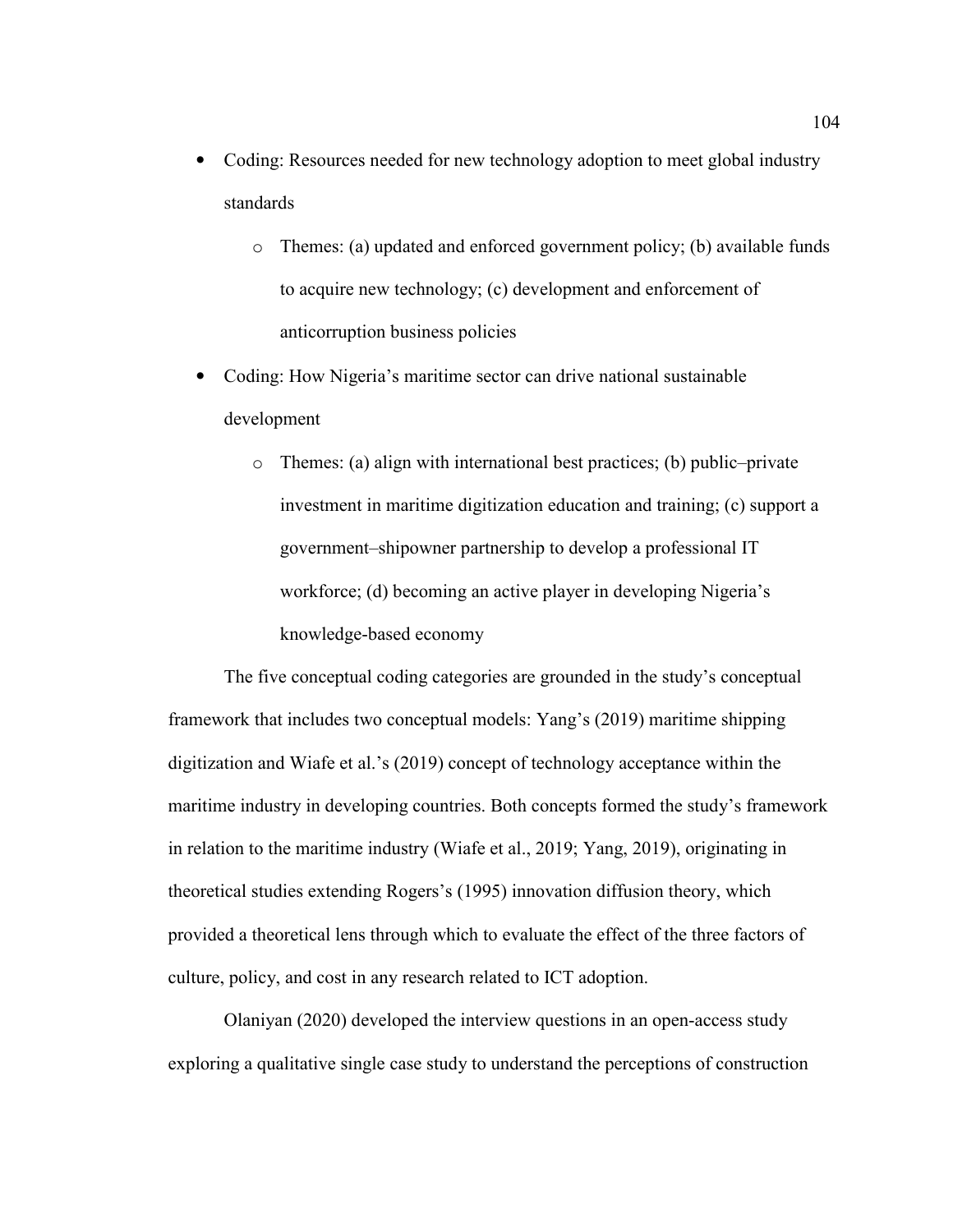project managers in Nigeria and basing each item from the theoretical literature, the authors' knowledge of technology acceptance within industries in Nigeria, and previous conceptual frameworks explaining technology acceptance in the Nigerian context grounded in Rogers's diffusion of innovations theory (Usman & Said, 2014; Waziri et al.'s (2017). Both the unified theory of acceptance and use of technology (UTAUT) (Venkatesh et al., 2003) and the technology acceptance model (Davis, 1989) used to build my study's conceptual framework were initially grounded by the authors in Rogers's (1995) diffusion of innovation theory, which helps an organization to decide whether to adopt or reject an innovative idea. My study followed this line of conceptual thinking which aligned with my study's purpose and the central research question.

The purpose of research, the kind of analysis undertaken, and the intended readership are factors to consider when deciding the presentation style for a case study research finding (Boyatzis, 1998). To give voice to a previously unheard population through this purposive sample, participant quotes' personation of category and themes was used to achieve this research goal in this study (Gregory, 2020). Below is a description of the finalized coding categories and themes of this single case study with embedded units, along with respective examples of participant quotations (Table 2) to represent each of those categories and themes.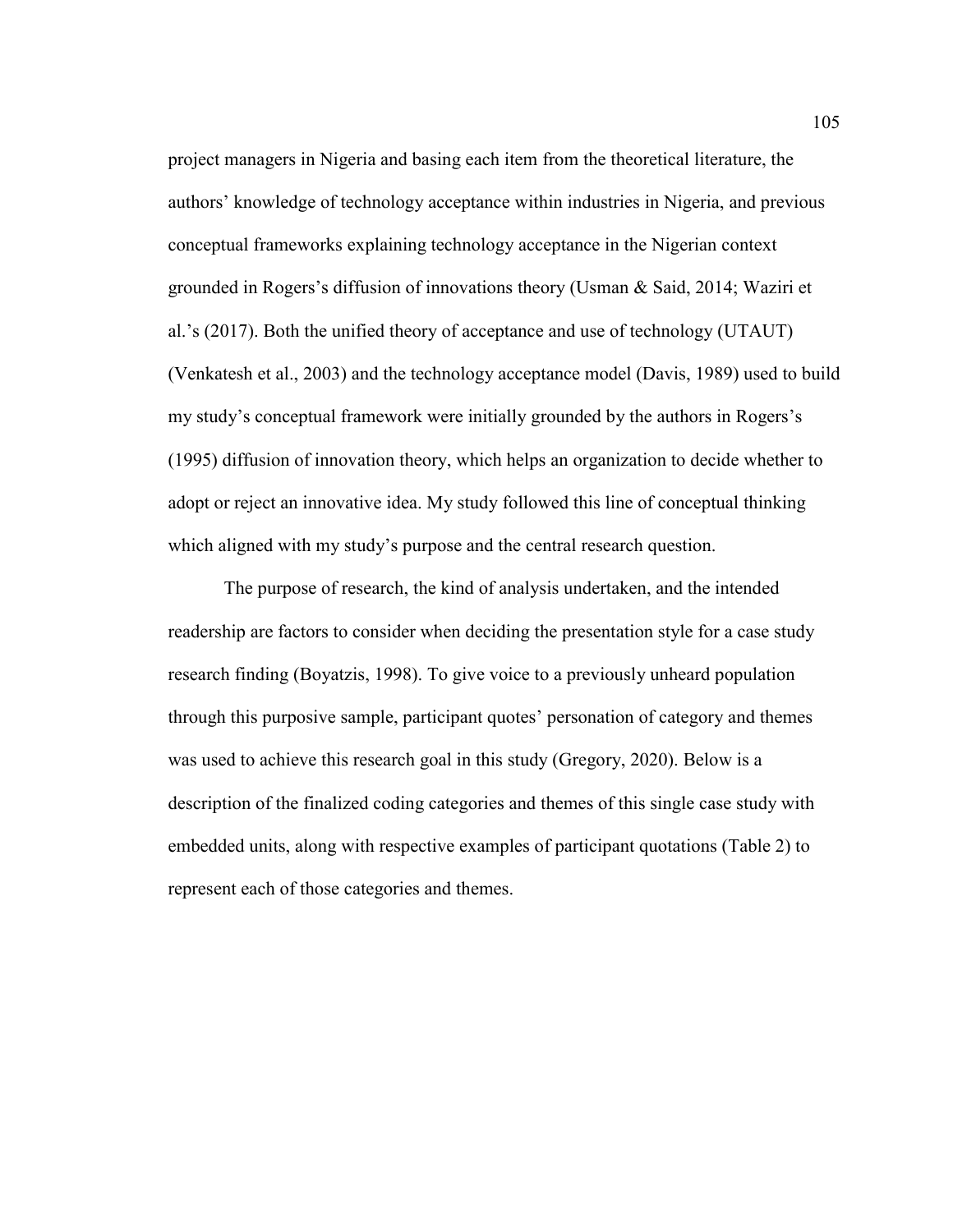# **Table 2**

## *Coding and Theme Examples*

|                                   | Interview Excerpt                                                                                                                                                                                                                                                                                                                                                                                                                                                                                                                                                                                                                                                                                                                                                                                                                                     | Category                                                                          | Theme                                                                                                                                                                                                                                                         |
|-----------------------------------|-------------------------------------------------------------------------------------------------------------------------------------------------------------------------------------------------------------------------------------------------------------------------------------------------------------------------------------------------------------------------------------------------------------------------------------------------------------------------------------------------------------------------------------------------------------------------------------------------------------------------------------------------------------------------------------------------------------------------------------------------------------------------------------------------------------------------------------------------------|-----------------------------------------------------------------------------------|---------------------------------------------------------------------------------------------------------------------------------------------------------------------------------------------------------------------------------------------------------------|
| P <sub>12</sub><br><b>P11</b>     | "We are far behind. Far behind in the sense that the swiftness with which we embrace new things,<br>like you pointed out is sluggish. We are not open, and ready to act fast regarding technology<br>adoption, probably because we have not grasped exactly what that would do for the industry."<br>"The world is a global village, and the maritime industry is highly regulated. It means that<br>legislations set by the international maritime organizations are to be enforced by various members<br>countries. Implementation of these regulations has been an issue. So, technology has a lot to do as it                                                                                                                                                                                                                                     | Technology adoption<br>standards as compared<br>to global industry<br>standards.  | a) technology adoption below global industry<br>standards;<br>b) noncompliance of international maritime<br>legislation;<br>c) corrupt practices blocking investment in<br>upgrading technology                                                               |
| P <sub>2</sub>                    | concerns compliance with maritime regulations"<br>"The level of corruption in the nation is high such that policies are bent to suit certain individuals<br>because this guy is our crony, or this guy is our body." In this situation, we cannot make real<br>progress."                                                                                                                                                                                                                                                                                                                                                                                                                                                                                                                                                                             |                                                                                   |                                                                                                                                                                                                                                                               |
| $\overline{P8}$<br>P <sub>5</sub> | "My opinion about technology adoption in the maritime industry is a lack of policy to carry the<br>people along to know exactly what the next phase is because the government fully drives the<br>maritime industry in Nigeria. They do not give much room for the private entities that can invest in<br>new technology and bring in new ideas."<br>"Cost plays a big role in it, and it is one of the reasons for the low adoption, because most times,<br>when investing in a technology or technology improvement, unless it has to do with a company<br>specific operation, it must interface with others, maybe the regulatory agencies, the end client, or<br>other service providers. It means that every one of them must adapt or have the capacity to bring in                                                                             | Barriers to technology<br>adoption and maritime<br>digitization                   | a) lack of industry readiness for change;<br>b) reluctance to purchase and maintain technology<br>among stakeholders;<br>c) lack of qualified professionals to operate updated<br>technology                                                                  |
|                                   | that level of technology."                                                                                                                                                                                                                                                                                                                                                                                                                                                                                                                                                                                                                                                                                                                                                                                                                            |                                                                                   |                                                                                                                                                                                                                                                               |
| P7<br>P <sub>3</sub>              | "Ageism is a factor in the corporate culture of the industry. The older people in the industry are<br>heading and leading the industry, and change is a bit difficult. People tend to want to stick to what<br>they know, so people want to do things the way it was done ten years ago, and any attempt to<br>change things will be resisted. Sometimes people can even get a bit hostile towards change,<br>contributing to slowing down technological advancement in the country."<br>"Ethnic cultural influences the industry stakeholders' actions, such as the ship owners, ship<br>operators, and charterers, because they tend to believe the advice of someone from their culture or<br>relative. They will say this person is my tribe's man and will believe whatever he says, even if he<br>does not know anything about ship operation." | Technology<br>acceptance factors<br>influencing maritime<br>industry stakeholders | a) corporate culture and ageism;<br>b) ethnic culture;<br>c) lack of the willingness to change                                                                                                                                                                |
| P <sub>4</sub>                    | "The government should be sincere with policies and legislation by creating rules that align with                                                                                                                                                                                                                                                                                                                                                                                                                                                                                                                                                                                                                                                                                                                                                     | How Nigeria's                                                                     | a) align with international best practices                                                                                                                                                                                                                    |
| <b>P10</b>                        | international best practices and what other based practice organizations, bodies, or nations do. The<br>rules should be followed by strict implementation and ensuring that every case is based on merit"<br>"Shipowners should devise a mentorship program for their workforce to transfer skills from the<br>experienced and skilled staff to the new ones. Mentorship will encourage young people with the<br>required training and certificate to build on their skills and experience by putting them in a space to<br>keep growing."                                                                                                                                                                                                                                                                                                            | maritime sector can<br>drive national<br>sustainable<br>development               | b) public-private investment in maritime digitization<br>education and training<br>c) support a government-shipowner partnership to<br>develop a professional IT workforce<br>d) becoming an active player in developing<br>Nigeria's knowledge-based economy |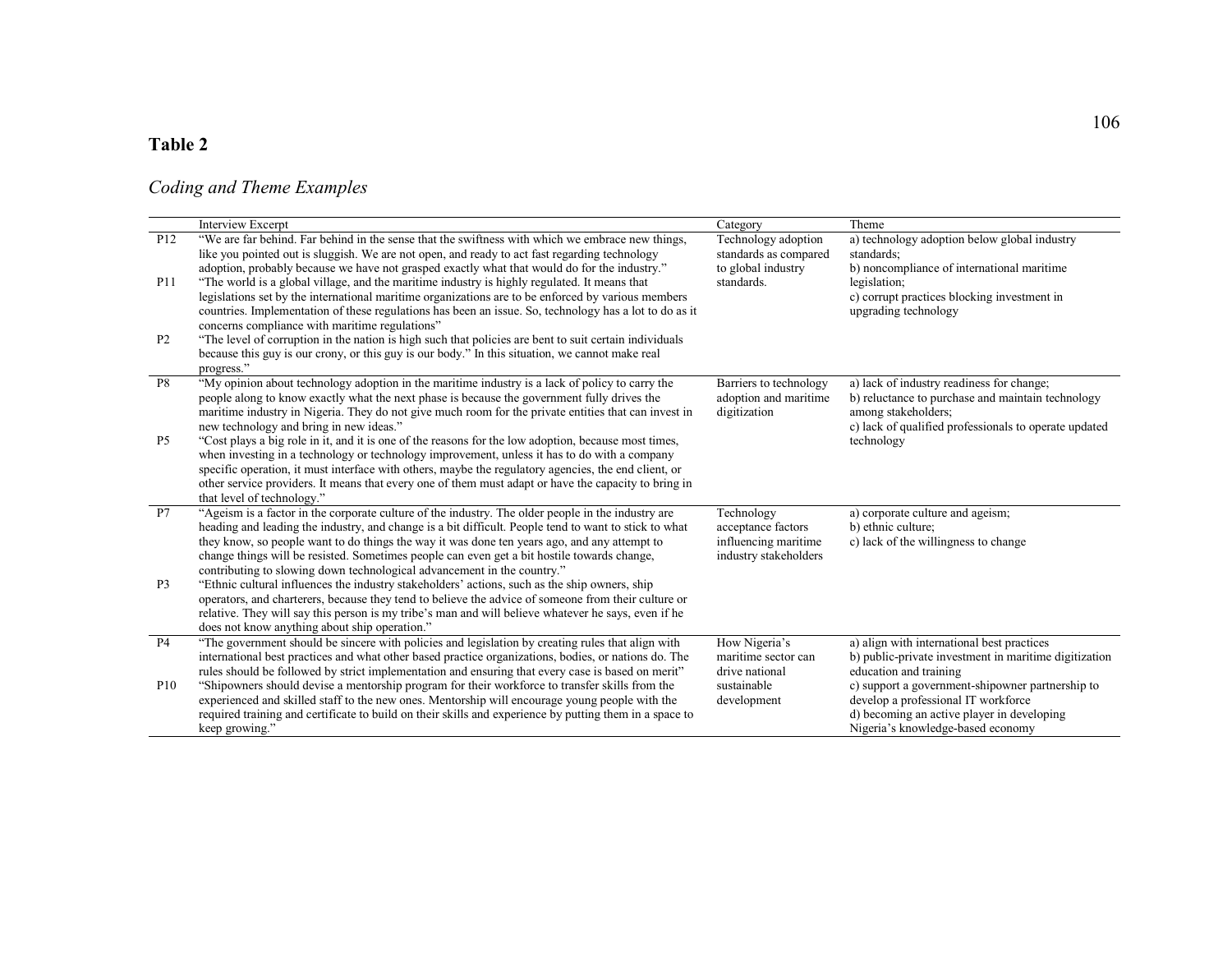#### **Evidence of Trustworthiness**

## **Credibility**

Credibility was achieved through persistent observation of the researcher to avoid bias, prolonged engagement in understanding participants' perspectives, and member checking (Billups, 2014; Morse, 2015). To achieve a satisfactory level of credibility to the study results, I took four steps to achieve credibility in the study. First, I informed the participants of their voluntary choice to participate and their confidentiality regarding the study, which enabled me to achieve conversational and in-depth responses from the participants as they were being interviewed in a comfortable atmosphere at the location of their choice. Second, member checking enabled the interview transcript to be reviewed and corrected by the respective participant (Merriam & Tisdell, 2015). Third, prolonged engagement, saturation, consistency, digital recording, and audit trail enabled enhanced data conclusion credibility (Cooper & White, 2012; Yin, 2017). Fourth, ensuring the inclusiveness of the participants who met the inclusion criteria of being an adult over the age of 18, with 3 years minimum experience as a maritime industry worker, and possessing knowledge about maritime industry business and operation in Nigeria, also helped improve the credibility of the study (Merriam & Tisdell; 2015; Yin, 2017).

# **Transferability**

Transferability is the extent a study's findings are transferable to other contexts, settings, and participants (Stake, 2010). The findings from my study on technology adoption barriers among Nigerian maritime industry stakeholders may be used to discuss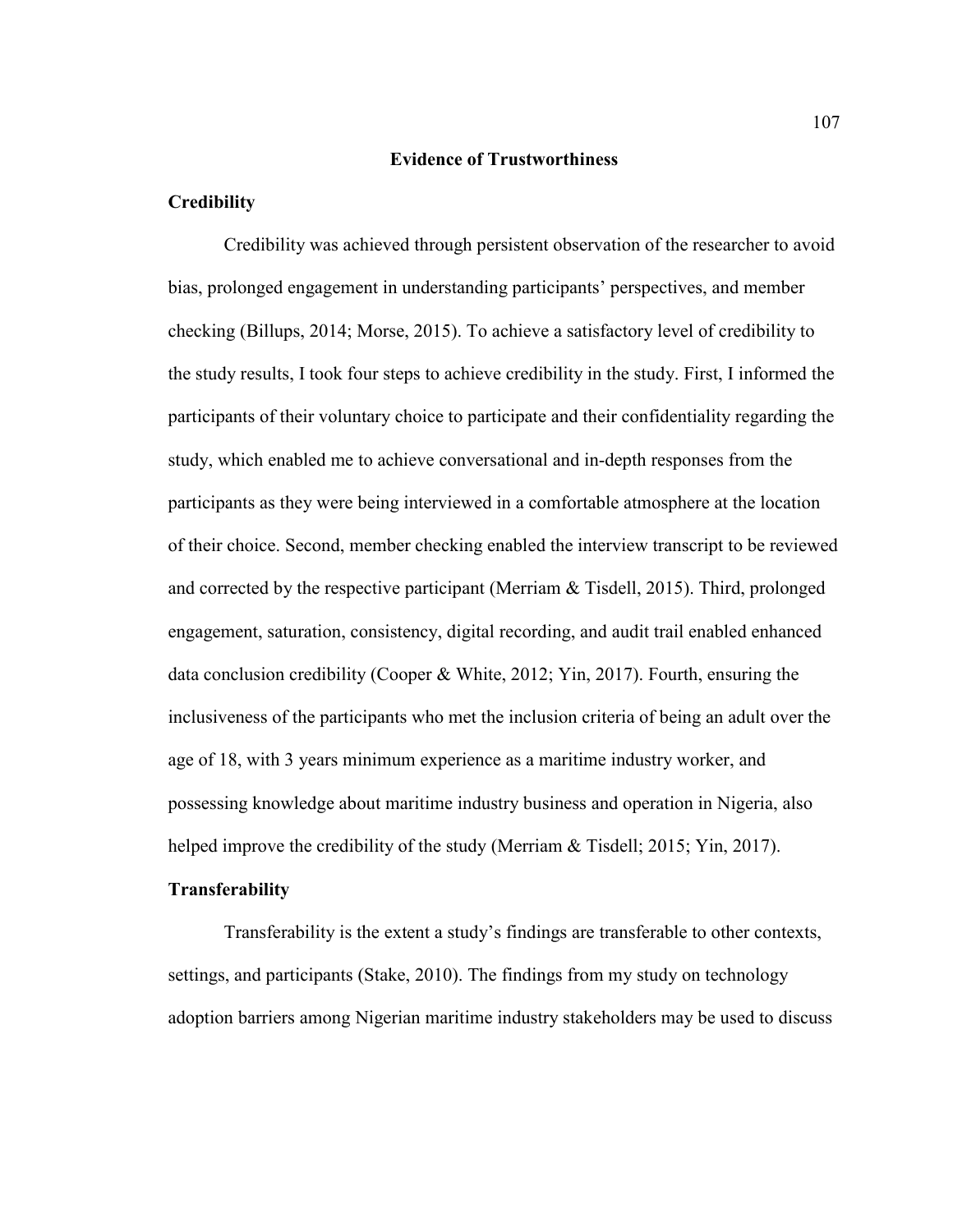technology adoption barriers with stakeholders in other sectors of the Nigerian economy. I used a thick description to establish the transferability of this study.

I took three steps to achieve transferability in the study. First, I used thick description to detail the context, setting, and method for the research in the research design to help any researcher seeking to replicate this study within a different context in the future to make a reasonable judgment that will aid and ease the transferability (Morse, 2015). Second, the interview questions were derived from a previous study on barriers to technology adoption among construction project managers in Nigeria that provided a probability of transferability (Olaniyan, 2020). Third, I used the LinkedIn professional platform to recruit participants for the study and Zoom for the participants' interviews for this study. The Zoom platform provided a sustained unbiased environment (Yin, 2017), allowed ease of access to distant prospective participants (Seitz, 2016), and aided the replication process (Gray et al., 2020).

## **Dependability**

Dependability in the research process occurs when the findings' consistency over time can be reproduced by other researchers (Billups, 2014; Korstjens & Moser, 2018). I took four steps to achieve transferability in the study. First, I used audit inquiry and documented a detailed research process from data collection to the research findings. Second, I thoroughly documented the semistructured interview questions (Appendix B, Interview Protocol) from which the responses were generated alongside other multiple sources used to triangulate themes. After verification, the transcripts produced from the digital recording were an accurate representation of the participants' responses during the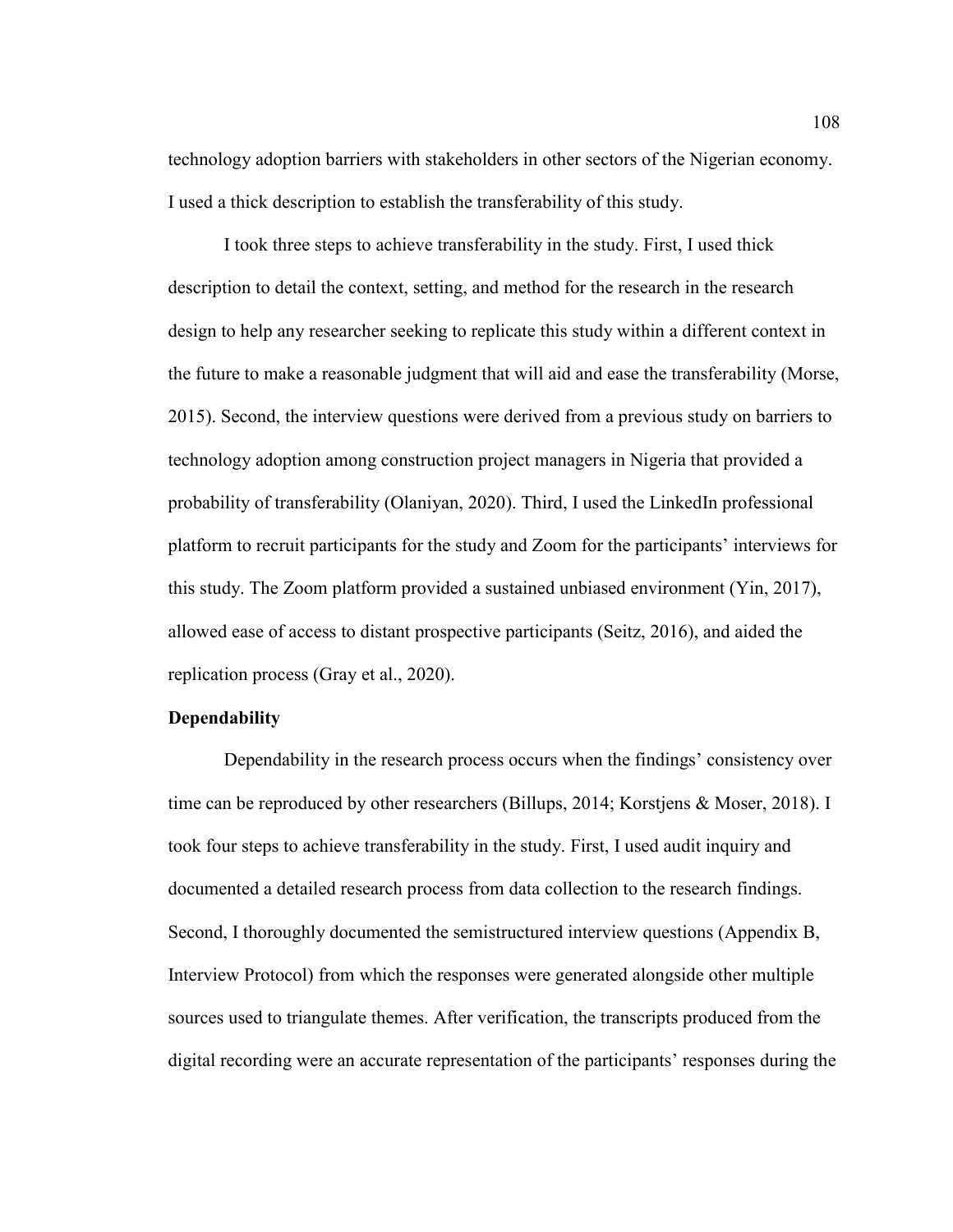interview. Third, I re-emphasized the participants' inclusion criteria in the recruitment letter (Appendix A) and requested confirmation at the beginning of the interview from participants to give credence to the findings' dependability. Fourth, I used the interview protocol developed by Olaniyan (2020) to study barriers to technology adoption among construction project managers in Nigeria.

#### **Confirmability**

The confirmability criterion advances neutrality, impartiality, and the data's precision, interconnecting dependability because both confirmability and dependability can be established simultaneously (Houghton et al., 2013; Walker, 2012). I used an audit trail and reflexivity to achieve confirmability (Lincoln & Guba, 1985). I took three steps to achieve confirmability in the study. First, I constantly ensured that I was aware of my position as an instrument of the research and ensured that I did not manipulate the data. Second, Dr. Steve Tippins, being the methodology expert of my dissertation committee and served as the external auditor for my study, reviewing the study process to ensure alignment between the collected data, data analysis, research findings, interpretation, and recommendation. Third, I maintained a reflexive journal notebook, examining my conceptual lens, the explicit and implicit assumptions, preconceptions, and values, and how they affected my research decisions in all phases of the study (Korstjens & Moser, 2018).

### **Results**

The specific research question for this single case study with embedded units was developed to provide answers emerging from the context of the natural empirical setting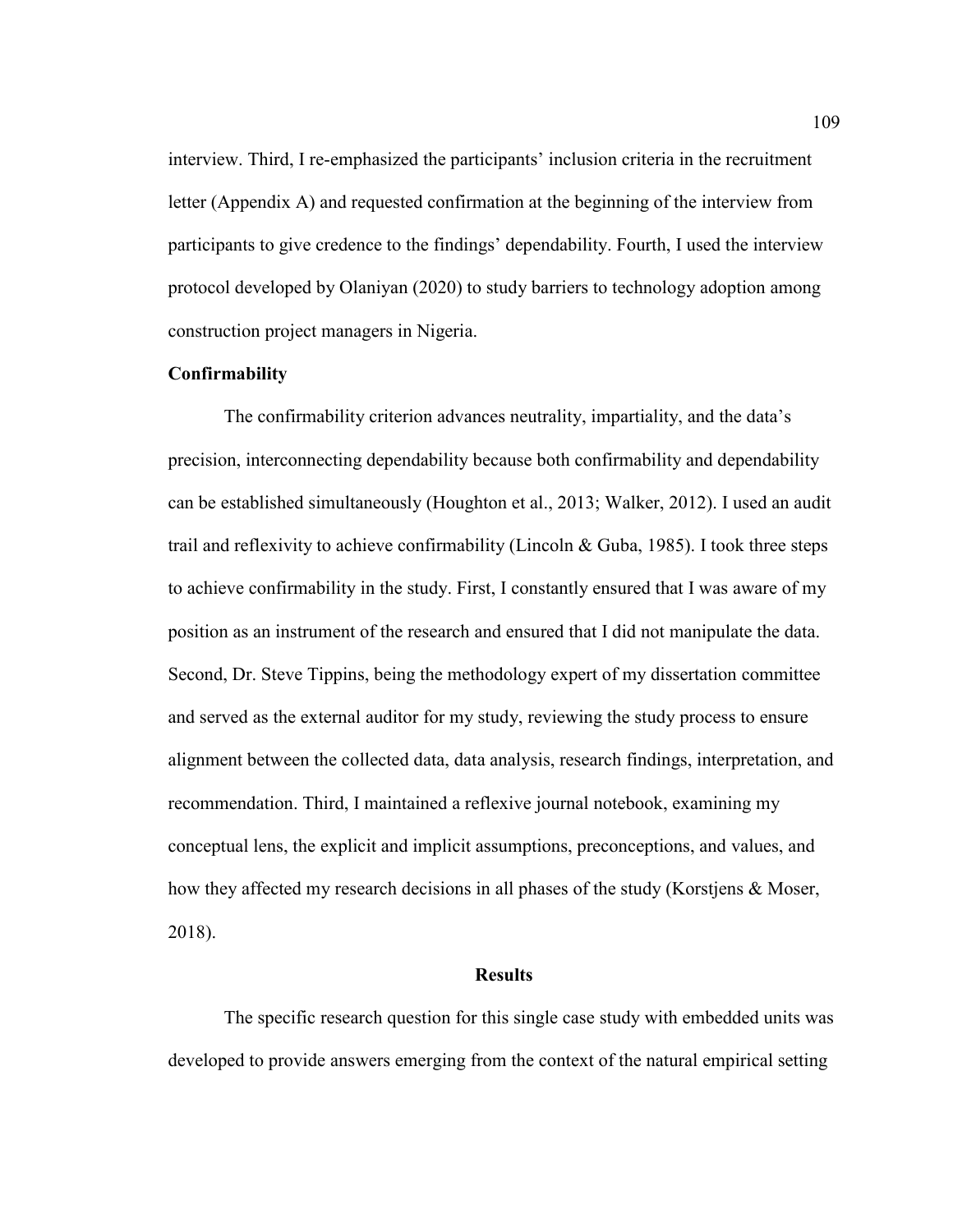(Ketokivi  $\&$  Choi, 2014). The specific purpose and research question provided the direction for this study (Yin, 2017). Meeting the purpose of this exploratory study may address the literature gap on why Nigerian maritime industry stakeholders remain slow to accept new technologies for improving the maritime sector's capacity to drive national sustainable development (Chidi et al., 2020; Nsan-Awaji, 2019). The answer to the central research question— "How do Nigerian maritime industry stakeholders describe their barriers to technology acceptance?"—was generated by interviewing Nigerian maritime industry stakeholders regarding their perception of the barriers to technology adoption.

During the interviews and subsequent data analysis, the perception on this topic, patterns, and themes were developed from the raw materials collected to generate the results of this case study. Thematic analysis of the textual data was used to identify patterns and themes. The identification of patterns and themes was achieved by comparing the themes that emanated from the data generated through multiple sources (interview, field notes, and archival data) and comparing the findings with the theoretical proposition generated from the literature review.

The ability for the findings to be generalized to the theoretical propositions established from the literature is the strength of the case study (Yin, 2017). Considering that the study was framed by Yang's (2019) maritime shipping digitization and Wiafe et al.'s (2019) concept of technology acceptance within the maritime industry in developing countries, aligning the conceptual framework to the overall findings was essential in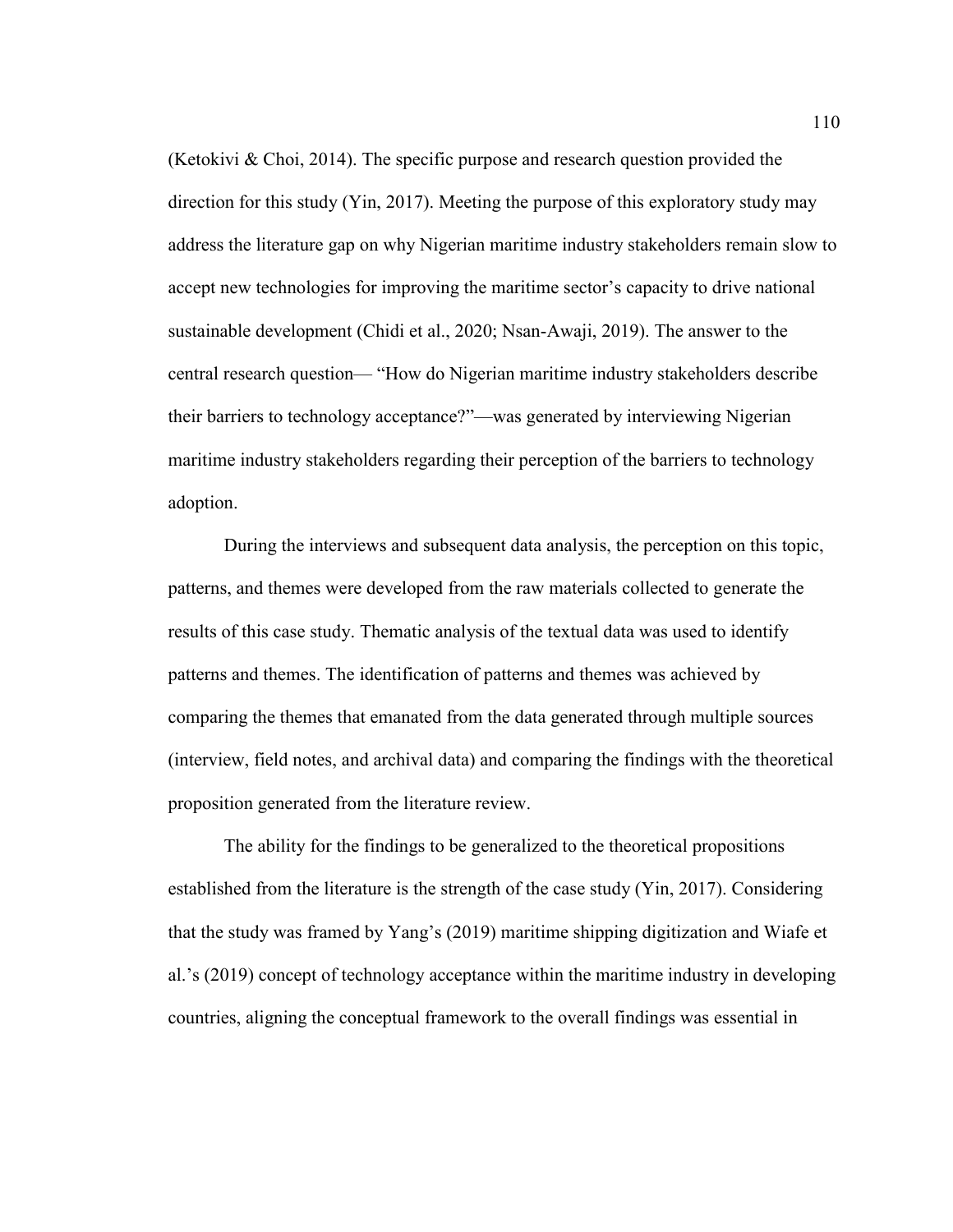interpreting the results to gain an in-depth understanding of Nigeria maritime industry stakeholders' description their barriers to technology adoption.

To validate the findings of the study, I compared it with findings from other similar studies. I checked for discrepant cases, data congruency with the patterns or trends emanating from the data analysis (Walsh et al., 2015). Analyzing, interpreting, and reporting discrepant cases is a necessary process that could assist the researcher in broadening, revising, or confirming the patterns emerging from the data analysis and further improve the study's credibility (Maxwell, 2013). In reporting the study research, which is the final step in case study research (Yin, 2017), I used thick descriptive narratives for the report. I presented a comprehensive picture of the barriers that the Nigerian maritime industry stakeholders face in technology adoption. The findings of this study were not influenced by discrepant data, as there were no significant discrepant data found or that reached data saturation.

The data used for the analysis consisted of interviews, field notes, memberchecked transcriptions, and findings outlined in the seminal literature (Yin, 2017). Thematic analysis was used to categorize data from my research to understand the study participants' views, behaviors, or qualities in a natural setting to answer the central research question (Yin, 2017). Given that there is no specific procedure to develop rigorous and relevant thematic analysis, Boyatzis (1998) and Yin (2017) recommended that thematic analysis provide a logical, coherent, concise, nonrepetitive, and unassuming account of the data the identified themes.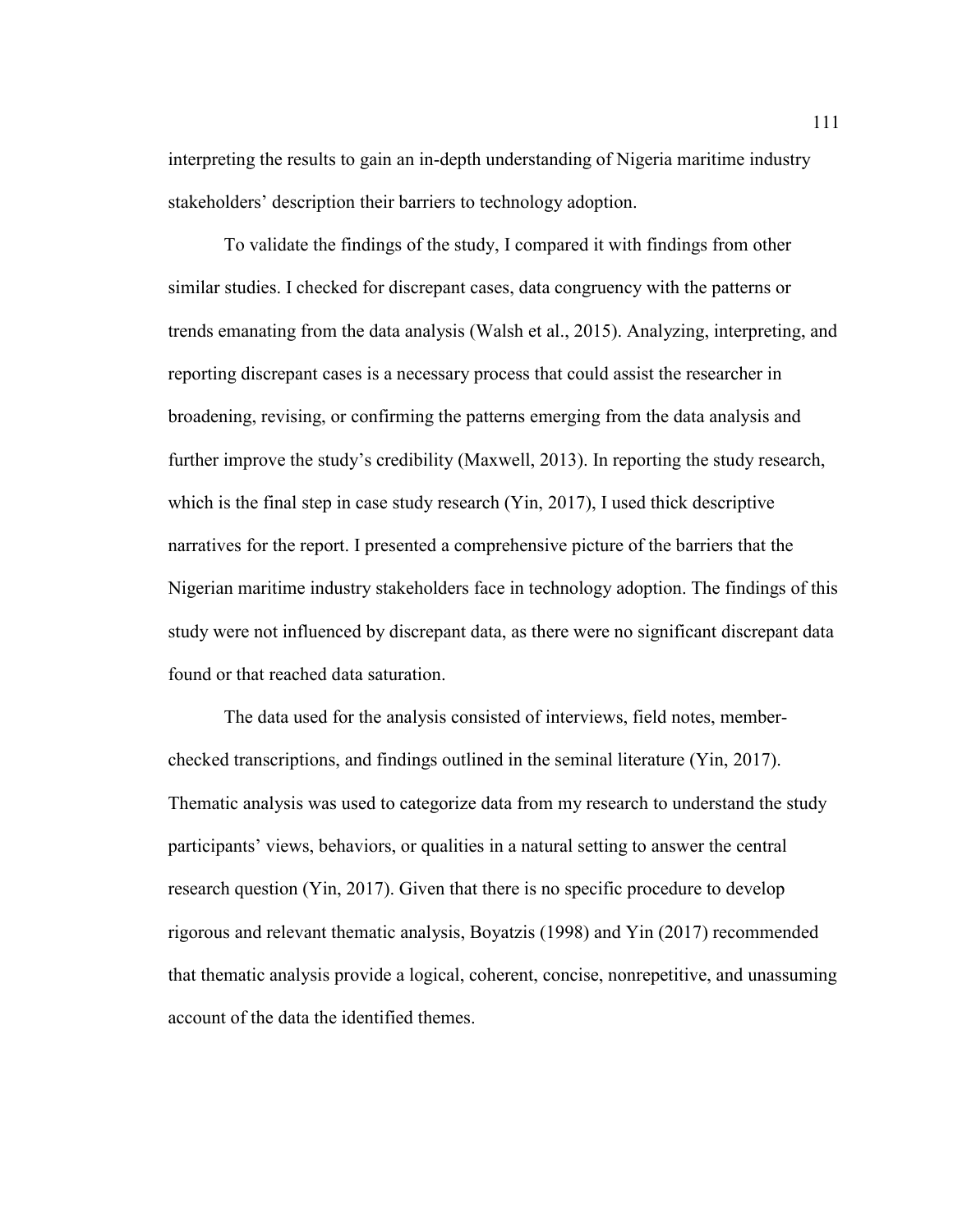To ensure a rigorous data analysis, I considered Yin's (2017) five analytical techniques of pattern matching, explanation building, time-series analysis, logic models, and cross-case synthesis in this process. The pattern matching logic was effective in answering the "how" of my case study research question. Pattern matching is the comparison between the predicted pattern and the empirical pattern. I predicted the study findings by deducting critical propositions that emerged from the literature review and my knowledge of technology adoption in reviewing the literature. The empirically based patterns were the product of data analysis.

The following section contains 16 themes that emerged from the thematic analysis and are defined through a summative statement delineated from the participants' responses to the interview questions. Supported by the critical insights from the in-depth interviews, the following themes are presented, intermixed with the participants' voices here concerning the response to the central research question. Table 2 reflects the relationship between the participants' responses and the emergent coded themes.

The response to each theme contains a direct quote from the participant's voice to provide contextual, detail-rich data and enhance the study results' confirmability. The reflective journals I took during the data collection were used to analyze interview responses carefully. To ensure that the results emerged from participant-driven experiences and not my predisposition, I used triangulation of findings to achieve that purpose.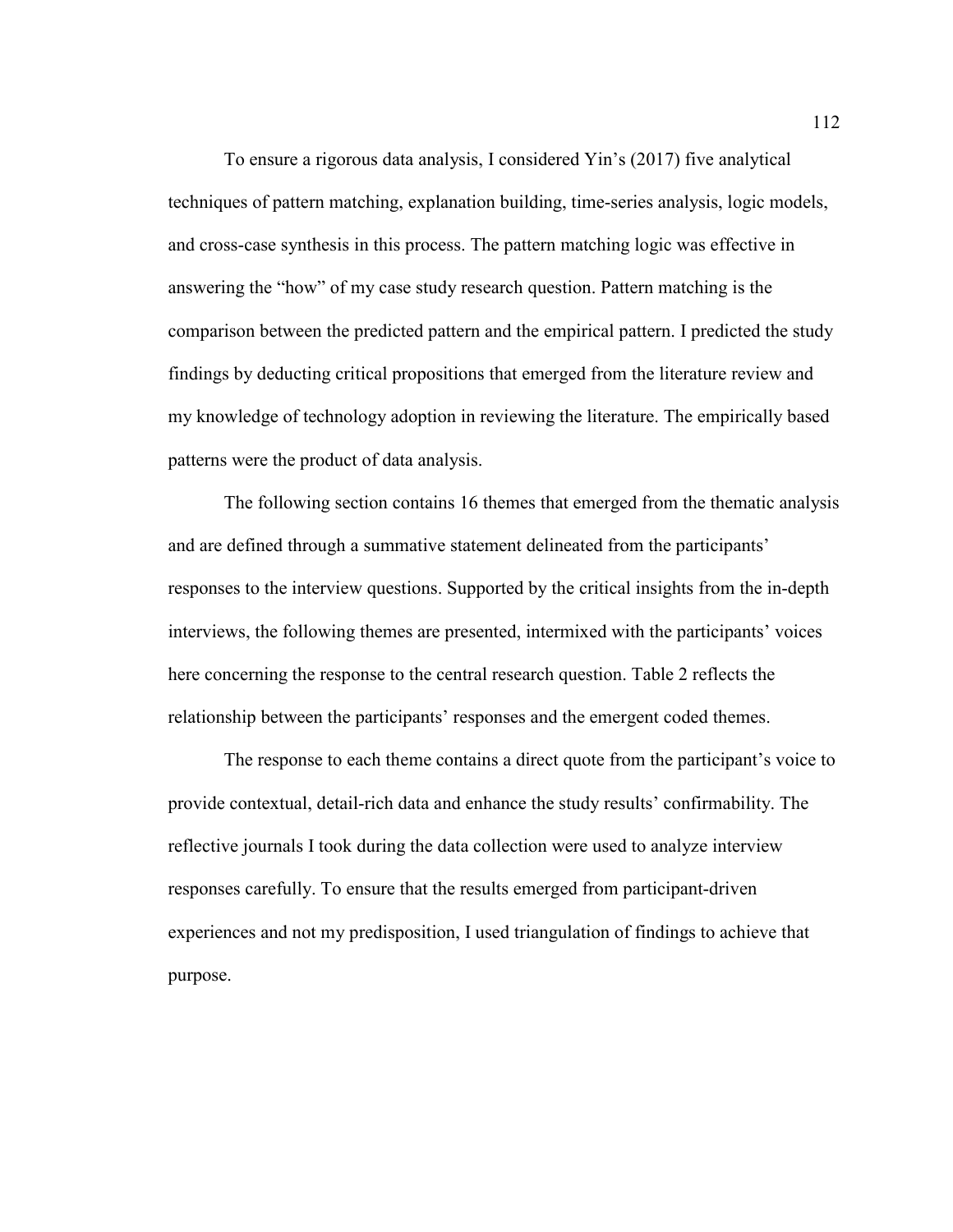### **Themes from the Thematic Analysis**

#### *Technology Adoption Below Global Industry Standards*

This theme refers to the low internationally accepted standards rating by ships and other marine structures such as ports, terminals, waterways to ensure the effective operation of the maritime industry. The decline in standard, quality, and profitability of the Nigerian flagships is traceable to the low technical standards caused by the owners' reluctance to comply with national and international standards and regulations (Igbozurike, 2020; Uwadia, 2016). In addition, several factors such as lack of funding, lack of skill and technical know-how, excessive taxing, bureaucratic and regulatory challenges, low market patronage, lack of infrastructure and ship research centers, cost, and pricing constraints, among others, account for the inadequacy of the Nigerian maritime industry to carry out shipbuilding, recycling, and repairs in Nigeria (Nwokedi et al., 2019).

Participant 6 said:

The rate of technology adoption in the industry is low, within the range of 30 to 40%, well below average. The low rate of technology adoption has impacted the country's drive to improving the maritime sector and making the maritime sector a leading global business among other sectors within the country. So, it is low, and the need to improve and embrace technology cannot be over-emphasized. Participant 9 said:

The ratio of technology adoption in the industry is about three to ten, meaning three for Nigeria maritime and ten for the global maritime. We know about these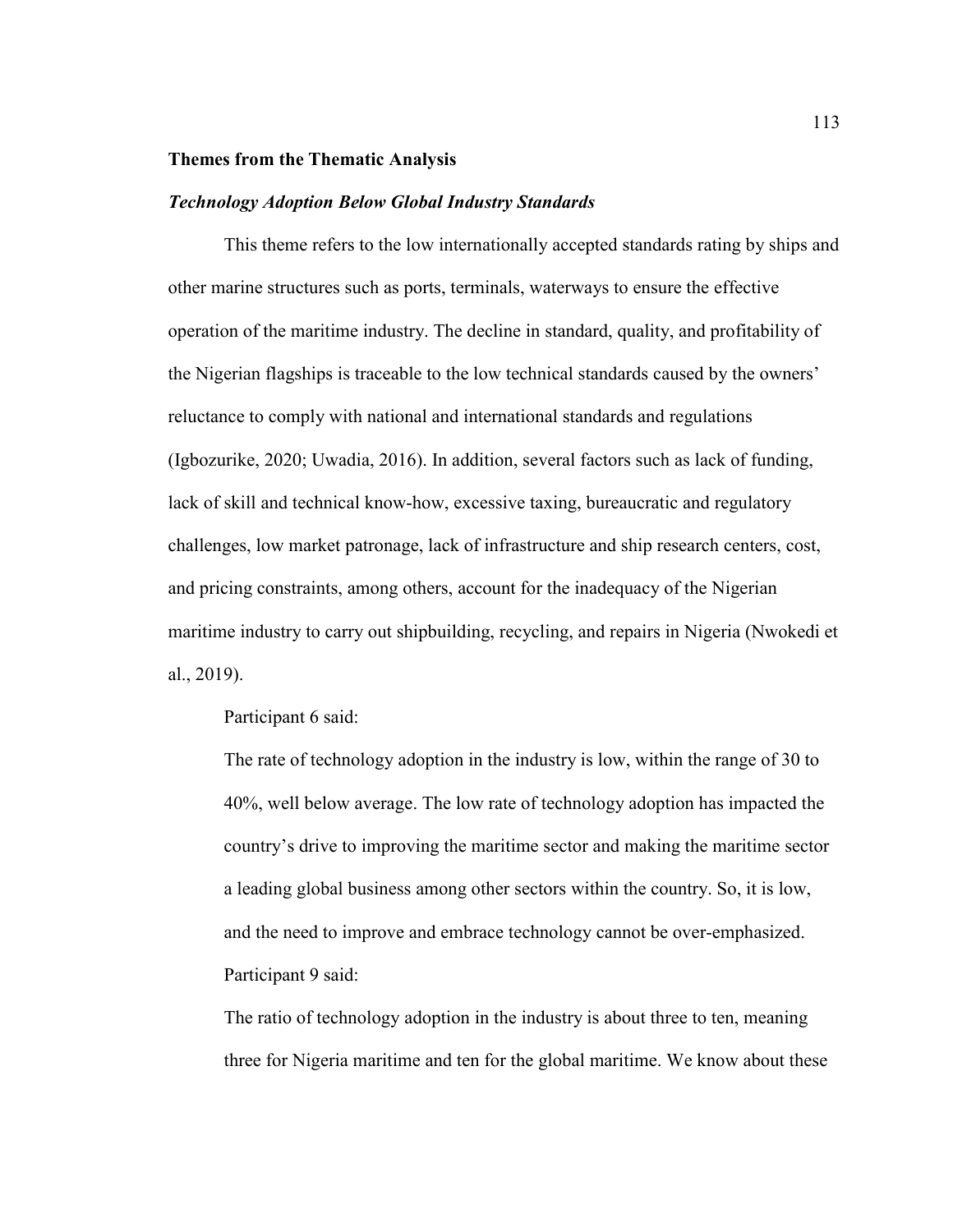technologies most times, but somehow our maritime stakeholders do not seem to follow most of them. For instance, most offshore service vessels (OSVs) use Dynamic Positioning (DP) system. DP helps reduce the risks of accidents at sea, loss of life, and any other damages that could happen when a supply vessel is operating with an Oil Rig or a floating production storage and offloading (FPSO). For a vessel to have a Dynamic Positioning system, there are so many equipment that need to come into place, but most ship owners do not provide this equipment, and the flag state inspectors tend to overlook them. They do not enforce the standards, and that is one of the problems why there is low adoption of new technologies.

### Participant 5 said:

The rate of technology adoption is low compared to other competitors because, from experience or what is available, the present technology penetration within the industry has not been holistic. The adoption is in the trial stage rather than the implementation stage. For example, technology adoption in the industry will first be accepted or led by the flag administration of that country. [NIMASA] is not effectively advancing technology adoption in the maritime industry. For example, many countries have gone to digital certificates acceptance and verification, but in Nigeria is not accepted, a simple thing like the certificate of competency (COC) verification for seafarers. It has all been trial and error. We are still at the stage of sending an email or calling somebody to check through the file to confirm if they issued that certificate or not.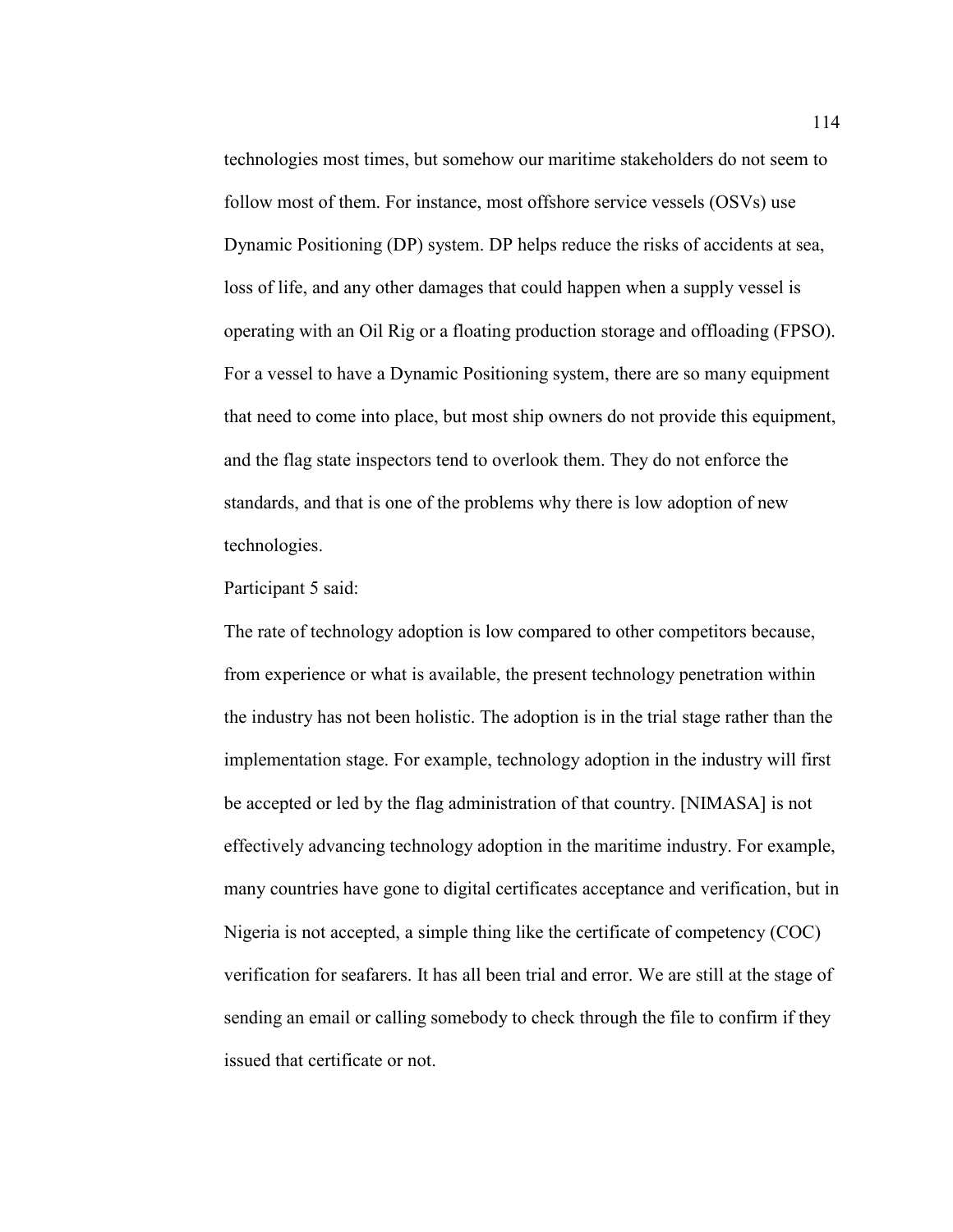#### *Noncompliance to International Maritime Legislation*

This theme refers to failure to meet the international maritime organization laydown rules and regulations governing the maritime industry operation. Noncompliance to international maritime legislation is impacted by a lack of understanding of the value of legislation and the cost involved in meeting regulations. Waife et al. (2019) argued that the level of knowledge hampers technology acceptance in the maritime, and related skills in technology is needed to improve the industry performance.

Participant 3 said:

The believe of most stakeholders is that if the equipment is not broken, there is no need to fix it, lack of maintenance culture. For example, the IMO regulations requires that single hull ships be phased out, most countries in Europe have implemented this regulation as far back as 5-7 years ago, but Nigeria pleaded for more time to implement this regulation. Even with more time granted to the stakeholders, they are come back to say, "Oh, these ships are still working, they are not broken, so why do we need to phase them out." They still believe that if it is not broken and they are still running from point A to point B with no serious accidents, they will continue with it. They do not want to spend money either to go and make the vessel double haul or to go and buy new vessels. Participant 4 said:

The implementation of international maritime legislation such technological advancements are driven by the availability of some regulations, IMO, and the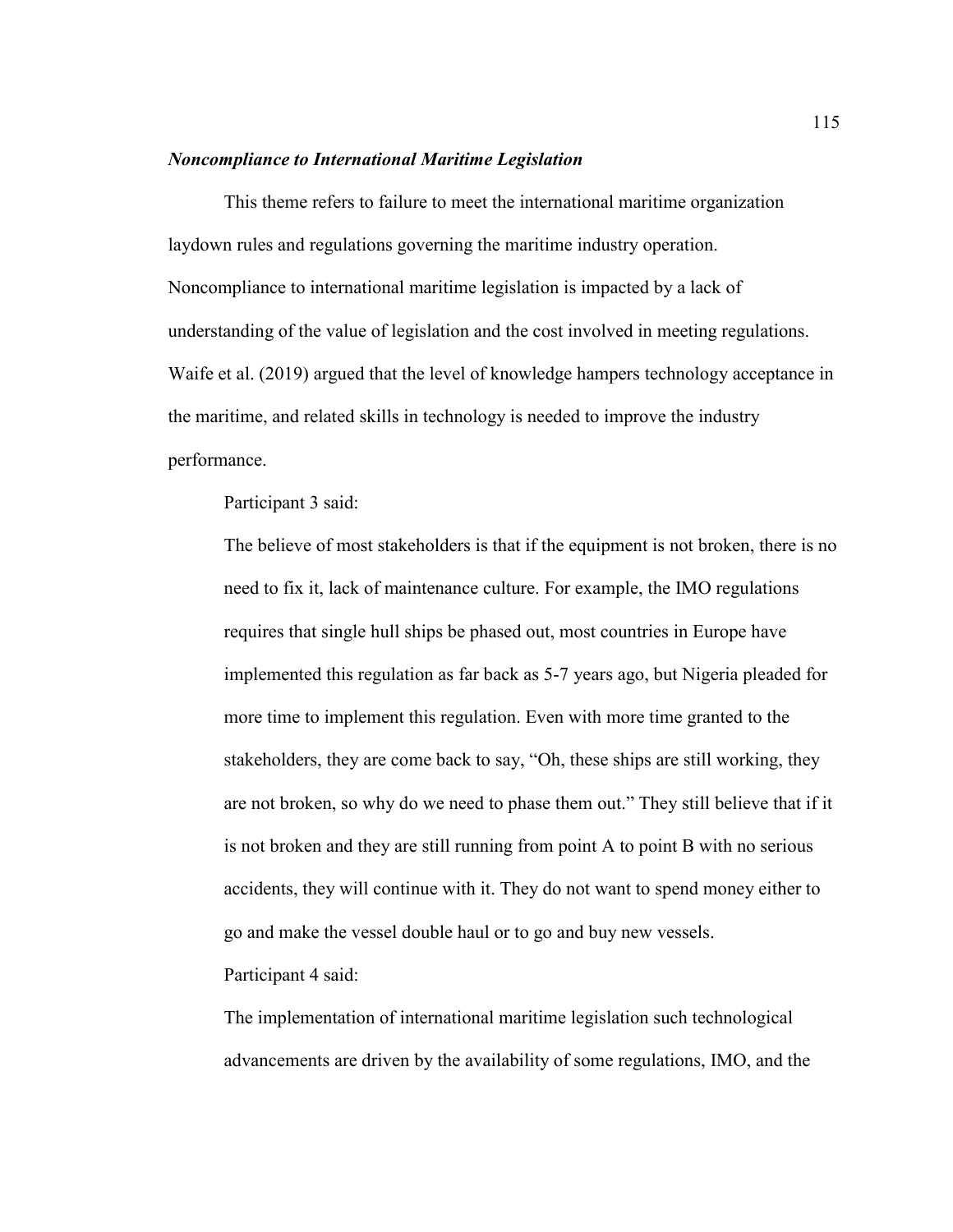likes. However, there is no effective enforcement in the developing world, like Nigeria being the focus of this study, it will be difficult for you to see mass adoption or that mass drive into the use of that technology.

#### *Corrupt Practices Blocking Investment in Upgrading Technology*

This theme refers to the human administrative bottlenecks that hinder investment in new technology from increasing performance due to the tendency to encourage corrupt practices in the industry. Technology acceptance will also address some problems and challenges in the industry such as

insecurity, inadequate infrastructure, bureaucracy, weak laws, corrupt practices, inadequate capital for investment and maintenance of ships, poor incentives for investors, lack of indigenous carrier vessels, sea unworthiness of such indigenous vessels where they are available, and poorly integrated water transport systems. (Chidi et al., 2020, p. 6)

The challenges mentioned above can be minimized by leveraging maritime shipping digitization, a disruptive technology to reduce transportation costs, shape global trade prospects, and provide companies with a higher degree of competitive advantage (Yang, 2019).

## Participant 6 said:

The industry corporate culture is plagued with corruption. In this part of the world, people tend to be conservative, and they want to retain the way they do things. There is a lot of in-built face-to-face contact, which encourages corruption and kickbacks in the industry.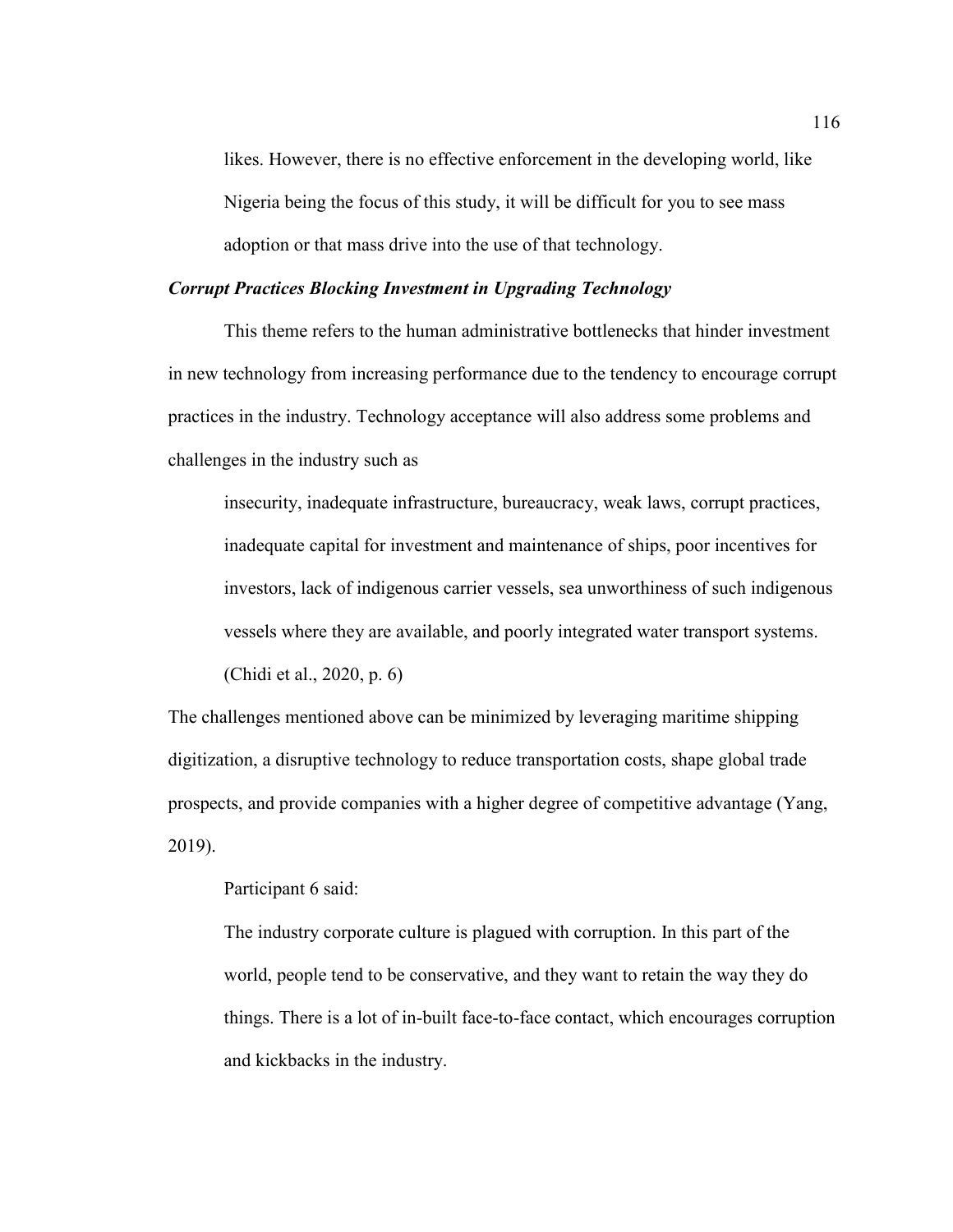Participant 3 said:

The government has not played any major role. They have not taken the bull by the horn. It is not that the regulations are not there to streamline the industry, but the regulations are not enforced partly due to corruption. People tend to close their eyes once their palms are greased. If regulation is there to phase something out, or if regulation is there to see something was being used for certain time and discarded and put new one, if regulators go to ship and they call them to a corner and grease their palm, they tend to look elsewhere and say everything is okay. Also, partly because of favoritism, for example, when a ship being inspected is owned by the inspector's kinsman, or by somebody of same tribe, he will ask himself, will I stop the ship because we want to maintain regulation? The regulator will just look elsewhere.

Participant 2 said:

There is a lack of the willingness to change from the usual way of doing things and to embrace new things to improve the system. Corrupt government agents who will rather frustrate the introduction of technology that will close the loophole that enable them extort customers. Again, the government officials will frustrate any online application where the customers can do all the processing, buy the goods, present the papers, and take out the goods. The officials will not have the opportunity to extort the customer because the customer is not there physically.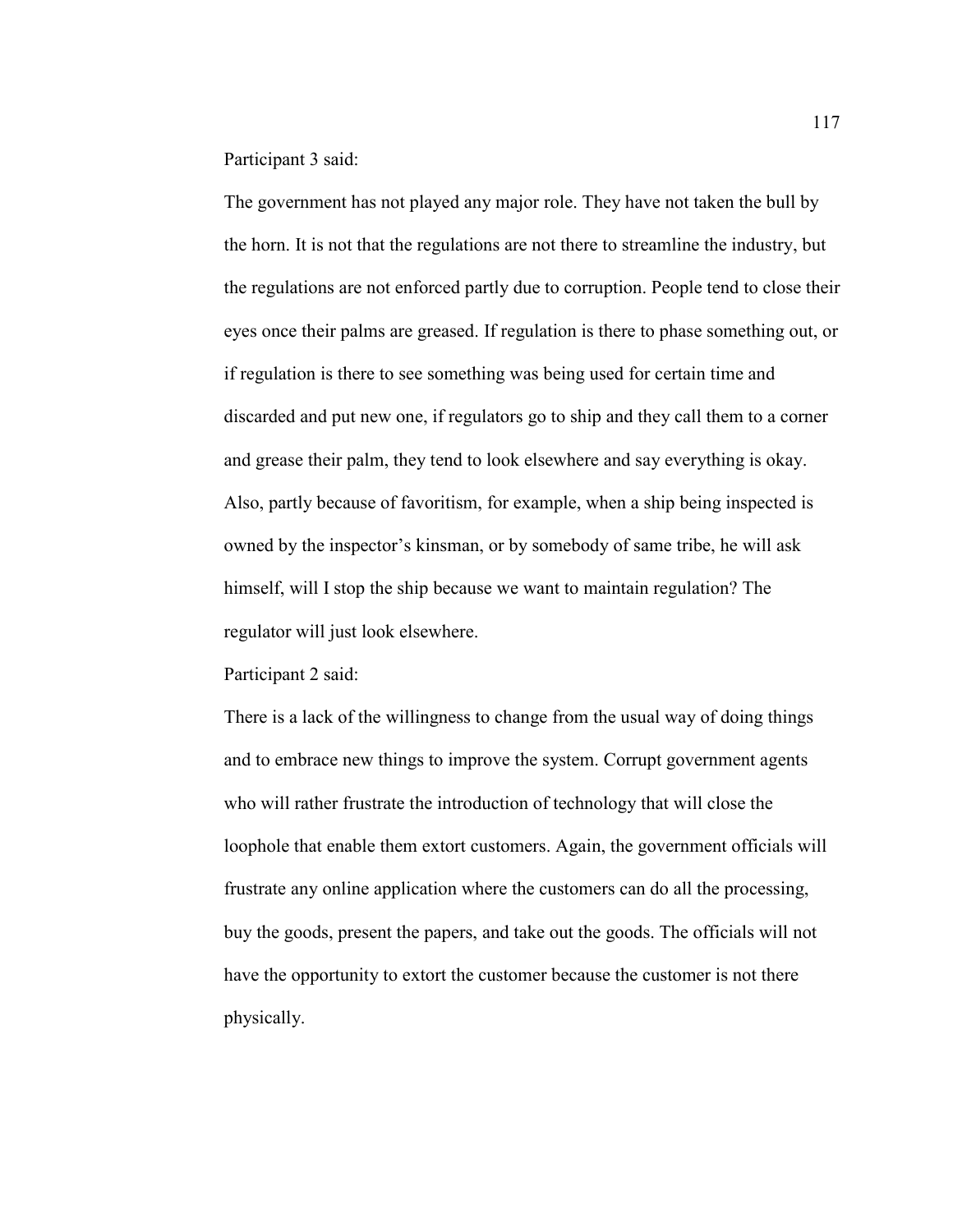## *Lack of Industry Readiness for Change*

This theme refers to the lack of infrastructural foundation to adopt new technology. Technological innovation requires a holistic approach whereby various aspects of the industry can adapt, such as ship to the port facility, to ensure a seamless interface. However, the Nigerian maritime industry's inadequate technological infrastructure for efficient and fast services accounts for low productivity in the Nigerian seaports (Ekeada et al., 2018). In addition, the Nigerian maritime industry has suffered from undue interferences from the government, resulting in an inconsistent segmented shipping policy document. As a result, the country lacks a comprehensive maritime policy that will reshape, redirect, and restructure the industry and check counterproductive measures (Ndikom & Olusegun, 2019).

Participant 8 said:

There are issues about the local content law, access to services and access to partnership. The local content law is not strong enough, there are loopholes that are not giving the ship owners comfort, that people with foreign vessels are still doing things that the Nigerian vessels are supposed to be doing. There is limited access to services in terms of infrastructure, like floating dock, shipyard, repair yard, and where they can maintain and service their vessel. Again, the access to a partnership. The partnership is very key because ship ownership is a big investment. You need banks that understand how that operates, but the Nigerian banks have limited experience in the shipping industry. I consult for few banks, am not going to mention the name here. They do not know much about vessel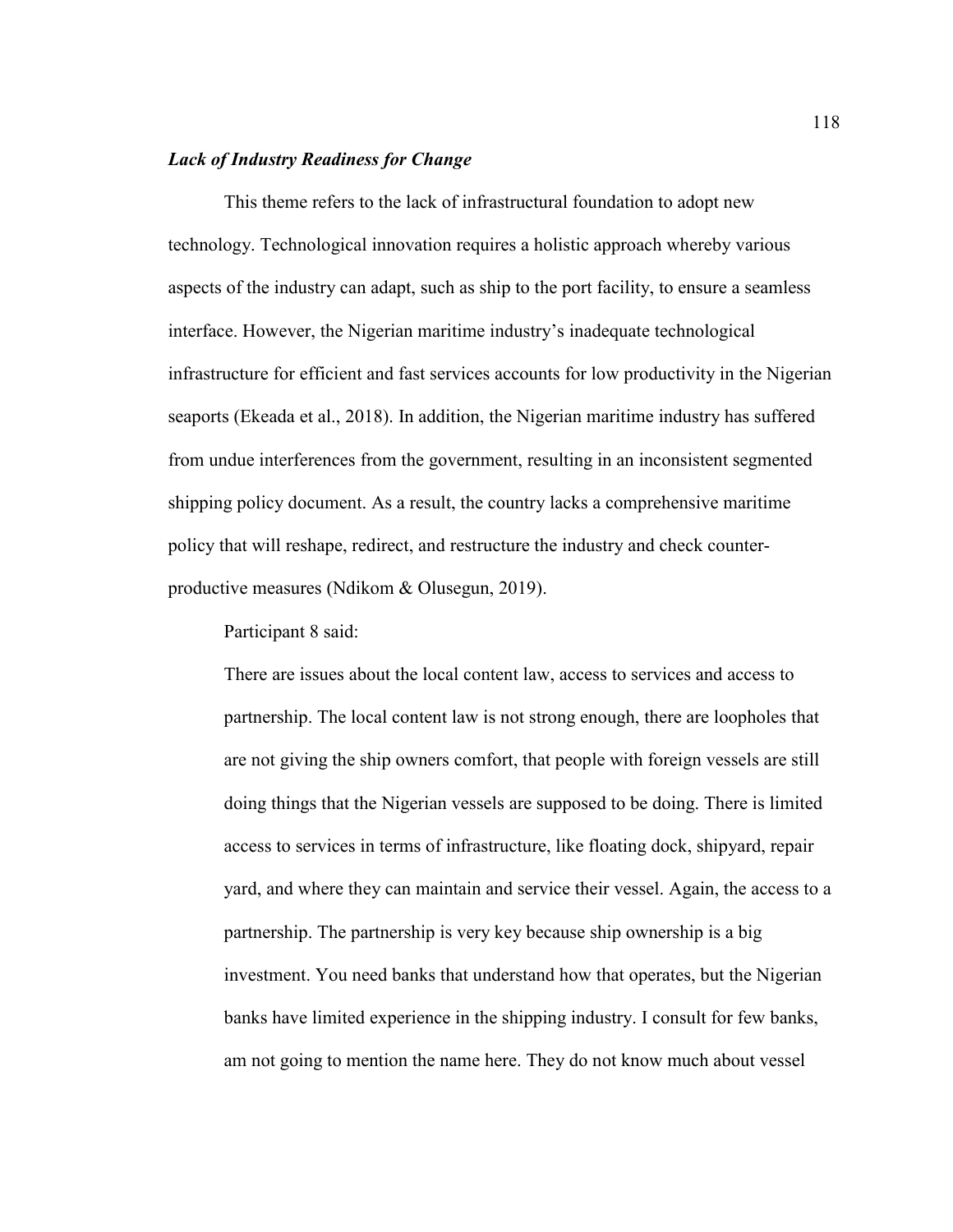purchase and valuation before joining their team, and these banks and the Central Bank of Nigeria are supposed to support the vessel owner. The understanding is not there. It is a massive barrier for them because you need a good bank to support the purchase of a vessel. Not a bank that will say, 'Bring in 80%.' Or 'Give us a surety that will cover almost 100% of the vessel', when a project that the vessel will be doing can bankroll that, the shipowner will be looking around running to raise funds that are not even supposed to be.

Participant 6 said:

To begin with, we do not have the foundation to build on, so yes, it is going to be costly to start up. The cost of acquiring the infrastructure and implementation will be high because we do not have the technological infrastructure to build on. It will be capital-intensive because we have little or no technological infrastructure where we can lay the foundation to bring in technology. The state of internet penetration in Nigeria is still low.

Participant 8 said:

Since the federal government drives the industry, the technology is not forthcoming because everybody depends on the government to introduce certain advancement in technology, changes in policy that will affect the creation of other things that will lead to development in that area like what is done in Egypt, Singapore, and other parts of the world. So, the maritime sector is waiting for the federal government to put in a policy or have an ad hoc committee to look at how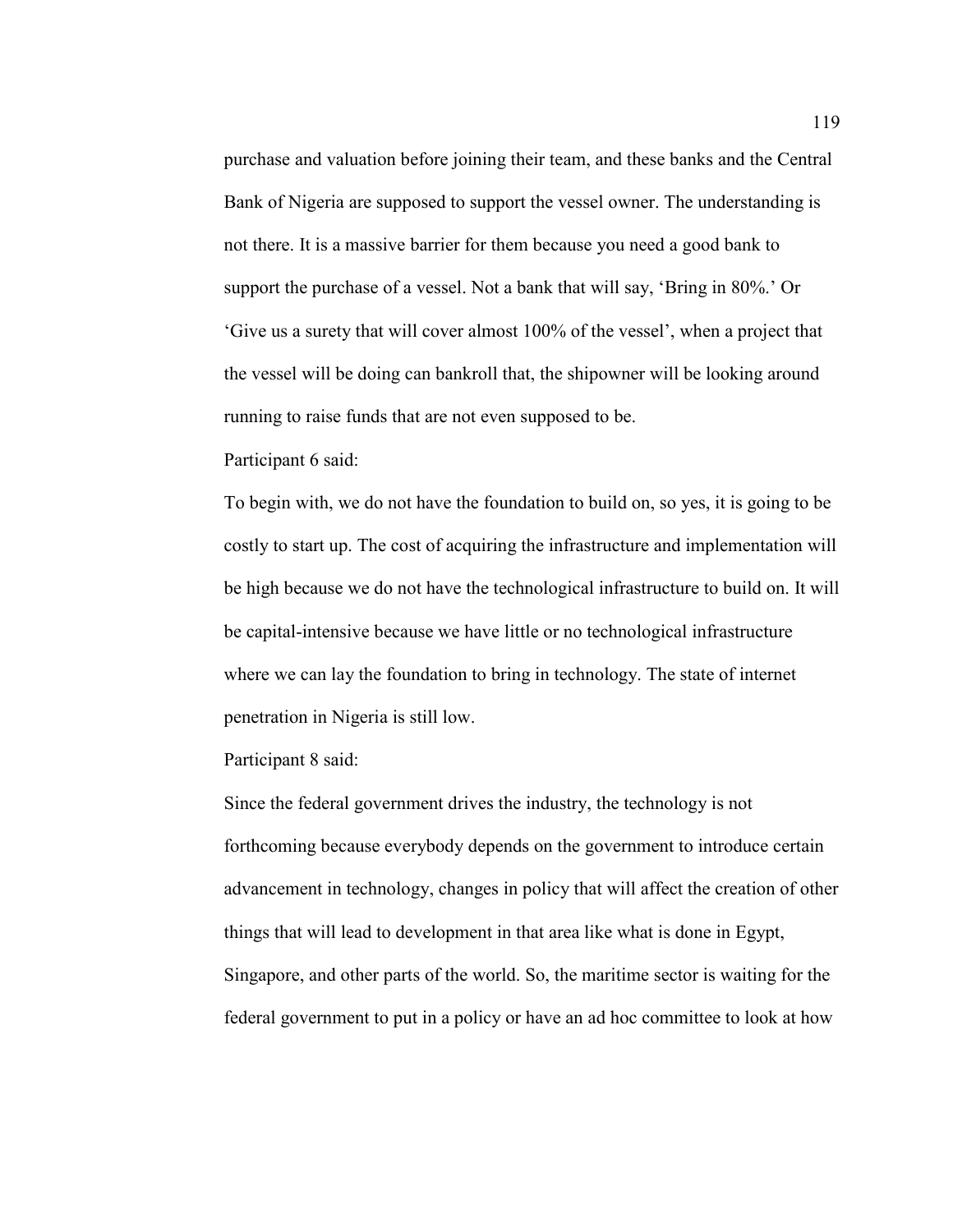to expand the maritime industry by injecting, inventing, or looking for ways to bring technology will optimize the maritime sector.

#### *Reluctance to Purchase and Maintain Technology Among Stakeholders*

This theme refers to the unwillingness to invest in new technology due to various factors such as cost, government policy, and lack of technology penetration. Advances in technology create a sense of uncertainty and loss of control among the employees; thus, the resistances and lack of support represent a major behavioral challenge to technology acceptance (Hwang et al., 2016). The high cost of developing, implementing, and maintaining digital systems contributes to blockchain technology challenges in the maritime industry (Gausdal et al., 2018). Gausdal et al. (2018) identified other challenges: the poor internet connectivity at offshore facilities, out-of-touch decisionmakers, the organization's technology-oriented culture, the lack of investment initiatives, the low level of blockchain diffusion through the supply chain, and risk aversion.

Participant 7 said:

Cost plays a big role because the maritime industry is capital-intensive. Also, there is a lack of appreciation of the role of technology because if you appreciate what technology brings to the table, you invest the money that is required for technological advancements in the industry. Technology helps hasten processes, and to an extent, if utilized very well, will minimize human error, which in turn makes whatever operations involved cost-efficient. But if you do not appreciate that, you will probably see spending that money in technology as a burden, and then you will not spend the money.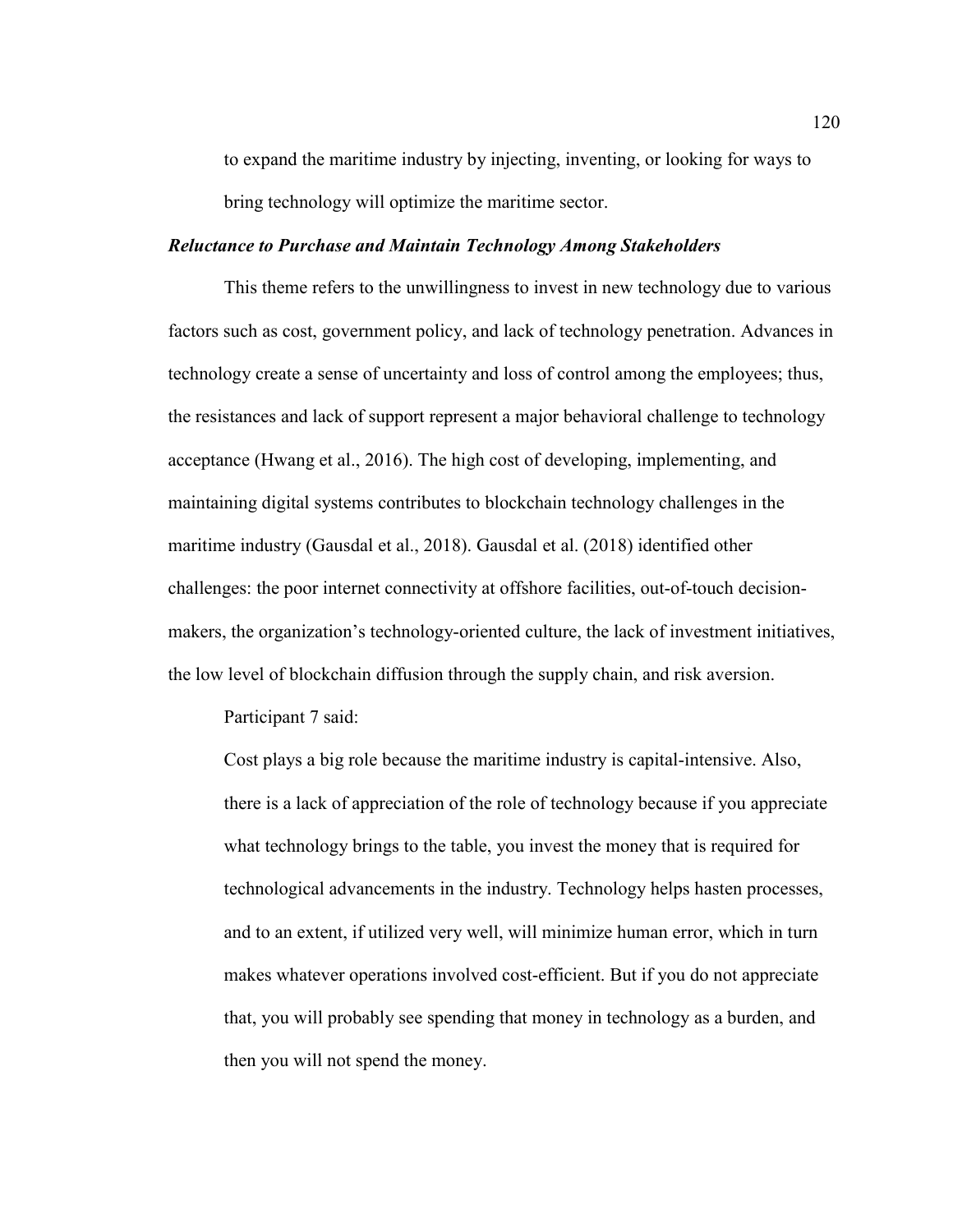Participant 1 said:

Cost for the big players is not a problem, but it is a challenge for the small players in the industry because of the foreign exchange rate and availability of fund. So, the small players tend to stick to the traditional way of doing things, while the big players who can afford the technology tend to seek ways to access new technologies.

Participant 4 said:

The cost element is a major determinant. Why do people have to take on cost when they do not know the benefits and no certainty that they will have profitable returns. A cost-oriented venture does not make sense because they will not go into that for fun. The way cost plays a part is in the development of this new technology; a lot goes into research for them. A lot goes in to form them and as such, a lot goes in to develop them and get them viable. The developers or the original equipment manufacturers (OEMs) are in this for business and need to recoup funds spent in developing such a technology. When you look at the developed world, there are many incentives either from the governments, from financial institutions, and even private individuals, people are interested in investing, but in the developing world, even the government shies away from assisting in bringing in new technology that would be beneficial to the society. The government is not playing a leading role in this area, and where the cost element has not been taken care of, then the users will not be interested in it in the first place.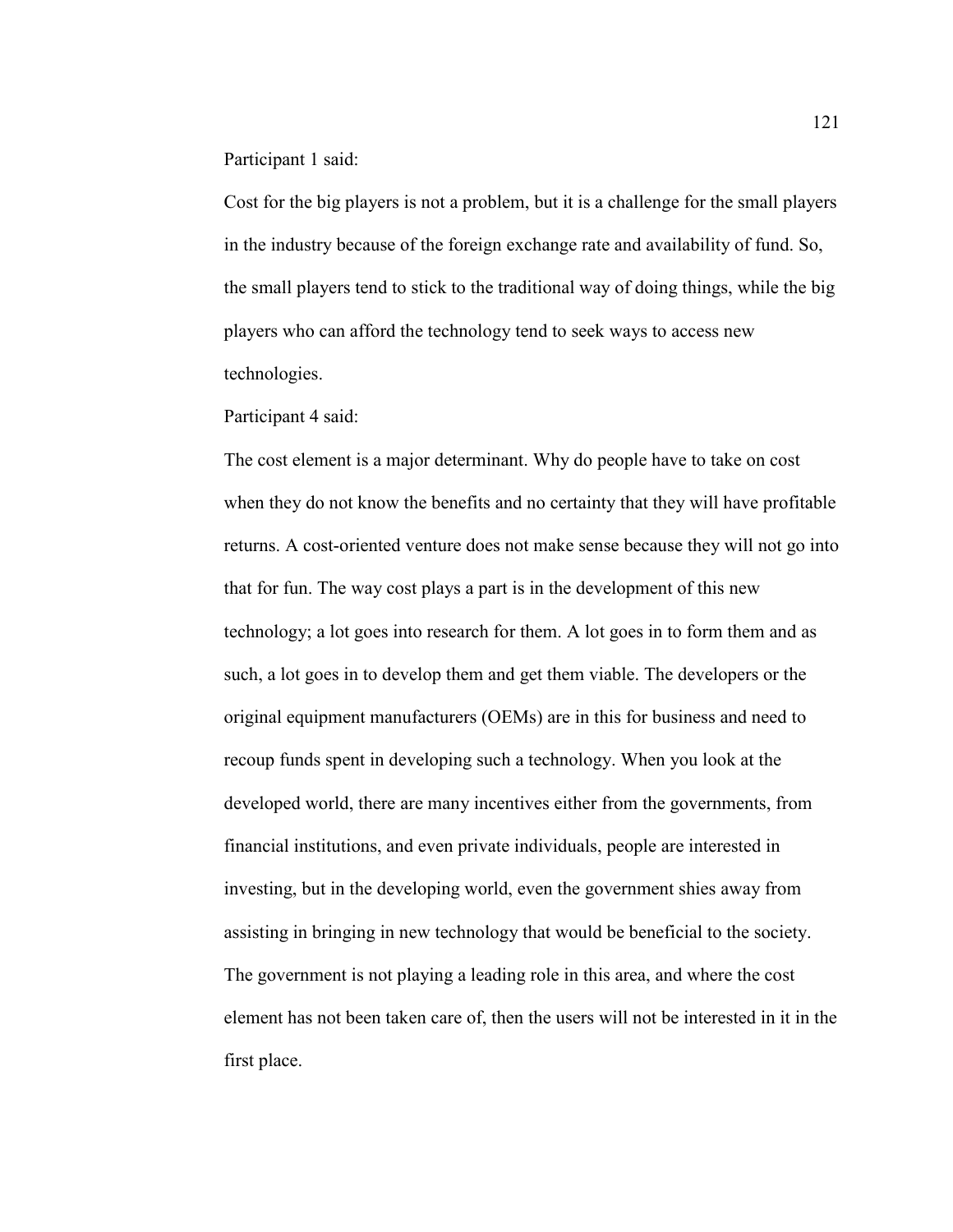#### *Lack of Qualified Professionals to Operate Updated Technology*

This theme refers to the availability of qualified individuals to operate and maintain adopted technology in the industry. Human capabilities to use technology are essential to adopting new processes as new technology's practical knowledge may enhance its acceptance (Brock  $&$  Khan, 2017). Therefore, ensuring that the workforce has the essential competency for technology use will require an effective workforce and information technology (Yuan et al., 2017).

Participant 1 said:

Development of manpower for navigation, engineering, and electrical technician officers to have personnel with requisite knowledge and skills to operate and maintain the new technology instead of relying on foreigners for maintenance services. Once we have knowledgeable people in these areas, it would be easier to progress in technology adoption. The development of manpower, although it may be expensive at the beginning, in the long run, is cheaper because when you have qualified people to manage your vessels, you spend less on maintenance and breakdown. If you do not develop the manpower and rely on less trained personnel to save cost, you will spend more if the technology breaks down. And then, the turnaround time will be longer because when you have a breakdown vessel, you cannot meet up to pick the cargo or to discharge the cargo. So, which is going to increase the cost of operation invariably.

Participant 5 said: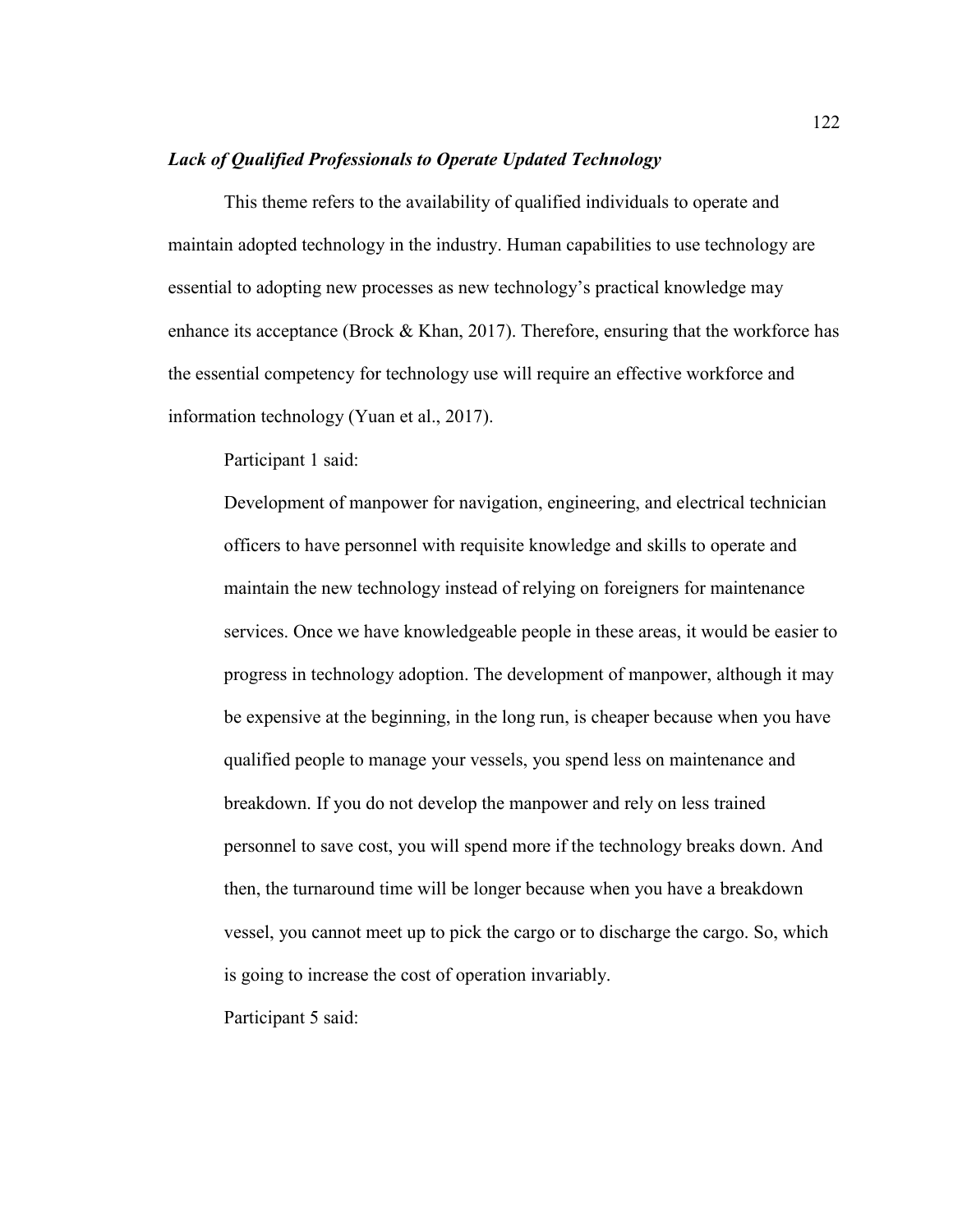The industry needs the human capacity to operate and manage the technologies, because locally available training does not guarantee successful use of a sophisticated high-tech vessel or the ease of accessing the qualified personnel to operate these technologies. Again, if the technology is acquired, training must be provided, which adds to the running cost.

Participant 9 said:

There is a lack of a training culture to sustain workforce development in the industry to enhance performance. If a company does not train their employees, it is a barrier to innovation and technology adoption because it will create a knowledge gap. Sometimes when the employers do not train their employees, they may leave to get the training by themselves to increase their earning value.

### *Corporate Culture and Ageism*

This theme refers to the beliefs and practices that guide the company's employees and management in handling business transactions. Resistance to change is one of the industry managers' barriers to using updated technology because of the impacts of implementing the desired technology (Love & Matthews, 2019). Readiness for change and capacity for change contributes to the barriers because organizations need to have the capacity to continually change in response to internal and external shifts, as early adoption of technology may not yield expected results (Onugha & Onuoha, 2019).

Participant 3 said:

The stakeholders lack the drive to adopt new technology unless the regulators compel them. Maintaining the old and familiar way of doing things is a factor in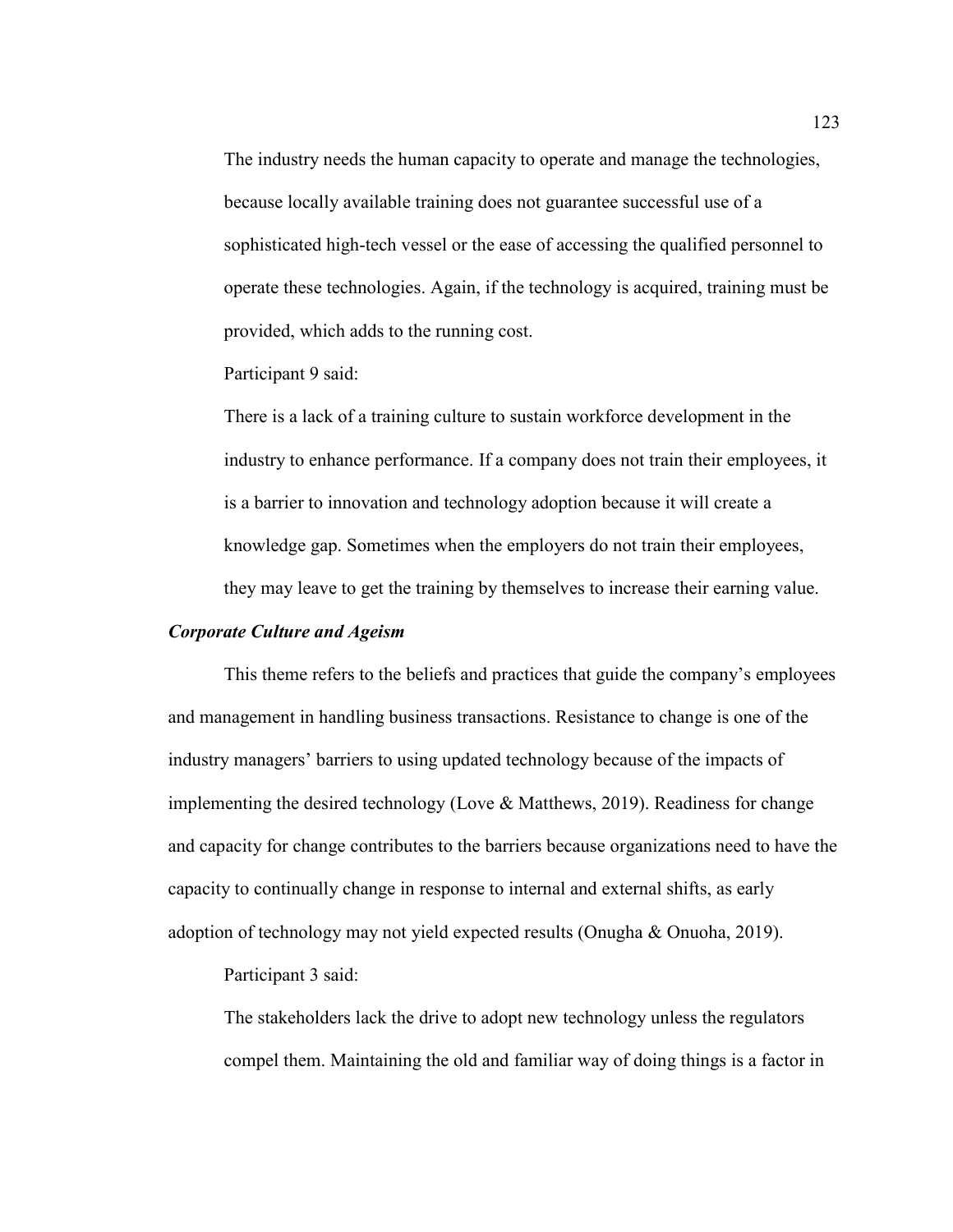corporate culture in the industry. For example, recently, there was a problem with seaweed-water hyacinth in some parts of Nigeria. It is a menace for sea operators, whether boat operators or ship operators, as it covers the sea, making it difficult to know whether anything is submerged underneath, which can be detrimental to vessel operation. There was a debate among the stakeholders to acquire modern equipment that can harvest the seaweed, which can be used for other purposes like papers. However, the operators rejected the idea of modern equipment, which could have improved the harvesting process and turned the harvested water hyacinth into other products.

Participant 7 said:

Some cultures in Nigeria are built on respect. And their interpretation of respect will mean, when the older one is talking, the younger one has no say. So, you tend to see that a lot. It takes a few young individuals willing to rock the boat to push through their opinions, but if they cannot have a say, that stands in the way of any technological advancement. This attitude is carried from home into the workplace, and when it happens, it automatically means that the younger people in the organization do not have a say. The younger ones are more exposed to the industry and see what is going on and should be in the forefront to drive the required change.

Participant 12 said:

The corporate culture in Nigeria is average and could be a reason why regulatory agencies are struggling. There is a difference between people concerned mainly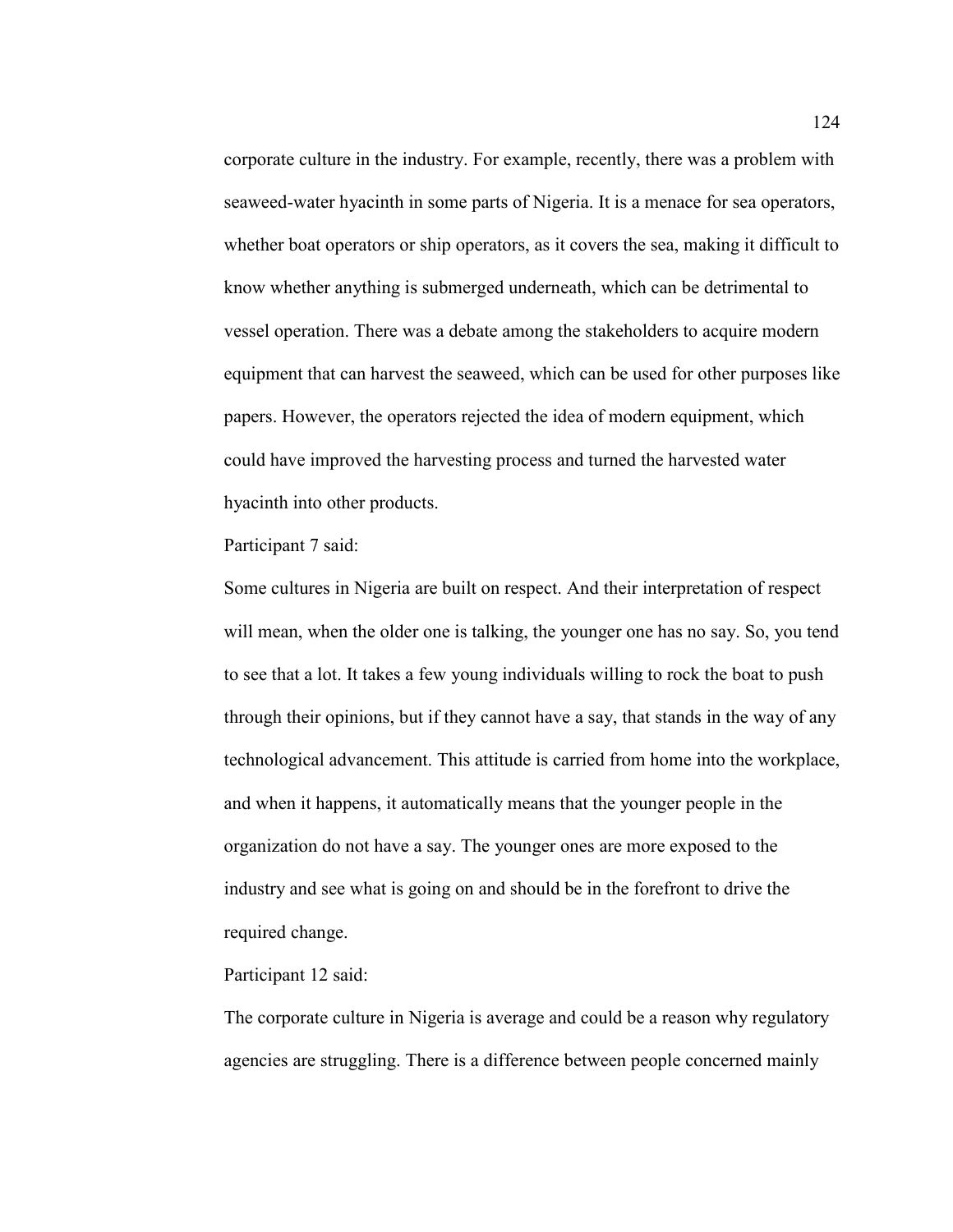about their means of livelihood and people concerned about building an enterprise that is globally competitive or even nationally competitive, it influences everything. When you go to our waters, you see foreigners, especially Chinese, involved in illegal fishing and all manner of illegal activities, all because the generality of the industry's corporate culture is far from being regulated.

## *Ethnic Culture*

This theme refers to cultural differences of the various ethnic groups in the country and how it influences activities and businesses related to technology adoption in the maritime industry. Nigeria comprises various ethnic groups spread across different geopolitical zones with different heritage, customs, and religions that influence their decision-making.

Participant 1 said:

Ethic culture does not pose a barrier to technology adoption in the industry, but it influences the actions of the administrators at the regulatory body on how policies are applied. When you look at the regulatory body, you can see it at play there, there are reports of ethnicity issues at the regulatory body, although I do not work there, so I do not have details about it.

Participant 11 said:

Ethnicity has little to do with technology adoption because shipping is an international business. However, in terms of how the government supports ship owners, yes, the part of the country you come from as the owner can affect how your ship is inspected, how regular your ship is inspected, or how the law will be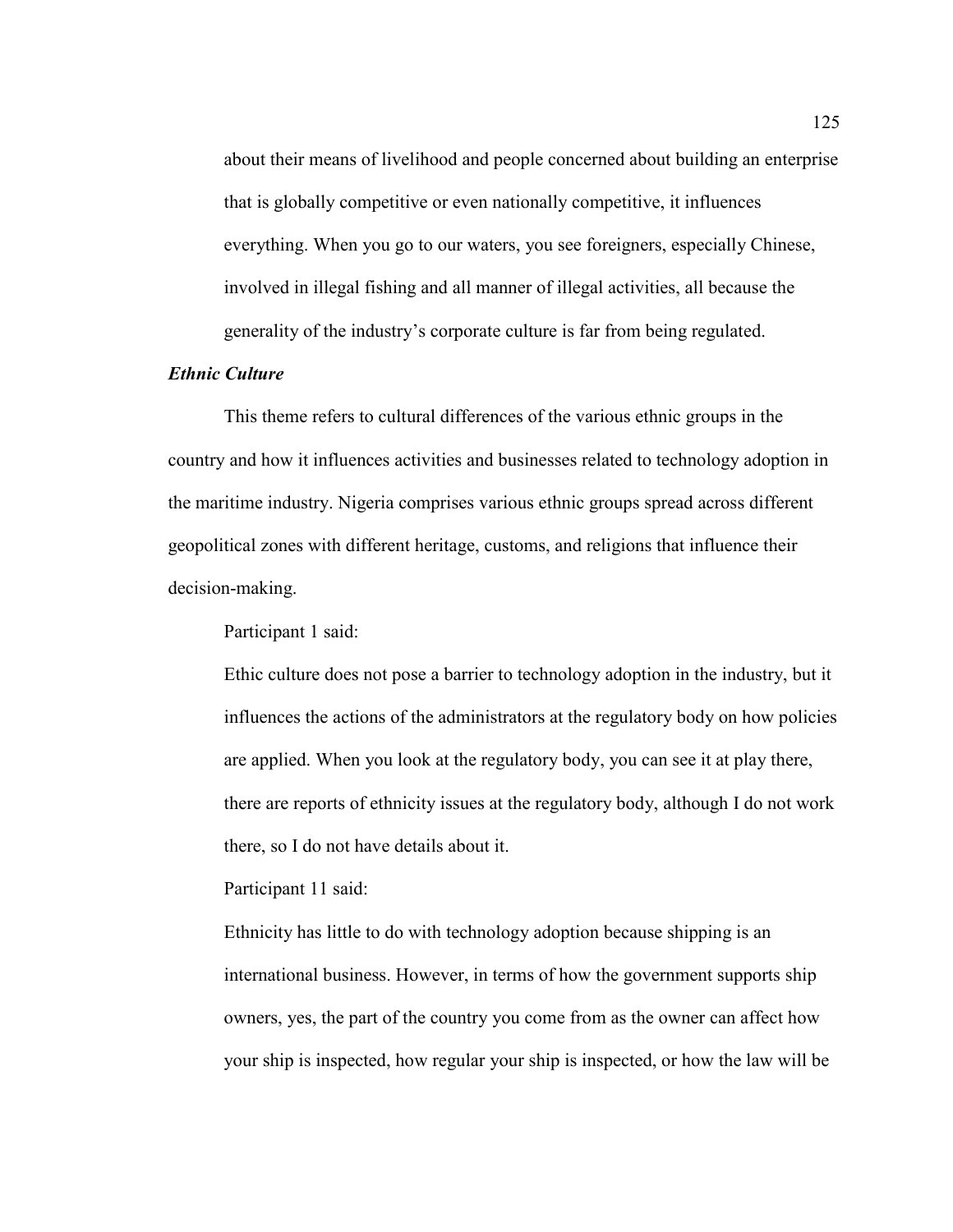enforced if you flout the rules. It influences the level of enforcement for ships within the country and for ships that fly Nigerian flag, even without flying Nigeria flag, and operating in Nigeria.

Participant 12 said:

Some ethnically biased people would like to award contracts to build technological infrastructure to somebody from their village or tribe, whether the person knows it or not. That would be the area you would see the ethnic bias and whether it would influence their choice of even having it at all, it will not, but they might be biased to the extent that the quality of the job now becomes another thing.

## *Lack of Willingness to Change*

This theme refers to the attitudes and behavioral challenges that undermine technology acceptance. The guiding factors to technology acceptance include the perceived usefulness, the extent to which the user believes that the technology would enhance his or her job performance, as well as the perceived ease of use, the extent to which the user believes that the technology will not require much effort to use (Liu et al., 2018). In addition, stakeholders' interests, an intricate logistics system, and institutional diversity contribute to the identified challenges to technology acceptance, which include high cost of licensing fees for software and consultancy services, ICT training, lack of trust, government legislation, organizational size, and infrastructural deficits (Ezenwa et al., 2020).

Participant 3 said: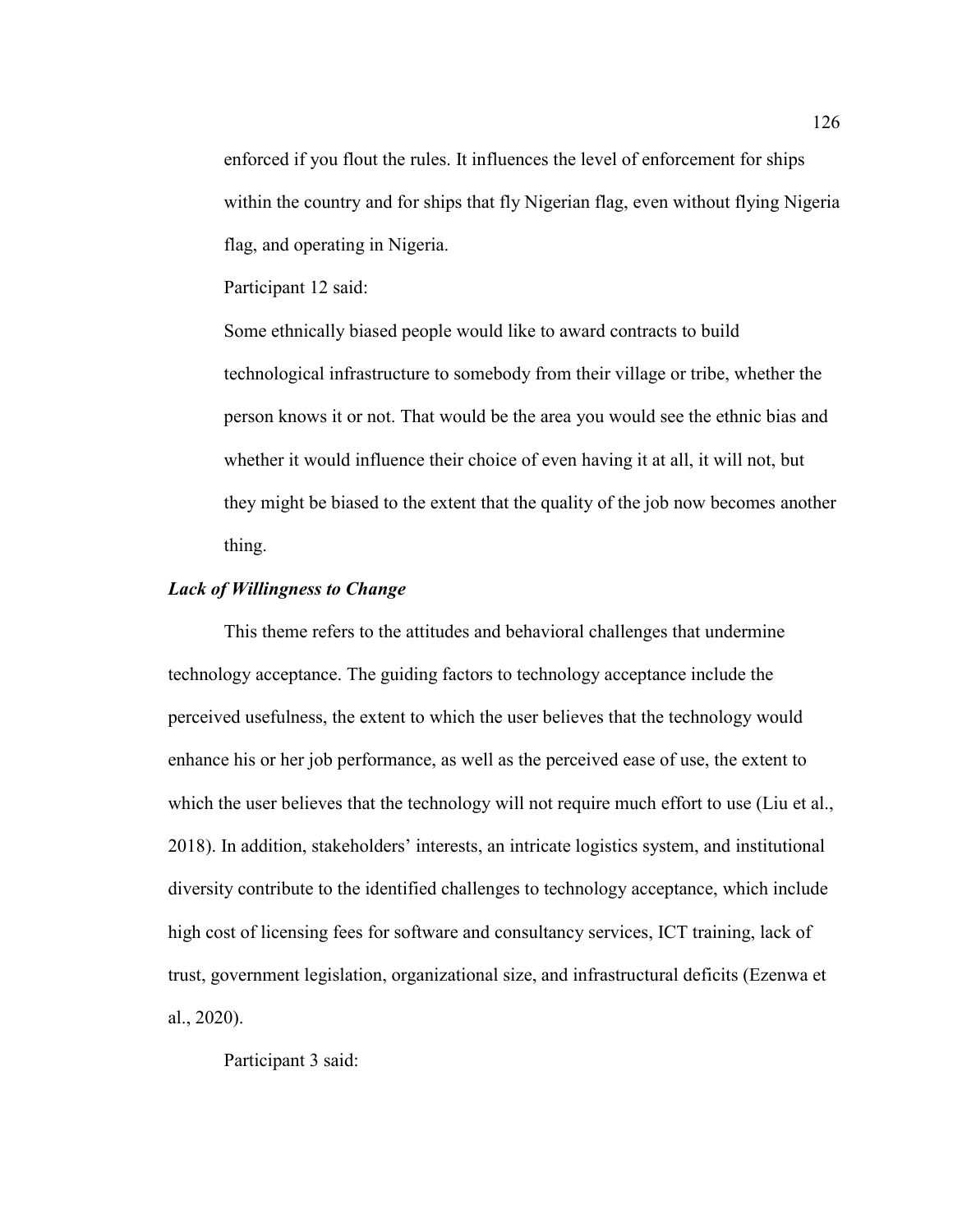The primary objective for the stakeholders is to maximize profit. If they feel that adopting new technology will incur maintenance costs on the equipment, which reduces their profit margin, they will not want that. The second issue is the fear of the unknown because human beings like to stay in their comfort zone. The stakeholders do not want to try what they do not know because of uncertainty, so they remain steadfast in their comfort zone.

Participant 7 said:

There is the issue of age to a large extent. In my own experience, I see many aged people in the industry, and when it comes to ship ownership, unlike the service, there is no age limit to who can own a ship. Most times, there many older persons owning ships, and they run their company the way they want, and I see a lack of appreciation of new technology to improve performance. And sometimes, because their exposure to technology is a bit limited, the willingness to make that call to spend that money is not there.

Participant 10 said:

Government is not playing a leading role, in my opinion, because the policies they make tend to suppress growth in the industry. The problem with the Nigerian government is so much that it is affecting every industry and is affecting the maritime industry more because the blue economy is like the life to any country. So, every little thing that goes on with other industries tends to come back to the maritime sector, and not everybody knows these things.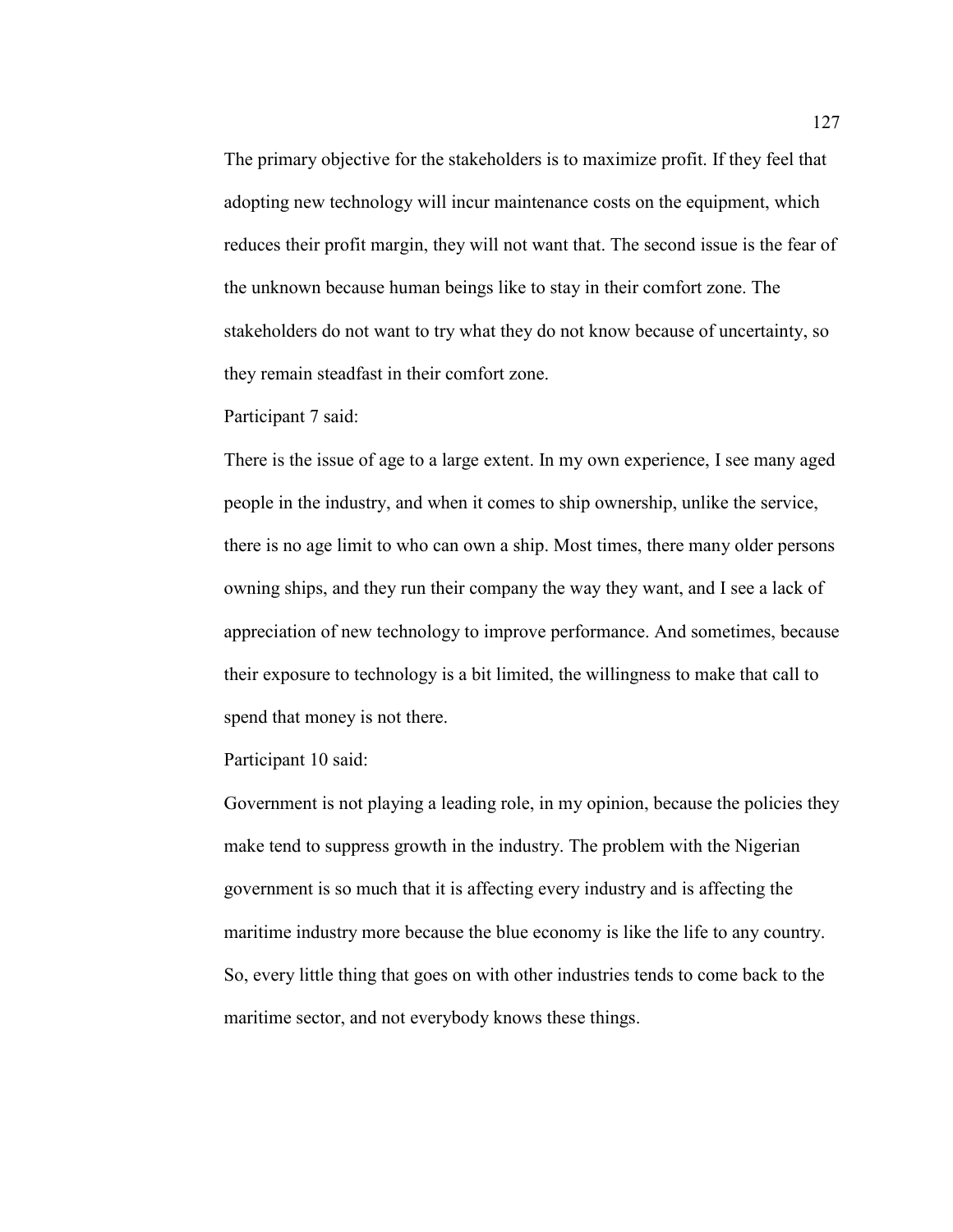### *Updated and Enforced Government Policy*

This theme refers to the government policies that affect the activities and operations in the maritime industry. The Nigerian maritime industry has suffered from undue interferences from the government, resulting in an inconsistent segmented shipping policy document. The country lacks a comprehensive maritime policy that will reshape, redirect, and restructure the industry and check counter-productive measures (Ndikom & Olusegun, 2019)

Participant 2 said:

The government's role has to do with policies. The government is the policy decision-maker, so government says this is the direction we want to go and make the policies that will guide the stakeholders on the way forward. But what we see is a nonchalant government. The main thing the government needs to do is to make the policies and create a level playing field for all stakeholders. Participant 4 said:

Government is a powerful force if you want to bring in any technology into the bare or limelight. Without the government, you cannot drive any policy successfully. The policymakers in government are supposed to be at the forefront of introducing new technologies, funding, and ways of harnessing the benefits. The government is rather taking a backstage where it is supposed to take center stage in developing and adopting technology by the policies. What are the policies that have been put forward? And even when the policies are put forward, how far do they go with the polices in terms of implementation?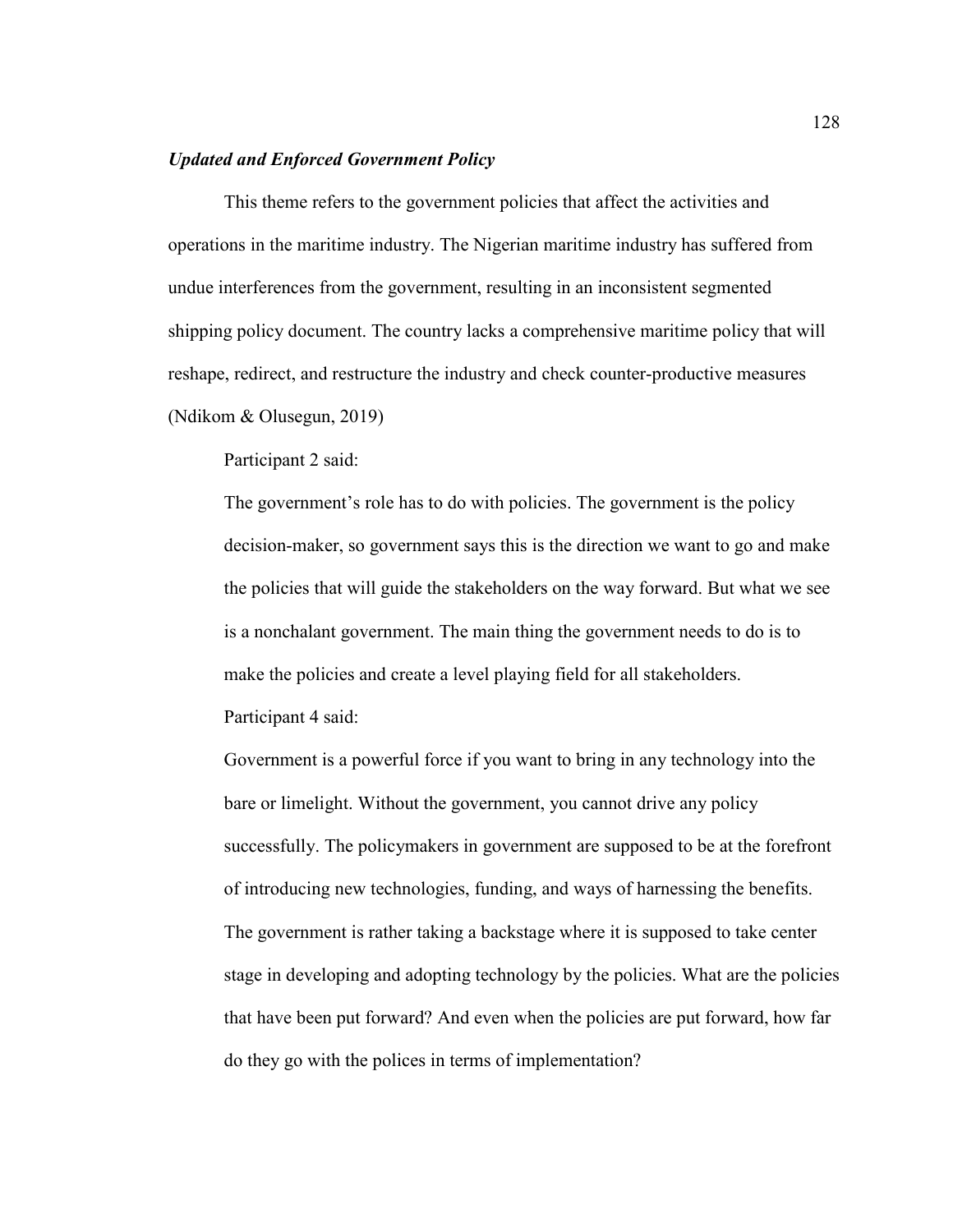Participant 5 said:

The government plays a big role in making the regulation, putting together the regulatory framework to encourage technology adoption, they must lead the way in certain areas. The government needs to put together a regulatory framework to encourage technology adoption in certain areas. Digitalizing the operation of the maritime industry for example will improve the system, eliminating the need for people to go into the office to submit hard copy paperwork for verification of seafarers and ships documentation. In that case, it will encourage other players in the industry to look towards digital data automatically"

#### *Available Funds to Acquire New Technology*

This theme refers to the accessibility of funds to acquire new technology that will improve performance in the industry. Massive capital investment is needed to construct substantial port facilities such as quays, jetty, and warehouses to enhance economic growth and innovation (Onifade, 2020). Workforce development in the industry is also hindered by a lack of investment in advanced technology to meet international standards, and this has resulted in using a skilled foreign workforce to fill the gaps, causing a massive capital flight out of the country (Lloyd et al., 2020).

Participant 1 said:

Due to the industry's capital-intensive nature, the provision of funds to the industry stakeholders at a cheaper interest rate is one way to develop the industry. Most of our banks are not giving loans to the maritime industry, so the government needs to encourage the local player to go into the big business of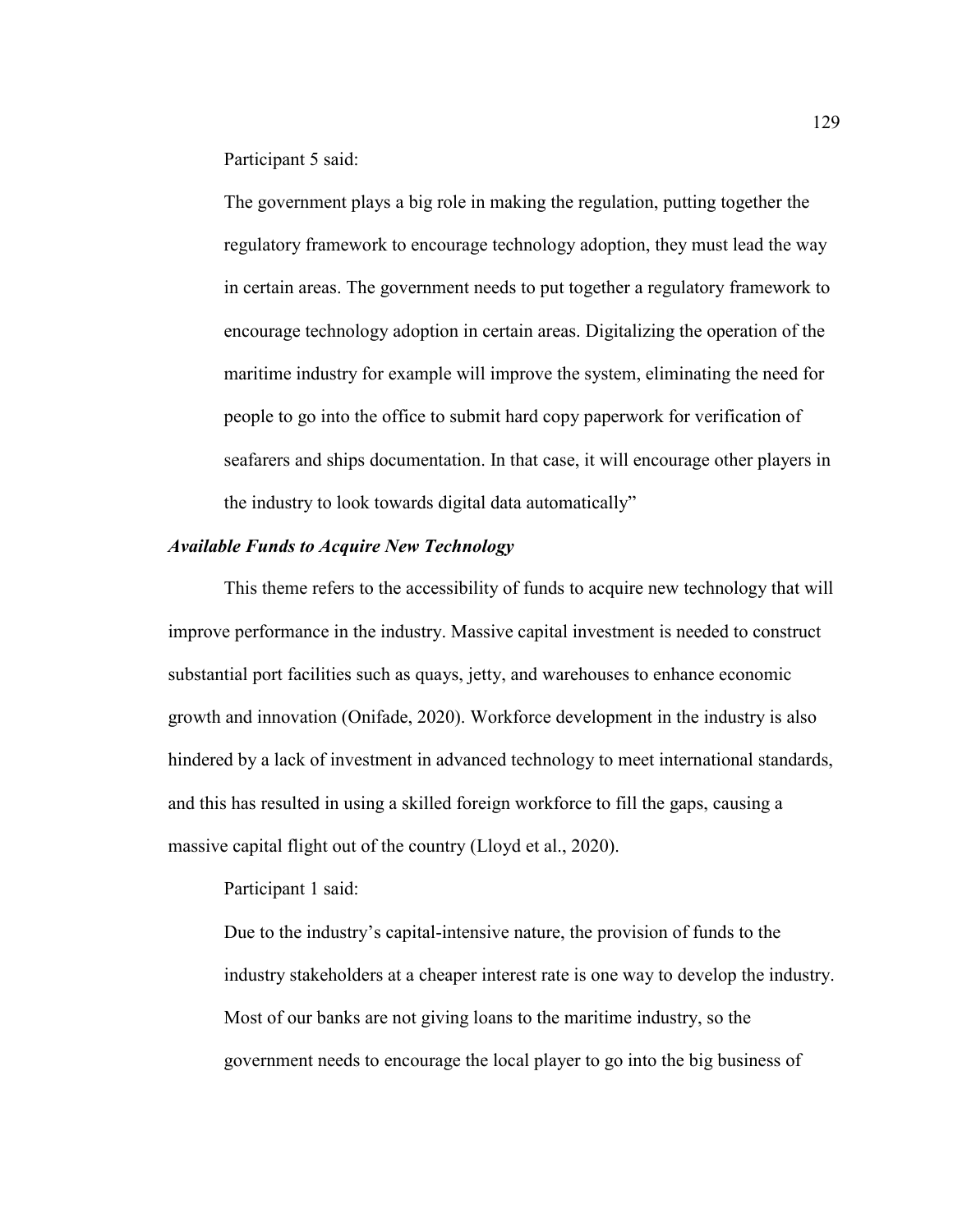crude oil lifting because foreign shipowners lift Nigerian crude oil. So, if the fund is available, the local players can participate and will be able to get vessels that are up to date and accepted for insurance purposes, class, and all the foreign bodies' standards.

Participant 1 said:

I recently read in the newspaper that the NIMASA Director-General said that the federal government have approved ship acquisition fund. The process requires working with a bank to disburse these funds to the maritime operators. The goal is to enable stakeholders access the fund at a lower interest rate. In that case, it is one of the ways to go to develop the industry so that people will be able to harness all this technology and make the acquisition to be efficient and cost effective. The only thing government is doing to assist is getting this loan at a cheaper rate rather than what is obtainable in the bank.

Participant 4 said:

The cost element is a big factor because there is a lot of interest in the maritime sector by shipowners, but one of the things they talk about year in, year out, is funds through loans. So, there should be programs in place where people can access funds to introduce new technology. The next thing is provision of adequate incentives. Access to fund is an incentive in a way and encourages people to adopt new technology by reducing tax for such people.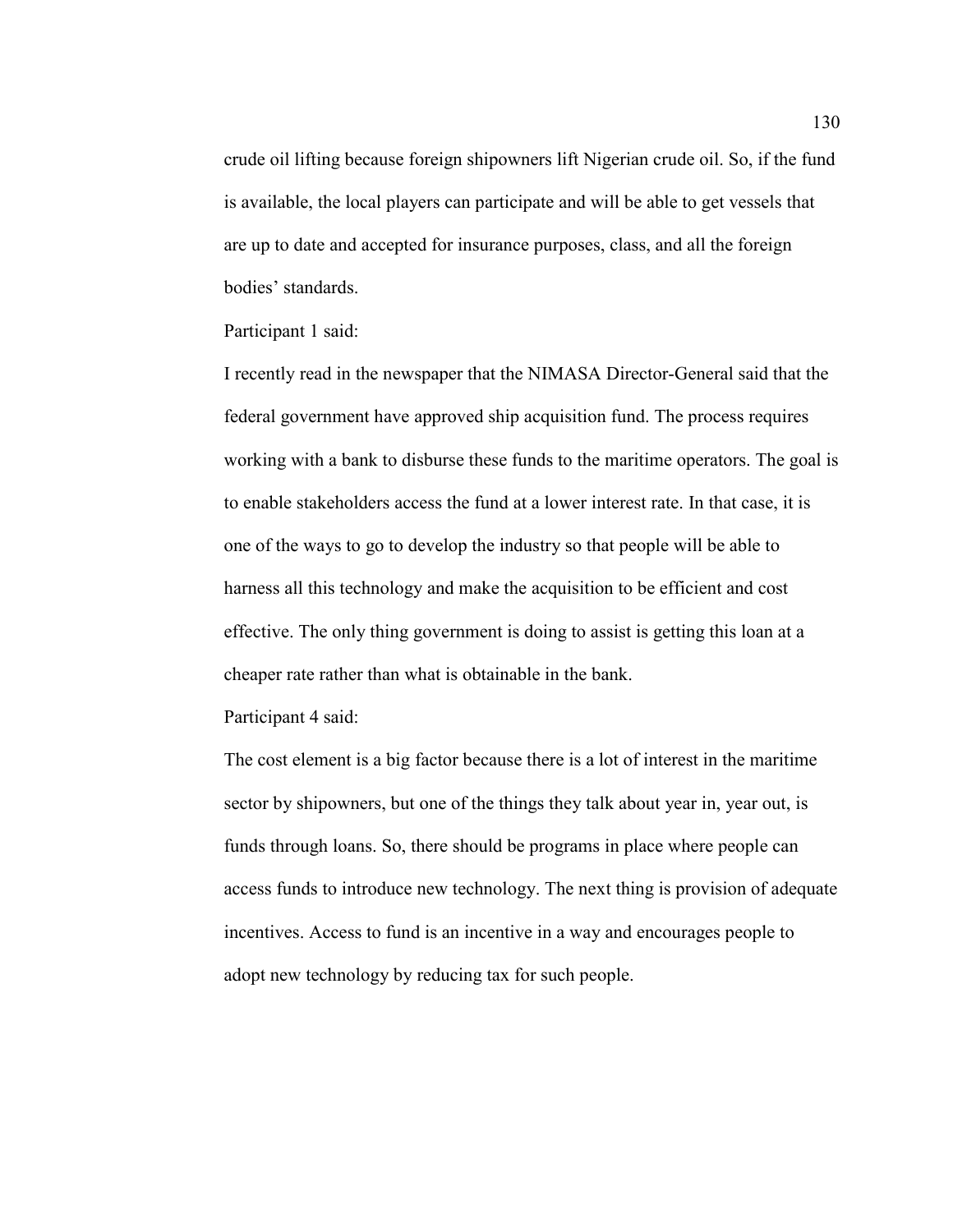#### *Development and Enforcement of Anticorruption Business Policies*

This theme refers to implementing policies that checkmate corrupt practices in the industry by removing administrative bottlenecks and bureaucracy that undermine business operation. Digital technology provides a wide range of maritime logistics and electronic data exchange applications from ship to ship and from land to ship. These applications can transform traffic, port logistics, and just-in-time shipping and improve navigation and communication efficiency, safety, and data security (Fruth & Teuteberg, 2017). Digital technologies reduce business operations costs by creating a global digital infrastructure that eliminates the middlemen (Odularu, 2020).

Participant 4 said:

There is legislation to motivate people to do business in Nigeria called the Ease of Doing Business Act in Nigeria. Unfortunately, Nigeria is a difficult terrain to operate in any form of business because of the bureaucracy, the bottlenecks, and in-built delays by those in the position of authority, not just government but also civil servants. Most people share an attitude that they must get something from anything that comes from them or that is being done by them, not necessarily depending on what they are paid. This kind of attitude brings a lot of hindrances to efficient operation in the industry because the enabling environment is not there, it takes a lot of courage and resources to pull through these hindrances from starting a business and running it to full swing. Participant 6 said: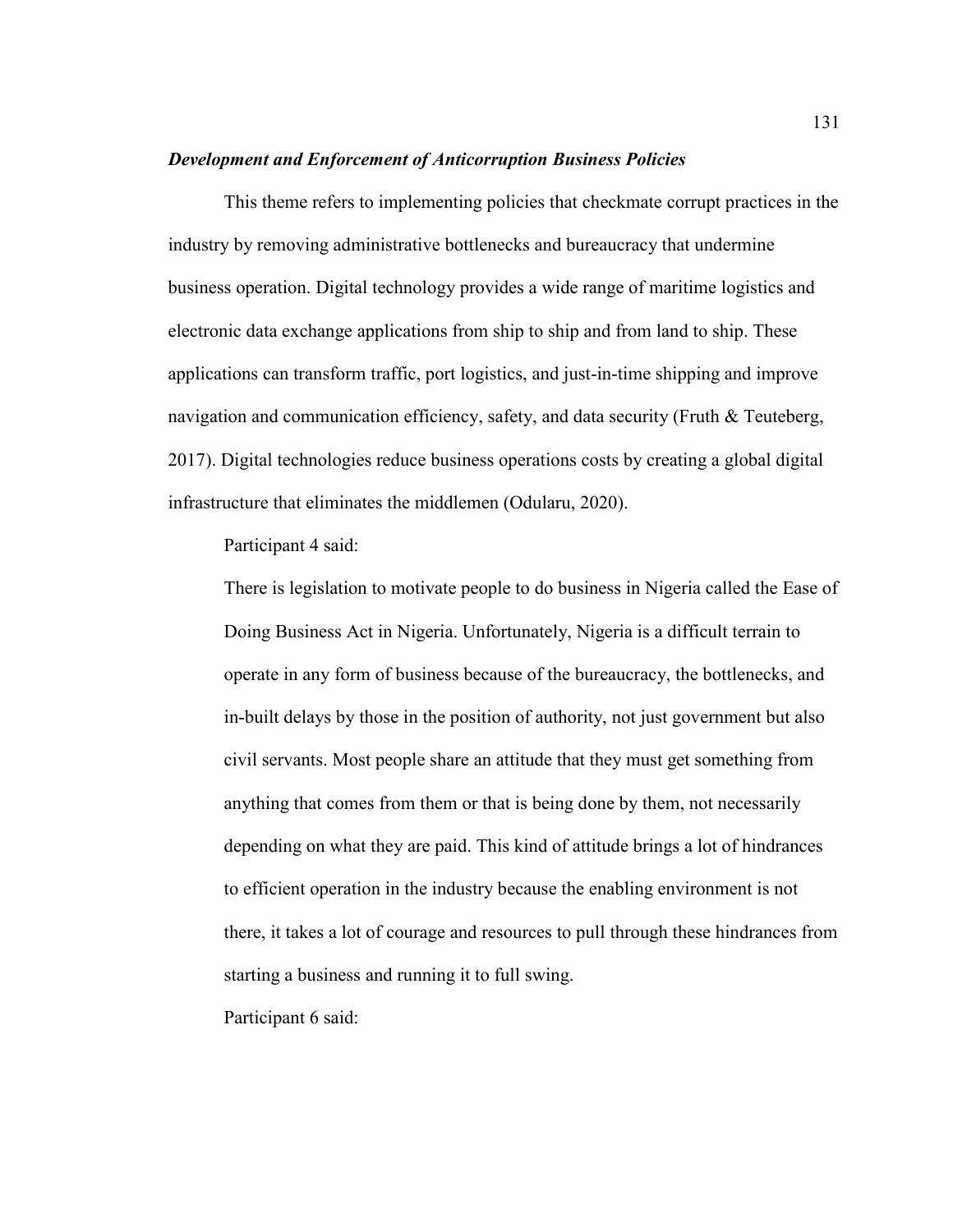We have a situation where the built-in face-to-face contact is seen as a means of livelihood for people who get kickback out of it. Inconsistency in policy, lack of infrastructure, insecurity which erodes investors' confidence to invest in the industry, and corrupt practices such bribes create inefficiency in the system. Certain people in the industry see technology as a way of eliminating their means of livelihood and will tend to frustrate its introduction thereby slowing down the implementation of this infrastructure and technology improvement in the maritime sector.

#### *Align With International Best Practices.*

This theme identifies and adopts tested and trusted international best practices that will suit the Nigerian maritime industry. Unfortunately, the Nigerian maritime industry's core national infrastructures are not at par with the international standard, resulting in state authorities transferring port assets and operational oversight to the corporate port concession. Such a move is evident in AP Moller-Maersk's operating partnership in Nigeria and other African countries, thereby encouraging foreign dominance in the sector (Dahou & Chalfin, 2020).

Participant 7 said:

To support technology adoption would require raising awareness and setting the direction of the shipping industry. If new technology is not adopted, the industry will sink because the ships cannot survive the new era that we are anticipating. For example, the decarbonization of shipping, the IMO is currently looking at 2030 and 2050 to reduce carbon emissions by ships. From all indications, there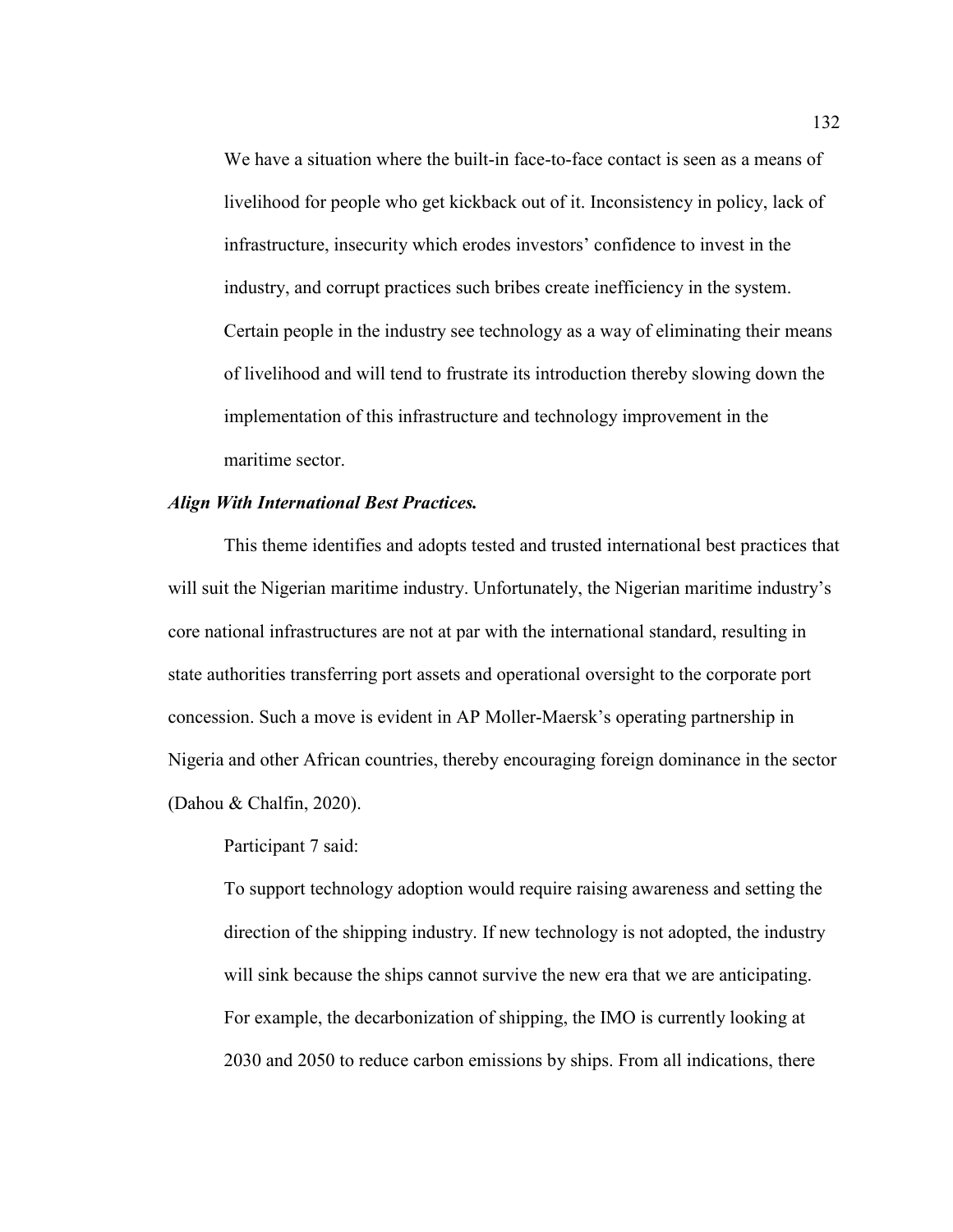must be some technological advancements by ships, by the operators, the ship staff. If we do not start to adopt technology now, we will be left out of business soon. So, raising awareness is vital because when they understand how the lack of technology will harm their business or take them out of business, they will go running after the next available technology. So, many times, people would not or do not do things because they do not know any better. So that is where awareness plays a vital role in this.

Participant 10 said:

Nigeria is way back when it comes to technology adaptation. For example, suppose you need a certificate verification, you must go physically to you get the certificate verified, because there are no means for you to authenticate it if you do not appear at the NIMASA head office in Lagos. So, why do we have internet? Why do we have emails? And why do we have young people in IT, having apps and different other things to boost the spreading of information, and one cannot authenticate a certificate wherever you are until you appear at NIMASA office. This is a problem, because in advanced countries, this can be verified or authenticated without physically going to an office. The result is that there are many people who do not have valid certificates struggling with the likes of people who do have to get to space in the maritime industry".

Participant 1 said:

There is also the issue of exposure for shipowners because most of the shipowners are not seasoned seafarers. Most of them are just businessmen who were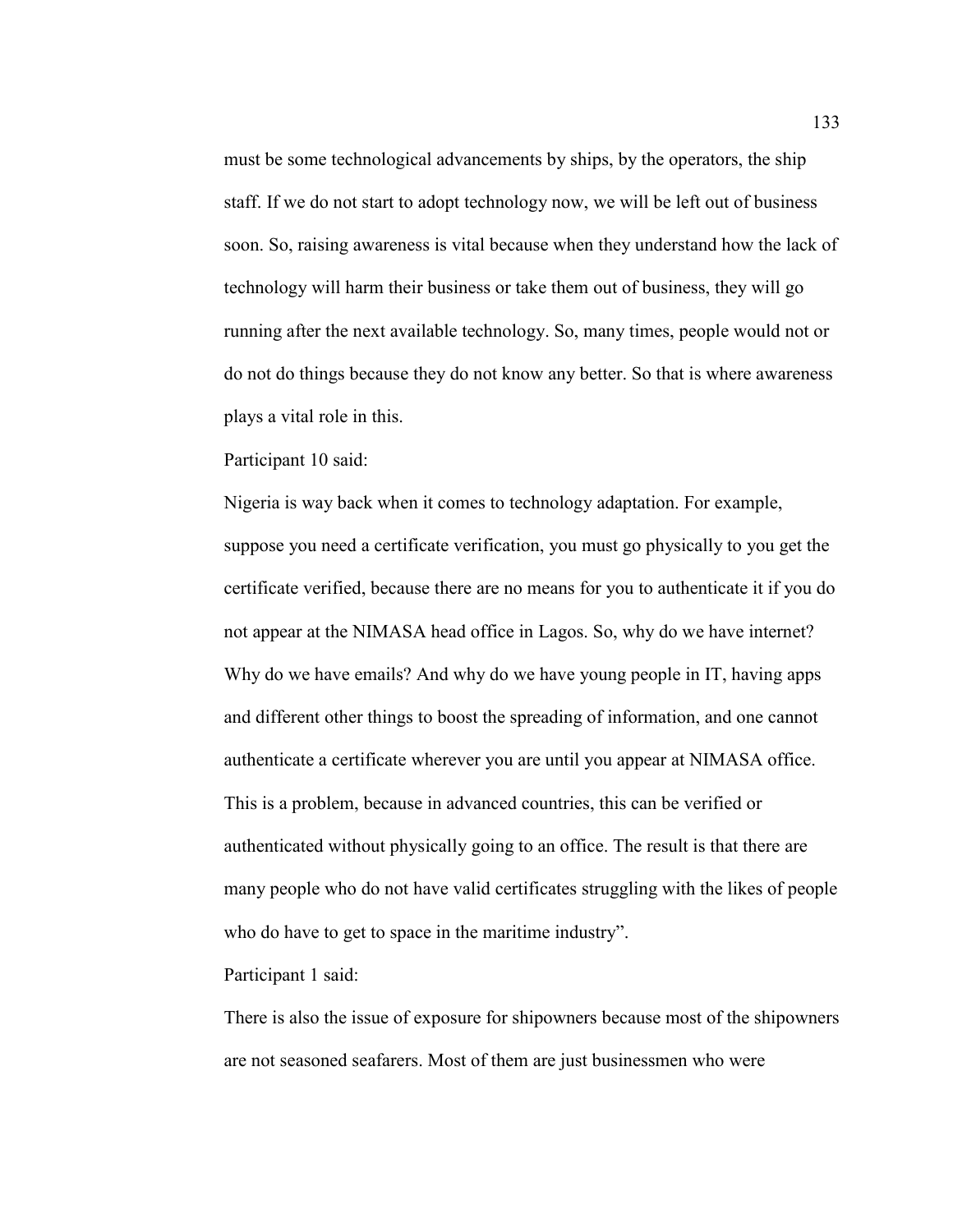introduced into the business to make short-term revenue. They require a skilled workforce with the right experience to manage the industry, like what is happening in Nigeria Liquefied Natural Gas (NLNG) Limited. Outside the NLNG, it is hard to have the kind of skill sets anywhere else. And the companies in Nigeria are not like their counterparts in Europe that train their people, send them to schools, and stuff like that, so people who must fund their training themselves are limited to what they can acquire.

## *Public–Private Investment in Maritime Digitization Education and Training*

This theme refers to creating an enabling environment to attract public–private investment to improve maritime digitization education and training. The industry is impacted by the human and institutional capacity to adopt new technologies, lack of skilled human resources, viable institutions, technological infrastructure, financial and material resources, and reasonable work practices (Gerald et al., 2019). In addition, the Nigerian maritime industry does not have the needed capital to develop and establish an enduring holistic institutional framework that maximizes the maritime port industry (Buhari et al., 2017).

Participant 2 said:

It will start with the government creating policies that support infrastructural development and a clear regulatory framework enforced evenly across the board, not the policy meant to disenfranchise one section and benefit the other. The government should create an enabling environment that will attract investors to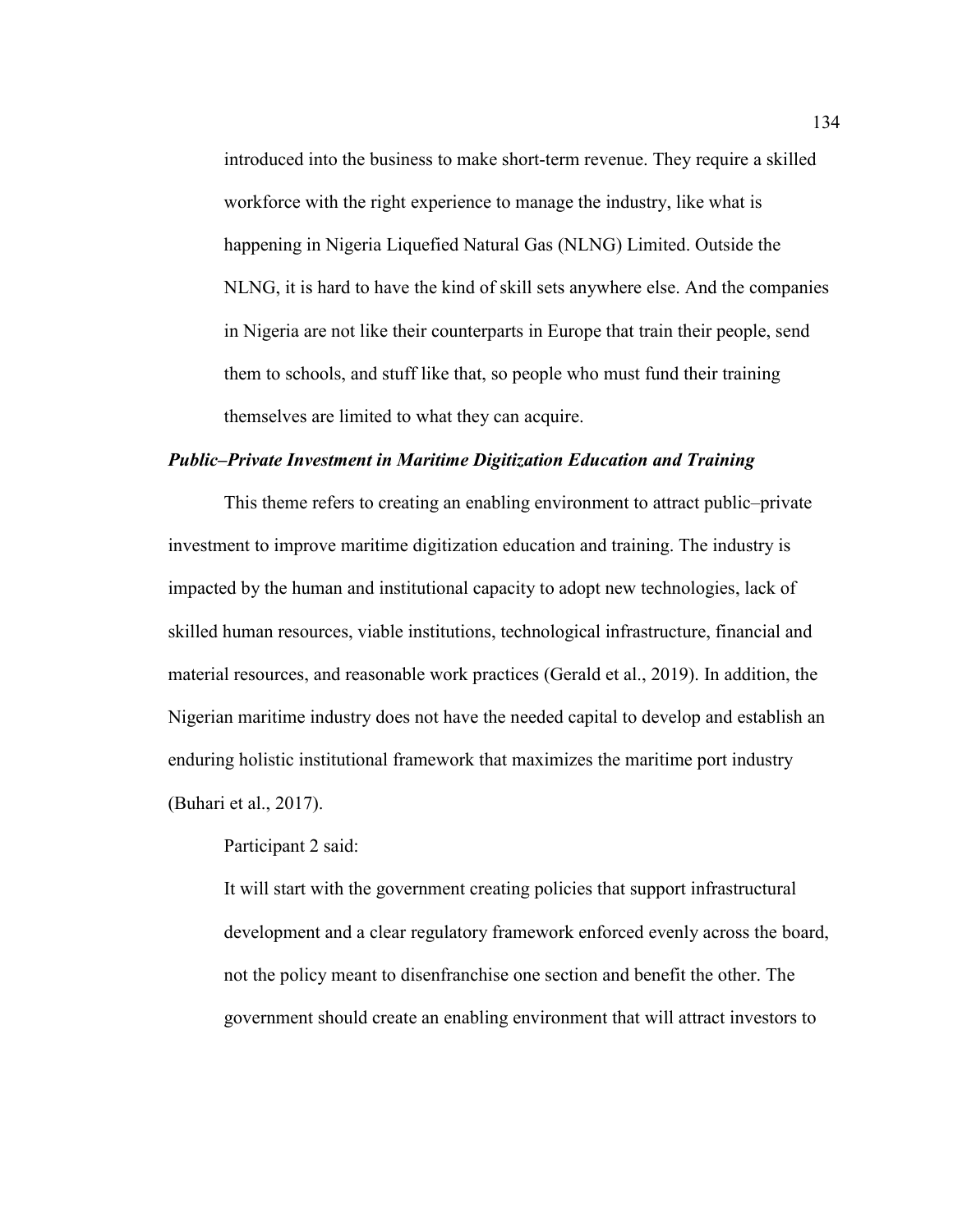invest in infrastructural development by ensuring recouping and profit in their investment no matter any future change in government policies. Participant 7 said:

A lot of the agencies are government-controlled, so the government needs to invest in technology to move the industry. For instance, in the company where I work, the terminal is fully operated by the organization, so you have all the modern technology and equipment required to run a terminal in this terminal. Due to the terminal's location at a high-risk area at the Gulf of Guinea, surveillance is carried out around the terminal and far out into the high sea. This is done efficiently because of the technological capability we have at the terminal. Most international oil and gas companies have this capability to ensure safety and quick turnaround. But when you look at government-run facilities, these facilities will not run efficiently without investment in technology. So, there is a clear difference between the privately run maritime facilities infrastructures and the government run. But then, majority of everything in Nigeria is run by the government.

Participant 8 said:

There is a lack of understanding, awareness, and enlightenment to see what is happening in the outside world. There is also the cost of doing the training, maintenance and other things that comes with technology. The government literally manages the maritime industry, and it has been stifled so that they are not getting much money from it because of how they are handling it. The government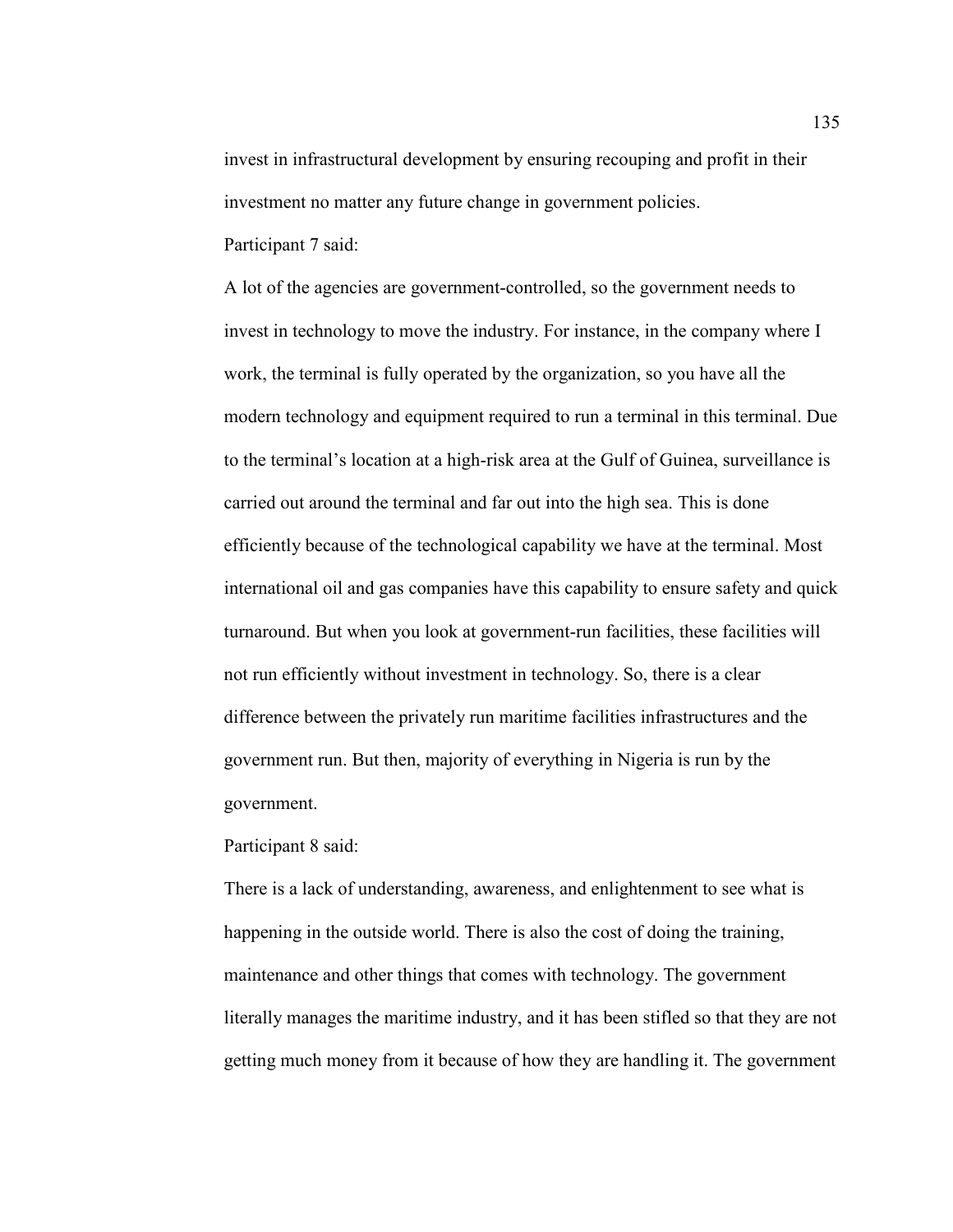talks about expanding the industry by injecting new technology to make it better but are reluctant to spend money in this regard. So, the costs play a huge role. If you want to invest in the maritime sector, you need to open it up to the private investors. If the federal government is not ready to do that, the private sector will not be comfortable because they cannot control the sector to bring in their own funds and develop the sector.

# *Support a Government–Shipowner Partnership to Develop a Professional IT*

# *Workforce*

This theme refers to a government–shipowner partnership initiative to develop a professional IT workforce to harness the opportunities in updated technology in improving maritime performance. Digital technologies provide opportunities to improve efficiency and gain a competitive advantage (Vial, 2019). The maritime industry needs to be innovative in technology and engineering to stay competitive (Gausdal et al., 2018). Digital transformation of industries is an effective means of unlocking every nation's full potential of economic activities by tapping into the strengths of data sciences, AI, and related financial instruments that will generate development through improved efficiency and equity (Castellano et al., 2019).

# Participant 1 said:

The government also needs to increase workforce training because you need to develop the skill as you are providing the fund. The industry needs people with the underpinning knowledge to manage the technology because if you acquire all these electronic gadgets without trained technical experts. If there is any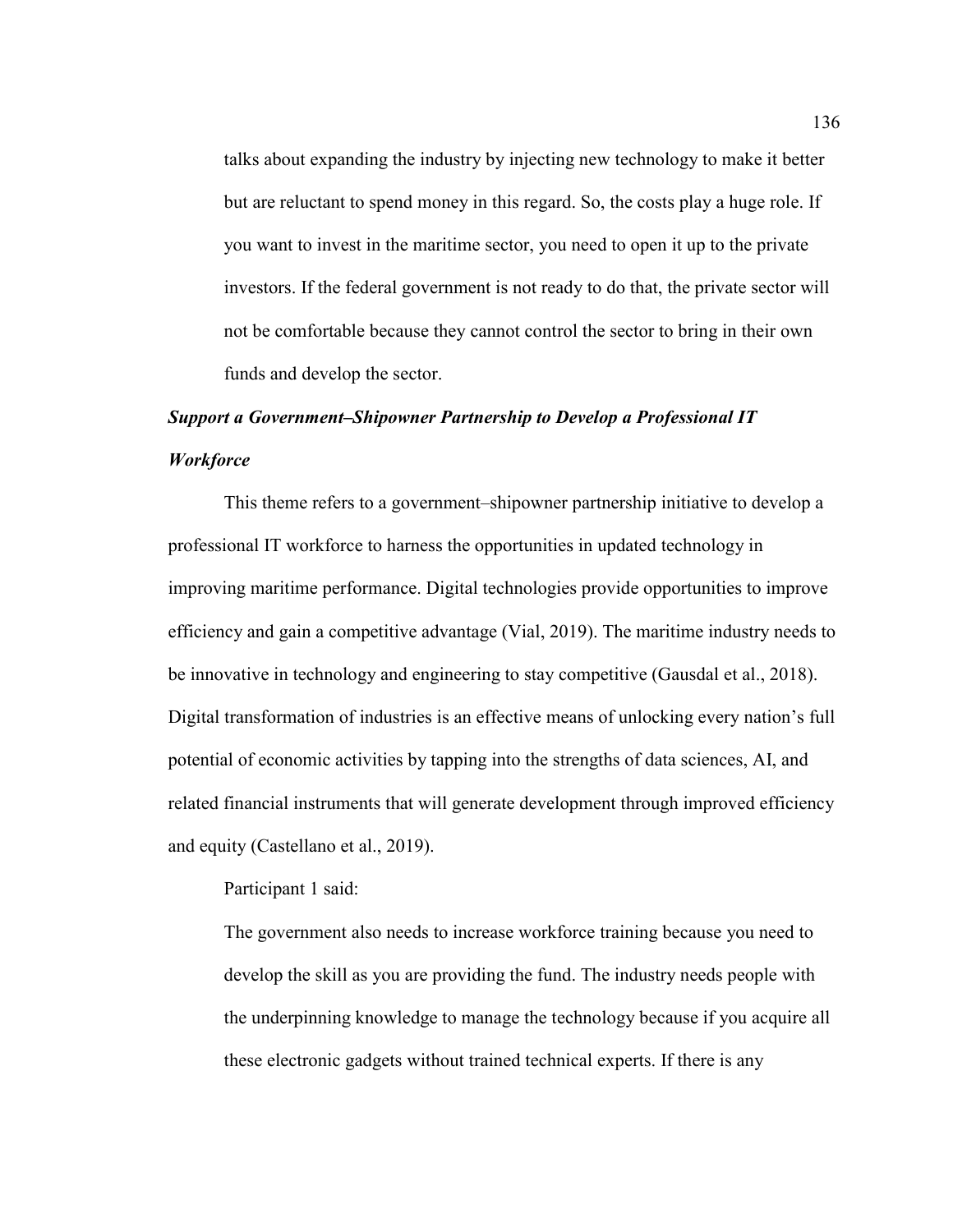malfunction, you will need to fly someone from outside the country to fix it, which will add extra cost to the cost of operation compared to their counterpart that is in Europe, where all the technicians are locally available for repairs. We need to develop the local manpower so that technical support can be sourced from the local market at a cheaper rate.

Participant 4 said:

Incentivizing shipowners to use a type of environmentally friendly technology, granting them a reduction in tax the government by 25%, is a way of encouraging the ship owners. Encouraging shipowners to invest in research & development, for example, ship owners sponsoring maritime technology innovation as a research area, these are the ways that would encourage the ship owners to play. Always look for new technology, innovations that they can bring in because they know it will be something that would win them some financial gains at the end of the day.

#### *Becoming an Active Player in Developing Nigeria's Knowledge-Based Economy*

This theme refers to the potential of the maritime industry in the economic growth and development of the country. The maritime industry is significant to the economic growth and development of Nigeria (Chidi et al., 2020). The industry can create wealth, reduce unemployment, promote skills acquisition, and encourage entrepreneurship (Afolabi, 2015). Moreover, the maritime industry is a strong catalyst for socioeconomic development due to its immense contribution to the national GDP through transportation of freight, promotion of trade and commerce, revenue generation, creation of job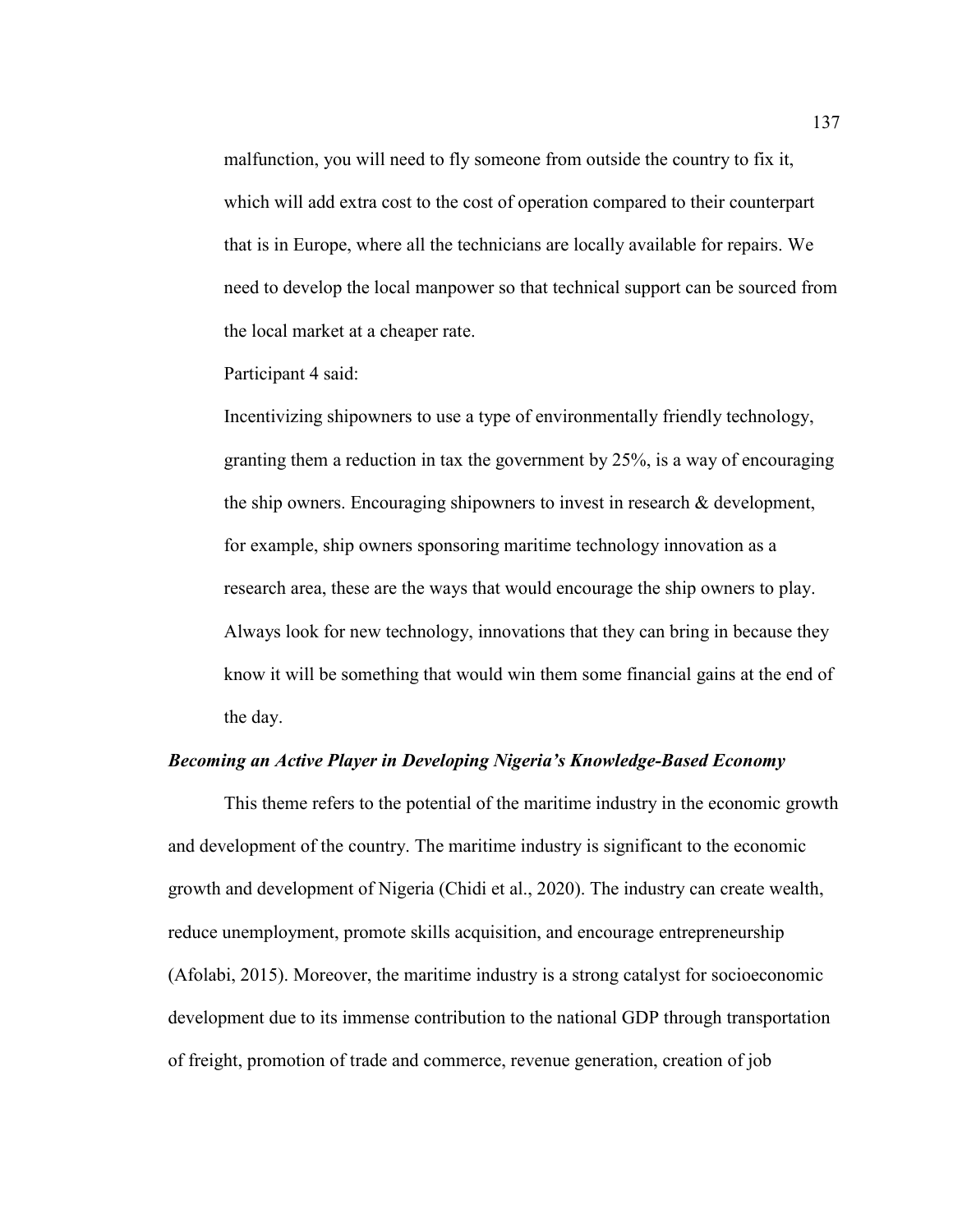opportunities both skilled and unskilled, institutional development, international relations, and promotion of tourism (Benson & David, 2018).

Participant 6 said:

The government needs to do more to support ship owners and stakeholders with financial support. The government should look into the financing of infrastructures and come to the aid of the shipowners and stakeholders with some form of support loans with low interests. The government should find ways to support ship owners in acquiring this technology to improve their business and the maritime sector. The government should encourage partnerships with various companies and sectors involved in the industry. If the government adopts these points, the maritime business will significantly improve, which will mean more revenue for the country from taxes generated by companies operating within their territorial waters.

Participant 8 said:

Let me just explain this to clearly so you understand the sustainable maritime development in Nigeria and the Gulf of Guinea. Sustainable maritime development in the Gulf of Guinea, according to World Bank, is \$1.6 trillion per annum economic viability of sustainable maritime development. The whole of the Gulf of Guinea includes about seven to eight countries. When you look at the percentage of maritime activities in those countries, Nigeria is 78 to 80% of maritime activities in the region. Based on the World Bank reports, over 268,000 vessels pass through the Gulf of Guinea every year. Now, everything coming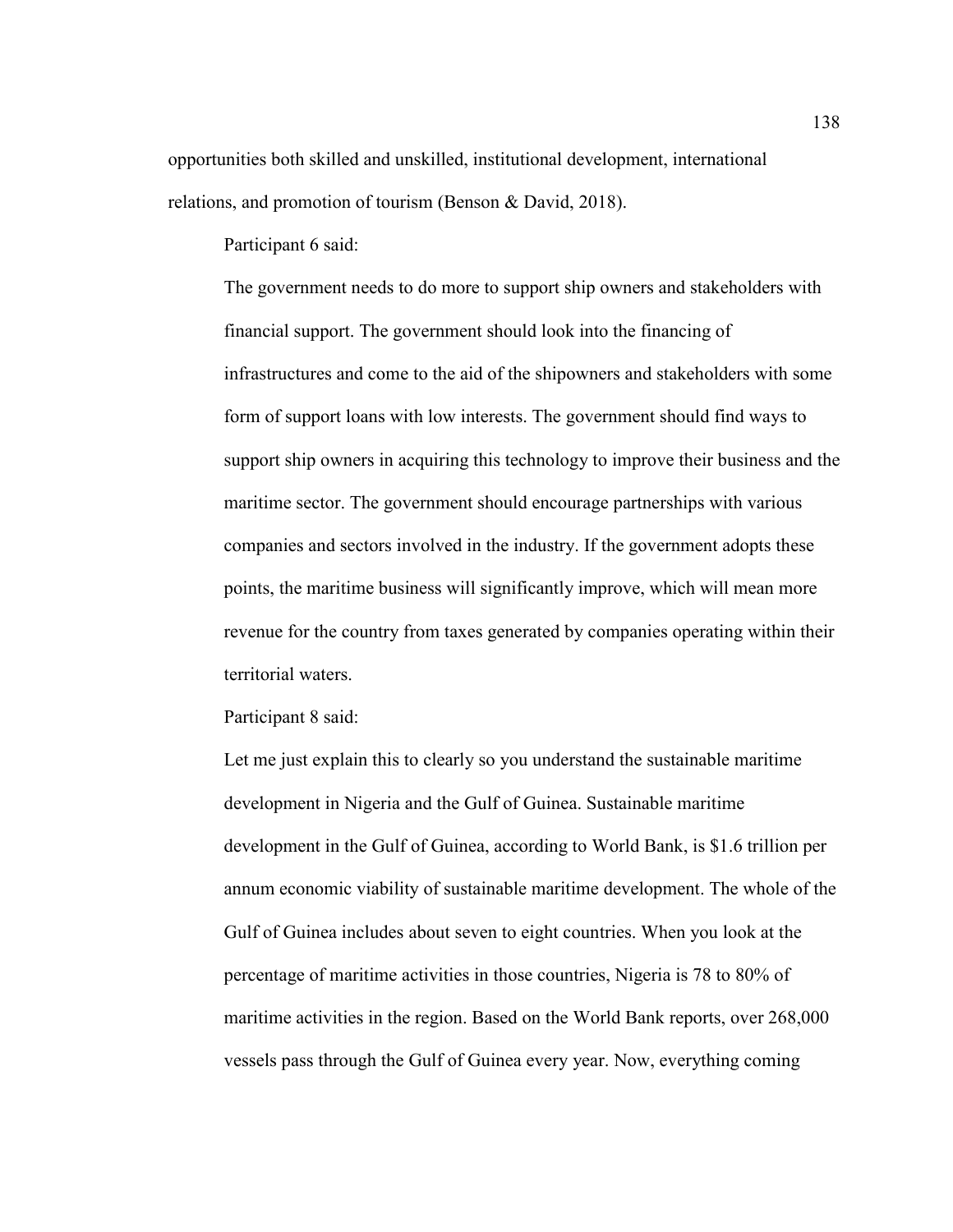from the East part of the world either goes to the Suez Canal or comes through the coast of South Africa, Cape of Good Hope, Gulf of Guinea, and takes about 24 days to transit if they chose to go through that route. But, if they go through Suez Canal, it takes just 14 to 15 days. Despite that, every day, we have about \$5 billion of product moving through the Gulf of Guinea. About \$4.5 billion of products move through the Suez Canal every day. Nigeria accounts for about 80% of cargo vessels going through the Gulf of Guinea and the maritime activities. Participant 8 said:

The maritime sector is more than 50 times bigger than oil and gas in Nigeria. If 50% of about 265,000 vessels that pass through the Gulf of Guinea annually take fresh water, carry of maintenance, service the vessel, give all the necessary support, maritime security, maritime infrastructure, the support services for the vessel that is passing through it, annually, that is over \$300 billion coming into the economy. Again, if you take a snapshot of the Nigerian water today, at any given day, there are about 6,000 vessels in Nigeria, and less than 10% of these vessels can do their services, repair, maintenance in Nigeria. The vessels need to go outside Nigeria for repair and maintenance services because of limited ship maintenance shipyards.

Participant 8 said:

If you look at the inland waterway, Singapore has 42 connectable inland waterways. Singapore is making about \$7 billion in its 42 connectable inland waterways. Japan has 68 and is making around \$6.4 billion annually, according to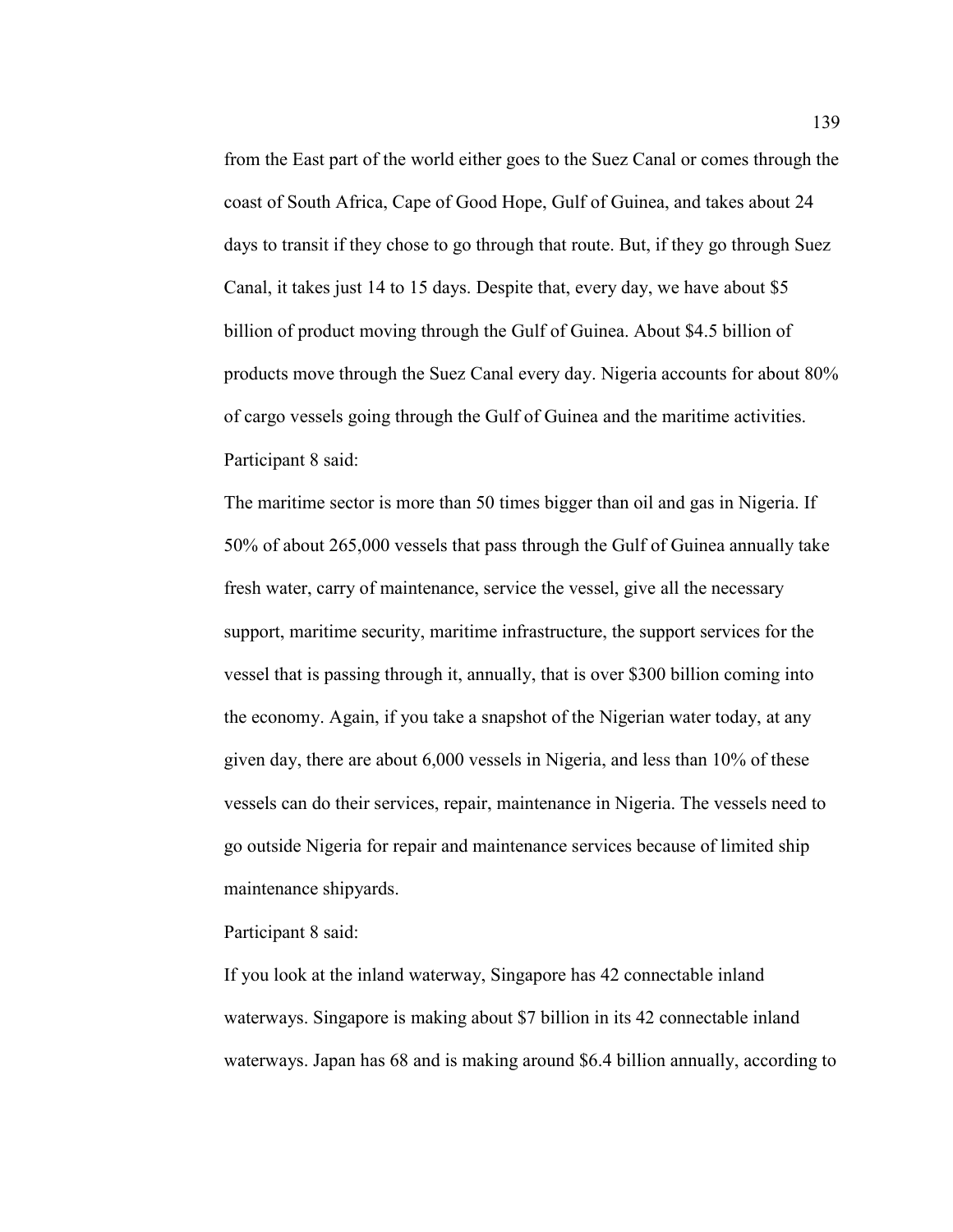2019 revenue Statistics. In Nigeria, we have 600 plus inland waterways, and the Nigerian Inland Waterway is making about \$2 million annually. Compared with Singapore and Japan's inland waterway together, less than 20% of what we have in Nigeria. Now you can see the discrepancy in that, and you can see where we are, that we have not even started. The inability of the federal government to understand and see that maritime is the future of the country is mind-boggling. Sustainable maritime development in the Gulf of Guinea can take Nigeria out of where we are now and free from borrowing money from China that we cannot even pay and bring us to the top 10 countries in the world.

Participant 8 said:

In Africa, government drives everything; without the government driving it, nobody will; anything you do without government support is in vain. The government must take the bull by the horn and understand the maritime sector's importance. They must know that the maritime sector is far bigger than oil and gas. Everybody is looking at oil and gas, but the maritime industry is 40 times bigger than oil and gas. We are not supposed to be borrowing any money. We are not supposed to be in any state of debt with what God has blessed us with in maritime and natural resources.

#### **Summary**

In this chapter, I presented the result of the thematic analysis of 12 participants, followed by synthesizing the results to this study's central research question: How do Nigerian maritime industry stakeholders describe their barriers to technology acceptance?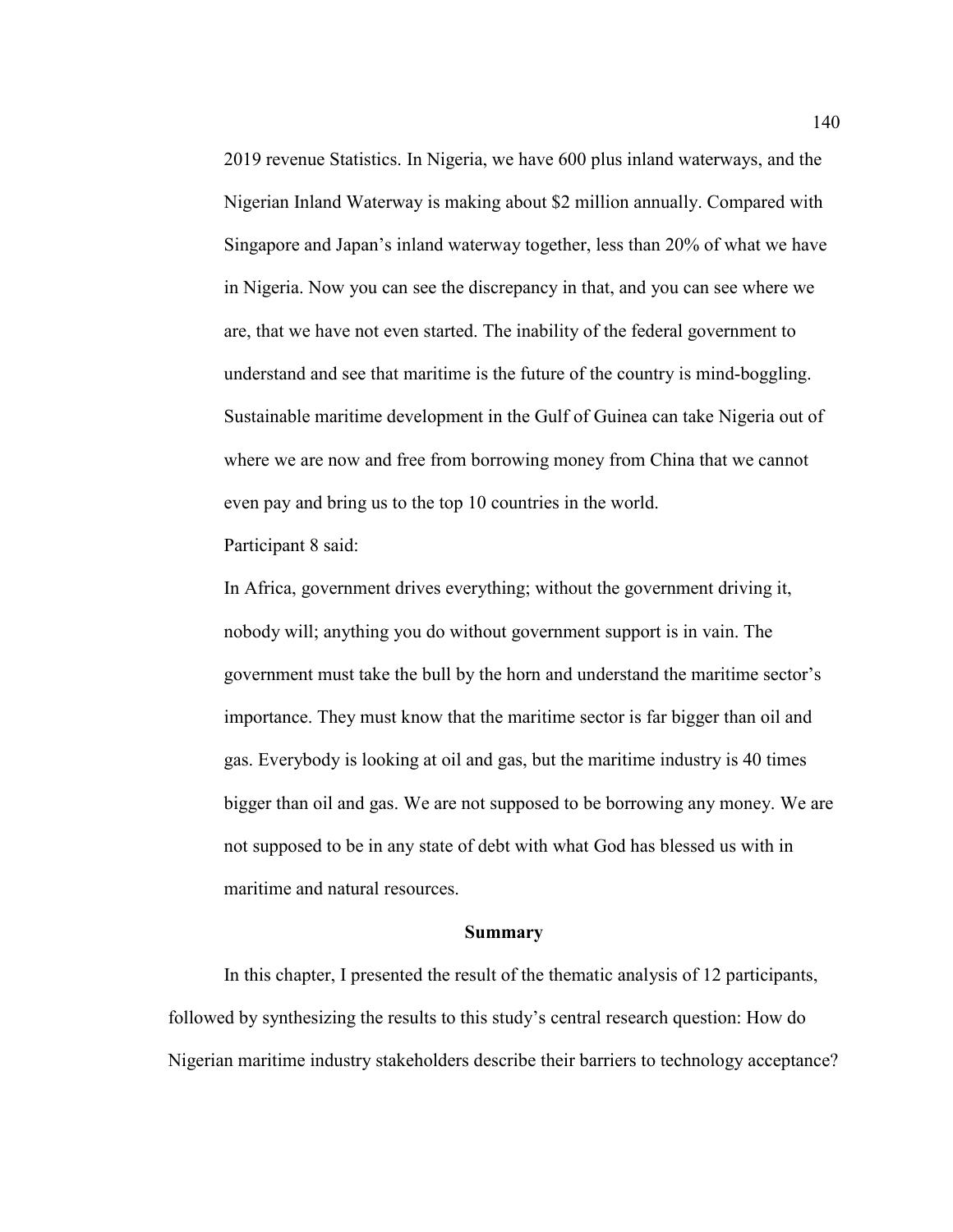Five conceptual categories with 16 themes emerged from the findings of this single case study with embedded units after the study was grounded in the conceptual frameworks of Yang's (2019) maritime shipping digitization and Wiafe et al.'s (2019) concept of technology acceptance within the maritime industry in developing countries. The thematic analysis provided rich data on the experiences of participants. The five codes that emerged are as follows: (a) technology adoption standards as compared to global industry standards, (b) barriers to technology adoption and maritime digitization, (c) technology acceptance factors influencing maritime industry stakeholders, (d) resources needed for new technology adoption to meet global industry standards, and (e) how Nigeria's maritime sector can drive national sustainable development.

The 16 themes that emerged from the data analysis process include the following: (a) technology adoption below global industry standards, (b) noncompliance of international maritime legislation, (c) corrupt practices blocking investment in upgrading technology, (d) lack of industry readiness for change, (e) reluctance to purchase and maintain technology among stakeholders, (f) lack of qualified professionals to operate updated technology, (g) corporate culture and ageism, (h) ethnic culture, (i) lack of the willingness to change, (j) updated and enforced government policy, (k) available funds to acquire new technology (l) development and enforcement of anticorruption business policies, (m) align with international best practices, (n) public–private investment in maritime digitization education and training, (o) support a government–shipowner partnership to develop a professional IT workforce, (p) becoming an active player in developing Nigeria's knowledge-based economy.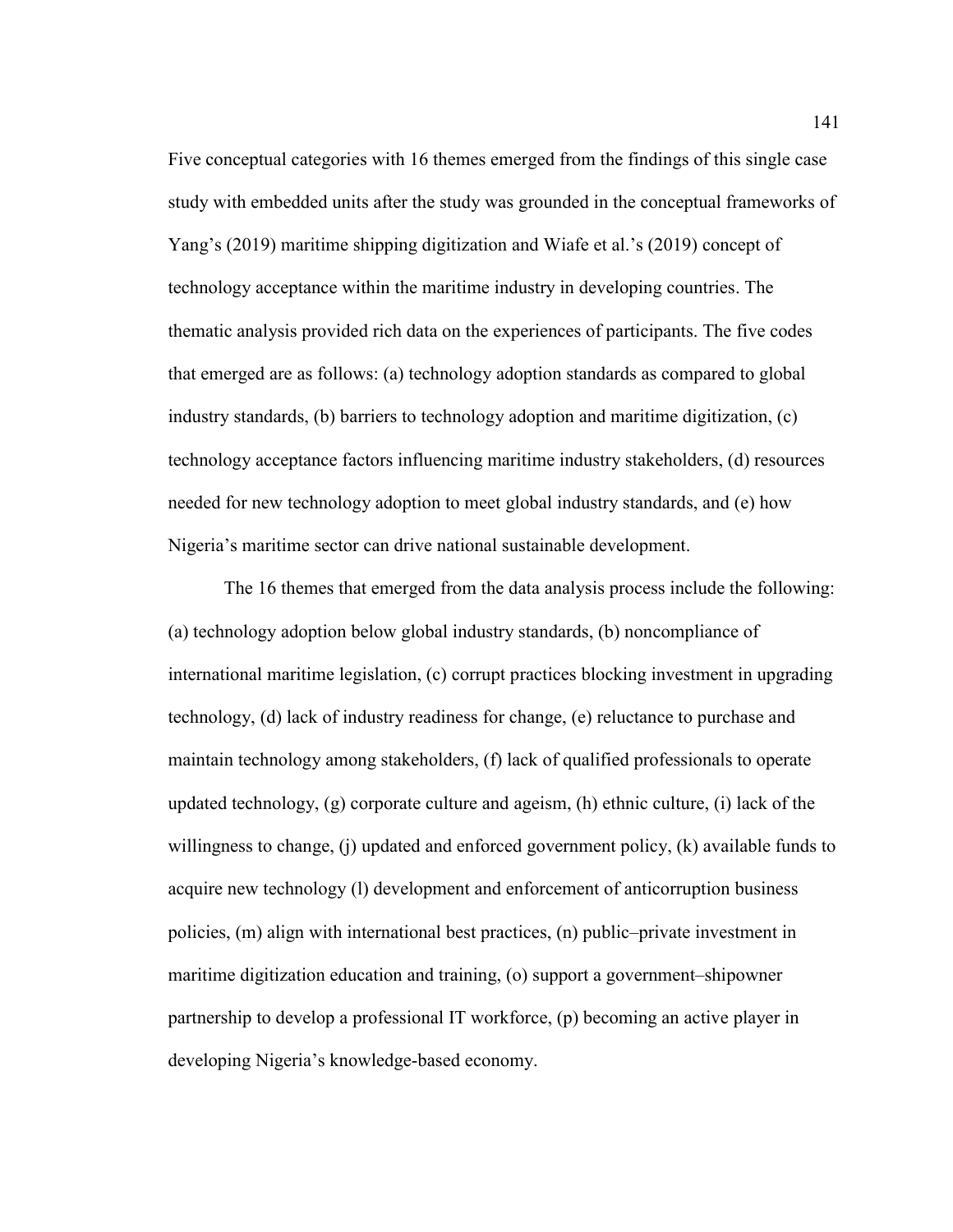I demonstrated the study's trustworthiness using methods established by seminal methodology scholars (Stake, 2013; Yin, 2017). The results of the single case study were comprehensively analyzed and interpreted within the context of Yang's (2019) and Wiafe et al.'s (2019) conceptual framework to describe Nigerian maritime industry stakeholders' perception of their barriers to technology adoption. Chapter 5 will present the findings' interpretations, describe the study's limitations, and recommend further research. Finally, I will discuss the implications of the findings to social change, theory, policy, practice and provide a conclusion.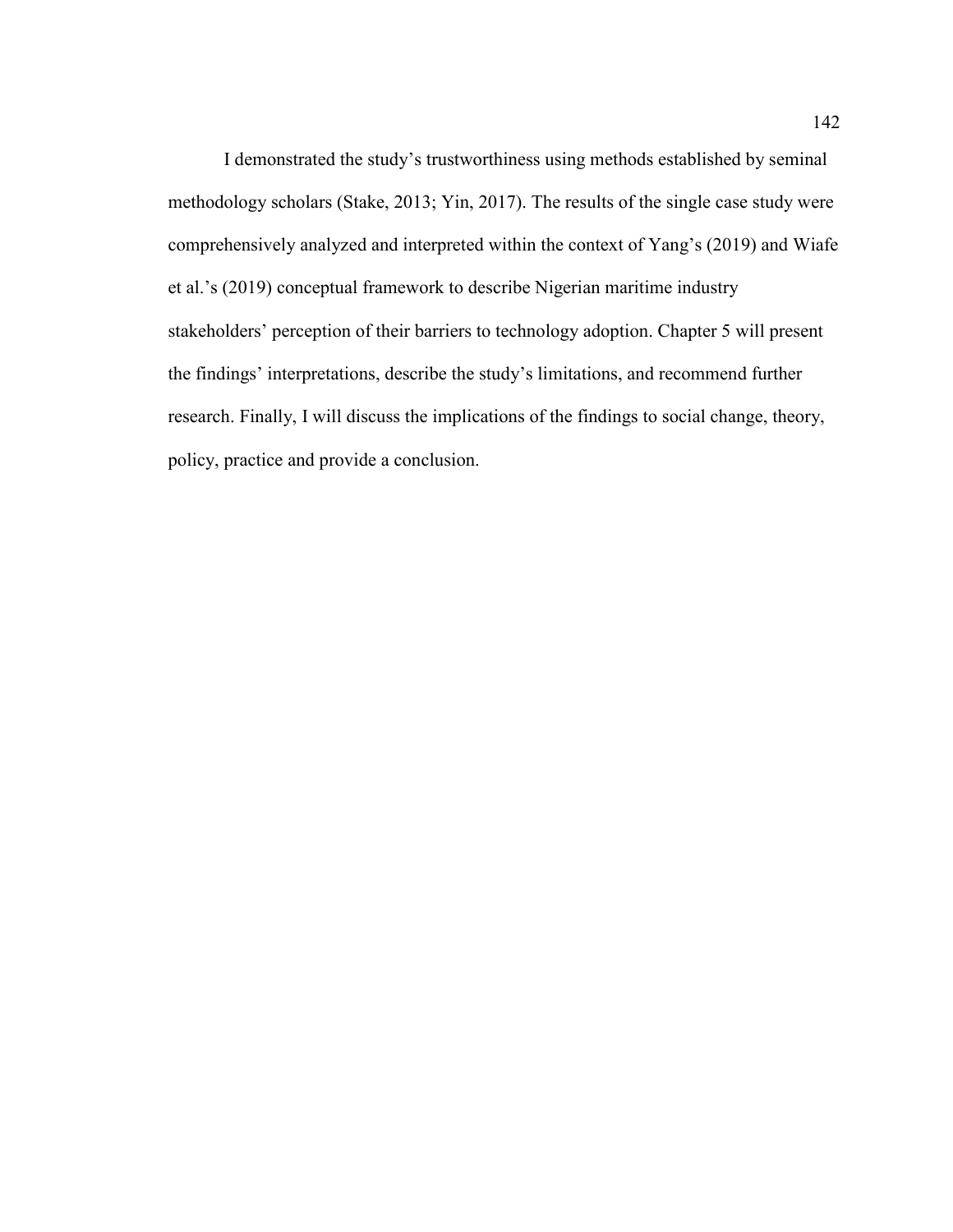Chapter 5: Discussion, Conclusions, and Recommendations

The purpose of this qualitative, single case study was to explore the barriers to technology acceptance among Nigerian maritime industry stakeholders. Meeting the purpose of this exploratory study may address the literature gap on why Nigerian maritime industry stakeholders remain slow to accept new technologies for improving the maritime sector's capacity to drive national sustainable development (Chidi et al., 2020; Nsan-Awaji, 2019). I used a single case study with an embedded unit design (see Yin, 2017). Information from 12 semistructured interviews, reflective field notes, and archival data were collected through multiple sources (see Stake, 2010; Yin, 2017). I used triangulation of data to establish trustworthiness of analysis and findings (Farquhar et al., 2020).

A qualitative case study approach allowed me to give participants a voice to freely express their perceptions regarding the barriers to technology acceptance among Nigerian maritime industry stakeholders. This study is framed by two key concepts that focus on aligning with the purpose of the study to gain a deeper understanding of the barriers to technology acceptance among Nigerian maritime industry stakeholders: (a) Yang's (2019) maritime shipping digitization and (b) Wiafe et al.'s (2019) concept of technology acceptance in the maritime industry in developing countries. Both concepts formed the study's framework in relation to the maritime industry, extending Rogers's (1995) innovation diffusion theory, the theoretical lens that Wiafe et al. (2019) and Yang (2019) used to evaluate the three factors of culture, policy, and cost as related to ICT adoption. This empirical investigation aimed to advance research and a deeper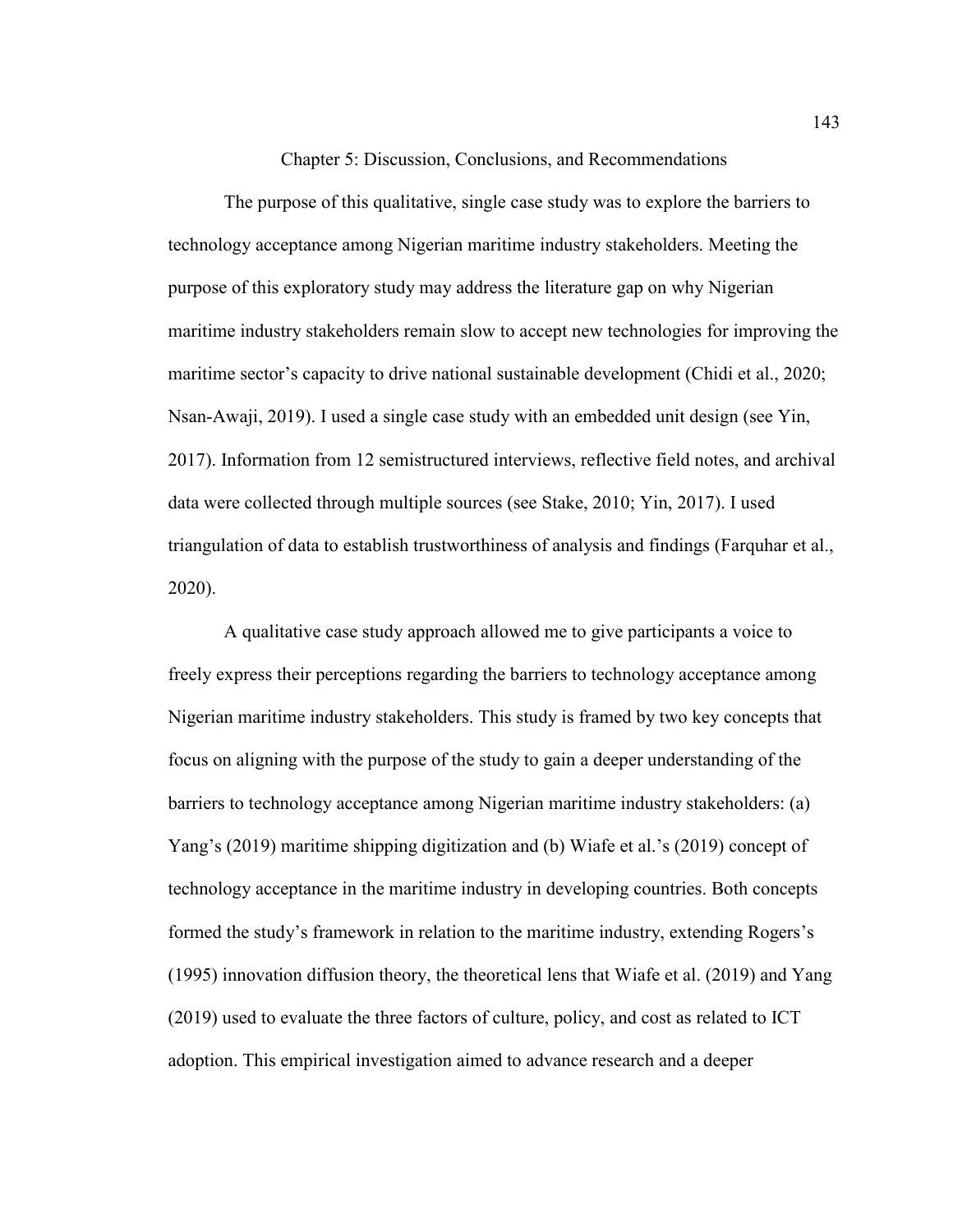understanding of the challenges stakeholders face in maritime industry digitization in developing African nations.

Thematic analysis of data from face-to-face interviews with 12 participants revealed 16 themes: (a) technology adoption below global industry standards, (b) noncompliance of international maritime legislation, (c) corrupt practices blocking investment in upgrading technology, (d) lack of industry readiness for change, (e) reluctance to purchase and maintain technology among stakeholders, (f) lack of qualified professionals to operate updated technology, (g) corporate culture and ageism, (h) ethnic culture, (i) lack of willingness to change, (j) updated and enforced government policy, (k) available funds to acquire new technology (l) development and enforcement of anticorruption business policies, (m) align with international best practices, (n) public– private investment in maritime digitization education and training, (o) support a government–shipowner partnership to develop a professional IT workforce, and (p) becoming an active player in developing Nigeria's knowledge-based economy.

#### **Interpretation of Findings**

The findings of this single case study with embedded units confirm or extend current knowledge in the discipline, with each case presenting examples of issues discussed in the literature review in Chapter 2. In this section, I present and review the study's findings in the context of the coding categories that emerged from the data analysis. Next, I compare these five categories with relevant concepts from the conceptual framework and the extant literature presented in Chapter 2. Finally, I provide evidence from the 12 semistructured interviews to support how the study's findings either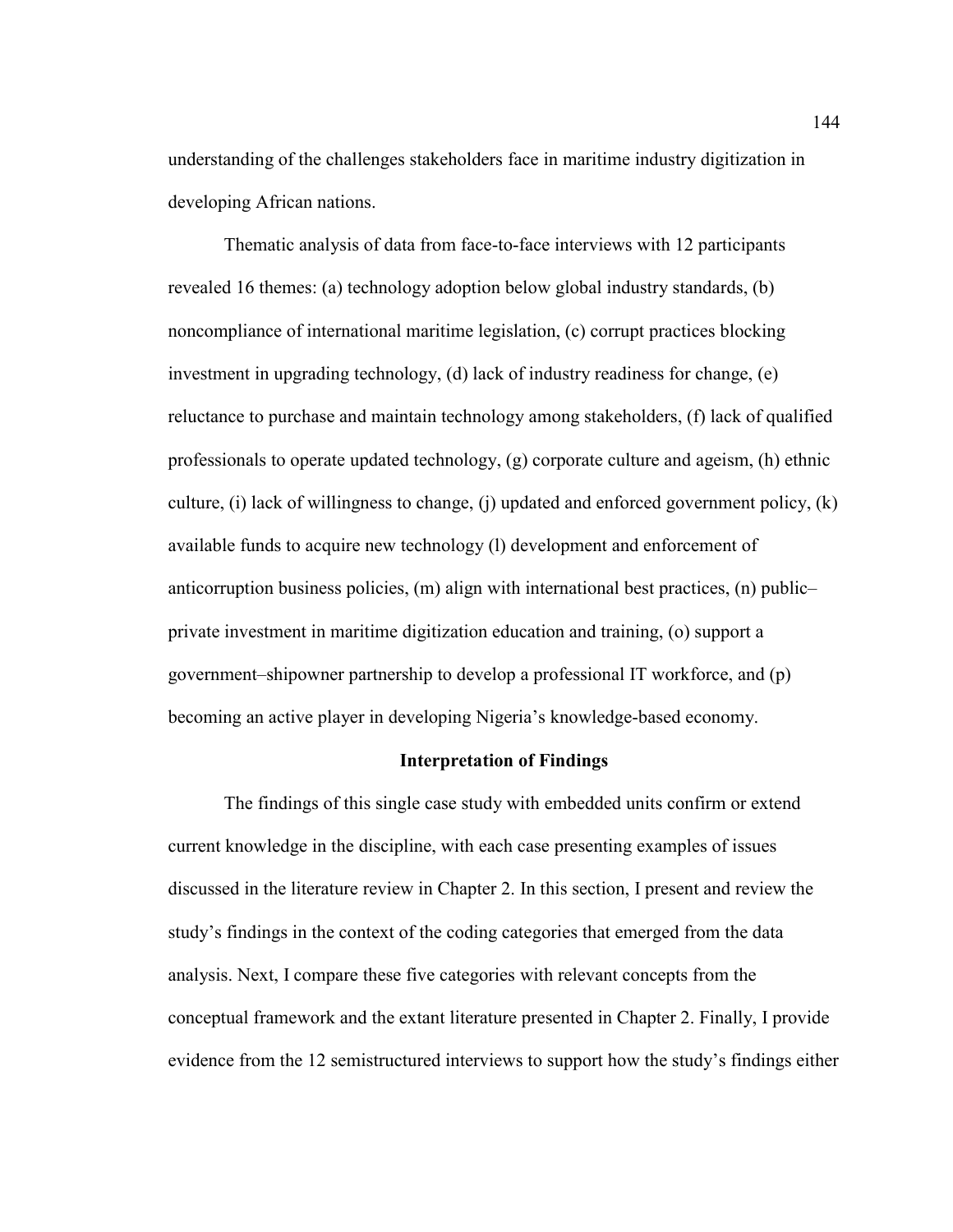confirm or disconfirm existing knowledge or extend it. Extension studies, such as this single case study with embedded units, provide replication evidence and support extending prior research results by offering new and critical theoretical directions (Bonett, 2012).

## **Technology Adoption Standards and Global Industry Standards**

The Nigerian maritime industry faces challenges of technology adoption for improved efficiency due to lack of technical capacity to produce high-tech equipment used in the industry, and this has undermined the coastal and inland shipping (cabotage) regulation that aims to transfer technology to Nigerians (Ajibo et al., 2019). My study results confirmed that technology adoption standards in Nigeria are below global industry standards, not in compliance with international maritime legislation, and are affected by corrupt practices blocking investment in upgrading technology. Study participants reported the technology adoption rate is well below average and has undermined the maritime industry as a leading global business.

The study results align with Wiafe et al.'s. (2019) theoretical propositions that using digital systems in the maritime industry of developing economies may lead to higher profitability. The participants stated that updated technology adoption might increase operation efficiency and greater safety in maritime activities for the Nigerian maritime industry. The study results extend knowledge from Dahou and Chalfin (2020) and Ali and Odularu (2020) that updated technology adoption is one of the most significant challenges of the maritime industry's digital transformation in developing countries in Africa.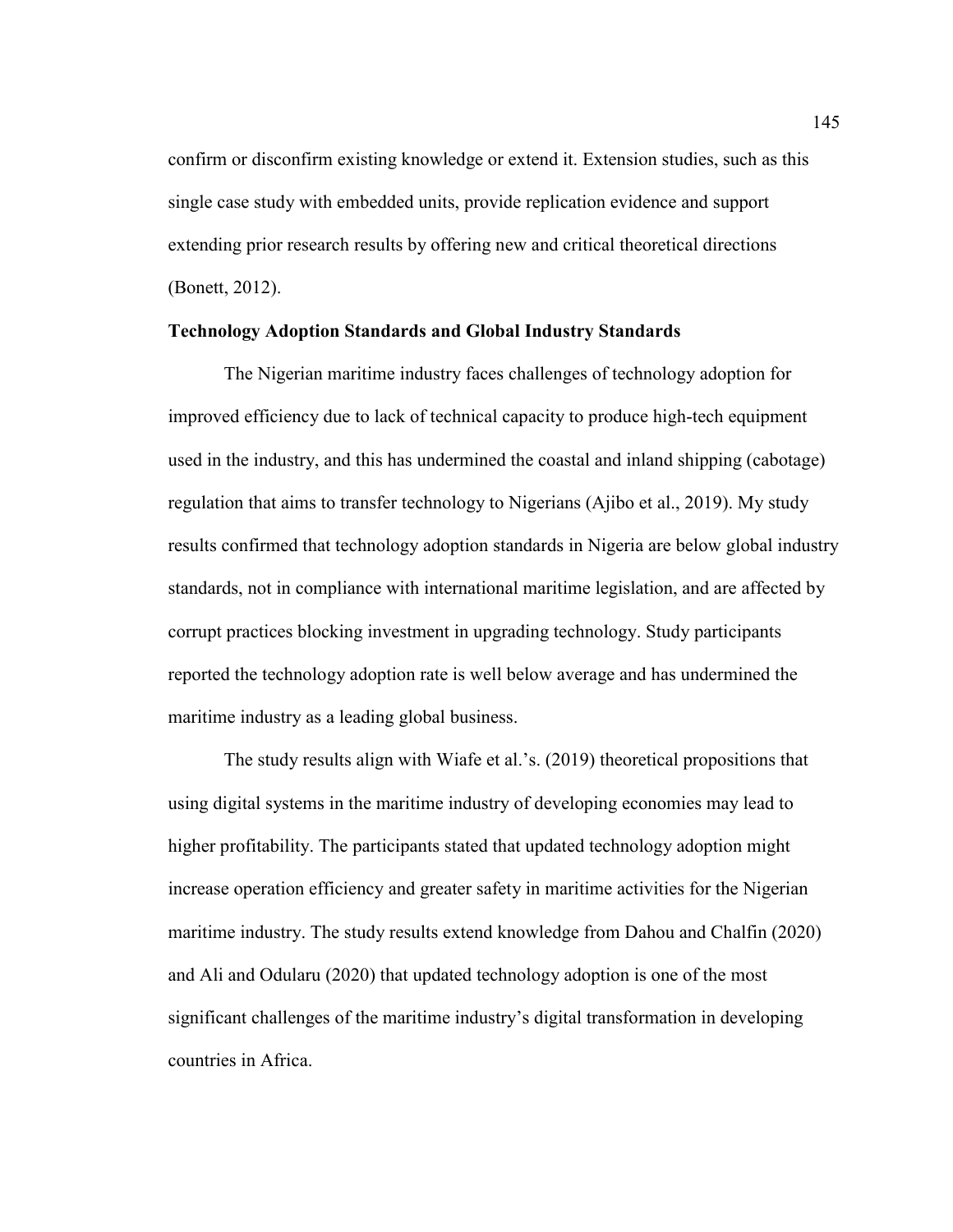#### **Barriers to Technology Adoption and Maritime Digitization**

Barriers to technology adoption among the industry stakeholders immensely weaken the sector's capacity to drive national sustainable development (Chidi et al., 2020; Nsan-Awaji, 2019). My study results confirmed that the industry lacks the readiness for change, that the stakeholders are reluctant to purchase and maintain technology, and that the industry lacks qualified professionals to operate updated technology. The study participants reported that factors such as loopholes in the local content law, lack of infrastructural foundation, and lack of clear direction from the government are among the barriers to technology adoption. This study aligns with Wiafe et al.'s (2019) conclusion that digital technologies can improve integration between stakeholders, supporting information sharing, communication, and managerial processes. The study results extend knowledge based on the works of Faith (2019), Nwekeaku and Atteh (2016), and Onugha and Onuoha (2019) that the industry is hampered by policy, institutional, regulatory, and legal frameworks that undermine its ability to actualize its potential.

#### **Technology Acceptance and Maritime Industry Stakeholders**

The guiding factors to technology acceptance include the perceived usefulness, the extent to which the user believes the technology would enhance their job performance and the perceived ease of use, the extent to which the user believes the technology will not require much effort to use (Liu et al., 2018). My results confirmed that the factors influencing maritime stakeholders' acceptance of technology include corporate culture and ageism, ethnic culture, and lack of willingness.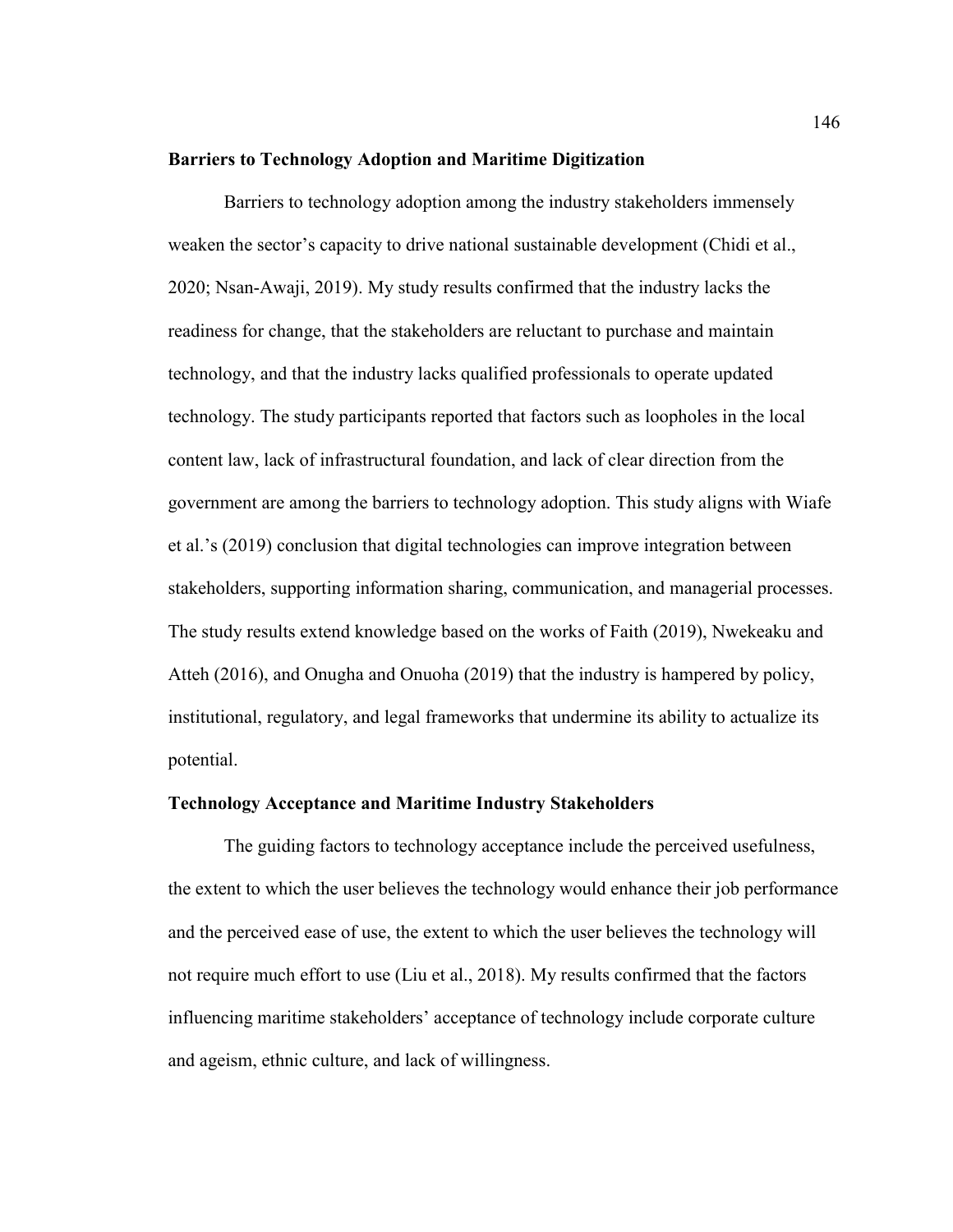The study participants reported that ageism is a factor in the corporate culture because older people lead the industry and tend to stick with what they know. Participants also reported that ethnic sentiments are a factor as most ship owners, operators, and charterers tend to believe someone from the same culture. The results of this study align with Wiafe et al.'s (2019) argument that the attitude toward use and behavioral intention to use technology include PE, EE, SI, and FC. The study results extend knowledge from Ezenwa et al. (2020) and Lambrou and Ota (2017) on the perceived ease of use of technology and the factors for new technology success, such as technology availability and organizations' expected benefits.

#### **Resources Needed to Meet Global Industry Standards**

Massive capital investment is needed to construct substantial port facilities, such as quays, jetties, and warehouses to enhance economic growth and innovation (Onifade, 2020). Workforce development in the industry is also needed to meet international standards and prevent the skilled foreign workforce from filling the gaps to avoid capital flights (Lloyd et al., 2020). My results confirmed that the resources needed for new technology adoption to meet global industry standards include updated and enforced government policy, available funds to acquire new technology, and the development and enforcement of anticorruption business policies.

The study participants reported that the government needs to increase workforce training to develop skilled professionals who can operate and manage the technology and encourage shipowners to invest in research and development by reducing taxes. These study results align with Yang's (2019) concept of maritime shipping digitization as using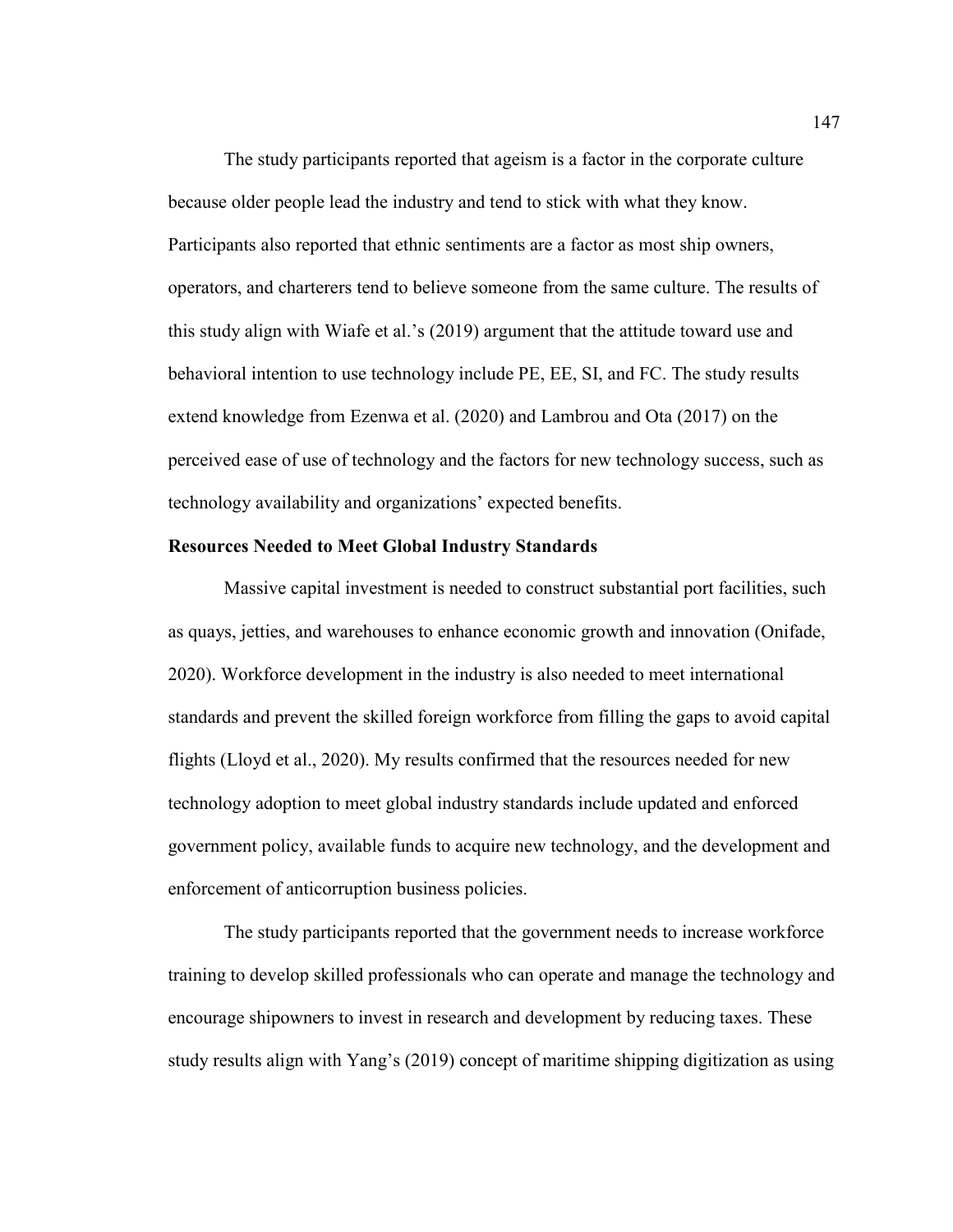disruptive technologies to reduce transportation costs, shape global trade prospects, and provide companies with a higher degree of competitive advantage. The study results extend knowledge from Agrifoglio et al.'s. (2017) and Ali and Odularu's (2020) arguments that updated technologies are a significant driver of change in the operations management strategies, growth, and development.

#### **Nigeria's Maritime Sector and National Sustainable Development**

Nigerian maritime industry stakeholders' key business goal is to link maritime transportation and the government's national sustainable development strategies (Chidi et al., 2020; Raimi, 2019). My results confirmed that the maritime sector could drive national sustainable development by aligning with international best practices, encouraging public–private investment in maritime digitization education and training, supporting a government–shipowner partnership to develop a professional IT workforce, and becoming an active player in developing Nigeria's knowledge-based economy. The study participants report that the government should find ways to support shipowners in acquiring updated technology to improve their business and the maritime sector. The participants also report that the industry has great potential for the economy to a tune of about \$1.6 trillion per annum economic viability of sustainable maritime development if harnessed correctly. This study aligns with Yang's (2019) concept of maritime shipping digitization as using disruptive technologies to reduce transportation costs, shape global trade prospects, and provide companies with higher degree of competitive advantage. The study results extend knowledge from Ekeada's (2018) and Nwokedi et al.'s (2019)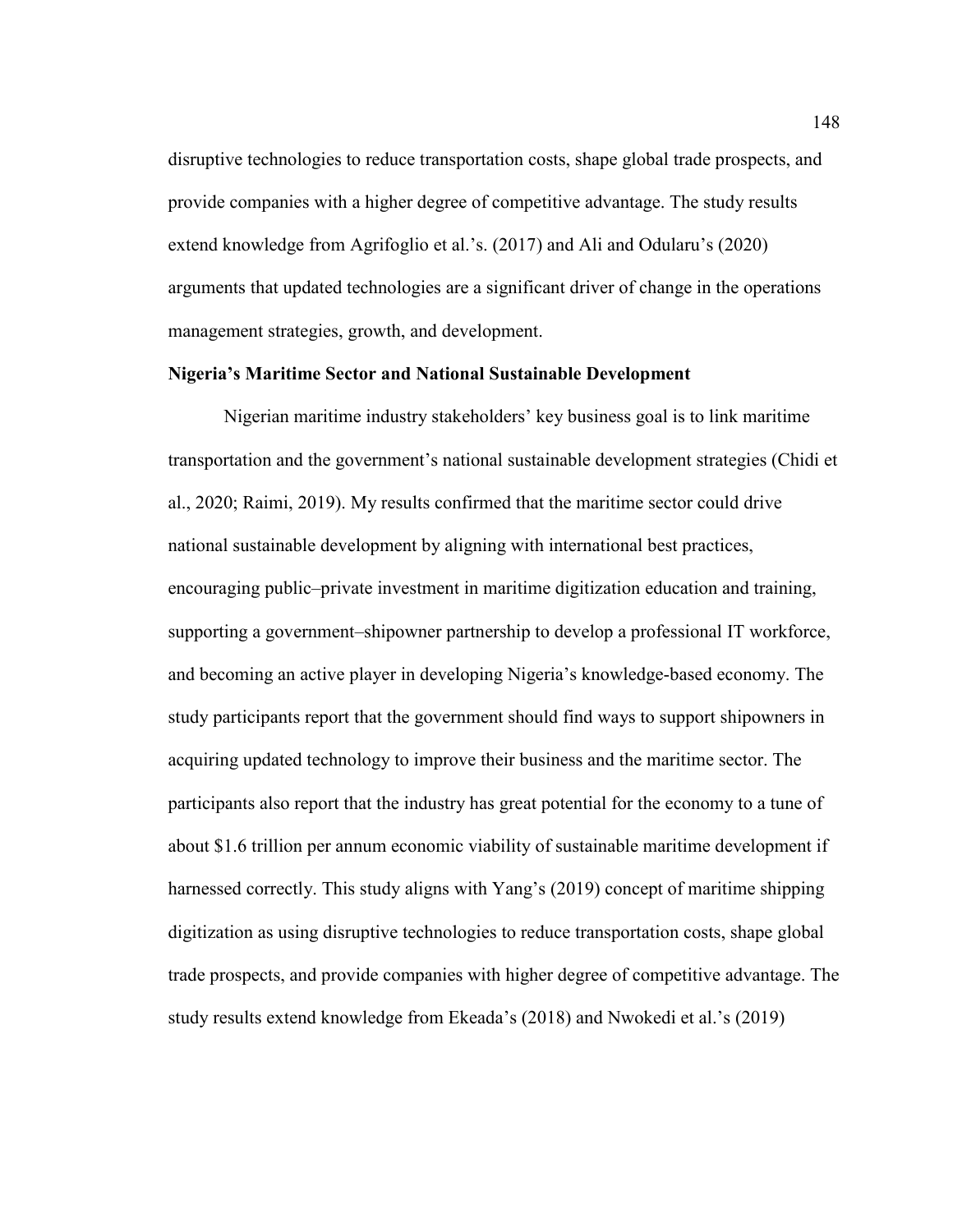argument that inadequate technological infrastructure and strategies to undermine competition in the international trading environment.

#### **Limitations of the Study**

Limitations of the study include potential shortcomings or weaknesses beyond the control of the researcher, which may be related to the chosen research design, statistical model constraints, funding constraints, or other factors that may affect the results and conclusions of the study (Theofanidis  $\&$  Fountouki, 2018). The limitations of this study include accessibility to recruiting participants due to distance, and Nigeria's poor Internet or communication connectivity, difficulty in participant selection due to specific inclusion criteria. Other limitations include possible biased opinions of maritime industry stakeholders and possible difficulty recruiting participants for interviews.

The researcher's reflexivity is another factor that could affect the result of the study. Reflexivity is an attitude to systematically attend to the context of knowledge construction at every step of the research process (Lane & Roberts, 2018). Due awareness of the systematic process involved in the study prevents researcher bias that may arise from the researcher's background experience about the topic. To enhance the study's validity, triangulation of data from various sources provided consistency in forming themes or categories (Guion et al., 2011).

Most of the participants were followed up closely with reminders before the interviews took place, and this caused some delays and posed additional stress for the researcher. The participants' demography was more of males than females, 67% males and 33% females. Although all the participants met the qualifying criteria, a more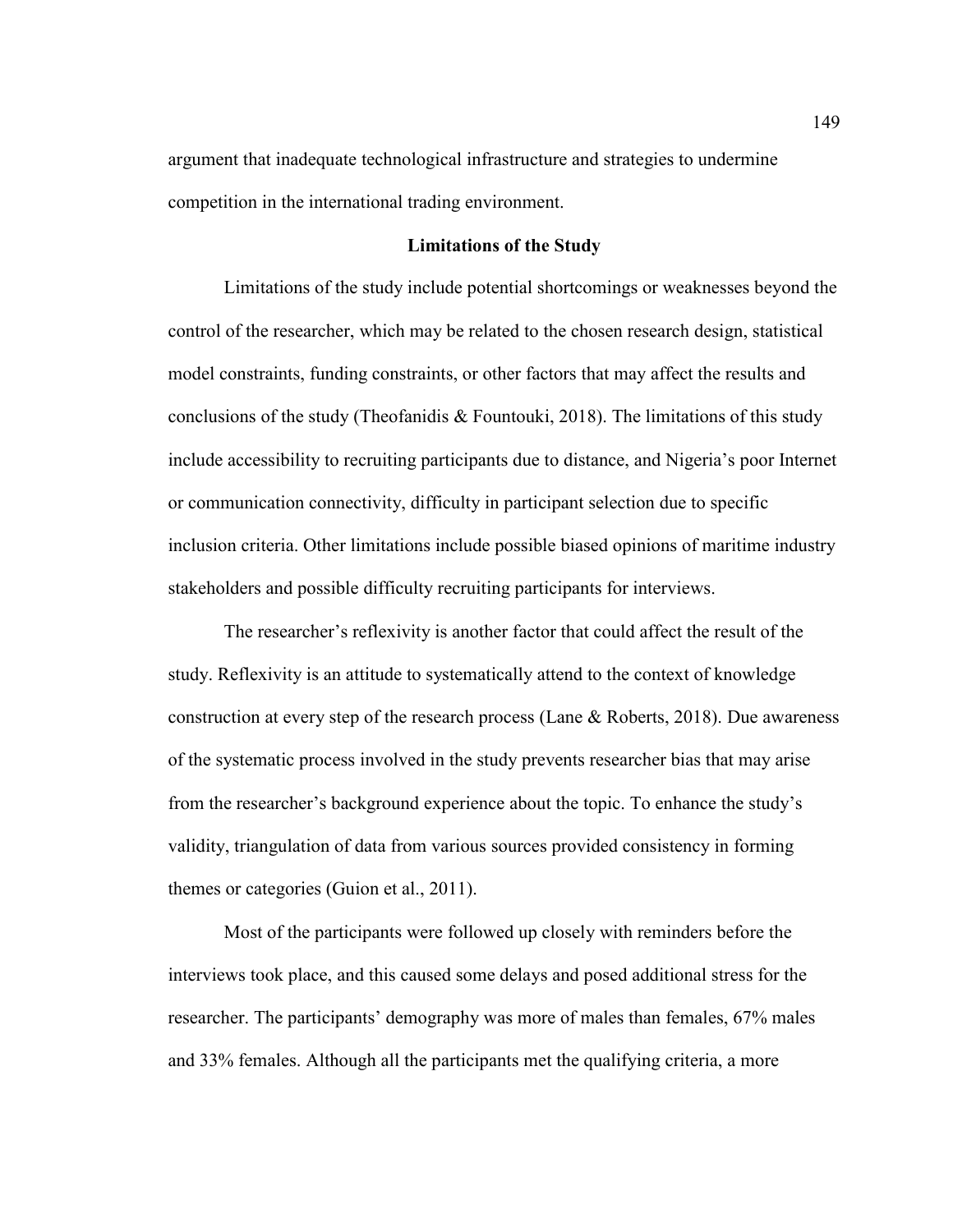balanced demography of participants might have yielded a different result. I followed the Zoom audio-only format interview method approved by Walden University's IRB, which removed any bias that may have arisen from face-to-face or in a video format on Zoom and eliminated the need to travel to Nigeria for a face-to-face interview. Finally, there may have been a chance of personal bias that could have affected the interpretation and presentation of the study results, based on my worldview, understanding, and interpretations of participants' responses. The member checking process adopted to review the transcribed version of the interview responses mitigated this limitation. The member checking process did not significantly alter participants' original statements and my transcribed version.

# **Recommendations**

This study is the first of its kind conducted on barriers to technology adoption among the maritime industry stakeholders in Nigeria. During data collection, I took notes and maintained communication with study participants to answer any additional questions or clarify any issues they may have had. At every step of the process, I documented data to provide productive and meaningful recommendations. The advancement in technology has enabled the maritime industry to improve its performance and gain a competitive advantage. The use of updated technologies continues to be one of the most significant challenges in the digital transformation of the maritime industry in developing countries of Africa (Dahou & Chalfin, 2020; Yang, 2019).

The concepts that framed this study were maritime shipping digitization and technology acceptance within the maritime industry in developing countries, and both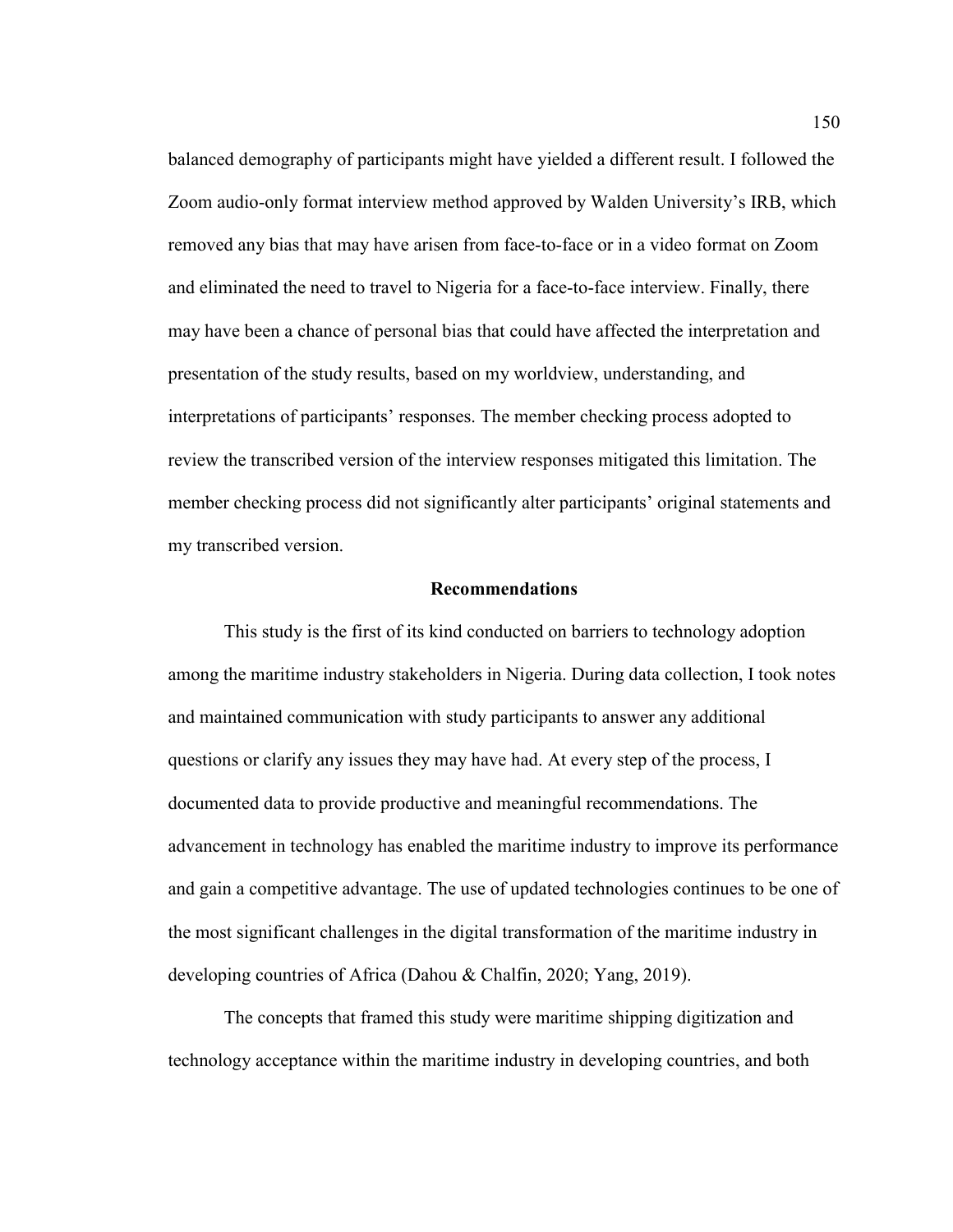originated from the theoretical studies extending Rogers's (1995) innovation diffusion theory, which provides a theoretical lens through which to evaluate the effect of the three factors of culture, policy, and cost in any research related to ICT adoption.

A literature gap exists in identifying why Nigerian maritime industry stakeholders remain slow to accept new technologies to improve the maritime sector's capacity to drive national sustainable development. Following the completion of this study, the industry stakeholders and policymakers now have the results of the technology acceptance barriers that have not been previously understood, which will assist in sound decision-making in the industry. Understanding the barriers to technology acceptance and the use of updated technologies by Nigerian maritime industry stakeholders may create a link between maritime transportation and the government's national sustainable development strategies (Chidi et al., 2020; Raimi, 2019).

## **Recommendations for Managerial Support for Nigerian Maritime Industry**

During the interviews for this study, almost all the participants indicated that the government dictates almost every aspect of the industry and sets the tone of business activities. They also reported that inconsistency in policy and lack of effective enforcement and implementation of applicable regulations contribute to the low performance in the industry. The sector's enormous economic potential calls for developing new international policy instruments to secure the seas and promote blue economy growth across Africa's coastal areas (Dahou & Chalfin, 2020). Additionally, the government's financial support to support this capital-intensive industry in updating technological infrastructure has not been adequate. The industry is impacted by the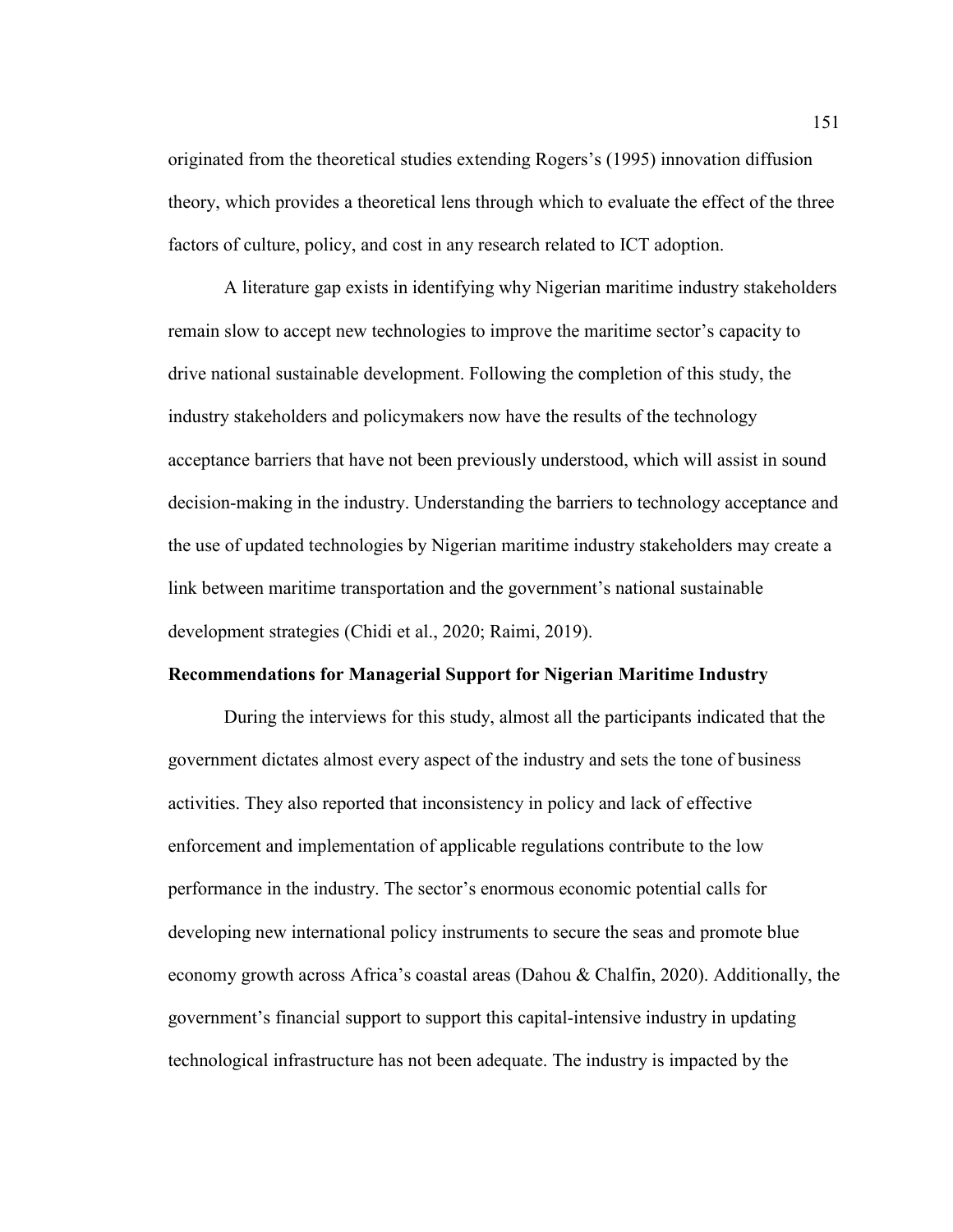human and institutional capacity to adopt new technologies, lack of skilled human resources, viable institutions, technological infrastructure, financial and material resources, and reasonable work practices (Gerald et al., 2019).

Maritime employees trained to a high level of updated technologies can help support Nigeria's compliance with global maritime practices and the use of updated technology for enhanced maritime business practices (Faith, 2019). Maritime transportation in Nigeria can be a top revenue earner for the country; however, to achieve this, the sector must utilize available technology for improved maritime business to meet global maritime practices and compliance (Chidi et al., 2020). Suominen (2017) argued that technology unlocks new efficiencies and gains from companies and consumers, sharpens specialization, boosts exports, and adapts to international markets. Based on the government's overarching influence in the industry, there is the need for consistency in policy, effective compliance with all applicable local and IMO regulations, and efficient means of providing financial support to the industry stakeholders to upgrade the technological infrastructure.

Again, there is the need to fund research and development in innovative technology in the industry. Nigeria can also contribute to the technology advancement in the industry, rather than being a consumer country for technological innovation developed from other nations. Learning capabilities are essential components for innovation and adoption of new technologies, so organizational learning capabilities (OLC) should consider organizational commitment, system perspective, openness, experimentation, transfer, and integration in their technology adoption strategies (Brock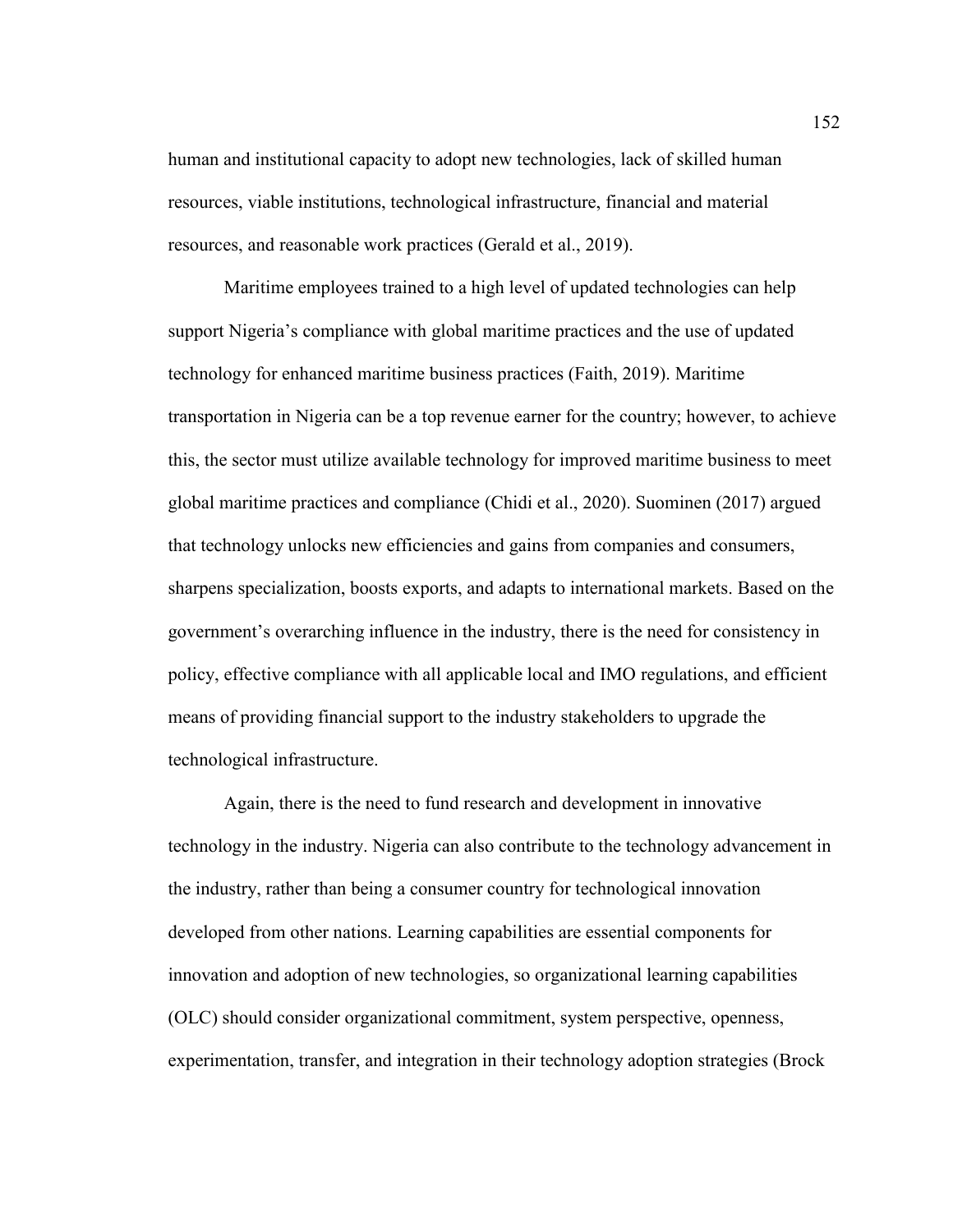& Khan, 2017). I need to reiterate a point raised by one of the study participants regarding the economic viability of the Gulf of Guinea (GoG) where Nigeria is located, "according to the World Bank, GoG economic viability is \$1.6 trillion per annum of sustainable maritime development", this is huge, and requires the government's sound and consistent policy to harness the economic viability that the region represents.

#### **Recommendations for Future Research**

Reoccurring themes that emerged from the participants' interviews suggested that low technology utilization in the industry has undermined the industry's capacity to drive national sustainable development. Resistance to change is one of the industry managers' barriers to using updated technology because of the impacts of implementing the desired technology (Love & Matthews, 2019). Organizational change is also hampered by a lack of technical expertise and the inability to manage technology adoption (Smuts et al., 2017). Readiness for change and capacity for change contributes to the barriers because organizations need to have the capacity to continually change in response to internal and external shifts, as early adoption of technology may not yield expected results (Onugha & Onuoha, 2019).

Future researchers could use quantitative approaches to replicate the findings of this study to validate these findings from similar or different contexts. Quick and Hall (2015) argued that the quantitative approach allows for a broader study involving more significant numbers of participants, enhances the generalizability of findings, and allows for greater objectivity and improved accuracy. Using a quantitative approach such as online surveys to validate the findings will allow more maritime industry professionals to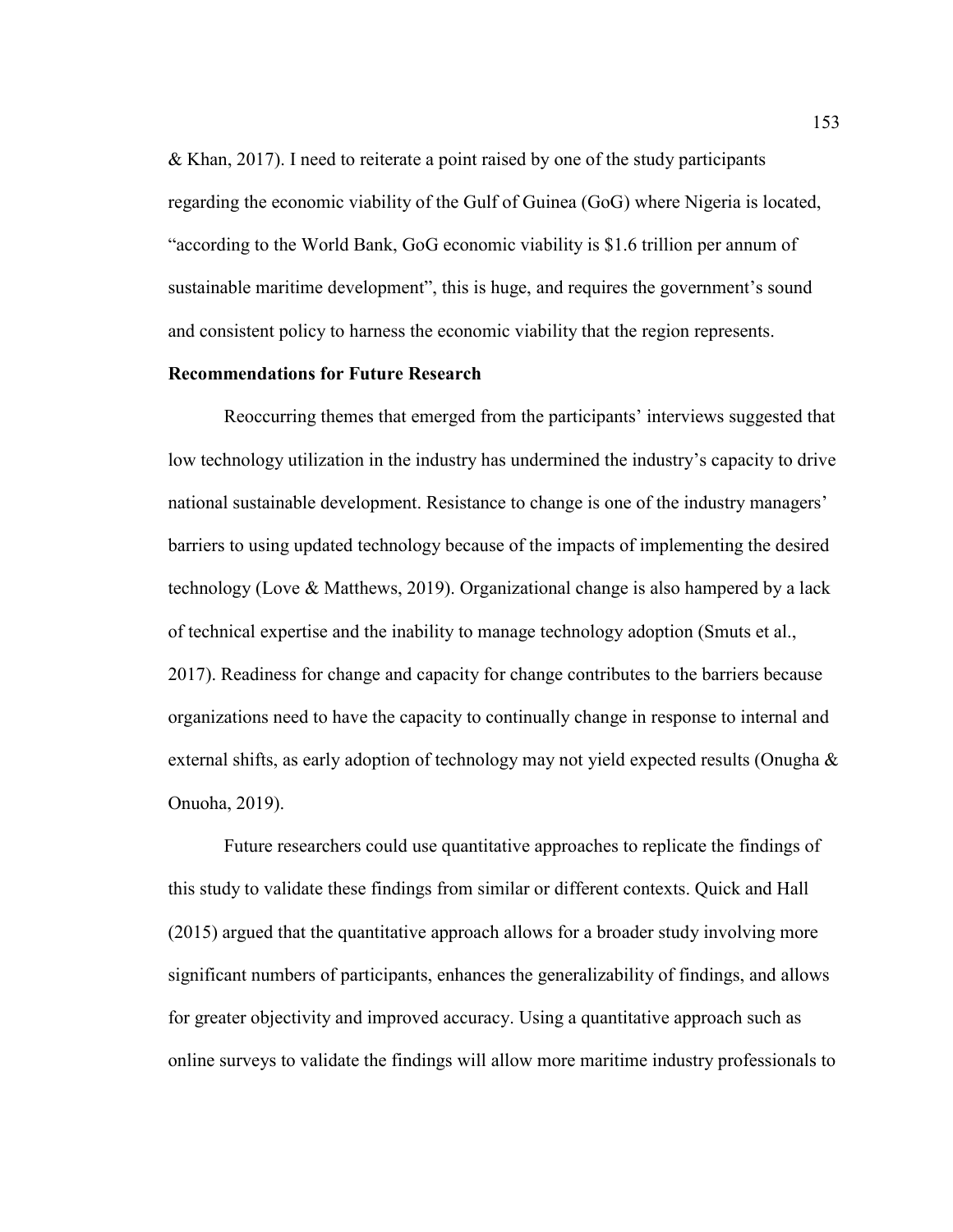participate in the study. My study was limited by country, and a quantitative approach may extend the findings beyond Nigeria to generalize findings.

Future qualitative single case study researchers could replicate this research using different stakeholders or different geographical locations. Using different stakeholders or different geographical locations may present diverse perceptions of barriers to technology acceptance. Sometimes industry stakeholders who benefit from the industry's technology status quo exploit the weak enforcement of maritime corporate governance to discourage technology use to improve the system (Zhang et al., 2018). Finally, the contextual themes that emerged from this study may be considered recommendations for future research to integrate themes and analysis of each element in detail.

#### **Implications**

## **Implications for Positive Social Change**

Nigeria being a coastal nation can generate huge revenues from both local and international transportation of persons and goods on water, positively impacting its economic development (Chidi et al., 2020). The industry has the potential to reduce the country's over-reliance on petroleum as a significant revenue earner if effectively harnessed and exploited. This study is important because it addressed an underresearched area of barriers to technology adoption in the Nigerian maritime industry and why the industry stakeholders are not taking advantage of technology to drive economic growth and development (Afolabi, 2015; Raimi, 2019). Technology acceptance in the Nigerian maritime industry may bring about positive social change by transforming and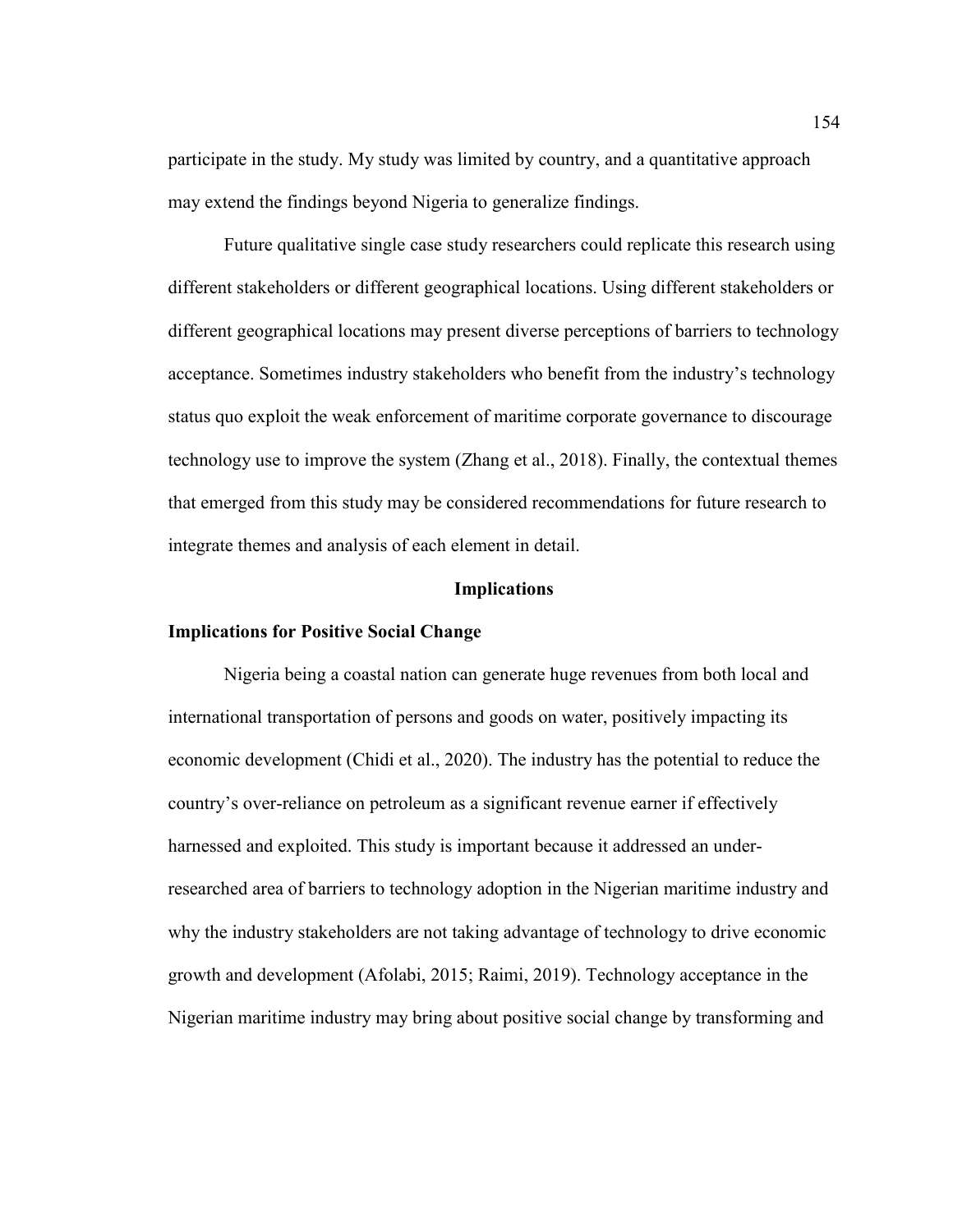removing corrupt business practices that keep old ways of doing business that undermine economic growth.

The maritime industry is a vital sector for socioeconomic development due to its immense contribution to the national GDP through transportation of freight, promotion of trade and commerce, revenue generation, creation of job opportunities both skilled and unskilled, institutional development, international relations, and promotion of tourism (Benson & David, 2018). This study gave voice to maritime industry professionals in Nigeria regarding their perceptions of the barriers to technology adoption, challenges of the industry stakeholders, and recommendations for removing the barriers to improve the industry performance. This study is also significant to promoting positive social change by offering recommendations on how the Nigerian maritime sector may contribute to national sustainable development through reforms and strategic responses related to adopting and utilizing updated technologies (Chidi et al., 2020; Raimi, 2019).

## **Implication for Theory**

**S**imilar studies to my research focused on technology adoption in the construction industry in Nigeria to address the high failure rate and abandonment of public projects (Rasaq, 2019; Usman & Said, 2014). However, scholars indicate that the maritime industry in developing countries lags in technology adoption and is generally averse to change (Dahou & Chalfin, 2020). In Nigeria, risk aversion and the technology adoption gap across industries are due to many reasons, such as the variability of a company's leadership expertise, the uniqueness and nature of specific industries, and corrupt business practices (Uche et al., 2018).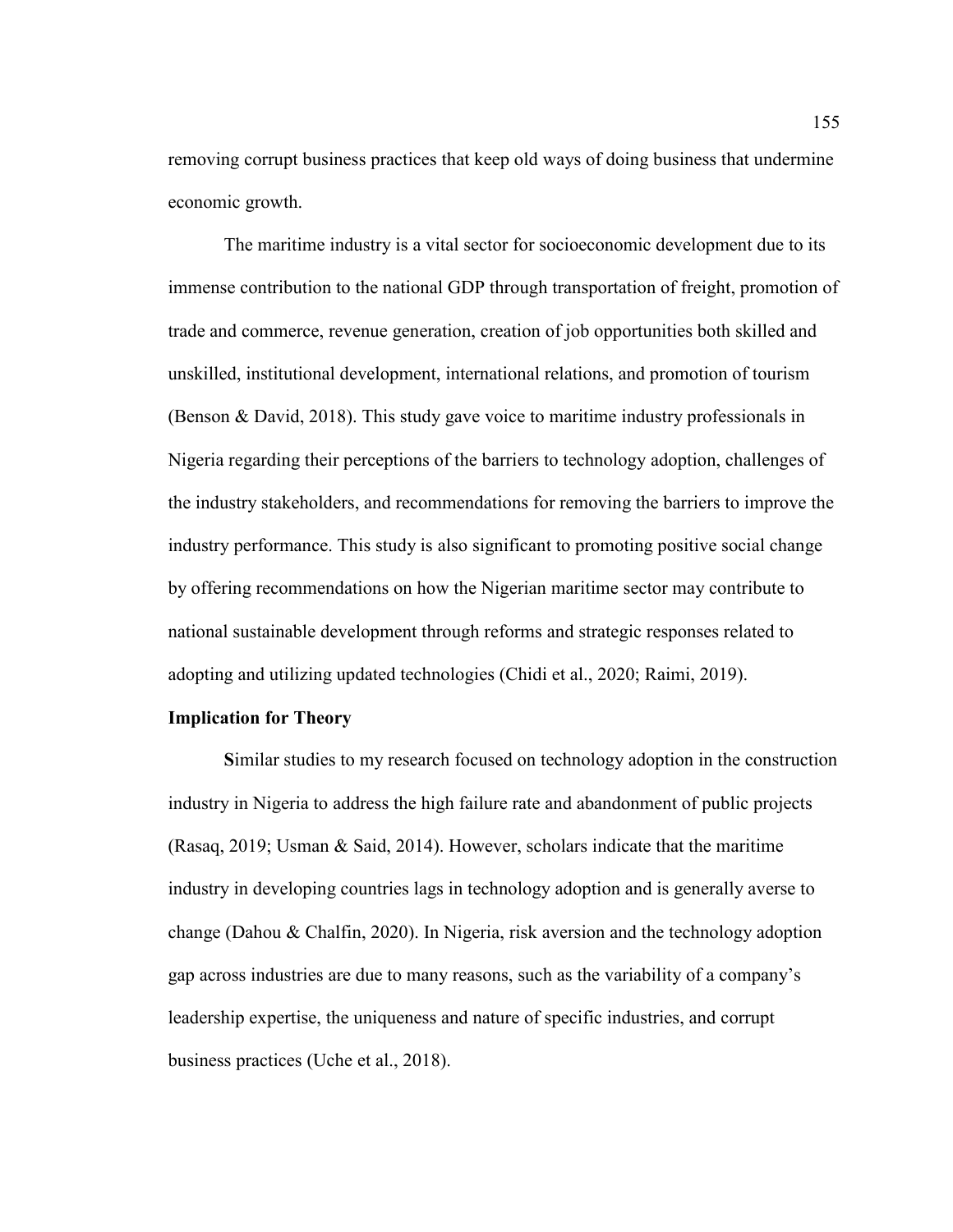This single case study with embedded units provided a holistic picture of the perceptions of the maritime industry professionals on their perspective of the barriers to technology adoption in the industry. The findings in this study revealed the technology adoption barriers, the challenges to technology acceptance and provided opportunities for theoretical application of these findings to improve the industry performance for economic growth and development. This study is significant to theory because it provided insights and new knowledge to the barriers to technology acceptance among Nigerian maritime industry stakeholders that weaken the maritime sector's capacity to drive national sustainable development that the policymakers have poorly understood.

# **Implications for Policy**

The maritime sector is the gateway to the Nigerian economy, and to increase its effectiveness and efficiency, a holistic adoption of technology will significantly increase the industry's output. The maritime industry stakeholders may benefit from ICT in increasing safety and sustainability using Sea Traffic Management (STM), an information exchange infrastructure that provides predictable collaboration and shares information to enhance safety and sustainability (Lind et al., 2016). Updated technology can be instrumental in checking the activities of multinational syndicates involved in illegal bunkering; piracy; illegal, unreported, and unregulated fishing; human trafficking; narcotics; and firearms smuggling; and all sorts of insecurity, all aimed at destabilizing the region in recent times (Abiodun & Dahiru, 2020). The findings of this study may bring awareness to policymakers of the barriers and challenges of technology adoption to improve the Nigerian maritime industry performance and ideas to overcome these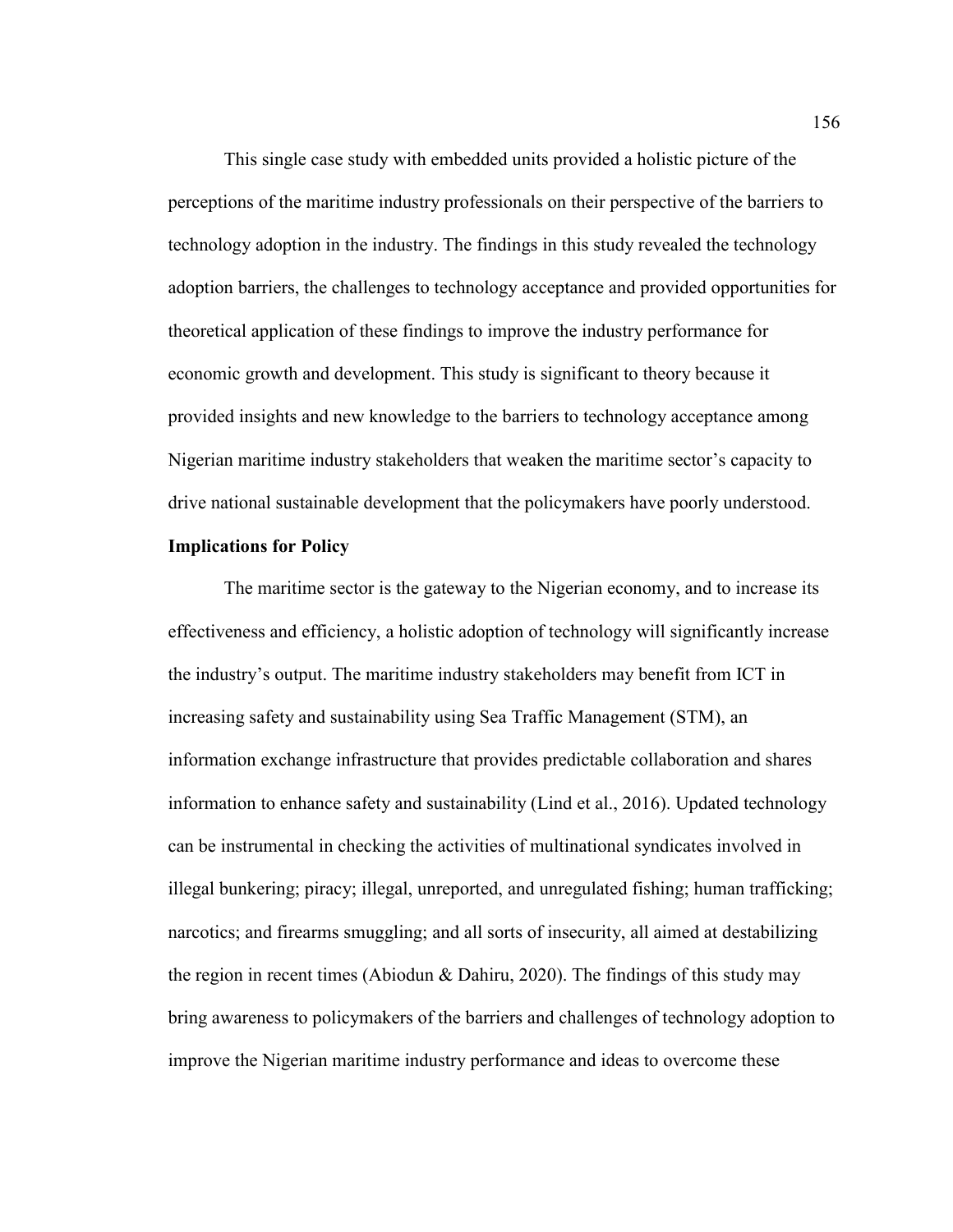barriers to buoyant the industry to take its rightful place in driving the national sustainable development. This action may bring about a policy change that will encourage, support, and strengthen the industry stakeholders to invest in technological innovations to improve industry performance and environmental sustainability. Such policy change could be government-guaranteed, low-interest rates to industry stakeholders to fund technological innovations or incentivize the companies through tax breaks to invest in technological advancements.

## **Implication for Practice**

The Nigerian maritime industry has a vast potential that can bring about enormous economic benefits. However, to reap these benefits, the industry must operate efficiently and resourcefully (Odularu, 2020). Many scholars have used samples from industrialized countries that show different cultures and sociopolitical challenges in analyzing the role of attitude and behavioral issues in technology acceptance within the maritime industry in Africa. It is vital to analyze technology acceptance and create frameworks that adapt to specific cultural settings or design limitations (Rahayu & Day, 2017). Most research work on technology acceptance and use in the maritime industry has taken place in industrialized countries, with only one applied study conducted in Ghana where researchers attempted to unravel these constructs' role in African countries (Wiafe et al., 2019).

In this decade, the connectivity between ships and shore will be dominated by digital technologies that will drive operational efficiency and automation, safety and security issues, and reduce the environmental impact of shipping activities (Agrifoglio et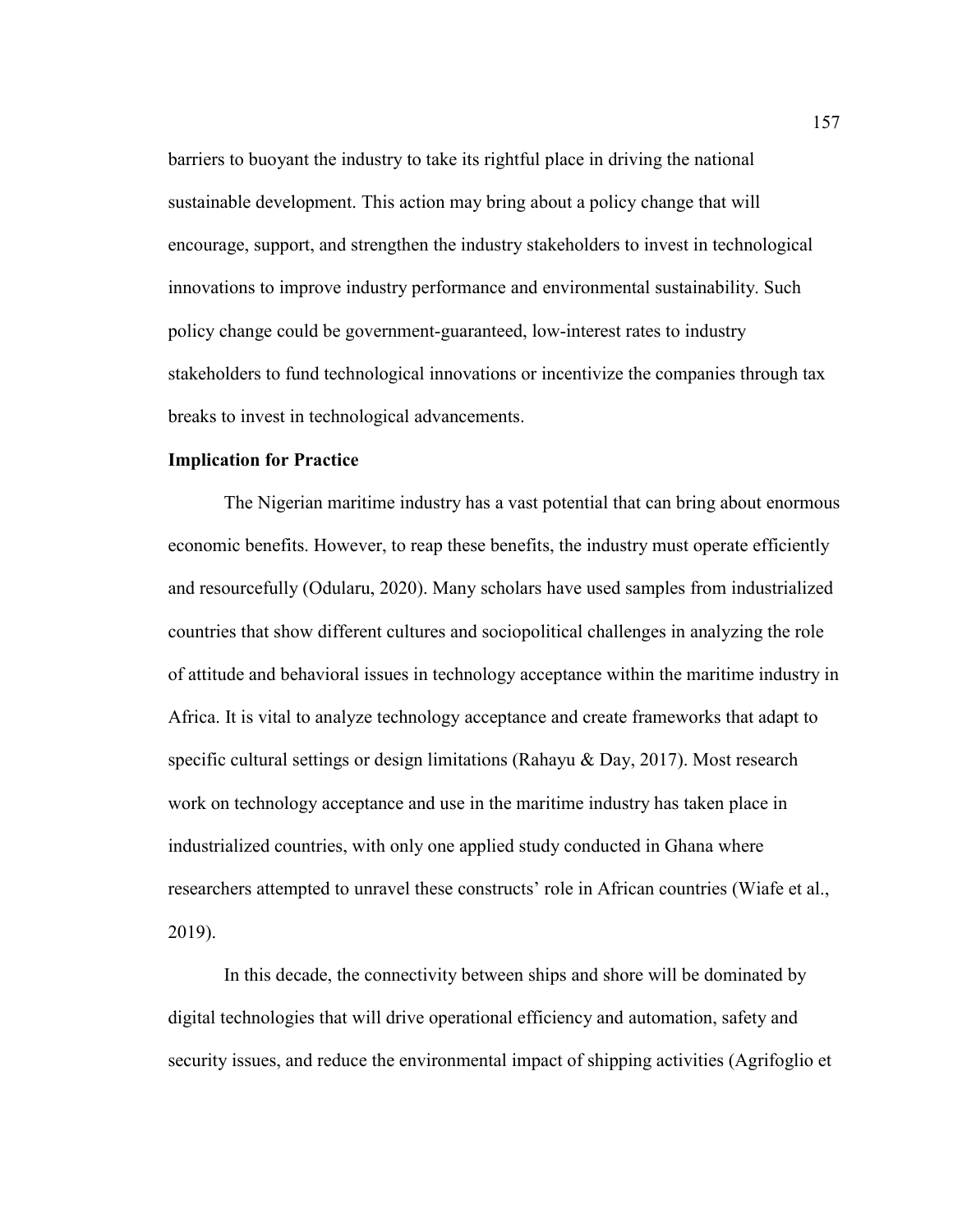al., 2017; Morrall et al., 2016). These issues are significant to practice for shipping companies and the public sector in offering new business opportunities to software-house and information system developers employed in the maritime industry (Pahl & Cordova, 2020). The lack of research within the Nigerian maritime industry has left an information gap for policymakers on technology adoption and acceptance within this specific context (Aluko & Odularu, 2019).

Offering empirical data and professional practice recommendations by answering this study's research question may inform Nigerian business and technology leaders on the training needed to develop a technologically skilled workforce in the maritime industry (Chidi et al., 2020). Maritime industry employees trained to a high level of updated technologies can help support Nigeria's compliance with global maritime practices and the use of updated technology for enhanced maritime business practices (Faith, 2019). The findings in this study may provide the necessary impetus for the industry stakeholders to embrace technological innovations to improve performance and profitability.

#### **Conclusions**

The purpose of this qualitative, single case study was to explore the barriers to technology acceptance among Nigerian maritime industry stakeholders. Semistructured interviews with open-ended questions were the primary research tool used to gain deep insights from the study participants (Yin, 2017). The interviews provided perceptions of maritime industry professionals on their experience in barriers to technology acceptance, thereby furthering the knowledge base on why low technology adoption in the industry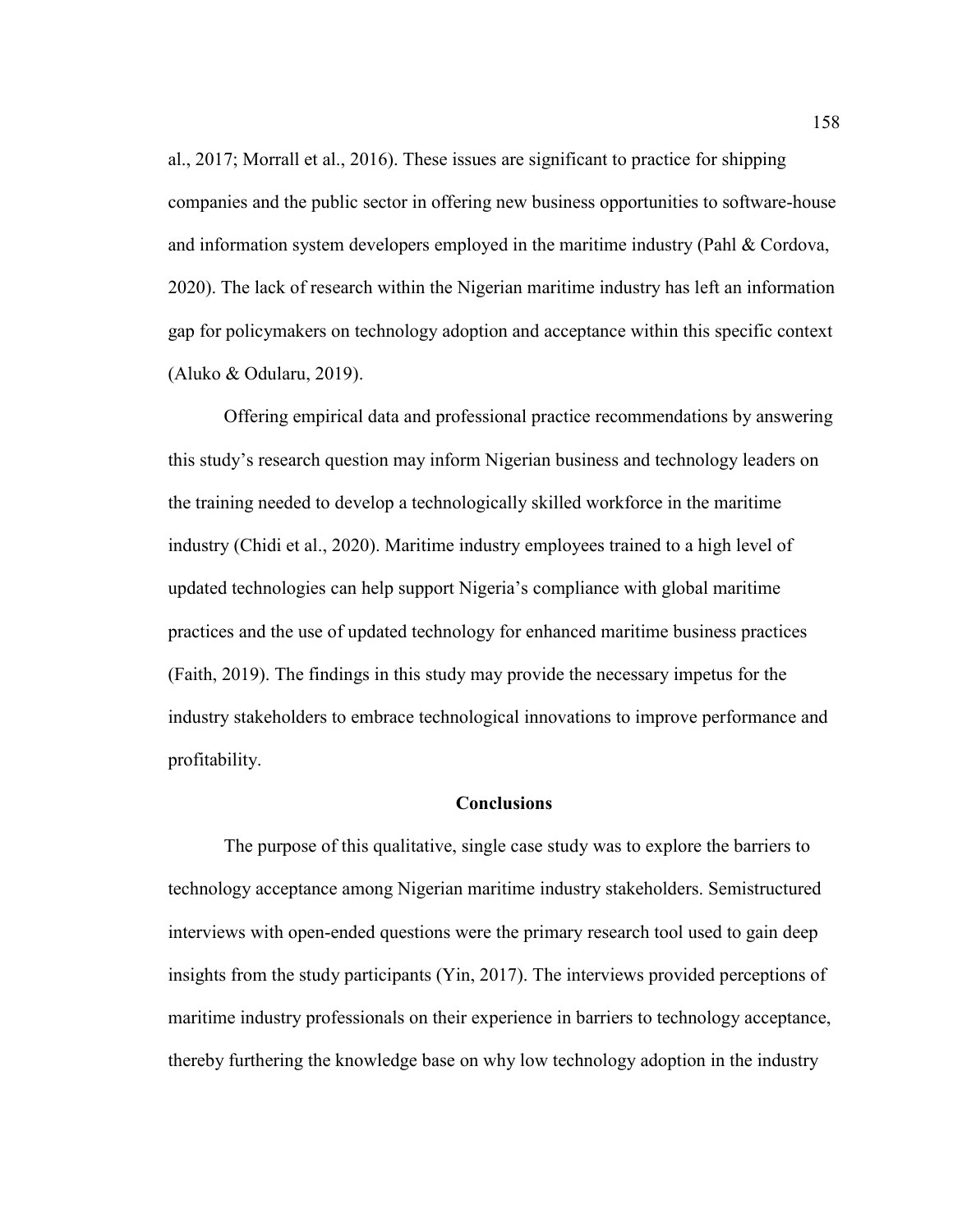has led to the sector's insufficient capacity to drive national sustainable development. The participants provided their perspectives on the barriers to technology acceptance in the industry and its undermined productivity. The in-depth insight provided in the interviews provided themes that answered the central research question and aligned with the two key concepts framed this study: (a) Yang's 2019 concept of maritime shipping digitization and (b) Wiafe et al.'s 2019 concept of technology acceptance within the maritime industry in developing countries.

Literature abounds on how the leadership of the Nigerian maritime industry can improve technology adoption in the industry. Improvement in technology adoption in the industry will transform the industry tremendously and remove barriers that undermine efficiency and effectiveness in the sector. Further research should focus on how management and policymakers can support maritime industry stakeholders through reforms and strategic initiatives that encourage the adoption of updated technologies. Embracing updated technology will position the Nigerian maritime industry as a significant revenue earner for the country and improve the industry's capacity to drive national sustainable development.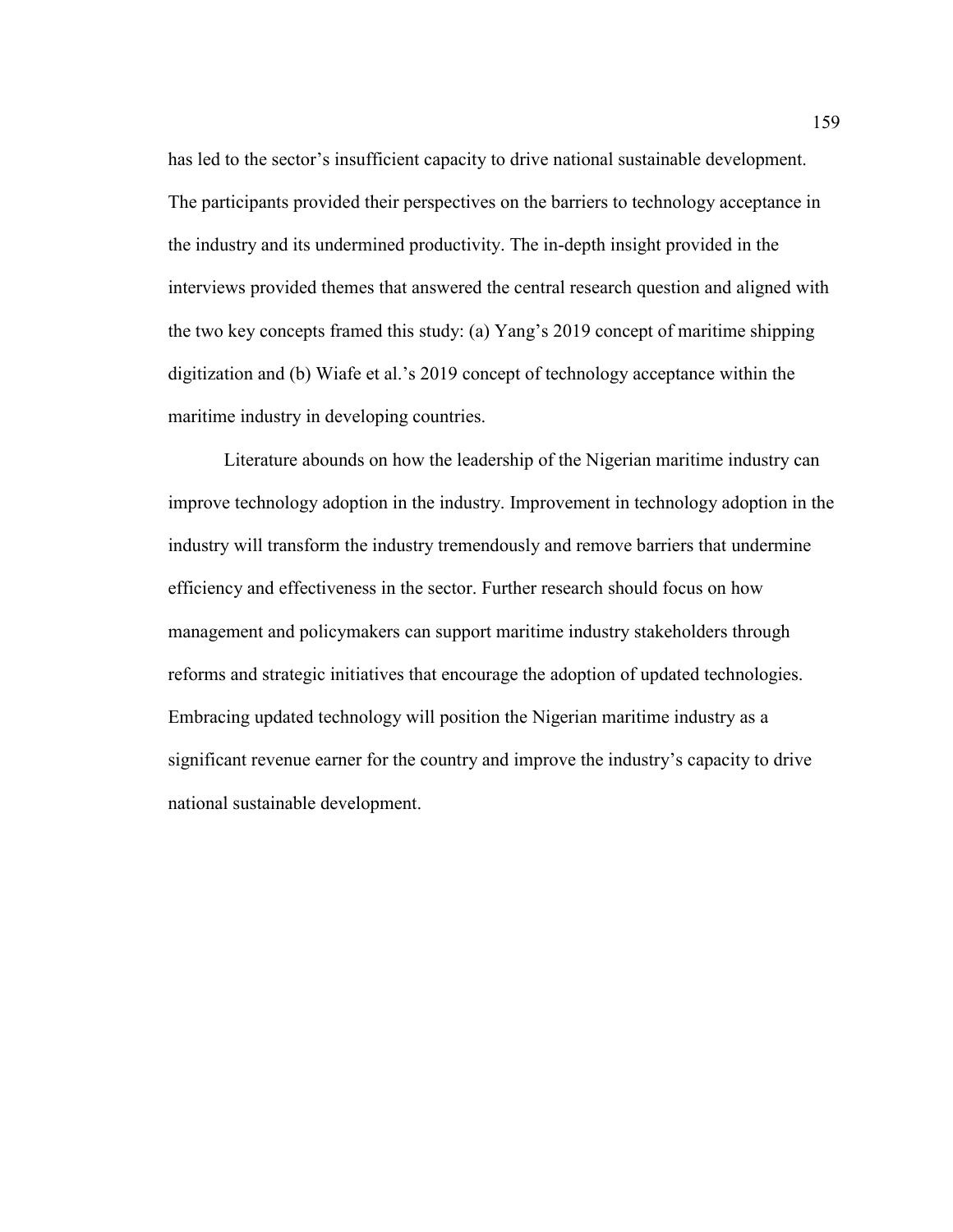#### References

Abayomi, A. A. (2017). The anatomy of government neglect in the Nigerian maritime industry. *Harvard Africa Policy Journal*, *12*, 45–60.

Abiodun, T. F., & Dahiru, M. Y. (2020). Maritime insecurity in the Gulf of Guinea (GoG) and the quest for security intelligence deployment in combating the menace. *International Journal of Advanced Academic Research*, *6*(4), 79–99. https://www.ijaar.org/articles/v6n4/sms/ijaar-sms-v6n4-apr20-p12.pdf

- Ackerly, B. A., & True, J. (2019). *Doing feminist research in political and social science*. Red Globe Press.
- Adetuyi, A., & Williams, N. (2020, April 19). *Covid-19: Understanding contractual issues in Africa's maritime industry: ICLG.com Online Updates*. International Comparative Legal Guides International Business Reports. https://iclg.com/briefing/11497-covid-19-understanding-contractural-issues-inafrica-s-maritime-industry
- Agabi, G., Agabi, O., & Agaviezor, K. (2019). Maritime a panacea for employment creation in Nigeria. *Policy*, *11*(3), 1–15. https://www.cenresinjournals.com/wpcontent/uploads/2020/06/Page-1-15-1382.pdf

Agrifoglio, R., Cannavale, C., Laurenza, E., & Metallo, C. (2017). How emerging digital technologies affect operations management through co-creation. Empirical evidence from the maritime industry. *Production Planning & Control*, *28*(16), 1298–1306. https://doi.org/10.1080/09537287.2017.1375150

Aiello, G., Giallanza, A., & Mascarella, G. (2020). Towards Shipping 4.0. A preliminary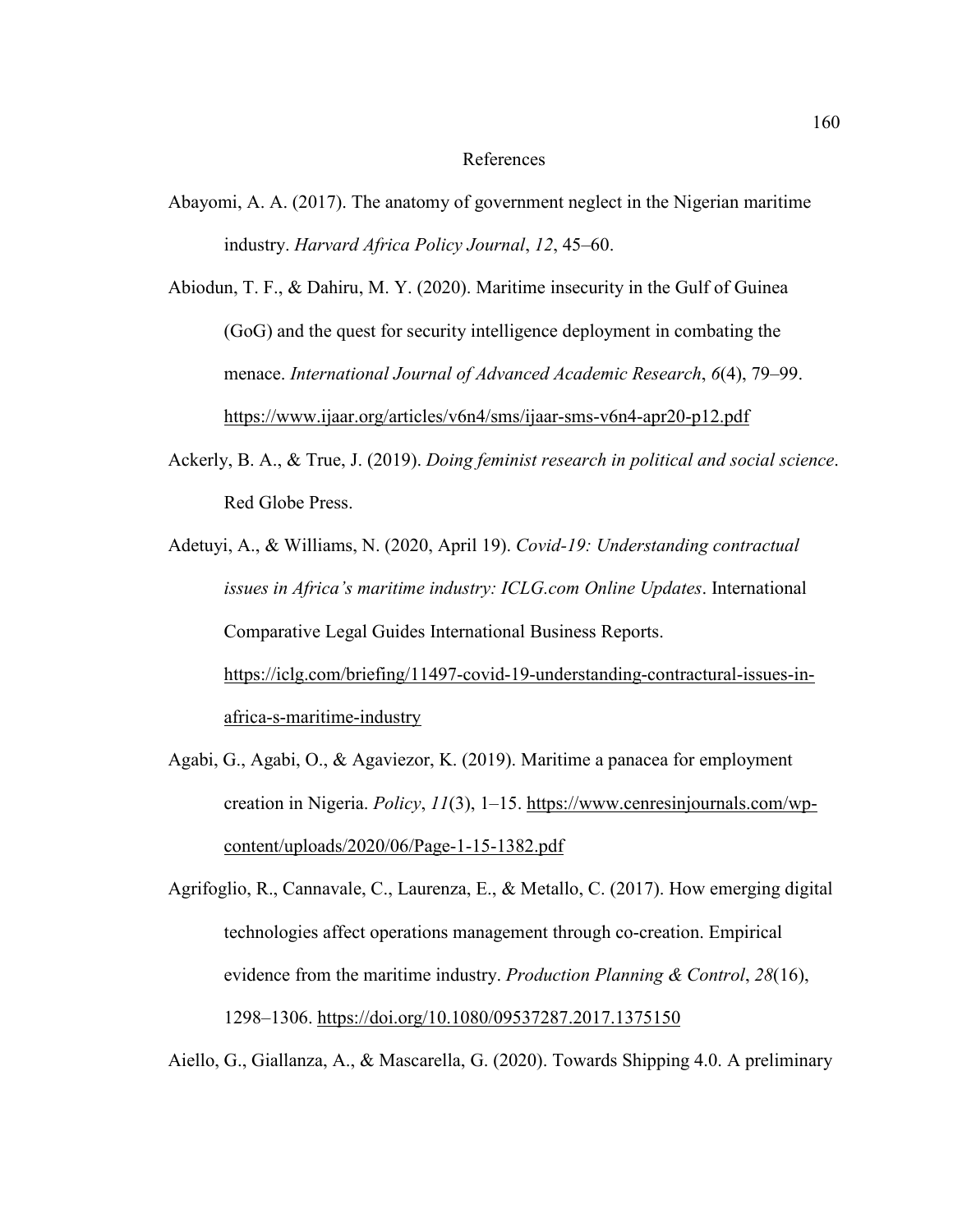gap analysis. *Procedia Manufacturing*, *42*, 24–29.

https://doi.org/10.1016/j.promfg.2020.02.019

- Ajagunna, I., Pinnock, F., & Johnson, E. S. (2020). The fourth industrial revolution: What are the realities for maritime and tourism-dependent countries? *Worldwide Hospitality and Tourism Themes*, *12*(1), 1–108. https://doi.org/10.1108/WHATT-11-2019-0071
- Ajibo, C. C., Anozie, M. C., Onyeabor, E., Umahi, T. O., Odinkonigbo, J. J., & Agu, H. (2019). Technology transfer for development in Nigeria: Patterns, problems, and prospects. *Commonwealth Law Bulletin*, *45*(1), 70–91. https://doi.org/10.1080/03050718.2019.1689150
- Ali, N. A., & Odularu, G. (2020). Preparing Nigeria for digital trade within the WTO Ecommerce negotiations: Issues and policy directions. In *Strategic Policy Options for Bracing Nigeria for the Future of Trade* (pp. 11–37). Palgrave Macmillan. https://doi.org/10.1007/978-3-030-34552-5\_2
- Alkali, M. Y., & Imam, M. I. (2016). Accountability and environmental sustainability: Nigerian maritime experience. *Asian Journal of Economics and Empirical Research*, *3*(1), 1–5. https://doi.org/10.20448/journal.501/2016.3.1/501.1.1.5
- Aluko, A. O. (2019, October 12). Looking towards expansion of Nigeria's maritime industry [Editorial]. *The Maritime Executive*. https://www.maritimeexecutive.com/editorials/looking-towards-expansion-of-nigeria-s-maritimeindustry

Aluko, A. O., & Odularu, G. O. A. (2019). Understanding the impact of strategic change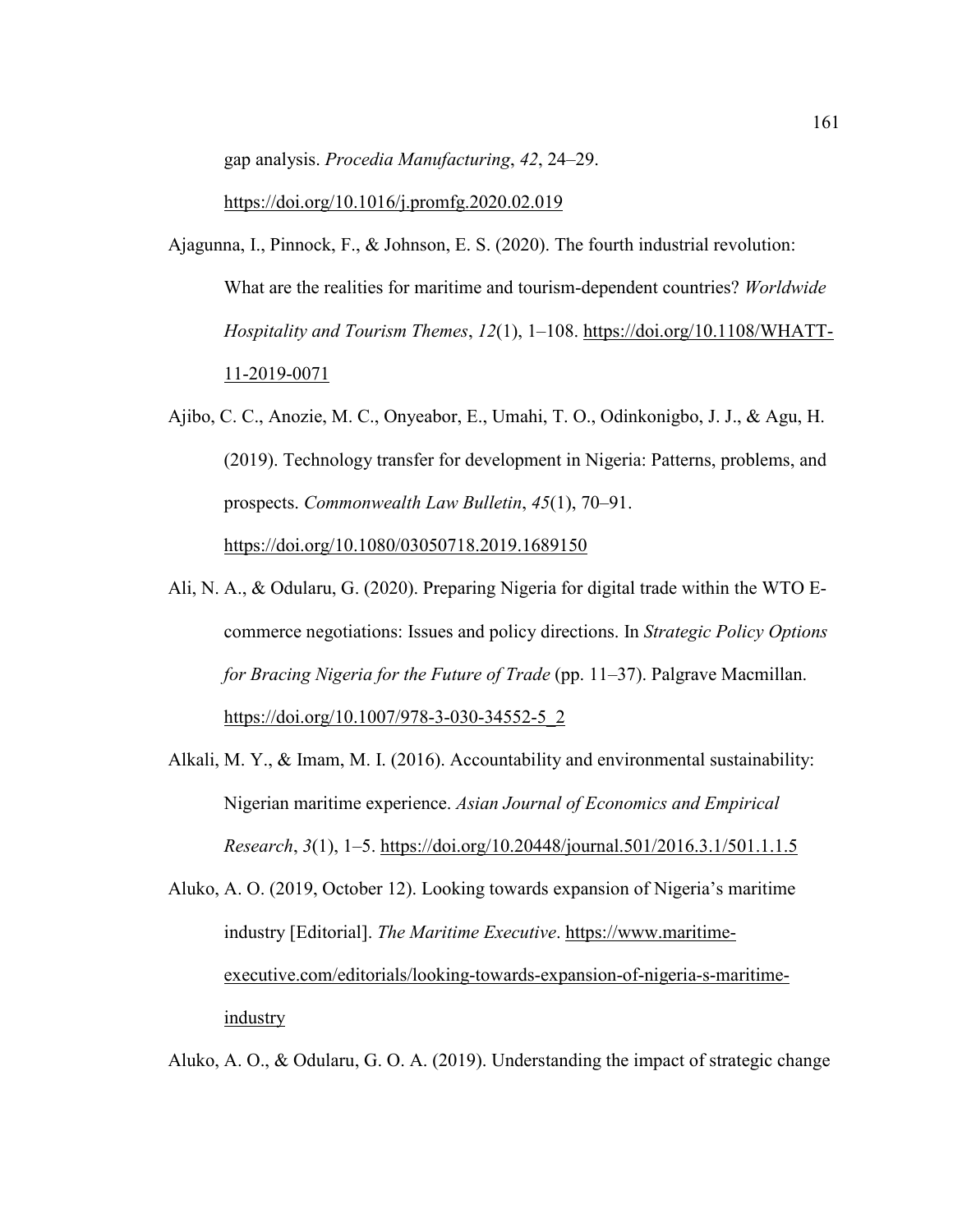management on the maritime crude oil transportation industry in Nigeria. *The Review of Black Political Economy*, *46*(2), 130–151.

https://doi.org/10.1177/0034644619850182

- Amavilah, V. H. (2016). Social obstacles to technology, technological change, and the economic growth of African countries: Some anecdotal evidence from economic history. *Turkish Economic Review*, *3*(2), 320.
- Anand, N. (2020). Impact of COVID-19 on the shipping and maritime industry. *Ct. Uncourt*, *7*, 23.
- Andres, A. R., Asongu, S. A., & Amavilah, V. H. (2013). The Impact of formal institutions on knowledge economy. *Journal of the Knowledge Economy, 6*(4), 1034–1062. https://doi.org/10.1007/s13132-013-0174-3
- Asongu, S. A., Anyanwu, J. C., & Tchamyou, V. S. (2019). Technology-driven information sharing and conditional financial development in Africa. *Information Technology for Development*, *25*(4), 630–659.

https://doi.org/10.1080/02681102.2017.1311833Awang, M. N., Ariffin, E. H., & Ariffin, A. (2020) The impact of Industrial Revolution 4.0 on shipbuilding and ship repair activities in Malaysia. In C. Saw, T. Woo, S. al Karam Singh, & D. Asmara Bin Salim (Eds.), *Advancement in emerging technologies and engineering applications. Lecture notes in mechanical engineering*. Springer. https://doi.org/10.1007/978-981-15-0002-2\_27

Babatunde, A. I. (2020). Cabotage operations between theory and practice in Nigeria. *Electronic Research Journal of Social Sciences and Humanities*, *1*, 110–133.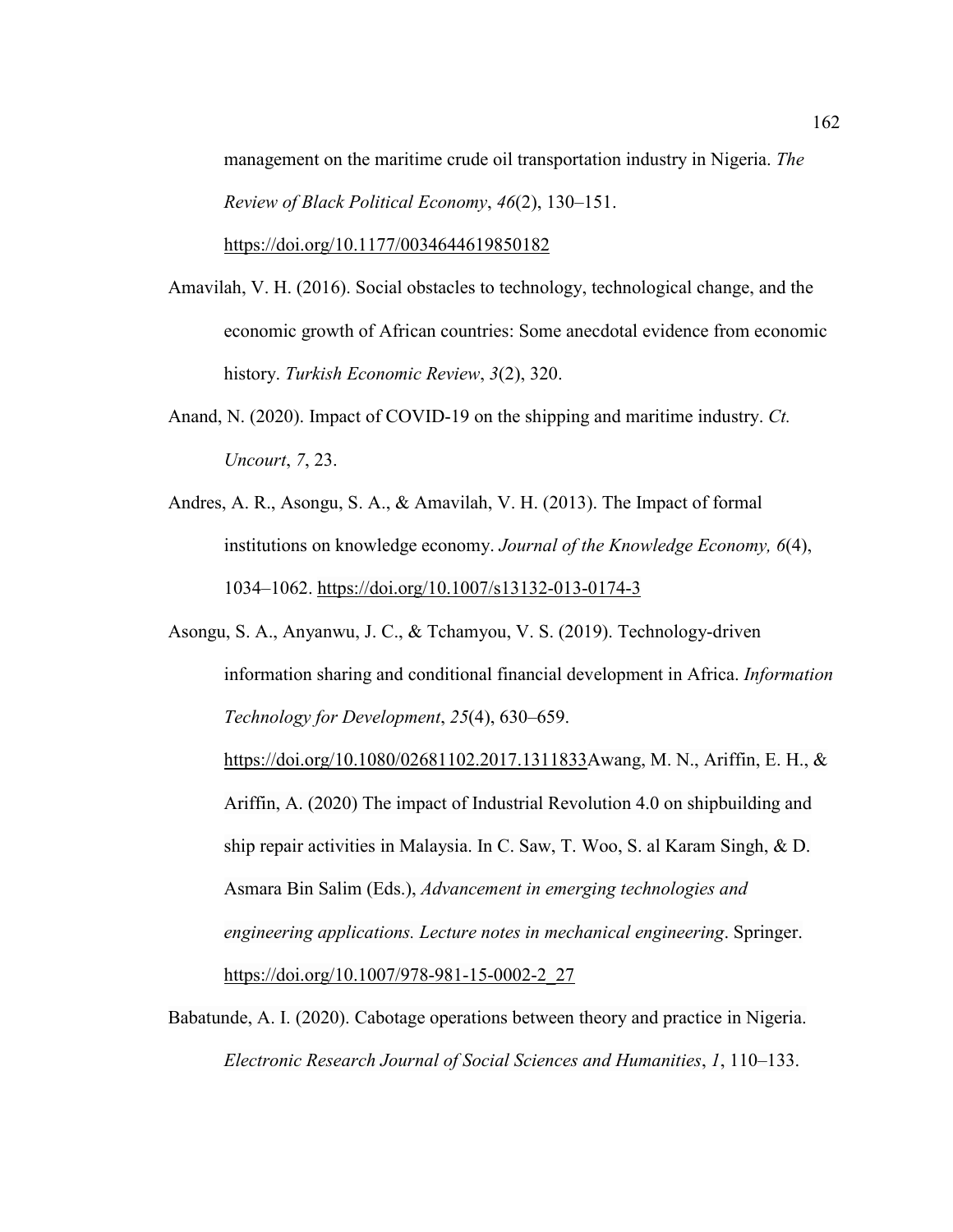Balan, C. (2018). The disruptive impact of future advanced ICTs on maritime transport: A systematic review. *Supply Chain Management: An International Journal*. https://doi.org/10.1108/SCM-03-2018-0133

Bankole, O. A., Lalitha, V. M., Khan, H. U., & Jinugu, A. (2017). Information technology in the maritime industry past, present, and future: Focus on LNG carriers. *2017 IEEE 7th International Advance Computing Conference (IACC)*, 759–763. https://doi.org/10.1109/IACC.2017.0157

- Baxter, P., & Jack, S. (2008). Qualitative case study methodology: Study design and implementation for novice researchers. *The Qualitative Report*, *13*(4), 544–559. https://nsuworks.nova.edu/tqr/vol13/iss4/2
- Benson, I. A., & David, O. O. (2018). An empirical investigation of the impact of effective shipping policy instrument on the development of the Nigerian maritime industry. *African Journal of Economics and Sustainable Development*, *1*(1), 79– 83. https://abjournals.org/african-journal-of-economics-and-sustainabledevelopment-ajesd/wp-content/uploads/sites/4/journal/published\_paper/volume-1/issue-1/AJESD\_oW500caD.pdf
- Billups, F. (2014). The quest for rigor in qualitative studies: Strategies for institutional researchers. *The NERA Researcher*, *52*(1), 1-5. https://www.neraeducation.org/
- Birt, L., Scott, S., Cavers, D., Campbell, C., & Walter, F. (2016). Member checking: A tool to enhance trustworthiness or mere a nod to validation. *Qualitative Health Research*, *26*(13), 9. https://doi.org/10.1177/104973231665487

Bolaky, B. (2020, September). *Operationalizing blue economy in Africa: The case of*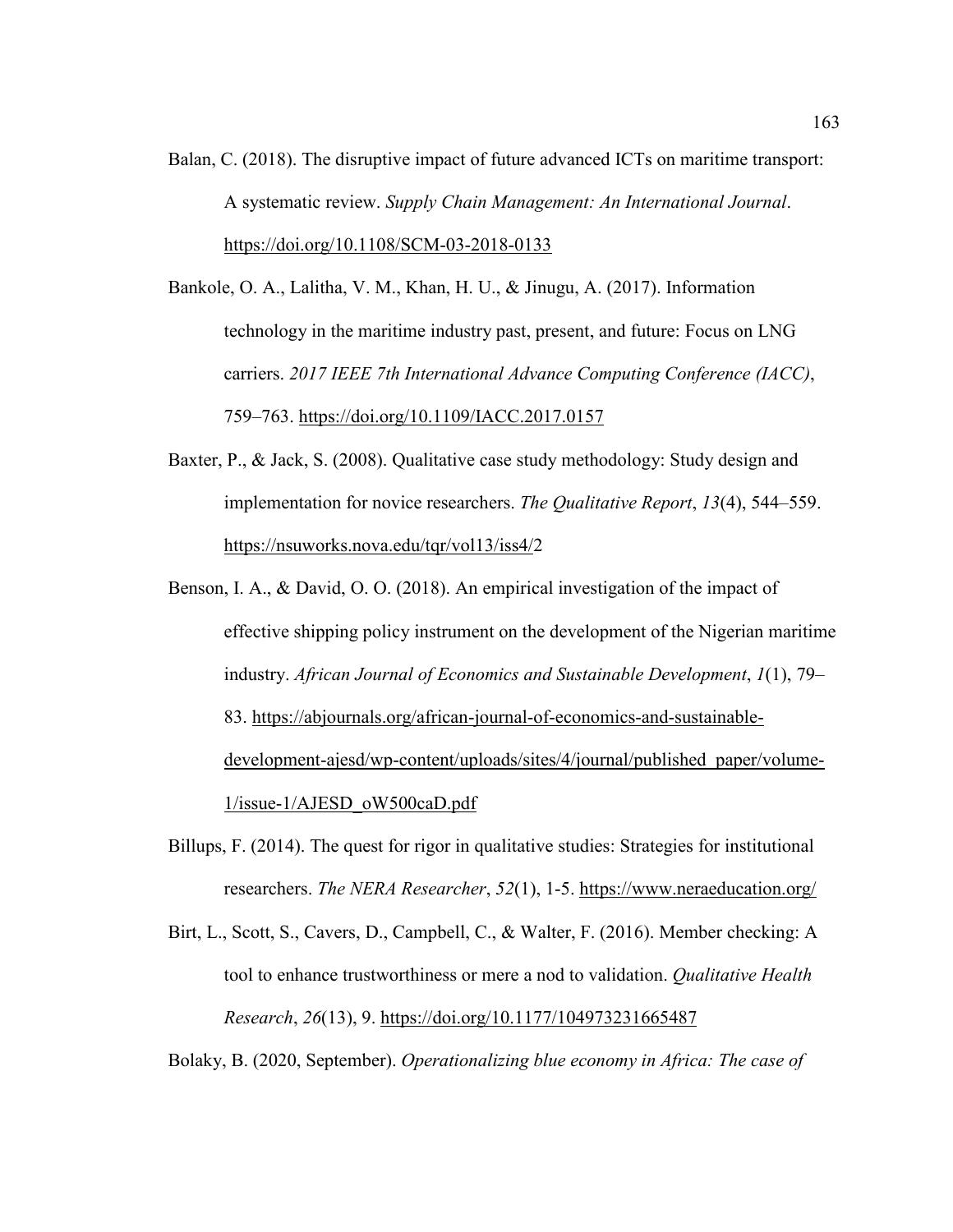*South West Indian Ocean* (ORF Issue Brief No. 398). Observer Research Foundation. https://www.orfonline.org/wp-

content/uploads/2020/09/ORF\_IssueBrief\_398\_BlueEconomy.pdf

- Bonett, D. G. (2012). Replication-extension studies. *Current Directions in Psychological Science*, *21*(6), 409–412. https://doi.org/10.1177/0963721412459512
- Bree, R. T., & Gallagher, G. (2016). Using Microsoft Excel to code and thematically analyse qualitative data: A simple, cost-effective approach. *AISHE-J: The All-Ireland Journal of Teaching and Learning in Higher Education*, *8*(2). http://ojs.aishe.org/aishe/index.php/aishe-j/article/view/281
- Brock, V., & Khan, H. U. (2017). Big data analytics: Does organizational factor matters impact technology acceptance? *Journal of Big Data*, *4*(1), 21. https://doi.org/10.1186/s40537-017-0081-8
- Brown, W. L. Jr. (2017). Airport managers' perspectives on security and safety management systems in aviation operations: A multiple case study. https://ui.adsabs.harvard.edu/abs/2017PhDT........19B/abstract
- Bryman, A. (2017). Quantitative and qualitative research: Further reflections on their integration. *In Mixing methods: Qualitative and quantitative research* (pp. 57– 78). Routledge.
- Bueger, C., Edmunds, T., & McCabe, R. (2020). Into the sea: Capacity-building innovations and the maritime security challenge. *Third World Quarterly*, *41*(2), 228–246. https://doi.org/10.1080/01436597.2019.1660632

Burkholder, G. J., Cox, K. A., & Crawford, L. M. (2016). *The scholar-practitioners'*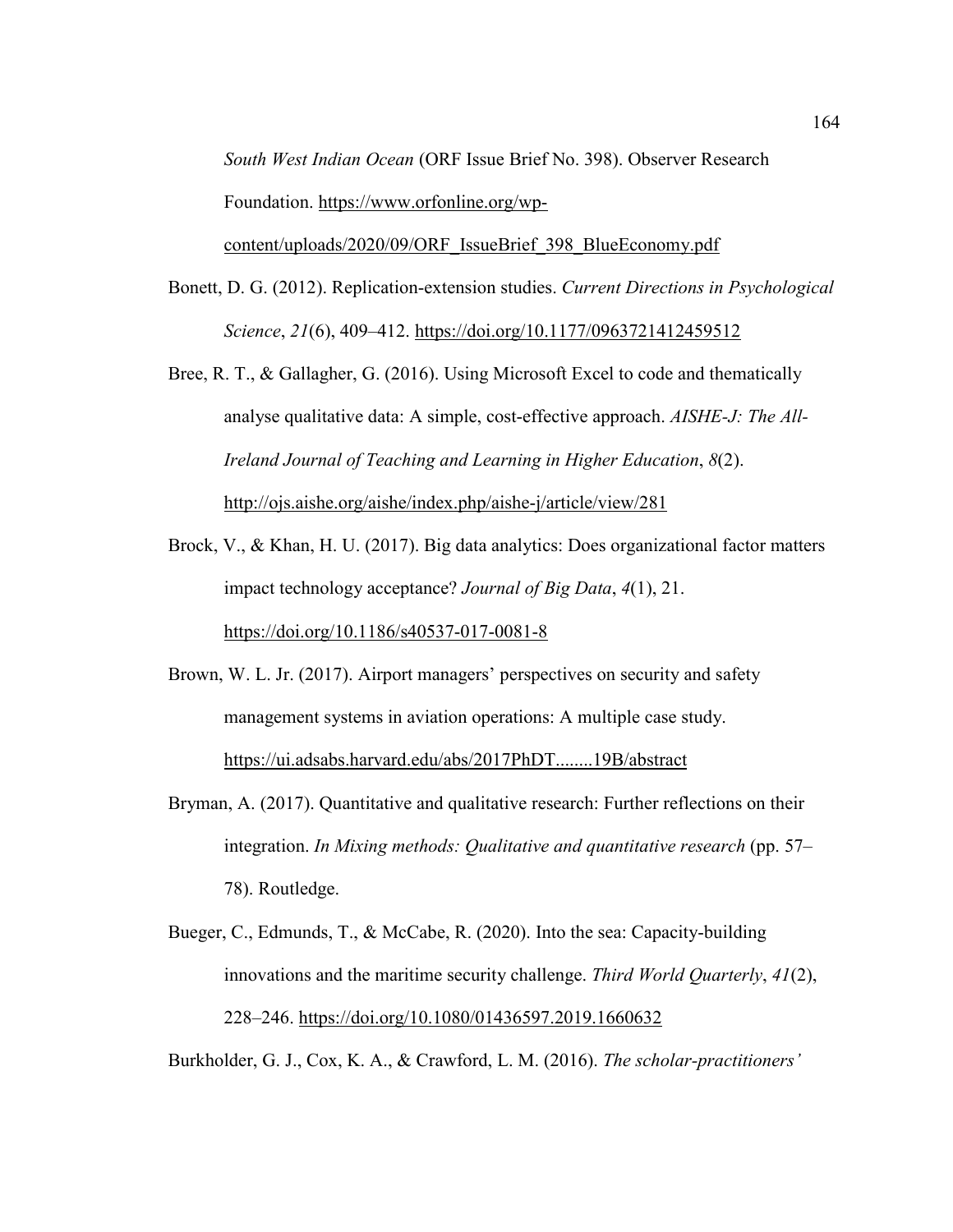*guide to research designs*. Laureate Publishing.

- Carlson, J. (2010). Avoiding traps in member checking. *The Qualitative Report*, *15*(5), 11. https://nsuworks.nova.edu/tqr/vol15/iss5/4/
- Castellano, R., Fiore, U., Musella, G., Perla, F., Punzo, G., Risitano, M., Sorrentino, A., & Zanetti, P. (2019). Do digital and communication technologies improve smart ports? A fuzzy DEA approach. *IEEE Transactions on Industrial Informatics*, *15*(10), 5674–5681. https://doi.org/10.1109/TII.2019.2927749
- Chang, C. H., & Lai, P. L. (2017). An evaluation of logistics policy enablers between Taiwan and the UK. *Maritime Business Review*. https://doi.org/10.1108/MABR-09-2016-0018
- Chesebro, J. W., & Borisoff, D. J. (2007). What makes qualitative research qualitative? *Qualitative Research Reports in Communication, 8*(1), 3–14. https://doi.org/10.1080/17459430701617846
- Chidi, L., Onyeabor, E., Nwafor, N., Alozie, O. J., Nwafor, M., Mahakweabba, U., & Adibe, E. (2020). Maritime transportation and the Nigerian economy: Matters arising. *Commonwealth Law Bulletin*. Advance online publication. https://doi.org/10.1080/03050718.2019.1708426
- Connelly, L. M. (2016). Trustworthiness in qualitative research. *MEDSURG Nursing*, *25*(6), 435–437.
- Cooper, K., & White, R. E. (2012). *Qualitative research in the post-modern era: Contexts of qualitative research*. Springer.
- Dahou, T., & Chalfin, B. (2020). Governing Africa's seas in the neoliberal era. In *Oxford*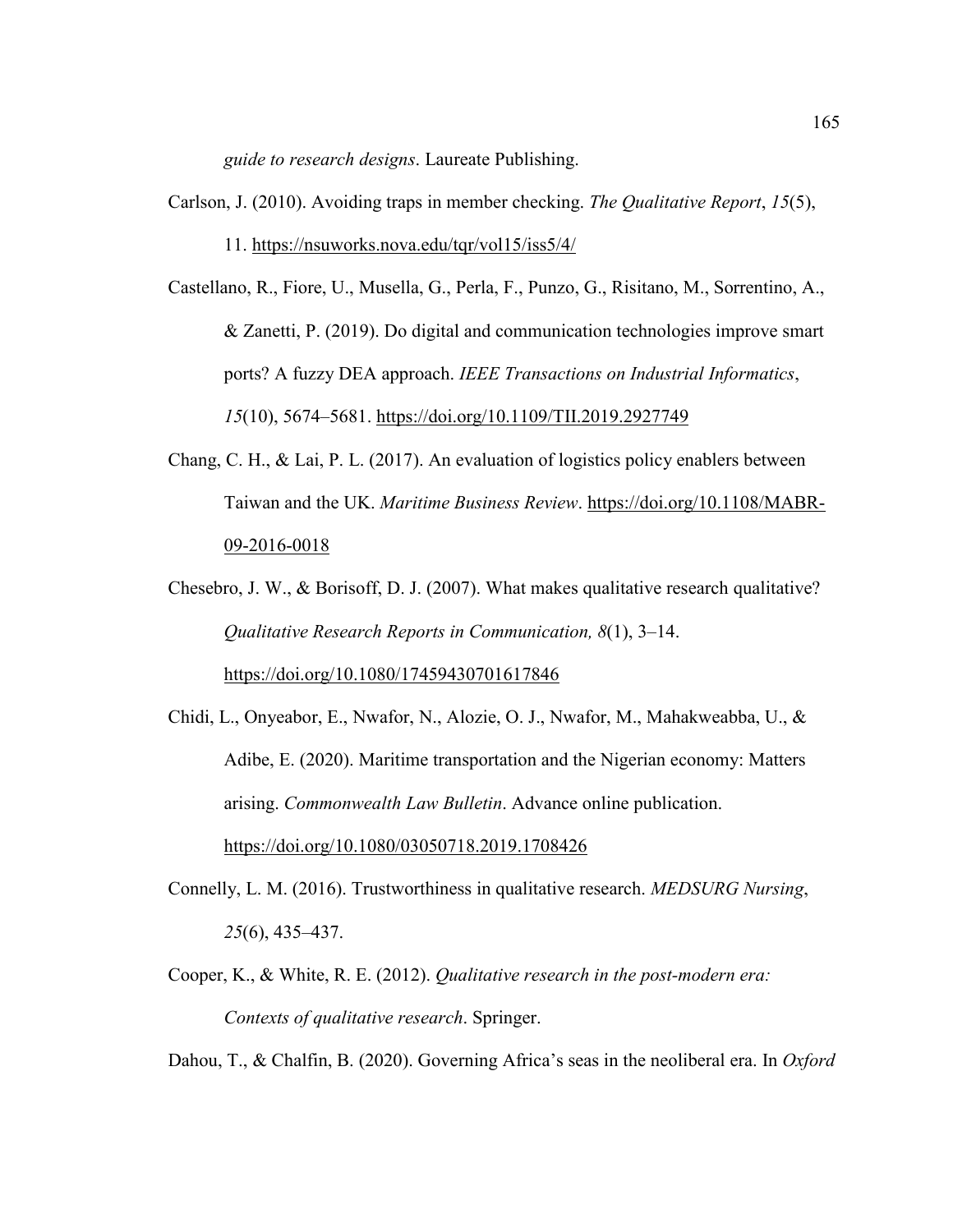*Encyclopedia of African Politics*. Oxford University Press.

https://doi.org/10.1093/acrefore/9780190228637.013.904

- Damachi, B. B., & Zhaosheng, Y. (2005). The Nigerian shipping industry and indigenous shipping companies. *Maritime Policy & Management*, *32*(1), 31–38. https://doi.org/10.1080/0308883042000326120
- Denzin, N. K., & Lincoln, Y. S. (Eds.). (2011). *The Sage handbook of qualitative research* (4th ed.). Sage Publications.
- Dwarakish, G. S., & Salim, A. M. (2015). Review on the role of ports in the development of a nation. *Aquatic Procedia*, *4*(1), 295–301. https://doi.org/10.1016/j.aqpro.2015.02.040
- Dwivedi, Y. K., Rana, N. P., Jeyaraj, A., Clement, M., & Williams, M. D. (2019). Reexamining the unified theory of acceptance and use of technology (UTAUT): Towards a revised theoretical model. *Information Systems Frontiers, 21*(2019), 719–734. https://doi.org/10.1007/s10796-017-9774-y
- Eisenhardt, K. M. (1989). Building theories from case study research. *The Academy of Management Review, 14*(4), 532–550.
- Ekeada, P., Obioma, U., & Anyanwu, J. O. (2018). Examining the productivity of the Nigerian shipping industry. *Global Journal of Management and Business Research, 18*(2).

https://journalofbusiness.org/index.php/GJMBR/article/download/2465/2366/

Ellingsen, O., & Aasland, K. E. (2019). Digitalizing the maritime industry: A case study of technology acquisition and enabling advanced manufacturing technology.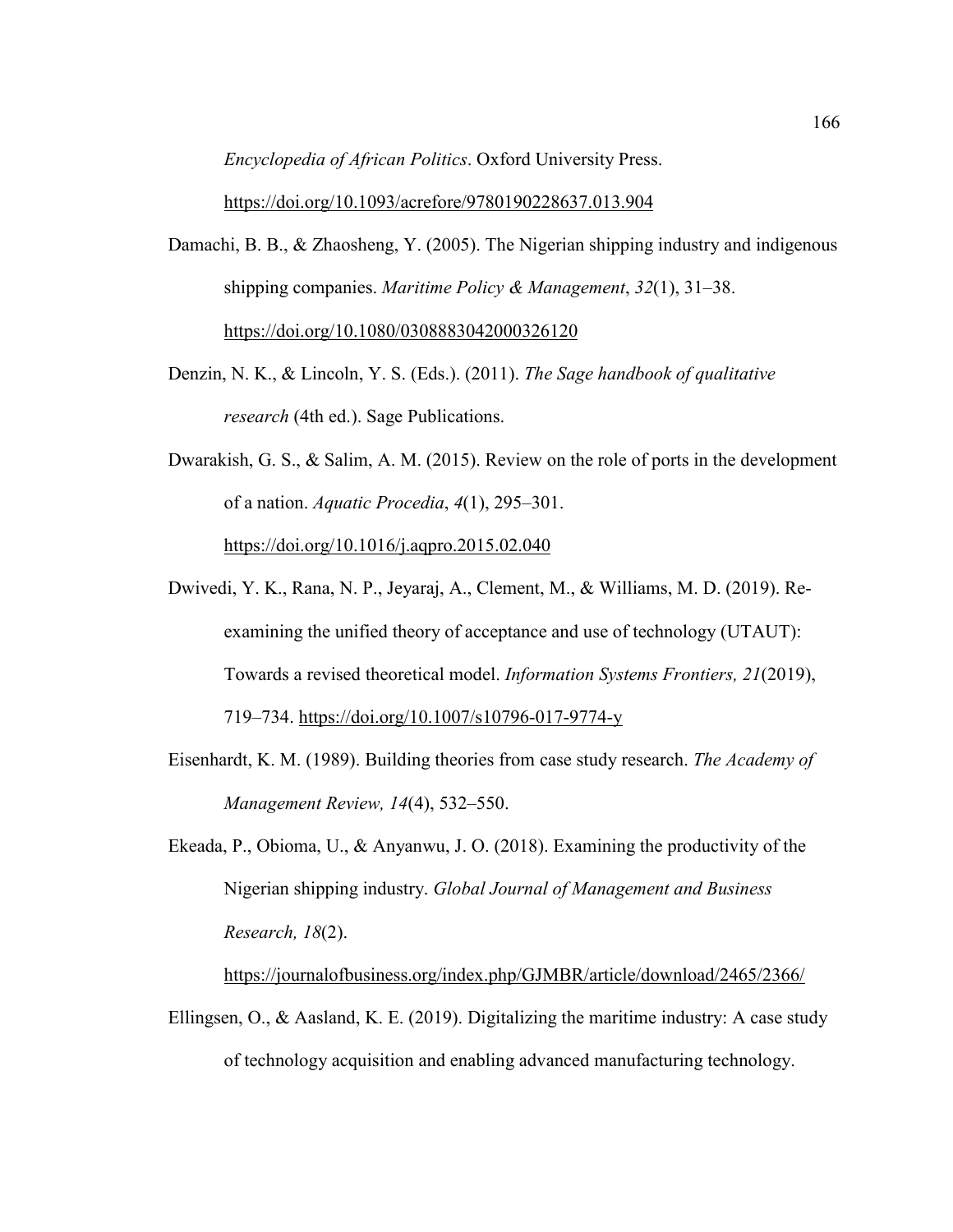*Journal of Engineering and Technology Management, 54*(2019), 12–27. https://doi.org/10.1016/j.jengtecman.2019.06.001

- Elwereflli, A., & Benhin, J. (2018). Oil a blessing or curse: A comparative assessment of Nigeria, Norway, and the United Arab Emirates. *Theoretical Economics Letters*, *8*(05), 1136–1160. https://doi.org/10.4236/tel.2018.85076
- Emmanuel, O. A., Ifabiyi, P. I., & Chijioke, A. U. (2018). Opportunities and challenges of inland waterways transport in the southwest coastal belt of Nigeria. *Bhumi, The Planning Research Journal*, *6*(1). https://doi.org/10.4038/bhumi.v6i1.34
- Eriksson, P., & Kovalainen, A. (2015). *Qualitative methods in business research: A practical guide to social research*. Sage.
- Ezenwa, A., Whiteing, A., Johnson, D., & Oledinma, A. (2020). Factors influencing information and communication technology diffusion in Nigeria's transport logistics industry: An exploratory study. *International Journal of Integrated Supply Management*, *13*(2–3), 252–276.

https://doi.org/10.1504/IJISM.2020.107846

Fadun, O. S., & Saka, S. T. (2018). Risk management in the construction industry: Analysis of critical success factors (CSFS) of construction projects in Nigeria. *International Journal of Development and Management Review*, *13*(1). https://www.ajol.info/index.php/ijdmr

Faith, A. E. (2019). The maritime industry of Nigeria: Challenges and sustainable prospects. *Danubius Working Papers, 1*(1). http://journals.univdanubius.ro/index.php/DanubiusWP/article/view/5825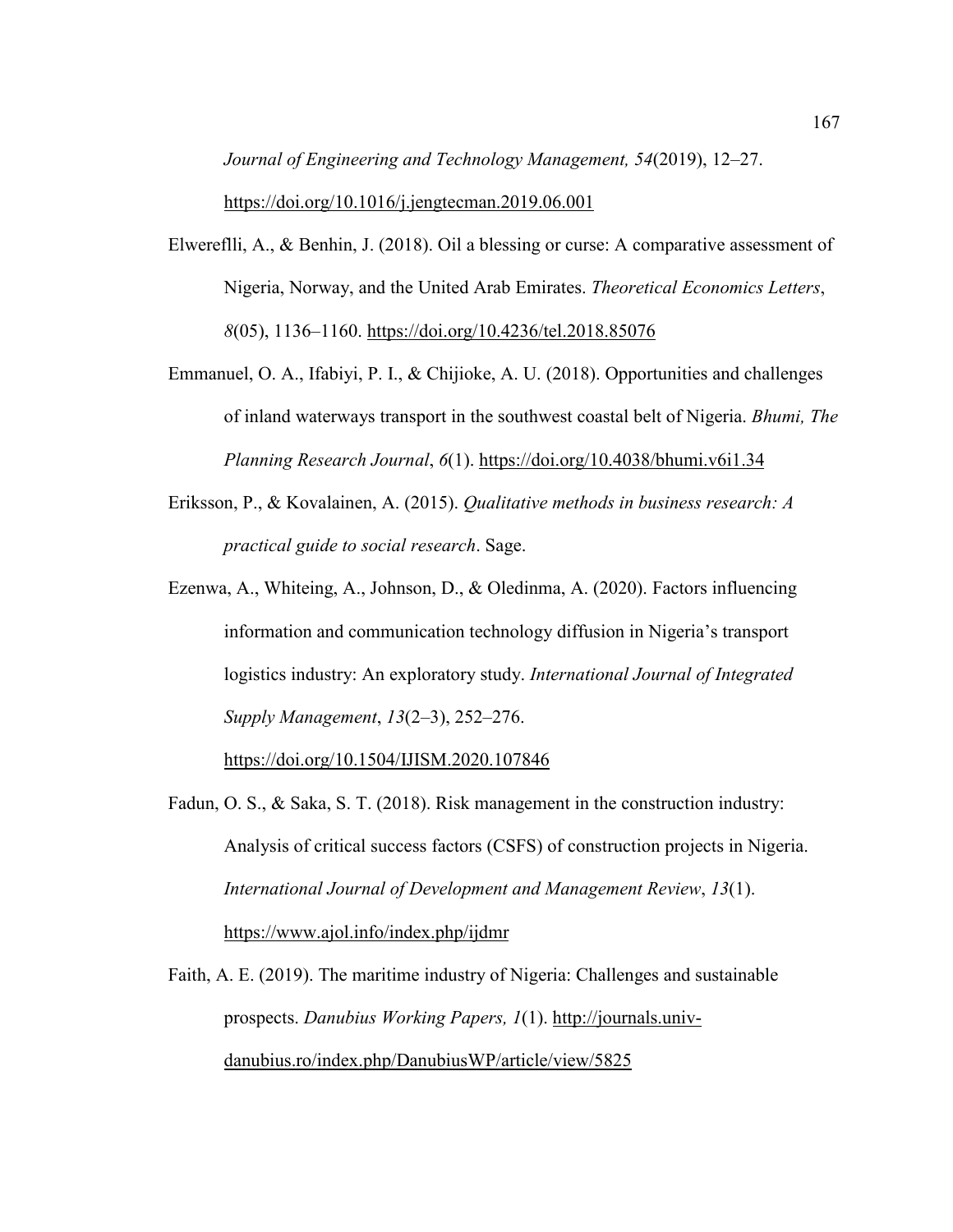- Farquhar, J., Michels, N., & Robson, J. (2020). Triangulation in industrial qualitative case study research: Widening the scope. *Industrial Marketing Management*, *87*, 160–170. https://doi.org/10.1016/j.indmarman.2020.02.001
- Fishbein, M., & Ajzen, I. (1975). *Belief, attitude, intention, and behavior: An introduction to theory and research*. Addison-Wesley.
- Flick, U. (2019). The concepts of qualitative data: Challenges in neoliberal times for qualitative inquiry. *Qualitative Inquiry*, *25*(8), 713–720.

https://doi.org/10.1177/1077800418809132

- Founder's Guide. (2019, August 14). *What is the importance of maritime transport?* https://foundersguide.com/importance-of-maritime-transport/
- Fruth, M., & Teuteberg, F. (2017). Digitization in maritime logistics—What is there and what is missing? *Cogent Business & Management*, *4*(1), 1411066. https://doi.org/10.1080/23311975.2017.1411066
- Fusch, P. I., & Ness, L. R. (2015). Are we there yet? Data saturation in qualitative research. *The Qualitative Report*, *20*(9), 1408–1416. https://nsuworks.nova.edu/tqr/vol20/iss9/3

Future Industry Workers. (2020). Future industry workers: Stakeholders. *Human Resources Sectorial Committee of the Maritime Industry.*  http://www.csmoim.qc.ca/en/future-industry-workers/the-marineindustry/stakeholders

Gausdal, A. H., Czachorowski, K. V., & Solesvik, M. Z. (2018). Applying blockchain technology: Evidence from Norwegian companies. *Sustainability*, *10*(6), 1985.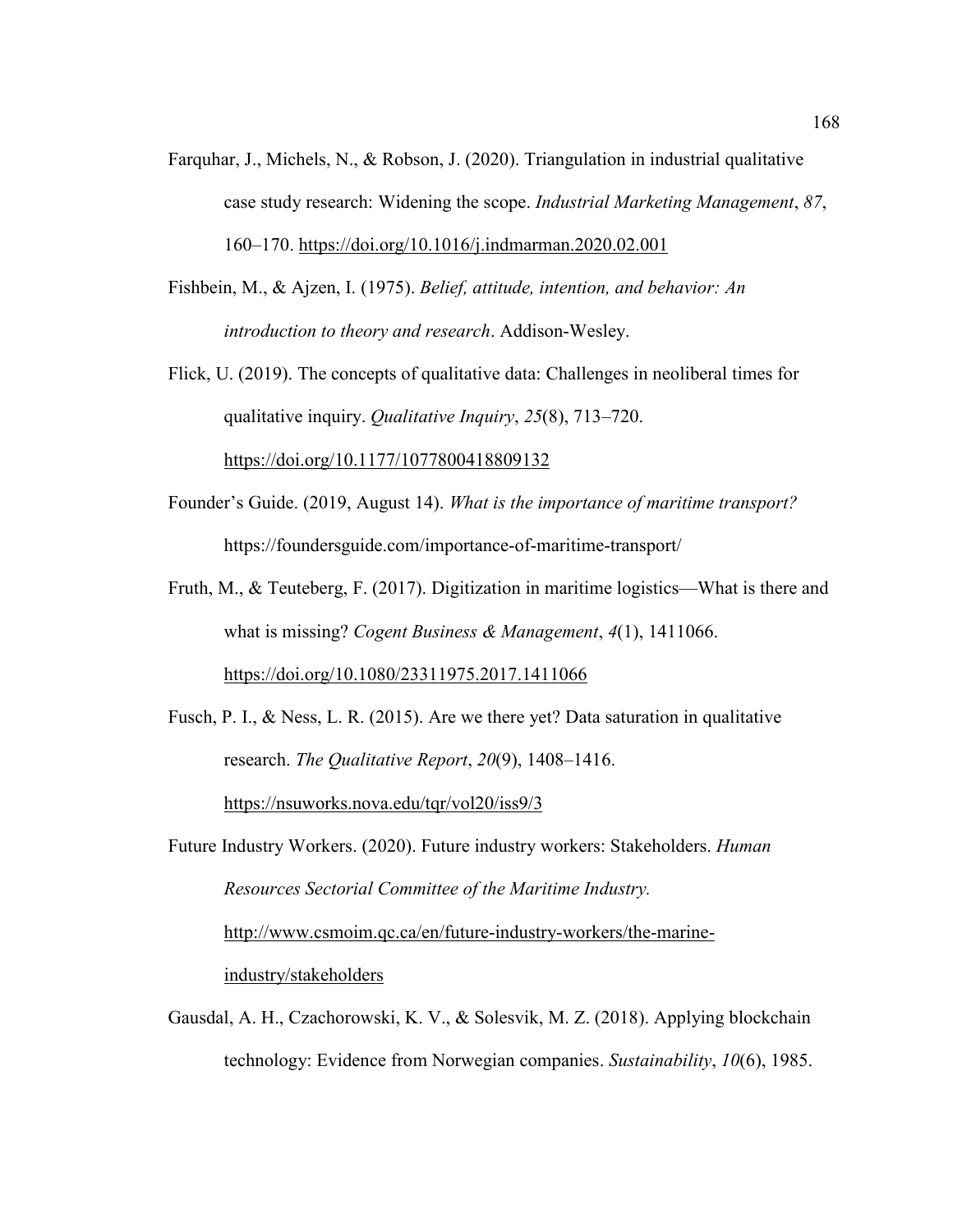https://doi.org/10.3390/su10061985

Geddes, A., Parker, C., & Scott, S. (2018). When the snowball fails to roll and the use of 'horizontal' networking in qualitative social research. *International Journal of Social Research Methodology*, *21*(3), 347–358, https://doi.org/10.1080/13645579.2017.1406219

Geertz, C. (1973). *The interpretation of cultures* (Vol. 5019). Basic Books.

- Gelinas, L., Pierce, R., Winkler, S., Cohen, I. G., Lynch, H. F., & Bierer, B. E. (2017). Using social media as a research recruitment tool: Ethical issues and recommendations. *The American Journal of Bioethics, 17*(3), 3–14. https://doi.org/10.1080/15265161.2016.1276644
- Gray, L. M., Wong-Wylie, G., Rempel, G. R., & Cook, K. (2020). Expanding qualitative research interviewing strategies: Zoom video communications. *The Qualitative Report*, *25*(5), 1292–1301. https://nsuworks.nova.edu/tqr/vol25/iss5/9Grimes, M., & Morris, S. E. (2006). Is accuracy everything? A study of two serials directories. Reference & User Services Quarterly, 46(2), 45-49. http://www.ala.org/
- Guion, L. A., Diehl, D. C., & McDonald, D. (2011). *Triangulation: Establishing the validity of qualitative studies* (Report No. FCS6014). University of Florida Institute of Food and Agricultural Sciences (IFAS). http://edis.ifas.ufl.edu/fy394
- Guzzo, T., Ferri, F., & Grifoni, P. (2016). A model of e-commerce adoption (MOCA): Consumer's perceptions and behaviours. *Behaviour & Information Technology*, *35*(3), 196–209. https://doi.org/10.1080/0144929X.2015.1132770

Hamlett, J. (2014). Managers' perceptions of turnover intention using an organizational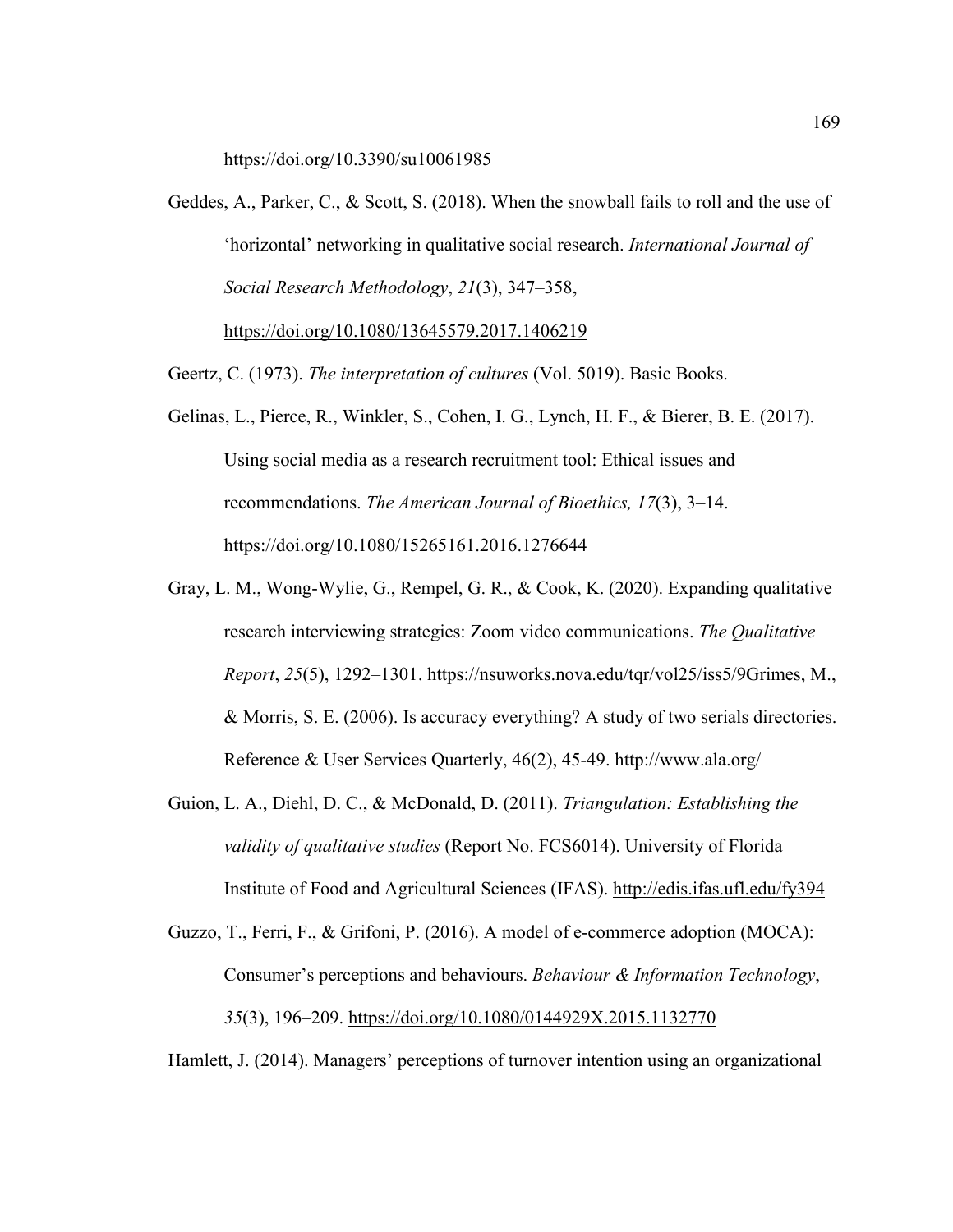justice framework in a large-sized manufacturing company. *International Journal of Teaching and Case Studies*, 5(3–4), 289–302.

https://doi.org/10.1504/IJTCS.2014.067821

- Halkias, D., & Neubert, M. (2020). Extension of theory in leadership and management studies using the multiple-case study design. *International Leadership Journal*, *12*(2), 48–73. https://doi.org/10.2139/ssrn.3586256
- Harkiolakis, N. (2017). *Quantitative research methods: From theory to publication.* Create Space.
- Heeks, R. (2010). Do information and communication technologies (ICTs) contribute to development? *Journal of International Development*, *22*(5), 625–640. https://doi.org/10.1002/jid.1716

Holloway, I. (1997). *Basic concepts for qualitative research*. Blackwell Science.

Houghton, C., Casey, D., Shaw, D., & Murphy, K. (2013). Rigour in qualitative case study research. *Nurse Researcher*, *20*(4), 12–17. https://doi.org/10.7748/nr2013.03.20.4.12.e326

Humphreys, R. M., Dumitrescu, A., Biju, N. O., & Lam, Y. Y. (2020). COVID-19 and the maritime and logistics sector in Africa. World Bank. 2020. *Africa's Pulse. An Analysis of Issues Shaping Africa's Economic Future*. World Bank. 2020, Volume

21. https://openknowledge.worldbank.org/handle/10986/34080

Hwang, Y., Al-Arabiat, M., Shin, D.-H., & Lee, Y. (2016). Understanding information proactiveness and the content management system adoption in preimplementation stage. *Computers in Human Behavior*.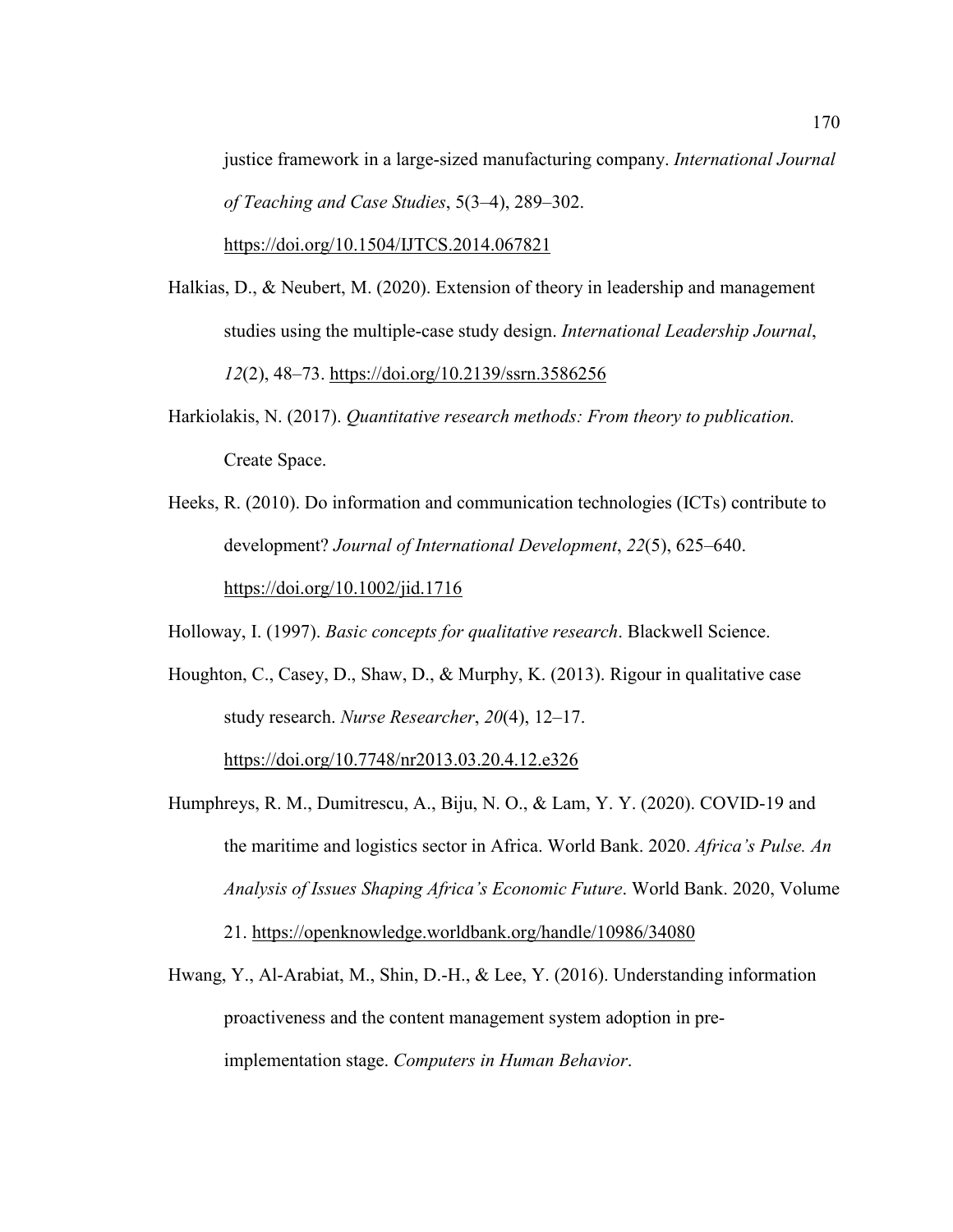https://doi.org/10.1016/j.chb.2016.07.025

- Hye, A. M., Miraz, M. H., Sharif, K. I. M., & Hassan, M. G. (2020). Factors affecting logistic supply chain performance: Mediating role of blockchain adoption. *TEST Engineering & Management*, *82*, 9338–9348. https://iceiee.org/index.php/testmagzine/article/view/2315
- Igbozurike, J. K. (2020). Achieving the blue economy dream in the Nigerian maritime sector. https://doi.org/10.2139/ssrn.3603037.
- Jacob, S. A., & Ferguson, S. P. (2012). Writing interview protocols and conducting interviews: Tips for students new to the field of qualitative research. *The Qualitative Report*, *17*(42), 1–10. http://nsuworks.nova.edu/tqr/vol17/iss42/3/
- Jang, S. H., & Lee, C. W. (2018). The impact of location-based service factors on usage intentions for technology acceptance: The moderating effect of innovativeness. *Sustainability*, *10*(6), 1876–1876. https://doi.org/10.3390/su10061876
- Jović, M., Filipović, M., Tijan, E., & Jardas, M. (2019). A review of blockchain technology implementation in shipping industry. *Pomorstvo*, *33*(2), 140–148. https://doi.org/10.31217/p.33.2.3
- Kamble, S., Gunasekaran, A., & Arha, H. (2019). Understanding the blockchain technology adoption in supply chains-Indian context. *International Journal of Production Research*, *57*(7), 2009–2033.

https://doi.org/10.1080/00207543.2018.1518610

Klenke, K. (Ed.). (2016). Qualitative research in the study of leadership (2nd ed.). Emerald Group Publishing Limited. https://doi.org/10.1108/978-1-78560-651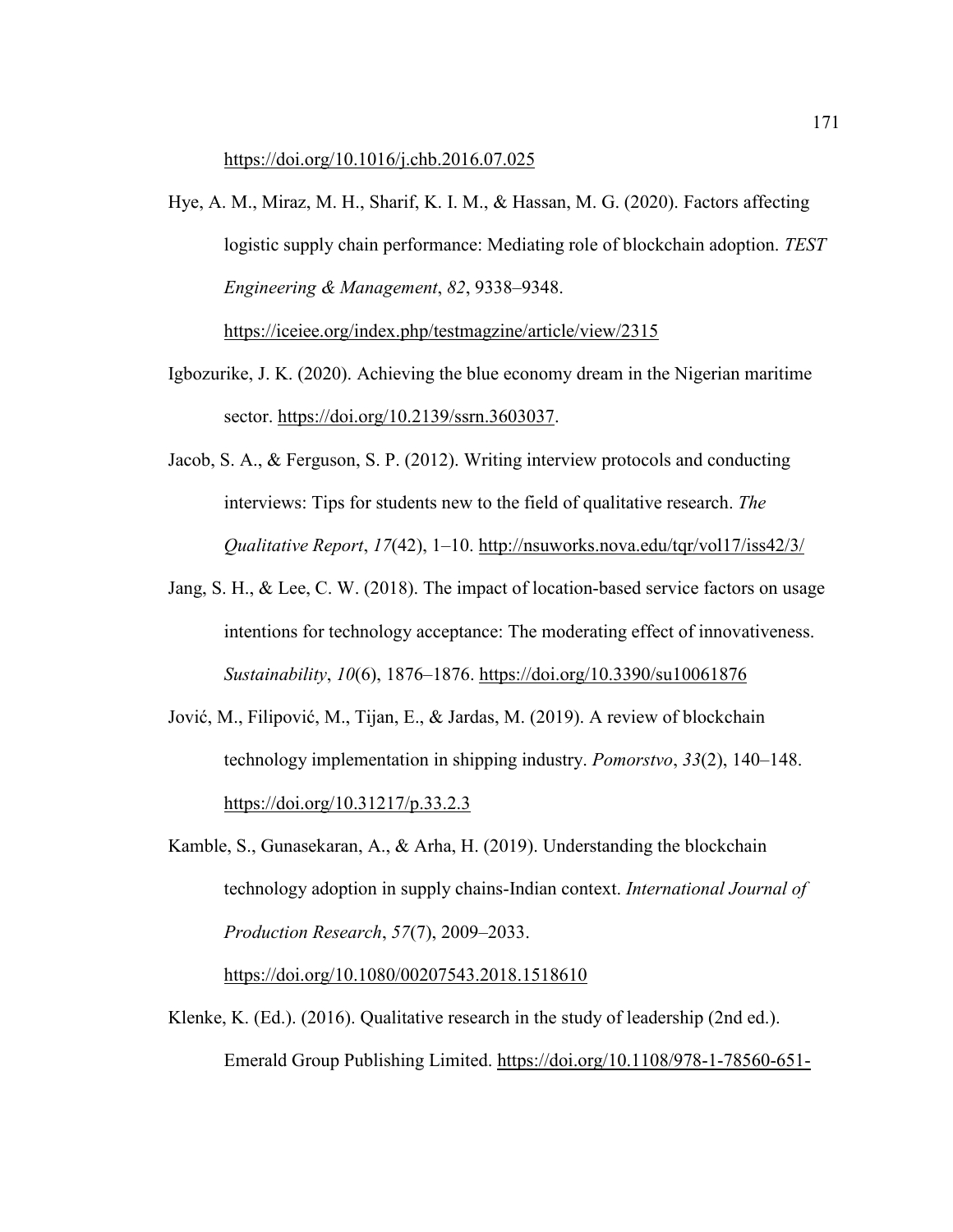920152019

Kotelnikov, V., & Kim, H. (2007). Small and medium enterprises and ICT, Asia-Pacific development information program e-primers for the Information Economy. *Society and Polity (APCICT)*.

https://www.asiaresearchnews.com/html/article.php/aid/2036/cid/2/research/busin ess/undp\_asia-

pacific development information programme/small and medium enterprises a nd\_ict.html

- Kozinets, R. (2017). Netnography: Radical participative understanding for a networked communications society. In C. Willig & W. Stainton Rogers (Eds.), *The SAGE Handbook of Qualitative Research in Psychology* (p. 374). Sage Publications.
- Kumar, R. (2019). *Research methodology: A step-by-step guide for beginners.* Sage Publications Limited.
- Lambert, C., Jomeen, J., & McSherry, W. (2010). Reflexivity: A review of the literature in the context of midwifery research. *British Journal of Midwifery*, *18*(5), 321– 326. https://doi.org/10.12968/bjom.2010.18.5.47872

Lambrou, M., & Ota, M. (2017). Shipping 4.0: Technology stack and digital innovation challenges. *IAME 2017 Conference*, 1–20. Paper ID: 155. https://www.researchgate.net/profile/Maria-Lambrou/publication/320102036 Shipping 40 Technology Stack and Digital I nnovation\_Challenges/links/59ce3450458515cc6aaa06fb/Shipping-40- Technology-Stack-and-Digital-Innovation-Challenges.pdf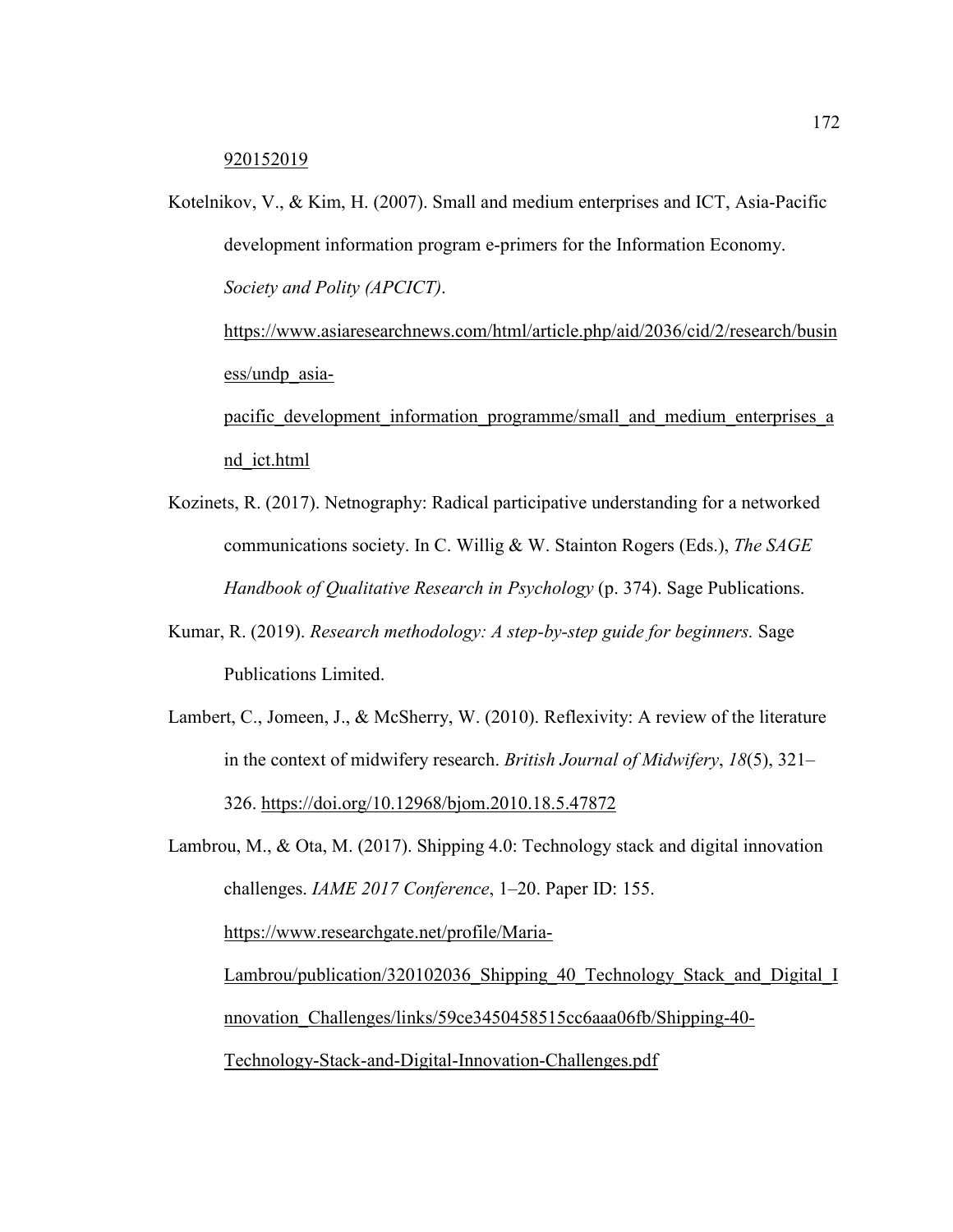- Lane, A. S., & Roberts, C. (2018). The learning pathways grid: Promoting reflexivity among learners and researchers in patient safety simulations. *International Journal of Qualitative Methods.* https://doi.org/10.1177/1609406918791605
- Ledford, J. R., & Gast, D. L. (2018). *Single case research methodology: Applications in special education and behavioral sciences.* Routledge.
- Lieber, A. (2017). Trust in Trade: Announcing a new blockchain partner. [online] IBM. https://www.ibm.com/blogs/blockchain/2017/03/trust-trade-announcing-newblockchain-partner/Lind, M., Hägg, M., Siwe, U., & Haraldson, S. (2016). Sea traffic management—Beneficial for all maritime stakeholders. *Transportation Research Procedia*, *14*, 183–192. https://doi.org/10.1016/j.trpro.2016.05.054
- Liu, D., Lu, W., & Niu, Y. (2018). Extended technology-acceptance model to make smart construction systems successful. *Journal of Construction Engineering and Management*, *144*(6), 04018035. https://doi.org/10.1061/(ASCE)CO.1943- 7862.0001487
- Love, P. E. D., & Matthews, J. (2019). The 'how' of benefits management for digital technology: From engineering to asset management. *Automation in Construction*, *107*. https://doi.org/10.1016/j.autcon.2019.102930
- Lub, V. (2015). Validity in qualitative evaluation: Linking purposes, paradigms, and perspectives. *International Journal of Qualitative Methods*, *14*(5). https://doi.org/10.1177/1609406915621406
- Maslach, C. (2017). Burnout: A multidimensional perspective. *Professional Burnout*, 19–

32. https://doi.org/10.4324/9781315227979-3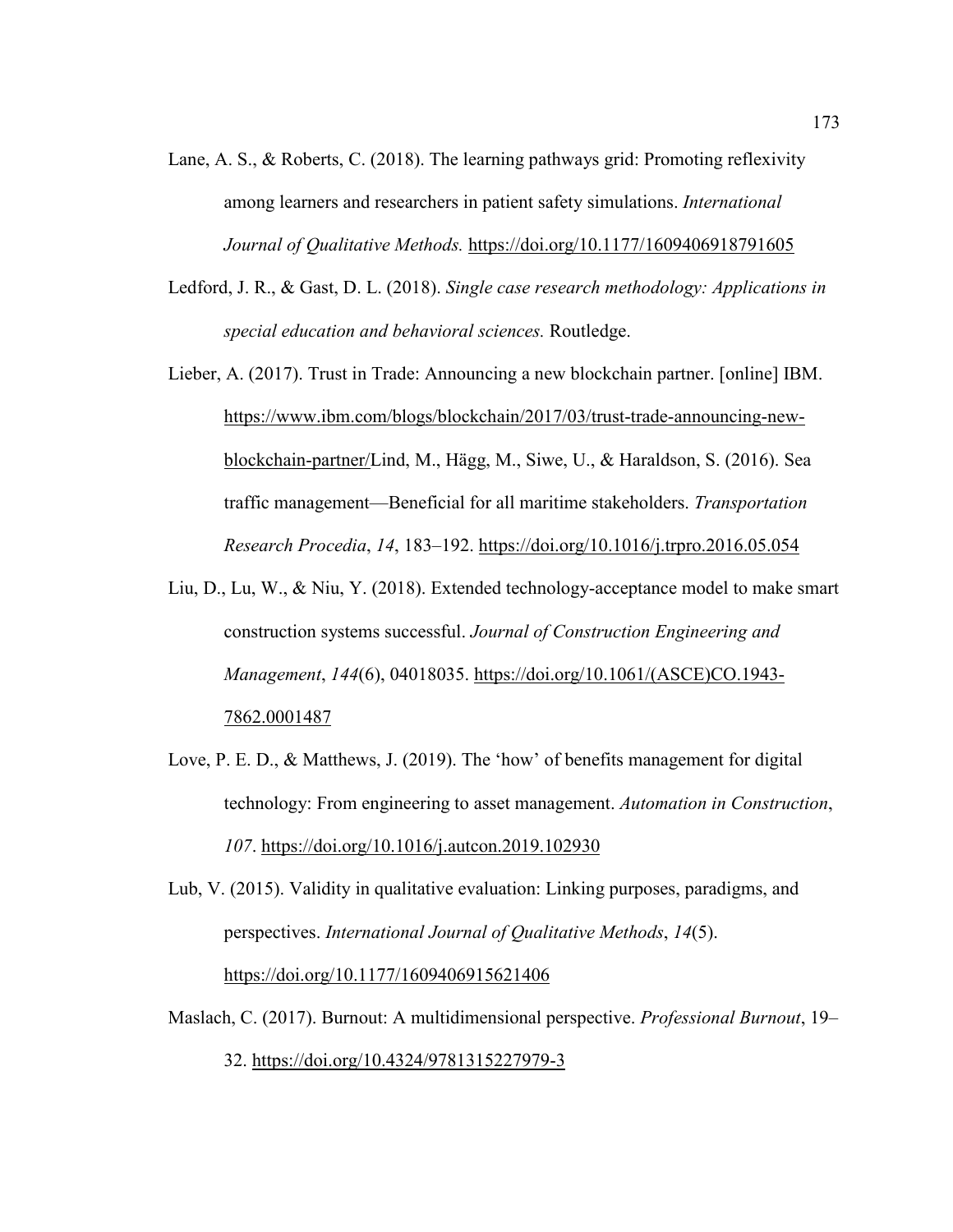Mason, M. (2010). Sample size and saturation in Ph.D. studies using qualitative interviews. *Qualitative Social Research*, *11*(3), 1–19. https://doi.org/10.17169/fqs-11.3.1428

Maxwell, J. A. (2013). *Qualitative research design: An interactive approach* (3rd ed.).

McIlgorm, A. (2009). The economic contribution of the marine economy: Southeast Asia leads the way. The marine economy in times of change. *PEMSEA, Tropical Coasts*, *16*(1), 80.

https://www.researchgate.net/publication/285479599 The economic contributio n\_of\_the\_marine\_economy\_Southeast\_Asia\_leads\_the\_way

- Mero-Jaffe, I. (2011). 'Is that what I said?' Interview transcript approval by participants: An aspect of ethics in qualitative research. *International Journal of Qualitative Methods*, 231–247. https://doi.org/10.1177/160940691101000304
- Merriam, S. B., & Grenier, R. S. (Eds.). (2019). *Qualitative research in practice: Examples for discussion and analysis.* Jossey-Bass.
- Merriam, S. B., & Tisdell, E. J. (2015). *Qualitative research: A guide to design and implementation* (4th ed.)*.* Jossey-Bass.
- Michail, N. A. (2020). World economic growth and seaborne trade volume: Quantifying the relationship. *Transportation Research Interdisciplinary Perspectives*, *100108*. https://doi.org/10.1016/j.trip.2020.100108
- Morrall, A., Rainbird, J., Katsoulakas, T., Koliousis, I., & Varelas, T. (2016). e-Maritime for automating legacy shipping practices. *Transportation Research Procedia*, *14*, 143–152. https://doi.org/10.1016/j.trpro.2016.05.050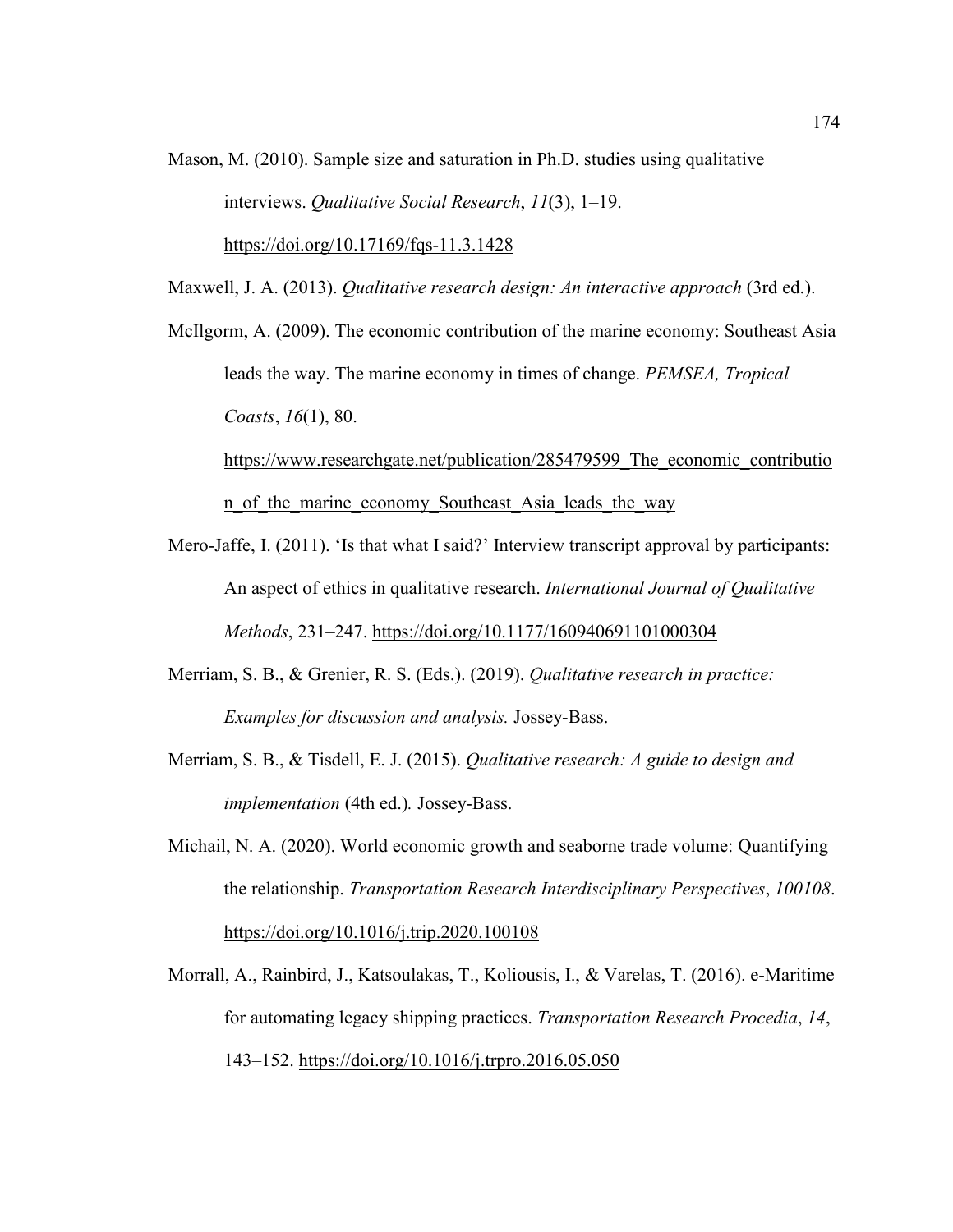Moser, A., & Korstjens, I. (2018). Series: Practical guidance to qualitative research. Part 3: Sampling, data collection, and analysis. *European Journal of General Practice*, *24*(1), 9–18. https://doi.org/10.1080/13814788.2017.1375091

Naletina, D., & Perkov, E. (2017). The economic importance of maritime shipping with special reference on Croatia. *Economic and social development: Book of proceedings, 248.* ISSN 1849-7535

- Ndikom, O. B, Buhari, S. O, Okeke, O. K, & Mathew, W.S (2017). A critical assessment of the maritime industry in Nigeria: *African journal for the psychological study of social issues,* Department of Psychology, University of Ibadan, Oyo State, Vol.20, No.3, 2017, pp. 113-131. https://www.ajpssi.org/index.php/ajpssi/article/view/263
- Ndikom, O. B. (2004). *The essentials of port reforms: The Nigerian Experience*. Bunmico publisher.
- Ndikom, O. B. (2006). *The kernel concept of shipping operation policies and strategies. The industry overview* . Bunmico Publisher.
- Ndikom, O. B. (2015). The assessment of the impact of Cabotage Act 2003 on the growth and development of the maritime industry. *An Asian Academic Research Journal of Multi-Disciplinary*, *1*(29). https://doi.org/10.5281/zenodo.3352158
- Ndikom, O. B., & Olusegun, B. S. (2019). The presidential order and challenges of the maritime sector in Nigeria. *International Journal of Science and Business*, *3*(4), 117–133. https://doi.org/10.5281/zenodo.3352158
- Neubert, M. (2016). Significance of the speed of internationalization for born global firms—A multiple case study approach. *International Journal of Teaching and*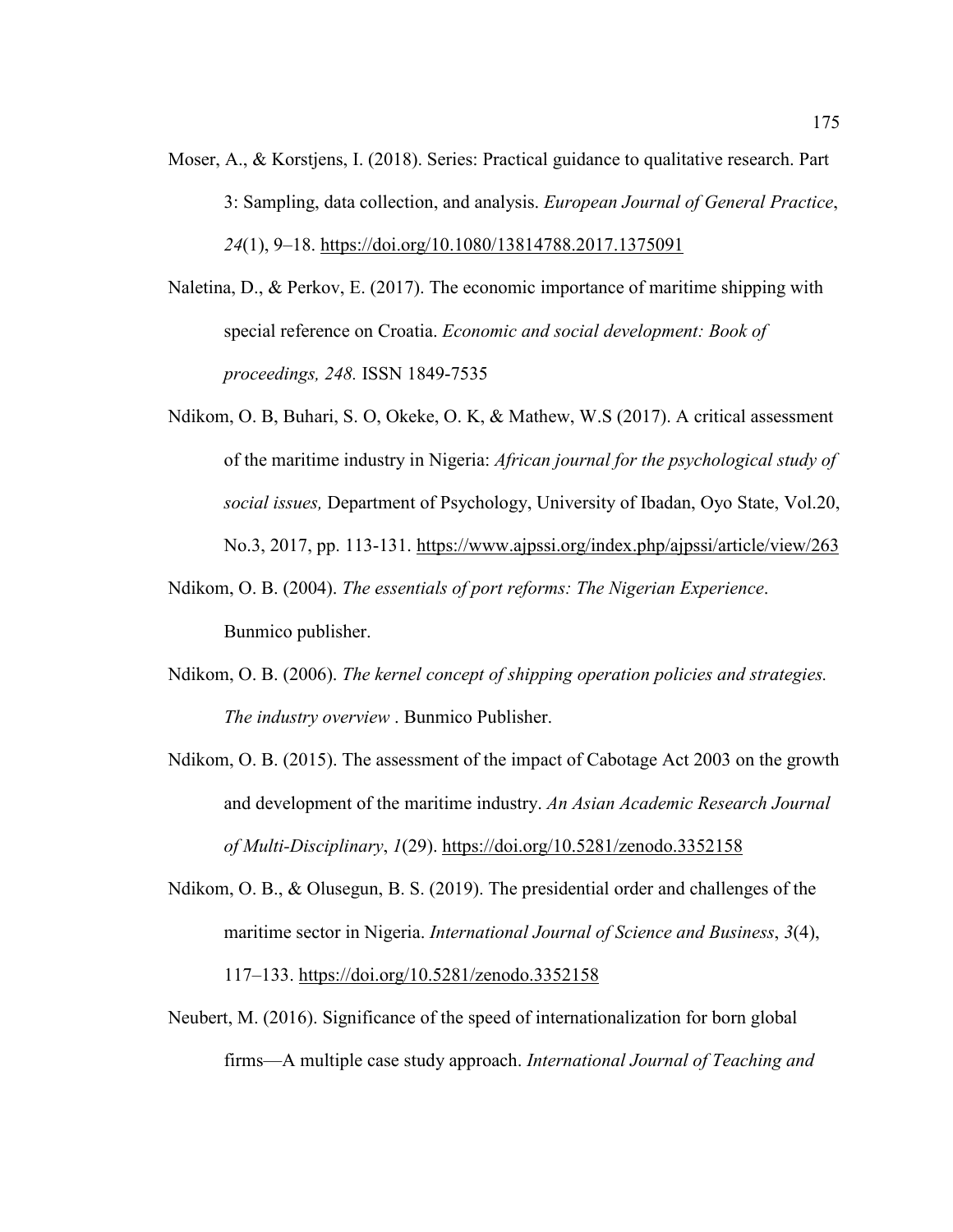*Case Studies*, *7*(1), 66–81. https://doi.org/10.1504/IJTCS.2016.076067

Nhamo, G., Dube, K., & Chikodzi, D. (2020). Counting the cost of COVID-19 on global cruise ship industry. In: *Counting the Cost of COVID-19 on the Global Tourism Indust*ry. Springer, Cham. https://doi.org/10.1007/978-3-030-56231-1\_6

Noor, K. B. M. (2008). Case study: A strategic research methodology. *American Journal of Applied Sciences, 5*(11), 1602–1604.

https://doi.org/10.3844/ajassp.2008.1602.1604

- Nsan-Awaji, E. S. (2019). The challenges and prospects of maritime industry in Nigeria. *Danubius Working Papers, 1*(1), 42–57. http://journals.univdanubius.ro/index.php/DanubiusWP/article/view/5827
- Nwaeze, G. (2020). COVID-19 Outbreak and the transportation industry: Effects, prospects, and challenges. *SSRN*. http://dx.doi.org/10.2139/ssrn.3620460
- Nwekeaku, C., & Atteh, J. (2016). Cabotage Act and the challenges of Nigerian shipping lines in sub-Saharan Africa. *Advances in Social Sciences Research Journal*, *3*(5). https://doi.org/10.14738/assrj.35.1988
- Nwokedi, T. C., Kalu, D. I., Igboanusi, C. C., Addah, G. L., & Odumodu, C. U. (2019). Constraint theory approach analysis of the Nigerian shipbuilding industry. *LOGI– Scientific Journal on Transport and Logistics*, *10*(1), 50–61.

https://doi.org/10.2478/logi-2019-0006

Nze, O. N., Ejem, A. E., & Nze, I. C. (2020). Benchmarking technical efficiency of Nigerian seaports. *Journal of Sustainable Development of Transport and Logistics*, *5*(1), 77–95. https://doi.org/10.14254/jsdtl.2020.5- 1.8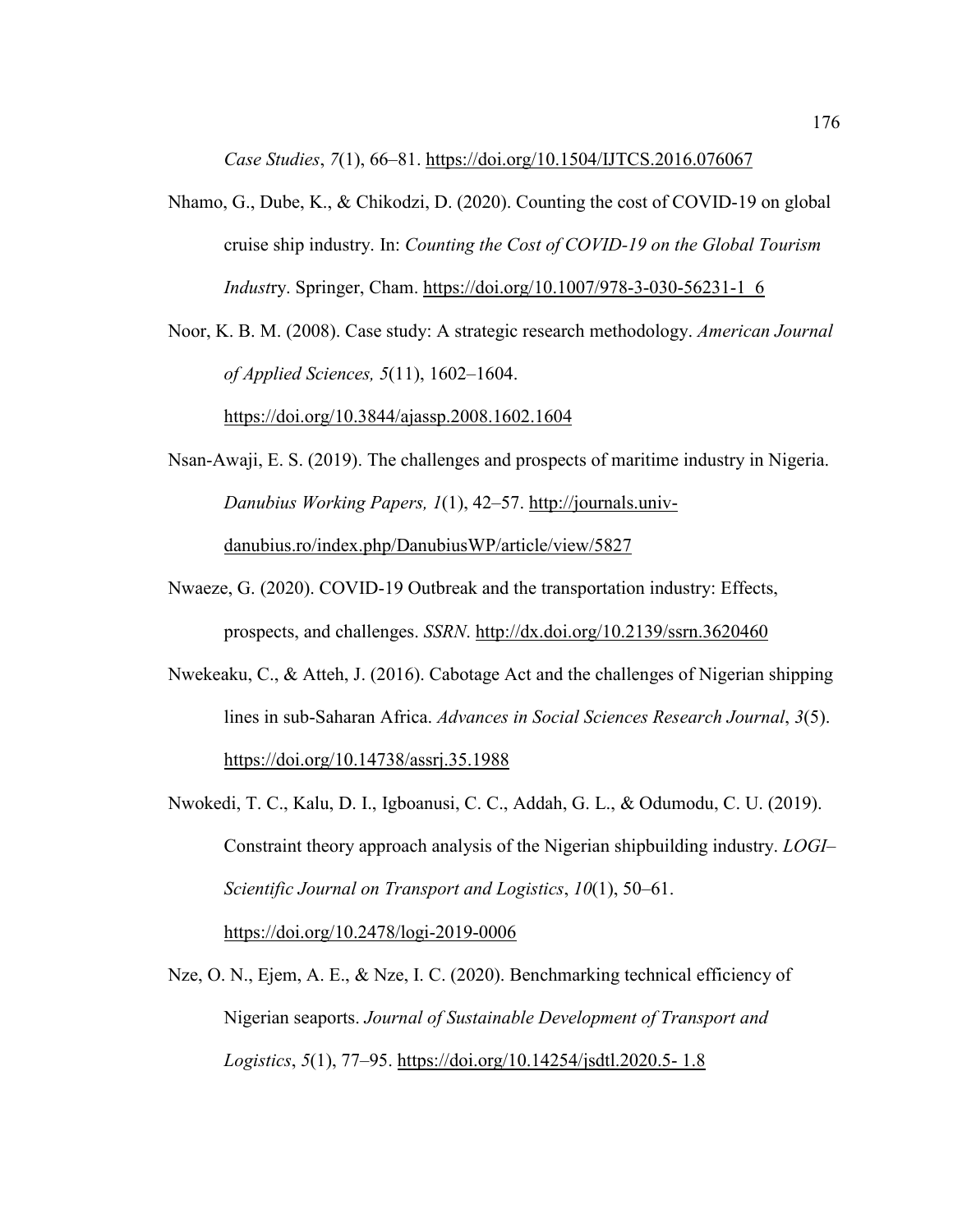- Odularu, G. (2020). The primer: Bracing Nigerian trading ecosystem for the future. In *Strategic Policy Options for Bracing Nigeria for the Future of Trade* (pp. 1-9). Palgrave Macmillan, Cham. https://doi.org/10.1007/978-3-030-34552-5\_1
- Ogwu, O. J. (2020). Imminent contractual issues in the COVID-19 era "The legal implications". http://dx.doi.org/10.2139/ssrn.3615734

Ojuawo, K., Mudele, O., & Adeyemi, T. (2020, April 30). *Assessing the impact of the covid-19 pandemic on port operations and charterparties in Nigeria*. https://www.banwo-ighodalo.com/assets/greymatter/c623751cc9002471f65e0f850b0d7e3c.pdf

Okafor, O. C., Onwuegbuchunam, D. E., Aponjolosun, M. O., & Oludare, A. A. (2020). Assessment of Cabotage Act implementation and its effect on Nigerian seafarers. *Journal of Sustainable Development of Transport and Logistics*, *5*(1). https://doi.org/10.14254/jsdtl.2020.5-1.12

Okeleke, U. J. (2020). A study of the results of coronavirus (COVID-19) on the Nigerian maritime workers. *AIJR Preprints, 176*, version 2. https://doi.org/10.21467/preprints.176

Okon, I. E., & Edem, J. O. (2019). The impacts of cabotage law implementation on Nigeria's indigenous shipping industry: A study of the Onne sea port, Rivers State, Nigeria. *International Journal of Development and Sustainability.*  https://isdsnet.com/ijds-v8n7-01.pdf

Olagunju, O. O., Moro, J. E., Adelabi, A. G., & Adebajo, A. A. (2020). Diagnosis of maritime security and development in Africa. *Canadian Social Science*, *16*(1),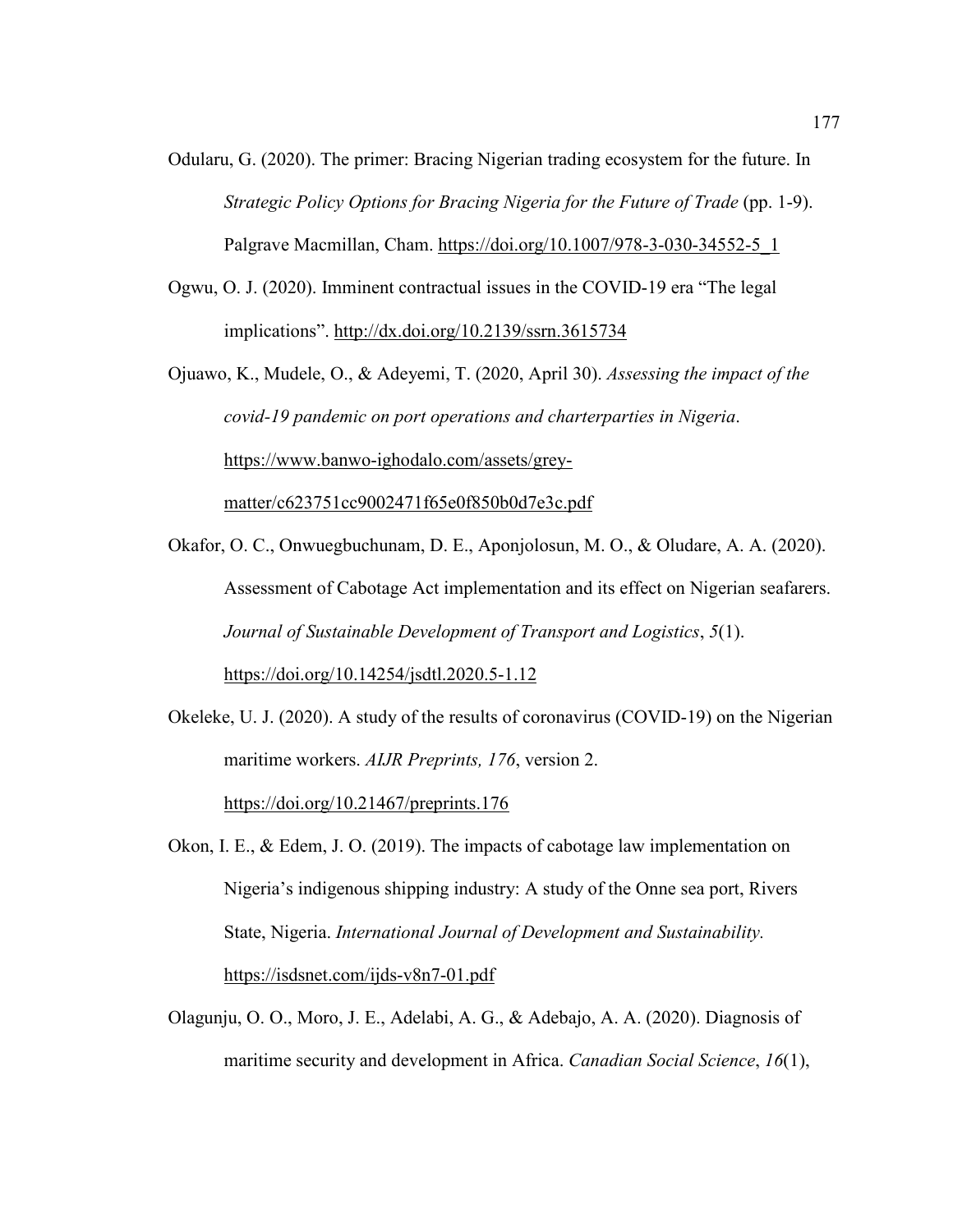11–18. https://doi.org/10.3968/11478

- Olaniyan, R. (2020). *Construction industry innovative technology adoption decision: Research and practice*. Lambert Publishing.
- Olaniyan, R., Halkias, D., & Neubert, M. (2020). The technology acceptance among construction project managers in Nigeria: A narrative literature*. SSRN*. https://ssrn.com/abstract=3611355
- Olugbemi, M. T., Ogungbayi, G. B., & Onasanya, A. S. (2020). Effect of information and communication technology usage on service delivery in hotel industries in Abeokuta Metropolis of Ogun State, Nigeria. *KIU Journal of Humanities*, *4*(4), 287–297. ISSN 2522-2821
- Omokugbo, O. J., & Festus, I. O. (2020). Cashless policy in Nigeria: Effects, challenges, and prospects. *Journal of Finance and Accounting*, *8*(1), 18. https://doi.org/10.11648/j.jfa.20200801.13
- Onifade, A. O. (2020). New seaport development-prospects and challenges: Perspectives from Apapa and Calabar seaports, Nigeria. *Logistics*, *4*(2), 8. https://doi.org/10.3390/logistics4020008
- Onugha, P., & Onuoha, B. C. (2019). Change management and organizational effectiveness in Nigeria maritime industry. *International Journal of Advanced Academic Research, 5*(4), 22–43. https://www.ijaar.org/articles/Volume5- Number4/Social-Management-Sciences/ijaar-sms-v5n4-apr19-p14.pdf
- Owolabi, T., George, L., Akwagyiram, A., Goodman, D., & Kerry, F. (2020, March 29). Nigeria tightens offshore oil rules after vessel workers get coronavirus.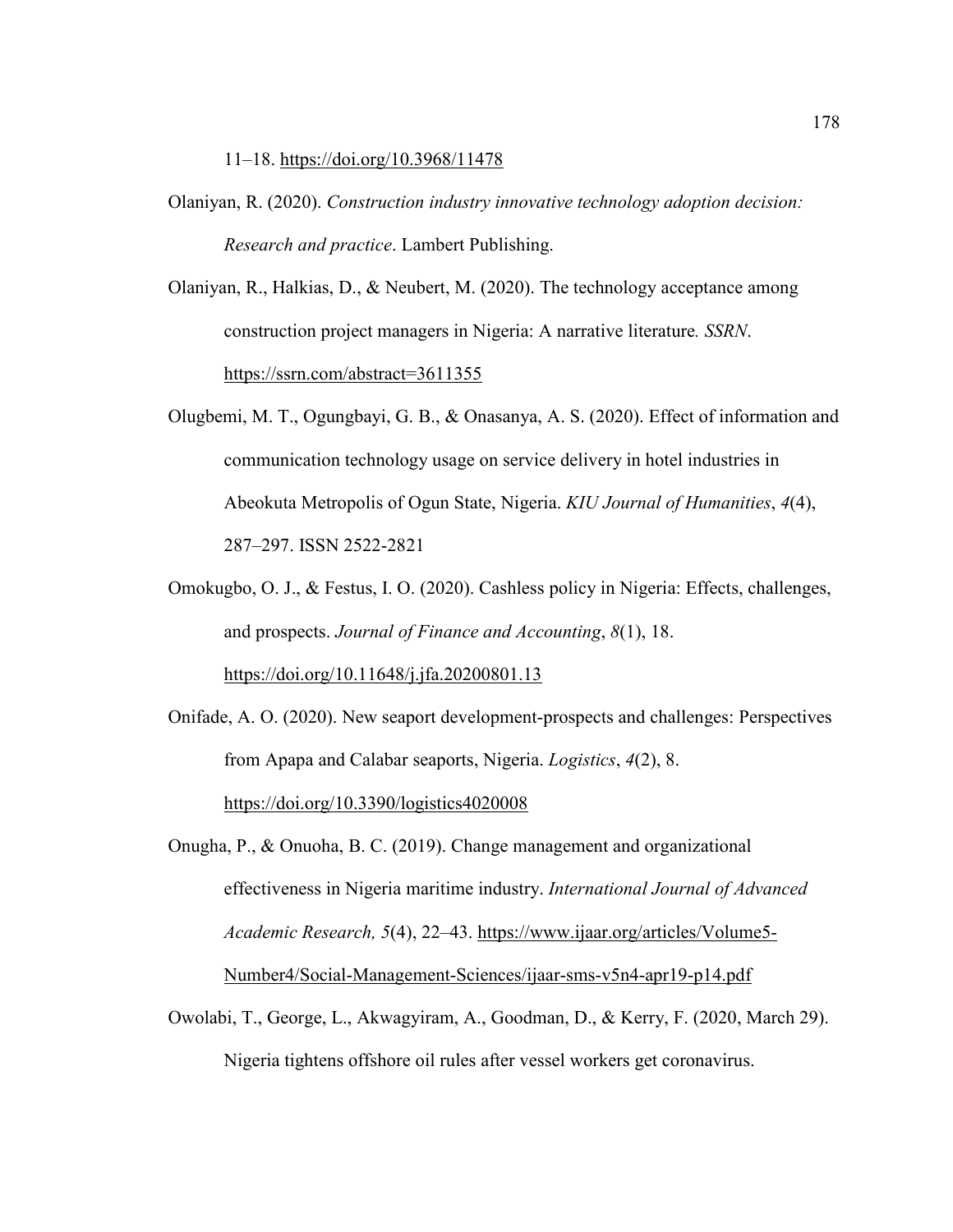https://www.reuters.com/article/us-health-coronavirus-nigeria-oil/nigeriatightens-offshore-oil-rules-after-vessel-workers-get-coronavirusidUSKBN21G0S3

Owusu Kwateng, K., Donkoh, A., & Muntaka, A. S. (2017). Evaluation of dry port implementation in Ghana. *Maritime Business Review*, *2*(3), 261–278. https://doi.org/10.1108/MABR-01-2017-0005

- Pahl, J., & Cordova, M. (2020). A secure bet in the maritime supply chain: Current situation and opportunities for ports' attractiveness. In *Handbook of Research on the Applications of International Transportation and Logistics for World Trade* (pp. 330-353). IGI Global. https://doi.org/10.4018/978-1-7998-1397-2.ch018
- Palaganas, E. C., Sanchez, M. C., Molintas, M., Visitacion, P., & Caricativo, R. D. (2017). Reflexivity in qualitative research. *The Qualitative Report*. http://dspace.upb.edu.ph/jspui
- Palinkas, L. A., Horwitz, S. M., Green, C. A., Wisdom, J. P., Duan, N., & Hoagwood, K. (2013). Purposeful sampling for qualitative data collection and analysis in mixed method implementation research. *Administration and Policy in Mental Health and Mental Health Services Research, 42*(5), 533–544. https://doi.org/10.1007/s10488-013-0528-y

Palys, T., & Lowman, J. (2012). Defending research confidentiality "to the extent the law allows:" Lessons from the Boston College subpoenas. *Journal of Academic Ethics*, *10*(4), 271–297. https://doi.org/10.1007/s10805-012-9172-5

Patton, M. Q. (2015). *Qualitative research and evaluation methods* (4th ed.). Sage.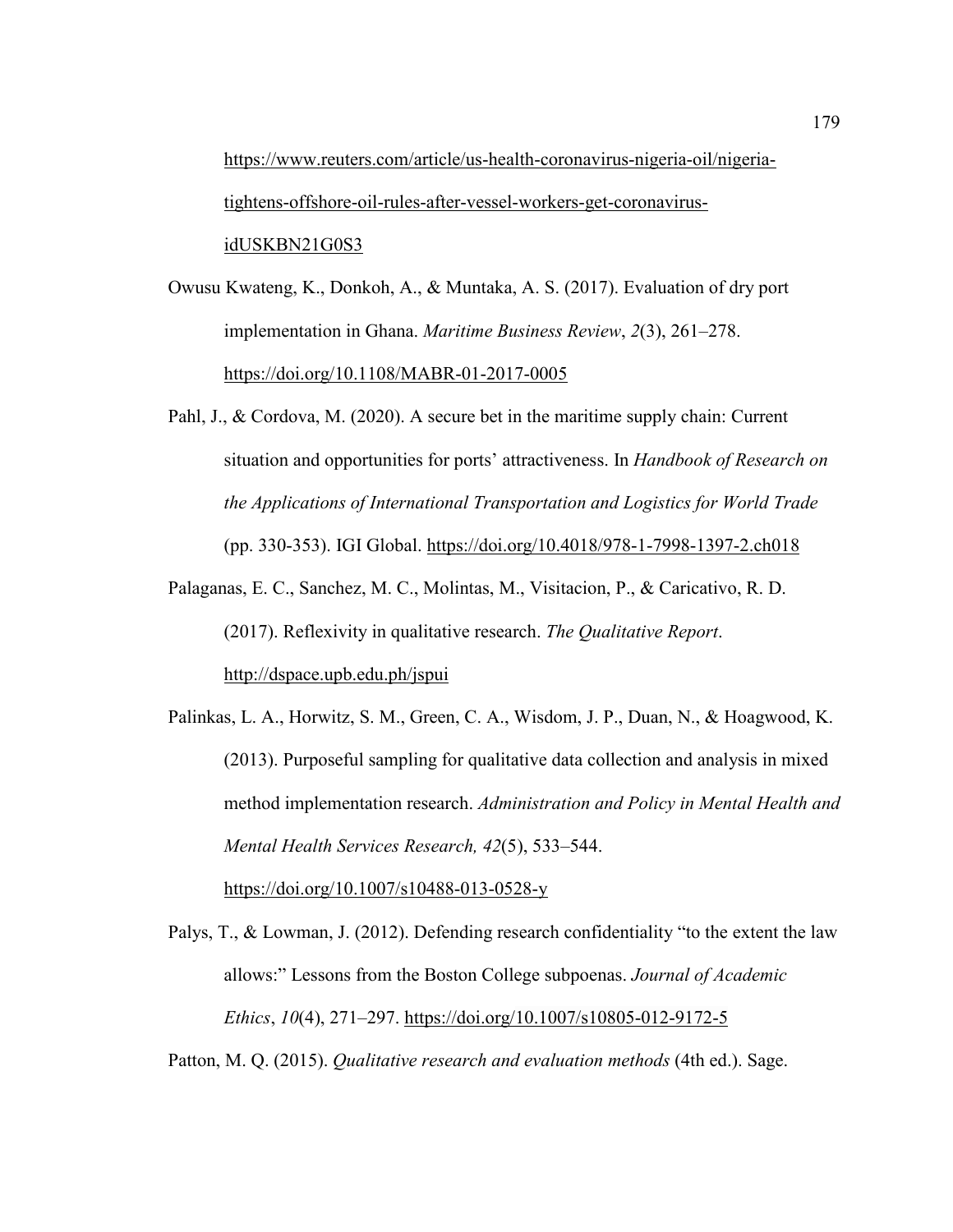Pew Research Center. (2019). Generations and age. Statistical representation of numbers, facts and trends shaping your world.

https://www.pewresearch.org/topics/generations-and-age/

Phillippi, J., & Lauderdale, J. (2018). A guide to field notes for qualitative research: Context and conversation. *Qualitative Health Research*, *28*(3), 381–388. https://doi.org/10.1177/1049732317697102

Pike, J. (2019, December 25). Chinese shipbuilding.

https://www.globalsecurity.org/military/world/china/shipbuilding.htm

- Polit, D. F., & Beck, C. T. (2014). Essentials of nursing research: Appraising evidence for nursing practice. Retrieved from http://www.medsurgnursing.net
- Potgieter, T. (2018). Oceans economy, blue economy, and security: Notes on the South African potential and developments. *Journal of the Indian Ocean Region*, *14*(1), 49–70. https://doi.org/10.1080/19480881.2018.1410962
- Rahayu, R., & Day, J. (2017). E-commerce adoption by SMEs in developing countries: Evidence from Indonesia. *Eurasian Business Review*, *7*(1), 2541. https://doi.org/10.1007/s40821-016-0044-6
- Raimi, L. (2019). Who is responsible? Mainstreaming corporate social responsibility into ecological sustainability in the Niger Delta region of Nigeria. *Development*, 9(3).
- Ravitch, S. M., & Carl, N. M. (2016). *Qualitative research: Bridging the conceptual, theoretical, and methodological.* Sage Publications.
- Reni, A., Hidayat, S., Bhawika, G. W., Ratnawati, E., & Thanh, P. (2020). Maritime technology and the Industrial Revolution. *Journal of Environmental Treatment*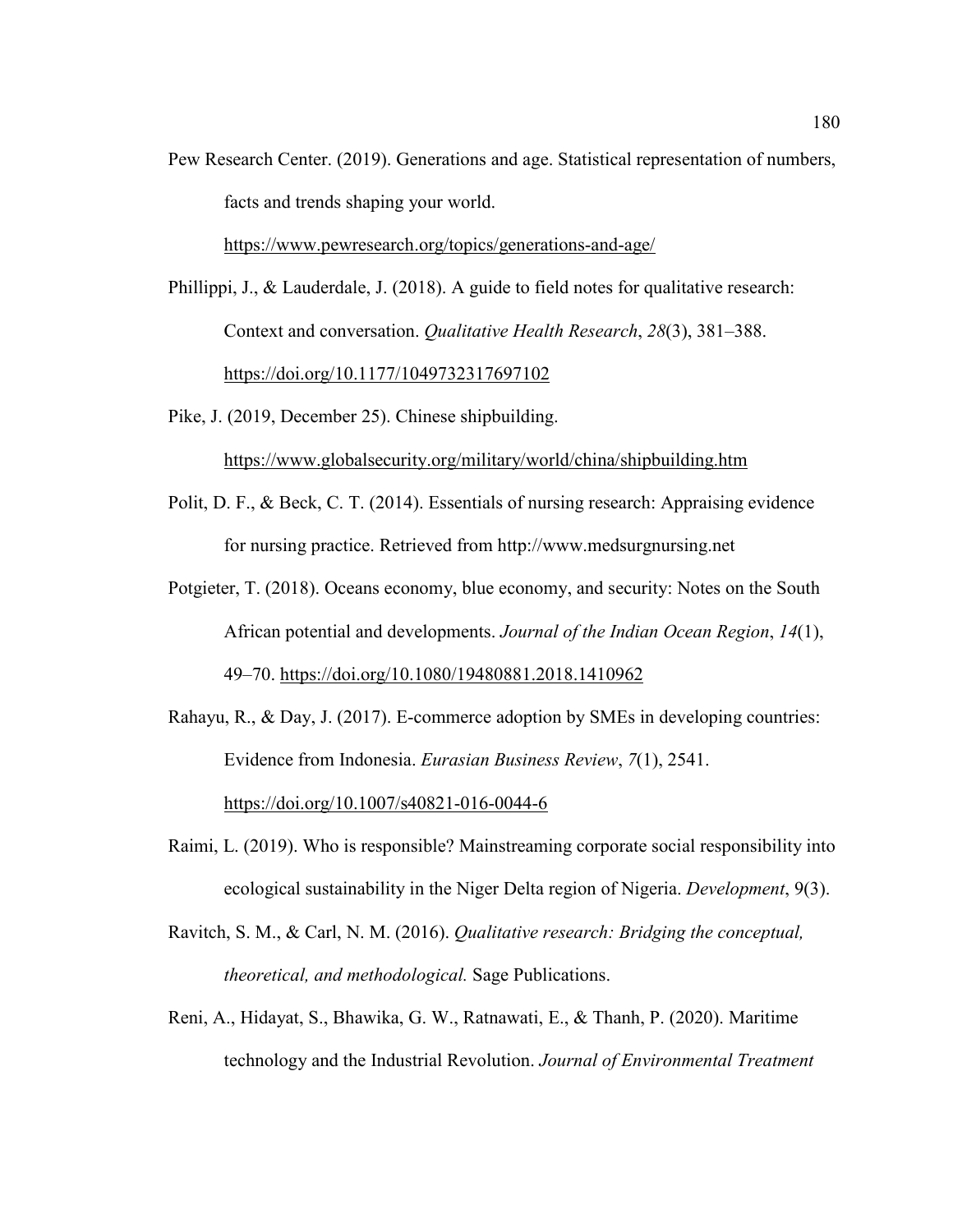*Techniques*, *8*(1), 250–253.

- Robinson, O. C. (2014). Sampling in interview-based qualitative research: A theoretical and practical guide. *Qualitative Research in Psychology*, *11*(1), 25-41. https://doi.org/10.1080/14780887.2013.801543
- Rodrik, D. (2018). *New technologies, global value chains, and developing economies*. National Bureau of Economic Research. https://doi.org/10.3386/w25164
- Rowley, J. (2012). Conducting research interviews. *Management Research Review, 35*, 260–271. https://doi.org/10.1108/01409171211210154

Ryle, G. (1949). *The concept of mind*. Hutchinson and Co.

- Saeidi, P., Saeidi, S. P., Sofian, S., Saeidi, S. P., Nilashi, M., & Mardani, A. (2019). The impact of enterprise risk management on competitive advantage by moderating role of information technology. *Computer Standards & Interfaces*, *63*, 67–82. https://doi.org/10.1016/j.csi.2018.11.009
- Salau, S. (2018). Nigeria: "Maritime industry has the capacity to drive economy." *AllAfrica.Com (English)*. https://link.gale.com/apps/doc/A565628292/EAIM?u=minn4020&sid=EAIM&xi d=b556998a
- Saldana, J. (2016). *The coding manual for qualitative researchers* (3rd ed.). Sage Publications.
- Sanders Muhammad, R., & Halkias, D. (2019, July). African American women managers' experiences in predominantly Black work environments. In *Academy of Management Proceedings* (Vol. 2019, No. 1, p.13154).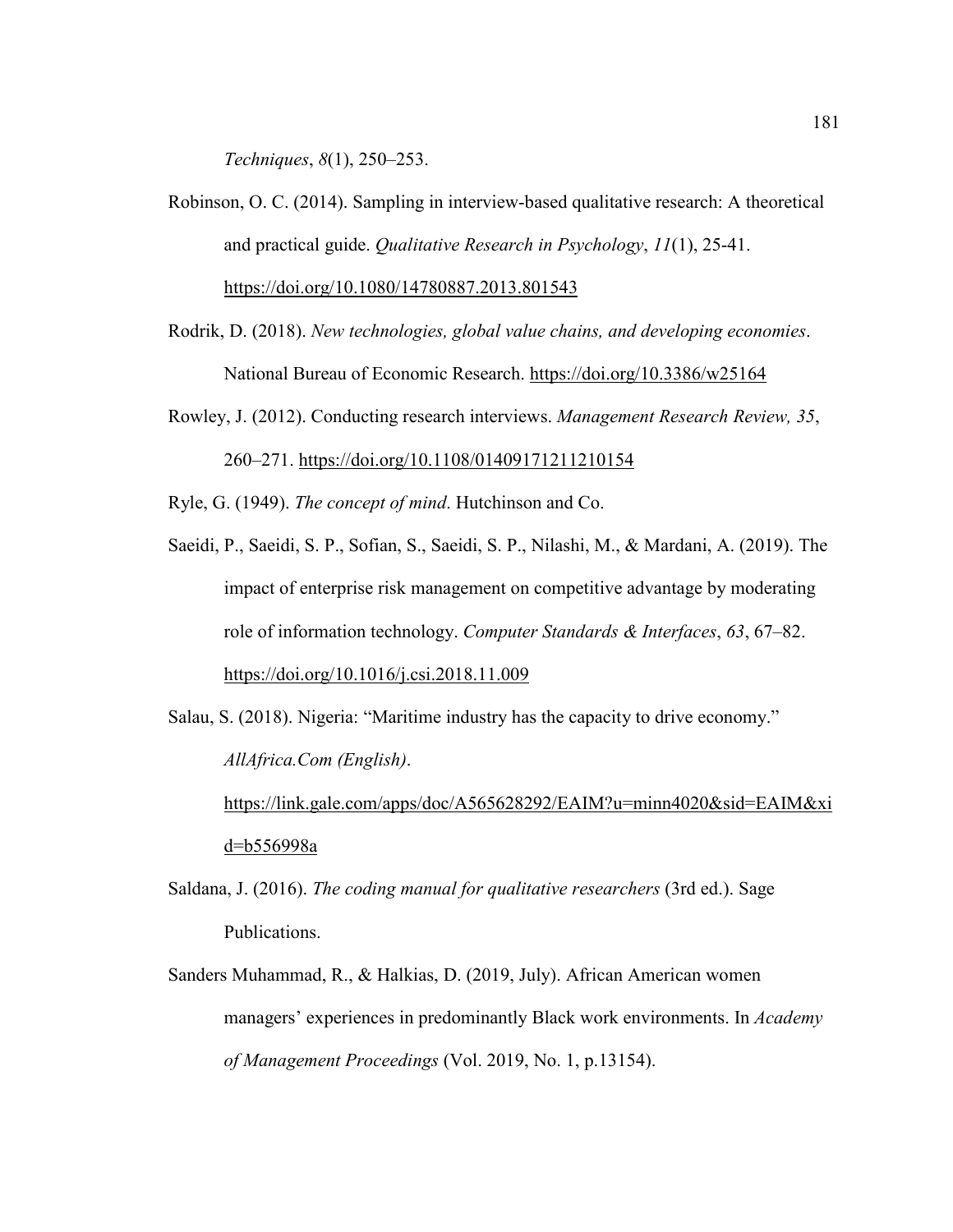http://dx.doi.org/10.2139/ssrn.3470825.

- Sanjari, M., Bahramnezhad, F., Fomani, F. K., Shoghi, M., & Cheraghi, M. A. (2014). Ethical challenges of researchers in qualitative studies: The necessity to develop a specific guideline. *Journal of Medical Ethics and History of Medicine*, *7*. http://jmehm.tums.ac.ir/
- Saunders, B., Sim, J., Kingstone, T., Baker, S., Waterfield, J., Bartlam, B., Burroughs, H., & Jinks, C. (2018). Saturation in qualitative research: Exploring its conceptualization and operationalization. *Quality & Quantity*, *52*(4), 1893–1907. https://doi.org/10.1007/s11135-017-0574-8
- Schram, T. H. (2006). *Conceptualizing and proposing qualitative research* (2nd ed.). Pearson.
- Seitz, S. (2016). Pixilated partnerships, overcoming obstacles in qualitative interviews via Skype: A research note. *Qualitative Research, 16*(2), 229–235. https://doi.org/10.1177/1468794115577011
- Sergi, V., & Hallin, A. (2011). Thick performances, not just thick descriptions: The processual nature of doing qualitative research. *Qualitative Research in Organizations and Management: An International Journal*, *6*(2), 191–208. https://doi.org/10.1108/17465641111159152
- Shenton, A. K. (2004). Strategies for ensuring trustworthiness in qualitative research projects. *Education for Information*, *22*(2), 63–75. https://doi.org/10.3233/EFI-2004-22201

Shipbuilders Council of America. (n.d.-a). *Advocating for a strong shipyard industrial*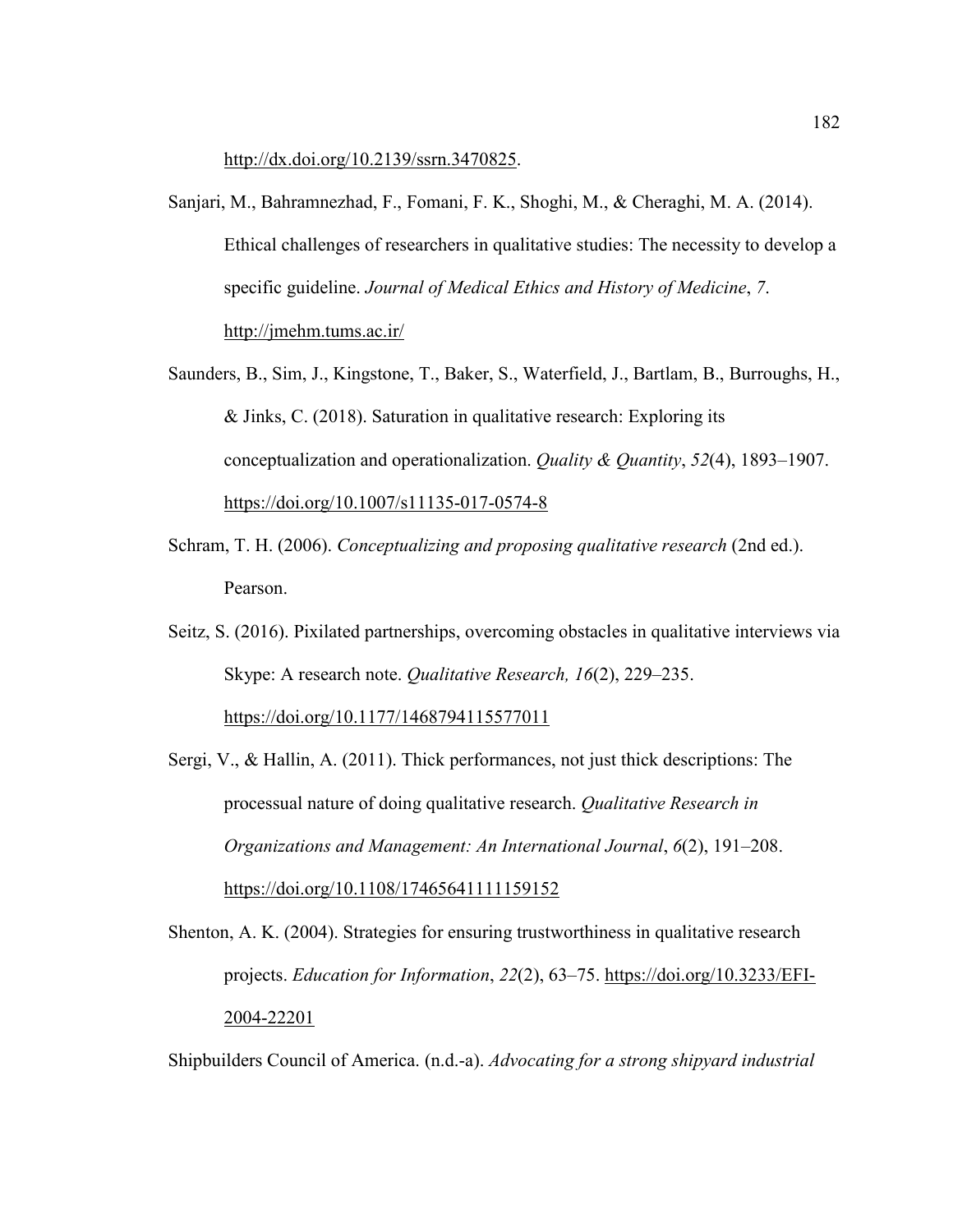*base since 1920.* Retrieved from https://shipbuilders.org/

- Shipbuilders Council of America. (n.d.-b). *Economic security*. Retrieved from https://shipbuilders.org/critical-issues/economic-security/
- Singh, G. G., Cisneros-Montemayor, A. M., Swartz, W., Cheung, W., Guy, J. A., Kenny, T. A., McOwen, C. J., Asch, R., Geffert, J. L., Wabnitz, C. C., & Sumaila, R. (2018). A rapid assessment of co-benefits and trade-offs among Sustainable Development Goals. *Marine Policy*, *93*, 223–231. doi:10.1016/j.marpol.2017.05.030
- Smuts, R. G., Lalitha, V. M., & Khan, H. U. (2017). Change management guidelines that address barriers to technology adoption in an HEI context. *2017 IEEE 7th International Advance Computing Conference (IACC)*, 754–758. https://doi.org/10.1109/IACC.2017.147
- Sohn, K., & Kwon, O. (2020). Technology acceptance theories and factors are influencing artificial Intelligence-based intelligent products. *Telematics and Informatics*, *47*, 108-117. https://doi.org/10.1016/j.tele.2019.101324
- Stake, R. E. (1995). *The art of case study research*. Sage.
- Stake, R. E. (2010). *Qualitative research: Studying how things work*. Guilford Press.
- Suominen, K. (2017). *Fuelling trade in the digital era: Policy roadmap for developing countries.* International Centre for Trade and Sustainable Development (ICTSD*)*. https://www.unapcict.org/sites/default/files/2019-01/ICTSD.pdf
- Theofanidis, D., & Fountouki, A. (2018). Limitations and delimitations in the research process. *Perioperative Nursing*, *7*(3), 155–163.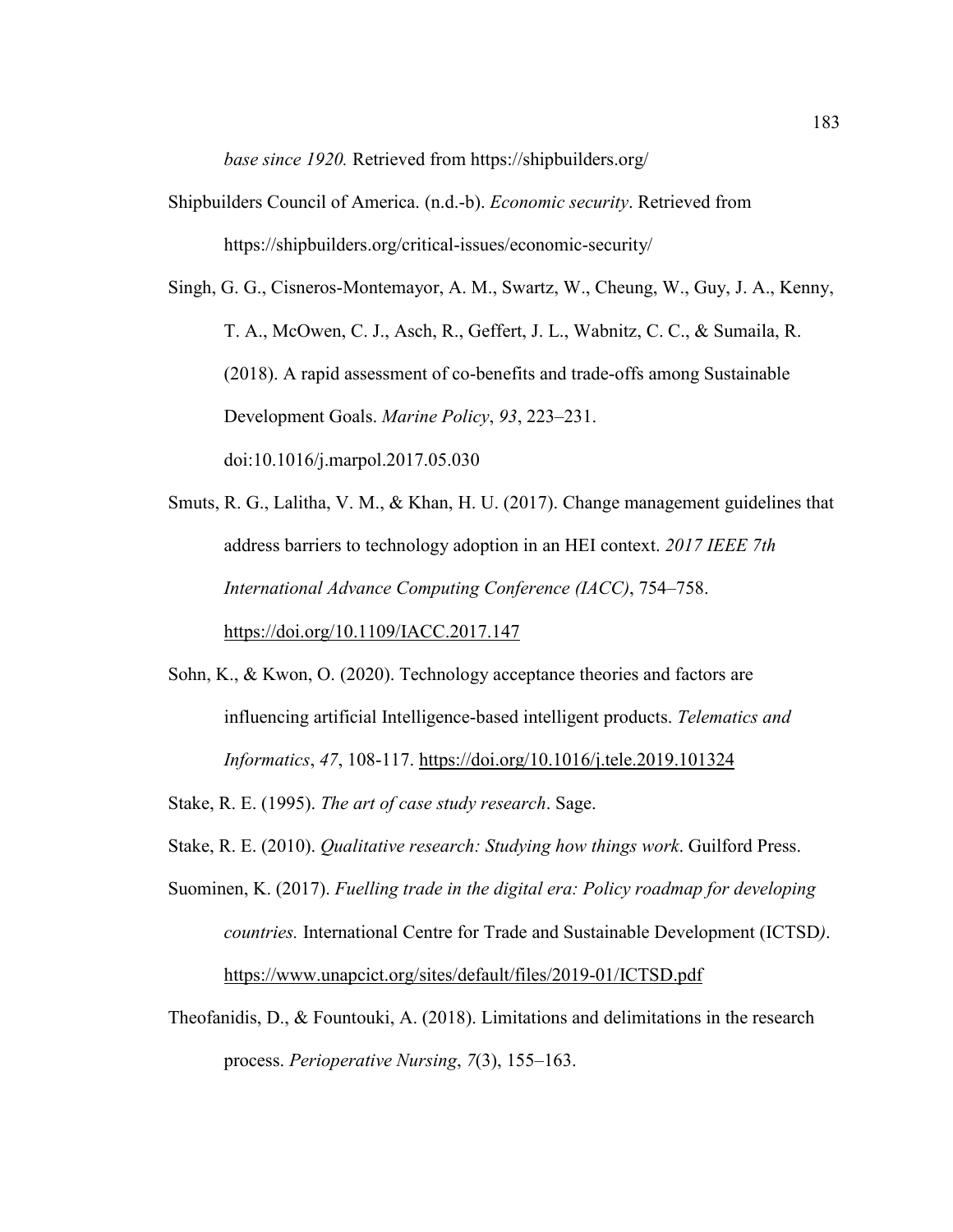#### https://doi.org/10.5281/zenodo.2552022

The Maritime Executive. (2015, March 11). *U.S. shipbuilding industry tops 110,000 jobs*. https://maritime-executive.com/article/us-shipbuilding-industry-tops-110000-jobs

Tong, A., Chapman, J. R., Israni, A., Gordon, E. J., & Craig, J. C. (2013). Qualitative research in organ transplantation: Recent contributions to clinical care and policy. *American Journal of Transplantation*, *13*(6), 1390–1399.

https://doi.org/10.1111/ajt.12239

- Tracy, S. J. (2019). Qualitative research methods: Collecting evidence, crafting analysis, communicating impact*.* John Wiley & Sons.
- Tsouknidis, D. A. (2019). The effect of institutional ownership on firm performance: The case of U.S.-listed shipping companies. *Maritime Policy & Management*, *46*(5), 509–528. https://doi.org/10.1080/03088839.2019.1584408
- Uche, I. I., Olusoji, G., Wuraola, A., & Sunday, A. (2018). The relationships between organizational determinants and counterproductive work behaviors among employees in the Nigerian maritime industry. *Academic Journal of Economic Studies, 4*(1), 203–212. https://www.ceeol.com/search/article-detail?id=621243
- Ukwuoma, H. C., Oke, M., & Nimfel, C. E. (2020). Harnessing Information and Communication Technology (ICT) for the management of ungoverned spaces in Nigeria: Policy and strategic way out. *International Journal of Development and Management Review*, *15*(1), 17–31.

https://www.ajol.info/index.php/ijdmr/article/view/197226

Upadhyay, N. (2020). Demystifying blockchain: A critical analysis of challenges,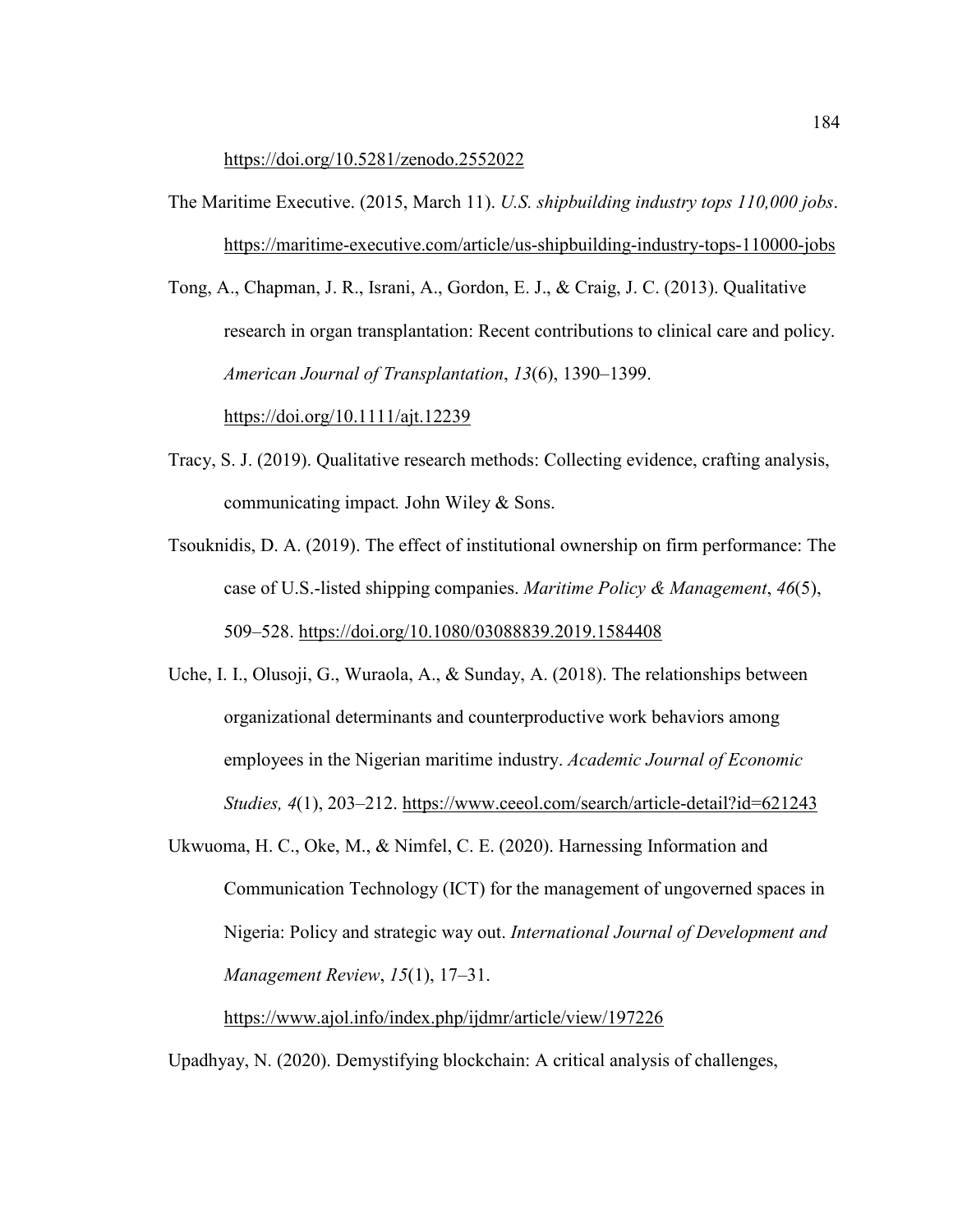applications, and opportunities. *International Journal of Information Management*, *54*. https://doi.org/10.1016/j.ijinfomgt.2020.102120

U.S. Ports Archives. (n.d.). *Global Trade Magazine*.

https://www.globaltrademag.com/us-ports/

- Uwadia, C. (2016, March 1). *Nigeria's maritime sector is 50 years behind other nations* [Online forum comment] https://nairametrics.com/2016/03/01/shame-nigeriasmaritime-sector-is-50-years-behind-other-nations/
- Venkatesh, V., Morris, M. G., Davis, G. B., & Davis, F. D. (2003). User acceptance of information technology: Toward a unified view. *MIS Quarterly*, *27*(3), 425–478. https://doi.org/10.2307/30036540
- Venkatesh, V., Thong, J. Y. L., & Xu, X. (2012). Consumer acceptance and use of information technology: Extending the unified theory of acceptance and use of technology, *MIS Quarterly, 36*(1), 157–178. https://doi.org/10.2307/41410412
- Venkatesh, V., Thong, J. Y.L. & Xu, X. (2016). The unified theory of acceptance and use of technology: A synthesis and the road ahead. *Journal of the Association for Information Systems*, *17*(5), 328–376. https://ssrn.com/abstract=2800121
- Vial, G. (2019). Understanding digital transformation: A review and a research agenda. *The Journal of Strategic Information Systems*, *28*(2), 118–144.

https://doi.org/10.1016/j.jsis.2019.01.003

Walker, J. L. (2012). Research column. The use of saturation in qualitative research. *Canadian Journal of Cardiovascular Nursing*, *22*(2). http://www.cccn.ca/

Watson, R. T., & Lind, M. (2016). A research agenda for self-organizing ecosystems: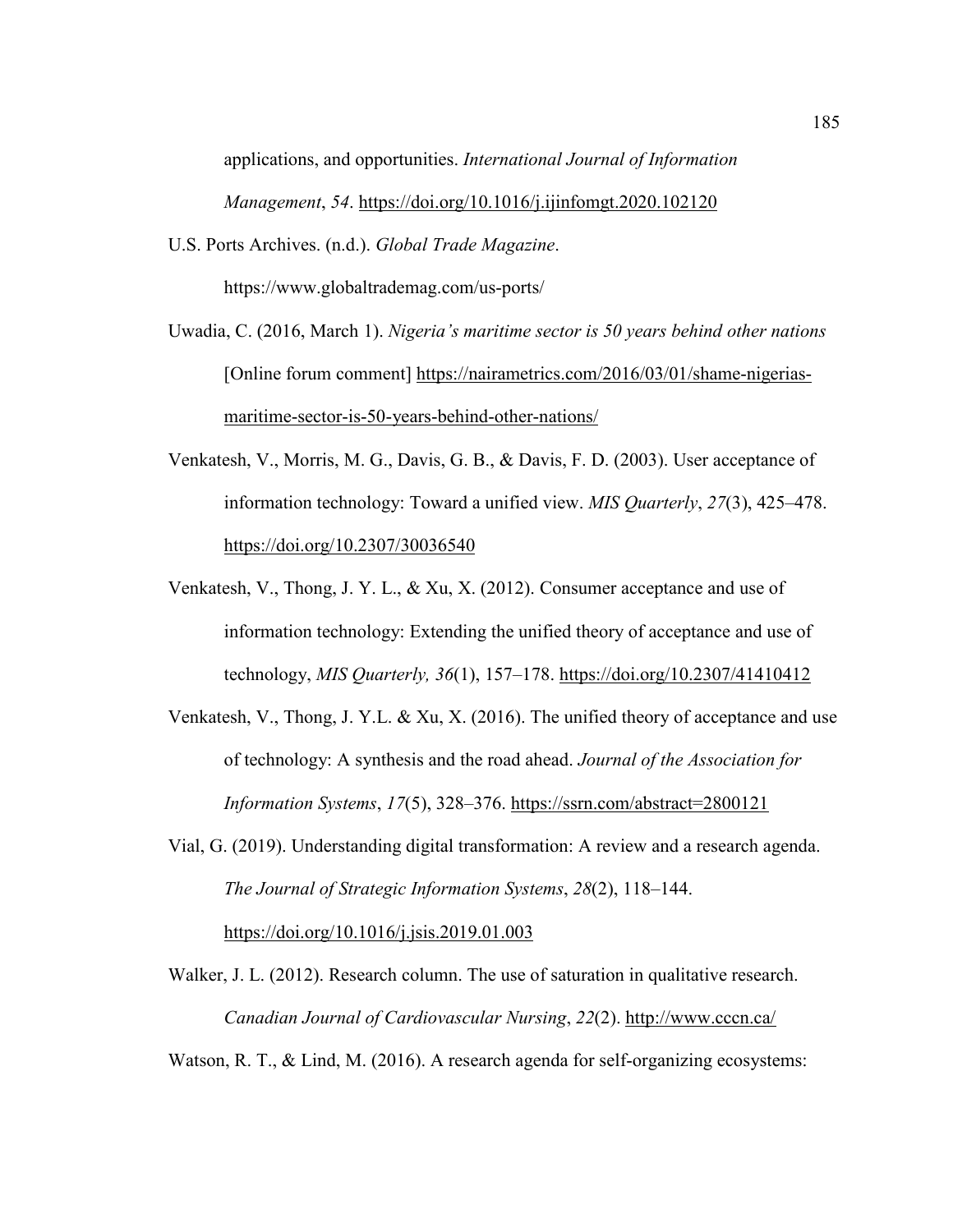The case for maritime informatics. https://doi.org/10.2139/ssrn.2891660

- Weinhardt, C., & ten Brink, T. (2020). Varieties of contestation: China's rise and the liberal trade order: [Contribution to forum: China's rise in a liberal world order in transition]. *Review of International Political Economy*, *27*(2), 258–280. https://doi.org/10.1080/09692290.2019.1699145
- Whitaker, C., Stevelink, S., & Fear, N. (2017). The use of Facebook in recruiting participants for health research purposes: A systematic review. *Journal of Medical Internet Research*, *19*(8), e290. https://doi.org/10.2196/jmir.7071
- Wiafe, I., Koranteng, F. N., Tettey, T., Kastriku, F. A., & Abdulai, J. D. (2019). Factors that affect acceptance and use of information systems within the maritime industry in developing countries: The case of Ghana. *Journal of Systems and Information Technology*. Advance online publication.

https://doi.org/10.1108/JSIT-06-2018

- Wiafe, I., Koranteng, F. N., Wiafe, A., Obeng, E. N., & Yaokumah, W. (2020). The role of norms in information security policy compliance. *Information and Computer Security*, Vol. ahead-of-print No. ahead-of-print. https://doi.org/10.1108/ICS-08- 2019-0095
- Wolcott, H. F. (1994*). Transforming qualitative data: Description, analysis, and interpretation*. Sage.
- Wondirad, A. (2019). Retracing the past, comprehending the present, and contemplating the future of cruise tourism through a meta-analysis of journal publications. *Marine Policy*, *108*. https://doi.org/10.1016/j.marpol.2019.103618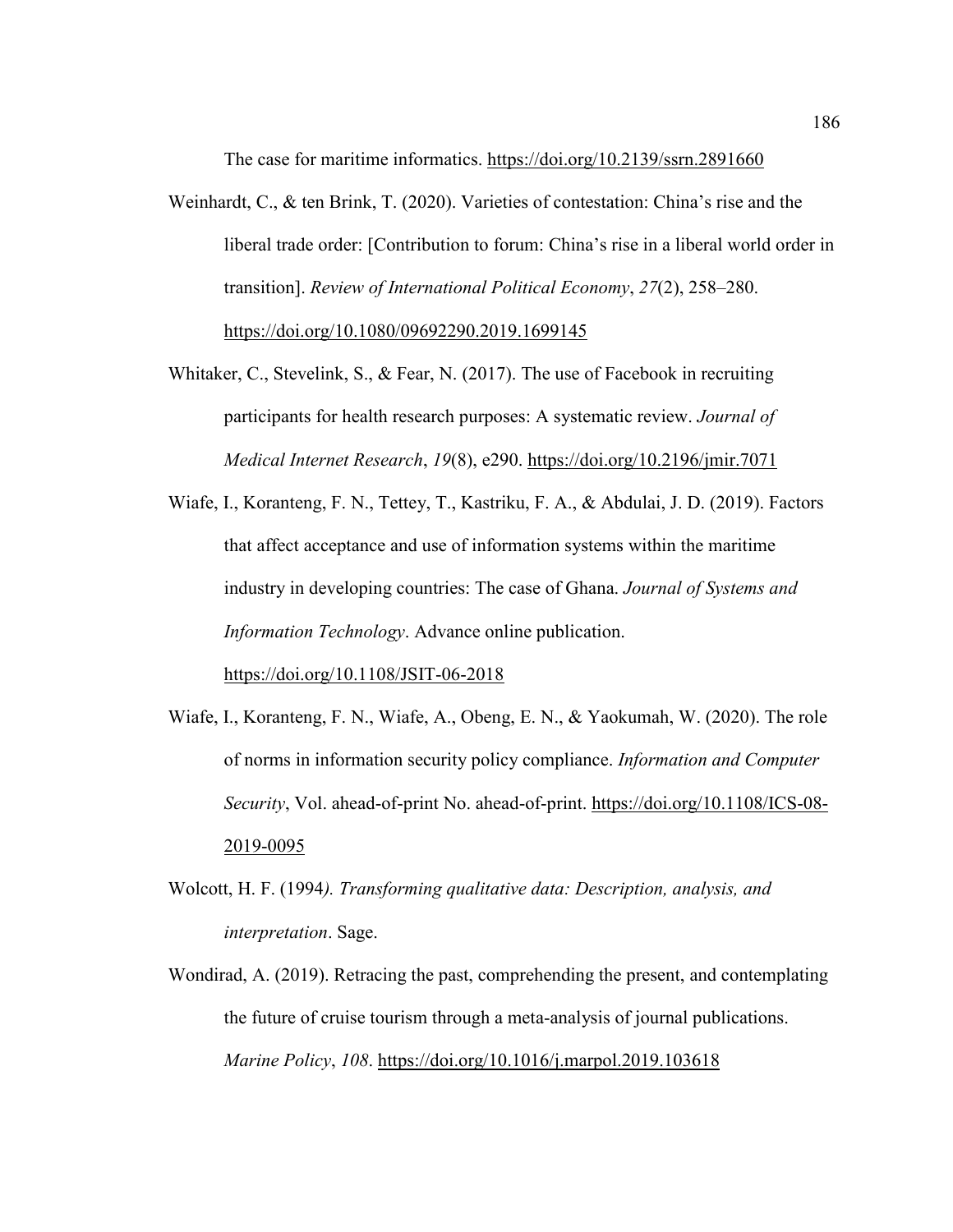- Wong, E. Y.-C., Kong, K. H., & Hui, R. T.-Y. (2017). The influence of learners' openness to IT experience on the attitude and perceived learning effectiveness with virtual reality technologies. *2017 IEEE 6th International Conference on Teaching, Assessment, and Learning for Engineering (TALE)* (pp. 118–123). https://doi.org/10.1109/TALE.2017.8252315
- Yakubu, M. N., & Dasuki, S. I. (2019). Factors affecting the adoption of e-learning technologies among higher education students in Nigeria: A structural equation modeling approach. *Information Development*, *35*(3), 492–50. https://doi.org/10.1177/0266666918765907
- Yang, C. S. (2019). Maritime shipping digitalization: Blockchain-based technology applications, future improvements, and intention to use. *Transportation Research Part E: Logistics and Transportation Review, 131*(2019), 108–117. https://doi.org/10.1016/j.tre.2019.09.020
- Yin, R. K. (2017). *Case study research: Design and methods* (6th ed.). Sage Publications.
- Yuan, Y.-H., Tsai, S.-B., Dai, C.-Y., Chen, H.-M., Chen, W.-F., Wu, C.-H., Li, G., & Wang, J. (2017). An empirical research on relationships between subjective judgment, technology acceptance tendency and knowledge transfer. *PloS One*, *12*(9), e0183994. https://doi.org/10.1371/journal.pone.0183994
- Zaucha, J., & Matczak, M. (2018). Role of maritime ports and shipping in the creation of the economic value of the sea areas. *In SHS Web of Conferences* (Vol. 58, p. 01033). EDP Sciences. https://doi.org/10.1051/shsconf/20185801033

Zayyad, M. A., & Toycan, M. (2018). Factors affecting sustainable adoption of e-health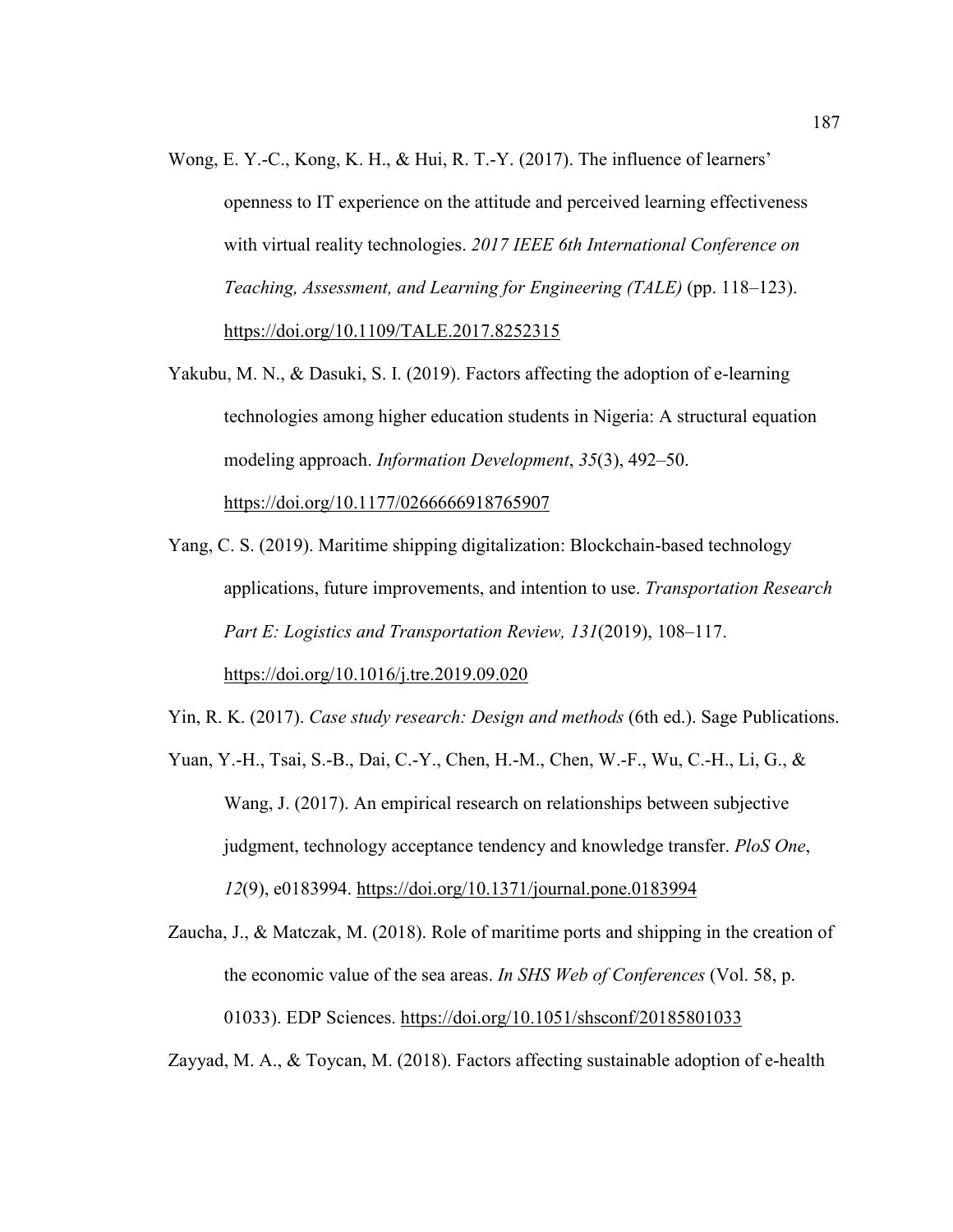technology in developing countries: an exploratory survey of Nigerian hospitals from the perspective of healthcare professionals. *PeerJ*, *6*, e4436.

https://doi.org/10.7717/peerj.4436

Zhang, Y., & Shen, X. (2017). Study on financing channels of shipping companies in China. *ICTACT Journal on Management Studies*, *3*, 531–537. https://doi.org/10.21917/ijms.2017.0072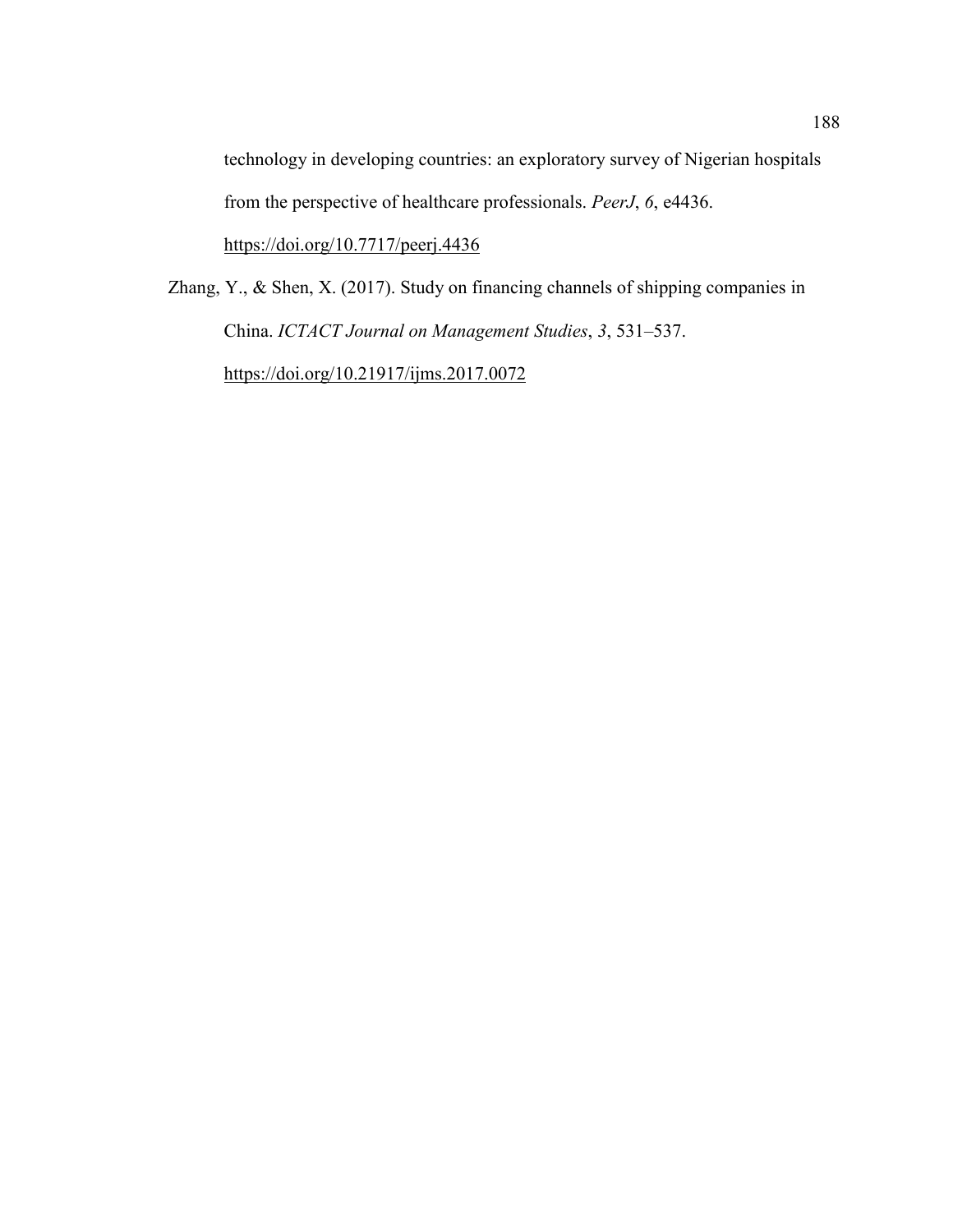### Appendix A: Recruitment Letter

### Hello,

I am a doctoral student at Walden University, and I am inviting you to participate in my research study.

This study explores the barriers to technology adoption among maritime industry stakeholders in Nigeria, which, as you may know, is an important issue for the maritime sector's capacity to drive national sustainable development.

The purpose of this study is to gain a deeper understanding of the barriers to technology acceptance among Nigerian maritime industry stakeholders to increase the industry's performance. I believe that your experience would be a significant contribution to the study.

The study is significant, as the findings may help managers and policy-makers understand why the industry stakeholders remain slow to accept new technologies for improving the maritime sector's capacity to drive national sustainable development. Finally, this study's social change impact may result from transforming business practices and providing recommendations on how the Nigerian maritime sector may contribute to national sustainable development through reforms and strategic responses related to the adoption and utilization of updated technologies.

If you would be interested in participating in this study, please review and return the signed consent form attached to this letter. If you would like to request additional information, you may reply to this email. Thank you in advance for your consideration.

Respectfully,

Nicholas Ikpogu (Researcher) Ph.D. Candidate – Walden University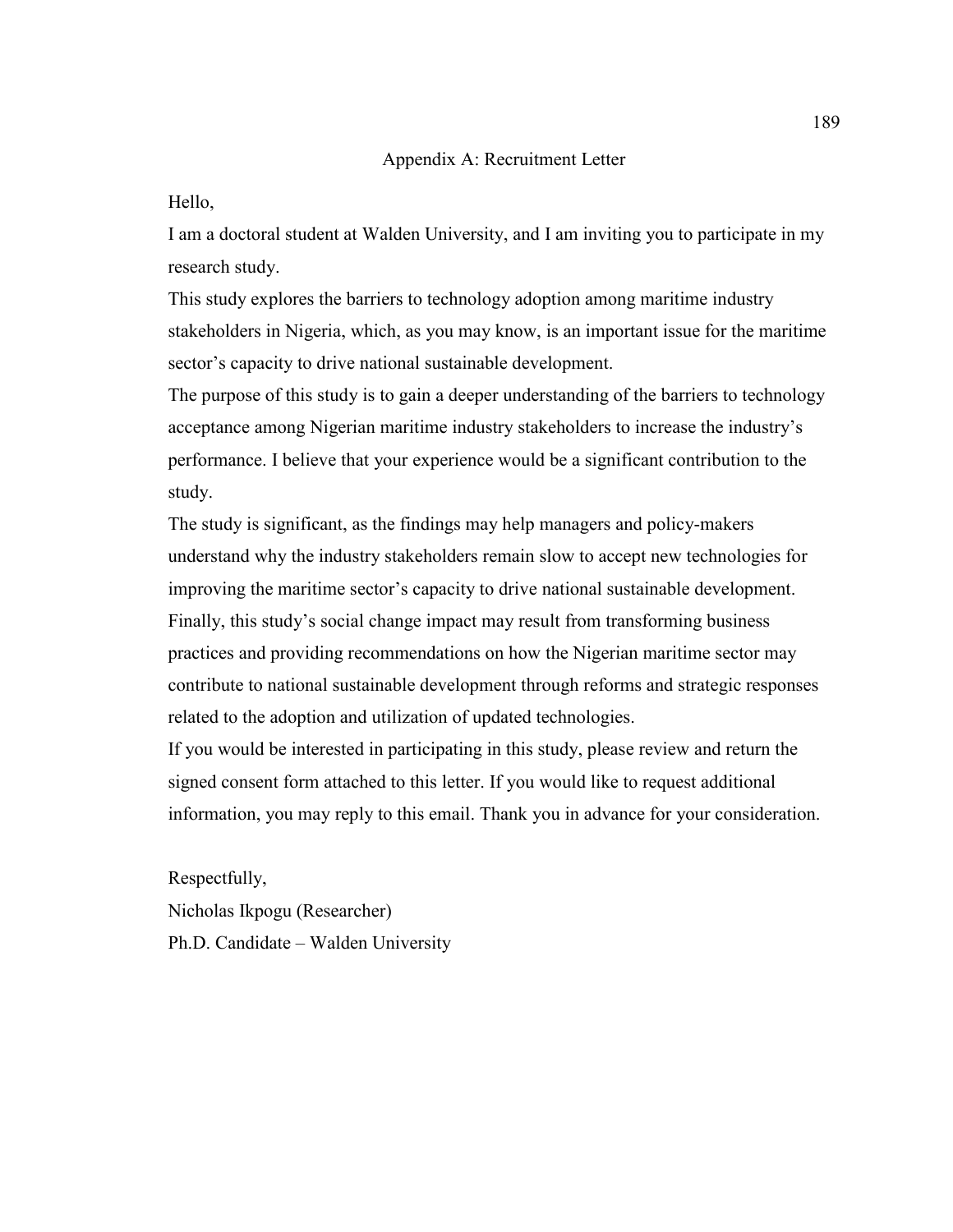### Appendix B: Interview Protocol

Participant No:

Gender:

Age

Highest Academic Degree: \_\_\_\_\_\_\_\_\_

Years as a stakeholder/professional in Nigerian Maritime Industry \_\_\_\_\_\_\_\_

Do you have knowledge of the technology challenges facing Nigeria's maritime

industry? \_\_\_\_\_\_\_\_\_\_\_

## **To Interviewee:**

"The interview is recorded on tape for the best possible data. Is this okay? I can turn off the tape recorder along the way if you wish."

"Have you read the information I sent in the e-mail? Have you signed the Informed Consent Form to participate in this study?"

"The title of this research project is *Barriers to Technology Adoption Among Maritime Industry Stakeholders in Nigeria*. Given the low rate of effectiveness, efficiency, and productivity of the Nigerian shipping industry compared to accepted global maritime practices, a more in-depth understanding is needed of why the Nigerian maritime industry stakeholders remain slow to accept new technologies to strengthen the maritime sector's contribution to national sustainable development. The purpose of this study is to explore the barriers to technology acceptance among Nigerian maritime industry stakeholders. Meeting the purpose of this study may inform industry leaders and policymakers why Nigerian maritime industry stakeholders remain slow to accept new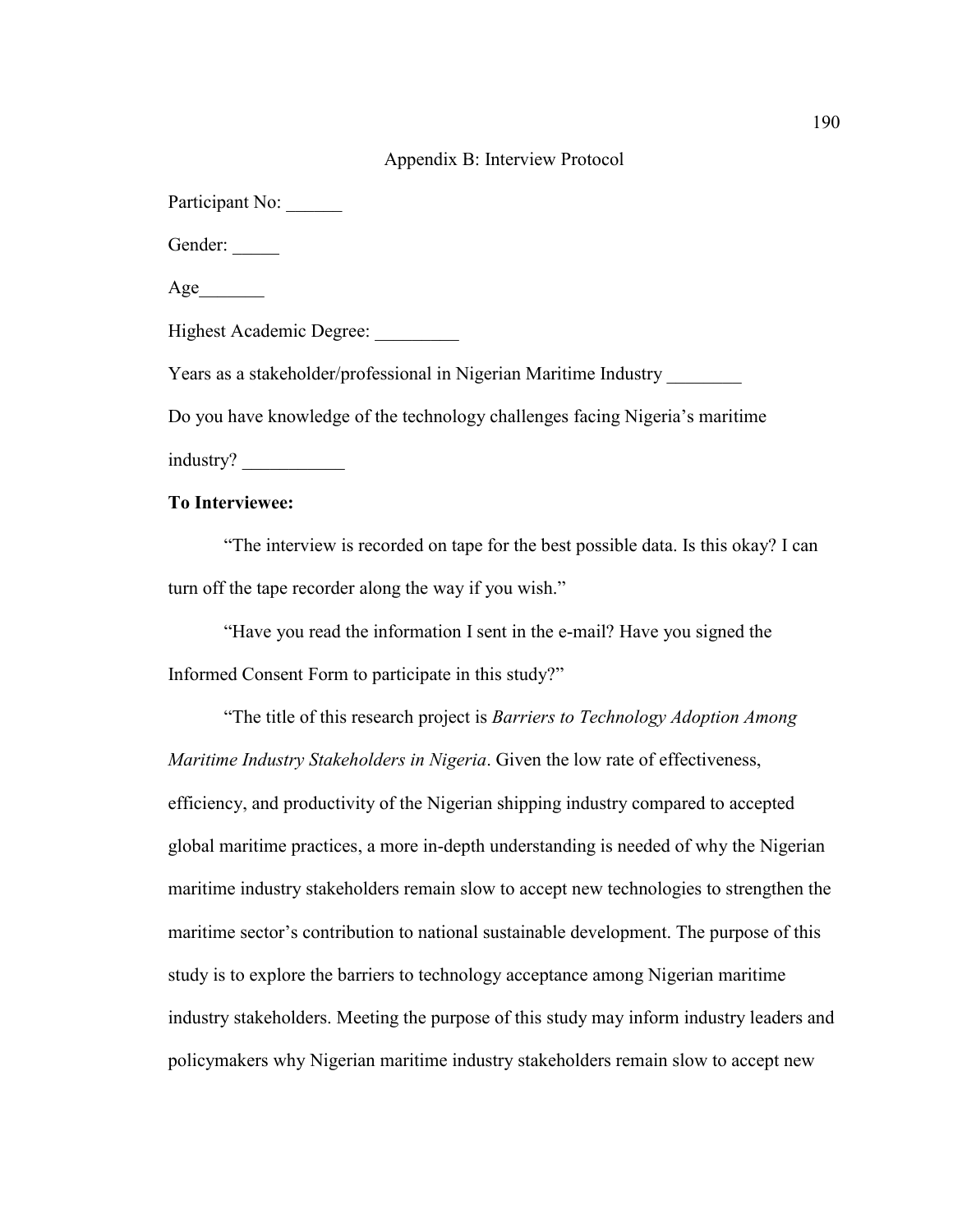technologies for improving the maritime sector's capacity to drive national sustainable development."

 "Do you wish to ask any questions regarding the study or this procedure before we proceed?"

## **Interview Questions:**

- 1. What is your opinion on the state of new technology adoption within the Nigerian Maritime industry compared to other competitors and global industry standards?
- 2. What role do you believe cost plays in the state of technology adoption in the Nigerian maritime industry?
- 3. What role do you believe the government plays in technology adoption in the Nigerian maritime industry?
- 4. What do you believe are the top three barriers to Nigerian shipowners' adoption of new technology?
- 5. How do you believe the industry's corporate culture influences Nigerian shipowners' actions in new technology adoption?
- 6. How do you believe ethnic culture influences the actions of Nigerian ship owners in new technology adoption?
- 7. What do you believe would better support Nigerian shipowners' adoption of new technology to meet global industry standards?
- 8. As a final question, would you like to add any further reflections on barriers to technology adoption in the Nigerian maritime industry?

Prompts to facilitate conversations around the facts: